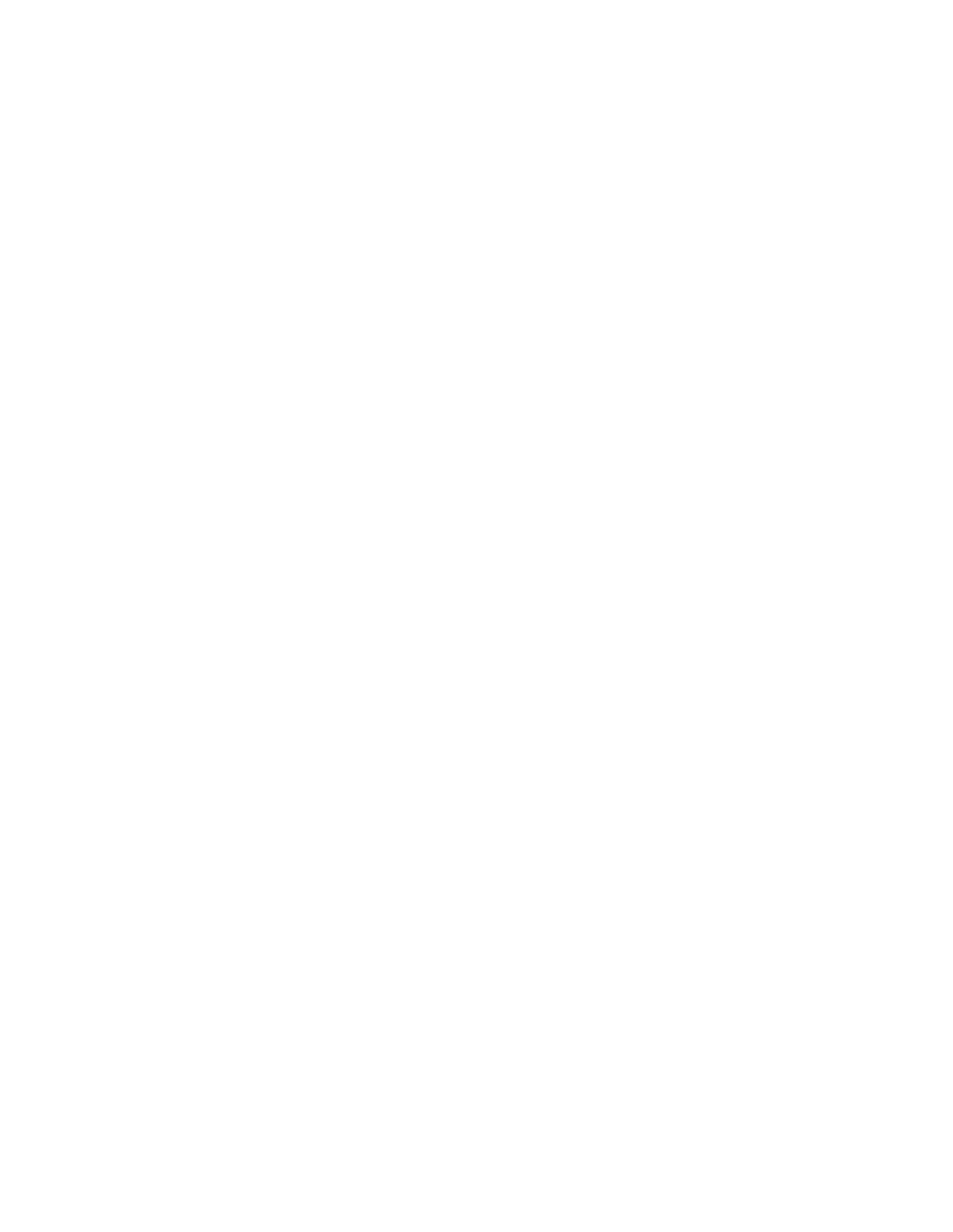### **TABLE OF CONTENTS**

| 102.3.10 Backflow Prevention Devices, Maintenance and Replacement 20 |  |
|----------------------------------------------------------------------|--|
|                                                                      |  |
|                                                                      |  |
|                                                                      |  |
|                                                                      |  |
|                                                                      |  |
|                                                                      |  |
|                                                                      |  |
|                                                                      |  |
|                                                                      |  |
|                                                                      |  |
|                                                                      |  |
|                                                                      |  |
|                                                                      |  |
|                                                                      |  |
|                                                                      |  |
|                                                                      |  |
|                                                                      |  |
|                                                                      |  |
|                                                                      |  |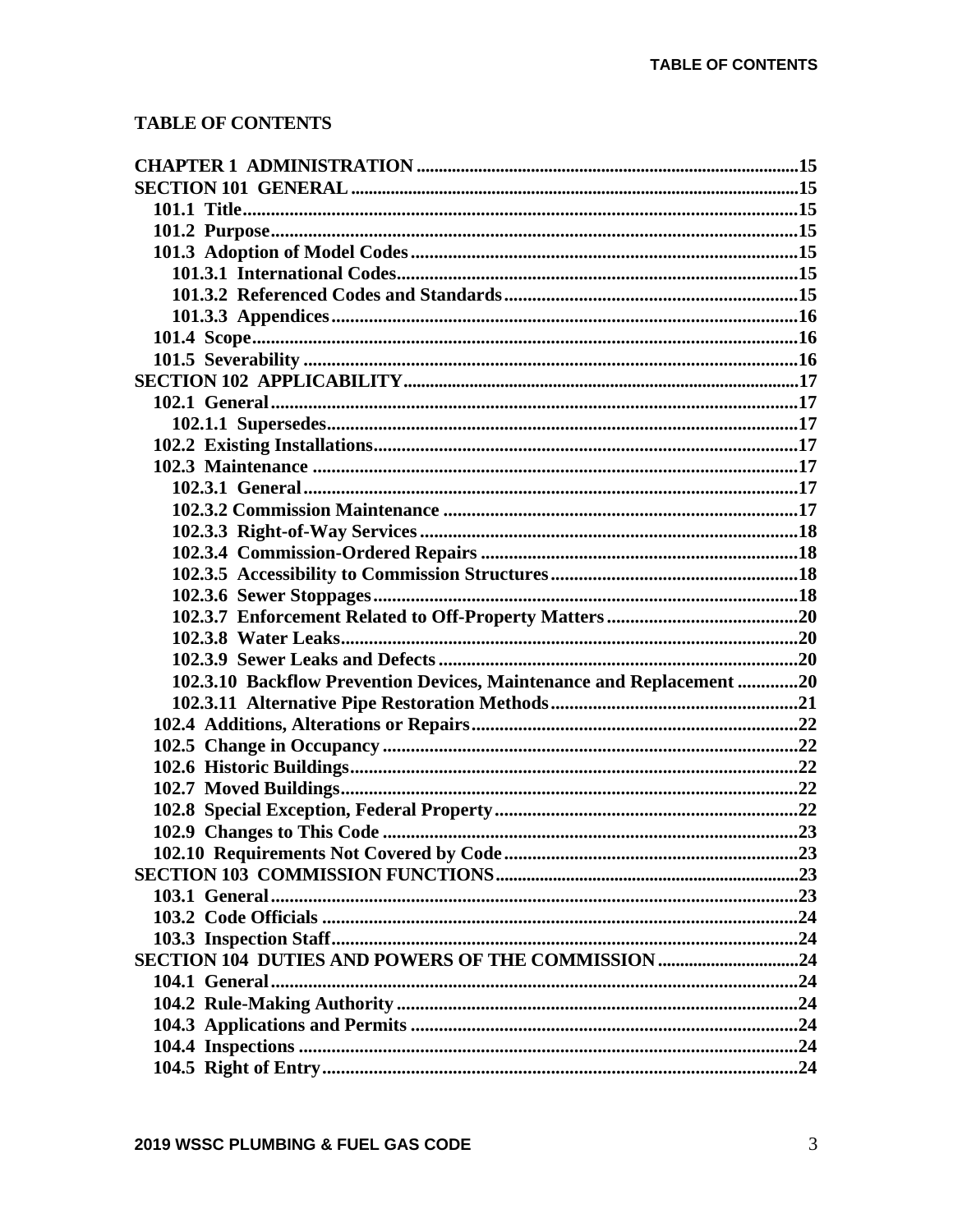| 106.2.5 Special Exception, Natural Gas Utility Companies 34 |  |
|-------------------------------------------------------------|--|
|                                                             |  |
|                                                             |  |
|                                                             |  |
|                                                             |  |
|                                                             |  |
|                                                             |  |
|                                                             |  |
|                                                             |  |
|                                                             |  |
|                                                             |  |
|                                                             |  |
|                                                             |  |
|                                                             |  |
|                                                             |  |
|                                                             |  |
|                                                             |  |
|                                                             |  |
|                                                             |  |
|                                                             |  |
|                                                             |  |
|                                                             |  |
|                                                             |  |
|                                                             |  |
|                                                             |  |
|                                                             |  |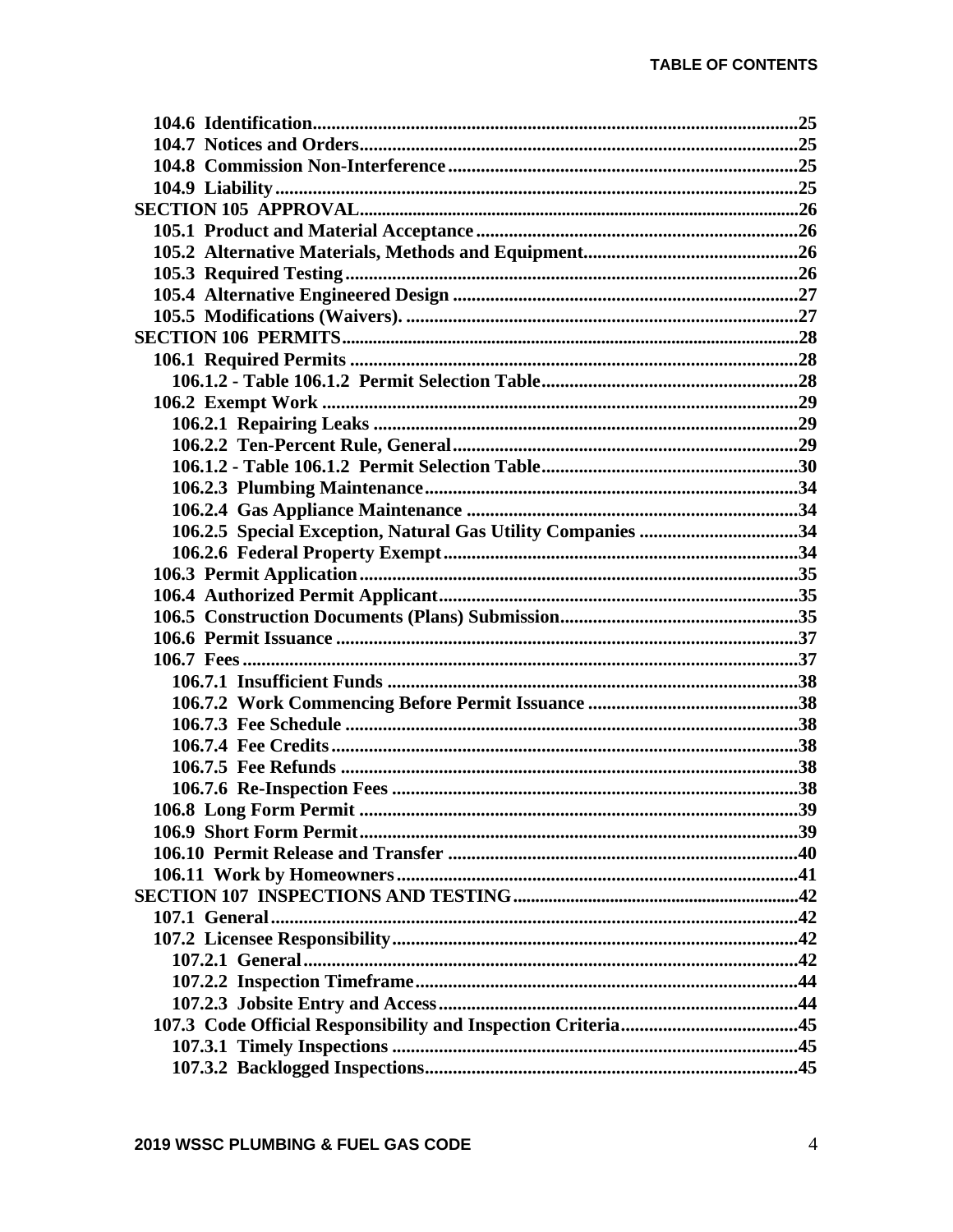| SECTION 111 CONNECTION TO THE COMMISSION'S SYSTEMS58 |  |
|------------------------------------------------------|--|
|                                                      |  |
|                                                      |  |
|                                                      |  |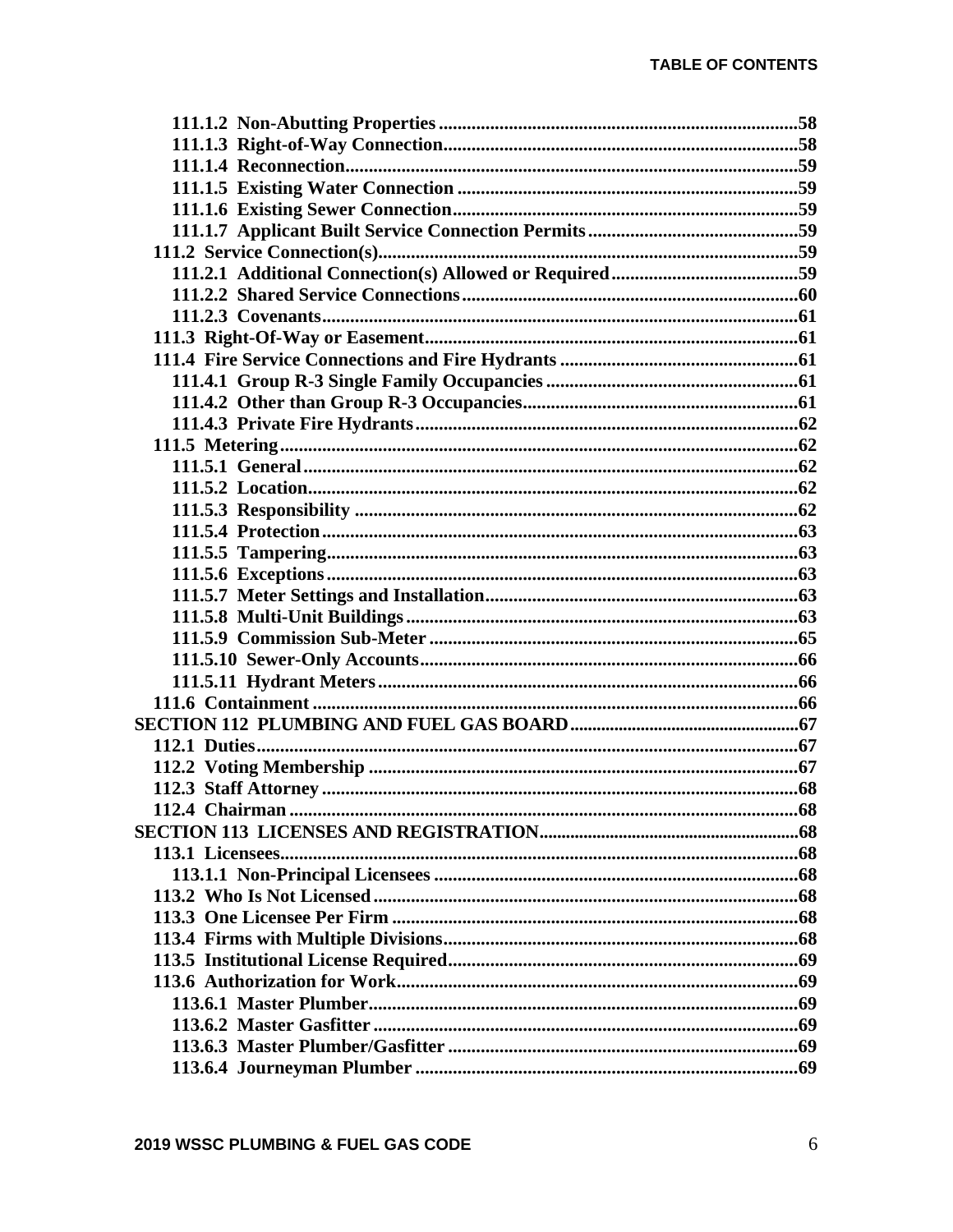| 115.1 Master Plumber or Master Gasfitter, With License from a Jurisdiction     |     |
|--------------------------------------------------------------------------------|-----|
| <b>Having Reciprocity with WSSC.</b>                                           | .78 |
| 115.2 Master Plumber or Master Gasfitter, With License from a Jurisdiction Not |     |
|                                                                                |     |
| 115.3 Journeyman Plumber or Journeyman Gasfitter, With License from a          |     |
|                                                                                |     |
| 115.4 Journeyman Plumber or Journeyman Gasfitter, With License from a          |     |
|                                                                                |     |
|                                                                                |     |
| <b>CHAPTER 3 ADOPTION OF INTERNATIONAL PLUMBING CODE 93</b>                    |     |
| SECTION 302 AMENDMENTS TO THE INTERNATIONAL PLUMBING CODE .93                  |     |
|                                                                                |     |
| 302.3 Amendment of IPC CHAPTER 3, GENERAL REGULATIONS 93                       |     |
|                                                                                |     |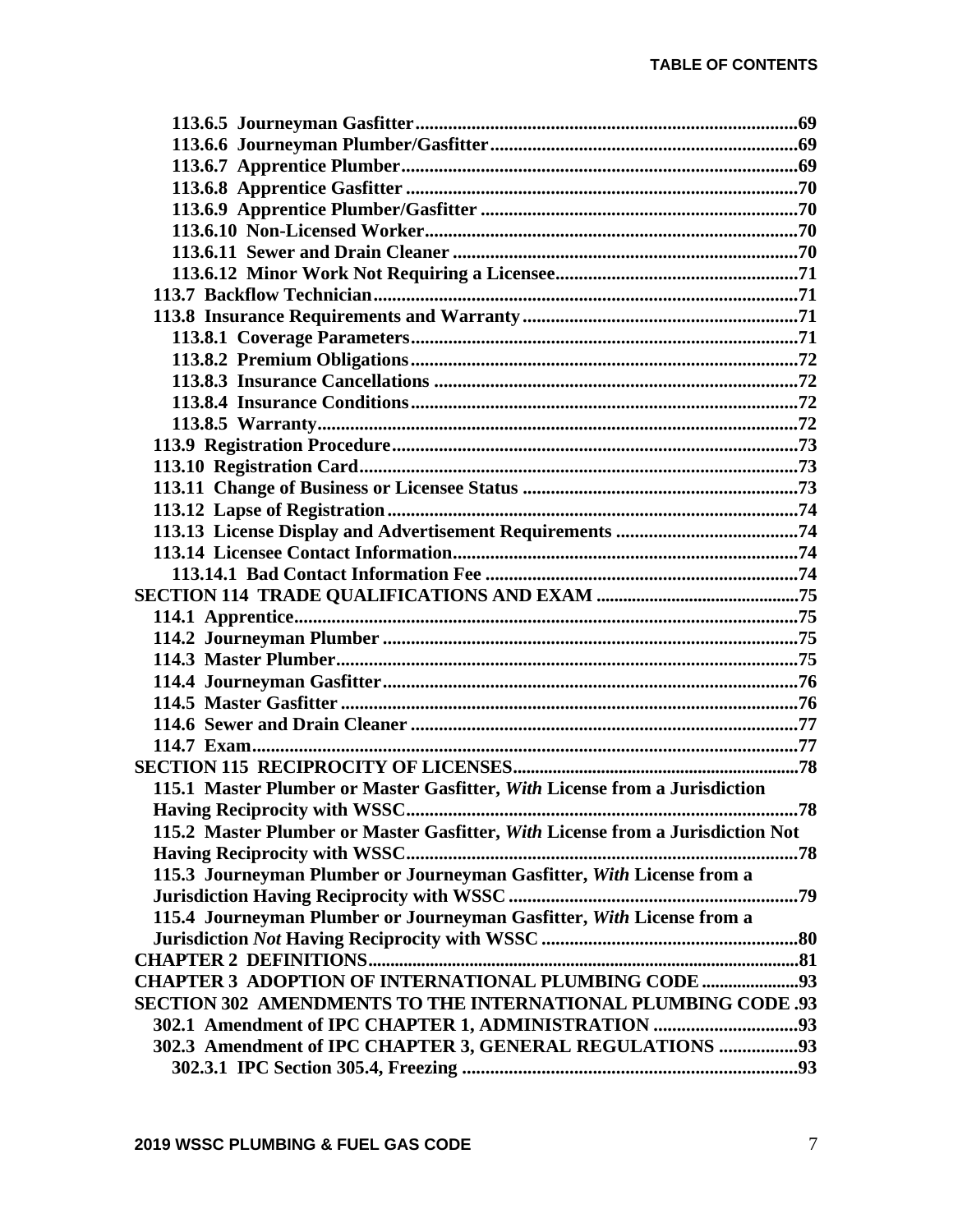| 302.4 Amendment of IPC CHAPTER 4, FIXTURES, FAUCETS AND FIXTURE                |  |
|--------------------------------------------------------------------------------|--|
|                                                                                |  |
|                                                                                |  |
|                                                                                |  |
|                                                                                |  |
|                                                                                |  |
|                                                                                |  |
| 302.5.1 IPC Section 501, General – Hot Water Temperature Limits 98             |  |
|                                                                                |  |
|                                                                                |  |
|                                                                                |  |
| 302.6 Amendment of IPC CHAPTER 6, WATER SUPPLY AND DISTRIBUTION                |  |
|                                                                                |  |
| 302.6.1 IPC Section 601.5, Futures, Dead Ends, Dormant Systems, and Seasonal   |  |
|                                                                                |  |
|                                                                                |  |
|                                                                                |  |
| 302.6.4 IPC Section 603, Water Service - Entry and Restraint102                |  |
| 302.6.5 IPC Section 604, Design of Building Water Distribution System - Sizing |  |
|                                                                                |  |
| 302.6.6 IPC Section 604, Design of Building Distribution System - Boosters and |  |
|                                                                                |  |
| 302.6.7 IPC Section 605.2, Lead content of water supply pipe and fittings104   |  |
| 302.7 Amendment of IPC CHAPTER 7, SANITARY DRAINAGE 105                        |  |
|                                                                                |  |
|                                                                                |  |
|                                                                                |  |
|                                                                                |  |
| 302.7.5 IPC Section 708.1, Cleanouts Required - Outside Building 107           |  |
| 302.7.6 IPC Section 708.1, Cleanouts Required – Property Line107               |  |
|                                                                                |  |
|                                                                                |  |
| 302.8 Amendment of IPC CHAPTER 8, INDIRECT/SPECIAL WASTE108                    |  |
|                                                                                |  |
|                                                                                |  |
|                                                                                |  |
|                                                                                |  |
|                                                                                |  |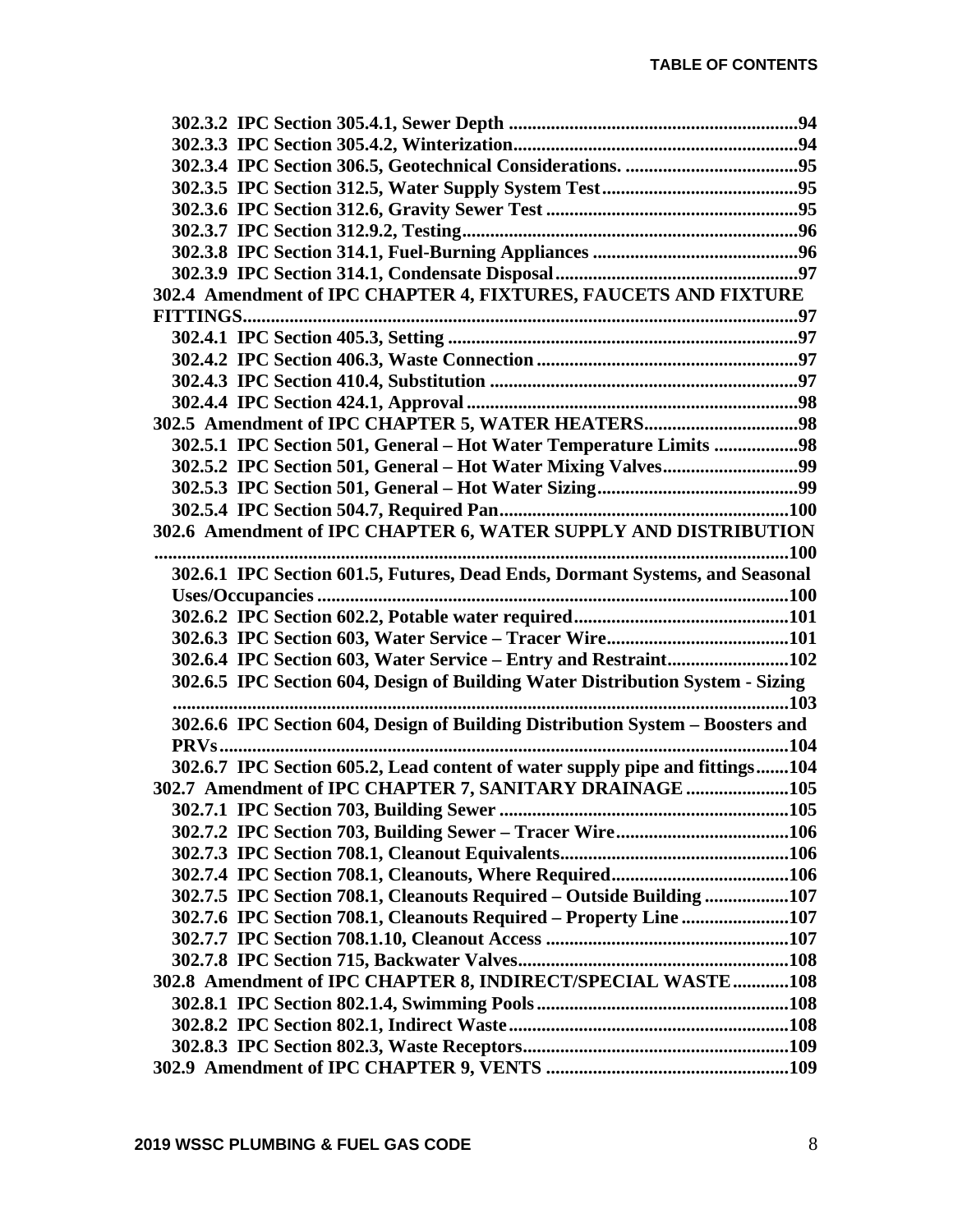| 302.10 Amendment of IPC CHAPTER 10, TRAPS, INTERCEPTORS, AND                   |      |
|--------------------------------------------------------------------------------|------|
|                                                                                |      |
| 302.10.1 IPC Section 1003, Traps, Interceptors, and Separator112               |      |
| 302.11 Amendment of IPC CHAPTER 11, STORM DRAINAGE 121                         |      |
|                                                                                |      |
| 302.11.2 IPC Sections 1103 (Storm) Traps, through Section 1113, Sumps and      |      |
|                                                                                |      |
|                                                                                |      |
|                                                                                |      |
| 302.13 Amendment of IPC CHAPTER 13, GRAY WATER RECYCLING                       |      |
|                                                                                |      |
| 302.13 Amendment of IPC CHAPTER 13, GRAY WATER RECYCLING                       |      |
|                                                                                |      |
| <b>CHAPTER 4 ADOPTION OF THE INTERNATIONAL FUEL GAS CODE123</b>                |      |
| <b>SECTION 402 AMENDMENTS TO THE INTERNATIONAL FUEL GAS CODE123</b>            |      |
|                                                                                |      |
|                                                                                |      |
| 402.3.1 IFGC Section 304.6, Construction Heaters - Outdoor combustion air.123  |      |
| 402.3.2 IFGC Section 304.12, Protection from fumes and gases 124               |      |
| 402.4 Amendments of IFGC CHAPTER 4, GAS PIPING INSTALLATIONS124                |      |
|                                                                                |      |
|                                                                                |      |
| 402.5.1 IFGC Sections 503 Venting of Appliances, and 504, Sizing of Category I |      |
|                                                                                |      |
| 402.7 Amendment of IFGC Chapter 7, GASEOUS HYDROGEN SYSTEMS127                 |      |
| <b>CHAPTER 5 CROSS CONNECTION CONTROL - BACKFLOW PREVENTION129</b>             |      |
| <b>SECTION 501 GENERAL.</b>                                                    | .129 |
|                                                                                |      |
|                                                                                |      |
|                                                                                |      |
|                                                                                |      |
|                                                                                |      |
|                                                                                |      |
|                                                                                |      |
|                                                                                |      |
|                                                                                |      |
|                                                                                |      |
|                                                                                |      |
|                                                                                |      |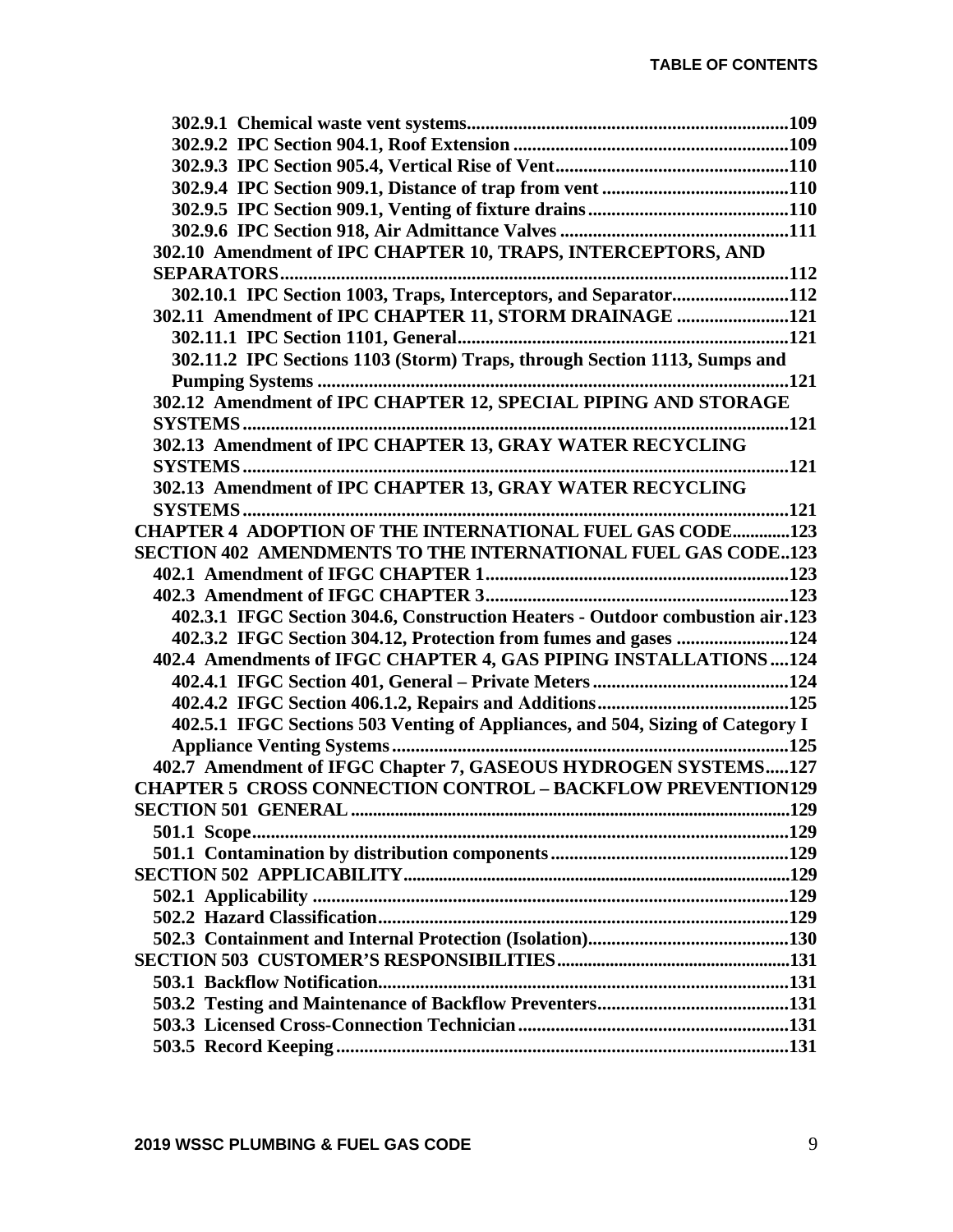| SECTION 504                                                                 | CROSS-CONNECTION CONTROL TECHNICIAN'S |
|-----------------------------------------------------------------------------|---------------------------------------|
|                                                                             |                                       |
|                                                                             |                                       |
|                                                                             |                                       |
|                                                                             |                                       |
|                                                                             |                                       |
|                                                                             |                                       |
|                                                                             |                                       |
|                                                                             |                                       |
| <b>SECTION 506 BACKFLOW PREVENTION FOR SPECIFIC FACILITIES OR USES</b>      |                                       |
|                                                                             |                                       |
|                                                                             |                                       |
|                                                                             |                                       |
|                                                                             |                                       |
| 506.7 Fire Hydrant Meters and Backflow Preventers for Temporary or Seasonal |                                       |
|                                                                             |                                       |
|                                                                             |                                       |
|                                                                             |                                       |
| SECTION 507 INSTALLATION OF BACKFLOW PREVENTERS 141                         |                                       |
|                                                                             |                                       |
|                                                                             |                                       |
|                                                                             |                                       |
|                                                                             |                                       |
| SECTION 508 TESTING AND MAINTENANCE OF BACKFLOW PREVENTERS                  |                                       |
|                                                                             |                                       |
|                                                                             |                                       |
|                                                                             |                                       |
|                                                                             |                                       |
|                                                                             |                                       |
|                                                                             |                                       |
|                                                                             |                                       |
|                                                                             |                                       |
| 602.1 Application                                                           |                                       |
|                                                                             |                                       |
|                                                                             |                                       |
|                                                                             |                                       |
|                                                                             |                                       |
|                                                                             |                                       |
|                                                                             |                                       |
|                                                                             |                                       |
|                                                                             |                                       |
|                                                                             |                                       |
|                                                                             |                                       |
|                                                                             |                                       |
|                                                                             |                                       |
|                                                                             |                                       |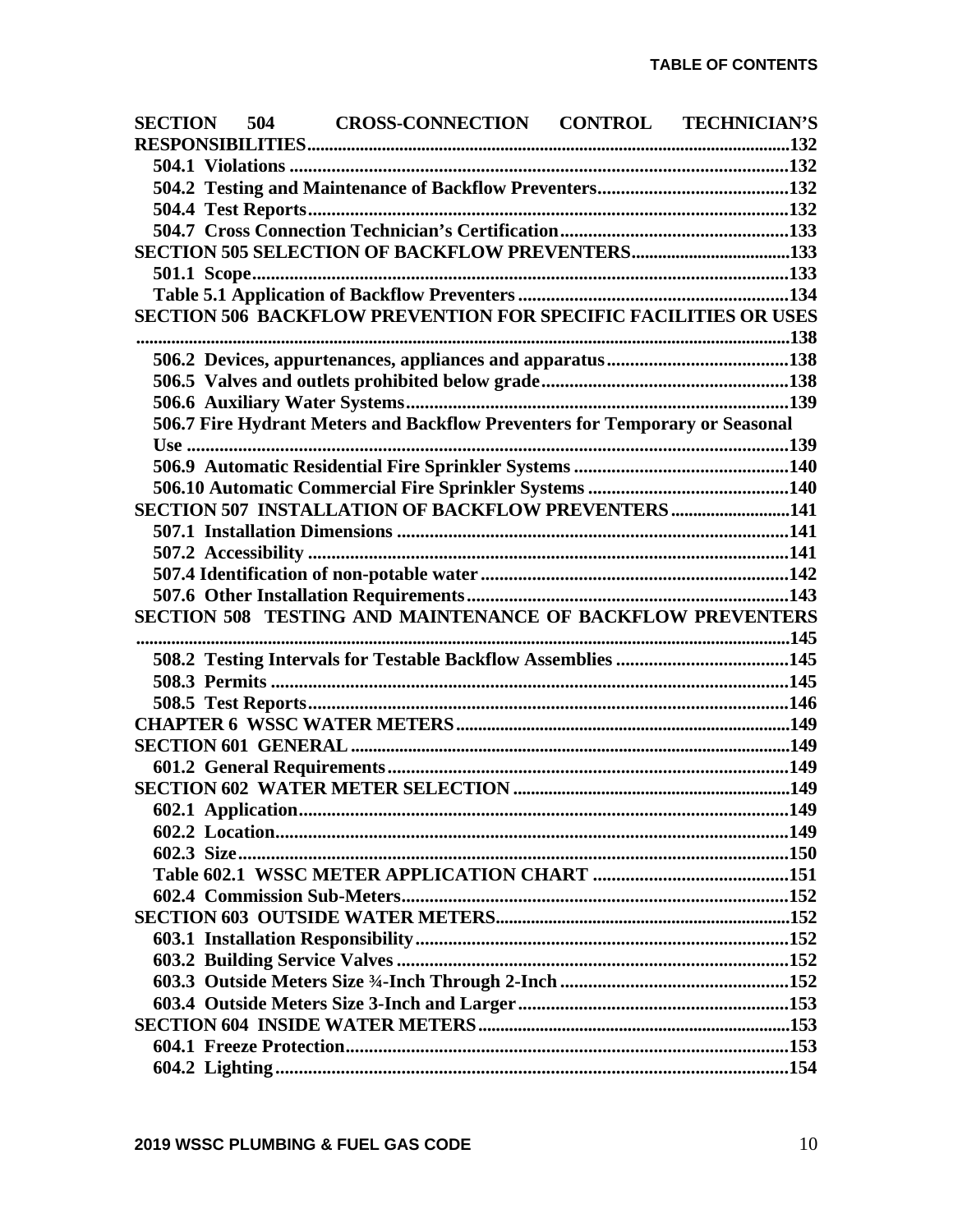| SECTION 805 STORAGE OF PROHIBITED, TOXIC, OR HAZARDOUS                     |  |
|----------------------------------------------------------------------------|--|
|                                                                            |  |
|                                                                            |  |
|                                                                            |  |
|                                                                            |  |
|                                                                            |  |
| 806.4 Discharge Authorization and Categorical Zero Discharge Permit        |  |
|                                                                            |  |
| 806.5 Discharge Authorization and Categorical Zero Discharge Permit        |  |
|                                                                            |  |
|                                                                            |  |
|                                                                            |  |
|                                                                            |  |
| 806.9 Discharge Authorization Permit; New Industrial User178               |  |
| 806.10 Categorical Zero Discharge Permit; New Zero Discharging Categorical |  |
|                                                                            |  |
|                                                                            |  |
|                                                                            |  |
|                                                                            |  |
|                                                                            |  |
|                                                                            |  |
|                                                                            |  |
|                                                                            |  |
|                                                                            |  |
|                                                                            |  |
|                                                                            |  |
|                                                                            |  |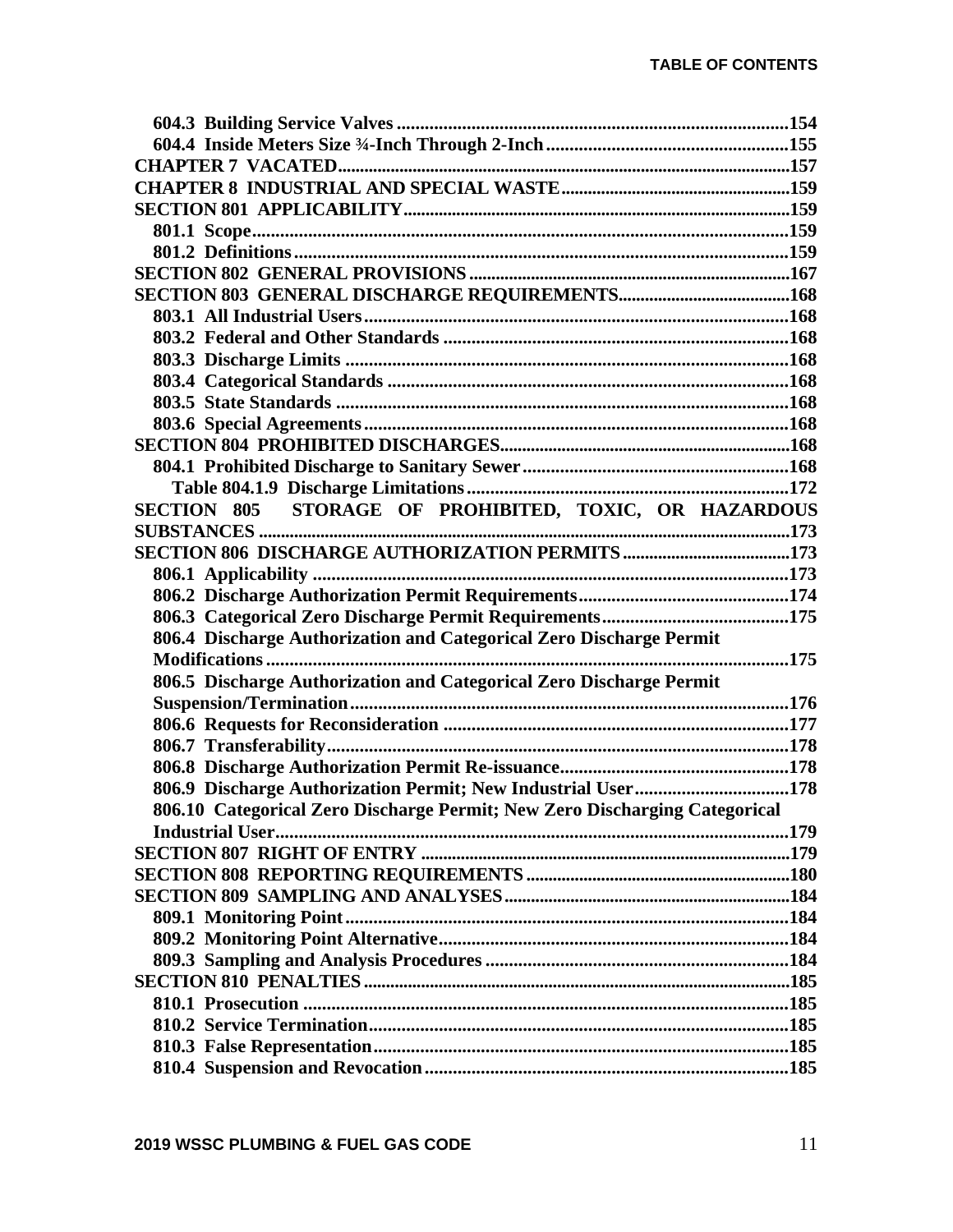| 814.6 Waste Hauler Discharge and Zero Discharge Hauler Permit Requirements |  |
|----------------------------------------------------------------------------|--|
|                                                                            |  |
|                                                                            |  |
| 814.14 Waste Hauler Discharge Permit Suspension, Termination, or Denial190 |  |
|                                                                            |  |
|                                                                            |  |
|                                                                            |  |
|                                                                            |  |
|                                                                            |  |
|                                                                            |  |
|                                                                            |  |
|                                                                            |  |
|                                                                            |  |
|                                                                            |  |
|                                                                            |  |
| SECTION 818 FOOD SERVICE ESTABLISHMENT DISCHARGE                           |  |
|                                                                            |  |
|                                                                            |  |
|                                                                            |  |
|                                                                            |  |
|                                                                            |  |
|                                                                            |  |
|                                                                            |  |
|                                                                            |  |
|                                                                            |  |
|                                                                            |  |
|                                                                            |  |
|                                                                            |  |
|                                                                            |  |
|                                                                            |  |
|                                                                            |  |
|                                                                            |  |
|                                                                            |  |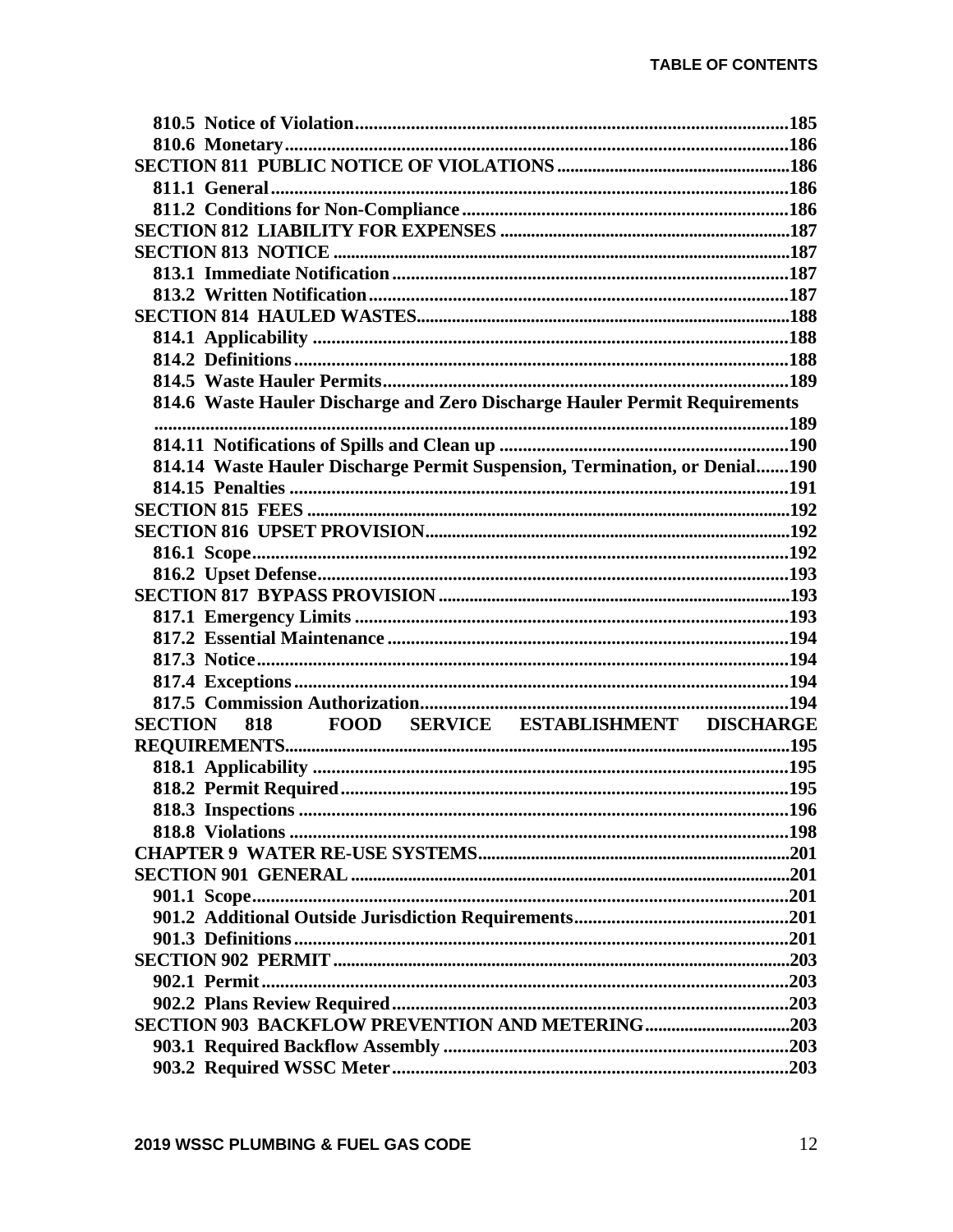| .204 |
|------|
|      |
|      |
|      |
|      |
|      |
|      |
|      |
|      |
|      |
|      |
|      |
|      |
|      |
|      |
|      |
|      |
|      |
|      |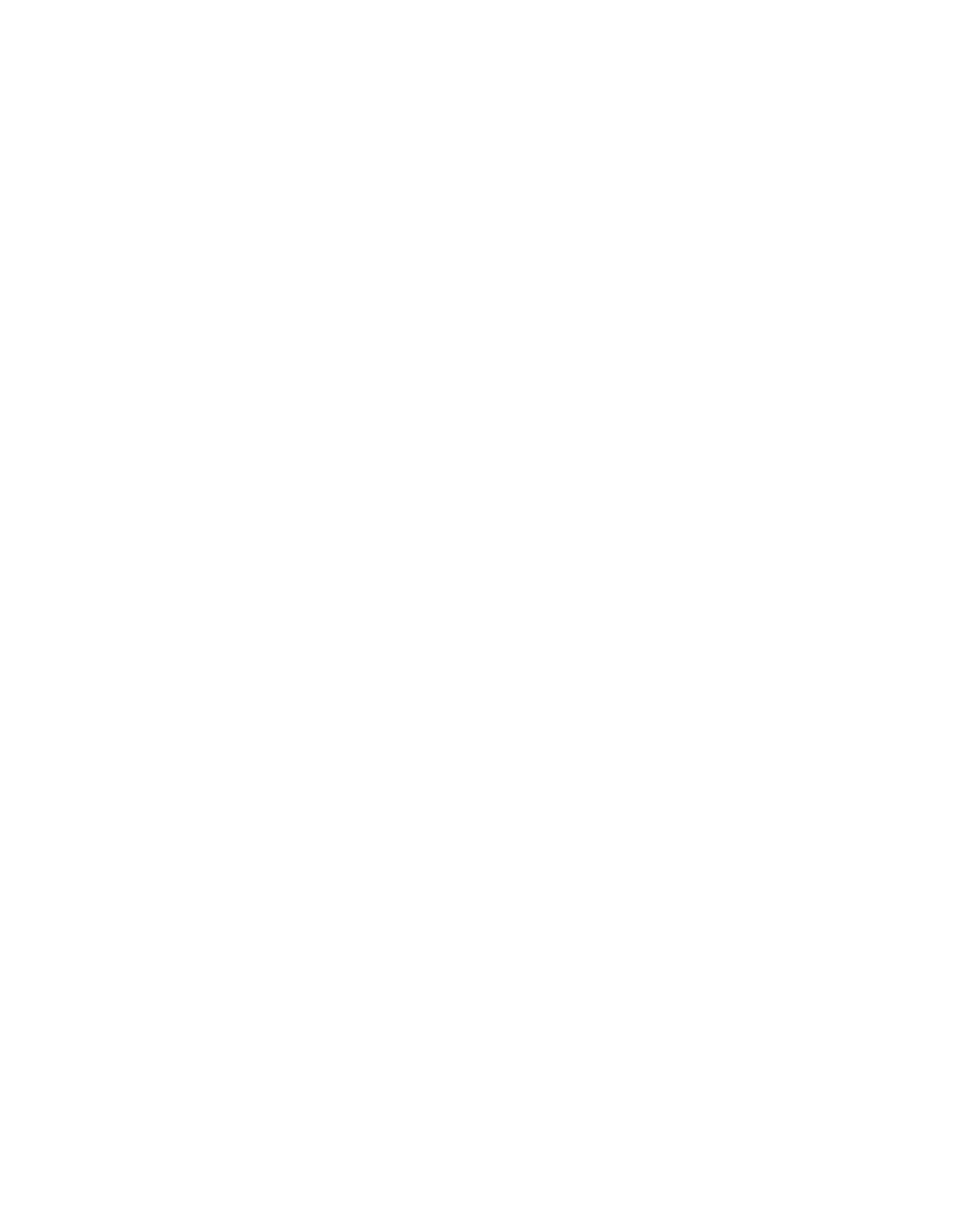### **CHAPTER 1**

### **ADMINISTRATION**

### **SECTION 101 GENERAL**

**101.1 Title.** These regulations may be cited as the "WSSC Plumbing and Fuel Gas Code," hereinafter referred to as "this Code."

**101.2 Purpose**. The purpose of this Code is to provide minimum requirements and standards regarding plumbing and fuel gas systems for the protection of the public health, safety and welfare. The purpose of this Code is not to create or otherwise establish or designate any particular class or group of persons who will or should be especially protected.

#### **101.3 Adoption of Model Codes**

#### **101.3.1 International Codes**

**101.3.1.1 International Plumbing Code.** The 2018 edition of the International Plumbing Code (hereinafter "IPC"), published by the International Code Council, Inc., is hereby adopted and incorporated herein by reference, and has the same force and effect as though fully set forth in this Code, subject to the additions, deletions or other modifications thereto set forth in Chapter 3 of this Code.

**101.3.1.2 International Residential Code (IRC).** The Commission is no longer using the IRC to regulate Group R-3 occupancies. Refer to adopted versions of the IPC and IFGC as well as Chapters 3 & 4 of this code.

**101.3.1.3 International Fuel Gas Code.** The 2018 edition of the International Fuel Gas Code (hereinafter "IFGC"), published by the International Code Council, Inc., are hereby adopted and incorporated herein by reference, and have the same force and effect as though fully set forth in this Code, subject to the additions, deletions or other modifications thereto set forth in Chapter 4 of this Code.

**101.3.2 Referenced Codes and Standards.** Other International Code volumes referenced in the IPC and the IFGC, and the standards referenced therein (IPC-Chapter 13 and IFGC-Chapter 8) shall be considered part of the requirements of this Code to the prescribed extent of each such reference. Where the requirements of referenced standards or manufacturer's installation instructions do not conform to minimum provisions of this Code, the provisions of this Code shall apply.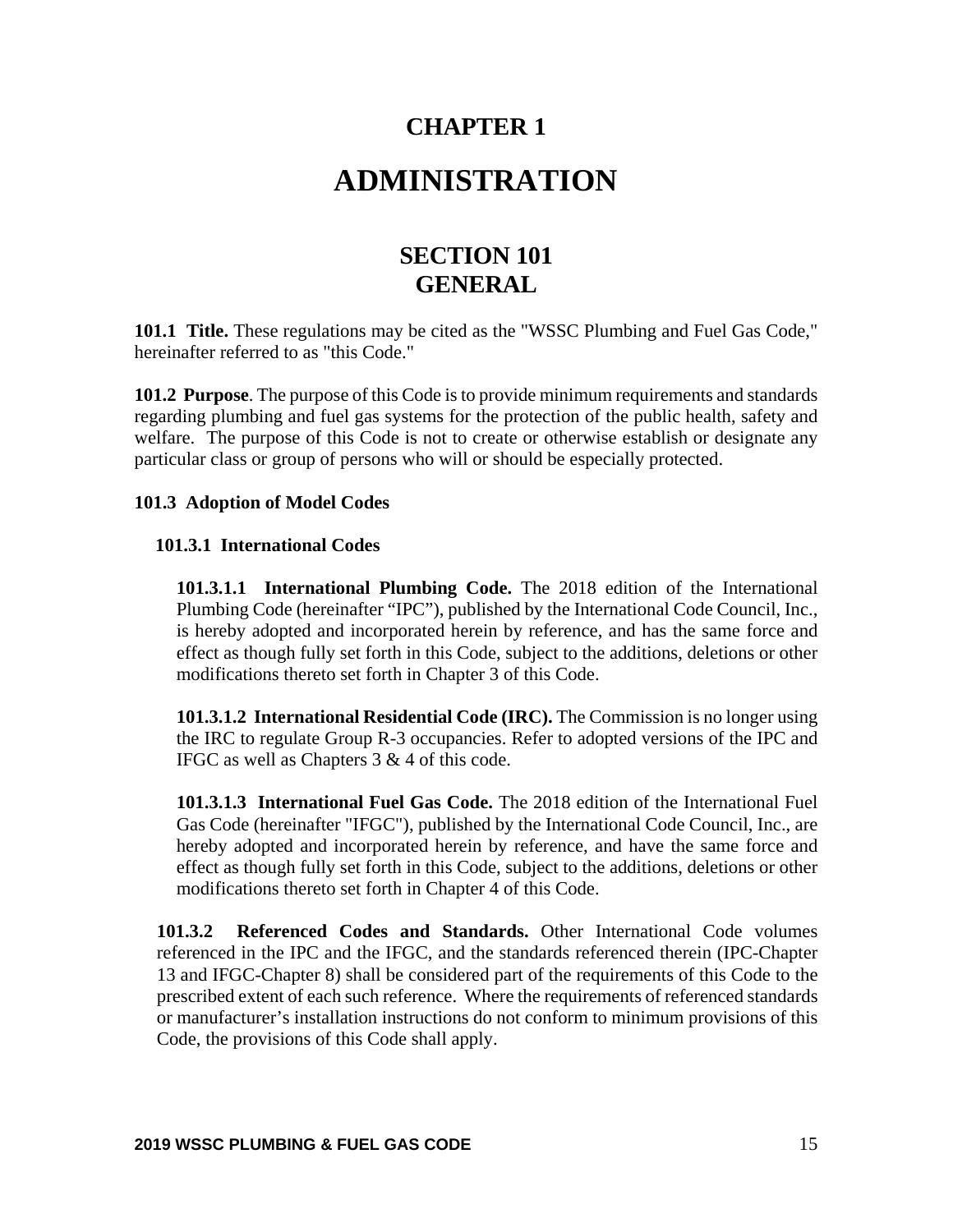**Exception:** When enforcement of a Code provision would violate the conditions of the listing of the equipment or appliance, the conditions of the listing and the manufacturer's installation instructions shall apply.

**101.3.3 Appendices.** Provisions of appendices within the adopted International Code volumes or within other International Code volumes referenced therein shall not apply unless specifically adopted herein.

**101.4 Scope.** The provisions of this Code shall apply to: 1) all classes of work usually performed by plumbers, gasfitters, site-utility contractors, and sewer and drain cleaners; including the installation, alteration, repair, relocation, replacement, addition to, use or maintenance of plumbing, fuel gas, and site-utility systems; and 2) industrial and special wastes, generally on private property within the Washington Suburban Sanitary District (WSSD). This Code shall also regulate sanitary and condensate vacuum collection systems.

**101.4.1 Fuel Gas Systems.** This Code shall apply to the installation of *natural and undiluted liquefied petroleum (aka LP or propane)* gas piping systems, *natural and LP*  gas utilization equipment and related accessories.

**101.4.1.1 Fuel Gas Piping Systems.** This Code shall cover piping systems for *natural* gas with an operating pressure of 125 psig or less and *liquefied petroleum* gas with an operating pressure of 20 psig or less. Coverage shall extend from the point of delivery, to the outlet of the equipment shutoff valves. Piping system requirements shall include design, materials, components, fabrication, assembly, installation, testing, inspection, operation and maintenance.

**101.4.1.2 Fuel Gas Utilization Equipment.** Requirements for *natural* gas and *liquefied petroleum* gas utilization equipment and related accessories shall include installation, combustion and ventilation air, venting, and connection to piping systems.

**101.4.2 Systems and Equipment Outside of the Scope.** This code shall not apply to items listed in the current adopted version of the International Fuel Gas Code, Section 101.2.4.

**101.4.2.1 Items not included in the listed exceptions.** Item number 13, temporary propane/LP gas piping and related appliances, shall be covered by this code.

**101.5 Severability.** If any section, subsection, sentence, clause or phrase of this Code is for any reason held to be unconstitutional or invalid, such holding shall not affect the validity of the remaining portions of this Code.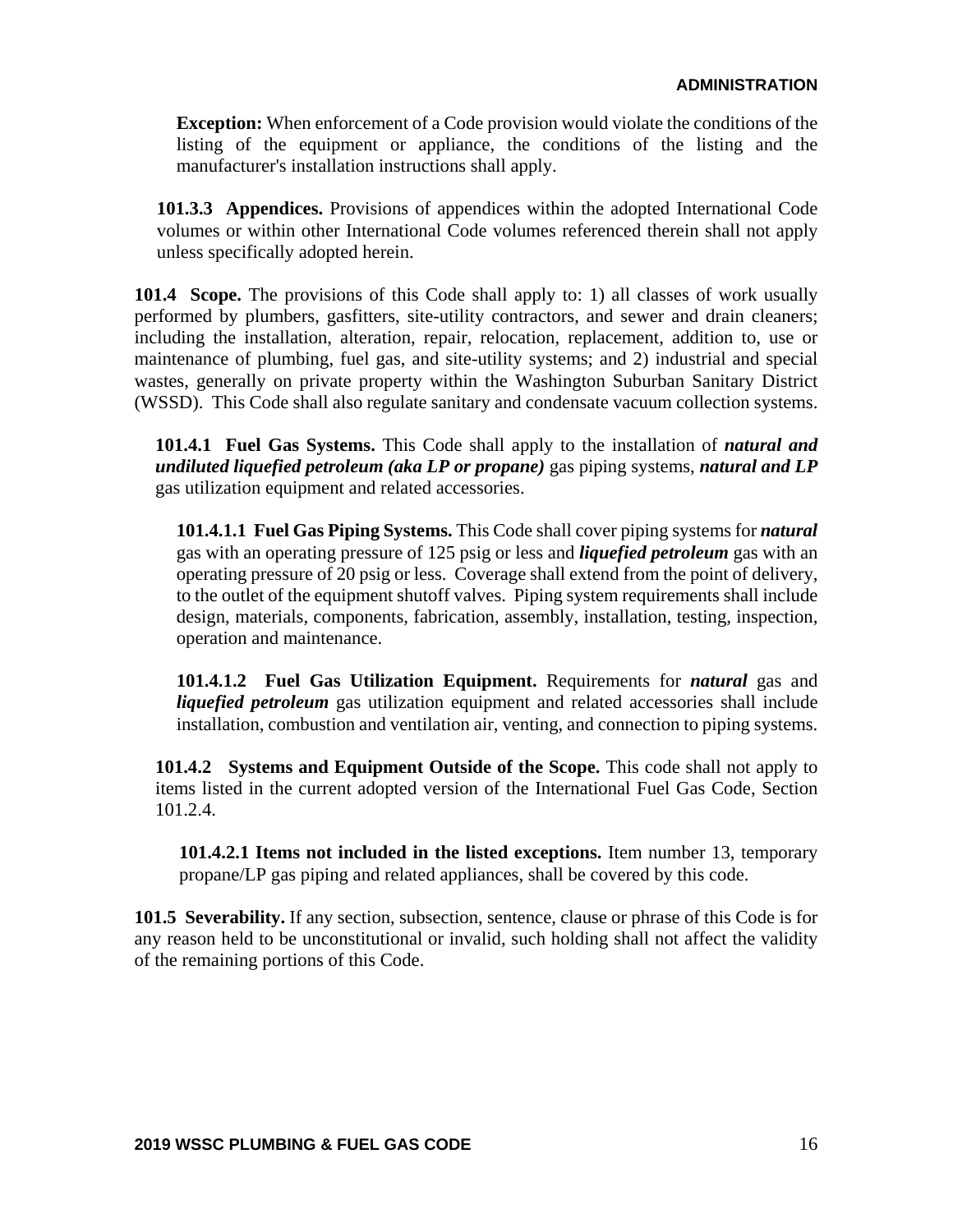### **SECTION 102 APPLICABILITY**

**102.1 General.** The provisions of this Code shall apply to all matters affecting or relating to work on *private* property as set forth in Section 101 or as otherwise specified in law. Where in any specific case, different sections of this Code specify different materials, methods of construction or other requirements, the most restrictive section shall govern as determined by the Code Official.

**102.1.1 Supersedes.** Not withstanding the provisions set forth in Section 102.2, the latest approved version of this Code shall supersede all previously adopted versions. Where applicable, the provisions of this Code shall also supersede any previously related provisions contained within WSSC Standard Procedures or other internal policies or procedures.

**102.2 Existing Installations.** Plumbing and fuel gas systems lawfully in existence at the time of the adoption of this Code shall be permitted to have their use and maintenance continued if:

1.) The use, maintenance, or repair is in accordance with the original design and requirements existing at the time of installation, *and*, if no hazard to life, health, property, *or* to the Commission's systems; is created by such system; or

2.) The matter is not specifically governed by the Cross-Connections Control Program (Chapter 5), the Fats, Oils & Grease Program (Chapter 8) or the Industrial Discharge Control Program (Chapter 8).

#### **102.3 Maintenance**

**102.3.1 General.** All plumbing and fuel gas systems, site utility systems, industrial discharge control systems, materials and appurtenances, both existing and new, and all parts thereof, shall be maintained in proper operating condition and in a safe and sanitary condition in accordance with the original design and requirements. All devices or safeguards required by this Code shall be maintained in compliance with the code edition under which they were installed. The property owner, the owner's designated agent, occupant and/or proprietor shall be responsible for maintenance of work or systems regulated by this Code on private property. To determine compliance with this provision, the Code Official shall have the authority to require any system to be re-inspected.

**102.3.2 Commission Maintenance.** The Commission shall maintain all Commission water and sewer mains, service connections, water meters, and appurtenances.

**102.3.2.1** WSSC personnel shall have right of entry onto private property to analyze and maintain water and sewer service connections to ensure the integrity, safety and healthfulness of same. This includes, but not limited to, operation of fire hydrants and other water outlets; and access to and through sewer manholes and cleanouts.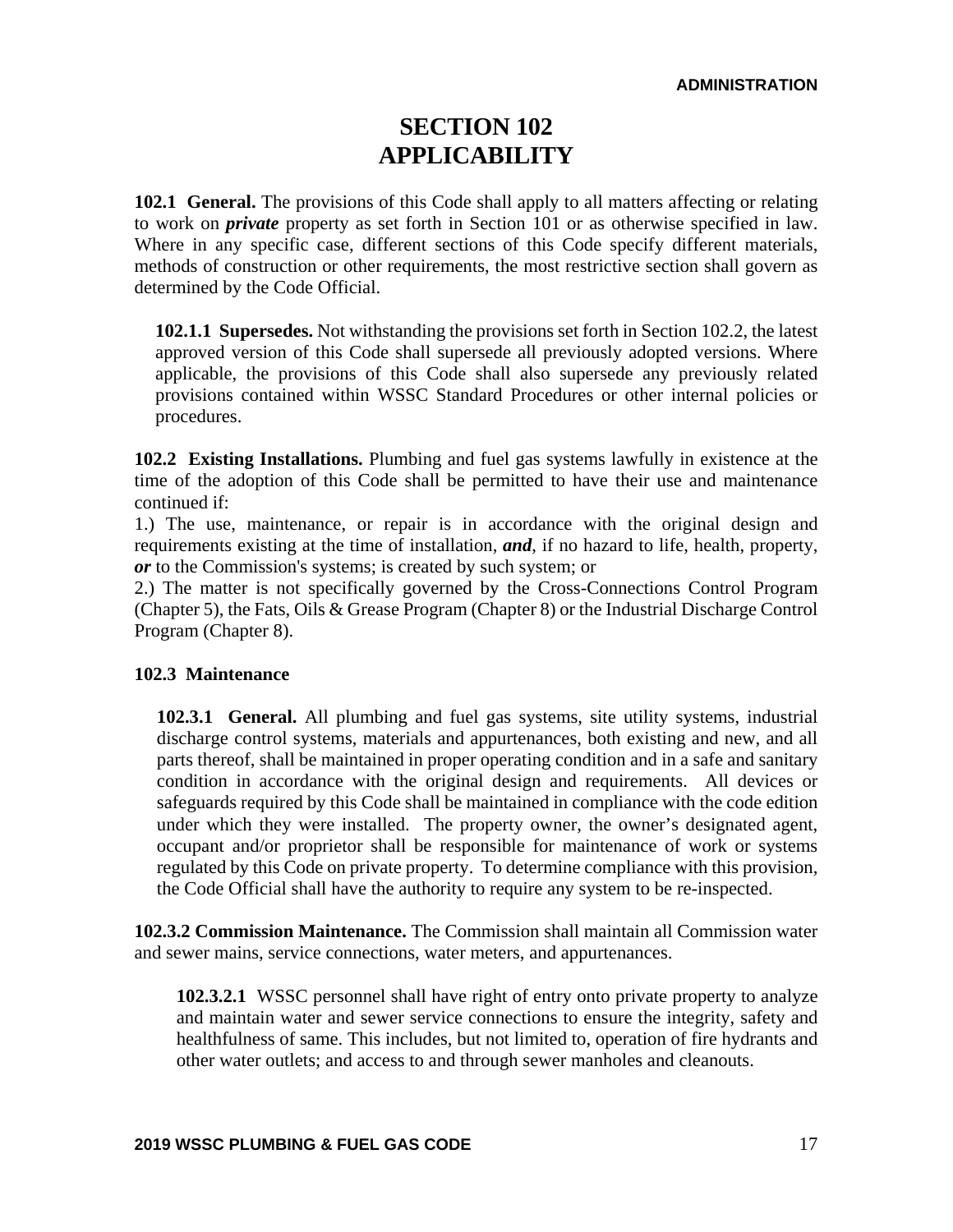**102.3.3 Right-of-Way Services.** All right-of-way services shall be maintained by the property owner from the building to the edge of the right-of-way or the property line, whichever is closer to the building.

**102.3.4 Commission-Ordered Repairs.** When the Code Official directs repairs to plumbing or fuel gas systems, repair efforts shall be completed within the time specified in a written notification. If deemed a health or safety hazard, or when Commissionordered repairs do not start within the time specified, the Commission may perform maintenance or repair work on private property, and shall assess the property owner for the labor, material, and overhead costs for work performed.

**102.3.5 Accessibility to Commission Structures.** Water meters, water meter settings and vaults, valve and curb boxes, property-line cleanouts, and similar Commission structures shall be *readily accessible* to Commission personnel. A person shall not block access to or deny access by WSSC personnel to any such structure or to an inside water meter or to a backflow prevention device.

#### **102.3.6 Sewer Stoppages**

**102.3.6.1 Property Owner's Responsibility.** The property owner shall employ, at his or her own expense, a WSSC-licensed Master Plumber or a WSSC-licensed Sewer and Drain Cleaner to clear the stoppage, from the building to the Commission's sewer main as set forth in Section 102.3.6.2. If the stoppage was caused by a defective building sewer, or by a defective connection at the joint connecting the private sewer to the WSSC service connection, the property owner shall be responsible for hiring a WSSClicensed Master Plumber to correct the problem at the property owner's expense.

**102.3.6.2 Master Plumber's or Drain Cleaner's Responsibility.** The following requirements shall be the responsibility of the Master Plumber or the Licensed Drain Cleaner when attempting to clear a stoppage in a building sewer (Note: Through-out this section the references to a drain cleaner shall apply to both the Licensed Master Plumber or Licensed Drain Cleaner):

**102.3.6.2.1 Equipment.** Sewer cleaning equipment shall be adequate and in proper working order, to satisfactorily complete the work.

**102.3.6.2.2 System Entry.** Sewer cleaning equipment shall be introduced into the drainage system through an opening that is *not* served or protected by a plumbing trap.

**102.3.6.2.2.1 Property Line Clean-out.** Where a WSSC property line clean-out exist, the drain cleaner shall first attempt to locate, open, and determine through visual means if the WSSC service connection is stopped up. If confirmed, the drain cleaner shall notify the property owner and the Commissioner's Emergency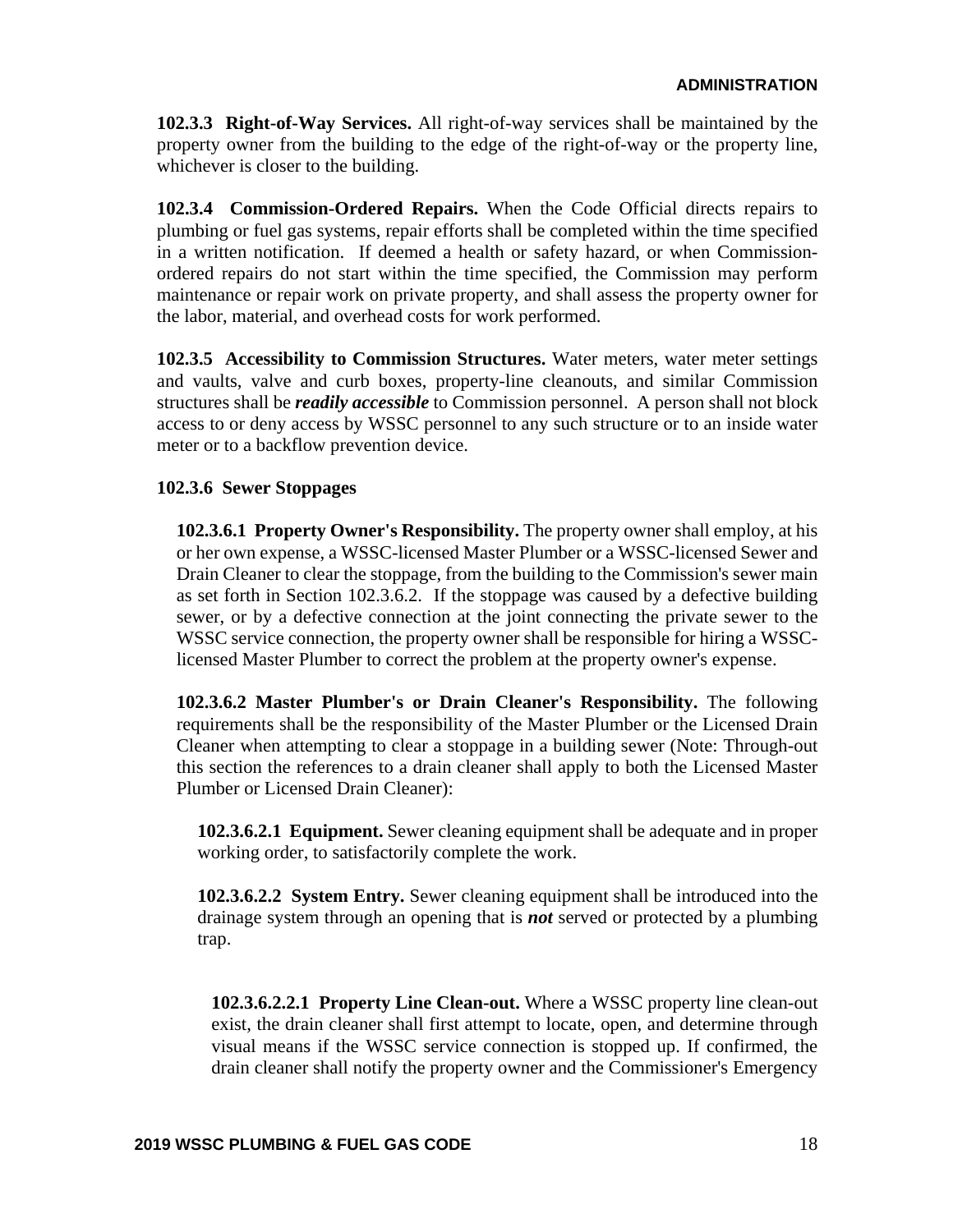call center of their findings. The call center will dispatch a WSSC crew or WSSC authorized contractor. If the visual inspection of the property line clean-out does not indicate a stoppage, the drain cleaner shall access the sewer through the most favorable clean-out or access point on-property.

**102.3.6.2.3 Video Inspection.** Where video technology is utilized and an offproperty lateral or mainline issue is evident/verified, a copy of the video recording shall be retained and forwarded to WSSC in conjunction with the required "commitment"/notification per 102.3.6.2.5.

**102.3.6.2.4 Extent of Cleaning Operation, Soft Stoppages.** In the case of a soft stoppage and an intact service connection, the drain cleaner shall operate the cleaning equipment until the cleaning head has extended into the Commission's sewer main, and the soft stoppage has been completely cleared. The drain cleaner shall be required to notify the Commission.

**102.3.6.2.5 Commission Notification.** If an obstruction causing a stoppage is located in the Commission's service connection, the drain cleaner shall notify the Commission's Emergency Call Center by telephone, fax, or electronically within 72-hours. If the stoppage was *not* cleared the drain cleaner shall notify the Commission by telephone *immediately*. The drain cleaner shall also inform the Commission, in his or her opinion, what the cause of the obstruction was i.e. soft stoppage, broken/misaligned piping, roots, grease, debris, etc.

**102.3.6.2.6 Equipment Problems.** If the sewer cleaning equipment becomes lodged in any portion of the sewer system, the drain cleaner shall retrieve the equipment. Under no circumstances shall the jobsite be abandoned until the drain cleaning equipment has been removed; if it cannot be removed the Commission shall be notified *immediately*.

If the service connection is not defective, the drain cleaner shall reimburse the Commission for its expenses in retrieving the drain cleaning equipment. If the service connection is defective, and the defect caused the drain cleaning equipment to become lodged, the drain cleaner shall *not* be required to reimburse the Commission for its expenses in retrieving the equipment.

**102.3.6.3 Commission's Responsibility.** The Commission shall ascertain if the Commission's sewer main is clear. Stoppages in Commission sewer mains shall be cleared or otherwise corrected by the Commission. If the stoppage was reported by the drain cleaner as originating in the service connection, the Commission shall initiate the following actions:

**102.3.6.3.1 Follow-up.** If the condition reoccurs, the Commission shall follow-up to determine both the general condition and the integrity of the service connection.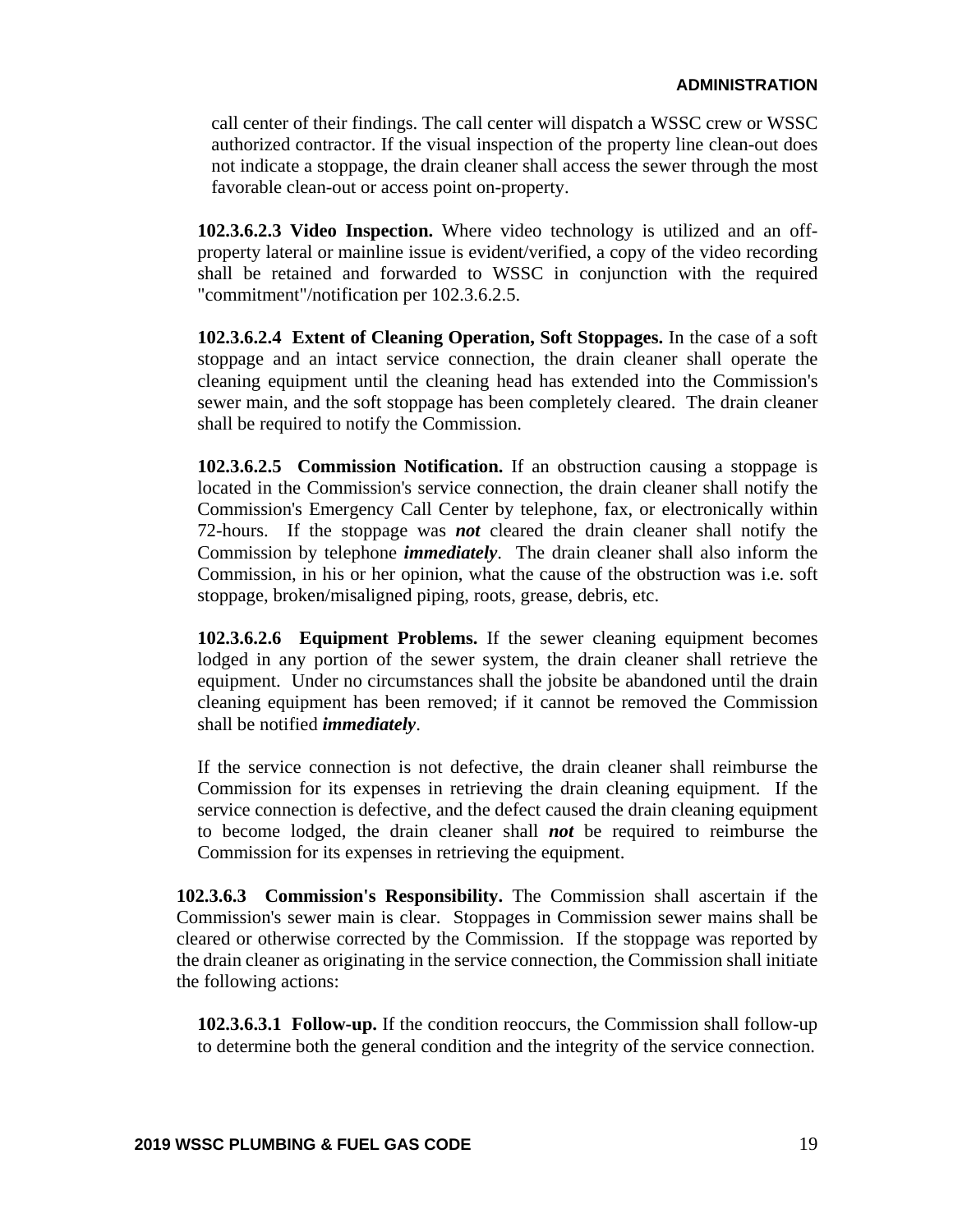**102.3.6.3.2 Defective Connection.** If the drain cleaner could not relieve a hard or soft stoppage in a defective service connection, the stoppage shall be relieved, or the condition corrected by the Commission, *without* back-charge to the drain cleaner.

**102.3.6.3.3 Claim.** If the Commission determines that the stoppage was caused by a defective service connection, the Commission shall instruct the property owner to submit a claim for the cost of the drain cleaner's *initial* activity. The property owner may be reimbursed for such costs *at the prevailing usual and customary charges* for such work.

**102.3.7 Enforcement Related to Off-Property Matters.** The enforcement of matters that pertain to 102.3.6.1 and 102.3.6.2 and relate to all off-property and Rights of Way matters, such as sewer lateral sections under WSSC's ownership and responsibility, shall be under the authority of the applicable WSSC Utility Services office and not under the authority of the Regulatory Services Division.

**102.3.8 Water Leaks.** The Commission shall investigate and determine responsibility for leaks on water services and appurtenances. If it is found that the leak is *not* the Commission's responsibility, the property owner shall be directed to have necessary repairs performed by a WSSC-licensed Master Plumber at their own expense.

**102.3.9 Sewer Leaks and Defects.** The Commission shall investigate and determine responsibility for leaks and defects on sewer services and appurtenances. If it is found that the leak or defect is *not* the Commission's responsibility, the property owner shall be directed to have necessary repairs performed by a WSSC-licensed Master Plumber at their own expense.

#### **102.3.10 Backflow Prevention Devices, Maintenance and Replacement.**

**102.3.10.1 Group R-3 Occupancies.** In Group R-3 occupancies (one- and two-family residences), the owner shall have ASSE 1012 and ASSE 1024 non-testable backflow device replaced or re-built every *5-years*, with the starting date beginning on the date of FINAL plumbing inspection for the building. Other testable backflow devices shall be tested annually by a WSSC-registered Certified Backflow Technician, with the starting date beginning on the date of the latest test tag attached to each device.

**102.3.10.2 All Other Occupancies.** In all other occupancy Group classifications, the owner shall have non-testable backflow prevention devices replaced every *5-years*, with the starting date beginning on the date of FINAL plumbing inspection for the building. The testable backflow *containment* device(s), as well as testable backflow devices used for isolation, shall be tested *annually* (or more frequently if determined by the Commission) by a WSSC-registered Certified Backflow Technician, with the starting date beginning on the date of the latest test tag attached to each device.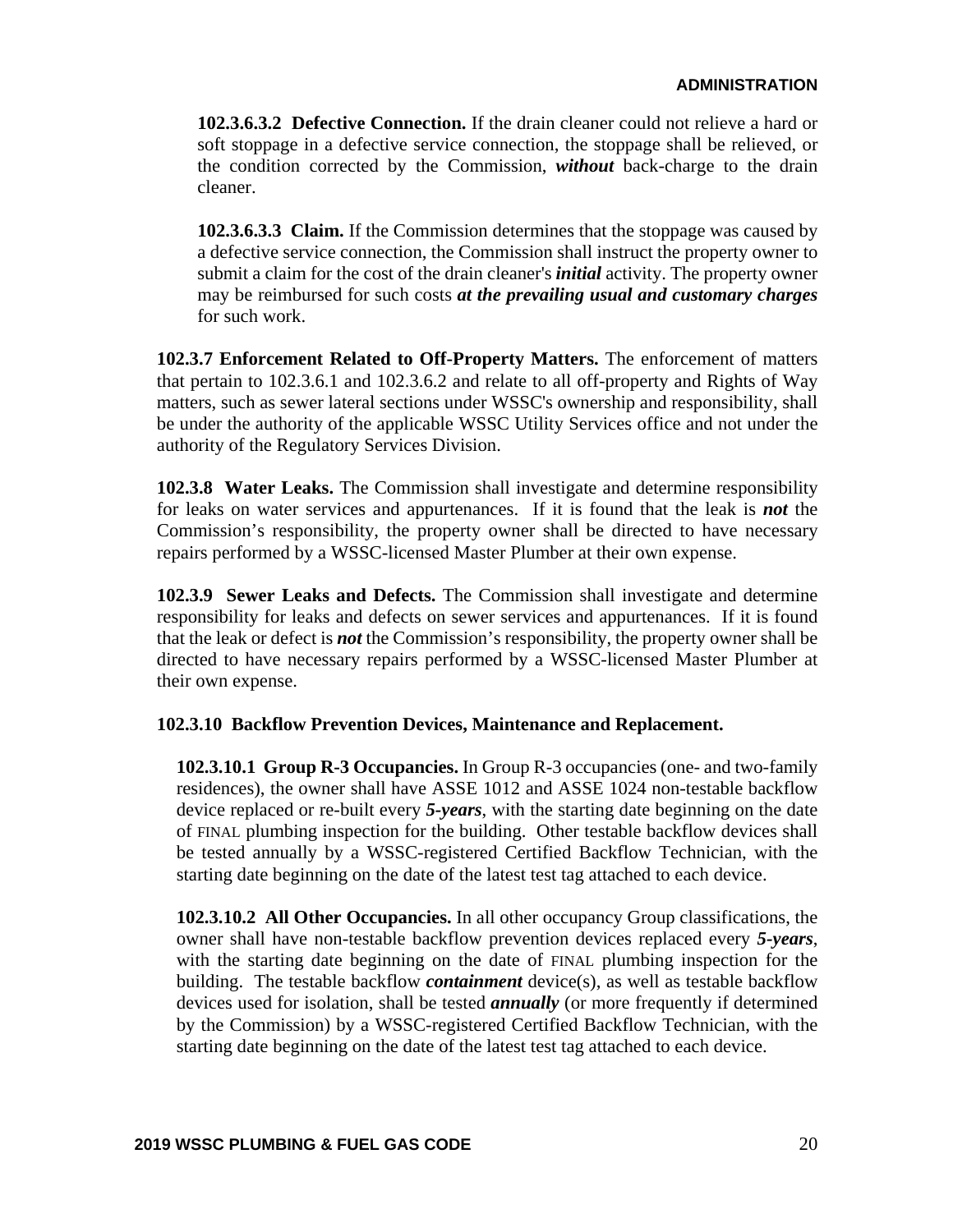#### **102.3.11 Alternative Pipe Restoration Methods.**

**102.3.11.1 General.** Alternative pipe restoration methods used for water and sewer piping including cured-in-place-piping (CIPP), pipe bursting, and pipe relining systems, shall be performed using equipment and procedures recommended by the equipment manufacturer. Such restorations shall *require* a permit and inspection(s).

**102.3.11.2 Water Piping.** Products used in the final stage restoration process shall comply with NSF 61 standards. Restored water piping systems shall be labeled or permanently tagged at the main service valve, riser valves, and on exposed piping at 10-foot minimum intervals. The label shall indicate that the piping has been so restored and shall list precautions regarding future maintenance, including the requirement for flameless pipe joining methods when applicable.

**102.3.11.2.1** All existing backflow prevention assemblies and devices shall be regularly tested or replaced as required. All un-protected hazards shall be abated by an appropriate level of backflow prevention, see Table 5.1.

**102.3.11.2.2** The building's domestic cold water main supply shall be outfitted with a containment backflow prevention assembly or device, commensurate with the degree of hazard (see 502.3.3  $\&$  Table 5.1), prior to the on-set of any pipeline restoration activities located downstream of the initial water service main shut-off valve.

**102.3.11.2.3** Buildings restored with epoxy relining products listed for operating temperatures of less than 180 degrees F shall be outfitted with the following items:

**102.3.11.2.3.1** A master thermostatic mixing valve complying with ASSE 1017 shall be provided to safeguard the temperature of the water delivered from the potable domestic hot water distribution system. See 501.1.4. The potability of the water shall be maintained throughout the system.

**102.3.11.2.3.2** The following signage shall be posted at the main water shut-off valve and at the water heater(s): "This building contains water piping retrofitted with an epoxy relining system which shall not be exposed to water temperatures exceeding 140 degrees F."

**102.3.11.3 Sewer Piping.** Sewer and Building Drain "trenchless" restoration shall meet this section and IPC 716. Existing piping shall be pre-qualified by flushing and video recording the pipeline prior to commencing work. Where the existing pipeline grade/slope is unsatisfactory, pipe-bursting, relining, or other forms of trenchless reconstruction cannot be utilized. Open trench replacement with adequate bedding of over-excavated areas is required. Restored sewer piping shall be flushed and then flow one gpm of clean water while video recording as a final inspection requirements.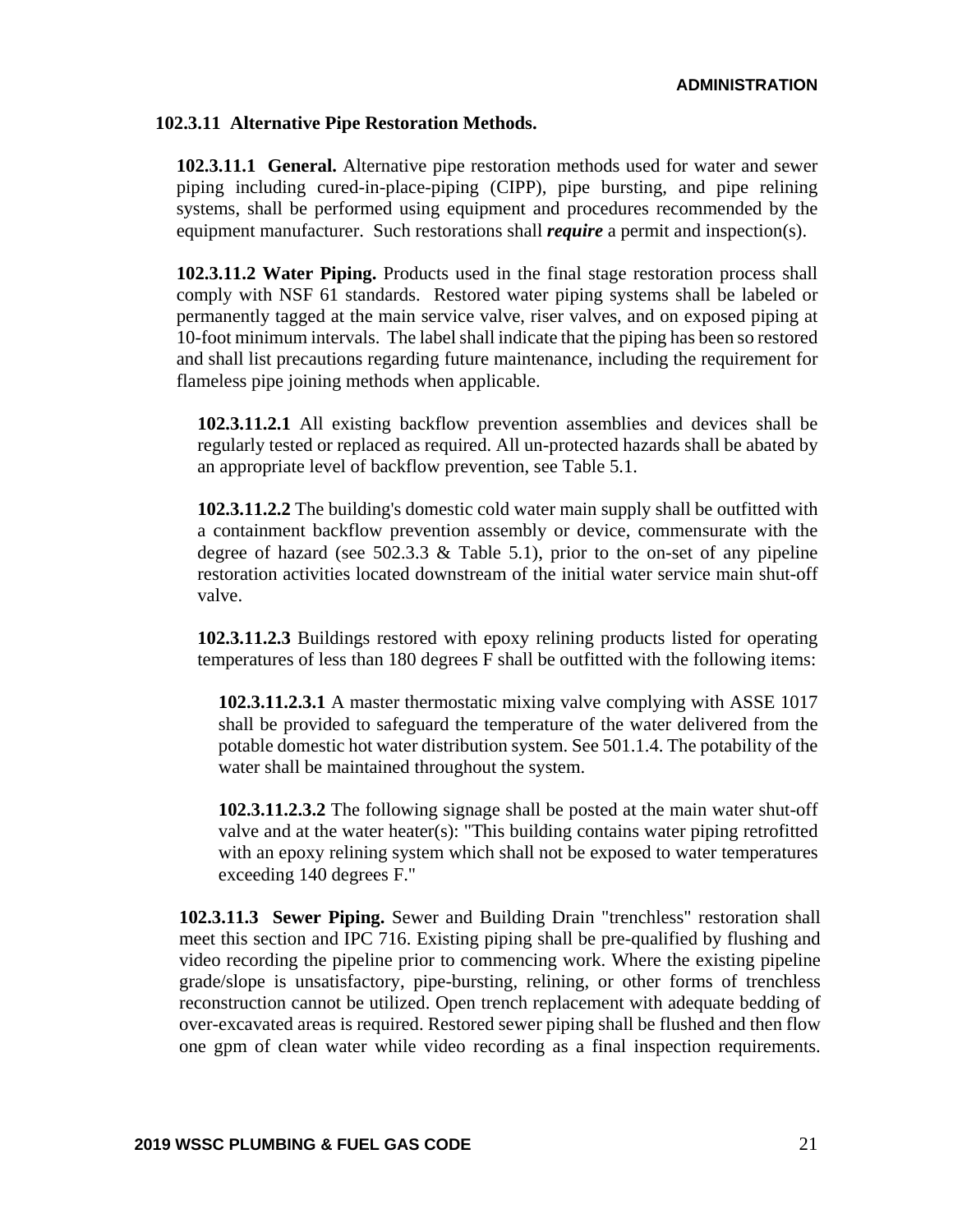Copies of the video recordings for both required video inspections shall be provided to the Code Official.

**102.4 Additions, Alterations or Repairs.** Additions, alterations, renovations or repairs to any plumbing or fuel gas system shall conform to requirements set forth in this Code for a new system, without requiring the existing plumbing or fuel gas system to comply with all the requirements of this Code. Additions, alterations or repairs shall not cause an existing system to become unsafe, unsanitary or overloaded. Minor additions, alterations, renovations and repairs to existing plumbing and fuel gas systems shall be permitted in the same manner and arrangement as in the existing system, provided that such repairs or replacement are not hazardous and are approved.

**102.5 Change in Occupancy.** It shall be unlawful to make any change in the occupancy of any structure or property that will subject the structure or property to any special provision of this Code without approval of the Code Official. The Code Official shall certify that such structure meets the intent of the provisions of law governing building construction for the proposed new occupancy and that such change of occupancy does not result in any hazard to the public health, safety or welfare.

**102.6 Historic Buildings.** The provisions of this Code relating to the construction, alteration, repair, enlargement, restoration, relocation or moving of buildings or structures shall not be mandatory for existing buildings or structures identified and classified by the State or a local jurisdiction as historic buildings when such buildings or structures are judged by the Code Official to be safe and not contrary to the public interests of health, safety and welfare regarding any proposed construction, alteration, repair, enlargement, restoration, relocation or moving of buildings.

**102.7 Moved Buildings.** Subject to Section 102.2, plumbing and fuel gas systems that are a part of buildings or structures moved into or within the jurisdiction shall comply with the provisions of this Code for new installations.

**102.8 Special Exception, Federal Property.** Pursuant to federal regulation or written agreement, where property is owned by the federal government and where buildings are being erected or improved, plumbing, fuel gas and/or site utility systems shall not require WSSC permits or inspections. For requirements on the federal government, see Section 102.8.3 below.

**102.8.1 Exemption Not Applicable.** This exemption does not apply to property or buildings under lease or condominium ownership. This exemption also does not restrict the federal government from securing permits and scheduling inspection in cases where the government desires the Commission's inspection of plumbing, fuel gas, or site utility systems.

**102.8.1.1 Voluntary Request for Permits and Inspections.** Where work is be performed by federal agency staff and permits and inspections by WSSC are desired,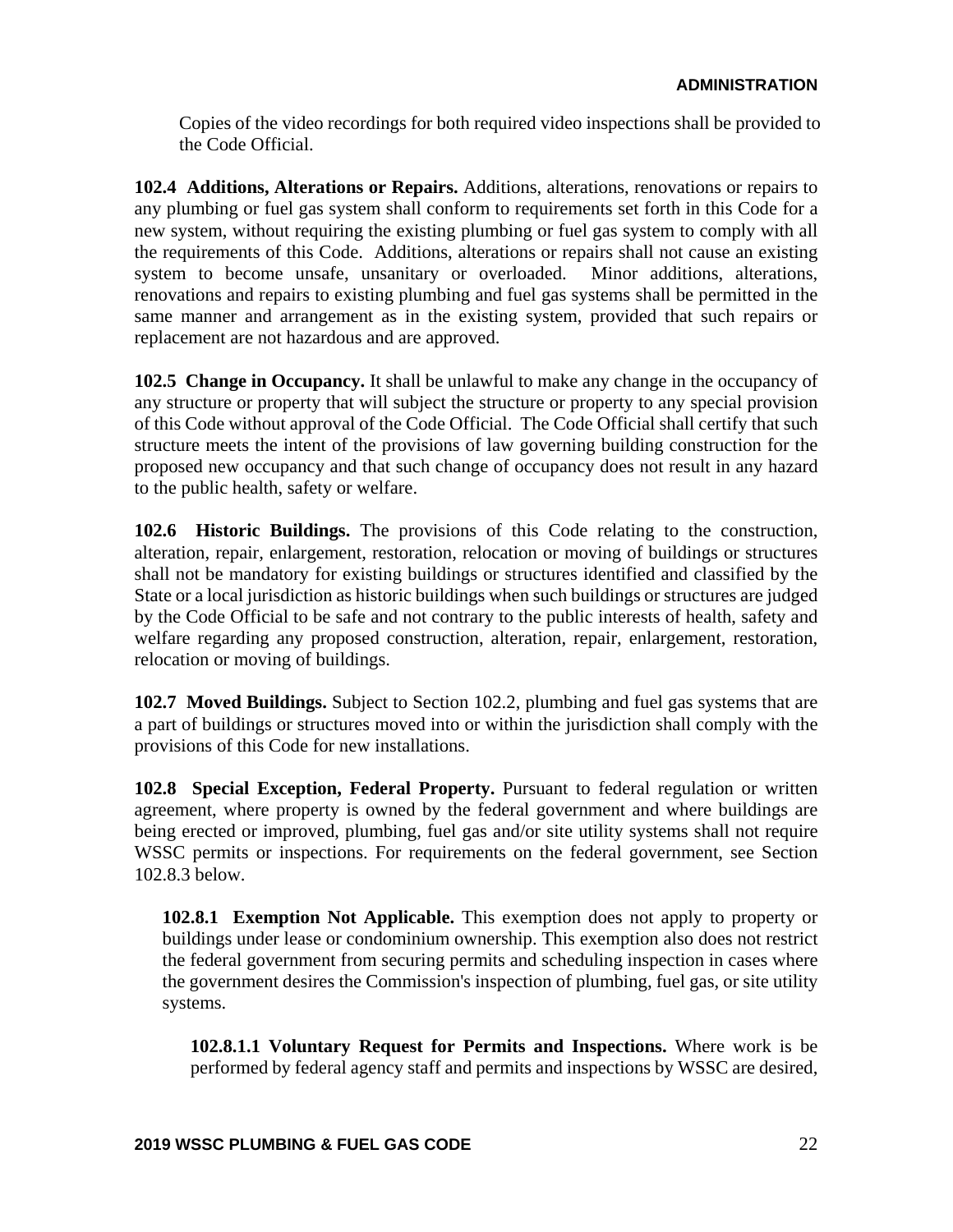each federal agency or campus shall register per Section 113.5. Where contract work will be performed on federal property and permits and inspections by WSSC are desired, contracting firms shall be registered per Section 113.1.

**102.8.2 Regulatory Compliance.** This exemption does not exempt the federal government from compliance with other specific provisions of this code: Chapter 5 - Cross-Connection Control; Chapter 8 - Industrial Discharge Control (Pretreatment); or Sections 302.10, 804 and 818 - Fats, Oil & Grease Program.

**102.8.2.1 Cross Connection Control.** The Commission shall issue a special license to each federal property for the sole purpose of submitting and tracking backflow test reports. No other permit or inspection activities will be allowed under this license. See Chapter 5 for Cross Connection/backflow prevention requirements.

**102.8.3 Federal Property Application Requirements.** Federal property improvement projects are required to apply for hydraulic planning analysis so WSSC can evaluate existing and projected water and sewer flow demands. Application is required for meters, service connection, and/or WSSC system extension. Application, site utility plans, and plumbing plans are required in order for WSSC to determine applicable System Development Charges. In all cases, the federal government is responsible for all fees and charges associated with these Commission business functions.

**102.9 Changes to This Code.** Changes to this Code shall apply to permits issued after the effective date of the approved change by the Commission, or to work initiated after the effective date if no permit is required for the work. Such changes in the interest of public health, safety or welfare may apply retroactively if specified by the Commission at the time of adoption.

**102.10 Requirements Not Covered by Code.** Any requirements necessary for the strength, stability or proper operation of an existing or proposed plumbing or fuel gas system, or for the public safety, health and general welfare, not specifically covered by this Code shall be determined by the Code Official.

### **SECTION 103 COMMISSION FUNCTIONS**

**103.1 General.** The Washington Suburban Sanitary Commission (WSSC) is authorized by *Public Utilities Article* of the *Annotated Code of Maryland* to adopt, administer and enforce regulations for the construction and installation of plumbing and fuel gas systems. The unit within the WSSC created to carry out this function shall be known as the Regulatory Services Group. All Commission employees charged with enforcement of this Code shall be known individually and collectively as Code Officials. The Commission shall designate a person who shall be known as the Chief Code Official to have administrative authority over the activities of a Code Official.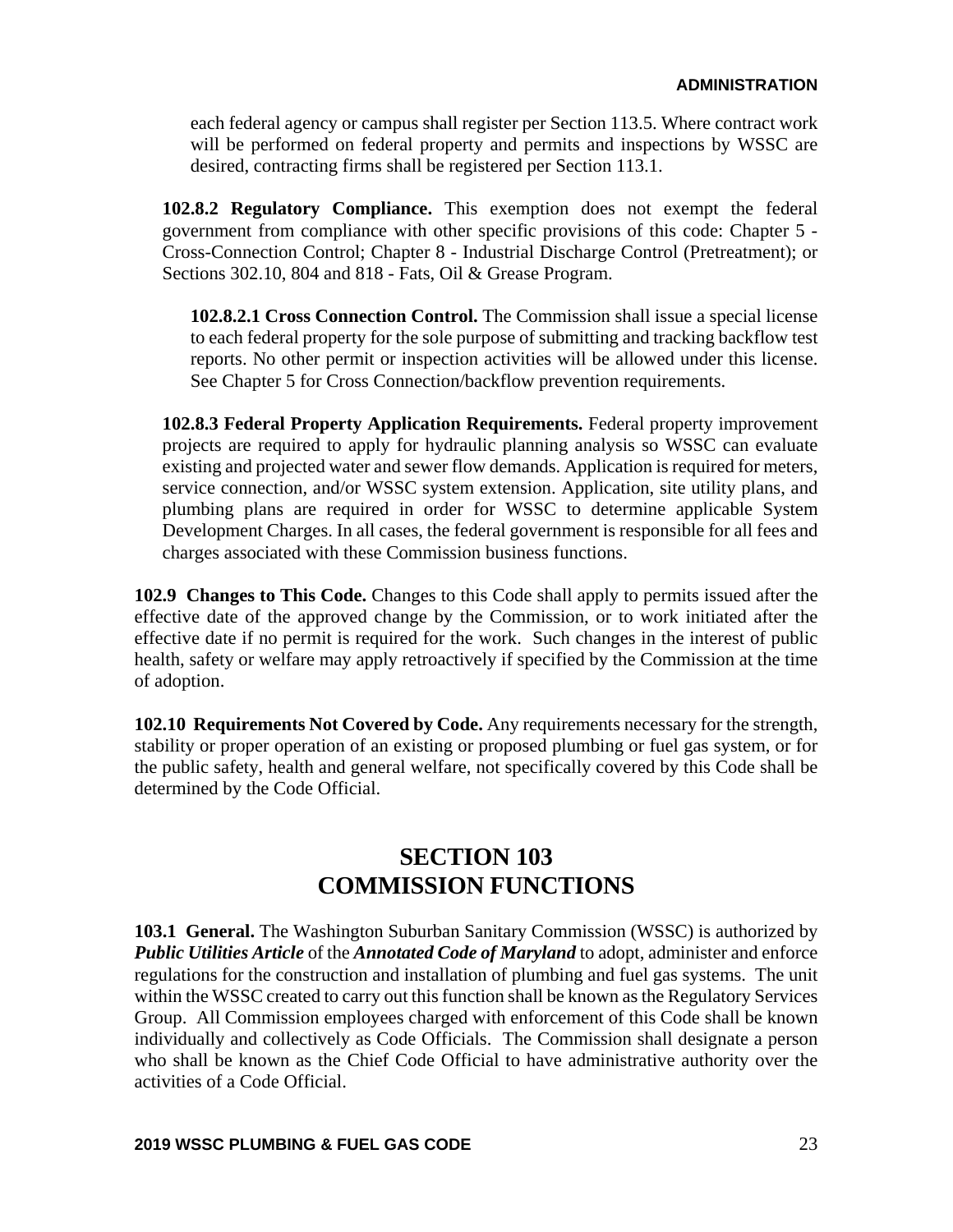**103.2 Code Officials.** Code Officials shall be Commission employees. The Commission shall have the authority to designate related technical officers, inspectors and other employees to administer this Code.

**103.3 Inspection Staff.** Code officials *directly* associated with daily interpretation and enforcement of plumbing and fuel gas codes on a *technical* level, including administration, document review, and field inspection; shall as a minimum, be qualified as a *Master* licensee in the plumbing and fuel gas trades.

### **SECTION 104 DUTIES AND POWERS OF THE COMMISSION**

**104.1 General.** The Commission and its Code Officials shall enforce all of the provisions of this Code, and shall act on any question relative to the installation, alteration, repair, maintenance or operation of all systems, devices and equipment governed by this Code except as otherwise specifically provided for by law.

**104.2 Rule-Making Authority.** The Commission shall have authority as necessary in the interests of public health, safety and general welfare to adopt and promulgate regulations to interpret and implement the provisions of this Code to secure the intent thereof and to designate requirements applicable because of local climatic or other conditions. Such regulations shall not have the effect of waiving structural or fire performance requirements specifically provided for in this Code, or of violating accepted engineering practice involving public safety.

**104.3 Applications and Permits.** The Commission shall receive applications and issue permits for the installation and alteration of covered work as may be required by this Code, inspect the premises for which such permits have been issued, and generally enforce compliance with the provisions of this Code.

**104.4 Inspections.** A Code Official shall make all the required inspections, or shall accept reports of inspection by approved agencies or individuals. All reports of such inspections shall be in writing and be certified by a responsible officer of such approved agency or by the responsible individual. The Commission shall retain the right at its discretion, to monitor or re-inspect any inspection reported by other approval agencies or individuals. The Commission shall be authorized to engage such expert opinion as deemed necessary to report on unusual technical issues that arise.

**104.5 Right of Entry.** Whenever it is necessary to perform an inspection to enforce the provisions of this Code, or whenever a Code Official has reasonable cause to believe that there exists in any building or upon any premises any violations of this Code, the Code Official shall have the authority to enter the building or premises at all reasonable times to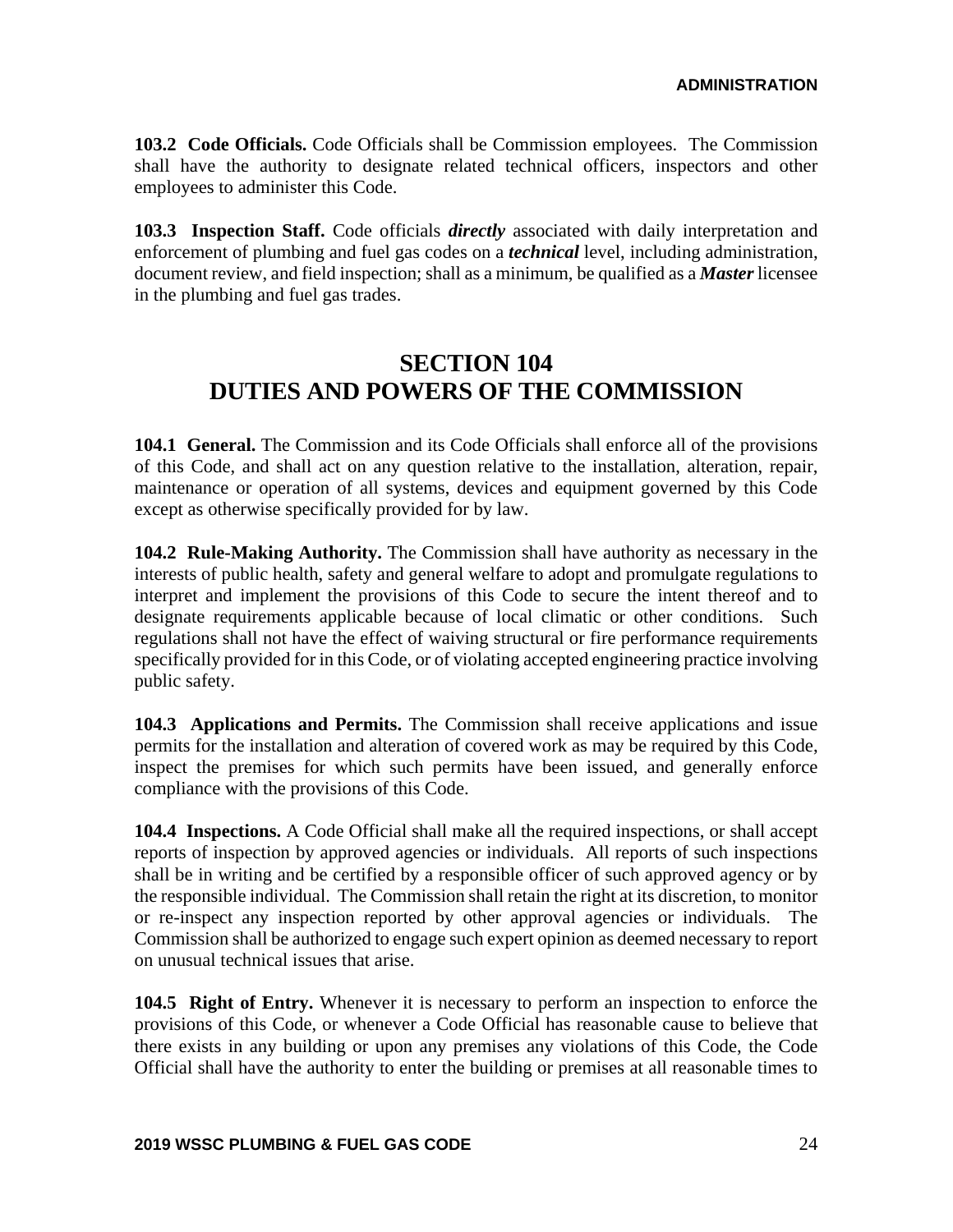inspect or to perform the duties imposed upon the Code Official by this Code. If such building or premises is occupied, the Code Official shall present credentials to the occupant and request entry. If such building or premises is unoccupied, the Code Official shall first make a reasonable effort to locate the owner or other person having charge or control of the building or premises and request entry. If entry is refused, or if the owner or the owner's agent cannot be located, the Code Official shall have recourse to any remedy provided by law to secure entry.

When the Code Official shall have first obtained a proper inspection warrant or other remedy provided by law to secure entry, the owner, occupant, proprietor, or person having charge or control of any building or premises shall promptly permit entry by the Code Official for the purpose of inspection and examination pursuant to this Code.

**104.6 Identification.** A Code Official shall carry proper identification when inspecting structures or premises in the performance of duties under this Code.

**104.7 Notices and Orders.** A Code Official shall issue all necessary notices or orders to ensure compliance with this Code. Where deemed inadequate, a system shall be provided, altered, or repaired as directed, and in a timeframe indicated by, a Notice of Violation (NOV) served upon the property owner, occupant, proprietor, or operator.

**104.8 Commission Non-Interference.** The Commission shall have no responsibility nor shall the Commission pass judgment in any financial matters or other business-related controversy between the registered person and the public, under any circumstance.

**104.9 Liability.** The code official, member of the WSSC Plumbing and Fuel Gas Board, or other employee charged with the creation and/or enforcement of this code, while acting for the Commission in good faith and without malice in the discharge of the duties required by this code or other applicable regulation or ordinance, shall not thereby be rendered liable personally, and is hereby relieved from all personal liability for any damages accruing to persons or property as a result of an act or by reasons of an act or omission in the discharge of official duties.

**104.9.1 Defense.** Any suit instituted against any officer or employee because of an act performed by that officer or employee in the lawful discharge of duties and under the provisions of this code shall be defended by the Commission until the final termination of the proceedings. The code official or any subordinate shall not be liable for costs in any action, suit or proceeding that is instituted in pursuance of the provisions of this code.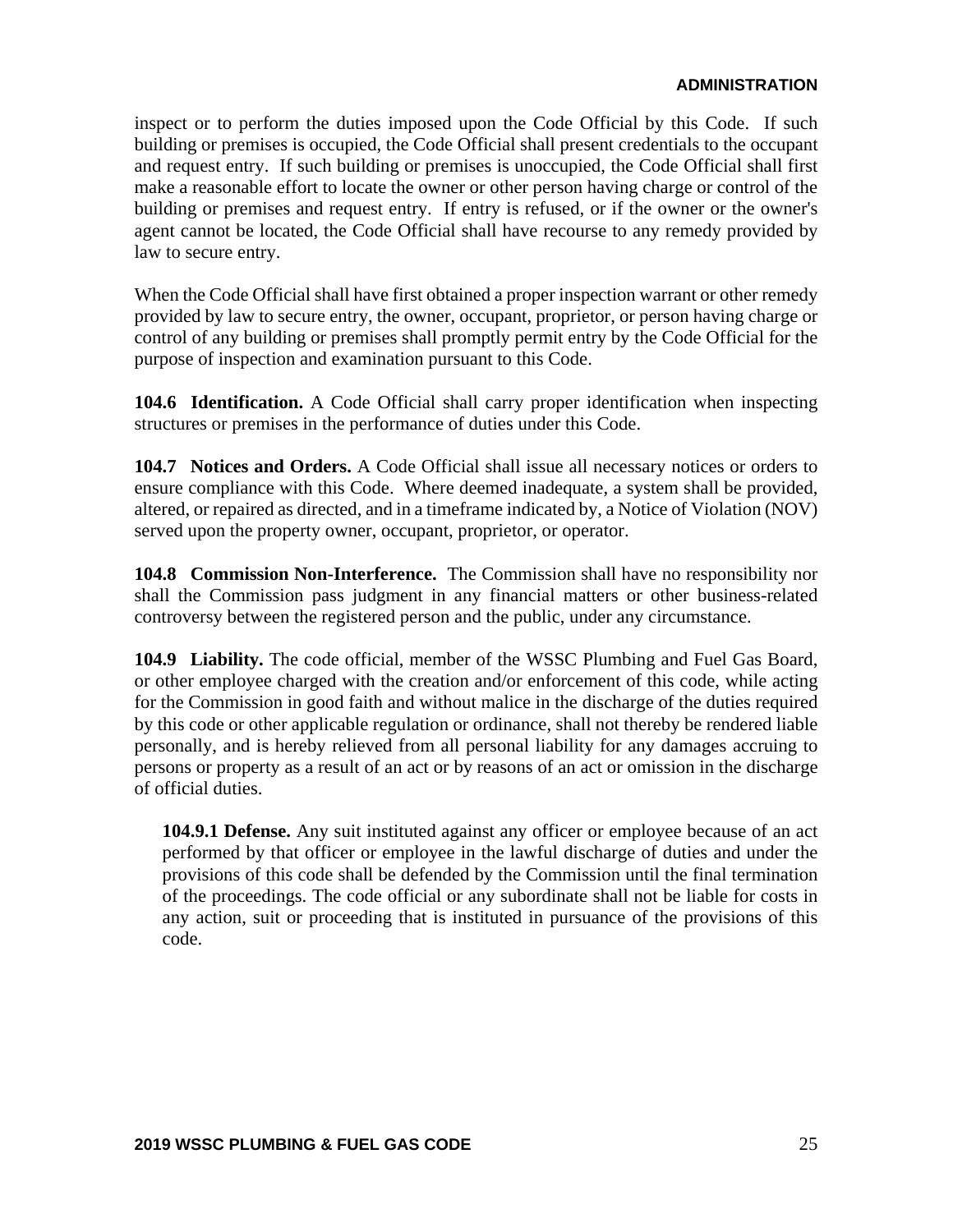### **SECTION 105 APPROVAL**

#### **105.1 Product and Material Acceptance**

**105.1.1 Standards.** Except as otherwise provided for in this Code, products and materials shall conform at least to the standards cited in this Code, which shall be considered *minimum* standards, when used in the construction, installation, alteration, or repair of plumbing and fuel gas systems or parts of these systems. The inclusion or listing of a product or material although indicated as approved for purposes of these regulations, does *not* infer unqualified endorsement as to its selection or serviceability in any or every installation.

**105.1.2 Materials Handling.** Products and materials installed in plumbing and fuel gas systems shall be handled and installed as to avoid damage so that the quality of the product or material shall not be impaired.

**105.1.3 Damaged Materials.** Defective or damaged products, materials, equipment, or apparatus shall not be installed or maintained.

**105.1.4 Materials Installation.** All products and materials used shall be installed in strict accordance with the standards and listings under which the materials are accepted or approved, including the appendices of the standards, and in strict accordance with the manufacturer's instructions.

**105.1.5 Material and Equipment Reuse.** Materials, equipment and devices shall not be reused unless reconditioned, tested, placed in good and proper working condition, and approved.

**105.2 Alternative Materials, Methods and Equipment.** The provisions of this Code shall not be intended to prevent the installation of any material or to prohibit any method of construction not specifically prescribed by this Code, provided that any such alternative has been approved. An alternative material or method of construction shall be approved where the Code Official finds that the proposed design is satisfactory and complies with the intent of this Code, and that the material, method or work offered is, for the purpose intended, at least the equivalent of that prescribed in this Code in quality, strength, effectiveness, fire resistance, durability and safety.

**105.3 Required Testing.** Whenever there is insufficient evidence of compliance with the provisions of this Code, or evidence that a material or method does not conform to the requirements of this Code, or in order to substantiate claims for alternate materials or methods, the Code Official shall have the authority to require tests to be made, at no expense to the Commission, as evidence of compliance.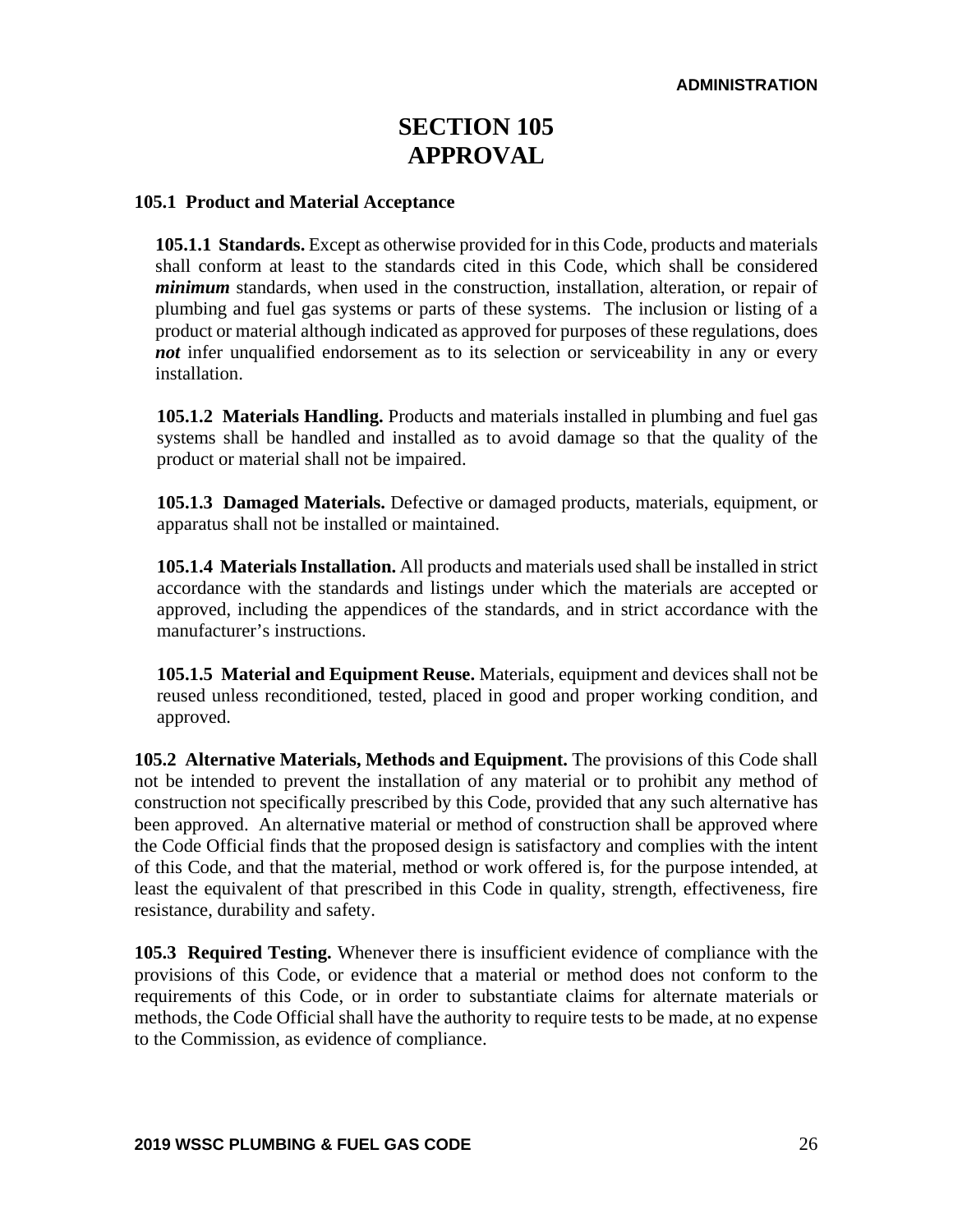**105.3.1 Test Methods.** Test methods shall be as specified in this Code or by other recognized test standards. In the absence of recognized and accepted test methods, the Code Official shall approve the testing procedures.

**105.3.2 Testing Agency.** All tests shall be performed by an approved agency.

**105.3.3 Test Reports.** Reports of tests shall be retained by the Code Official.

**105.4 Alternative Engineered Design.** The design, documentation, inspection, testing and approval of an alternative engineered design plumbing or fuel gas system shall comply with Sections 105.4.1 through 105.4.6 of this Code.

**105.4.1 Design Criteria.** An alternative engineered design shall conform to the intent of the provisions of this Code, and shall provide an equivalent level of quality, strength, effectiveness, fire resistance, durability and safety. Material, equipment or components shall be designed and installed in accordance with the manufacturer's installation instructions.

**105.4.2 Submittal.** The registered design professional shall indicate on the permit application that the plumbing system is an alternative engineered design. The permit and permanent permit records shall indicate that an alternative engineered design was part of the approved installation.

**105.4.3 Technical Data.** The registered design professional shall submit sufficient technical data to substantiate the proposed alternative engineered design and to prove that its performance meets the intent of this Code.

**105.4.4 Construction Documents.** The registered design professional shall submit to the Code Official two complete sets of signed and sealed construction documents for the alternative engineered design. The construction documents shall include floor plans and a riser diagram for the work. Where appropriate, the construction documents shall indicate the direction of flow, all pipe sizes, grade of horizontal piping, loading, and location of fixtures and appliances.

**105.4.5 Design Approval.** Where the Chief Code Official determines that the alternative engineered design conforms to the intent of this Code, the plumbing or fuel gas system shall be approved. If the alternative engineered design is not approved, the Code Official shall notify the registered design professional in writing, stating the reasons for disapproval.

**105.4.6 Inspection and Testing.** The alternative engineered design shall be tested and inspected in accordance with the requirements of Section 107 of this Code.

**105.5 Modifications (Waivers).** When practical difficulties involved in carrying out the provisions of this Code arise, the Commission shall have the authority to grant a modification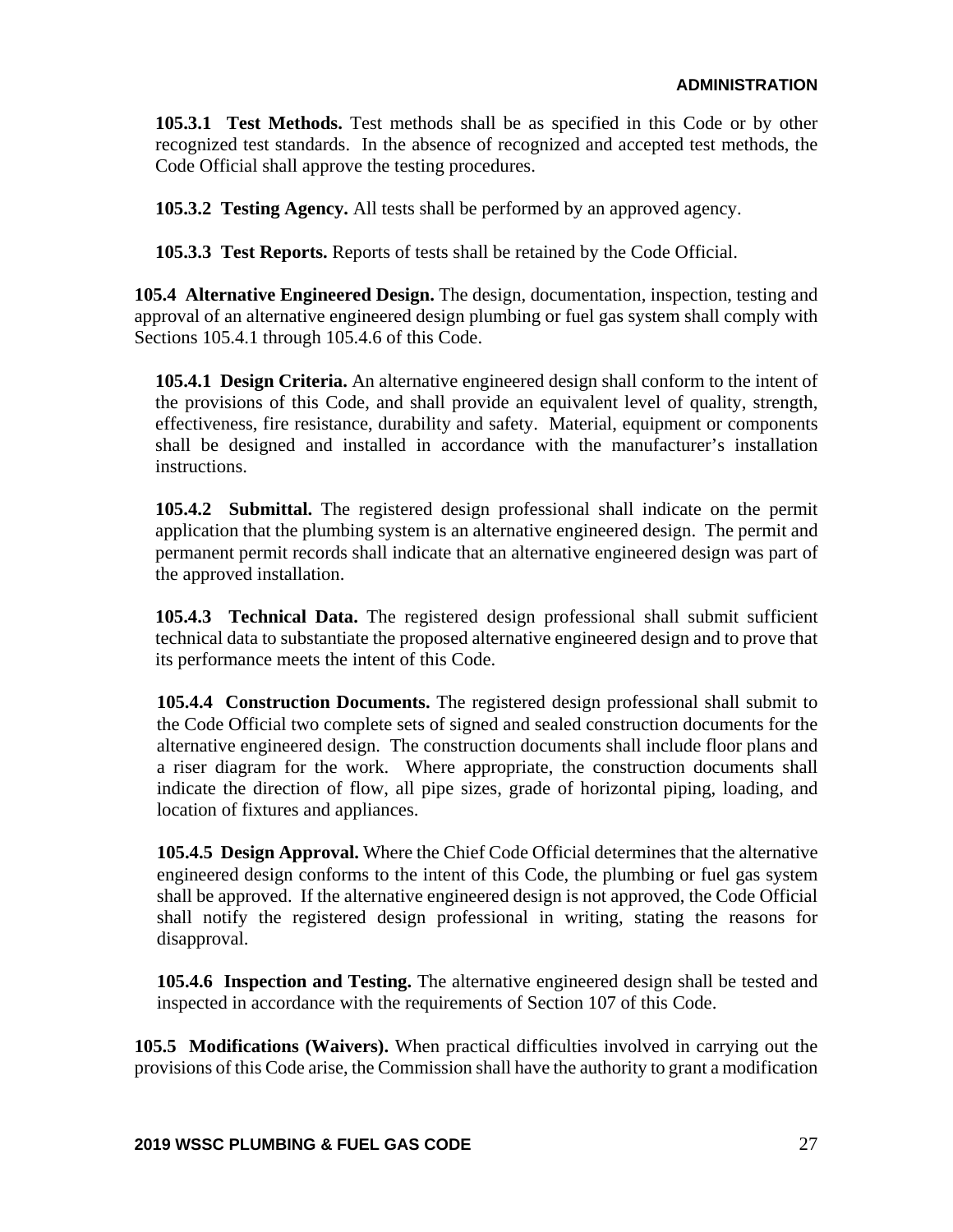for individual cases, provided that the Chief Code Official shall first find special individual reasons that make the strict letter of this Code impractical, that the modification is in conformity with the intent and purpose of this Code, and that such modification does not lessen health, life or fire safety requirements or cause damage to the Commission's systems. Records of action granting modifications shall be maintained by the Commission's Regulatory Services Group.

**105.5.1 Request.** A modification request shall be submitted on the official Modification Request form. The form shall be signed by the Owner and by the Master Plumber/Gasfitter or Engineer.

**105.5.2 Indemnification.** The *owner* or his or her legal representative shall sign the holdharmless agreement section of the modification request form, indemnifying the Commission and/or its employees from and against all losses and liabilities that may result from the granting of the modification request.

**105.5.3 Future Editions.** This Code incorporates by reference the current editions of many nationally recognized codes and standards. Revised and updated editions of such codes and standards shall not automatically become part of this Code. However, the Code Official may consider such amendments to published editions of referenced codes and standards not yet adopted by the Commission as evidence supporting an application for a modification.

### **SECTION 106 PERMITS**

#### **106.1 Required Permits**

**106.1.1 General.** Any owner, authorized agent or contractor who desires to construct, enlarge, alter, repair, move, demolish or change the occupancy of a building or structure, or to erect, install, enlarge, alter, repair, remove, convert or replace any plumbing, site utility, fuel gas appliance, or fuel gas system, the installation of which is regulated by this Code, or to cause any such work to be done, shall *first* make application to the Commission and obtain the required permit for the work. All work identified in this Code, except for "Exempt Work" set forth in Section 106.2, shall be installed under a Long Form or Short Form Plumbing/Gasfitting permit, or under a Site-Utility permit.

**106.1.2 Permit Selection Tables.** Permit Selection Tables are featured on pages 30 – 33. Content is a culmination of requirements throughout this Section.

**106.1.3 Electronic Permit Application and Required Document Submittals.** In general, after the announced and published "go live" date for WSSC's electronic permitting system, ePermitting, all permit applications, fees, required documents,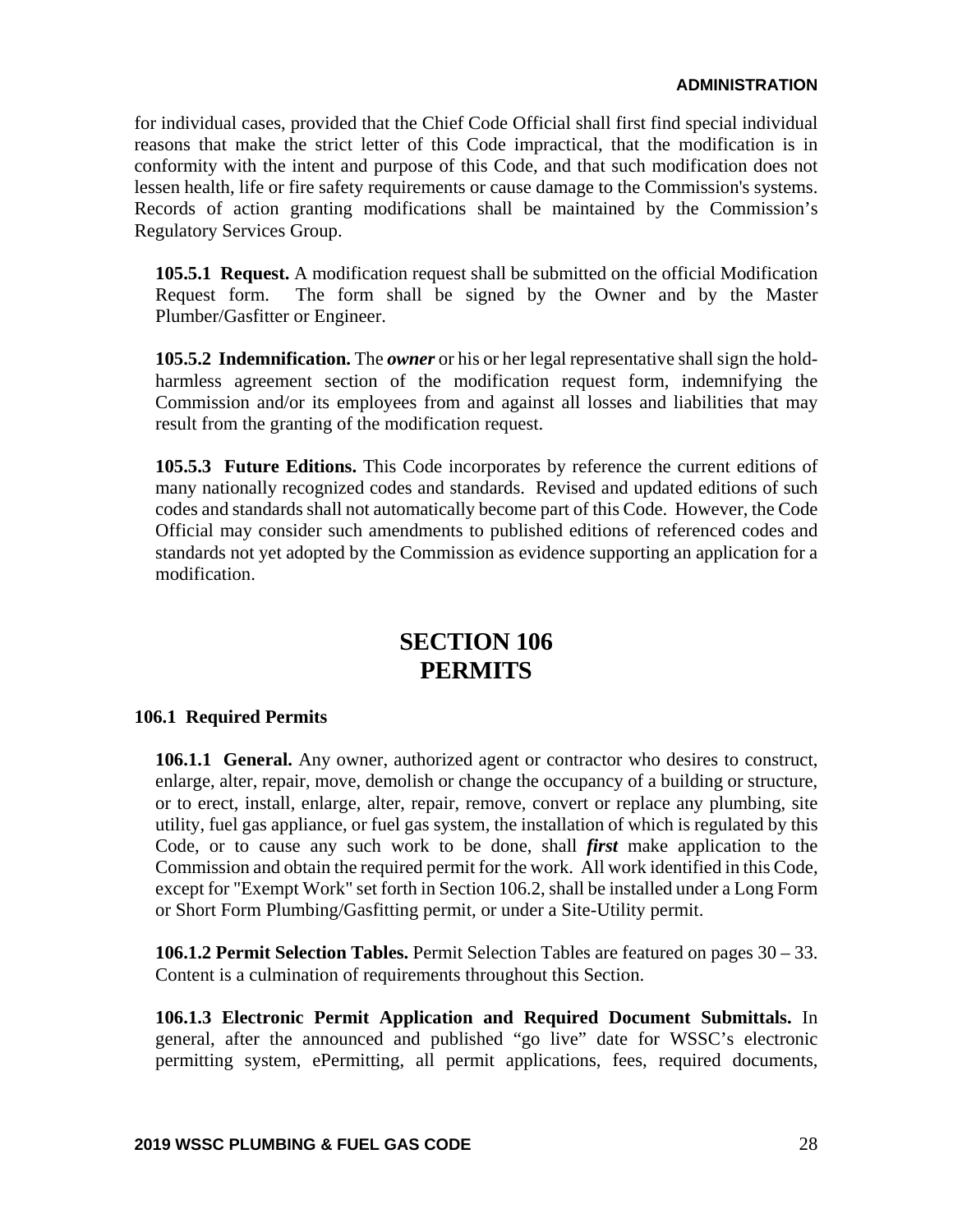including plans, shall also be submitted through ePermitting unless directed otherwise by a WSSC Code Official.

**106.1.4 Required Inspections.** It shall be the licensee's responsibility to ensure that all work is inspected and approved in accordance with Section 107 of this Code.

**106.1.4.1 Disclosure.** The Licensee shall be responsible for notifying the property owner or owner's agent of all permit and inspection requirements associated with the work performed prior to installation.

**106.2 Exempt Work.** The following work shall be exempt from the requirement for a permit. Exemption from the permit requirement of this Code shall not be deemed to grant authorization for any work to be done in violation of the provisions of this Code or any other laws.

**106.2.1 Repairing Leaks.** The stopping of leaks in drains, water, soil, waste or vent pipe, provided that if any concealed trap, drainpipe, water, soil, waste or vent pipe becomes defective and it becomes necessary to remove and replace the same with new material, such work shall be considered as new work and a permit shall be obtained and an inspection made as provided in this Code, subject to the provisions set forth in Section 106.2.2.

**106.2.2 Ten-Percent Rule, General.** Within the building envelope including below grade, if *less than* 10-percent (nominal) of the existing piping for a system, sub-system, or fixture group is replaced, a permit and inspection shall *not* be required. This shall not preclude the licensee from obtaining permits and inspections for such work if so desired.

**106.2.2.1 Other than Group R-3 Occupancies.** The intent of the 10-percent rule exclusions in Section 106.2.2 shall be applicable to minor repairs and replacement piping only. In buildings other than Group R-3 occupancies, a permit and inspection shall be required for more extensive work if *more than* 10-percent (nominal) of a *floor level, wing, or area* is involved, even though the floor level, wing, or area defines *less than* 10-percent (nominal) of the total building plumbing.

**106.2.2.2 Repairs Below Grade.** Repairs to outdoor piping below grade shall *not* be exempt work, and shall require a permit and inspection. Examples of repair work requiring a permit shall include, but shall not limited to: Building sewer, building water service, grinder pump replacement, and site-utility water and sewer piping.

**106.2.2.3 Repairs to Gas Piping.** Repairs to gas piping shall *not* be exempt work, and shall require a permit and inspection.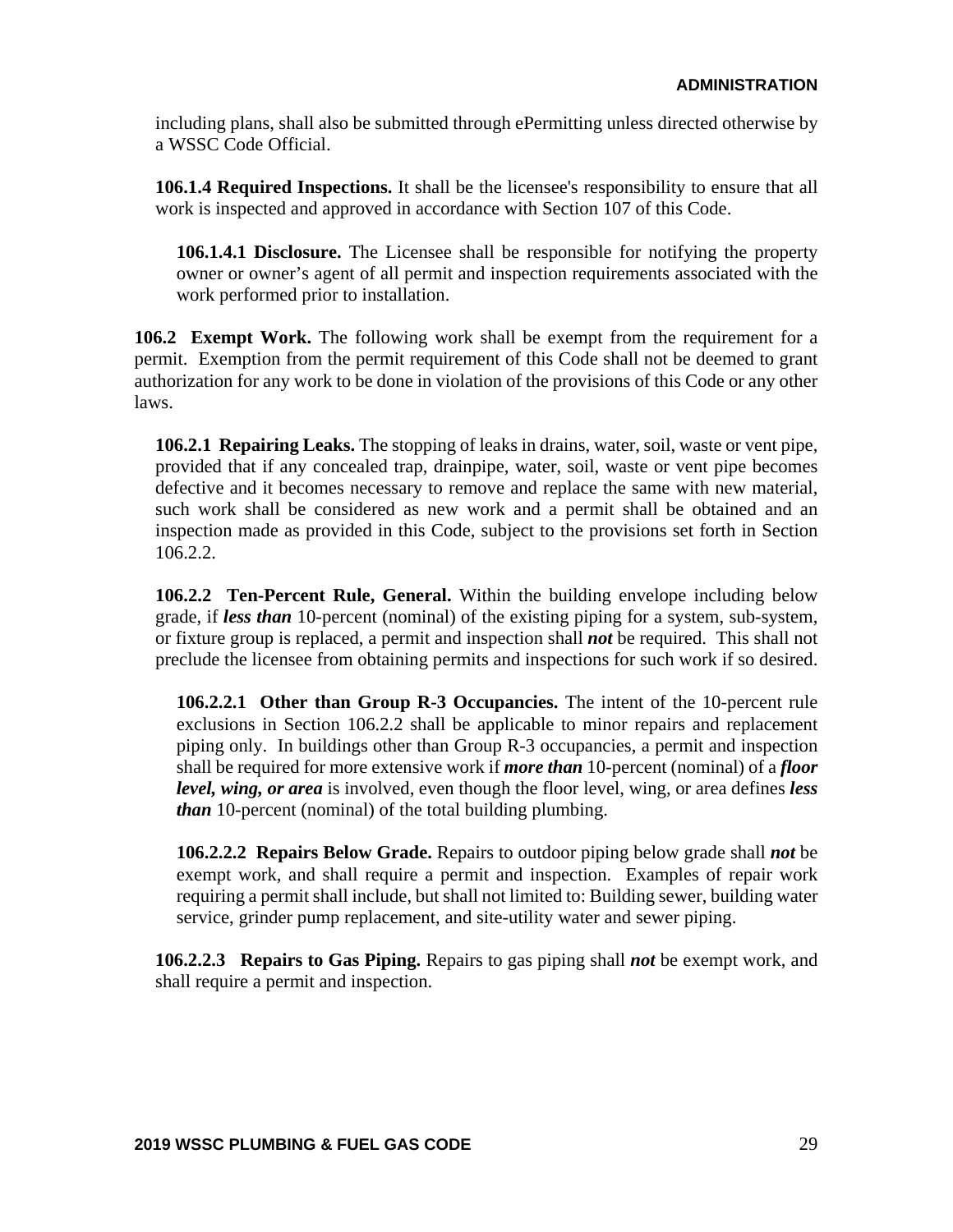#### **ADMINISTRATION**

| Table 106.1.2a                                                                                                                                                                    |                    |                                  |                       |
|-----------------------------------------------------------------------------------------------------------------------------------------------------------------------------------|--------------------|----------------------------------|-----------------------|
| Required Plumbing Permit <sup>1</sup>                                                                                                                                             |                    |                                  |                       |
| Description                                                                                                                                                                       | Long Form<br>(LFP) | Short Form <sup>2</sup><br>(SFP) | No Permit<br>Required |
| New or Replacement Structure; Complete Renovation                                                                                                                                 | Required           | <b>No</b>                        |                       |
| Modification, Addition, Alteration, Extension, Relocation                                                                                                                         | Required           | No                               |                       |
| Demolition, Remove Fixtures or Equipment & Rough Piping (capping off at active inside mains or risers)                                                                            | Likely $3, 14$     | Likely <sup>4, 14</sup>          |                       |
| Fixture Removal & Cap Exposed Rough-ins for future re-use                                                                                                                         | No                 | No                               | <b>NR</b>             |
| Installation of plumbing fixture or plumbing appliance for first time on existing full rough, including water.                                                                    | Allowed            | Required <sup>2</sup>            |                       |
| Replace existing plumbing fixture or appliance, of same kind and location, no alteration of rough-ins <sup>11</sup>                                                               | Allowed            | Allowed                          | <b>NR</b>             |
| New or Replacement WSSC Inside Water Meter, Submeter, or Special Utilization Meter (e.g. Mixed-Use, Laundromat, etc.)                                                             | Required           | No                               |                       |
| New, Replacement, or Relocation of a Private (Landlord) Water Meter                                                                                                               | Allowed            | Allowed                          | <b>NR</b>             |
| Installation of new building water service or building sewer (Includes Minor Site Utility Systems, but Not Service Connections or<br>Standard Site Utility Systems <sup>5</sup> ) | Required           | No                               |                       |
| Replacement, relocation or repair of building water service or building sewer utilizing existing service connections                                                              | Allowed            | Required <sup>2</sup>            |                       |
| Cap-off of building water service and/or building sewer at property line for building razing (demolition) $^6$                                                                    | No                 | Required <sup>2</sup>            |                       |
| Installation, replacement or retrofit of non-SDC equipment or appurtance with water connections, but no fuel gas connection <sup>12</sup>                                         | Allowed            | Required <sup>2</sup>            |                       |
| Replacement of water distribution or DWV piping for Group R-3 Occupancy (Residential)                                                                                             | Allowed            | Required <sup>2</sup>            |                       |
| Replacement of commercial water distributuon or DWV piping if less than or equal to ten (10) percent of a system or sub-system <sup>7</sup>                                       | Allowed            | Required <sup>2</sup>            |                       |
| Replacement of commercial water distribution or DWV piping if greater than ten (10) percent of a system or sub-system <sup>'</sup>                                                | Required           | No                               |                       |
| Minor Localized Interior Plumbing Repairs (spot repairs); fixing leaks, obstructed, or damaged piping <sup>11</sup>                                                               | Allowed            | Allowed                          | <b>NR</b>             |
| Replace existing grinder pump or sewage ejector pump <sup>13</sup>                                                                                                                | Allowed            | Required <sup>2</sup>            |                       |
| Installation or Relocation of Testable Backflow Assemblies or Non Testable Backflow Devices <sup>8</sup>                                                                          | Required           | No                               |                       |
| Replacement of Testable Backflow Assemblies <sup>8</sup>                                                                                                                          | Allowed            | Required <sup>2</sup>            |                       |
| Testing of Testable Backflow Assemblies <sup>8</sup>                                                                                                                              | <b>No</b>          | <b>No</b>                        | <b>NR</b>             |
| Replacement of Non-testable Backflow Devices <sup>9</sup>                                                                                                                         | Allowed            | Allowed                          | <b>NR</b>             |
| General Re-Inspection Fee or to Repost Lost Tag (GW, Close-in, Gas, or Final) <sup>10</sup>                                                                                       | No                 | Required <sup>2</sup>            |                       |
| Additional Inspection Fee where Ground Works, Close-In or Final was previously finalized, reopen category for more inspections <sup>10</sup>                                      | No                 | Required <sup>2</sup>            |                       |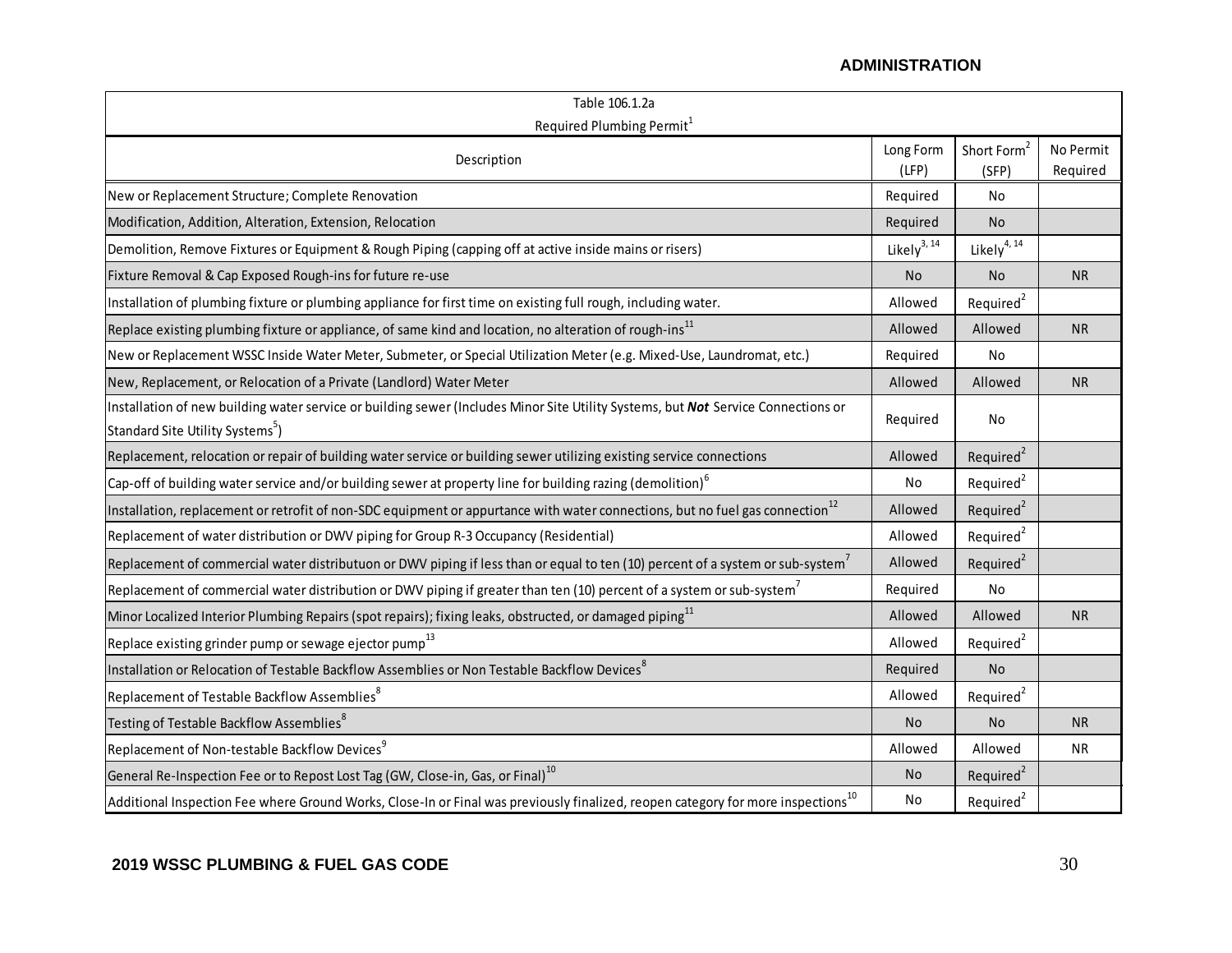Required = the lowest level of permit required

Allowed = item may have permit optionally issued at this level where a lesser permit is required or where no permit is required, this will allow for numerous items to be consolidated under one permit and/or to facilitate an optional inspection where an inspection otherwise is not required by code.

No = cannot use this type of permit for the scope of work described

NR = No Permit Required for the scope of work described

Likely = See corresponding footnotes below

1 - See Section 106 for details and conditions for all required permits and *Exempt Work.*

2 - See 106.9.1 for limitations - Generally, a SFP shall only be used for one (and only one), inspection type and limited to three inspectable items. Also see footnote 10.

3 - A Long Form Fixture Credit Permit may be needed to account for existing plumbing fixtures prior to removal and demolition where existing water or sewer services were

installed after the commencement of System Development Charges (SDC - circa 1993) or where the scope of future construction, including fire protection, will trigger an upgrade of the *Water* or *Sewer Service Connections;* or the WSSC water meter.

4 - Where SDC fixture credit is not needed per footnote 3, a SFP may be used to facilitate inspection of inside demolition and cap-offs, especially needed in cases of partial demolition in an occupied building.

5 - Service Connection Permits (for connection to WSSC mains in public Rights of Ways) and Standard Site Utility System Permits (for large diameter on-site mains) shall follow permit requirements set forth in the Development Services (DS)Code.

6 - Cap-off is a temporary action used to facilitate the razing (demolition) of a structure. An abandonment is a permanent condition where *Water* or *Sewer Service Connections*  are disconnected at their respective mainline. Abandonments are required to be executed under a Service Connection Permit in accordance with the DS Code.

7 - See Section 106.2.2

8 - See Sections 106.2.3.1 and 508

9 - A Replacement/Rebuild Tag is required per Section 508.3.1.2.1

10 - The assessment of a SFP for re-inspection fee or other purpose is at the sole discretion of the Plumbing Inspector, see 106.7.6; 106.9.2; 107.2.1.8; and 107.3.4

11 - See 106.2.3

12 - New installations are limited to residential appurtances (such a solar pre-heaters); New commercial installations shall require a long form permit

13 - Where a grinder pump system discharges to a WSSC pressure sewer system, the pump shall be an exact repalcement, manufacture and model unless an alternate is approved by WSSC Engineering.

14 - Where systems or equipment and the corresponding BFP(s) are removed, a SFP is required for the inspector to verify the complete divorcement. The actual BFPs shall be present or their pertainent information (make, size, serical number, hazard served, etc.), must be provided to the inspector so the active BFP tracking record can be updated in WSSC's BFP tracking system.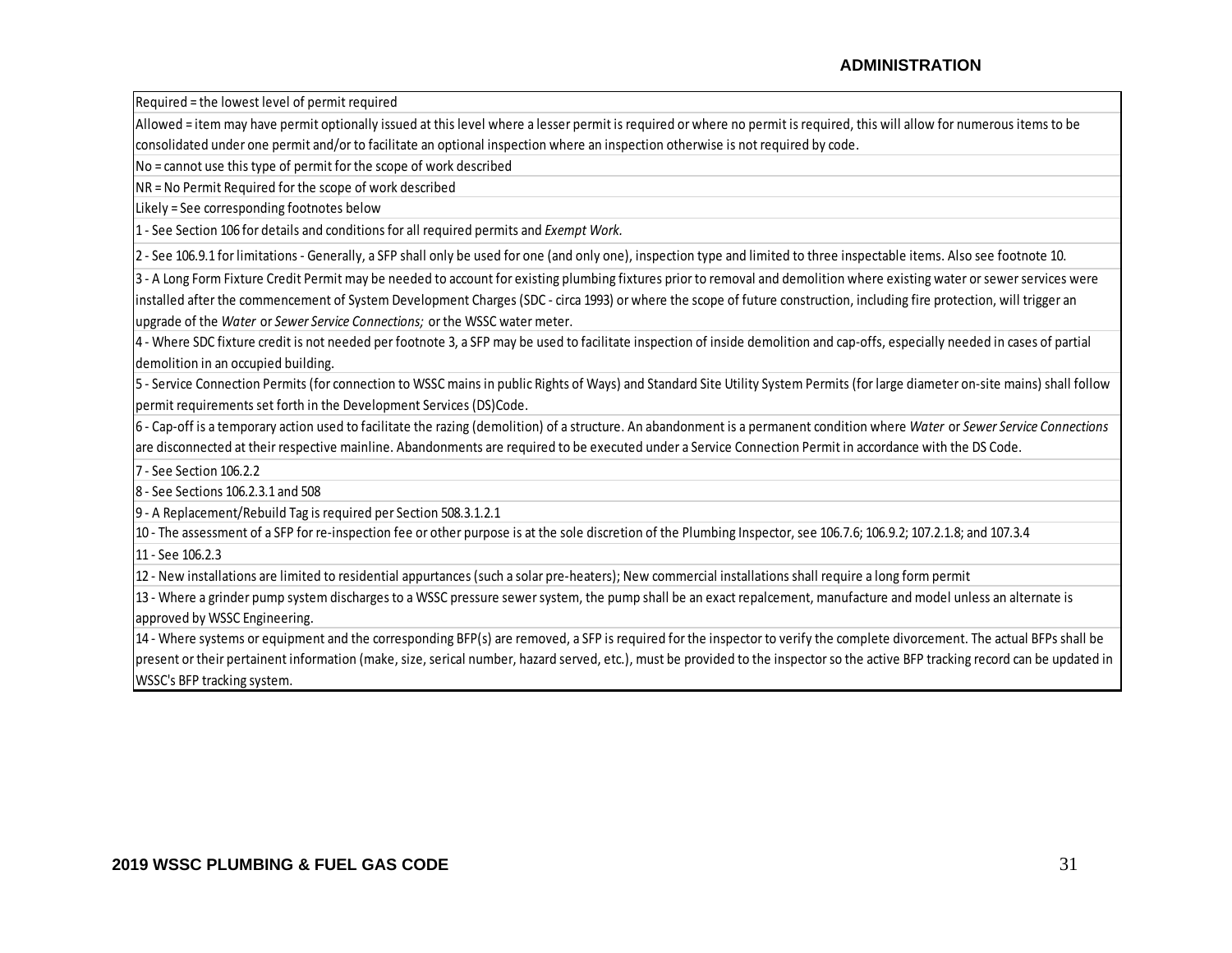#### **ADMINISTRATION**

| Table 106.1.2b                                                                                                                         |                    |                                  |                       |
|----------------------------------------------------------------------------------------------------------------------------------------|--------------------|----------------------------------|-----------------------|
| Required Fuel Gas Permit <sup>1</sup>                                                                                                  |                    |                                  |                       |
| Description <sup>3, 13</sup>                                                                                                           | Long Form<br>(LFP) | Short Form <sup>2</sup><br>(SFP) | No Permit<br>Required |
| New or Replacement Structure; Complete Renovation                                                                                      | Required           | No                               |                       |
| Modification, Addition, Alteration, Extension, Relocation; for Group R-3 Occupancy (One or Two Family Dwelling, SFH or TH)             | Allowed            | Required <sup>2</sup>            |                       |
| Modification, Addition, Alteration, Extension, Relocation; for other than R-3 (Multi-Unit Buildings, Commercial, Industrial)           | Required           | No                               |                       |
| Demolition, Remove Appliances & Rough Piping (capping off at active mains or risers) <sup>12</sup>                                     | Allowed            | Required <sup>2</sup>            |                       |
| Appliance Removal & Cap Exposed Rough-ins for future re-use <sup>4</sup>                                                               | No                 | No                               | NR <sup>4</sup>       |
| Installation of gas appliance or equipment for first time on existing full rough <sup>5</sup>                                          | Allowed            | Required <sup>2</sup>            |                       |
| Replace existing gas appliance of same kind, load, and location; less than or equal to 450,000 Btuh; no pipeline alteration.           | Allowed            | Required <sup>2</sup>            |                       |
| Replace existing gas appliance of same kind, load, and location; greater than 450,000 Btuh; no pipeline alteration.                    | Required           | <b>No</b>                        |                       |
| Minor Localized Gas or Venting Repairs (spot repairs); fixing leaks, obstructed, or damaged piping                                     | Allowed            | Required <sup>2</sup>            |                       |
| Gas Appliance Maintenance; Replacement, repair or adjuctment of gas controls, burners, pilot assemblies <sup>4</sup>                   | <b>No</b>          | <b>No</b>                        | NR <sup>4</sup>       |
| Temporary Piping (typically for construction heaters) with three or fewer outlets                                                      | Allowed            | Required <sup>2</sup>            |                       |
| Temporary Piping (typically for construction heaters) with four or more outlets; plans review required <sup>6</sup>                    | Required           | <b>No</b>                        |                       |
| Move and reconnect temporary/construction heaters to other outlets on previously approved temporary piping system <sup>4</sup>         | No                 | No                               | NR <sup>4</sup>       |
| Chimney or Vent Lining; Common Vent or Vent Connector Replacement <sup>7</sup>                                                         | Allowed            | Required <sup>2</sup>            |                       |
| Gas Utility Meter Relocation, initiated by the gas company for system enhancement, bound by the limits of the Twelve Joint Rule $^8$   | No                 | No                               | NR <sup>4</sup>       |
| Gas Utility Meter Relocation, initiated by the property owner (typically due to construction conflict) $^9$                            | Allowed            | Required <sup>2</sup>            |                       |
| Pressure Testing after service interuption; meter pulled due to fire, structural damage, leak(s), etc. (i.e. emergency Inspection)     | Allowed            | Required <sup>2</sup>            |                       |
| Reconnection of Appliances after service interuption; new appliance shut-off valves and/or appliance connectors <sup>10</sup>          | Allowed            | Required <sup>2</sup>            |                       |
| General Re-Inspection Fee; Repost Lost Tag (GW, Close-in, Gas, or Final) <sup>11</sup>                                                 | No                 | Required <sup>2</sup>            |                       |
| Additional Inspection Fee where Ground Works, Close-In or Final was previously finalized, reopen category for more inspections $^{11}$ | No                 | Required <sup>2</sup>            |                       |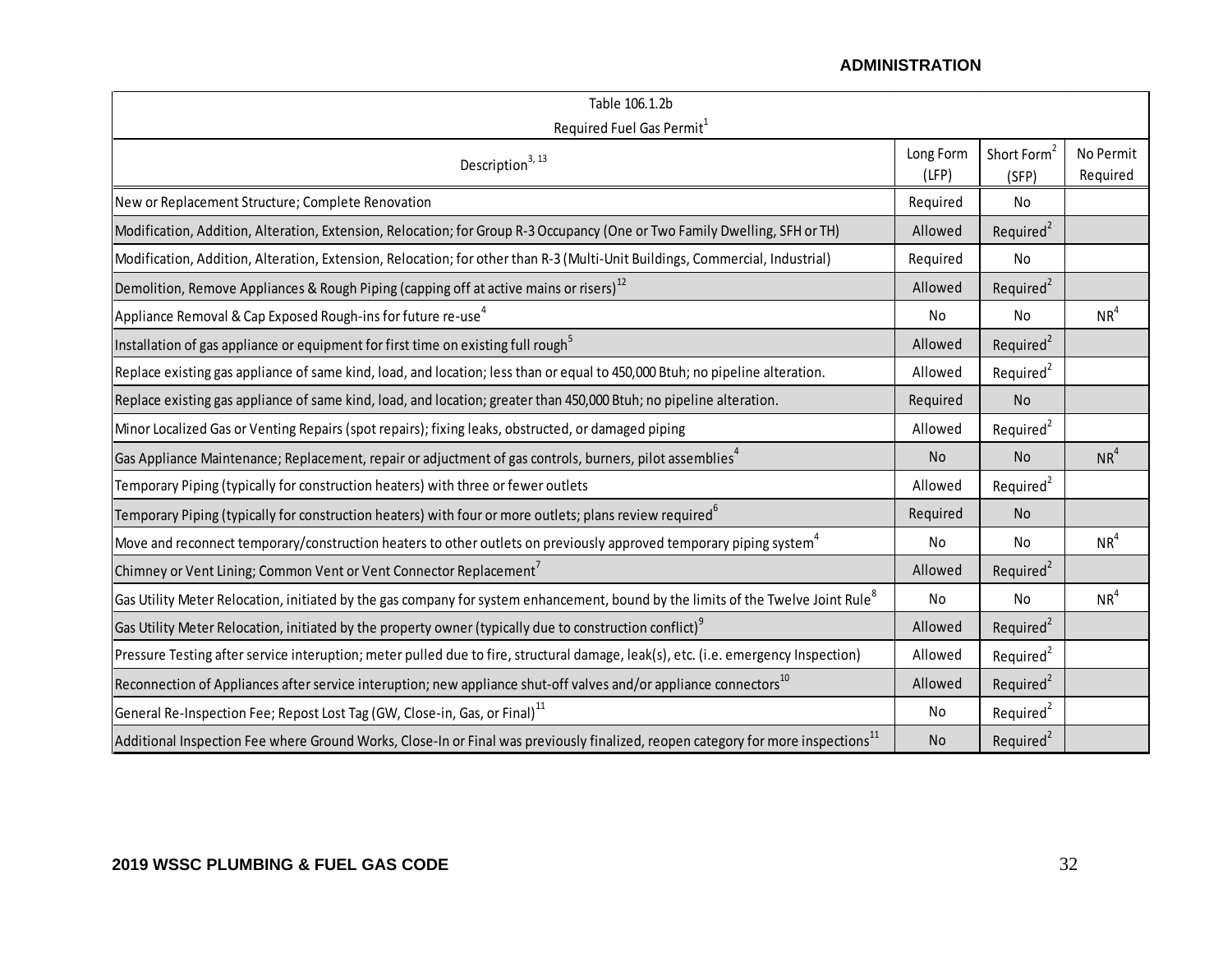Required = the lowest level of permit required

Allowed = item may have permit optionally issued at this level where a lesser permit is required or where no permit is required; this will allow for numerous items to be consolidated under one permit and/or to facilitate an optional inspection where an inspection otherwise is not required by code.

No = cannot use this type of permit for the scope of work described

NR = No Permit Required for the scope of work described

Likely = See corresponding footnotes below

1 - See Section 106 for details and conditions for all required permits and *Exempt Work.*

2 - See 106.9.1 for limitations - Generally, a SFP shall only be used one (and only one), inspection type and limited to three inspectable items. Also see footnote 11.

3 - All descriptions include Underground (after the *Point of Delivery* ), where applicable, unless noted otherwise.

4 - Although this work described does not require a permit, it shall *Only* be performed by a registered *Journeyman or Master Gasfitter*. Or in the case of appliance maintenance, a factory certified technician may perform these minor troubleshooting tasks.

5 - Original rough-in was sized to accommodate specific appliance and load; at discretion of the WSSC Plumbing Inspector - original supporting documentation or new Plans Review may be required.

 $6$ - Initial/First time connection for each heater shall be inspected and approved; this inspection is covered under the long form permit

7 - Re-lining or replacing venting components is covered under appliance permit where applicable. Stand alone permit needed when peformed by different contractor under separate contract.

8 - See 106.2.5 - Where the gas company, or their contractor, goes outside the scope of 106.2.5 or 402.4.2, an applicable permit and inspection is required.

9 - Plans Review is required for commercial work with 4 or more appliances; PR also required for large scale residential systems at the WSSC Plumbing Inspectors discretion

10 - Within 10 business days of restoring a system (after interuption and subsequent testing), a permit and inspection is required for re-connected appliances utilizing replacement appliance shut-off valves and/or replacement appliance connectors

11 - The assessment of a SFP for re-inspection fee or other purpose is at the sole discretion of the Plumbing Inspector, see 106.7.6; 106.9.2; 107.2.1.8; and 107.3.4

12 - Cap-off is a temporary action used to facilitate the razing, demolition, or remodeling of a structure. Applies to gas distribution piping after the Point of Delivery; typically onsite to isolate an area; or one or more buildings from the remaining system.

13 - Gas Appliances with potable water connections or requiring Backflow Prevention shall require a combination plumbing/gas permit; alternately, the work may represented by two permits -one plumbing & one gas.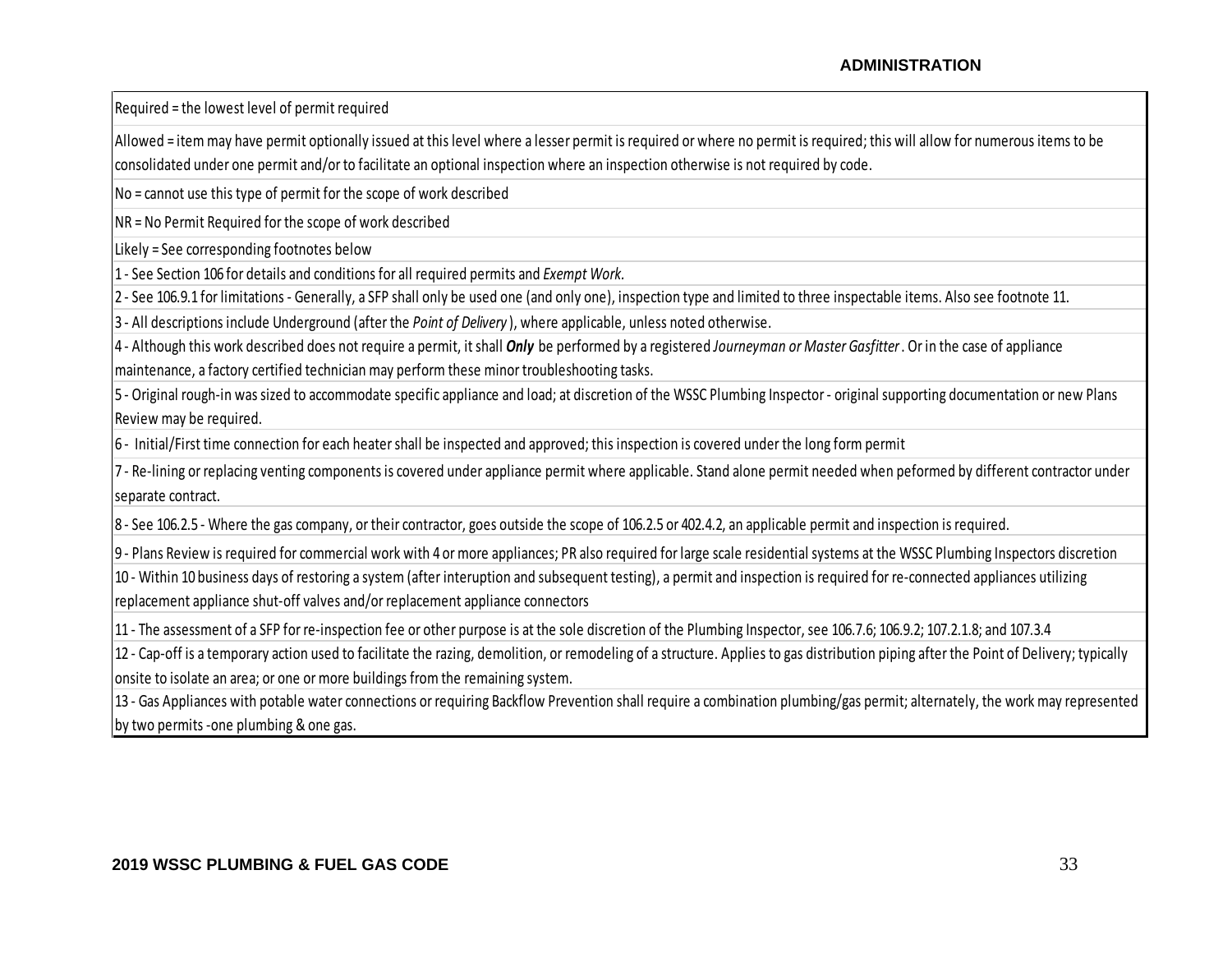**106.2.3 Plumbing Maintenance.** The clearing of stoppages in fixture branches; the repairing of incidental leaks in pipes, valves or fixtures; the removal and reinstallation or replacement of existing plumbing fixtures, residential type plumbing appliances including electric water heaters, non-testable backflow devices, and plumbing appurtenances; provided that such repairs *do not* involve or require the replacement of *concealed* piping, or the rearrangement of valves, pipes or fixtures.

**106.2.3.1 Testing and Rebuilding of** *Testable* **Backflow Preventers.** Testing and rebuilding of testable backflow preventers is exempt of a required permit but shall only be performed by a WSSC registered Cross Connection Technician and requires the submission of a completed WSSC backflow preventer test report to the WSSC Cross Connection Control and Backflow Prevention Office.

**106.2.3.1.1 Submittal Deadline.** The Test Report shall be submitted to WSSC within 5 business days of a successful test.

**106.2.3.2 Replacing and Rebuilding of** *Non-testable* **Backflow Preventers.**  Replaced or rebuilt non-testable backflow preventers do not require submission of a form to WSSC but a completed WSSC Replace or Re-build Notification Tag must be hung on or near the device. See WSSC 302.3.3 and 402.25.1.

**106.2.4 Gas Appliance Maintenance.** Replacement, repair, or adjustment of gas controls, burners, or minor components; luminous and portable appliances; to the extent that such replacement shall not alter the condition of previous approval or render such equipment unsafe.

**106.2.5 Special Exception, Natural Gas Utility Companies.** Gas Utility personnel or their subcontractors may perform a limited *house line* alteration for a Group R-3 occupancy without a permit. This *house line* alteration shall only be allowed when the gas meter is relocated from inside to outside as part of the utilities' system maintenance. The scope of work shall be subject to the following limits and parameters:

**106.2.5.1** The installation shall meet all provisions set forth in this Code.

**106.2.5.2** The work shall be performed by WSSC licensed Journeyman Gasfitters or Master Gasfitters.

**106.2.5.3** The work is limited to the parameters of the Twelve Joint Rule, as set forth in Section 402.4.

**106.2.5.4** Meter relocations and similar *house line* relocations initiated by the property owner are not subject to this exception.

**106.2.5.5** Work exceeding the limits of the Twelve Joint Rule or those initiated by the property owner shall require a Short Form permit and an approved inspection as required by this code.

**106.2.6 Federal Property Exempt.** See Sections 102.8.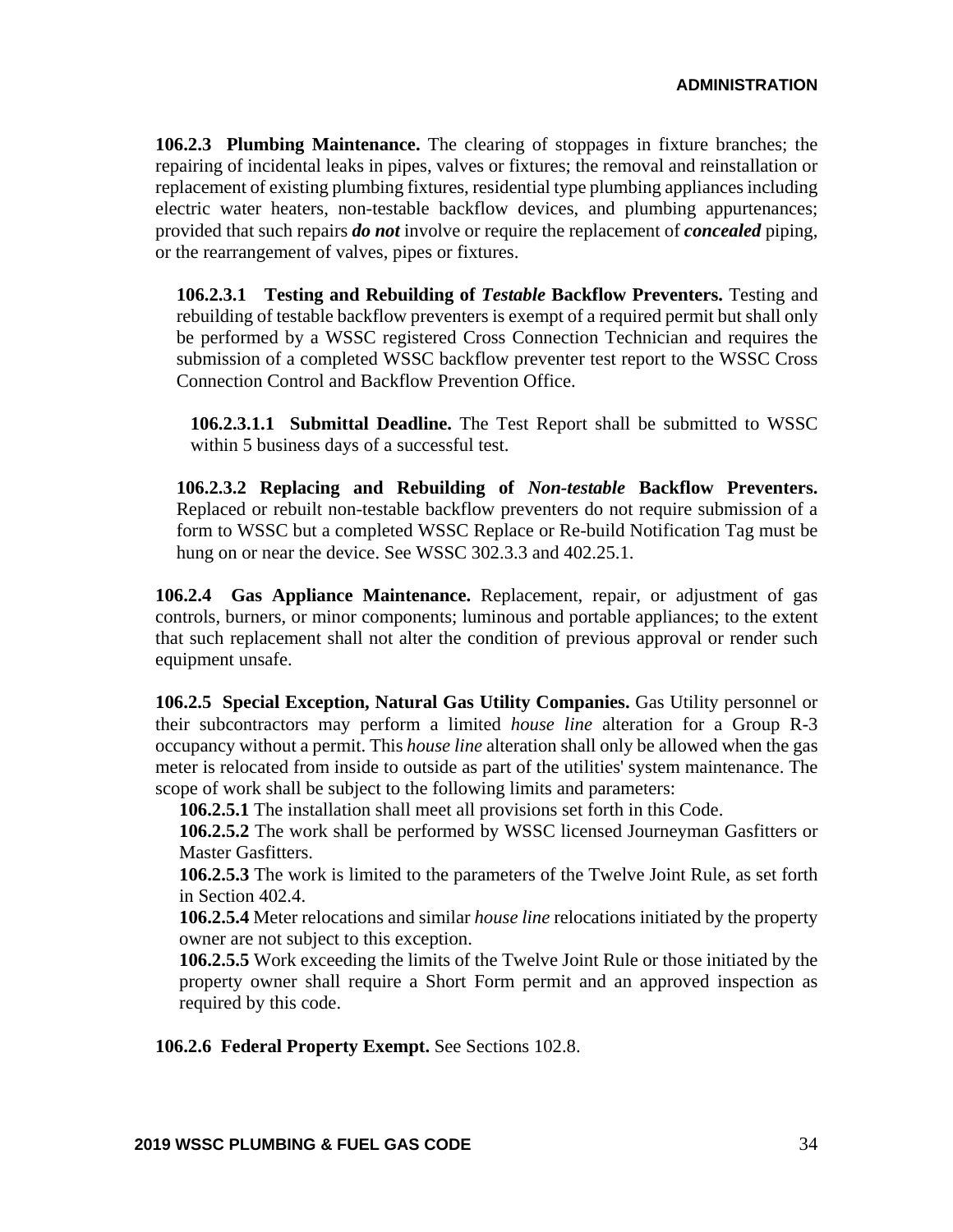**106.3 Permit Application.** Each application for a permit, with the required fee, shall be filed with the Commission on a permit application form furnished for that purpose. All permit applications shall be completed at time of application, including: property owner's/owner's agent name, address, and contact information; as well as work premise address/property description, and description of work being performed. The application shall be signed or electronically validated by the licensee. A permit application shall *not* be a permit, and the submission of an application shall *not* confer permission to proceed with the work.

**106.3.1 Foundation or Sub-Slab Permits.** At the discretion of a code official, certain large scale projects may present and obtain a separate initial permit to install sub-slab Ground Works in conjunction with a County issued 'Foundation Only' building permit. Construction documents/plans submission required under 106.5 shall include load factors for, and adequate identification of, future above slab piping, fixtures, and equipment in order to determine the adequacy of pipe sizing as well as waste and venting configurations served by and routing to the sub-slab piping. Where applicable, the owner shall submit a "hold-harmless" statement, for a project to commence prior to final water and sewer connection design approval and issuance.

**106.4 Authorized Permit Applicant.** Application for a permit shall be made by a WSSC registered Master Plumber/Gasfitter licensee, the licensee's authorized representative (proxy) or a State of Maryland registered Professional Engineer, to install all or part of any plumbing or fuel gas system. The applicant shall meet all qualifications established by this Code and/or by other applicable law. The full name and address of the applicant shall be stated in the application.

**106.4.1 Purchase of Permits Security Policy.** Only the Master Plumber/Gasfitter, their registered representatives (proxies) or State of Maryland registered Professional Engineer will be able to purchase Long Form or Short Form Permits. The identity of the licensee, proxy or engineer will be validated using the Commission's database, along with photo identification such as a driver's license. Although a registered Professional Engineer may apply and purchase a permit on behalf of a property owner, no work shall commence and the permit will remain inactive until a registered Master Plumber/Gasfitter is added to the permit, via WSSC's electronic permit system.

**106.5 Construction Documents (Plans) Submission.** Construction documents, plans, engineering calculations, diagrams and other such data shall be submitted in one set with each application for a Long Form plumbing/gasfitting permit or for a Short Form permit when required by the Code Official. Construction documents shall be drawn to scale and shall be of sufficient clarity to indicate the location; nature and extent of the work proposed and show in detail that the work conforms to the provisions of this Code.

**Exception:** The Code Official shall have the authority to waive the submission of construction documents, calculations or other data if the nature of the work applied for shall be such that reviewing of construction documents shall not be necessary to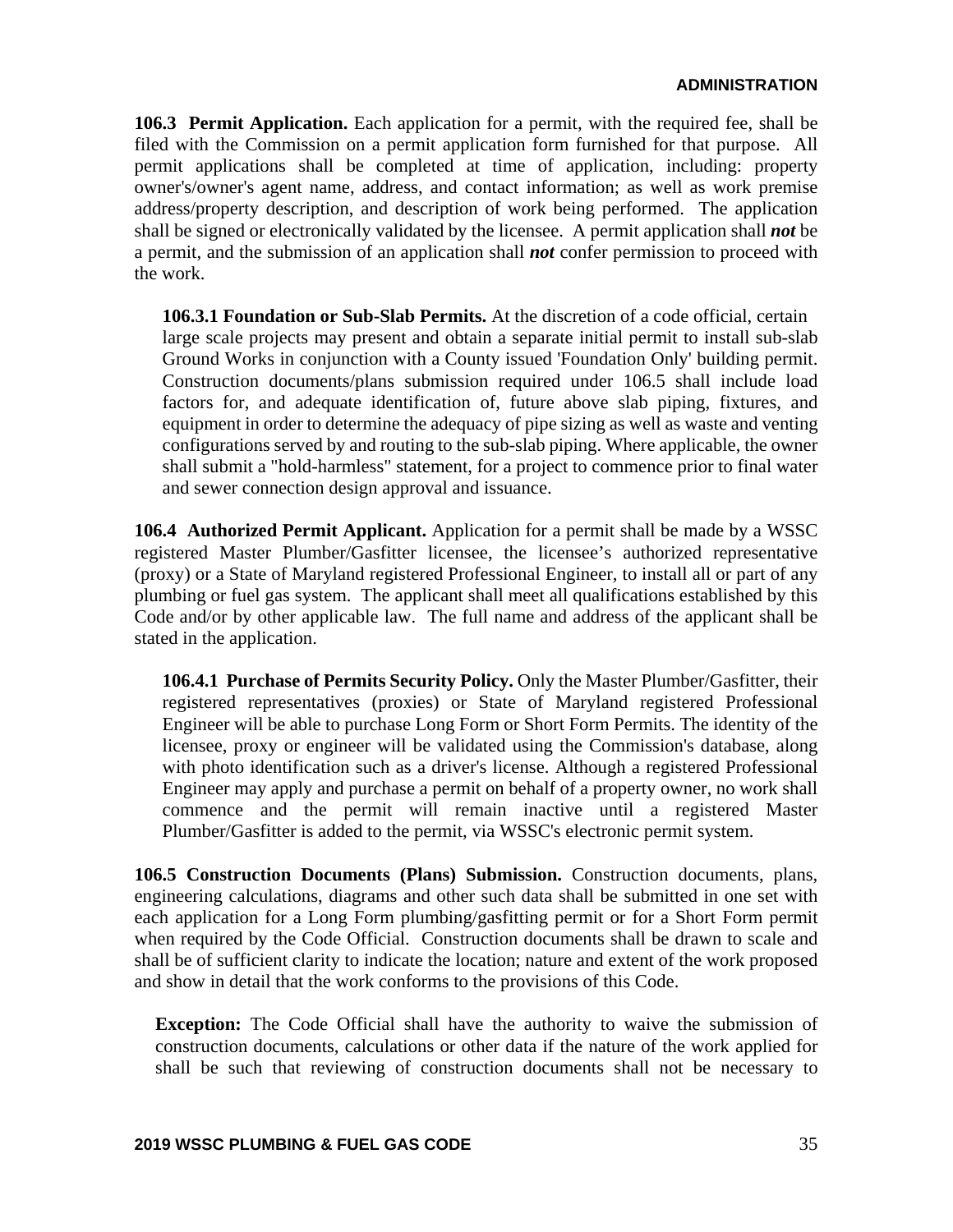determine compliance with this Code. In general, construction documents shall not be required for Group R-3 one- and two-family residences; or for commercial work *without* FOG abatement, *and*, with a *cumulative total* of 10 or fewer items. The cumulative total of 10 or fewer items may include plumbing fixtures; and 3 or fewer gas appliances, served by a dedicated source, with an input rating of less than 200,000 Btuh each.

**Note:** The use of *multiple* permits under the exception cited above, on jobs with a cumulative total exceeding 10 items, shall *not* be acceptable.

**106.5.1 Engineered Design Required.** The Commission may require construction documents, plans, computations, and specifications to be prepared and designed by a registered design professional. Where fixtures, equipment, or processes are outside the scope of standard loading factors prescribed in this Code, such as commercial/industrial laundries and laundromats, an engineered design shall be required and the documents, plans and/or specifications shall be sealed and signed by a State of Maryland registered Professional Engineer. In any case, where the design has been sealed and signed, the engineer shall be proficient in mechanical/plumbing/fuel gas design; specifically, water, drainage, fuel gas, appliance venting, or ventilation/make-up air, as applicable.

**106.5.2 Qualified Agent for the Applicant.** In conjunction with Section 106.4, a registered Professional Engineer (PE) or a WSSC registered Master Plumber/Gasfitter shall submit required construction documents/plans following WSSC published procedures. At their discretion, Code Officials may require that any technical-based inquiry relative to a project be made only by a registered engineer or a minimum of a Journeyman level licensee.

**106.5.3 Electronic Submittal Required.** Design plans and other required supporting documentation shall be submitted to the WSSC in accordance with applicable electronic submittal and related checklist protocols.

**106.5.4 Approved Construction Documents (Approved Plans).** When the Commission issues a permit where construction documents/plans are required, the construction documents/plans shall be endorsed in writing and stamped **APPROVED** by the Code Official/plans reviewer. Such approved construction documents/plans shall not be changed, modified or altered without authorization from the Code Official. All work shall be done in accordance with the approved construction documents/plans.

At the Commission's discretion and direction, the Code Official shall have the authority to issue a permit for the construction of a part of a plumbing or fuel gas system before the entire construction documents/plans for the whole system have been submitted or approved, provided adequate information and detailed statements have been filed complying with all pertinent requirements of this Code. The licensee shall proceed at his or her own risk, without assurance that the permit for the entire system shall be granted.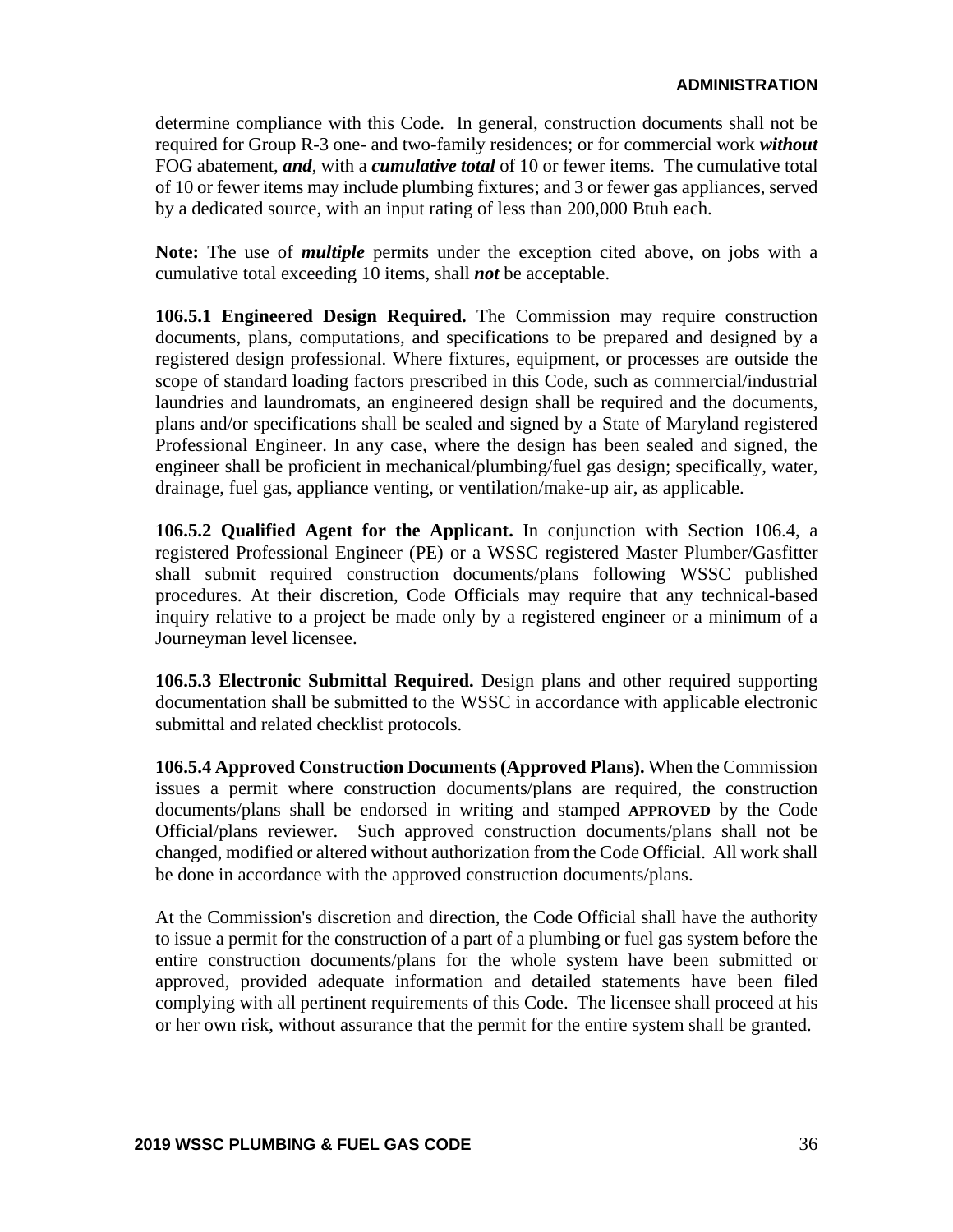**106.5.5 Retention of Construction Documents (Plans).** One set of construction documents/plans shall be retained by the Code Official until **FINAL** approval of the work covered therein. One set of approved construction documents/plans shall be returned to the applicant, and shall be kept on the site of the building or work at all times during which the authorized work is in progress. Where construction documents/plans were submitted electronically, the licensed plumber or gasfitter shall have the approved set printed and provided on the site for the inspector's use to document the job's progress and incremental inspection results.

**106.6 Permit Issuance.** The application, construction documents and other data filed by an applicant for a permit shall be reviewed by the Code Official. If the Code Official finds that the proposed work conforms to the requirements of this Code, and that the fees published by the Commission have been paid, a permit shall be issued to the applicant.

**106.6.1 Validity.** The issuance of a permit or approval of construction documents shall *not* be construed to be a permit for, or an approval of, any violation of any of the provisions of this Code or of other law of the jurisdiction. No permit presuming to give authority to violate or cancel the provisions of this Code shall be valid.

The issuance of a permit based upon construction documents and other data shall *not* prevent the Code Official from requiring the correction of errors in construction documents and other data, or from preventing building operations being carried on when in violation of this Code or of other Commission regulations.

**106.6.2 Permit Invalidation.** Subject to applicable State law, the Commission may suspend, revoke, or invalidate a permit or approval issued under the provisions of this Code in case of any false statement or misrepresentation of fact in the application or on the construction documents upon which the permit or approval was based.

Examples of misrepresentation of fact shall include, but not be limited to, the following:

- Payment of residential fees for a property used in a commercial manner.
- Permit issued for an outbuilding or garage that is subsequently illegally converted for use as a residence.
- Permit applicant falsely representing himself or herself as owner, not the owner's agent.

**106.7 Fees.** A permit shall not be issued until all applicable fees have been paid, and an amendment to a permit shall not be released until the additional fee, if any, due to an increase of the plumbing, fuel gas, or site utility systems, has been paid.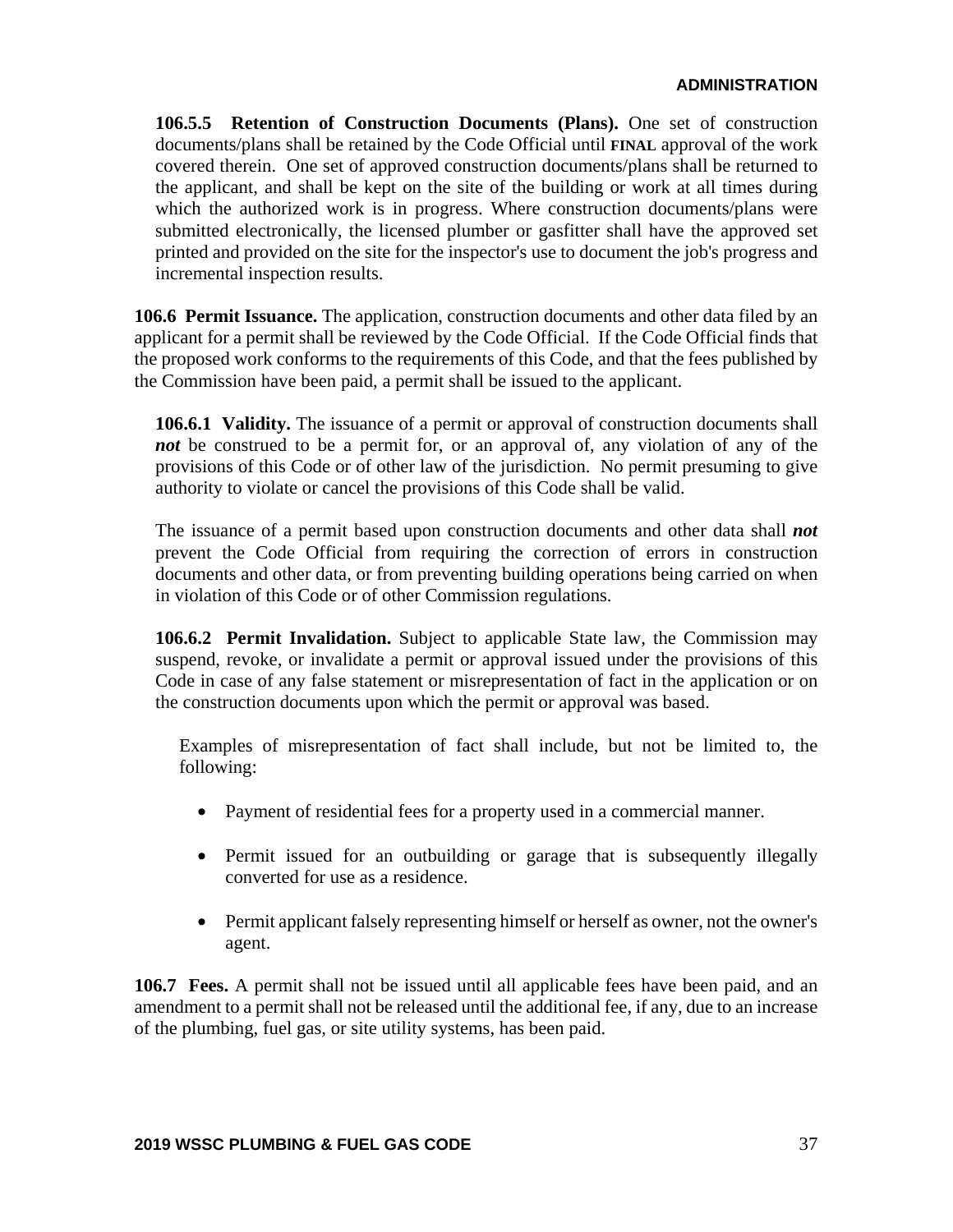**106.7.1 Insufficient Funds.** In cases where funds are insufficient in check and electronic fund transfers, the applicant shall pay for associated costs as a part of the required fees. The Commission reserves the right to impose a 6-month *cash only* status in these cases.

**106.7.2 Work Commencing Before Permit Issuance.** Any person who commences any work on a plumbing, fuel gas, or site-utility system before obtaining the necessary permits shall be subject to, *in addition to* the published permit fees, 100% of both the minimum permit fee and the fixture/appliance inspection fees. Systems Development Charge (SDC) fees or other impact fees shall be excluded from this penalty.

**106.7.3 Fee Schedule.** The permit fees for all plumbing, gasfitting, and site-utility work, as well as System Development Charge (SDC) fees or other impact fees, if any, shall be as indicated in separate fee schedules published by the Commission.

**106.7.4 Fee Credits.** In cases where a building is being demolished and/or renovated, an SDC credit shall be allowed for existing plumbing fixtures that will be removed. *Prior to* the credit being issued, a fixture credit permit shall *first* be obtained and the fixtures to be removed shall be verified by the Code Official.

**106.7.5 Fee Refunds.** Except as otherwise provided in Public Utilities Article, Annotated Code of Maryland, the Commission shall authorize the refunding of fees, no later than 180-days after the date of permit cancellation, expiration, or FINAL inspection, whichever is last, as follows:

**106.7.5.1 Erroneous Payment.** The full amount of any fee paid that was erroneously paid or collected.

**106.7.5.2 Permit Cancelled.** If a permit is cancelled or expires, the current permit refund fee shall be retained to cover administrative costs. The balance including impact fees shall be refunded, provided that no work has been performed and no inspections have been made.

**106.7.6 Re-Inspection Fees.** A re-inspection fee may be assessed against the permittee for scheduled inspections not meeting the requirements of this Code. One Short Form permit shall constitute a re-inspection fee. Subsequent inspection requests shall *not* be scheduled until these fees have been paid. A re-inspection fee for a homeowner's permit shall be paid directly to Permit's counter and will be noted on the active permit.

**106.7.6.1 Procedures.** The licensee shall schedule the original Long Form or Short Form permit for inspection. For Short Form permits, WSSC's Inspection Aides will record the permit number of the re-inspection fee permit into the history of the original permit. The licensee shall print a copy of the Short Form permit and have it on the job for the re-inspection. The Plumbing Inspector will sign this copy of the permit which then goes to the property owner. If the licensee wishes to have a signed copy of the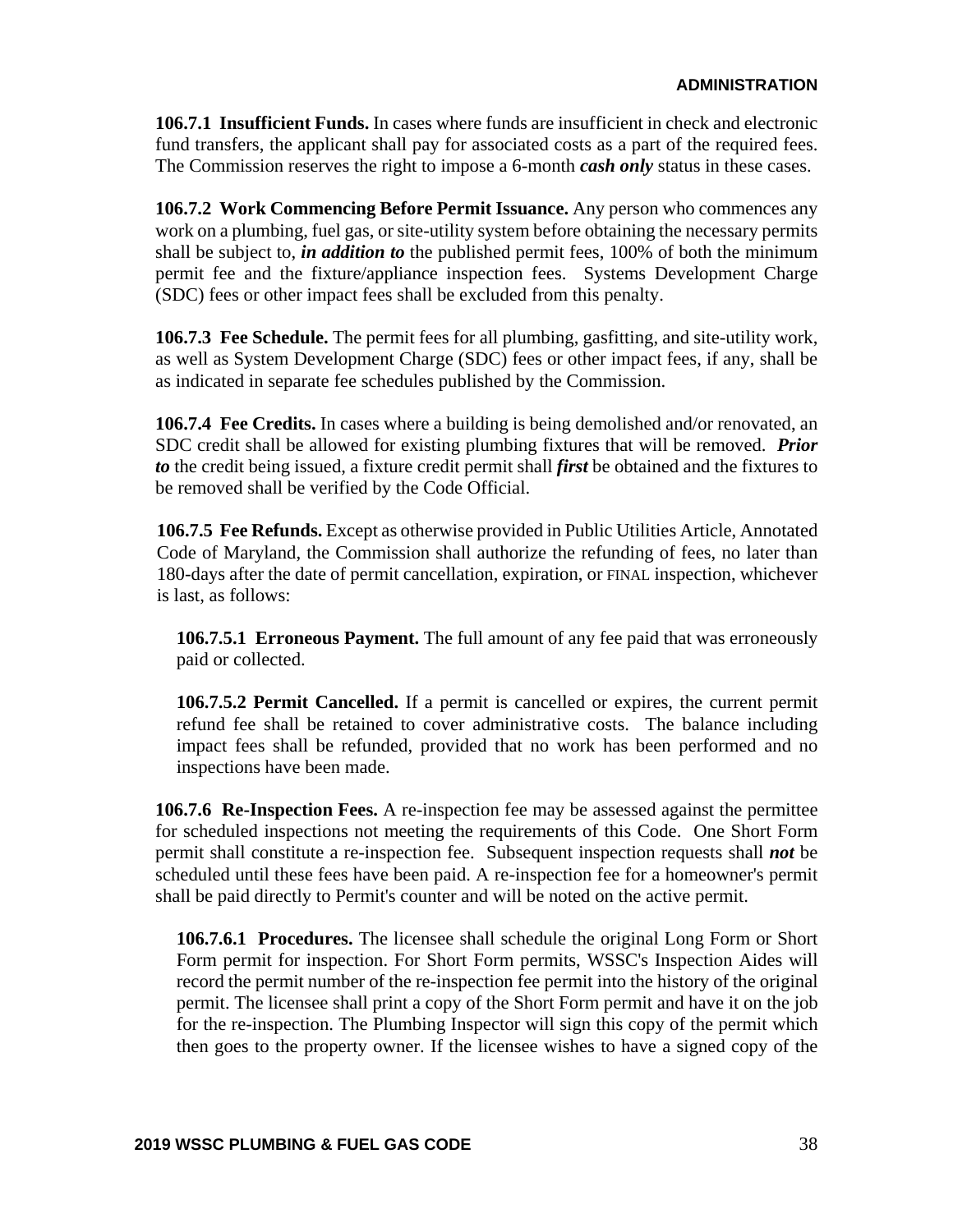permit, they shall print an additional copy and have on the job with instructions for the additional signatures.

**106.8 Long Form Permit.** A Long Form permit shall be required for all new plumbing and fuel gas work requiring one or more inspections, including major alterations or additions and design retrofit work; for any plumbing work requiring the establishment of a new WSSC customer account; and for a new, or the relocation of a, testable or non-testable backflow preventer, residential or commercial.

**106.8.1 Expiration.** A Long Form permit shall expire if the work authorized by the permit does not pass an inspection within 18-months from the date of issuance of the permit, or if the work authorized by the permit does not pass another progress inspection or final inspection within 18-months from the last performed inspection.

**106.8.1.1 Re-activation.** Before the original permitted work can be recommenced, the current minimum long form permit fee must be paid as a re-issue fee. In addition, the current amount for inspection fees and System Development Charges (SDC) shall be due for additional fixtures and the difference in SDC is due for existing permitted fixtures based on the originally permitted fee.

**106.8.2 Commission Sub-Meter Permit Application.** The applicant shall be responsible to provide accurate account information including name, address; billing account number and main water meter ID and serial number. Applicable only to nonresidential properties.

**106.8.3 Minor Site-Utility Permit.** A WSSC registered Master Plumber shall secure a long form permit *prior to* the construction of a minor site-utility system.

**106.9 Short Form Permit.** A Short Form permit shall be allowed for the replacement, repair, or alteration of *existing* plumbing and fuel gas systems, fixtures, or appliances requiring only *one* inspection. A Short Form permit may also be used for the direct replacement of all testable backflow preventers provided the existing location and application are acceptable under this Code, assembly listings, and manufacturer's installation instructions.

**106.9.1 Limitations.** A Short Form permit for a singular inspection shall be limited to 3 items, fixtures, or appliances. Private meters and tees for future gas appliances shall be considered as items. Gas appliances shall be limited to 450,000 Btuh each. Only *one* address or *one* occupancy unit shall be listed on *each* permit. Only *one* inspection shall be performed for each permit.

**106.9.2 Re-Inspection Fee.** A Short Form shall also be used as a method of collecting payment as a "re-inspection fee" as cited in Sections 107.2.1.8 and 107.3.4. Subsequent inspection requests shall *not* be honored until the re-inspection fee has been paid.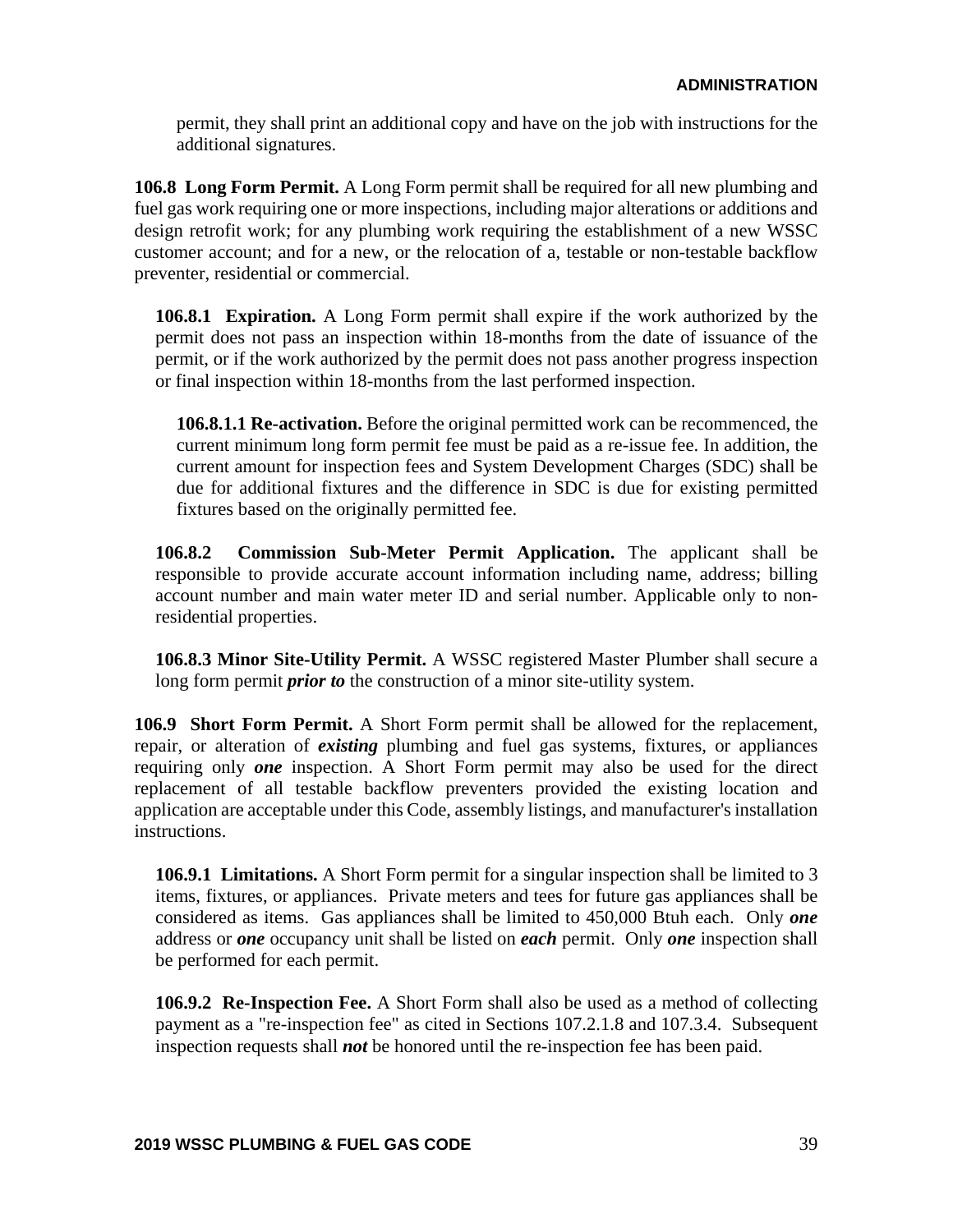**106.9.3 Activation.** A Short Form permit shall be activated through the scheduling of the inspection upon completion of the work.

**106.9.3.1 Present During Work.** WSSC Short Form Permits shall be on the jobsite at the time of installation.

**106.9.3.2 Timely Activation.** All required inspections, including new or replacement gas appliances, shall be scheduled for inspection to occur as soon as practical, but not to exceed 10 business days from the date of installation.

**106.9.3.3 Obstructed Process.** If the property owner or agent of the owner obstructs or refuses to allow the licensee to schedule the inspection required under 106.9.3.2, the licensee shall promptly notify WSSC in writing. The notification shall occur within 15 days of installation and it shall include: property owner or owner agent's name; mailing address, job address, phone number(s), email address, permit number, and documentation of attempts to schedule the inspection.

**106.9.4 Expiration.** A Short Form permit shall expire if not activated four (4) months from the date of purchase, without benefit of refund.

**106.9.4.1 Failed Inspection.** Active Short Form permits shall expire 60 days from the date of a disapproved inspection.

**106.9.4.2 Reuse or Refund.** A Short Form permit scheduled in error shall not be reused or refunded.

# **106.10 Permit Release and Transfer**

**106.10.1 Licensee Request.** The licensee may be released from completing work that has been authorized under a permit by submitting a written request to the WSSC Permit Services Unit.

**106.10.2 Owner Request.** Transfer of a permit prompted by a property owner shall require a *written* request *by the owner* to the Commission. The request shall include the owner's name, property address, and owner's phone number. The Commission shall notify the original licensee of the transfer.

**106.10.3 Transition Inspection.** Prior to *any* work being performed by the permit transferee (new licensee), and *at the transferee's discretion,* the transferee shall schedule and shall stand a transition inspection to determine limits of responsibility. When no work has been performed on the original permit beyond the last approved inspection, a transition inspection shall not be necessary.

**106.10.4 Fee Refund.** See Section 106.7.5.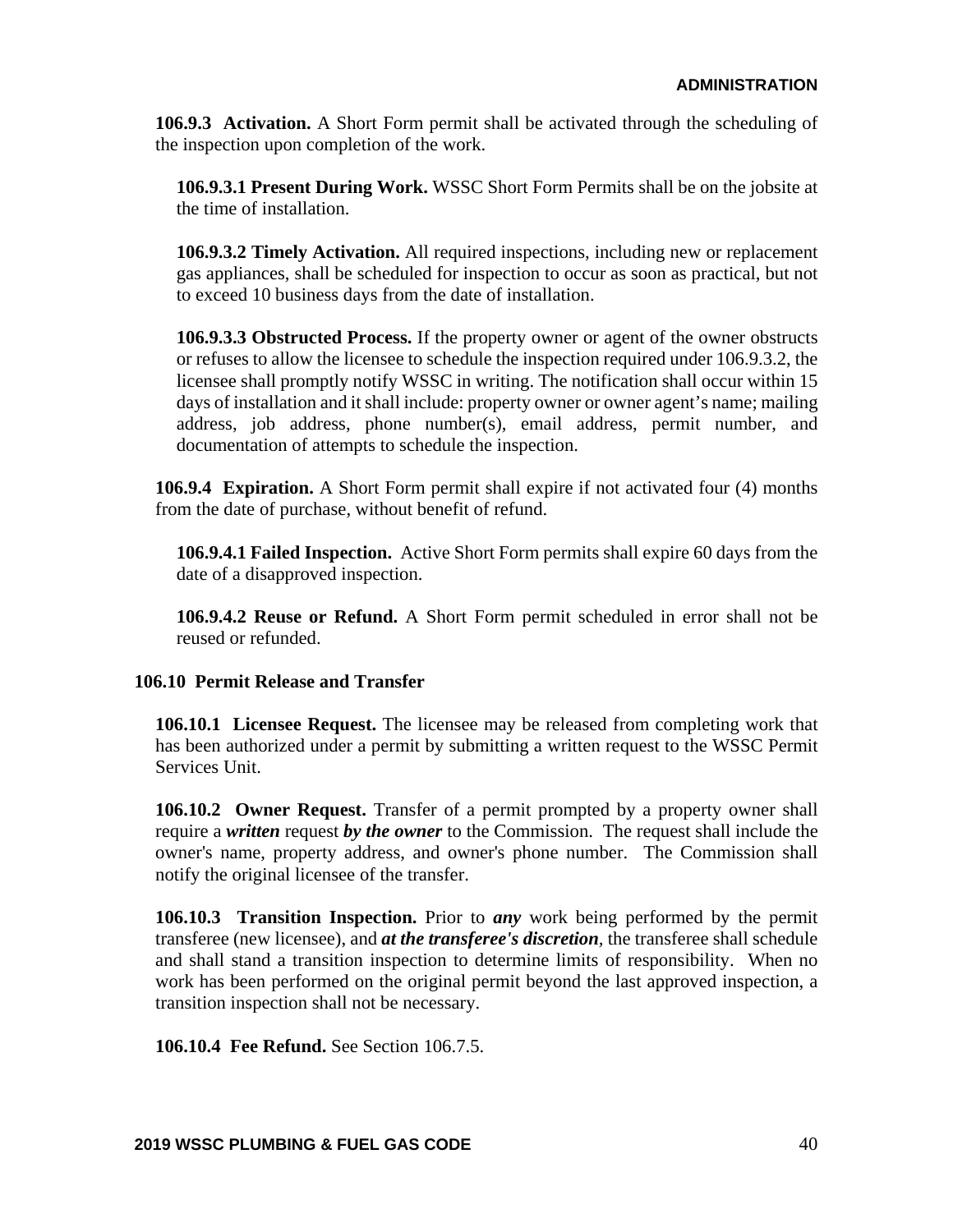**106.11 Work by Homeowners.** Homeowners may perform the following plumbing work in their own residential unit as provided in this Section.

**106.11.1 Work Not Requiring Permits.** A homeowner may perform classes of plumbing work that do not require a permit as set forth in Section 106.2.

**106.11.2 Work Allowed Under a Homeowner Permit.** A homeowner may perform most classes of work normally performed by a plumber, except those items set forth in Section 106.11.5, provided that the conditions for a homeowner permit have been satisfied in accordance with Sections 106.11.3 and 106.11.4.

### **106.11.3 Conditions for a Homeowner Permit.**

**106.11.3.1 Building Type.** The premises shall be a Group R-3 occupancy (single family detached house or an attached row style house).

**106.11.3.2 Separate Services.** Building water and building sewer services shall be provided by *separate* Commission service connections, *i.e.* not shared with or serving any other property, or shall be provided by private well and/or septic systems.

**106.11.3.3 Ownership.** The applicant shall provide proof, such as property records, that the applicant is the bona fide owner of the premises. The applicant shall sign an affidavit indicating that they are the bona fide owner and occupant of the premises; and that the premises is *not* being built or remodeled for sale or for rent. The affidavit shall state that all work shall be performed by the applicant in *strict* compliance with this Code and approved drawings including: All inspections, tests, re-inspections when required due to failed inspections, re-inspection fees, and other administrative requirements normally required of licensed plumbers.

#### **106.11.4 Additional Applicant Requirements**

**106.11.4.1 Codebook.** Depending on the type of work to be performed, the applicant shall be required to obtain the current approved versions of the WSSC Plumbing and Fuel Gas Code and the International Plumbing Code.

**106.11.4.2 Written Test.** The applicant shall be required to *pass* a written test appropriate to the proposed plumbing work. The test shall include questions about general trade knowledge of plumbing and basic code requirements. The test shall be open-book, shall have a time limit, and shall be administered by the Commission or its exam consultant. The applicant shall be permitted to re-take the written test *one* time, if it is failed.

**106.11.4.3 Drawings.** The applicant shall submit floor plans and/or riser diagrams for approval, as directed by the Code Official, and shall install the work in accordance with this approval.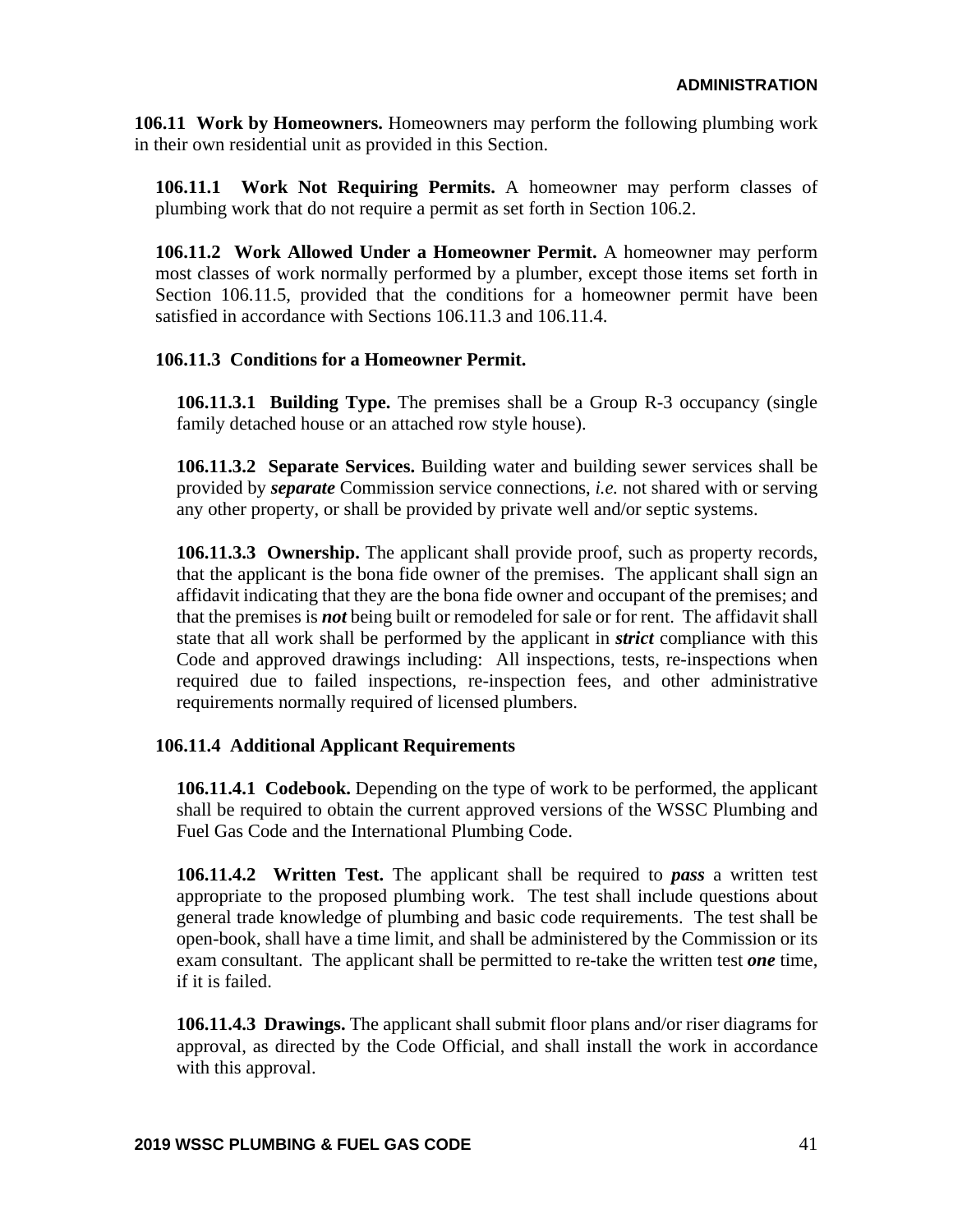**106.11.4.4 Containment.** The homeowner shall install or update an ASSE 1024 backflow preventer for *containment* of domestic water on premise.

**106.11.5 Work Not Allowed.** The following work shall *not* be performed by homeowners:

**106.11.5.1** Below grade piping deeper than 4 feet, including repair of water or sewer services deeper than 4 feet, or piping that crosses other utilities.

**106.11.5.2** Connection to a Commission water or sewer service connection; or any installation, or replacement, of a WSSC Meter (Domestic, Sewer Only, Water Only, Submeter, etc.) This work shall only be performed by a WSSC-licensed Master Plumber.

**106.11.5.3** Projects involving seven or more fixtures or appurtenances that require a permit and inspection.

**106.11.5.4** Installation and testing of *testable* backflow devices.

**106.11.5.5** *Gasfitting* installations, including the installation or replacement of a gasfired water heater or appliance.

**106.11.5.2** Work on public property, Commission-owned structures or appurtenances.

# **SECTION 107 INSPECTIONS AND TESTING**

**107.1 General.** Plumbing, fuel gas, and site-utility installations requiring a permit shall require inspection and approval by the Commission for each phase of work outlined herein, and in accordance with applicable model code requirements.

**107.1.1 Federal Property Exempt.** See Section 102.8.

**107.2 Licensee Responsibility** 

#### **107.2.1 General**

**107.2.1.1 Scheduling.** The licensee shall be *responsible for* scheduling *all* inspections, or ensuring that all inspections have been scheduled. Short form permits may be scheduled for inspection by the licensee, the property owner, or the owner's agent; however, this accommodation shall *not* relieve the licensee from the responsibility for scheduling the inspection, and ensuring inspection approval.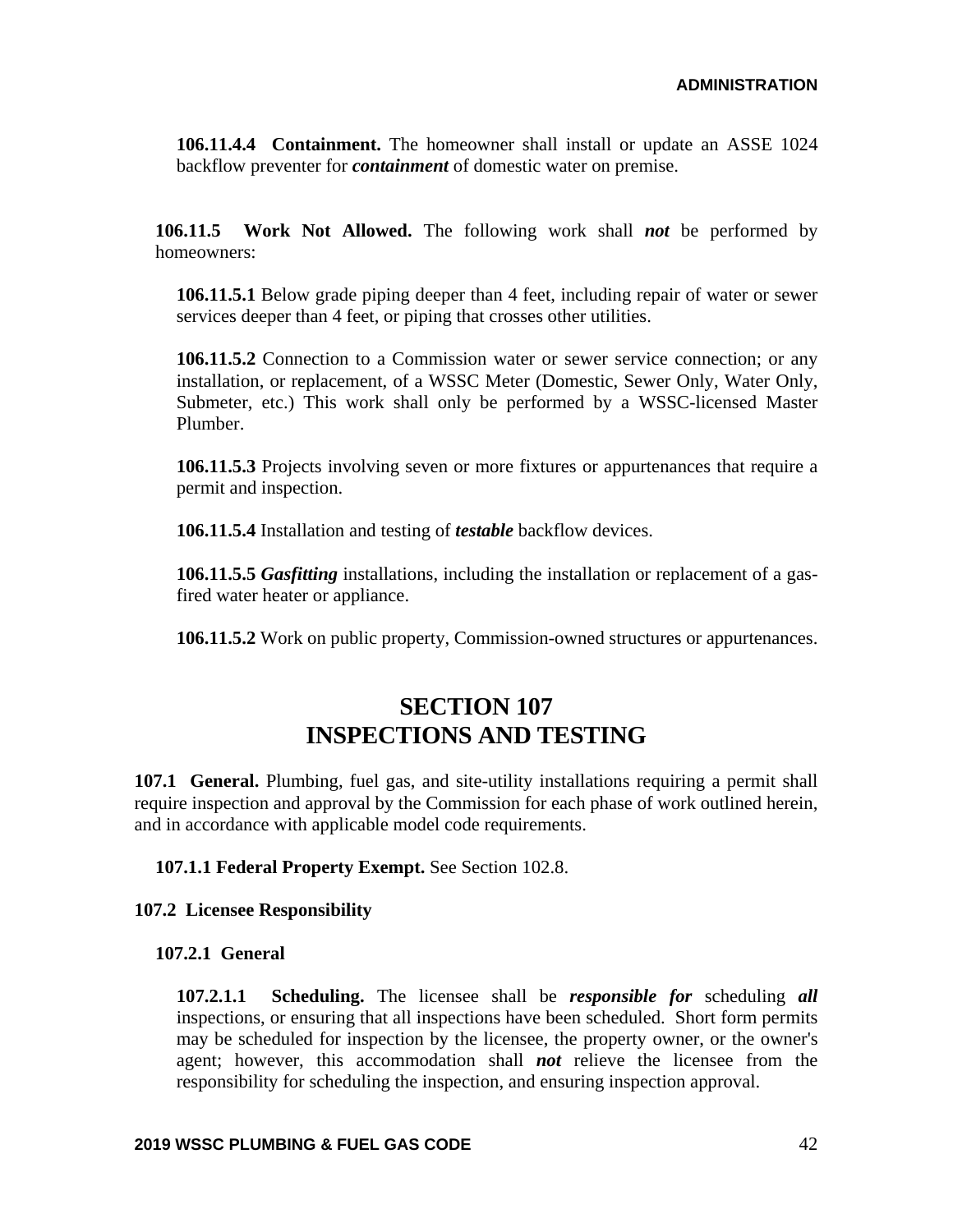**107.2.1.2 Cancellations.** The licensee shall be responsible for all inspection cancellations.

**107.2.1.3 Approved Plans on Jobsite.** On buildings requiring a plans review, a WSSC Master licensee or a WSSC Journeyman licensee shall be present at the inspection site, and shall provide the approved construction documents/plans including modifications. The Master or Journeyman licensee shall be appropriately licensed for the scope of work being inspected; either plumbing, gasfitting, or both. Where construction documents/plans were submitted electronically, the licensed plumber or gasfitter shall have the approved set printed and provided on the site for the inspector's use to document the job's progress and incremental inspection results.

**107.2.1.4 Licensee Supervision.** All registered Master licensees of record shall be available for consultation with the Code Official and for supervision of work installed under their license. When required by the Code Official, the Master licensee shall stand the inspection.

**107.2.1.5 Gas Connection.** Fuel gas piping may be connected to the serving utility's meter rack or second stage pressure regulator, but shall *not* be activated until the Commission's *fuel gas* CLOSE-IN inspection has been approved.

**107.2.1.6 Concealment.** No piping shall be covered or concealed *prior to* inspection and approval by the Code Official, except as set forth in Sections 107.2.1.9 and 107.2.1.10. *Only* an approval sticker or tag, signed by the Code Official, shall indicate an approved installation.

**107.2.1.7 Tests.** Tests that are required on piping systems shall be made ready for inspection verification *prior to* the Code Official's arrival on the jobsite.

**107.2.1.8 Notification and Test Tags Provided.** Notification and test tags, such as Hose Bibb Maintenance Tags, Testable Backflow Assembly Test Tags and Non-Testable Backflow Device Replace/Re-Build Tags, are provided as a courtesy to WSSC customers and their contracted plumbers. As such, they are not permitted to be used outside of the Washington Suburban Sanitary District. Any abuse of this privilege may lead to the courtesy being revoked.

**107.2.1.9 Failed Inspections.** Installations that fail inspection shall be corrected and scheduled for re-inspection. A re-inspection consisting of one Short Form permit shall be charged, at the discretion of the code official. See Section 107.3.4.

**107.2.1.10 Self-Certification, Plumbing Work.** When authorized in advance by the Code Official, the licensee may self-inspect the work, in lieu of an inspection by the Code Official, and certify that the work meets requirements set forth in this Code. It shall be the licensee's responsibility to ensure that all self-inspected work has been so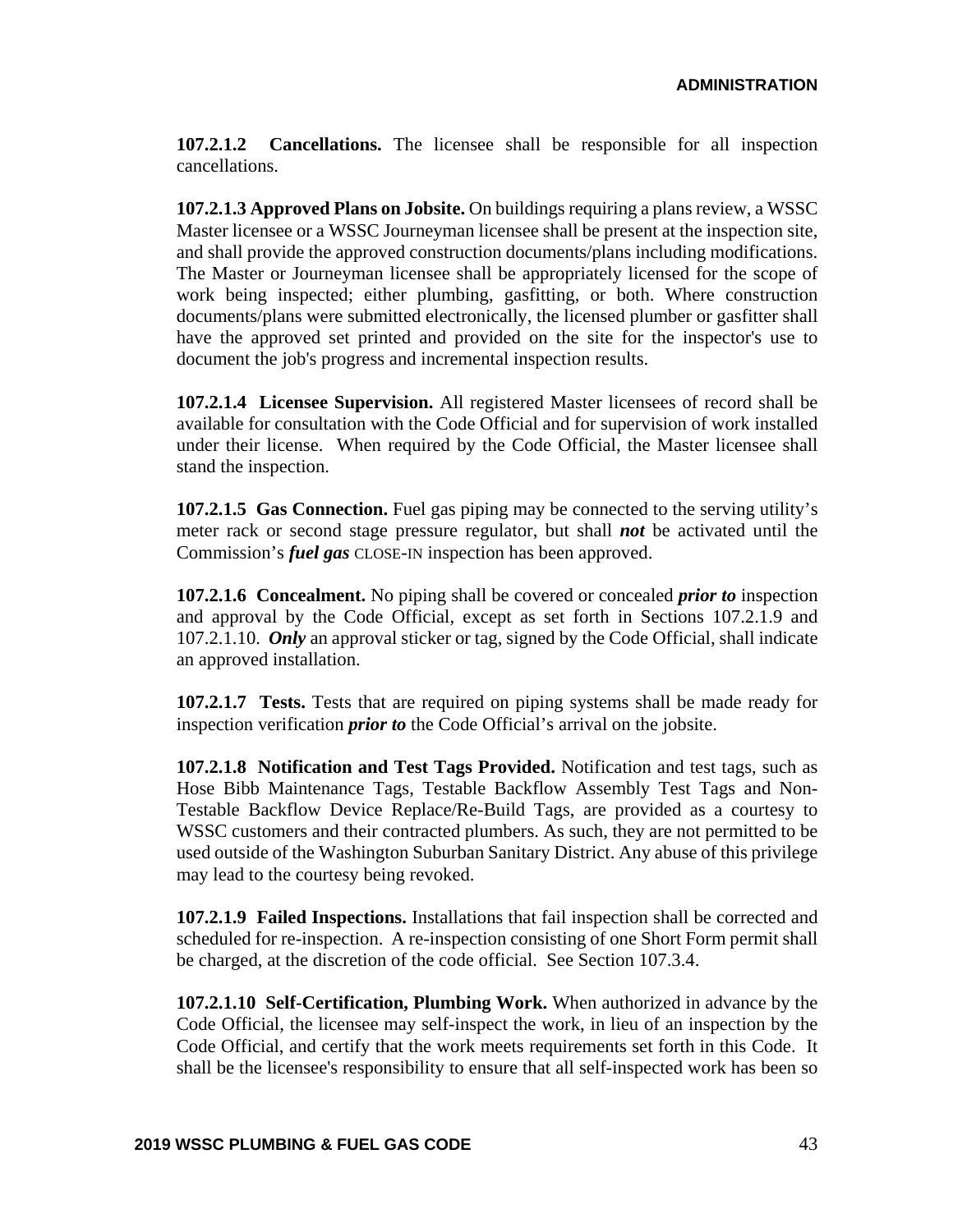authorized. Self-inspected work shall be subject to re-inspection by the Code Official at any time.

**107.2.1.11 Self-Certification, Gasfitting Work.** Gasfitting work shall *not* be selfcertified.

**Exception***:* Subject to *pre-approval* by the Code Official, the serving gas utility may self-certify the installation of outdoor gas lights, modification of customer piping in connection with outside meter relocation, and similar outdoor work.

**107.2.1.12 Minor Site Utility Systems.** Minor site-utility systems shall be installed by a WSSC registered Master Plumber. These systems shall be inspected in accordance with the approved plan and this Code.

**107.2.2 Inspection Timeframe.** It shall be the licensee's responsibility to have work inspected in a timely manner and to ensure that the work has passed inspection as follows:

**107.2.2.1 Permits, General.** Upon completion of each work phase, and prior to concealment where applicable.

**107.2.2.2 Short Form Permit.** Subject to Sections 106.9.3.2 and 106.9.3.3, an inspection shall be completed within 10 business days of installation; and prior to concealment where applicable.

**107.2.2.3 Site-Utility Permit.** Prior to the *plumbing* **FINAL** inspection.

**107.2.3 Jobsite Entry and Access.** The licensee shall be responsible for ensuring entry and access to the jobsite or inspection location as follows:

**107.2.3.1 Street Sign.** A sign with the street name, *as listed on the permit*, and *clearly visible* from a vehicle, shall be posted at the nearest intersection.

**107.2.3.2 Lot and Block Posting.** Lot and block numbers, or street address, *as listed on the permit*, shall be posted on every building scheduled for inspection so as to be clearly visible from a vehicle. Letters and numbers shall be a minimum of 8-inches high. On an existing building and on **FINAL** inspections, the building address, *as listed on the permit* and *clearly visible* from a vehicle, shall be acceptable in lieu of lot/block posting.

**107.2.3.3 Vehicle Access.** The licensee shall provide vehicular access to within 200 feet of the inspection location.

**107.2.3.4 Foot Traffic Safety.** Foot traffic access meeting OSHA and MOSHA safety standards shall be provided from the parking area to the point of inspection.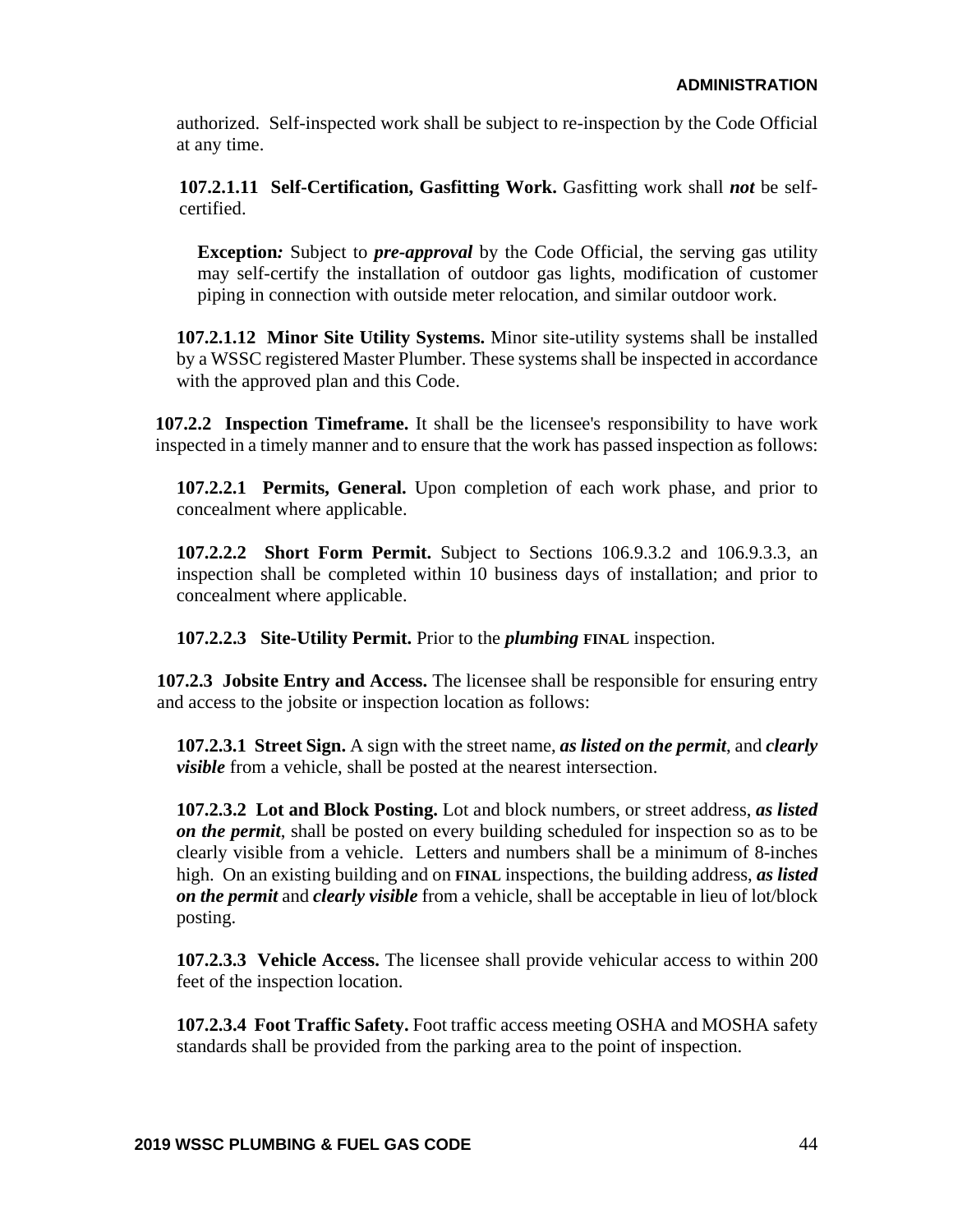**107.2.3.5 Ladder Safety.** Where access to the inspection site requires use of a ladder, a manufactured type of ladder in sound condition, meeting OSHA and MOSHA safety standards, shall be provided by the licensee.

# **107.3 Code Official Responsibility and Inspection Criteria.**

**107.3.1 Timely Inspections.** In general, the Code Official shall provide a timely inspection following established procedures, usually *the next working day*, on installations that have been properly permitted and scheduled in advance.

**107.3.2 Backlogged Inspections.** Inspections that cannot be completed due to the Code Official's workload or weather conditions shall be backlogged on a priority basis and shall be automatically rescheduled by the Code Official for the next available workday.

**107.3.3 Inspection Stickers.** The Code Official shall notify the licensee of inspection status through the posting at the jobsite of a signed sticker or tag, specific to the work installed, indicating passed/**APPROVED** or failed/**DISAPPROVED** inspection status.

**107.3.4 Failed Inspections.** A scheduled inspection for work that is not in compliance with this Code shall fail and shall be so designated by the posting of a *red* **DISAPPROVED** sticker. Reasons for failure or Code sections with which work is in non-compliance shall be listed on the sticker. Failed inspections shall be subject to a re-inspection fee. See Sections 106.7.6 and 107.2.1.8.

**107.3.5 Partial Inspections.** On larger installations, a **PARTIAL** sticker shall be posted at the jobsite indicating that part of a construction phase has passed inspection. The *approval plans shall be made available* at the jobsite for similar notation.

**107.3.6 Inspection Result Notification.** The Code Official shall *not* be responsible for contacting the licensee when an inspection has failed, and the Code Official shall *not* be responsible for redesigning systems or preparing checklists.

**107.3.7 Emergency Inspections.** Weekend, holiday, and after-hours emergency inspections shall be performed *only* after prior notification and prior approval by the Chief Code Official or his/her designee. Examples of emergencies include, but shall not be limited to: Fuel gas repairs where building occupants are without heat in extremely cold weather, fuel gas repairs in multifamily complexes, water service repairs in freezing weather, and repairs to deeply buried piping in highly populated areas or where jobsite conditions pose an imminent threat to public safety.

**107.4 Inspections by Work Phase.** Each phase of plumbing or fuel gas installation shall require inspections as outlined below.

# **107.4.1 Required Plumbing Inspections.**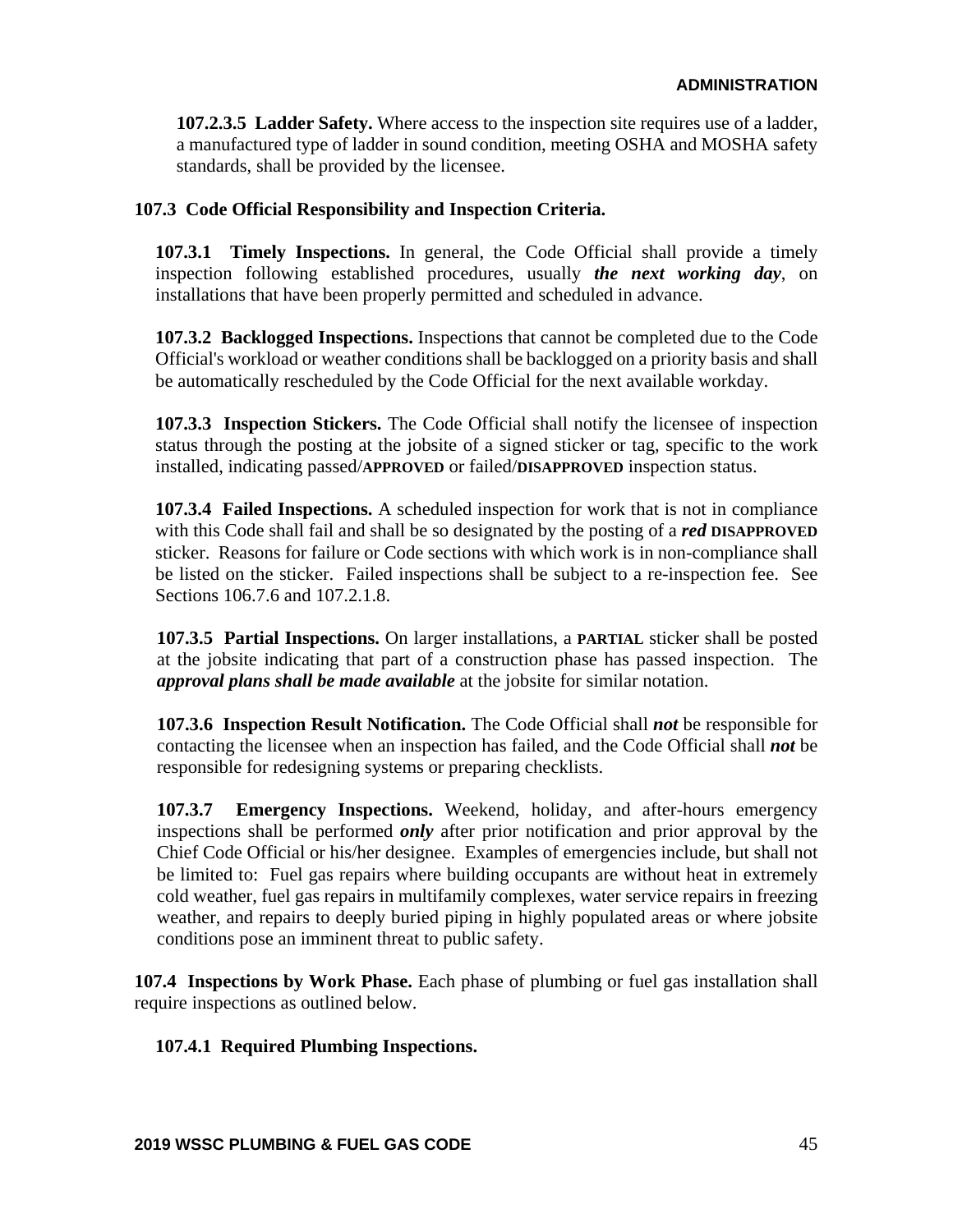**107.4.1.1 Sewer.** Building sewers shall be inspected from the point of connection to the building drain to the point of connection at the service connection, septic tank, or other point of disposal. Critical inspection factors shall include, but not be limited to: Trenching, bedding, depth, slope, appurtenances and materials. Outdoor grinder pump systems located on private property shall be considered as part of the building SEWER inspection.

**107.4.1.2 Water Service.** Building water services shall be inspected from the service valve to the point of connection at the service connection, well casing, or other source of supply. Critical inspection factors shall include, but not be limited to: Trenching, bedding, depth, separation from other utilities, appurtenances, and materials. Mechanical joint water services shall be subject to additional requirements particular to that piping; see Chapter 7.

**107.4.1.3 Groundwork.** A **GROUNDWORK** inspection shall include, but not be limited to: Drainage and vent piping below grade inside of buildings, the building drain, and below grade water distribution systems. Critical inspection factors shall include, but not be limited to,: Trenching; bedding; slope; sizing; piping tie-downs, hangers, and supports; materials; sewage ejectors; capping or plugging; and required tests. NOTE: If a water distribution system is installed below grade, it shall be scheduled as a **WATER GROUNDWORK** inspection.

**107.4.1.4 Close-In**. A **close-in** inspection shall include *all* rough-in, including Fuel Gas. Critical inspection factors shall include, but not limited to,: Slope, piping support, sizing, materials, built-in fixtures, fixture carriers, capping or plugging, piping protection, and required tests. Where applicable, a "hung groundwork" shall be installed as a part of the close-in inspection. A field fabricated shower liner or a lined floor for any other purpose shall not require a WSSC close-in inspection. The installer shall be responsible for the integrity and leak tight nature of his/her installation. The installation shall meet IPC Section 417.5 and the applicable manufacturer's installation instructions; testing requirements set forth in this Code and within the applicable manufacturer's instructions shall be followed by the installer and are not subject to inspection by a Code Official**.** 

**107.4.1.5 Final.** A **final** inspection shall include all required plumbing fixtures and appliances, appurtenances, and gas appliances...hot water to fixtures; fixtures clean, undamaged, secure, and operating properly; no leaks; no water hammer; mechanical equipment properly installed; backflow devices in place; and all tests completed. On factory-built housing or in buildings with factory-built plumbing cores, the installation shall have a State of Maryland inspection sticker. A peppermint test or a smoke test in the presence of the Code Official shall be required for the drainage and venting system, see IPC Section 312.4.

**107.4.1.6 Meter Pick-Up Authorization.** On buildings requiring an inside meter setting 1½-inch or larger, a separate inspection shall be scheduled for meter pick-up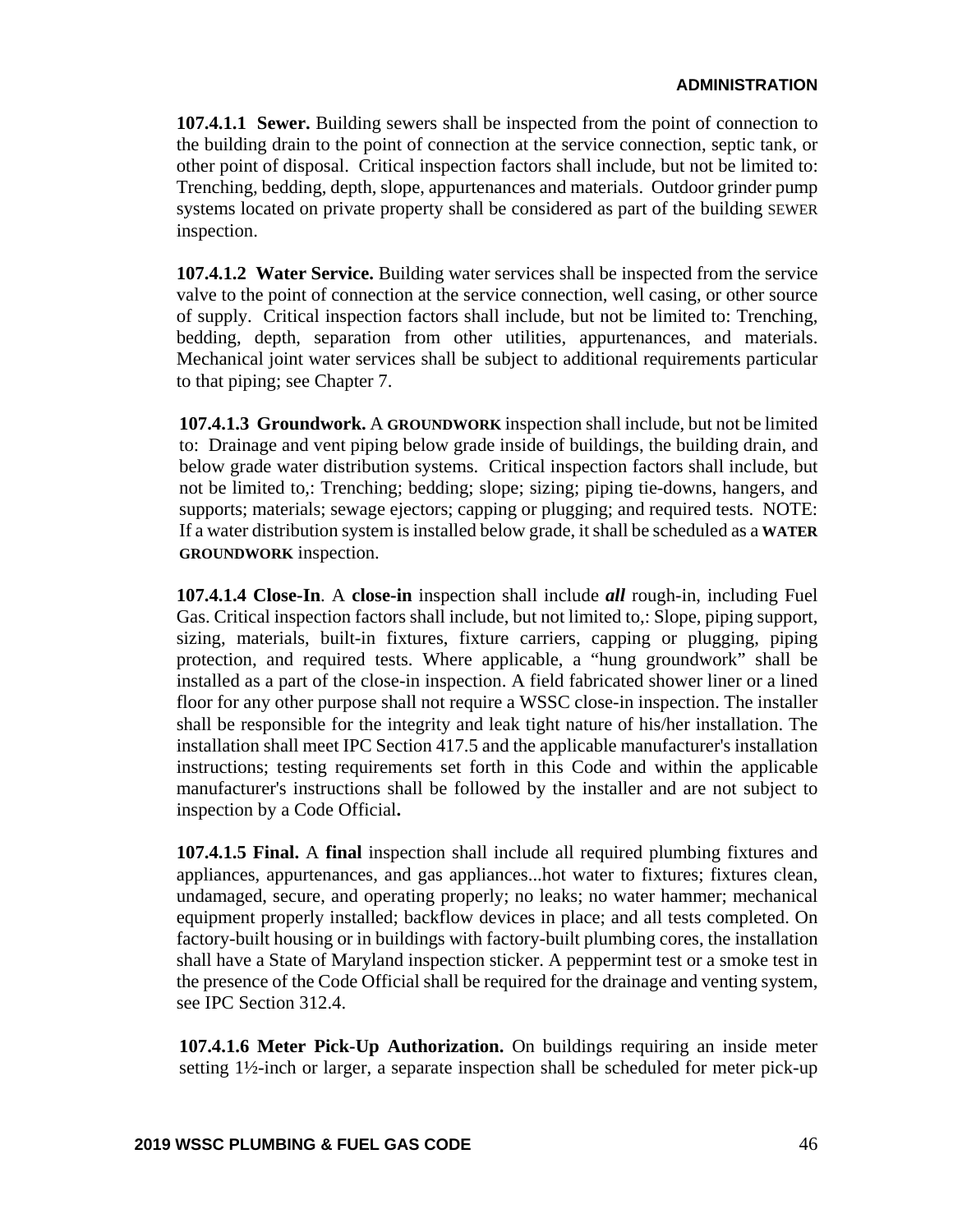authorization. Critical inspection factors shall include, but not be limited to: Sizing in accordance with the permit and Commission right-sizing policy, freeze protection, required area and access, provisions for testing, "release" of Commission-owned systems; and adherence to Commission Standard Details.

**107.4.1.7 System Development Charge Inspections.** Where applicable, the accuracy of a plumbing permit, relative to the declared quantity and descriptions of plumbing fixtures, to be installed or remain as "existing", shall be the sole responsibility of the applicant. Through plans review and progress inspections of Ground Works and Close-In, a code official may direct certain permit corrections to be executed by the applicant, while such progress inspections may be allowed to continue at the inspector's discretion. An approved final inspection and subsequent building occupancy shall be contingent on the complete inclusion and accuracy of all assessable plumbing fixture items.

**107.4.2 Required Fuel Gas Inspections.** All fuel gas and fuel gas-fired equipment installations shall be subject to a *gasfitting* **CLOSE-IN** and a *gasfitting* **FINAL** inspection. On limited installations, particularly those completed under a Short Form permit, both inspections shall be completed simultaneously as a *gasfitting* **FINAL** inspection.

**107.4.2.1 Gasfitting Close-In.** Gas piping, from the point of delivery to the equipment shutoff valve, shall be tested. Masonry chimneys and metal vents that are to be concealed shall also be a part of this inspection. Critical inspection factors for piping shall include, but not be limited to: Sizing; materials and supports; welder's certification; marking; labeling; clearances and other safety items; trenching; bedding and depth, where applicable; and use of appropriate tests and test equipment. Critical inspection factors for vents shall include, but not be limited to: Sizing; materials and supports; clearances; existing masonry vents cleaned or relined if required; and installation in accordance with the manufacturer's installation requirements.

**107.4.2.2 Gas Final.** This inspection shall focus primarily on proper installation and operation of equipment and final connections to the gas supply and venting system. Critical inspection factors shall include, but not be limited to: **g***asfitting* **CLOSE-IN** approval; equipment installation, protection, accessibility, and clearances; combustion and make-up air; *manufacturer's instructions on the jobsite*; and performance of a complete operational firing sequence when required.

**107.4.2.3 Temporary LP Gas Service.** Gas supply systems that are designed and installed for use with natural gas, but will be operated temporarily with liquefied petroleum (LP) gas, shall be tested and inspected in the same manner as natural gas.

**107.5 Minor Site-Utility Systems.** Minor site-utility water and sewer piping and appurtenances shall be installed by a WSSC registered Master Plumber. These systems shall be inspected in accordance with procedures outlined in 107.4.1.1 & 2 and any conditions set forth on the approved Minor Site-Utility plan.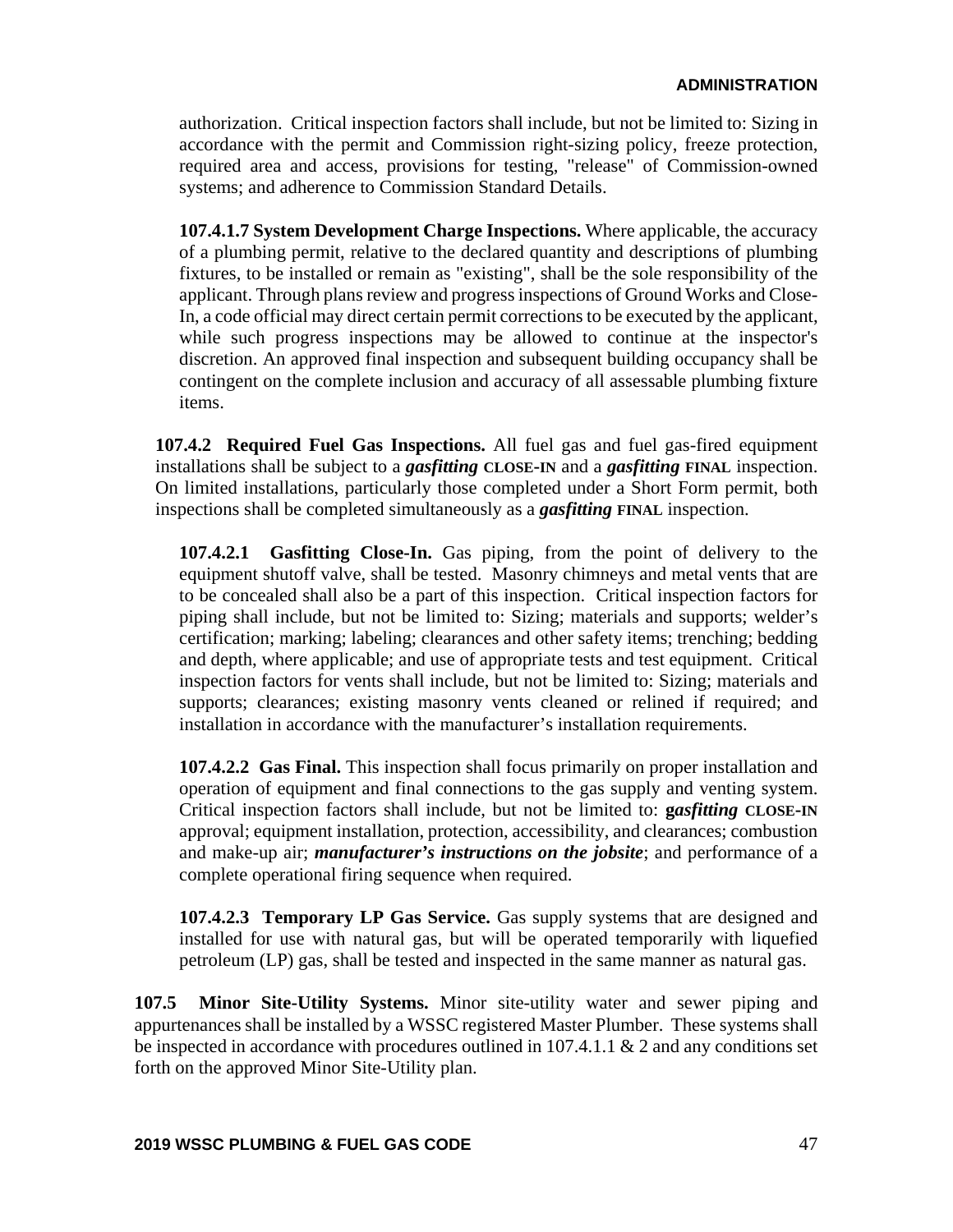**107.6 Emergency Inspections.** See Section 107.3.7.

**107.7 Special Plumbing Inspections.** Special inspections of alternative engineered design plumbing systems shall be conducted in accordance with Sections 107.7.1 and 107.7.2.

**107.7.1 Periodic Inspection.** The registered design professional or designated inspector shall periodically inspect and observe the alternative engineered design to determine that the installation is in accordance with the approved construction documents. All discrepancies shall be brought to the immediate attention of the plumbing contractor for correction. Records shall be kept of all inspections.

**107.7.2 Written Report.** The registered design professional shall submit a final report in writing to the Code Official upon completion of the installation, certifying that the alternative engineered design conforms to the approved construction documents. A notice of approval for the plumbing system shall not be issued until this written report has been submitted.

**107.8 Testing.** In general, *installations shall be tested* as required in this Code. Plumbing and fuel gas work shall be tested as required in the respective sections of the IPC and IFGC; and for Group R-3 occupancies, in the IRC. Tests shall be made by the licensee and observed by the Code Official.

**107.8.1 New, Altered, Extended, Replaced or Repaired Systems.** New plumbing and fuel gas systems and parts of existing systems that have been altered, extended, replaced or repaired shall be tested as prescribed herein to disclose leaks and defects. See the IPC and WSSC Chapter 3, Sections 302.3.3.1 & 302.3.3.2; the IRC and WSSC Chapter 4 Sections 402.24.3, 402.25.1 & 402.25.2; and the IFGC and WSSC Chapter 5, Section 502.4.3.

**107.8.2 Apparatus and Labor for Tests.** Apparatus, equipment, instruments, material and labor required for testing an installation or part thereof shall be furnished by the licensee.

**107.8.3 Re-Inspection and Testing.** Where any work or installation does not pass an initial test or inspection, the necessary corrections shall be made in order to achieve compliance with this Code. The work or installation shall then be resubmitted for inspection and testing, and re-inspection fees paid where applicable. See Section 106.7.6.

**107.9 Coordination of Inspections.** When in the enforcement of this Code or another code or ordinance, and where the responsibility of more than one Code Official of this jurisdiction is involved, or if more than one jurisdiction is involved, it shall be the duty of the code officials involved to coordinate their inspections and administrative orders as fully as practical so that the owners and occupants of the structure shall not be subjected to visits by numerous inspectors or multiple or conflicting orders. Whenever an inspector from any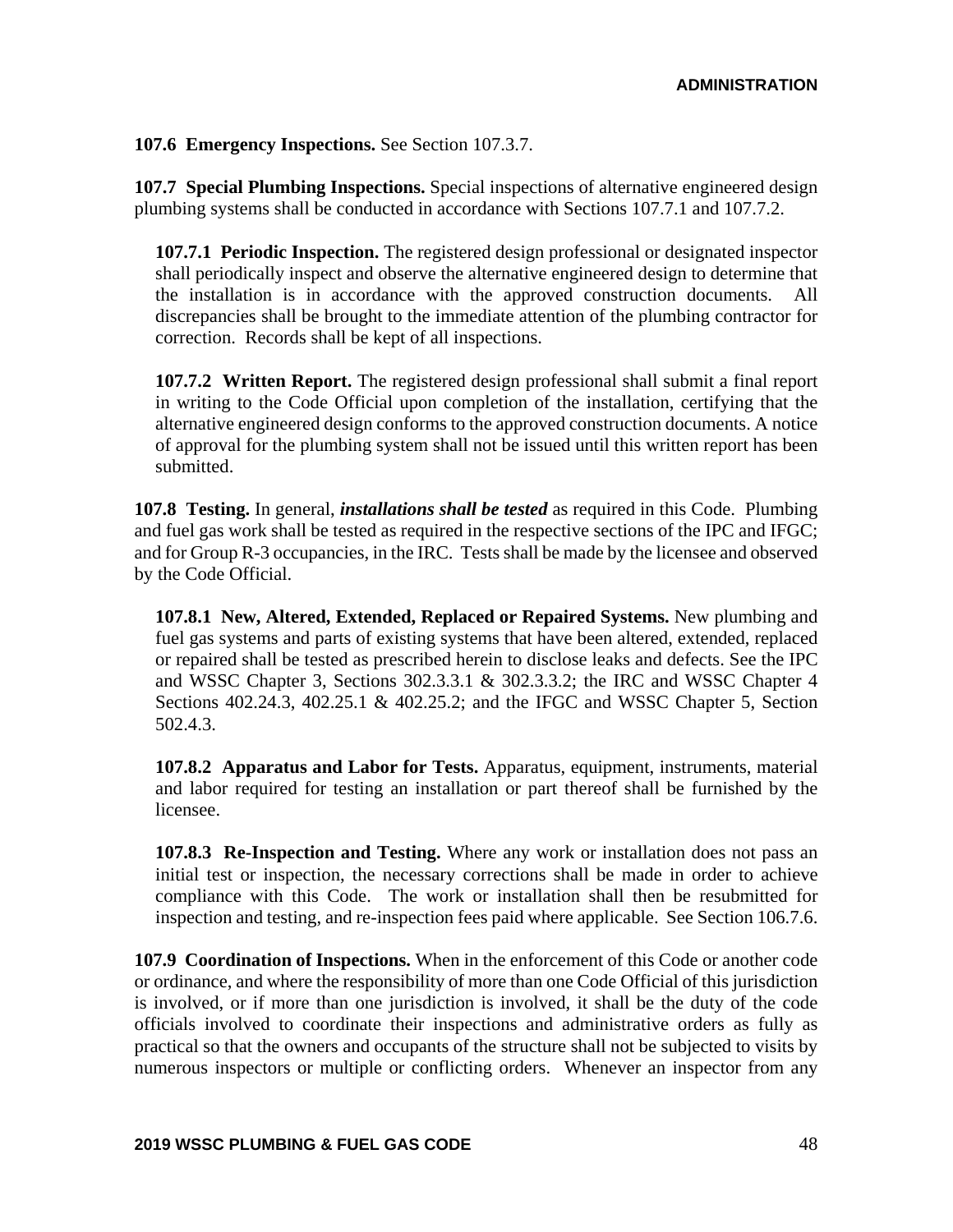agency or department observes an apparent or actual violation of some provision of some law, ordinance or code not within the inspector's authority to enforce, the inspector shall report the findings to the code official having jurisdiction.

**107.10 Approval.** After the prescribed tests and inspections indicate that the work complies with this Code, an **APPROVAL** sticker or tag shall be issued by the Code Official.

**107.11 Temporary Connection.** The Code Official shall have the authority to authorize the temporary connection of:

- The building or system to the utility source for the purpose of testing plumbing systems; or
- An installation to the sources of energy for the purpose of testing the installation, or for use under a temporary certificate of occupancy.

# **SECTION 108 VIOLATIONS AND PENALTIES**

**108.1 Unlawful Acts.** No person shall erect, construct, alter, repair, remove, demolish or utilize any plumbing, fuel gas, site-utility system, or industrial discharge control system; or cause same to be done, in conflict with or in violation of any of the provisions of this Code.

**108.2 Notice of Violation.** A Code Official shall serve a Notice of Violation (NOV) or order to the person responsible for the erection, installation, alteration, extension, repair, removal or demolition of work in violation of the provisions of this Code, or in violation of a directive or the approved construction documents thereunder, or in violation of a permit or certificate issued under the provisions of this Code. Such order shall direct the discontinuance of the illegal action or condition and the abatement of the violation within a specified timeframe.

**108.2.1 Failure to Comply.** Failure to comply with a Notice of Violation or other enforcement action shall be a further violation of this Code. This may result in the issuance of a WSSC Civil Citation, a Stop Work Order at the premises where the improper work occurred, termination of Commission water and/or sewer service, or additional enforcement measures.

**108.2.2 Abatement of Violation.** The imposition of the penalties herein prescribed shall not preclude the Commission from instituting appropriate action to prevent unlawful construction or to restrain, correct or abate a violation, or to prevent illegal occupancy of a building, structure or premises, or to stop an illegal act, conduct, business or utilization of the plumbing, fuel gas, or site-utility systems on or about any premises.

**108.3 Stop Work Order.** Upon notice from the Code Official, work that is performed contrary to the provisions of this Code or in a dangerous or unsafe manner shall immediately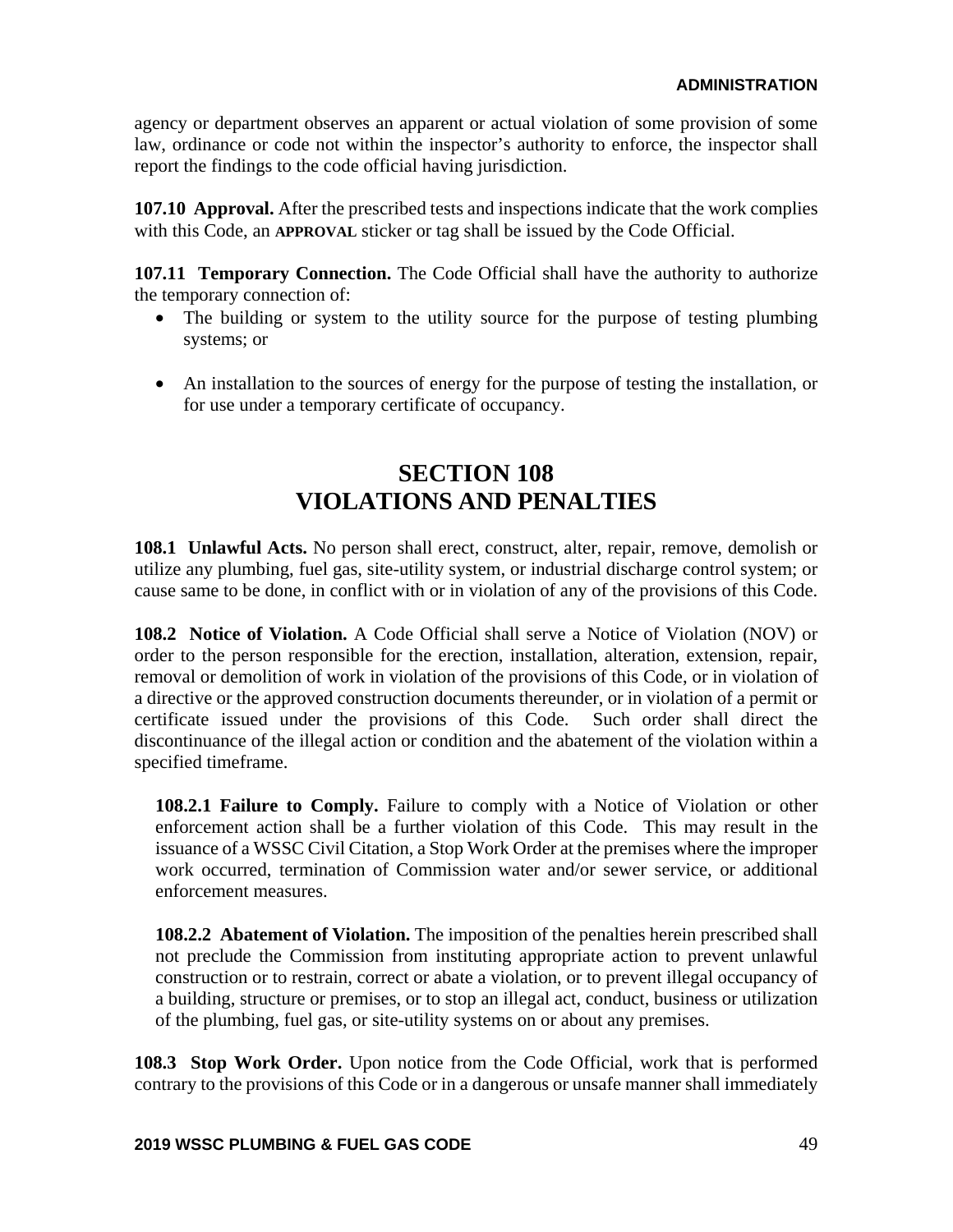cease. Such notice shall be in writing and shall be posted at the jobsite; given to the owner of the property, to the owner's agent, or to the person performing the work. The notice shall state the conditions under which work is authorized to resume. Where an emergency exists, the Code Official shall not be required to give a written notice prior to stopping the work. Any person who shall continue any work in or about the structure after being served with a Stop Work Order, except work that the person is directed to perform to remove a violation or unsafe condition, shall be subject to license action if licensed, and/or civil citation(s).

**108.4 Civil Citations.** Pursuant to Section 29-101, Public Utilities Article, Annotated Code of Maryland, a Code Official shall be authorized to issue civil citations to any person violating any provision of this Code. A person committing any of the following violations of this Code shall be subject to *immediate* delivery of a WSSC civil citation at the discretion of the Code Official, with or without first being issued a Notice of Violation:

**108.4.1 Work Without License.** Performing plumbing, gasfitting, or sewer and drain cleaning work without a valid license where such license is required by this Code.

**108.4.2 Work Without Permit.** Performing work without a valid permit where such permit is required by this Code.

**108.4.3 Theft of Services.** Committing a theft of Commission water or sewer services as set forth in Section 110.

**108.4.4 Septic Waste Discharge.** Violating any requirement of the septic waste discharge provisions of this Code. See Chapter 8.

**108.4.5 Willful Code Violations.** Willfully or deliberately violating any provision of this Code.

**108.4.6 Health and Safety.** Violating any provision of this Code where such violation presents an imminent threat to the public health, welfare, or safety or to the Commission's systems.

**108.4.7 Negligence, Incompetence, or Misconduct.** Committing acts constituting negligence, incompetence or misconduct while providing plumbing, gas fitting, siteutility, sewer and drain cleaning, or waste hauling services, or while assisting in providing these services.

**108.4.8 Aiding or Abetting.** Aiding or abetting any person to evade or violate any provision of this Code.

**108.4.9 Deceptive Practices.** Engaging in an unfair or deceptive trade practice as defined in Section 13-301 of the Commercial Law Article, Annotated Code of Maryland, or otherwise performing work where such work was not necessary.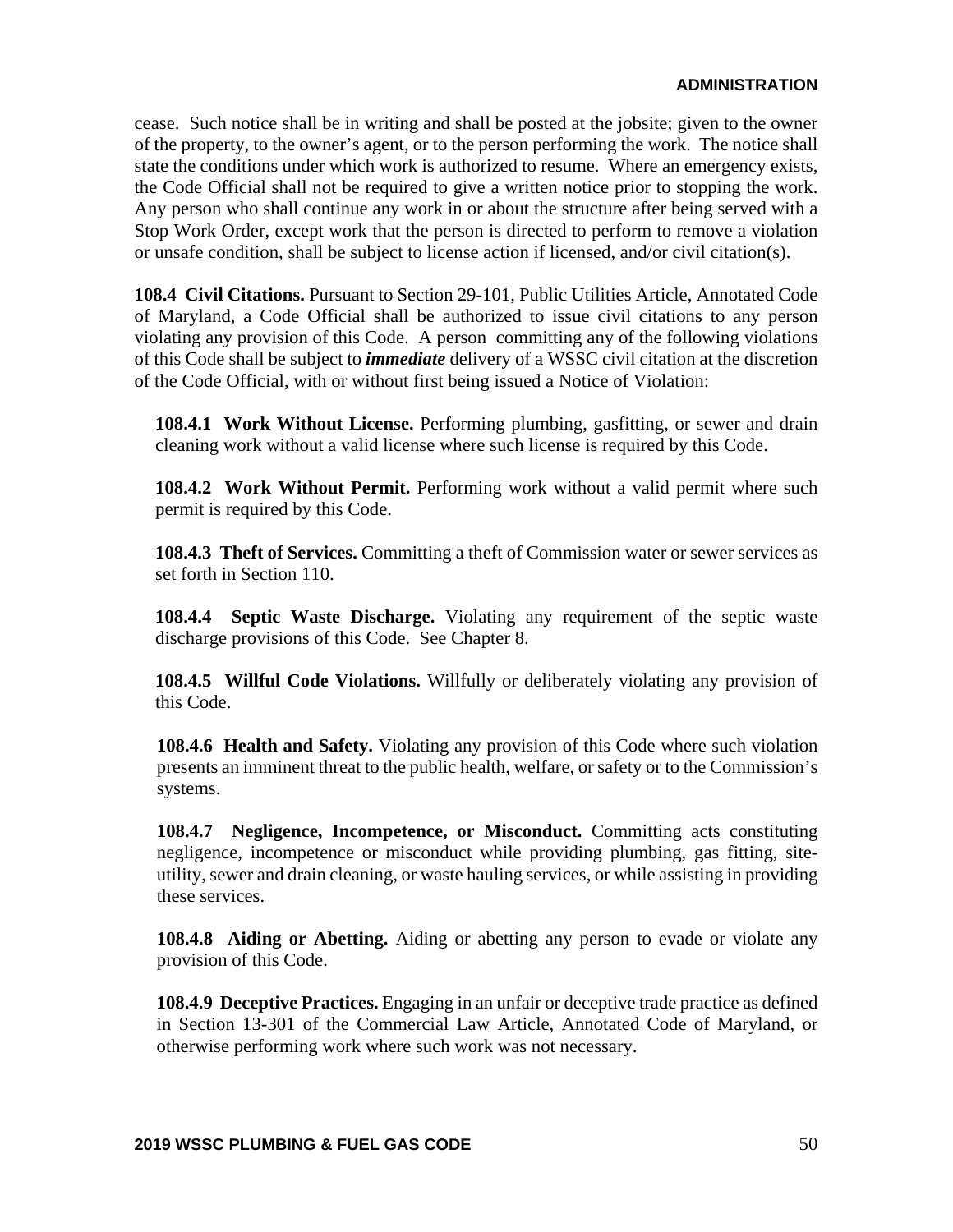**108.4.10 NOV Non**-**Compliance.** Failing to comply with a Notice of Violation within the prescribed deadlines.

**108.5 Un-licensed Work Subject to Criminal Liability.** Where an individual or a group of individuals willfully advertised, solicited, contracted and/or performed plumbing, gasfitting, site-utility, sewer and drain cleaning, or waste hauling services without proper licenses or permits, the individual or group of individuals may be subject to civil liability and criminal prosecution under Maryland law.

**108.6 Termination of Water, Sewer or Gas Service.** A property owner is subject to termination of water, sewer, or gas service where any of the following conditions exist and progressive enforcement actions were unsuccessful, or where imminent danger to life exist. See also Sections 108.10 and 108.11:

**108.6.1** The property owner engaged in plumbing work without required authorization; or failed to schedule the required inspection for permitted work.

**108.6.2** The property owner engaged in gasfitting work, without a license.

**108.6.3** The property owner has been uncooperative or untimely in obtaining a licensed individual to rectify unauthorized plumbing or gasfitting work.

**108.6.4** The property owner is aiding or abetting an unlicensed individual or unregistered firm who performed plumbing or gasfitting services on his/her property.

**108.7 Licensee Responsibility.** Licensed Master Plumbers, Master Gasfitters, and Sewer and Drain Cleaners shall be held responsible for the violation of any part of this Code whether the violation is committed by themselves or by their employees or agents.

**108.7.1 Temporary Inactivation of License.** A Code Official has the discretion to inactivate a license due to repeated non-responsiveness to phone calls or emails; or when a compliance directive cited in a Notice of Violation (NOV) has not met the compliance date. When lines of communication are re-established or where work to correct a NOV has satisfactorily progressed, the temporary inactivation shall be lifted.

#### **108.8 Denials, Reprimands, Suspensions, and Revocations**

**108.8.1 General.** Subject to the hearing provisions of Section 108.9 of this Code, and in any order depending upon the circumstances, the Commission may deny a license to an applicant, reprimand a licensee, or suspend or revoke a license, if the Commission determines that the applicant or licensee:

**108.8.1.1 Misrepresentation.** Fraudulently or deceptively obtained or attempted to obtain a license for the applicant or licensee, license examinee, or for another person.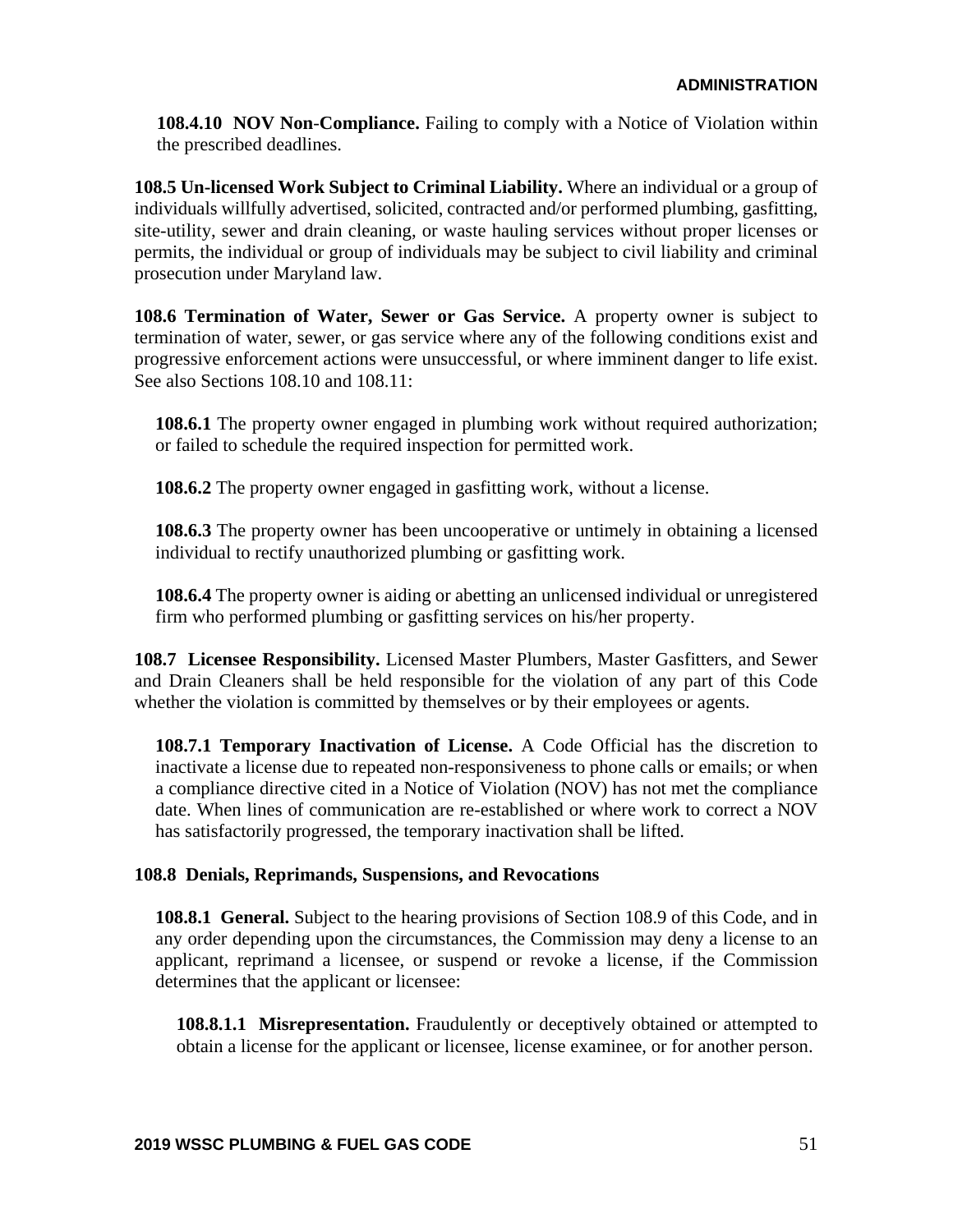**108.8.1.2 Misuse of License.** Fraudulently or deceptively used a license to obtain permits for another person, or for any other purpose.

**108.8.1.3 Gross Negligence, Incompetence, or Misconduct.** Was guilty of bribery or attempted bribery of a Code Official; misconduct while interacting with a Code Official; or gross negligence, incompetence, or misconduct while providing or assisting in providing plumbing, gasfitting, site utility, drain and sewer cleaning, or waste hauling services. A failed routine inspection of permitted work shall *not* be considered as gross negligence, incompetence or misconduct.

**108.8.1.4 Deceptive Practices.** Engaged in an unfair or deceptive trade practice as defined in Section 13-301 of the Commercial Law Article, Annotated Code of Maryland, or otherwise performed work where such work was not necessary.

**108.8.1.5 Deliberate Code Violations.** Willfully or deliberately violated any provision of this Code.

**108.8.1.6 Aiding or Abetting.** Aided or abetted any person to evade or violate any provision of this Code.

**108.8.2 Denial.** The Commission shall deny a license to an applicant who provides incomplete, inaccurate, fraudulent, or false information on his or her application, or during the examination process; has been found guilty of one or more of the provisions set forth in Section 108.8.1 as a non-licensee; or, if applying as a reciprocal licensee, has an invalidated license in another jurisdiction.

**108.8.3 Reprimand.** The Commission shall have the authority to reprimand a licensee who is guilty of one or more of the provisions set forth in Section 108.8.1, and/or has received one or more notices of violation, depending on the seriousness and nature of the Code violations. A reprimand shall not restrict the licensee from continuing to perform work, obtaining permits, or requesting inspections.

#### **108.8.4 License Reinstatement**

**108.8.4.1 Suspension.** Following the term of any license suspension, the license shall be reinstated by the Commission, provided that the licensee meets all of the requirements of Section 113 of this Code for the particular type of license.

**108.8.4.2 Revocation.** Following the term, if any, of any license revocation the license may be reinstated by the Commission, provided that the licensee passes the required WSSC examination and otherwise qualifies for the particular type of license in accordance with the requirements of Sections 113 and 114 of this Code.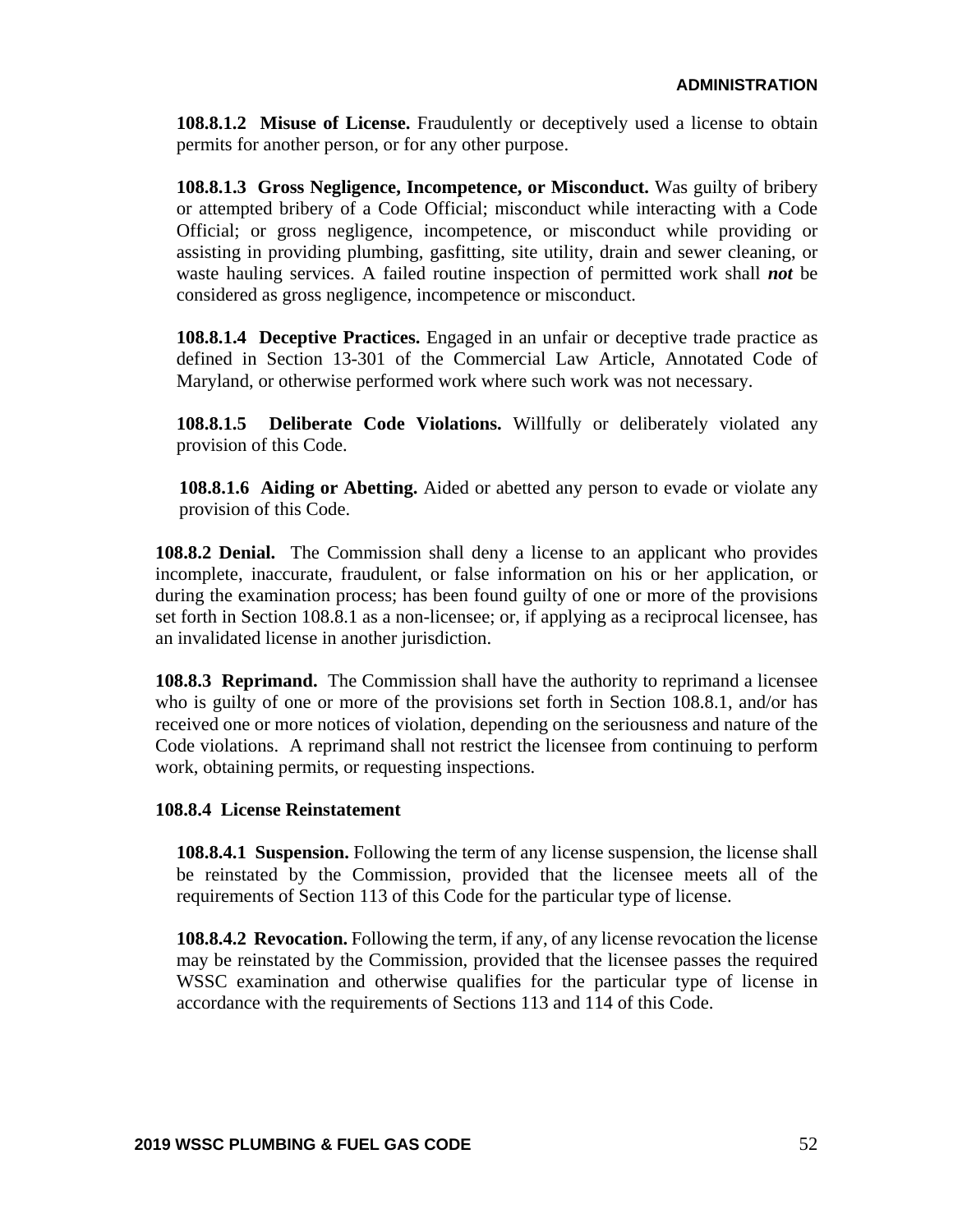**108.8.5 Future License Actions.** One or more reprimands, suspensions or revocations may have a bearing on future license actions, depending upon the nature and seriousness of the prior license action(s) and/or future violation(s).

# **108.9 Administrative Hearings**

**108.9.1 Opportunity for Hearing by Licensee.** Subject to the provisions of Title 10, Subtitle 2, of the State Government Article, Annotated Code of Maryland, before the Commission takes any final license denial, suspension or revocation action under Section 108.8 of this Code, it shall give the applicant or licensee against whom the action is contemplated an opportunity for a hearing.

**108.9.2 Notification Procedure.** The Commission shall give notice, and the hearing shall be held in accordance with Title 10, Subtitle 2, of the State Government Article, Annotated Code of Maryland, and WSSC Standard Procedures for adjudicatory hearings. The notification procedures set forth in this Section shall apply.

**108.9.2.1 In Writing.** The applicant or licensee shall be notified of pending action in writing through certified mail, and/or certificate-of-mailing, and/or hand-delivery.

**108.9.2.2 Licensee Response Time.** To request an administrative hearing, the applicant or licensee shall respond, in writing or electronically, within 15 calendar days from the date of notification of the pending action. Failure by the applicant or licensee to maintain current address information with the Commission, or failure to collect mail shall not constitute a valid excuse for failure to meet response deadlines.

**108.9.2.3 Hearing Notification.** If an administrative hearing is requested by the applicant or licensee, the Commission shall schedule a hearing, generally to occur within 45 calendar days of receipt of the request, and shall notify the requestor in writing of the hearing date, time, and location.

**108.9.3 Failure to Appear.** If after due notice, the individual against whom the action is contemplated fails or refuses to appear, the Commission or its designee may nevertheless hear and determine the matter.

**108.9.4 Commission's Right to Proceed.** The lapse or suspension of a license by operation of law or by order of the Commission or a court, or its voluntary surrender by a licensee, shall not deprive the Commission of jurisdiction to investigate or act in disciplinary proceedings against the licensee.

**108.9.5 Delegation of Hearing Authority.** The Commission delegates its administrative hearing authority to the WSSC Plumbing and Fuel Gas Board, which shall conduct the hearing and submit proposed findings of fact and proposed conclusions of law to the Commission for final disposition.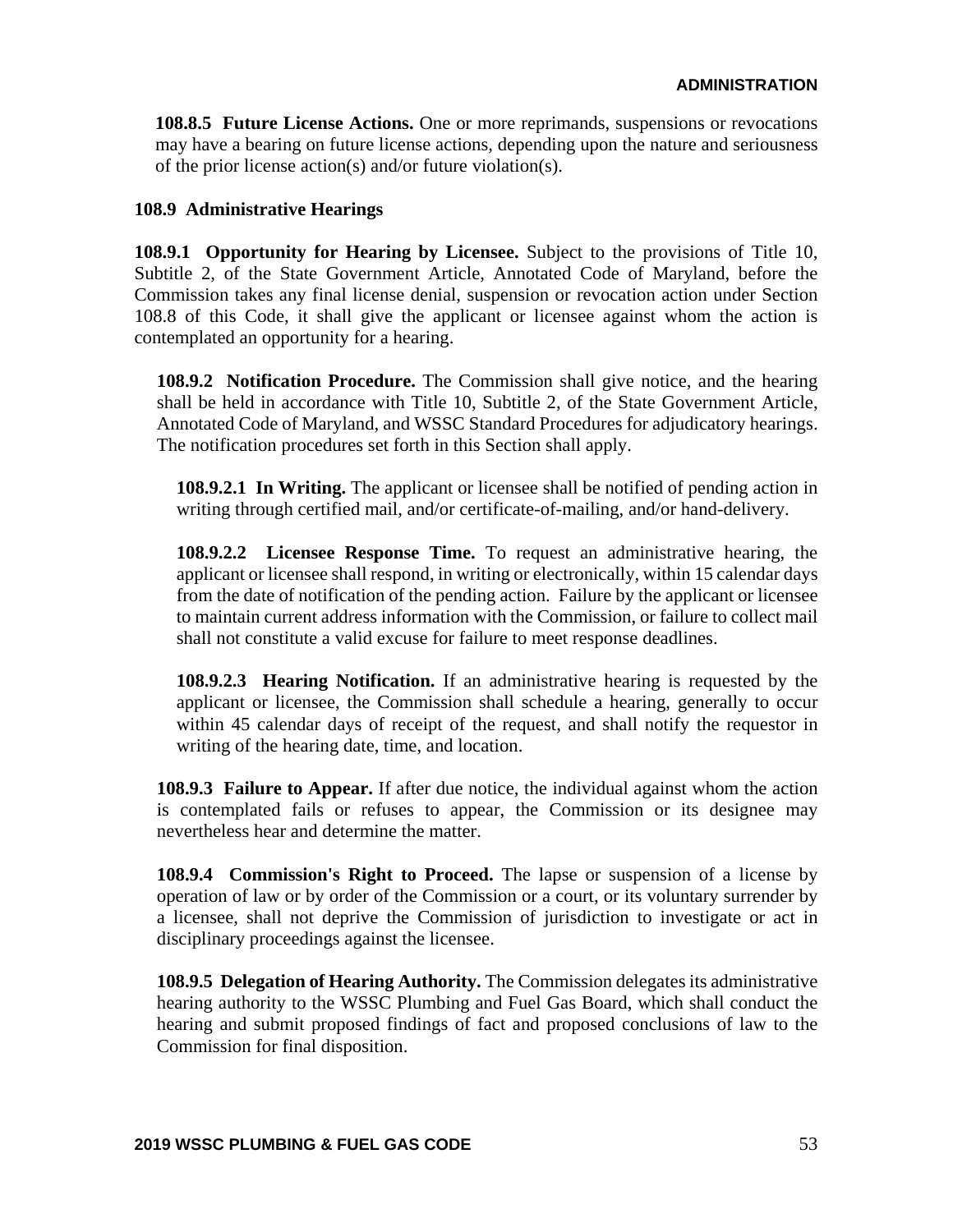#### **108.10 Unsafe Installations**

**108.10.1 Inspection Authority.** Subject to the limitations set forth in Section 102.2, existing installations regulated by this Code may be inspected at any time, and modifications may be required to return such systems into compliance with this Code.

**108.10.2 Hazardous Conditions.** Any installation regulated by this Code that is unsafe, or that constitutes a fire or health hazard, unsanitary condition, or is otherwise dangerous to human life shall hereby be declared unsafe. Any use of an installation regulated by this Code constituting a hazard to safety, health or public welfare by reason of inadequate maintenance, dilapidation, obsolescence, fire hazard, disaster, damage or abandonment shall hereby be declared an unsafe use. Unsafe equipment shall hereby be declared a public nuisance and shall be abated by repair, rehabilitation, demolition or removal.

**108.10.3 Authority to Condemn Equipment.** Whenever a Code Official determines that any installation, or portion thereof, regulated by this code has become hazardous to life, health or property or has become unsanitary, the Code Official shall order in writing that such installation either be removed or restored to a safe or sanitary condition. A time limit for compliance with such order shall be specified in the written Notice of Violation. Using or maintaining such defective installations *after* receiving a Notice of Violation shall be *prohibited*.

When such an installation is to be disconnected, written notice as prescribed in Section 108.2 shall be given. In cases of immediate danger to life or property, the order to disconnect shall be effective immediately *without* such notice.

**108.10.4 Authority to Disconnect Service Utilities.** A Code Official shall have the authority to authorize *disconnection* of water, sewer or gas service to any building, structure or system regulated by this Code to eliminate an immediate danger to life, property, environment, health hazard or the Commission's systems. Where possible, the owner and/or occupant of the building, structure or service system shall be notified of the decision to disconnect utility service prior to taking such action. If not notified prior to disconnection, the owner or occupant of the building, structure or service systems shall be notified in writing, as soon as practical thereafter.

**108.10.5 Re-Connection After Order to Disconnect.** Any connection regulated by this Code that has been disconnected or that has been ordered to be disconnected, or the use of which has been ordered to be discontinued, shall *not* be re-established until a Code Official authorizes the reconnection and use of such system or equipment.

When any installation is maintained in violation of this Code, and in violation of any notice issued pursuant to the provisions of this Section, a Code Official may institute any appropriate action to prevent, restrain, correct or abate the violation.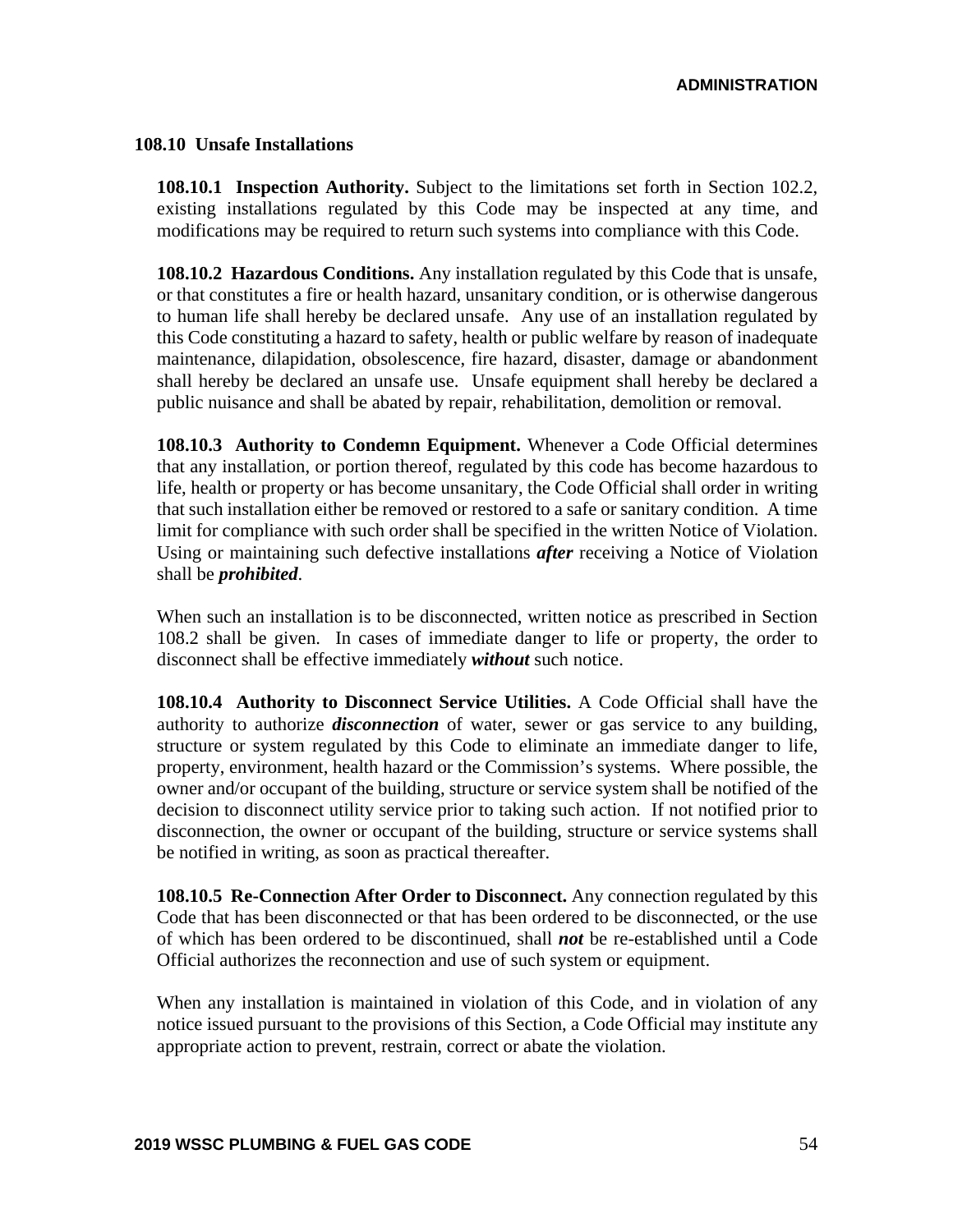**108.11 Progression of Enforcement Actions.** In general, progressive enforcement actions shall follow the following escalating plan unless an imminent danger to life warrants a more progressive tract. This escalating plan may not may not apply to actions governed by the Fats, Oils & Grease Program (Chapter 8) or the Industrial Discharge Control Program (Chapter 8) where previously mandated, specific Enforcement Response Plans exist:

**108.11.1 First Notice of Violation (NOV).** Property owners, their agents and contractors are subject to a written NOV, per Section 108.2, whereby the NOV will provide a directive to correct a Code violation by a specific date. In addition, illegal on-going work is subject to a Stop Work Order, per Section 108.3. Unlicensed property owners or other unlicensed workers performing illegal work are also subject to an immediate Civil Citation(s) (Fine/s), per Section 108.4. The deadlines for corrective actions cited in the NOV shall be met as directed, and not contingent on the disposition of the Civil Citation(s).

**108.11.2 Second Notice of Violation.** Where a corrective action cited in a previous NOV has not been met on time or in an approvable manner, a second NOV is warranted. This second notice shall contain escalating enforcement language to include, but not limited to, a shorter compliance timeline, elevated civil citation/fine(s), potential license action, civil liability and criminal prosecution, and termination of water, sewer or gas service. The deadlines for corrective actions cited in the NOV shall be met as directed, and not contingent on the disposition of the Civil Citation(s).

**108.11.3 Third (Final) Notice.** A final notice shall be served in one or more of the following ways:

**108.11.3.1** Third level of Civil Citation/Fine as allowed under Maryland law.

**108.11.3.2** Notice of proposed license action to the license holder, pursuant to Section 108.9

**108.11.3.3** Summons for civil or criminal prosecution under Maryland law.

**108.11.3.4** Notice to property owner for termination of service.

# **SECTION 109 APPEAL OF CODE OFFICIAL DECISIONS**

**109.1 Application for Appeal.** Any person shall have the right to appeal a decision of the Chief Code Official to the WSSC Plumbing and Fuel Gas Board (Board) on matters relating to Code interpretation. An appeal request shall be based on a claim that the true intent of this Code or the rules legally adopted thereunder have been incorrectly interpreted, that the provisions of this Code do not fully apply, or that an equally good or better form of construction is proposed. The appeal request shall be filed in writing within 20 days after the decision was issued. This Section shall not apply to license action decisions.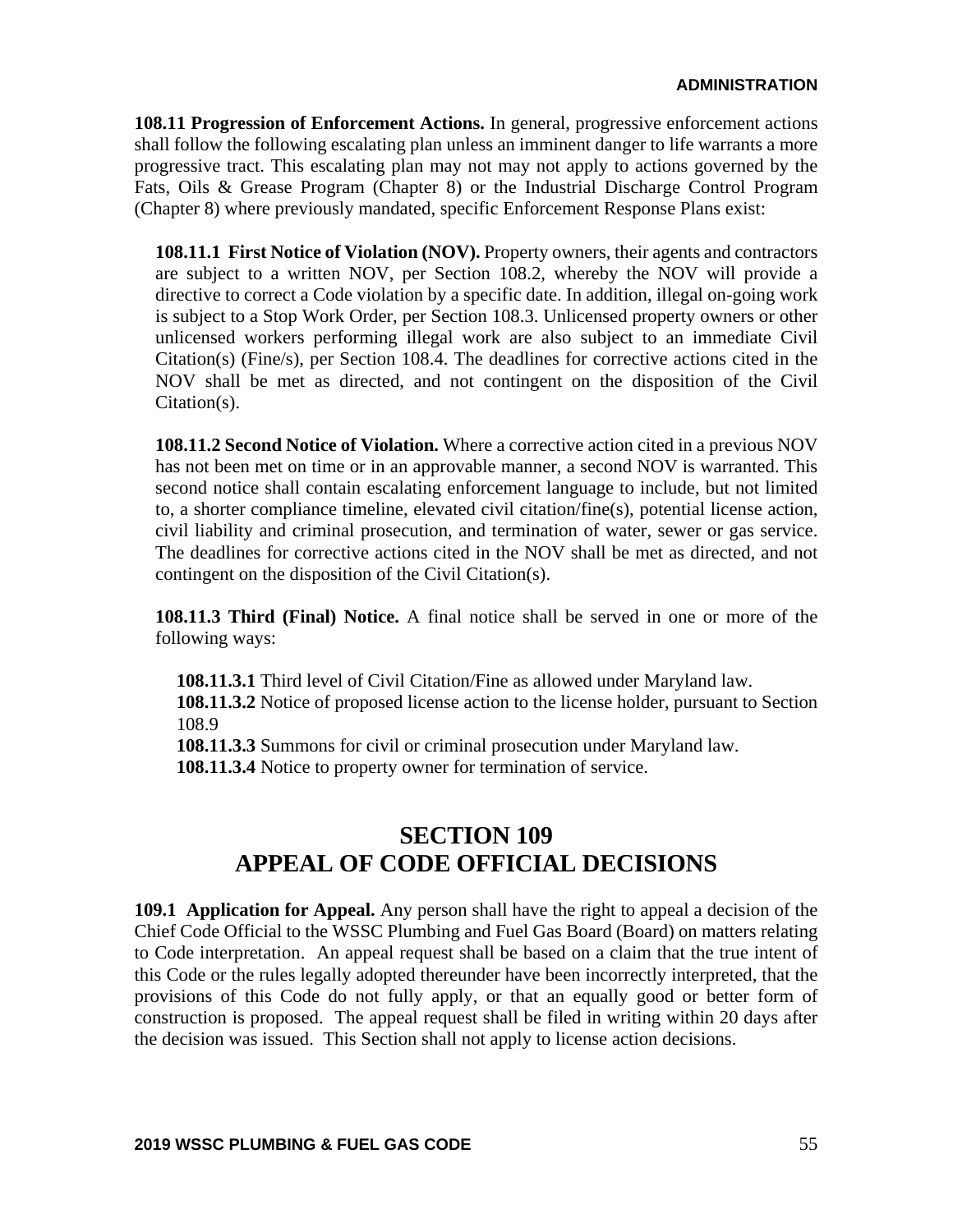**109.2 Notice of Meeting.** The Board shall meet, upon notice from the chairman, within 45 days of the filing of an appeal or at stated periodic meetings.

**109.3 Open Hearing.** All appeal hearings before the Board shall be open to the public. The appellant, the appellant's representative, the Code Official and any person whose interests are affected shall be given an opportunity to be heard.

**109.4 Procedure.** The Board shall adopt and make available to the public procedures under which a hearing shall be conducted. The procedures shall not require compliance with strict rules of evidence, but shall mandate that only relevant information is received.

**109.5 Board Decisions.** The Board shall affirm, modify or reverse the decision of the Chief Code Official by a majority vote or as otherwise specified in any bylaws adopted by the Board. The decision of the Board shall be final.

109.5.1 Resolution. The decision of the Board shall be by resolution. Official copies shall be furnished to the appellant and to the Chief Code Official.

**109.5.2 Administration.** The Chief Code Official shall take immediate action in accordance with the decision of the Board.

# **SECTION 110 THEFT OF COMMISSION SERVICES**

# **110.1 Intent to Obtain Services Without Payment**

**110.1.1 Tampering.** Unless otherwise allowed by law or by prior written permission of the Commission, a person shall not tamper with, install, tap, remove, displace, or make any connection with any pipe, valve, fire hydrant, meter, fitting, connection or other fixture, appurtenance, or equipment of the Commission *with the intent* to obtain water or sewer service without payment therefor.

**110.1.2 Evidence.** If a person tampers with, installs, taps, removes, displaces, or makes any connection with any pipe, valve, fire hydrant, meter, fitting, connection or other fixture, appurtenance, or equipment of the Commission, it shall constitute *prima facie evidence of an intent* to obtain water or sewer service without payment therefor.

#### **110.2 Intent to Divert Services.**

**110.2.1 General.** Unless otherwise allowed by law or by prior written permission of the Commission, a person may not make or cause to be made any pipe, tube, or other instrument or contrivance or connect the same or cause it to be connected with any water or sewer main, service connection, or other pipe for conducting or supplying water in such manner as to be calculated to supply water around or without passing through a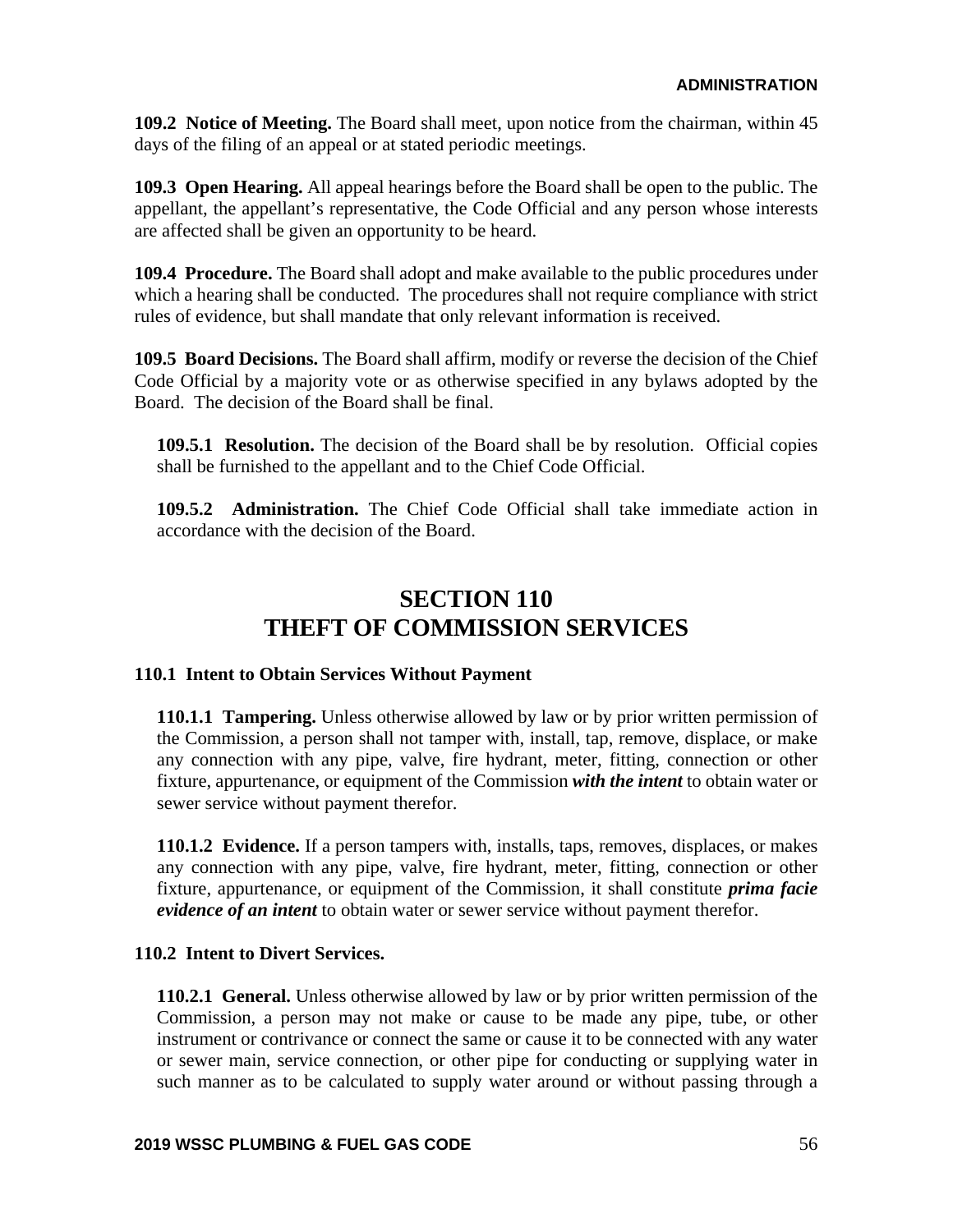meter provided by the Commission for the measuring and registering of the quantity of water and/or sewer usage.

**110.2.1.1 Meter By-Pass Valve.** A meter by-pass valve associated with an inside or outside WSSC water meter shall only be opened by Authorized WSSC personnel or by written permission from WSSC Customer Relations or Utility Services personnel. Unauthorized opening of a meter by-pass valve shall constitute *prima facie evidence* of theft of service.

**110.2.2 Illegal Sewer Connection or Discharge.** Water from *any* source that has not first been measured or registered through a Commission water meter shall *not* be discharged to the Commission's sanitary sewer system, *unless specifically allowed* by this Code. Examples of illegal sewer connections or discharges shall include, but not be limited to: Storm water or ground water from any source, air conditioning condensate, blow-down connections from chilled water systems supplied by a sub-meter, outdoor pool and deck drains, building foundation drains or foundation sump pumps. See IPC Section 314.2 and WSSC amendments.

**110.2.2.1** In order for outdoor swimming pools, decorative fountains or interactive water features to discharge to the WSSC sanitary sewer system, there shall include a raised curb, other peaked topographic feature, or a diverting trench drain which only allows direct rainfall to enter the feature and all other surface or subsurface waters to be directed away from said feature and not be able to reach the sanitary sewer.

**110.2.2.2** Entrances and exits to parking and service garages, vehicle washing facilities, loading docks, and any other similar openings shall protect inside sanitary drains from receiving storm waters by incorporating an overhang equal to or exceeding one (1) foot horizontal per five (5) feet of vertical opening **and** where applicable, a diverting trench drain for downward sloping ramps/entrances/exits.

**110.2.3 Evidence.** The existence of any pipe, tube, or other instrument or contrivance which effects the diversion of water or without the water being measured or registered by or on a meter provided by the Commission, or the use of water furnished by the Commission without it being measured or registered on a meter provided therefor by the Commission, shall constitute *prima facie evidence of intent* to violate and of the violation of this Section by the person or persons who would receive the direct benefits from the use of the water/sewer services without it being measured or registered on a meter.

**110.2.4 Test-Meter.** If a test-meter or check-meter installed or employed by the Commission shows that a customer is using a greater amount of water than that registered on the meter on or for the customer's premises for the purpose of registering the amount of water used by that customer, such condition shall constitute prima facie evidence that the unregistered water has been wrongfully diverted by such customer, and shall further constitute prima facie evidence of the intent to violate the provisions of this Section and of the violation of this Section.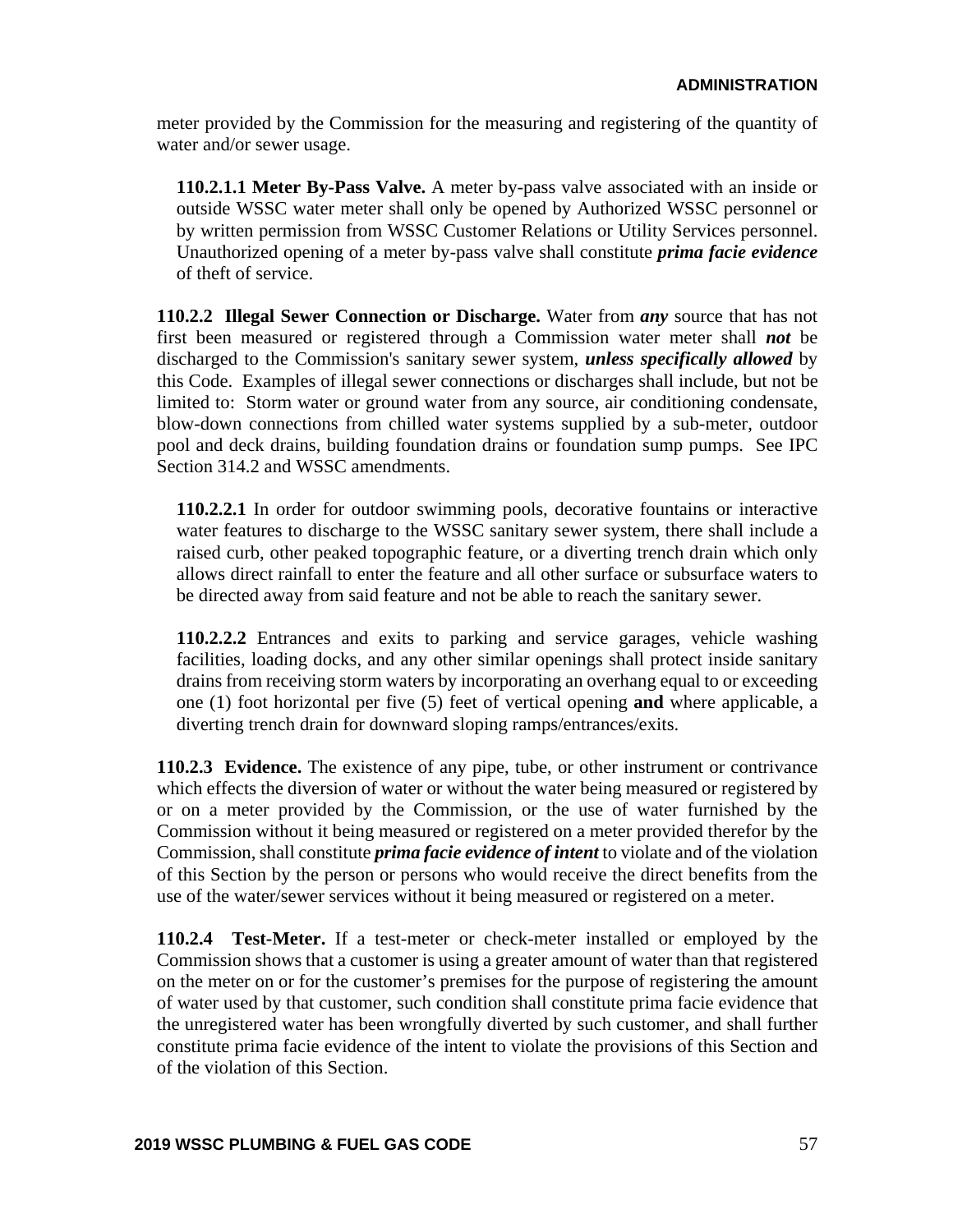# **SECTION 111 CONNECTION TO THE COMMISSION'S SYSTEMS AND METERING**

**111.1 Service Connections, General.** Any newly constructed building located on a property which abutts a public water or sewer main shall connect to the public water and/or sewer systems. Any property that does not abutt a public water or sewer main may connect to a private well for water supply or private sewage disposal system (septic system) if the property is categorized by the respective County's water or sewer category maps, and the property is permitted by the respective County's Health Department. Any property that is not categorized or permitted by the respective County for private water or sewage disposal shall apply for a system (main line) extension or a non-abutting connection to the public water or sewer system. This section supersedes Sections 602.3 & 701.3 of the International Plumbing Code.

**111.1.1 Size, Type, and Location.** The Commission shall have approval authority of the size, depth, location, and type of construction of water and sewer service connections.

**111.1.1.1 Water Service Connection, Minimum Size.** The minimum size new *water service connection* for Group R-3 occupancies shall be 1.5 inches. Water service connections that are already buried may be utilized provided they are deemed adequate to serve the greater demand of either the total proposed fixture load or the fire sprinkler system.

**111.1.1.2 Design Consideration.** New water service connections may be designed as 1" provided the future load can be predetermined and where no segment of the building's domestic or fire protection system shall exceed 1". These criteria must be met for all models and all lots; and the entire extension project excluding "pipe-stem" lots, must be designed uniformly.

**111.1.2 Non-Abutting Properties.** Connections to property not abutting directly on a Commission water or sewer main may be permitted under certain conditions.

**111.1.3 Right-of-Way Connection.** If the property to be served is to be connected to a Commission water or sewer main located in a right-of-way, on or off the owner's property, services shall be provided under the following conditions:

**111.1.3.1 Responsibility.** All necessary excavation, backfill, and restoration within right-of-ways shall be the responsibility of the Master Plumber.

**111.1.3.2 Trenching.** The main shall be exposed and the trench protected in accordance with all MOSHA requirements.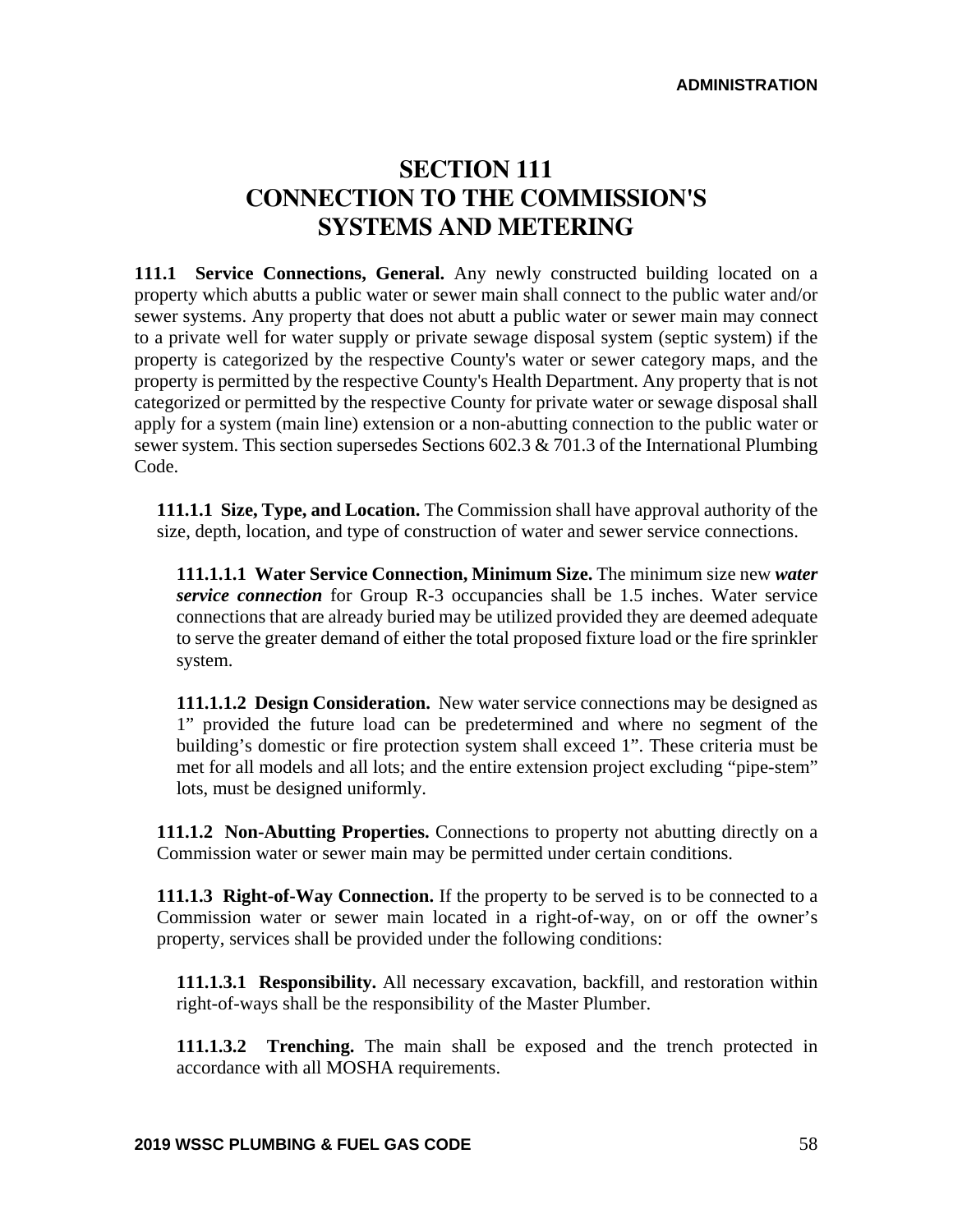**111.1.3.3 Tapping.** Only Commission-authorized personnel shall make taps or connections into Commission water and sewer mains.

**111.1.4 Reconnection.** Reconnections to abandoned building sewers and water services shall be permitted provided they conform to applicable Code requirements.

**111.1.5 Existing Water Connection.** New buildings utilizing an existing water service connection, with either an existing outside or inside water meter setting, shall be required to *re-establish* a water meter setting, at the Commission's discretion, with the size, type and location of the new water meter as designated by the Commission.

**111.1.5.1** Existing water connections not being re-used shall be disconnected at the main through an abandonment permit at the expense of the property owner.

**111.1.6 Existing Sewer Connection.** New buildings utilizing a previously un-used existing sewer service connection, and existing buildings having the building sewer *replaced*, shall be *required* to have a *property line cleanout* installed within 1-foot of the property line, or at the edge of the right-of-way in the case of right-of-way connections, *if* such a cleanout does not already exist. The base connection shall be a combination wye and one-eighth bend lying on its back. The cleanout cover assembly shall conform with WSSC Standard Detail S-5.1 or S-5.2.

**111.1.6.1** Existing sewer connections not being re-used shall be disconnected at the main through an abandonment permit at the expense of the property owner.

**111.1.7 Applicant Built Service Connection Permits.** Where applicant built service connection permits apply, a completed applicant built package shall be submitted and accepted by Permit Services prior to the first plumbing permit. Where applicant built permits are for abandonment of water and/or sewer service connections, the applicant built package is required at the time the applicant built package is submitted for new service

**111.2 Service Connection(s).** Only one (1) water and/or only one (1) sewer service connection will be permitted to serve a lot or parcel, or a group of lots & parcels which are under single ownership.

**111.2.1 Additional Connection(s) Allowed or Required.** After approval from the Commission, additional service connection(s) shall be allowed or required as follows:

**111.2.1.1 Group R-3 Buildings (single family homes).** For detached building(s) located on common tract of land with the same owner, if the detached building is converted wholly or in part, subdivided under different ownership and sold, it is required to have separate water and sewer service connections prior to the sale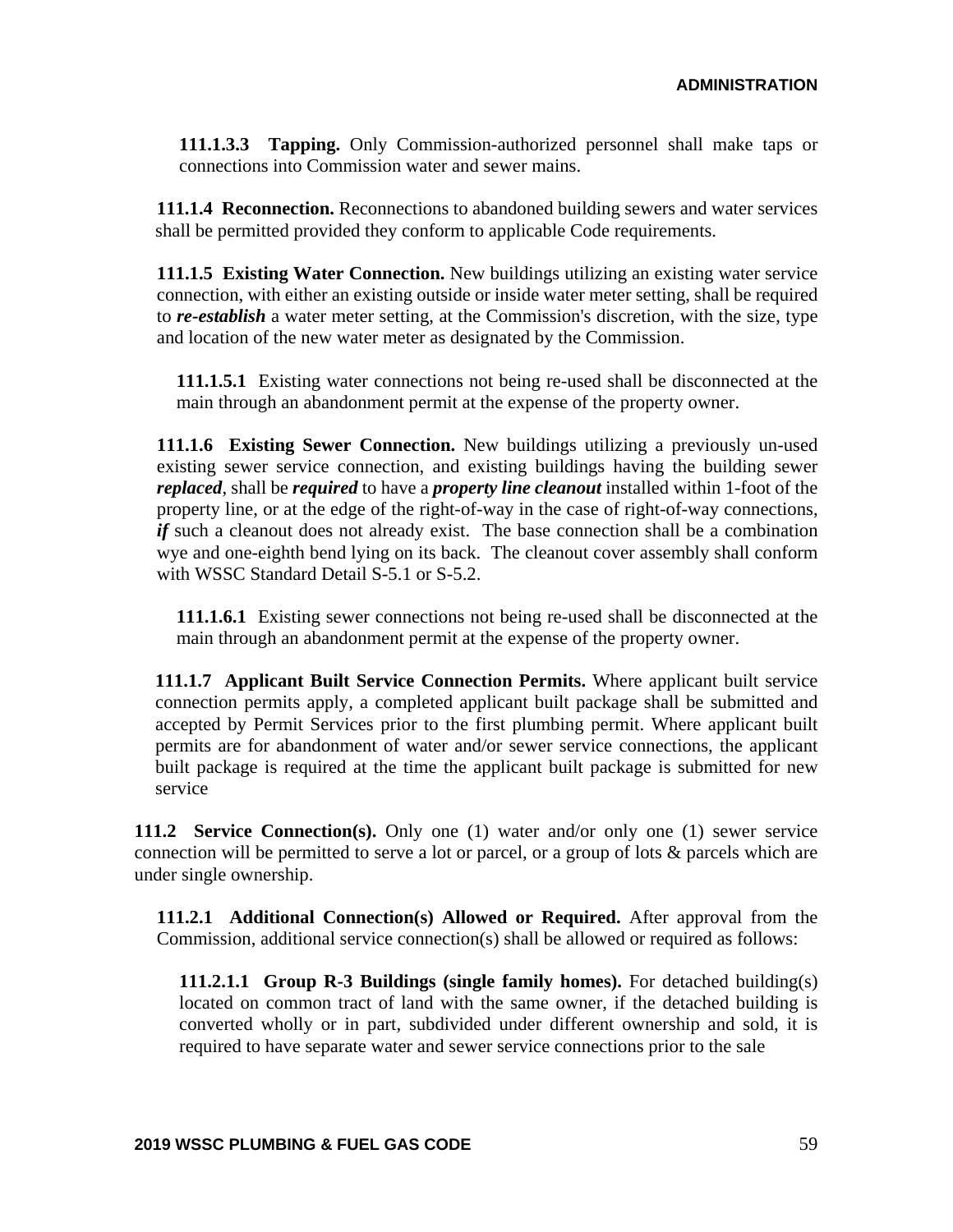**111.2.1.2 Hospitals.** Two separate water service connections and separate piping on property are required in accordance with Section 609.2 of the International Plumbing Code.

**111.2.1.3 Superstructures (High Rises 420 feet in height or greater).** Two separate water service connections and separate piping on property are required in accordance with Section 403.3.2 of the International Building Code.

**111.2.1.4 Greater Hydraulic Demand.** For buildings, complexes or campuses with a significant domestic and/or fire protection demand, additional water services may be allowed. Supporting documentation is required to demonstrate that a single service is not practical or where the local fire protection design official is requiring redundant service. Where separate services are approved, metering arrangements shall generate a single WSSC account.

**111.2.1.5 Layout Restrictions.** Additional water or sewer service connections may be allowed where physical site features or appurtenances, including the imposing footprint of the building itself, create unyielding obstacles.

**111.2.1.6 Sewer Serviceability.** In order to facilitate the greatest amount of gravity sewer service, additional sewer service connections shall be allowed for buildings, complexes or campuses where deemed practical and beneficial. Consideration shall be given to the depth, serviceability, and structural impact of long, inside runs of building drain (collection piping).

**111.2.1.7 Imminent Subdivision and Sale.** Separate service connections are required when subdivision and sale of a large tract of land has begun or as a riding condition of a governmental action. Consideration shall be given to mainline water and sewer extensions needed to facilitate the required service connections.

**111.2.1.8 Condominiums or Cooperative Ownership Properties.** Condominiums or cooperative ownership properties that abut a public water main, are constructed as "row style" townhomes (one unit bottom to top), and utilize a 13D or 13R type fire sprinkler system may be served with individual WSSC Water Service Connection outfitted with an outside meter or curb valve.

**111.2.2 Shared Service Connections.** Serving Multiple Property Owners – a shared service connection may be allowed when multiple properties or buildings (other than Group R-3 occupancy) are under separate ownership but located on a common tract of land. The arrangement must be recorded in a Shared Site Utility System Agreement and approved by a WSSC Code Official. The following conditions shall be required for approval by WSSC:

**111.2.2.1** Recordation of the necessary covenants and easements for maintenance of the shared site utility system.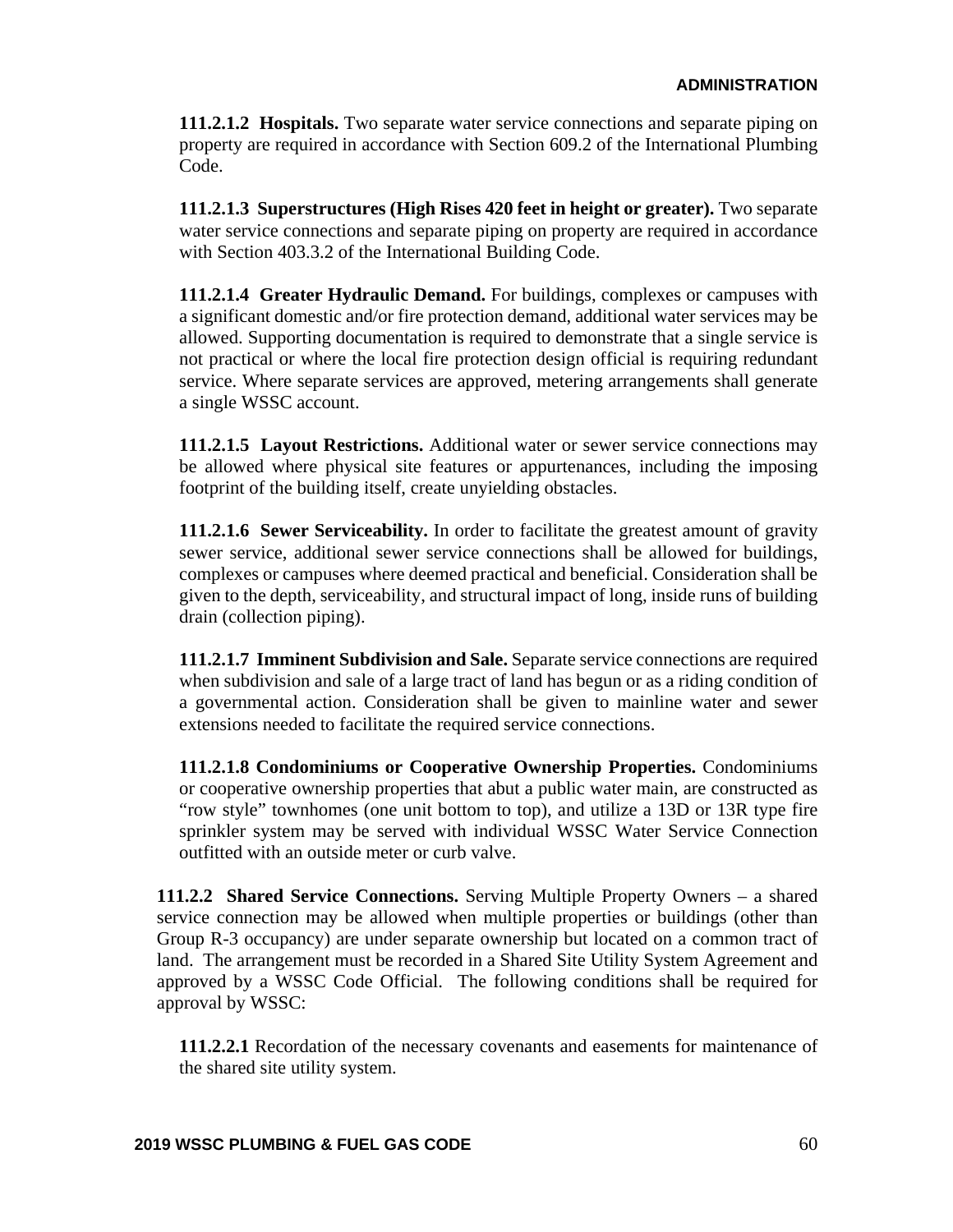**111.2.2.2** An accessible outside water meter for each water service connection. All WSSC water meters serving the shared site utility system shall be billed to a single account.

**111.2.2.3** Design to facilitate the sharing of water service connection(s) *and* sewer service connection(s); where only the minimum number of services needed shall be allowed.

**111.2.2.4** Further division of water and sewer billing obligations shall be a private matter between the property owners, lessees, and tenants and may be accomplished through "private" metering.

**111.2.3 Covenants**. In general, where multiple properties or buildings under single ownership are served by water and sewer services connections as allowed or required, a covenant shall be submitted for the Commission's approval. The covenant shall require the property owner to notify the Commission prior to any subdivision or sale of any or all of the properties covered by the covenant. Such action may require the property owner to obtain separate water and sewer connections or a Shared Site Utility System Agreement.

**111.3 Right-Of-Way or Easement.** A property owner shall have a recorded right-of-way or easement if their property's water service, sewer service or site utility system is installed, under, over or through any other property.

**111.4 Fire Service Connections and Fire Hydrants.** Water connections for combined domestic and fire service, or for fire service only, shall be provided under such conditions as determined by the Commission. Combination water service is the preferred method of supplying domestic water and fire protection systems.

**111.4.1 Group R-3 Single Family Occupancies.** Connection to the potable water supply shall be made in accordance with provisions set forth in Section 111.2.1.8 and Chapter 6, Installation of Commission Water Meters, Sections 603.2.2 and 604.3.2.

# **111.4.2 Other than Group R-3 Occupancies**

**111.4.2.1 Systems Without Fire Hydrants.** If the water service is to serve a fire sprinkler system with *no* private fire hydrants, a reduced pressure principle backflow assembly, or a double check valve backflow assembly *supplied by the applicant*, shall be installed.

**111.4.2.2 Systems With Fire Hydrants.** If the water service is to serve private fire hydrants and/or other fire protection systems, and an outside metering scheme is permitted and employed, the meter type utilized shall be a Factory Mutual (FM) water meter.

**111.4.2.3 Existing Monitored Systems.** Existing properties served with monitored fire sprinkler systems and/or monitored fire hydrants may discontinue to monitor those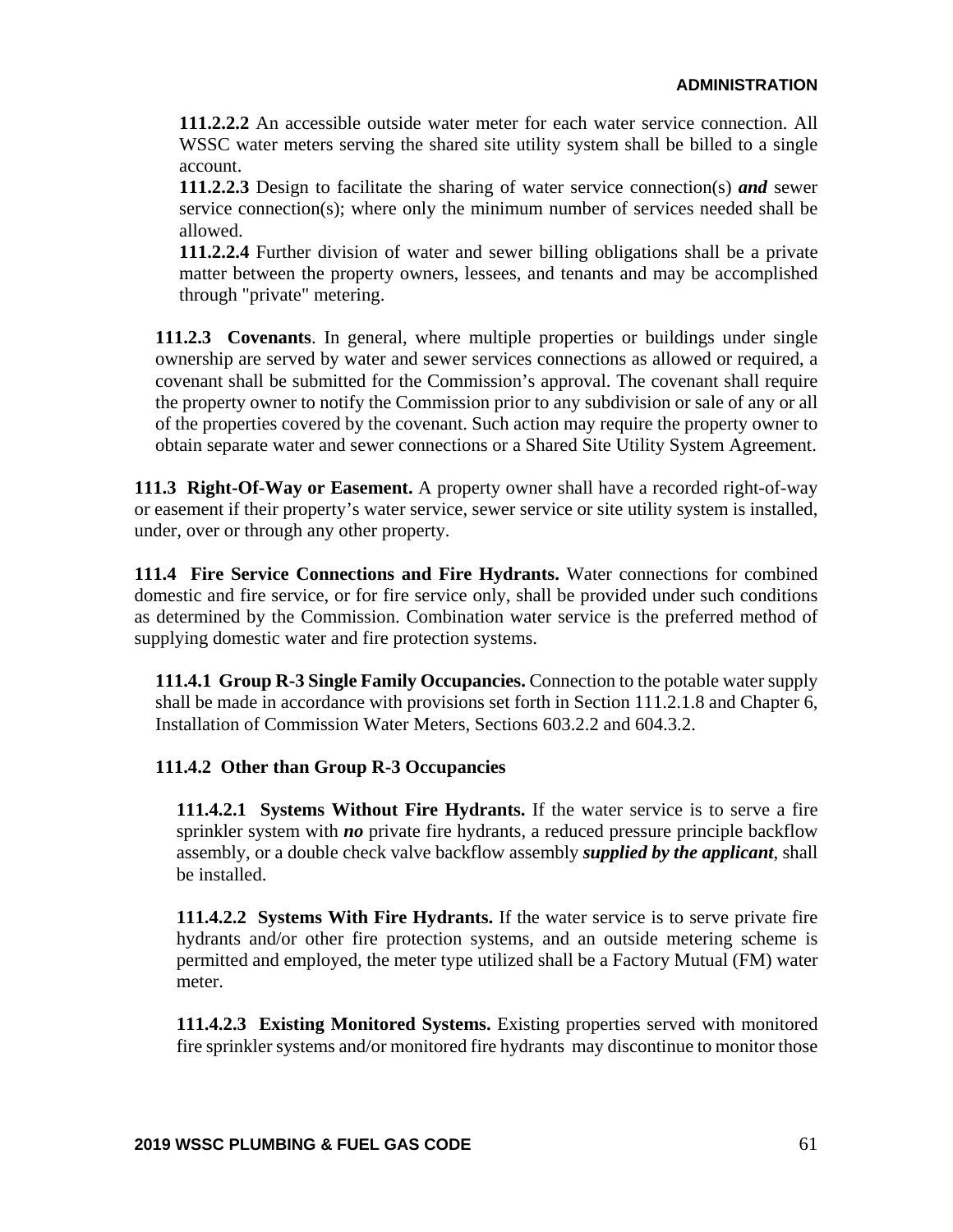systems via a WSSC approved third party alarm monitoring company. Properties may be altered and new buildings erected without utilizing monitored systems.

**111.4.2.4 Water Supplied to Fire Protection Systems or Private Hydrants.** Water supplied to fire protection systems or private hydrants shall not be used for any purpose other the firefighting or periodic system flushing and testing required by a county or local fire protection official. Any other un-official or unauthorized use shall constitute theft of service and be subject to prosecution under Section 110 of this Code.

**111.4.3 Private Fire Hydrants.** Private fire hydrants shall be painted *red*. The use of private fire hydrants shall be limited solely to fire protection. Any other use shall be prohibited.

# **111.5 Metering**

**111.5.1 General.** The Commission shall determine meter size, type, and metering schemes for all properties. In general, water meters shall be right-sized based on plumbing hydraulic load, as set forth in Section 602.3. Oversized meters shall be *prohibited*, unless an exception is approved by the Code Official. WSSC meters may not be designed or utilized to measure hot water distribution piping systems, plumbing fixtures individually, or groupings of fixtures individually.

**111.5.1.1 Existing Metering Schemes.** Existing properties may be permitted to have their existing metering schemes remain in lieu of new provisions of this Code. Properties may be altered and new buildings erected utilizing existing metering schemes with approval from the Commission.

**111.5.1.1.1 Conversion to Condominium (Prince George's County Only**). In accordance with State Law, where a property use is being converted to condominium or cooperative ownership of residential units, plumbing modifications shall be permitted, inspected, and approved, prior to the conversion, to individually meter each unit with a WSSC furnished meter and individual water/sewer account. Refer to Sections 111.5.8.2 and 111.5.8.3 for details.

**111.5.2 Location.** Water meters shall be set adjacent to the property line, or at the edge of a right-of-way where applicable, unless approved for location inside of a building. Water meter settings and vaults shall be constructed in accordance with WSSC Standard Details.

**111.5.3 Responsibility.** Commission water meters shall be supplied and maintained by the Commission, shall remain the property of the Commission, and shall be installed in accordance with provisions set forth in Chapter 6.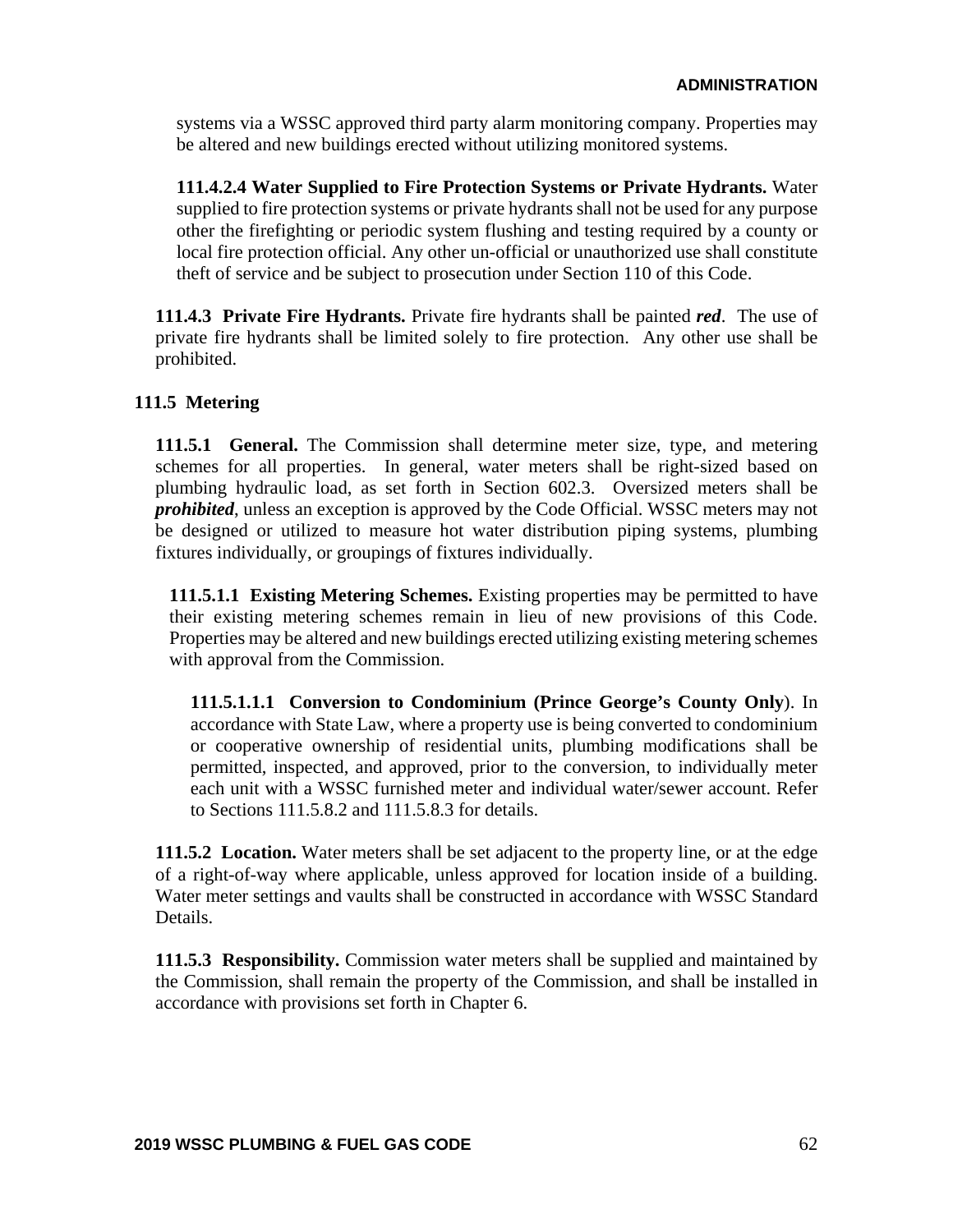**111.5.4 Protection.** Commission water meters shall be protected from damage by freezing or physical abuse. The property owner shall be responsible for expenses related to meter repair, replacement, or loss due to neglect or damage.

**111.5.5 Tampering.** It shall be unlawful to tamper with a Commission water meter, meter seal, bypass seal, appurtenance, meter setting, curb valve, valve box, or meter vault.

**111.5.6 Exceptions.** All water provided by Commission shall be metered, except as provided in Section 111.4.2.3.

**111.5.7 Meter Settings and Installation.** The *Commission* shall furnish *all* water meters. The Commission or its designee shall install all outside meters. Outside settings for ¾-inch through 2-inch meters and outside vaults for 3-inch and larger meters shall be furnished installed by the utility contractor. The plumber shall install inside Commission meters size 1½-inch and larger. The Commission or its designee shall install inside meters size 1-inch and smaller. See Chapter 6, Installation of Commission Water Meters.

**111.5.8 Multi**-**Unit Buildings.** In accordance with State law, the Commission shall require individual metering of residential units within a multi-unit condominium or cooperative ownership property located in Prince George's County. For all other multiunit properties, WSSC shall allow either "Master Metering" or individual unit metering. Where individual metering is optioned, design and installation shall meet the provisions set forth in Sections 111.5.8.2 and 111.5.8.3 below. Where required solely by the owner, unit (private) water meters shall be furnished, installed, and maintained by the property owner.

**111.5.8.1 Mixed-Use Buildings.** Where both residential and commercial units in the same building (a "Mixed-Use" building) are served by a single water service connection or multiple service connections forming into a single system on property, a minimum of two meters shall be installed, as set forth below, to allow for the separate registering or computation of residential unit and commercial unit water consumption at the building. For mixed-use properties located in Prince George's County, each residential unit must be separately metered.

**111.5.8.1.1 Live/Work Units.** In such mixed-use buildings where only one residential unit and one commercial unit are served by a single water service, the owner may choose to have one or two meters. Where only one meter is installed, the "Unit Count" for billing purposes shall be one

**111.5.8.1.2 Inside Meters.** When a Mixed-Use building is allowed or required by other sections of this Code to be served by inside metering, the required meters, one or more to register only residential unit water consumption and one or more to register only commercial unit water consumption, shall be installed inside per Section 111.5.8.2 and 111.5.8.3 below, as well as Chapter 6 of this Code.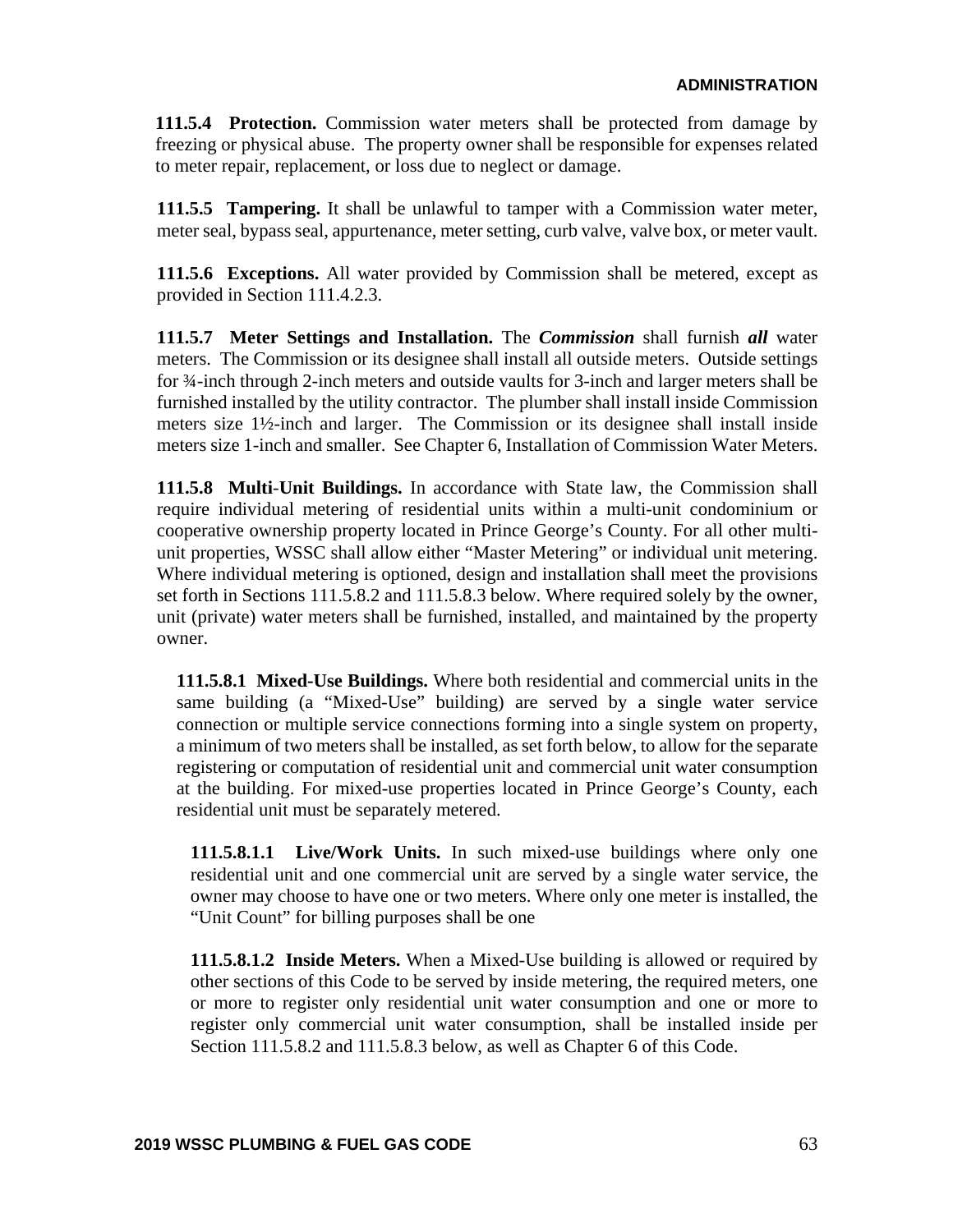**111.5.8.1.3 Outside Meters.** When a Mixed-Use building is allowed or required by other sections of this Code to be served by an outside meter application, the two or more required meters shall be installed per Chapter 6 and as follows: One meter shall be installed outside on the water service connection to register all consumption onproperty. The other meter(s) shall be installed inside to register the commercial unit water consumption only so that the difference between the outside meter and the inside [two] meter readings represents the residential unit water consumption at the building. This arrangement is not permitted where individual residential unit metering is either required or chosen.

**111.5.8.2 Individual Metering.** Where individual metering for multi-unit properties is either required or chosen, each residential unit shall be supplied with an individual cold water main supply pipe, WSSC meter, and separately billed account. Collectively, all building piping, including any other water uses throughout the building shall be arranged as follows:

**111.5.8.2.1** No combination of master metering with individual unit meters is permitted (not allowed as an option and will not be supported by the WSSC billing system).

**111.5.8.2.2** Common areas/amenities shall be independently metered, with separate account and shut-off valve.

**111.5.8.2.3** Special water uses typically "submetered", such as irrigation & cooling towers, shall be supplied directly through an individual meter for each use and not be arranged as a "submetered use" to any other unit/use within the property.

**111.5.8.2.4** Where commercial units (mixed-use) are included, additional separate metering is required apart from residential units and common areas/amenities. See also Section 111.5.8.1. This may include only one meter for all commercial units or where individual commercial unit metering is optioned, design and installation shall follow the provisions of 111.5.8.3.

**111.5.8.3** In all cases where individual multi-unit metering is utilized, by requirement or by option, a centralized meter room(s) shall be provided following the provisions set forth in Section 604 and as detailed as follows:

**111.5.8.3.1** Buildings up to three floors or 25,000 gross square feet shall be outfitted with a central meter room, equipped with a lockable door accessible directly from the exterior of the building.

**111.5.8.3.2** Buildings greater than three floors or 25,000 gross square feet shall be outfitted with a central meter room, equipped with a lockable door. Additional central meter rooms, on a per wing/area/floor basis, including access requirements, are subject to WSSC approval. Where direct access is practical, it shall be provided.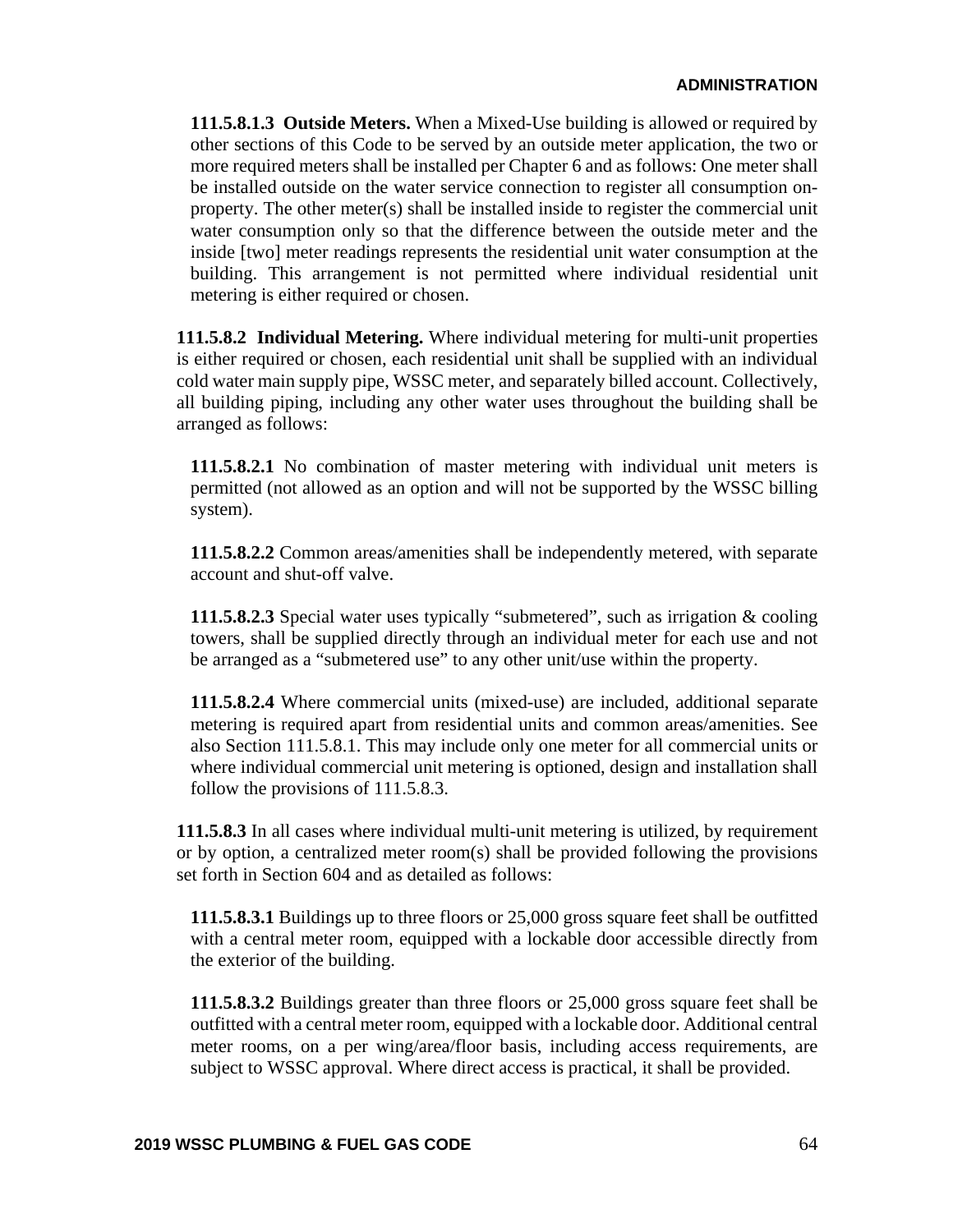**111.5.8.3.3** Each meter room shall be provided with a minimum of one floor drain, minimum sizing as follows:

 $1 - 6$  meters = 2" Floor Drain 7 - 12 meters  $= 3$ " Floor Drain 13 or greater  $= 4$ " Floor Drain

**111.5.8.3.4** One shut off valve within each individual meter piping assembly shall be a tamper resistant and lockable type ball valve. Where a 13D or 13R fire sprinkler system is utilized, the referenced lockable valve shall be downstream of the fire sprinkler supply tee and serving only the main domestic water.

**111.5.8.3.5** Each individual meter piping assembly shall be identified with an affixed permanent tag/placard/label depicting the unique unit/suite/address served by that meter. All related distribution piping, including concealed piping, shall also be identified/labeled every 25 feet; in addition, within 5 feet of each side of a floor or wall penetration.

**111.5.8.3.6** Where central meter rooms open directly to the outdoors, the locking mechanism shall be a four-digit combination lock and the lock code shall be same for all buildings within a complex. The lock code shall be provided to WSSC's Meter Services personnel during their initial meter setting/verification work order and updated lock codes communicated promptly to WSSC Services Division staff.

**111.5.8.3.7 Exception.** Properties that abut a public water main, are constructed as "row style" townhomes (one unit bottom to top), and utilize a 13D or 13R type fire sprinkler system may be served with individual WSSC Water Service Connection outfitted with an outside meter or curb valve with inside meter.

**111.5.9 Commission Sub-Meter.** Except as otherwise allowed by law, where water furnished by the Commission is used for purposes where *none* of the water that passes through the sub-meter enters the Commission's sewerage system, the owner may request the installation of a Commission sub-meter. See Public Utilities Article, Section 25-502 & 25-504.

**111.5.9.1 Piping arrangement.** In cases where a Commission Submeter or secondary meter is the same size as the corresponding WSSC inside main meter, the piping shall be designed and installed to accommodate each meter in parallel to the other; each shall be right-sized per Table 602.1. Where practical, Commission submeters shall be installed on the upstream, potable side of an isolation type backflow preventer.

**111.5.9.2 Established Credits.** The following represents established credit values for various submeter applications where all or a portion of the registered water consumption does not discharge to the WSSC sanitary sewer system: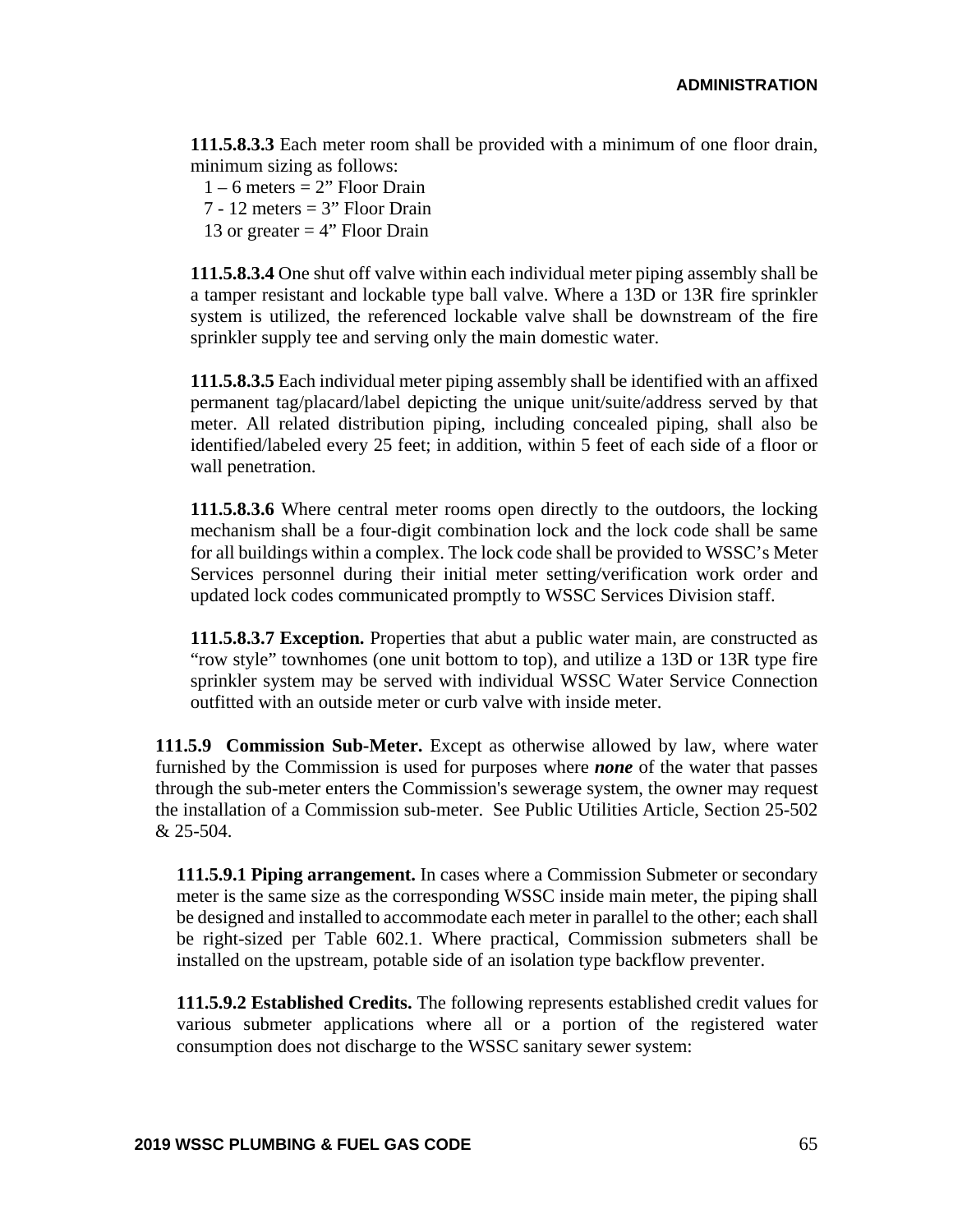**111.5.9.2.1** 100% - Irrigation, Outdoor Hose Bibbs, Wall Hydrants, Yard Hydrants and similar outdoor only water uses.

**111.5.9.2.2** 100% - Cooling Towers with an approved MDE environmental discharge permit = 100%. No provisions for any portion of the submetered water to be discharged to the sanitary sewer system including auto-mechanical "blow-off" for the introduction of fresh water and chemical/disinfection treatments.

**111.5.9.2.3** 73% - Cooling Towers with drain or any mechanical loop piping routed to sanitary sewer including auto-mechanical "blow-off" for the introduction of fresh water and chemical/disinfection treatments.

**111.5.9.2.4** 25% - Commercial/Industrial Laundries

**111.5.9.2.5** Any industry seeking a new credit or re-consideration of an established credit, shall provide an engineering analysis to the WSSC Customer Relations Department for approval, to determine the ratio of registered water consumption that discharges to sewer versus the quantity that does not discharge to the Commission's sanitary sewer collection system unless approved by the Commission.

**111.5.10 Sewer-Only Accounts.** When a building classification other than Group R-3 using a private water supply system is connected to the Commission sewerage system, a Commission meter shall be installed on the water supply to determine the sewer use charge. Group R-3 occupancies served as above shall be billed based on a flat rate, or based on a sewer use meter, at the Commission's discretion

**111.5.11 Hydrant Meters.** The Commission may authorize use of a fire hydrant water meter to applicants requiring water for temporary use. A WSSC small hydrant meter shall include an integral ASSE 1011 backflow prevention device. For a WSSC large hydrant meter, the applicant shall provide a high-hazard backflow prevention device assembly (ASSE 1013). The assembly must carry a satisfactory test tag current within six months. Fire hydrant use shall be restricted to temporary or seasonal applications such as, but not limited to: Tank truck filling, temporary water for construction sites, special events (e.g., charity walks, fairgrounds), and seasonal uses (e.g., irrigation). Fire hydrants shall *not* be used to circumvent the need to obtain service connections to supply water to full time businesses, nurseries with retail and maintenance buildings, and similar applications. Such applications shall require a *permanent* service connection.

**111.6 Containment.** All buildings shall have a backflow containment device installed on the *outlet* side of the water meter, prior to water uses within the premise, as cited in Section 502.3 in Chapter 5 of this Code. Backflow preventers shall be maintained *by the owner* as cited in Section 102.3.9.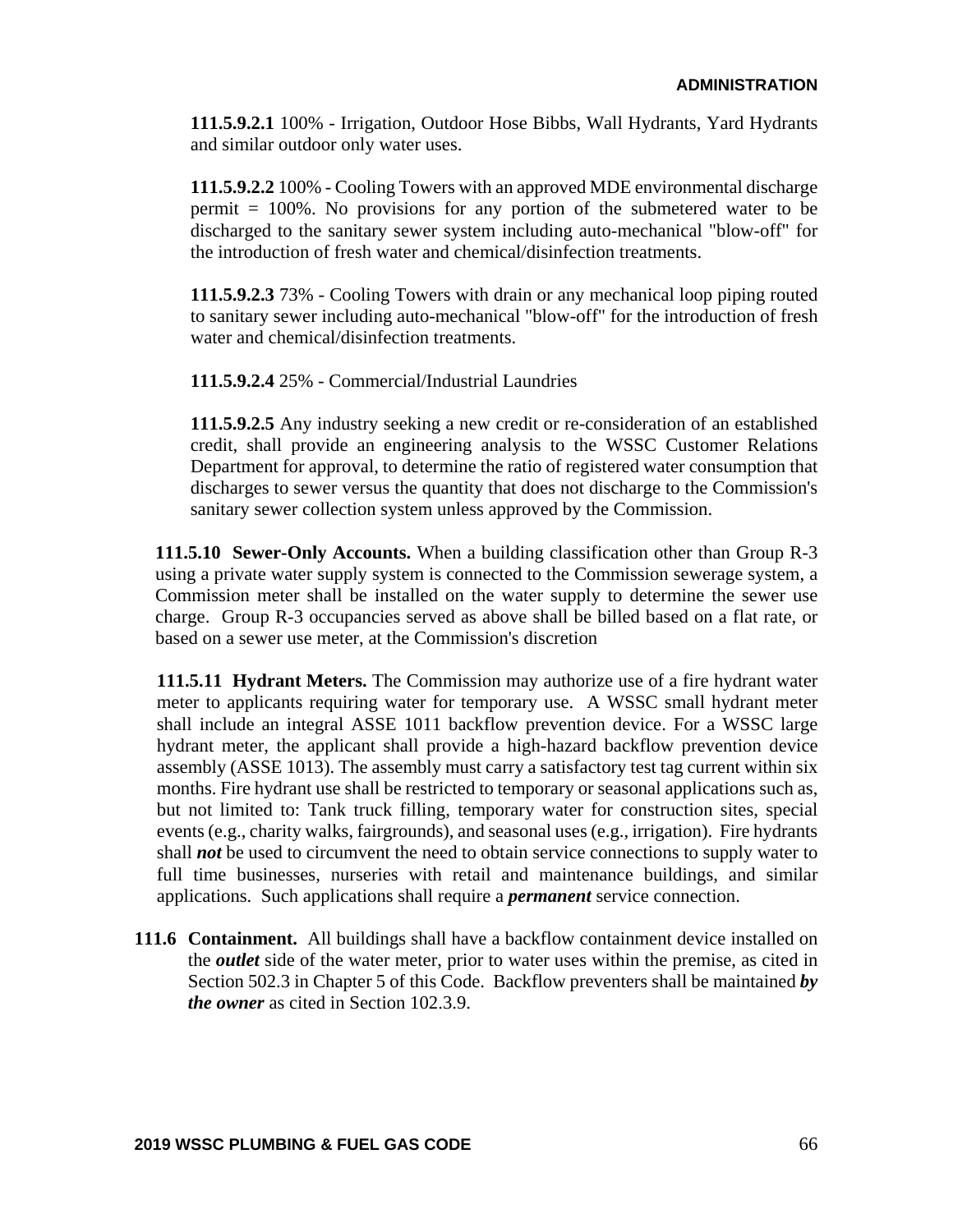# **SECTION 112 PLUMBING AND FUEL GAS BOARD**

#### **112.1 Duties**

**112.1.1 Code Advisory Role.** The WSSC Plumbing and Fuel Gas Board (Board) shall be responsible for reviewing and recommending to the Commission Code requirements governing plumbing, fuel gas, and site-utility installations, and industrial discharge control. Code requirements reviewed and recommended by the Board shall not become effective until they have been approved and adopted by the Commission pursuant to Public Utilities Article, 17-403, of the Annotated Code of Maryland.

**112.1.2 Hearings and Appeals.** The Board shall serve as a hearing authority in cases set forth in Section 108.7, Administrative Hearings; Section 109, Appeal of Code Official Decisions; and requests for exceptions to Section 114, Trade Qualifications and Exam, when referred by or denied by the Chief Code Official.

**112.1.3 Limitations.** The exercise and performance of functions and duties of the Board shall be subject to the authority of the Commission as set forth in Public Utilities Article, Annotated Code of Maryland.

**112.2 Voting Membership.** Membership on the Board shall consist of the following 7 voting members, 6 of who shall be from outside the Commission and shall be selected by the General Manager of the Commission:

- 1. A WSSC-registered Master Plumber/Gasfitter representing the large commercial and/or large volume residential sector.
- 2. A WSSC-registered Master Plumber representing a local plumbing trade association.
- 3. A WSSC-registered Master Gasfitter representing a local HVAC trade association.
- 4. A plumbing/mechanical registered professional engineer.
- 5. A consumer representative from Montgomery County, with an understanding of technical issues, who shall not have any financial interest in any person regulated by the Board.
- 6. A consumer representative from Prince George's County, with an understanding of technical issues, who shall not have any financial interest in any person regulated by the Board.
- 7. The Commission's Chief Code Official who shall be a permanent voting member of the Board.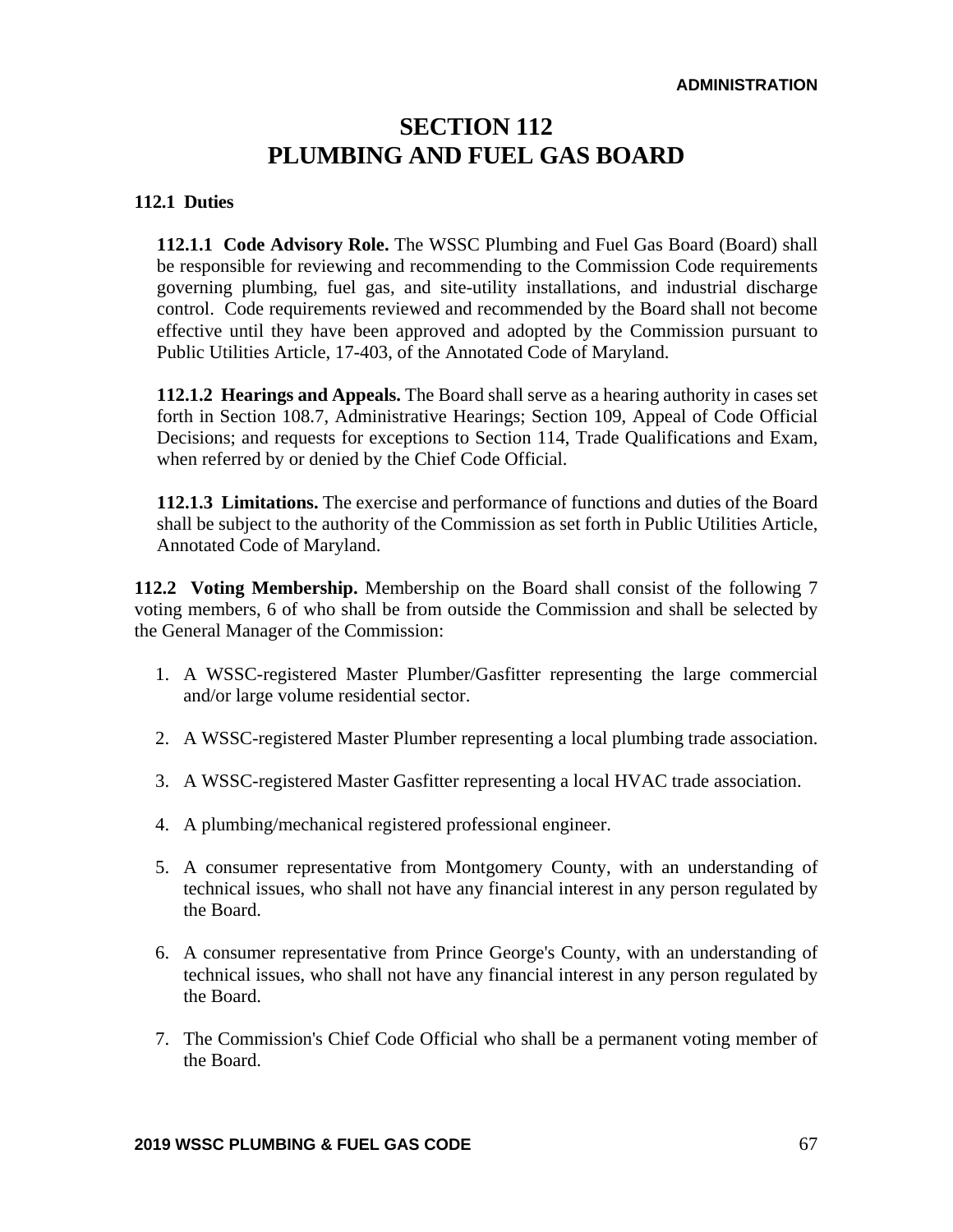**112.2.1 Alternate Members.** The General Manager may select an alternate for each of the Board's external members. The alternate may only vote in the absence of member representing their particular class of membership.

**112.3 Staff Attorney.** A Commission staff attorney, who is appointed by the General Counsel of the Commission, shall participate in all Board meetings as an advisory nonvoting member.

**112.4 Chairman.** The Board shall elect a Chairman from among its membership. The Chairman shall manage Board meetings and maintain rules of order, and shall vote only in cases of a tie vote.

# **SECTION 113 LICENSES AND REGISTRATION**

**113.1 Licensees.** The Commission shall license *only individual* Master Plumbers, Master Gasfitters, Master Plumber/Gasfitters, and Sewer and Drain Cleaners who shall then be considered as the responsible licensee of record (*i.e.* "principal" licensee), representing a particular firm or corporation that performs plumbing, gas fitting, or sewer and drain cleaning work in the WSSD.

**113.1.1 Non-Principal Licensees.** Master Plumbers, Master Gasfitters, Master Plumber/Gasfitters, and Sewer and Drain Cleaners may be licensed as "non-principal" Master licensees or "non-principal" Sewer and Drain Cleaners. Non-principal licensees shall not be eligible for permit issuance, shall not portray themselves as the licensee of record for any firm or corporation, and shall perform work only under the direction and control of a Master licensee of record.

**113.2 Who Is Not Licensed.** The Commission shall *not* license any firm or corporation, other than indirectly through control of the licensee of record per Sections 113.3 or 113.4.

**113.3 One Licensee Per Firm.** A licensee of record shall represent *only one* firm or corporation; a firm or corporation shall be represented by *only one* licensed Master Plumber, Master Gasfitter, Master Plumber/Gasfitter, or Sewer and Drain Cleaner of record.

**113.4 Firms with Multiple Divisions.** If a firm or corporation has multiple operating branches, divisions, or geographic locations, licensee of record requirements shall be determined as follows:

**113.4.1 Single Name.** If all branches or divisions operate under a single corporate or advertised name, representation by one licensee of record shall be required.

**113.4.2 Multiple Names.** If each branch or division operates under its own advertised name, different than the corporate name of which it is a part but in respects other than just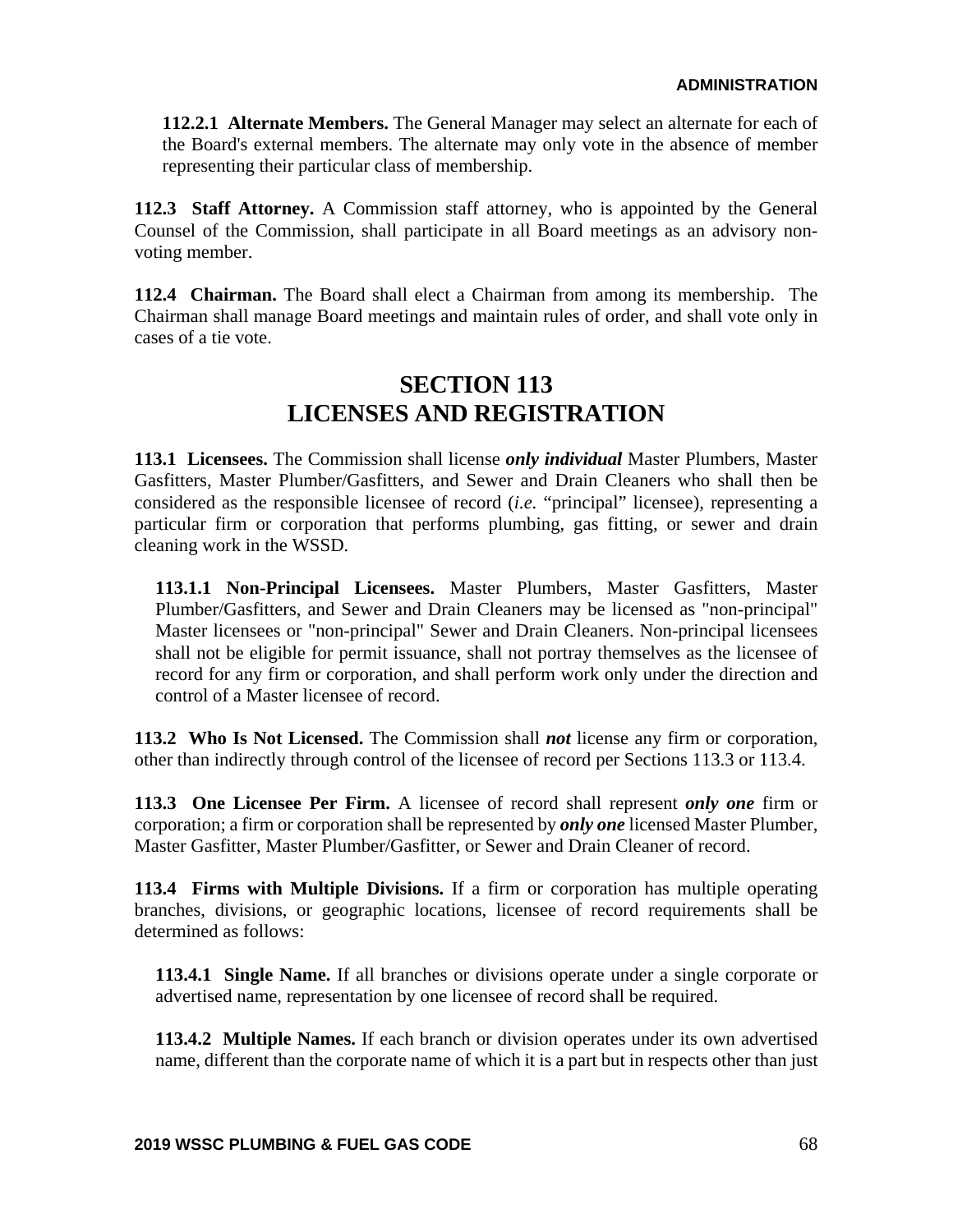geographic location, then each such branch or division shall be required to be represented by its own licensee of record.

**113.5 Institutional License Required.** Any public agency or utility, institution, industrial or commercial establishment, or similar entity that carries out the act of plumbing and/or gasfitting "in-house" throughout their campus and/or within their building(s) shall be represented by a licensed WSSC Master Plumber/Gasfitter as applicable. The licensee shall register as the principle licensee for the entity and shall also comply with 113.3.

**113.5.1 Institutional Employment.** A Master Plumber, Master Gasfitter, or Master Plumber/Gasfitter may be regularly employed for public work, or by an institution, industrial establishment, or public utility, but shall not carry on the *business* of plumbing or gasfitting outside of that employment unless licensed and registered as herein required.

**113.5.2 Federal Property Exempt.** See Section 102.8.

# **113.6 Authorization for Work**

**113.6.1 Master Plumber.** A Master Plumber license shall authorize the licensee to provide plumbing, and sewer and drain cleaning services.

**113.6.2 Master Gasfitter.** A Master Gasfitter license shall authorize the licensee to provide gasfitting services.

**113.6.3 Master Plumber/Gasfitter.** A Master Plumber/Gasfitter license shall authorize the licensee to provide plumbing, sewer and drain cleaning, and gasfitting services.

**113.6.4 Journeyman Plumber.** A Journeyman Plumber license shall authorize the licensee to provide plumbing and sewer and drain cleaning services under the direction and control of a WSSC-licensed Master Plumber or Master Plumber/Gasfitter.

**113.6.5 Journeyman Gasfitter.** A Journeyman Gasfitter license shall authorize the licensee to provide gasfitting services, under the direction and control of a WSSClicensed Master Gasfitter or Master Plumber/Gasfitter.

**113.6.6 Journeyman Plumber/Gasfitter.** Journeyman Plumber/Gasfitter license shall authorize the licensee to provide plumbing and sewer and drain cleaning services, under the direction and control of a WSSC-licensed Master Plumber or Master Plumber/Gasfitter; and gasfitting services under the direction and control of a WSSClicensed Master Gasfitter or Master Plumber/Gasfitter.

**113.6.7 Apprentice Plumber.** An Apprentice Plumber license shall authorize the licensee to *assist* in providing plumbing services and sewer and drain cleaning services, under the direction and control of a WSSC-licensed Master Plumber or Master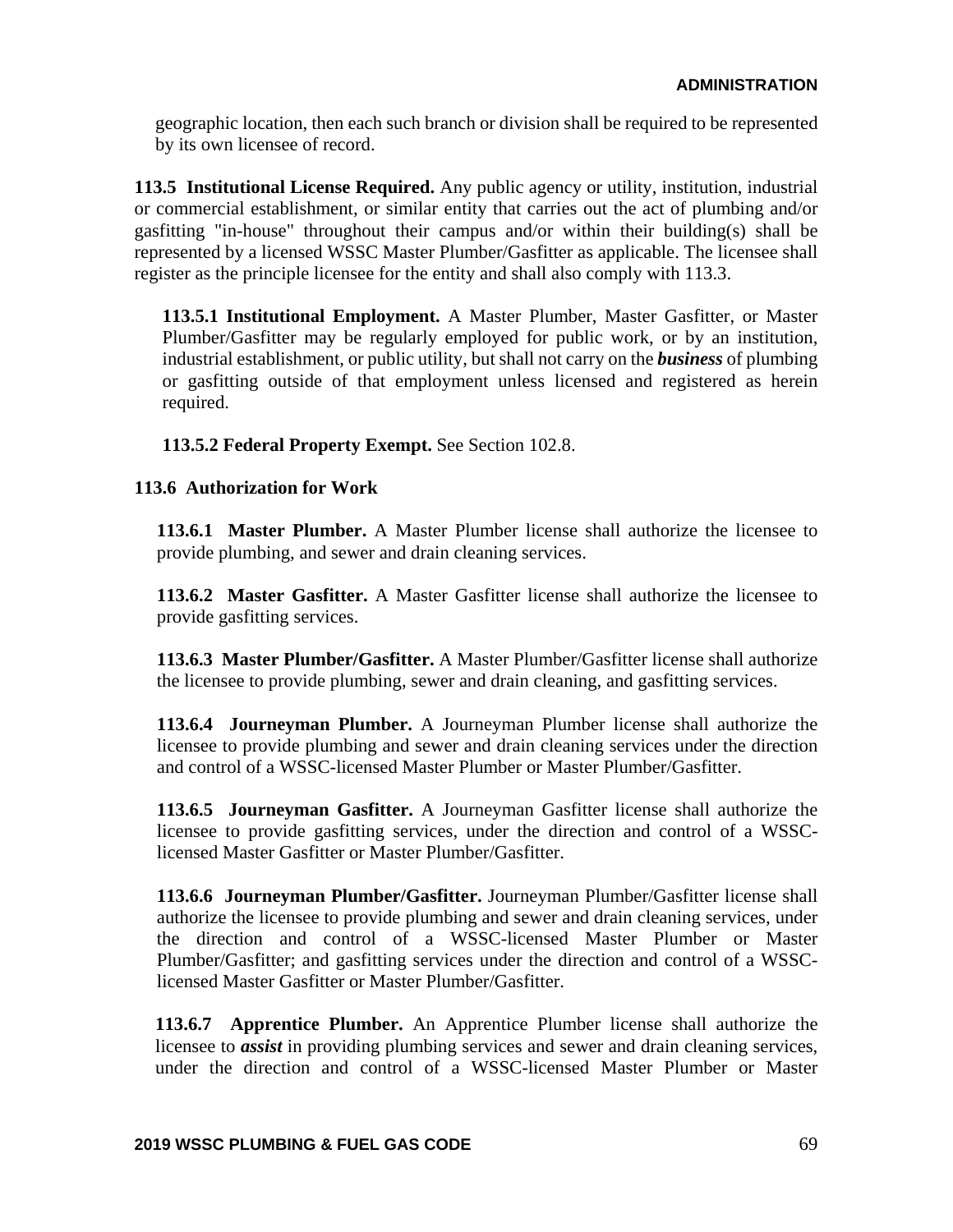Plumber/Gasfitter on the jobsite; or under a WSSC-licensed Journeyman Plumber or Journeyman Plumber/Gasfitter on the jobsite who is under the direction and control of a WSSC-licensed Master Plumber or Master Plumber/Gasfitter.

**113.6.8 Apprentice Gasfitter.** An Apprentice Gasfitter license shall authorize the licensee to *assist* in providing gasfitting services, under the direction and control of a WSSC-licensed Master Gasfitter or Master Plumber/Gasfitter on the jobsite; or under a WSSC-licensed Journeyman Gasfitter or Journeyman Plumber/Gasfitter on the jobsite who is under the direction and control of a WSSC-licensed Master Gasfitter or Master Plumber/Gasfitter.

**113.6.9 Apprentice Plumber/Gasfitter.** An Apprentice Plumber/Gasfitter license shall authorize the licensee to *assist* in providing plumbing and sewer and drain cleaning services, and gasfitting services, under the direction and control of a WSSC-licensed Master Plumber/Gasfitter on the jobsite; or under a WSSC-licensed Journeyman Plumber/Gasfitter on the jobsite who is under the direction and control of a WSSClicensed Master Plumber/Gasfitter.

**113.6.10 Non-Licensed Worker.** A non-licensed worker such as a "helper" or "laborer" shall *not* provide or assist in providing plumbing or gasfitting work. A non-licensed person shall only perform classes of work that support plumbing and gasfitting work. Examples include, but shall not be limited to: Excavating, backfilling, cutting and drilling of the structure, carrying materials and equipment, cleaning up, painting, patching, and similar classes of support work.

**113.6.11 Sewer and Drain Cleaner.** The cleaning of drainage systems regulated by the Commission shall be performed *only* by a WSSC-licensed Sewer and Drain Cleaner; or by individuals who are under the direction and control of a WSSC-licensed Master Plumber or Master Plumber/Gasfitter, or of a WSSC-licensed Sewer and Drain Cleaner. Additional work shall be regulated and restricted as follows:

**113.6.11.1 Fixture Removal Access.** The Sewer and Drain Cleaner license shall allow the licensee to remove and reset a plumbing fixture for access to the drainage system only when engaged in sewer and drain cleaning activity.

**113.6.11.2 Plumbing Prohibited.** A WSSC-licensed Sewer and Drain Cleaner shall be *prohibited* from installing, extending, or altering any plumbing; and shall be *prohibited* from engaging in the plumbing or gas fitting business.

**113.6.11.3 Master Plumber.** A WSSC-licensed Master Plumber or Master Plumber/Gasfitter shall not be required to hold a Sewer and Drain Cleaner's license in order to engage in the sewer and drain cleaning business.

**113.6.11.4 Institutional Employees.** A person regularly employed by any person, firm or corporation, municipal or private, or by a municipal, state, or federal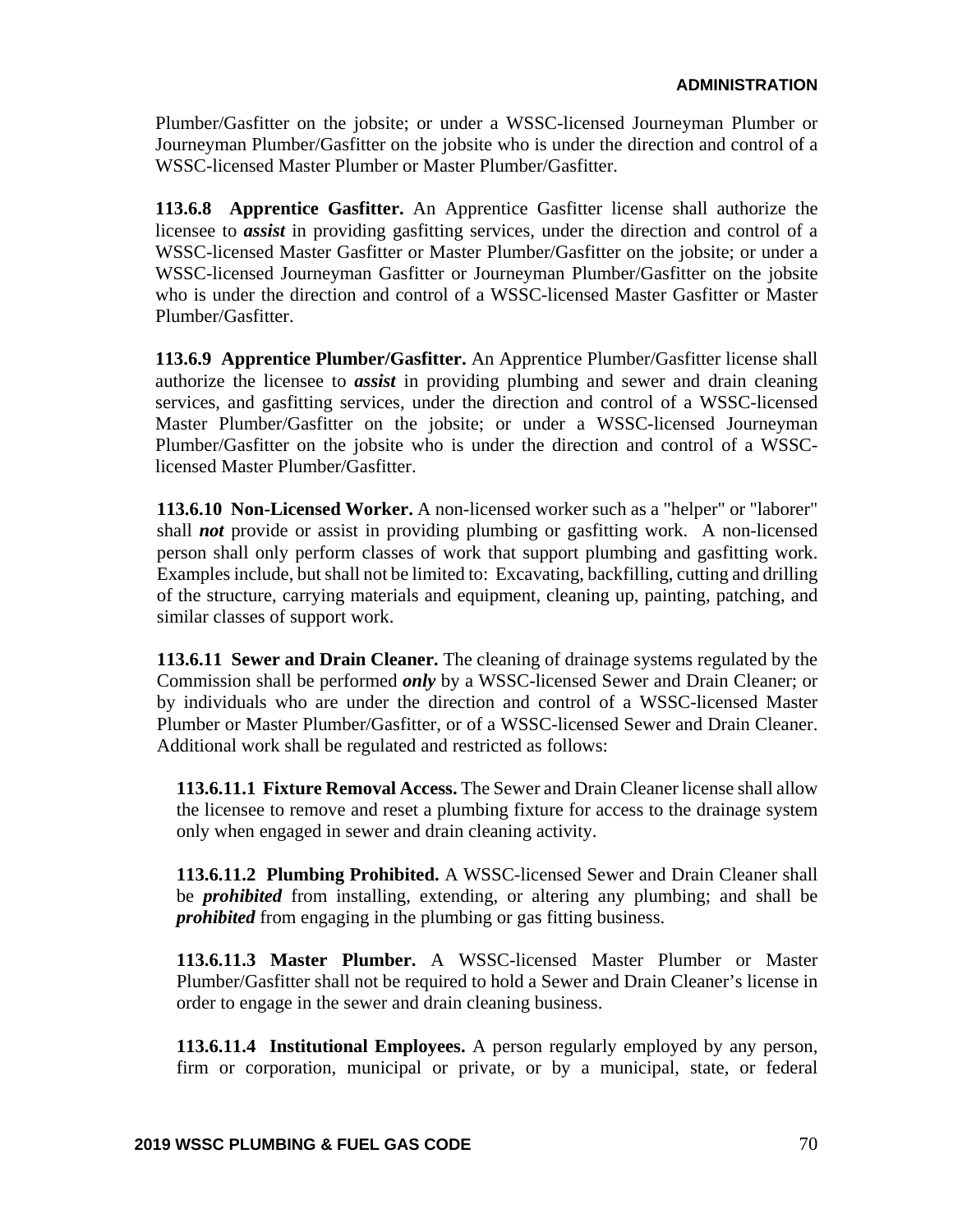government agency within the WSSD, and who in the course of such employment performs incidental sewer and drain cleaning work, shall not be required to become licensed as a WSSC-licensed Sewer and Drain Cleaner for these exclusive employment conditions.

**113.6.12 Minor Work Not Requiring a Licensee.** An individual shall not be required to be a licensee to perform minor plumbing and gas appliance maintenance services. Minor plumbing and gas appliance maintenance services shall be defined as *Exempt Work*, as cited Section 106.2.3, Plumbing Maintenance, and Section 106.2.4 Gas Appliance Maintenance.

# **113.7 Backflow Technician**

**113.7.1 Eligible Persons.** *Only* a WSSC-licensed Master Plumber, Master Plumber/Gasfitter, Journeyman Plumber, or Journeyman Plumber/Gasfitter shall be eligible for licensing as a WSSC Backflow Prevention Technician.

**113.7.2 Training.** All Backflow Technician applicants shall pass a State-approved 32 hour Cross-Connection/Backflow Prevention training program, or pass a 32-hour Cross-Connection/Backflow Prevention training program from another jurisdiction or state that is acceptable to the Commission.

**113.7.3 Certified Technician.** Only those individuals licensed with the Commission as a Backflow Technician shall be authorized to certify the installation and testing of mechanical cross-connection control devices.

**113.7.4 Re-Certification Limit.** A Backflow Technician license shall be valid for a period of 3-years. Individuals shall be required to complete a State-approved 8-hour recertification program. Individuals who allow their certification to lapse shall be required to complete a State-approved 32-hour Cross-Connection/Backflow Prevention training program.

#### **113.8 Insurance Requirements and Warranty.**

#### **113.8.1 Coverage Parameters**

**113.8.1.1 Proof of Coverage.** Prior to registration as the Master licensee of record, or Sewer and Drain Cleaner licensee of record, for a firm or corporation, the licensee shall provide evidence to the Commission that minimum insurance coverage has been acquired to cover general liability exposure. This evidence shall be submitted in the form of a Certificate of Insurance, with WSSC listed as the certificate holder.

**113.8.1.2 Person Representing a Public Agency or Public Service Corporation.** In cases where a licensee is representing a public agency or public service corporation, the licensee shall provide evidence of insurance coverage or financial responsibility and statements of self-insurance on each required coverage.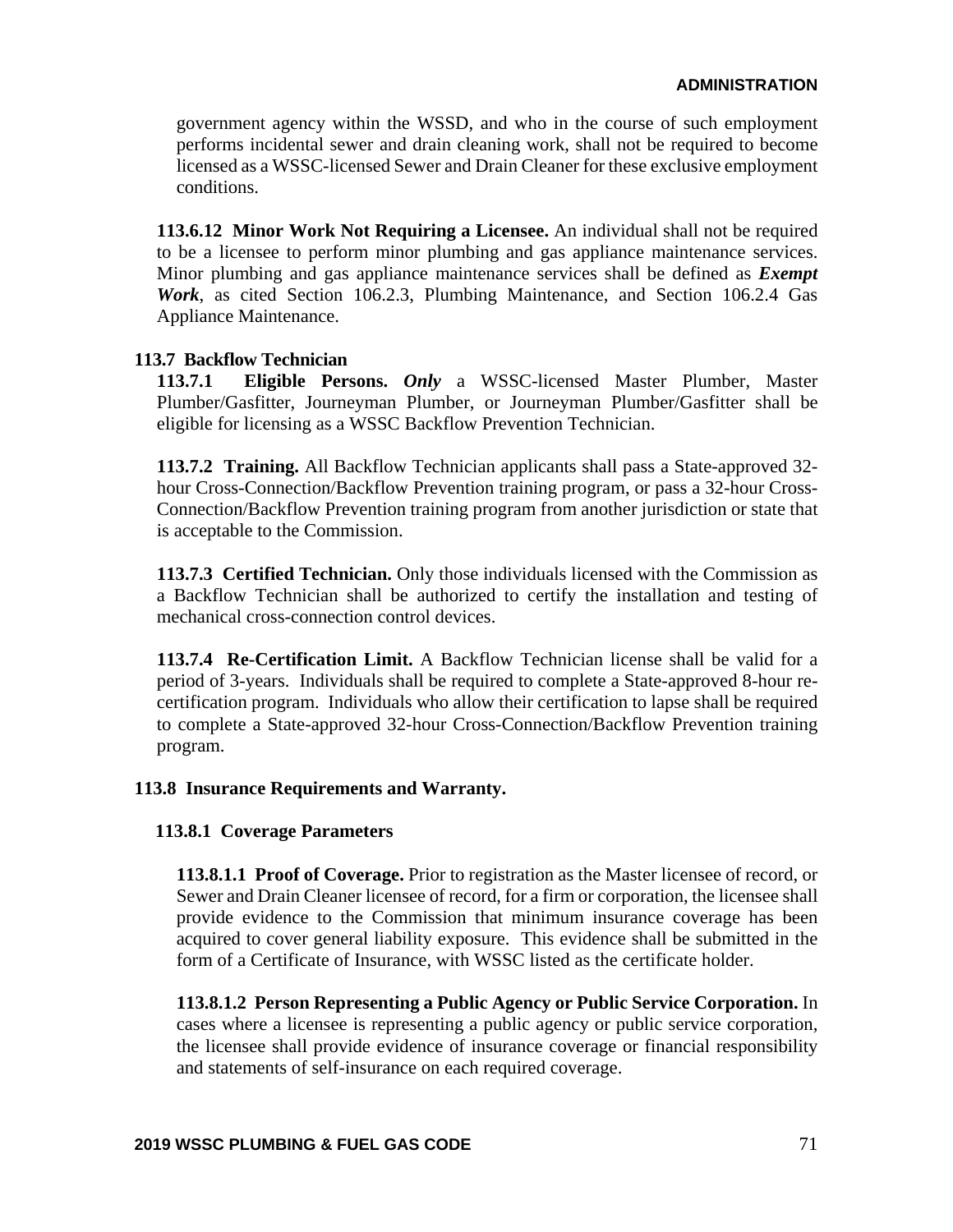**113.8.1.3 Minimum Coverage.** The minimum insurance requirement shall be a Commercial General Liability policy with a combined aggregate limit for bodily injury and property damage of \$1,000,000.

### **113.8.2 Premium Obligations**

**113.8.2.1 Insurance Company.** The insurance company issuing policies of insurance shall be licensed for business in the State of Maryland.

**113.8.2.2 Licensee Responsibility.** The licensee of record shall be responsible for submitting an updated certificate of insurance prior to the policy expiration date. Failure to do so shall result in lapse of registration.

**113.8.3 Insurance Cancellations.** A minimum of 30 days written notification to WSSC shall be given by the insurer of any alteration, change, or cancellation affecting any certificates or policies of insurance as required under this Code. Notification shall be sent via registered or certified mail, or shall be hand-carried to the Commission.

#### **113.8.4 Insurance Conditions**

**113.8.4.1 Scope.** All aforementioned policies and certificates of insurance shall be obtained *prior to* the issuance of a WSSC license or permit.

**113.8.4.2 Purpose.** Insurance requirements set forth herein shall satisfy part of the requirements for the issuance of a license to the licensee of record for a firm or corporation.

**113.8.4.3 Protection.** Insurance requirements shall not be construed by anyone to indicate that such requirements are sufficient or adequate under all circumstances.

**113.8.5 Warranty.** On all work requiring a permit, the licensee shall warrant the work as cited below. Contracts between a licensee, individual, or company, and the owner, owner's agent, or proprietor, shall define responsibilities between these parties and shall *not* involve the Commission.

**113.8.5.1 Sewer and Water Service.** The building sewer and the building water service shall be warranted for 3-years from date of FINAL inspection.

**113.8.5.2 All Other Work.** All other work shall be warranted for 1-year from date of FINAL inspection.

**113.8.5.3 Exception.** Where the owner or owner's agent obstructs or refuses to allow inspection, the warranty requirements shall not apply to the work subject to inspection,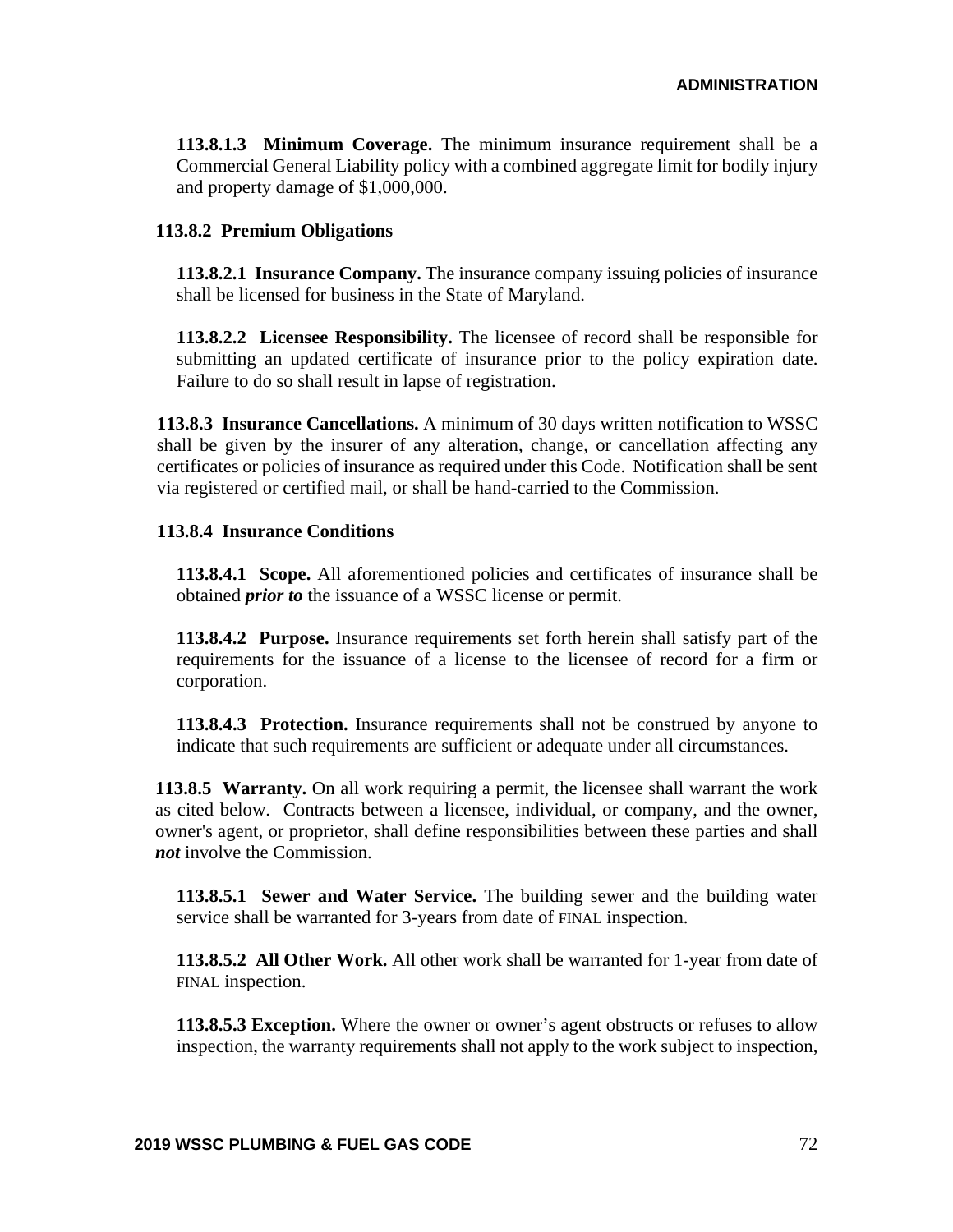provided the licensee has notified the Commission in accordance with Section 106.9.3.3.

#### **113.9 Registration Procedure**

**113.9.1 Registration.** Applicants shall register at the Commission after trade and examination qualifications are satisfied per Sections 114 and 115, as applicable. Required work experience as a Journeyman begins at the time of registration.

**113.9.2 License Issuance.** A license shall be issued upon payment of registration fees, approval, submission of necessary documents, and insurance requirements, as applicable.

**113.9.3 Referral Evidence.** For all prospective licensees, except Apprentices, referral and character evidence furnished by the applicant upon application for registration shall be obtained from a minimum of 3 persons. References listed on the application shall be employers or persons acquainted with the applicant's trade qualifications and character.

**113.9.4 Four-Year Registration, Master License by WSSC Exam.** Master license applicants passing the WSSC exam shall renew their license every 4-years.

**113.9.5 Two-Year Registration, Journeyman License.** Journeyman license applicants shall renew their license every 2-years.

**113.9.6 Lifetime Registration, Apprentice License.** Apprentice license applicants shall be issued an Apprentice license without an expiration date. Apprentices are not required to renew their license. See Sections 113.6.7 & 113.6.8 for the scope of work allowed to be performed and oversight requirements.

**113.9.7 Two-Year Registration, Master License by Reciprocation.** Master Plumbers, Master Gasfitters, and Master Plumber/Gasfitters registering under the reciprocity provisions of Section 115 shall be required to renew their WSSC license every 2-years. Expiration will be set to occur one (1) month after expiration of the license of origin.

**113.9.8 Two-Year Registration, Sewer and Drain Cleaner License.** Sewer and Drain cleaners shall renew their license every 2-years.

**113.10 Registration Card.** Licensees shall be *required* to carry their registration card when performing plumbing, gas fitting, or sewer and drain cleaning work. The registration card and, if requested by the Code Official, a picture identification card, shall be presented upon request to the Code Official. If a WSSC registration card is lost or destroyed, the licensee shall apply for a new registration card within 5 calendar days.

**113.11 Change of Business or Licensee Status.** If a licensee of record changes their business affiliation, goes out of business, or is deceased, or if the firm or corporation for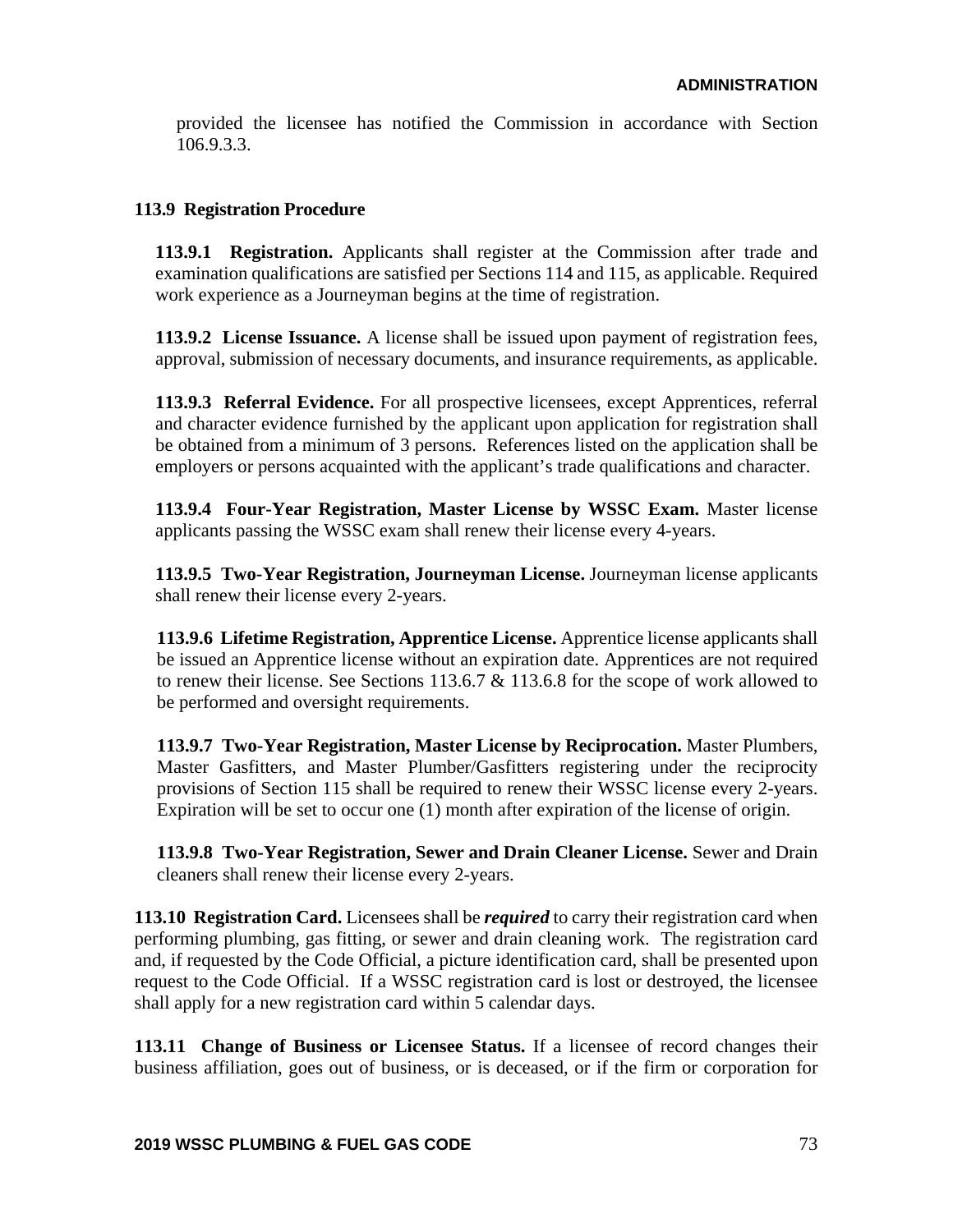which they are the licensee of record changes its name, the respective registration as licensee of record shall immediately become null and void. The licensee (or, if deceased, the firm or corporation) shall notify the Commission of the change in writing within 5 business days of the change.

**113.12 Lapse of Registration.** Lapse of registration shall render a WSSC license invalid. No work regulated by this Code shall proceed until registration is current.

**113.12.1 Plumber or Gasfitter.** If a licensee fails to renew their license within 4-years after the license expires, or if a licensee applicant who has passed the Commission exam fails to apply for registration within 4-years of the date of qualification, the licensee or applicant shall be required to re-qualify in accordance with the provisions set forth in Sections 113 and 114 of this Code. Otherwise, only the appropriate registration fee shall be required if all other requirements of this Code are shown to be satisfied.

**113.12.2 Sewer and Drain Cleaner.** If the licensee fails to renew their license within 2 years after the license expires, the licensee shall be required to re-qualify in accordance with the provisions set forth in Sections 113 and 114 of this Code. Otherwise, only the appropriate registration fee shall be required if all other requirements of this Code are shown to be satisfied.

#### **113.13 License Display and Advertisement Requirements.**

**113.13.1** Each company-owned vehicle utilized to provide plumbing, fuel gas, and/or sewer and drain cleaning services shall display information as follows:

**113.13.1.1** Company or firm name.

**113.13.1.2** WSSC registration/license number of the licensee of record (e.g. WSSC #12345).

**113.13.1.3** Required information shall appear on both sides of the vehicle.

**113.13.2** Each printed, audio, video, or computerized advertisement of any type shall clearly contain the applicable words "WSSC Licensed Master Plumber/Gasfitter", "WSSC Licensed Master Plumber", "WSSC Licensed Master Gasfitter", or "WSSC Licensed Sewer and Drain Cleaner" along with the current valid WSSC registration number (license number).

**113.14 Licensee Contact Information.** All licensees shall be responsible for keeping address, email, and telephone information current with the Commission. A valid email address is required for license registration. Address, email, and phone number corrections and changes shall be transmitted in writing or performed electronically through the WSSC ePermitting system.

**113.14.1 Bad Contact Information Fee.** Where incorrect or obsolete information causes WSSC staff undue inefficiencies in routine distribution of information or inquiry of the licensee regarding licensing, permit, plan review, inspection, violations or other activities,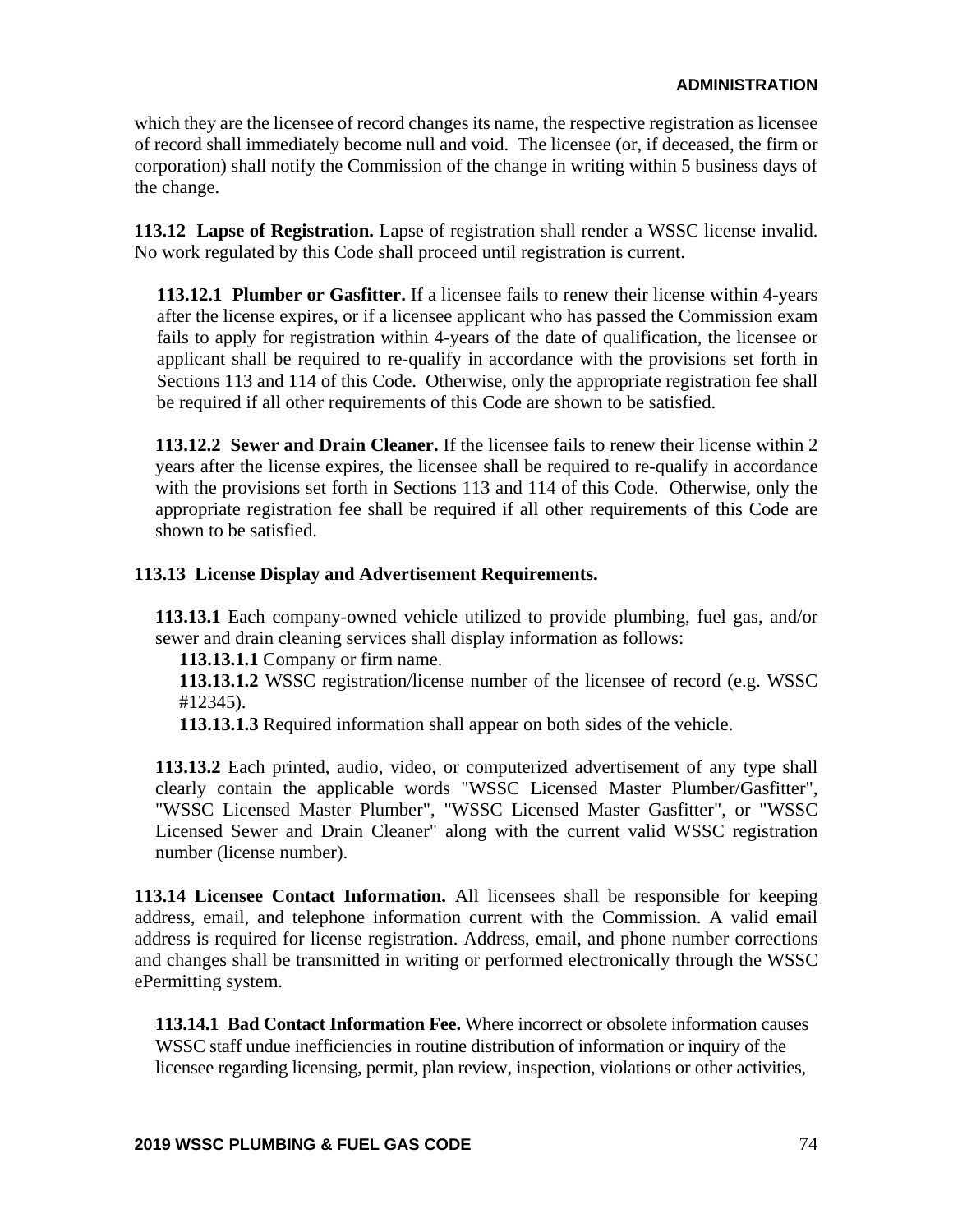the license shall be subject to the published Bad Contact Information Fee at the WSSC Code Official's discretion.

### **SECTION 114 TRADE QUALIFICATIONS AND EXAM**

**114.1 Apprentice.** Qualification for this entry level position to the plumbing and/or fuel gas trade(s) does not require references or the passage of any exam. Plumbing Apprentices shall work a minimum of 7500-hours (generally 4 years) to qualify for the journeyman plumber's exam, see 114.2.1. Gasfitting Apprentices shall work a minimum of 3750-hours (generally 2 years) to qualify for the journeyman gasfitter's exams, see 114.4.1.

**114.2 Journeyman Plumber.** In order to qualify for the Journeyman Plumber exam, applicants shall meet the following requirements:

**114.2.1 Work Experience.** Applicants shall furnish satisfactory proof (W-2 forms, pay stubs, etc.) of work experience in the plumbing trade as an apprentice (or equivalent work experience) under the direction and control of a WSSC-licensed Master Plumber or Master Plumber/Gasfitter for a minimum of 7500-hours and 4-years of work experience in the trades.

**114.2.2 Formal Training.** Apprentices in the plumbing trade who graduate from approved plumbing training courses, conducted under the auspices of an approved trade association, utility, or educational institution, shall gain additional credit toward the working hours requirement. Up to 750-hours spent by the applicant in attending such courses shall count as *double* when applied toward the total required hours.

**114.2.3 Backflow Certification.** As a prerequisite for taking the Journeyman Plumbing exam, applicants shall have passed a 32-hour State-approved Backflow Prevention Certification Program, or passed a Backflow Prevention Certification Program from another jurisdiction or state that is acceptable to the Commission, within 3-years prior to application.

**114.2.4 Exam.** See Section 114.7.

**114.2.5 References.** For all prospective licensees, referral and character evidence furnished by the applicant upon application for registration shall be obtained from a minimum of 3 persons. References listed on the application shall be employers or persons acquainted with the applicant's trade qualifications and character.

**114.3 Master Plumber.** In order to qualify for the Master Plumber exam, applicants shall meet the following requirements: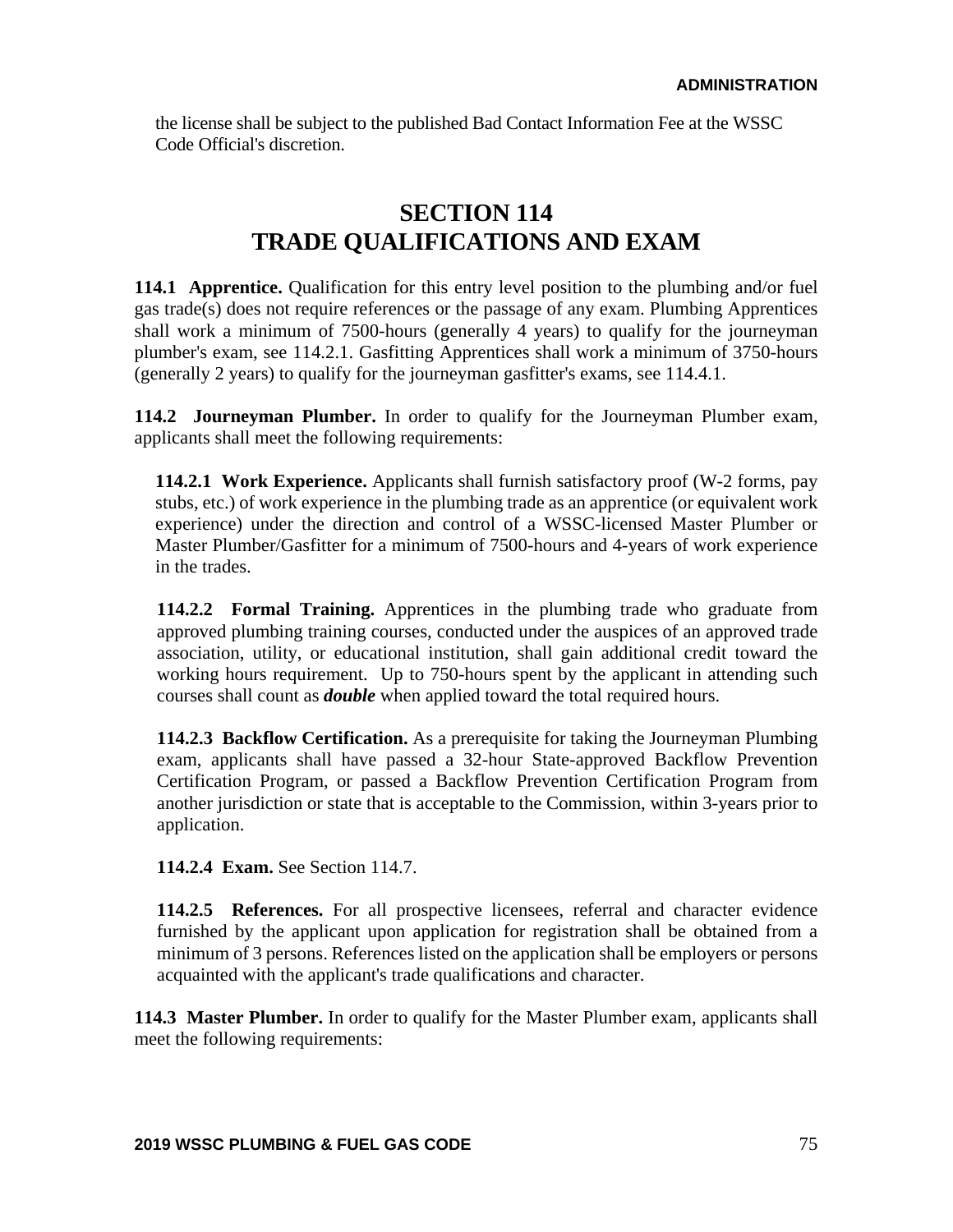**114.3.1 Work Experience.** Applicants shall furnish satisfactory proof (W-2 forms, pay stubs, etc.) of work experience in the plumbing trade as a registered Journeyman Plumber under the direction and control of a WSSC-licensed Master Plumber or Master Plumber/Gasfitter for a minimum of 3750-hours and 2-years of work experience in the trades.

**114.3.2 Backflow Certification.** As a prerequisite for taking the Master Plumbing exam, applicants shall have passed a 32-hour State-approved Backflow Prevention Certification Program, or passed a Backflow Prevention Certification Program from another jurisdiction or state that is acceptable to the Commission, within 3-years prior to application.

**114.3.3 Exam.** See Section 114.7.

**114.3.4 References.** For all prospective licensees, referral and character evidence furnished by the applicant upon application for registration shall be obtained from a minimum of 3 persons. References listed on the application shall be employers or persons acquainted with the applicant's trade qualifications and character.

**114.4 Journeyman Gasfitter.** In order to qualify for the Journeyman Gasfitter exam, applicants shall meet the following requirements:

**114.4.1 Work Experience.** Applicants shall furnish satisfactory proof (W-2 forms, pay stubs, etc.) of work experience in the gasfitting trade as an apprentice (or equivalent work experience) under the direction and control of a WSSC-licensed Master Gasfitter or Master Plumber/Gasfitter for a minimum of 3750-hours and 2-years of work experience in the trades.

**114.4.2 Formal Training.** Apprentices in the gasfitting trade who graduate from approved gasfitting training courses, conducted under the auspices of an approved trade association, utility, or educational institution, shall gain additional credit toward the working hours requirement. Up to 375-hours spent by the applicant in attending such courses shall count as *double* when applied toward the total required hours.

**114.4.3 Exam.** See Section 114.7.

**114.4.4 References.** For all prospective licensees, referral and character evidence furnished by the applicant upon application for registration shall be obtained from a minimum of 3 persons. References listed on the application shall be employers or persons acquainted with the applicant's trade qualifications and character.

**114.5 Master Gasfitter.** In order to qualify for the Master Gasfitter examination, applicants shall meet the following requirements: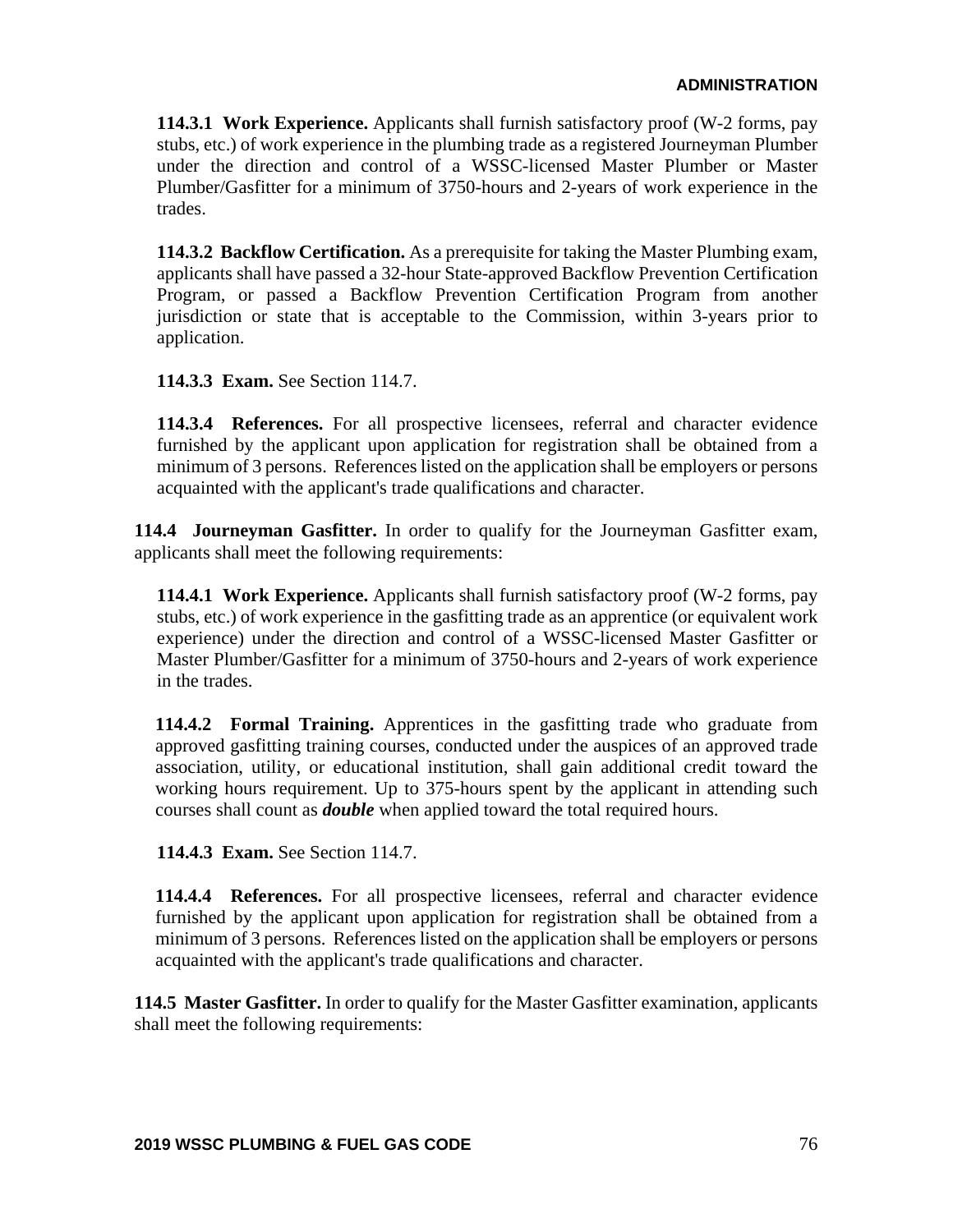**114.5.1 Work Experience.** Applicants shall furnish satisfactory proof (W-2 forms, pay stubs, etc.) of work experience in the gasfitting trade as a registered Journeyman Gasfitter under the direction and control of a WSSC-licensed Master Gasfitter or Master Plumber/Gasfitter for a minimum of 3750-hours and 2-years of work experience in the trades.

#### **114.5.2 Exam.** See Section 114.7.

**114.5.3 References.** For all prospective licensees, referral and character evidence furnished by the applicant upon application for registration shall be obtained from a minimum of 3 persons. References listed on the application shall be employers or persons acquainted with the applicant's trade qualifications and character.

#### **114.6 Sewer and Drain Cleaner.**

**114.6.1 Work Experience.** Applicants shall furnish satisfactory proof (W-2 forms, pay stubs, etc.) of work experience in the sewer and drain cleaning business under the direction and control of a WSSC-licensed Sewer and Drain Cleaner, Master Plumber, or Master Plumber/Gasfitter for a minimum of 3750-hours and 2-years of work experience in the trades. Proof of work experience shall be supported by written statements from one or more employers of the applicant.

**114.6.2 Journeyman Plumber.** A WSSC-licensed Journeyman Plumber or Journeyman Plumber/Gasfitter shall be considered a qualified applicant in lieu of the work experience required in Section 114.6.1.

**114.6.3 References.** For all prospective licensees, referral and character evidence furnished by the applicant upon application for registration shall be obtained from a minimum of 3 persons. References listed on the application shall be employers or persons acquainted with the applicant's trade qualifications and character.

#### **114.7 Exam.**

**114.7.1 Type of Exam.** Applicants at both the Journeyman and Master levels shall be required to pass a multiple-choice, open-book exam on knowledge of this Code, particular to the trade being examined. At the Journeyman level, questions outside of this Code that relate to general knowledge of hands-on trade practice shall also be included. At the Master level, questions outside of this Code that relate to safety regulations, mathematics, common principles of physics, construction drawings and riser diagrams, building structural integrity, pipe sizing, standard details and specifications, materials standards, and general knowledge of hands-on trade practice shall also be included.

**114.7.2 Fee.** Fees for the exam are applied according to the schedule of Fees and charges approved by the Commission at time of exam application. Failure to pay required fees shall render an application invalid.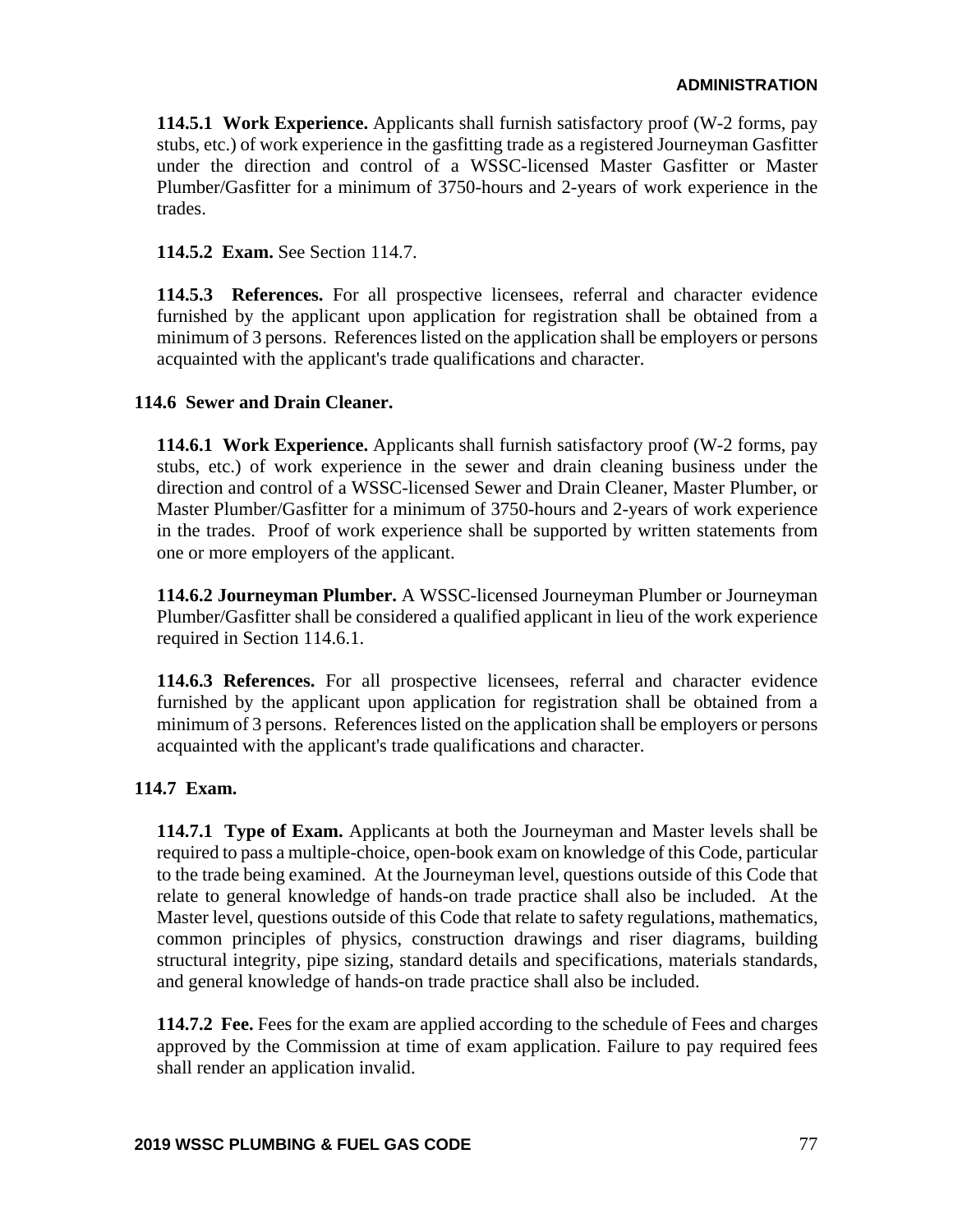**114.7.3 Passing Score.** A passing score of no less than 70% shall constitute successful completion of the exam.

**114.7.4 Re-Exam.** Applicants shall be permitted to re-take the exam every 30 days until a passing score has been obtained.

# **SECTION 115 RECIPROCITY OF LICENSES**

**115.1 Master Plumber or Master Gasfitter,** *With* **License from a Jurisdiction Having Reciprocity with WSSC.** The Commission shall reciprocate at the Master licensee level with a jurisdiction where the applicant has passed a plumbing exam and/or gasfitting exam, acceptable to the Code Official. Applicants shall qualify for registration as a WSSC-licensed Master Plumber or Master Gasfitter upon satisfaction of or pursuant to the following conditions:

**115.1.1 Current License.** Present a current Master Plumber or Master Gasfitter license issued by the reciprocating jurisdiction or licensing agency.

**115.1.2 Good Standing.** Present a letter of good standing from the reciprocating jurisdiction or licensing agency.

**115.1.3 Backflow Certification.** Master Plumber applicants shall have passed a 32-hour State-approved Backflow Prevention Certification Program, or passed a Backflow Prevention Certification Program from another jurisdiction or state that is acceptable to the Commission, within 3-years prior to application.

**115.1.4 Exam Verification.** Master Gasfitter applicants shall present a validated WSSC exam verification form, from the reciprocating jurisdiction or licensing agency, verifying that the applicant has passed a separate Master Gasfitter exam.

**115.1.5 License and Registration.** Satisfy the requirements set forth in Section 113.

**115.1.6 License Invalidation.** A WSSC license issued pursuant to the provisions set forth herein shall become null and void if the applicant's license from the jurisdiction or licensing agency from which it was reciprocated becomes revoked, suspended, lapsed, or otherwise invalidated.

**115.2 Master Plumber or Master Gasfitter,** *With* **License from a Jurisdiction** *Not*  **Having Reciprocity with WSSC.** Applicants shall qualify for the exam as a WSSC-licensed Master Plumber or Master Gasfitter upon satisfaction of the following conditions: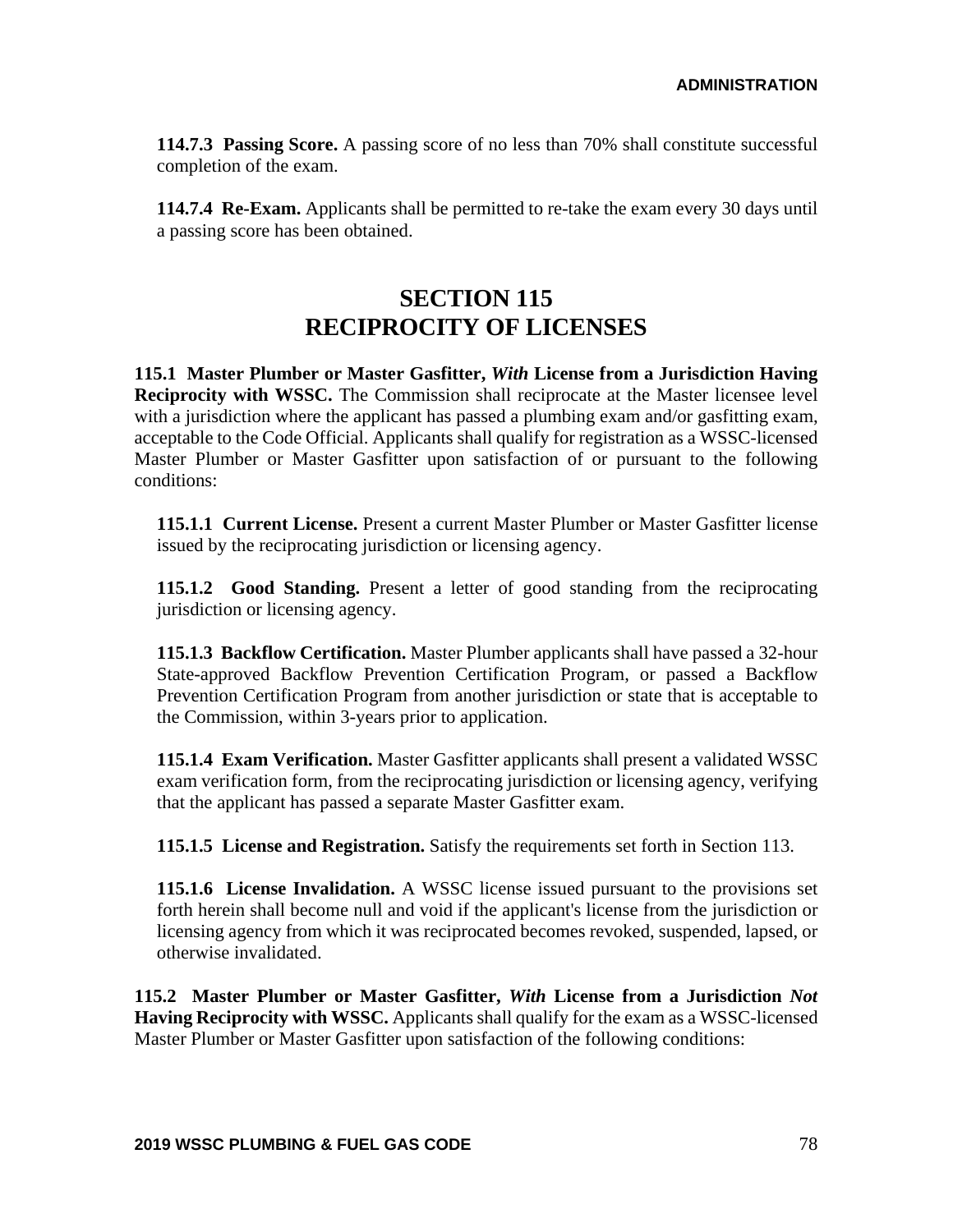**115.2.1 Current License.** Present a current Master Plumber or Master Gasfitter license issued by the jurisdiction or licensing agency.

**115.2.2 Good Standing.** Present a letter of good standing from the jurisdiction or licensing agency.

**115.2.3 Backflow Certification.** Master Plumber applicants shall have passed a 32-hour State-approved Backflow Prevention Certification Program, or passed a Backflow Prevention Certification Program from another jurisdiction or state that is acceptable to the Commission, within 3-years prior to application.

**115.2.4 License and Registration.** Satisfy the requirements set forth in Section 113.

**115.2.5 References.** For all prospective licensees, referral and character evidence furnished by the applicant upon application for registration shall be obtained from a minimum of 3 persons. References listed on the application shall be employers or persons acquainted with the applicant's trade qualifications and character.

**115.3 Journeyman Plumber or Journeyman Gasfitter,** *With* **License from a Jurisdiction Having Reciprocity with WSSC.** The Commission shall reciprocate at the Journeyman licensee level with a jurisdiction where the applicant has passed a plumbing exam and/or gas fitting exam, acceptable to the Code Official. Applicants shall qualify for registration as a WSSC-licensed Journeyman Plumber or Journeyman Gasfitter upon satisfaction of or pursuant to the following conditions:

**115.3.1 Current License.** Present a current Journeyman Plumber or Journeyman Gasfitter license issued by the reciprocating jurisdiction or licensing agency.

**115.3.2 Good Standing.** Present a letter of good standing from the reciprocating jurisdiction or licensing agency.

**115.3.3 Backflow Certification.** Journeyman Plumber applicants shall have passed a 32-hour State-approved Backflow Prevention Certification Program, or passed a Backflow Prevention Certification Program from another jurisdiction or state that is acceptable to the Commission, within 3 years prior to application.

**115.3.4 Exam Verification.** Journeyman Gasfitter applicants shall present a validated WSSC exam verification form, from the reciprocating jurisdiction or licensing agency, verifying that the applicant has passed a separate Journeyman Gasfitter exam.

**115.3.5 License and Registration.** Satisfy the requirements set forth in Section 113.

**115.3.6 License Invalidation.** A WSSC license issued pursuant to the provisions set forth herein shall become null and void if the applicant's license from the jurisdiction or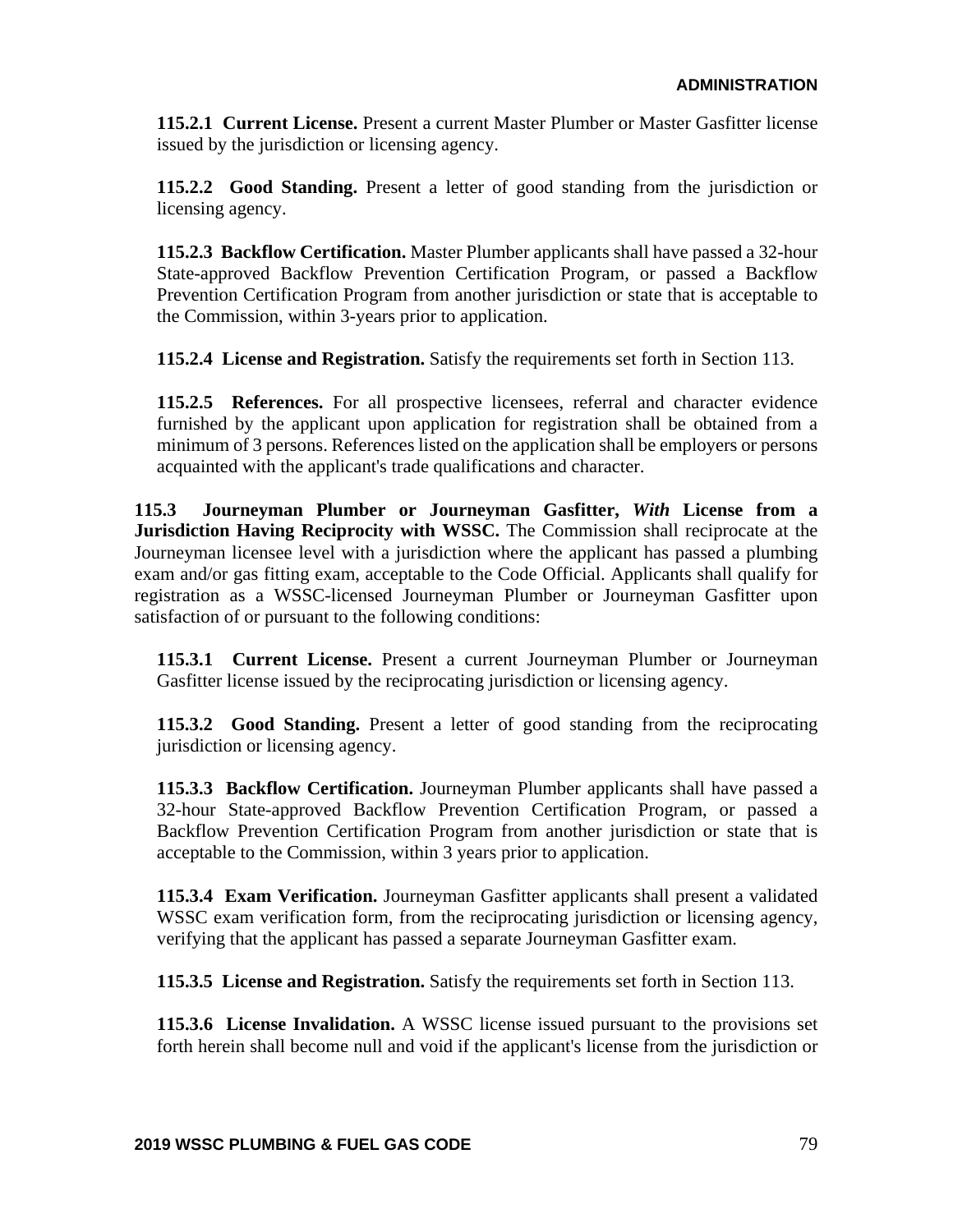licensing agency from which it was reciprocated becomes revoked, suspended, lapsed, or otherwise invalidated.

**115.4 Journeyman Plumber or Journeyman Gasfitter,** *With* **License from a Jurisdiction** *Not* **Having Reciprocity with WSSC.** Applicants shall qualify for the exam as a WSSC-licensed Journeyman Plumber or Journeyman Gasfitter upon satisfaction of the following conditions:

**115.4.1 Current License.** Present a current Journeyman Plumber or Journeyman Gasfitter license issued by the jurisdiction or licensing agency.

**115.4.2 Good Standing.** Present a letter of good standing from the jurisdiction or licensing agency.

**115.4.3 Backflow Certification.** Journeyman Plumber applicants shall have passed a 32-hour State-approved Backflow Prevention Certification Program, or passed a Backflow Prevention Certification Program from another jurisdiction or state that is acceptable to the Commission, within 3 years prior to application.

**115.4.4 License and Registration.** Satisfy the requirements set forth in Section 113.

**115.4.5 References.** For all prospective licensees, referral and character evidence furnished by the applicant upon application for registration shall be obtained from a minimum of 3 persons. References listed on the application shall be employers or persons acquainted with the applicant's trade qualifications and character.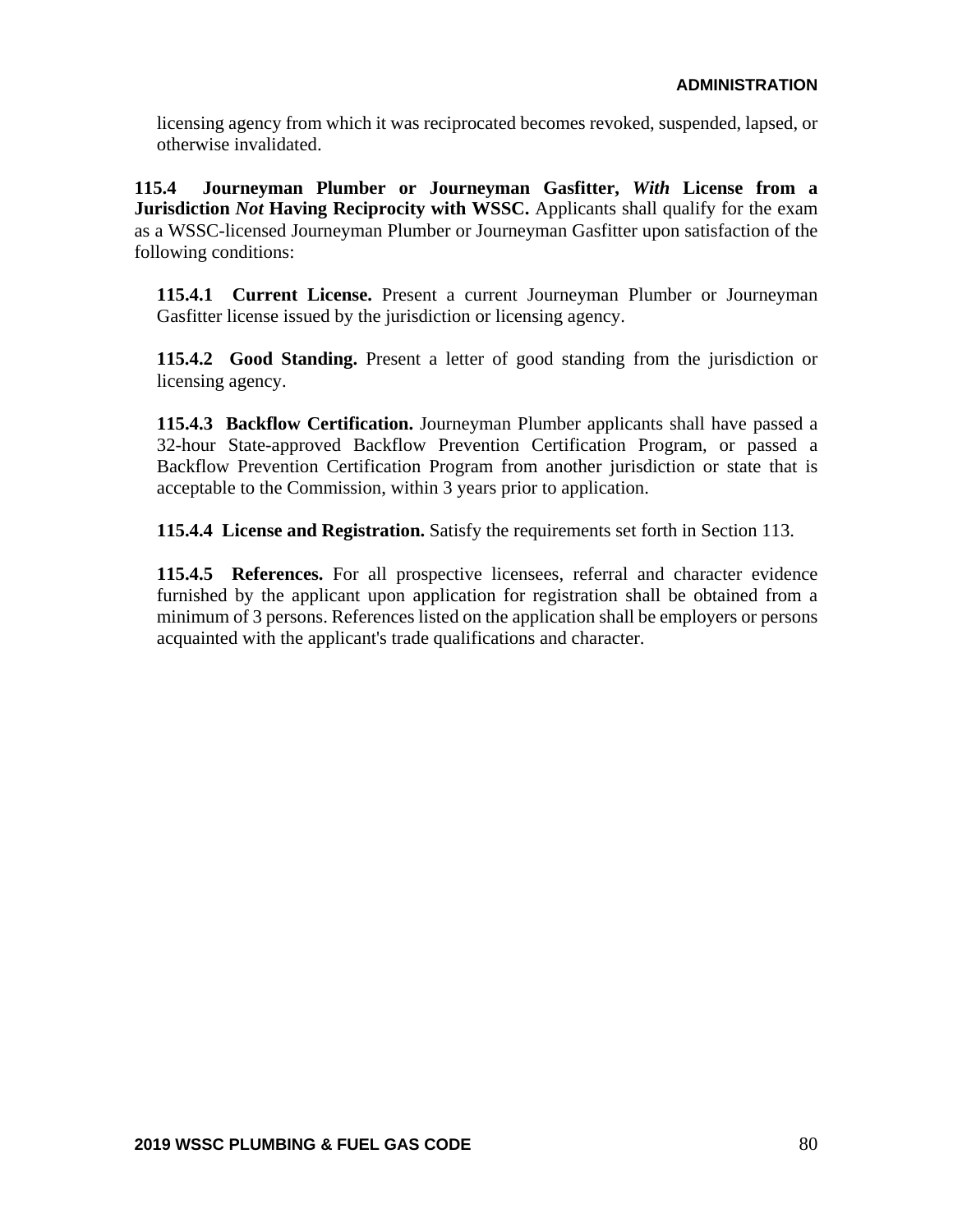### **CHAPTER 2**

# **DEFINITIONS**

# **SECTION 201 GENERAL**

**201.1 Definitions, Generally.** In addition to the definitions set forth in the model codes adopted and incorporated by reference in this Code (*see* §101.3) and the definitions set forth in Public Utilities Article, Annotated Code of Maryland, the definitions set forth below in §202 apply to the provisions of this Code.

**201.1.1 Ordinary Words.** Ordinary words not otherwise defined in this Code are used in accordance with their established dictionary meanings to further the purpose of this Code.

**201.2 Industrial and Special Waste.** In addition to the definitions set forth in this Chapter 2 of this Code, the definitions set forth in §801.2 specifically apply to the provisions of Chapter 8 (Industrial and Special Waste) of this Code.

# **SECTION 202 ADDITIONAL DEFINITIONS**

**AIR-GAP.** The unobstructed vertical distance through free atmosphere between the lowest effective opening from any pipe or faucet conveying water or waste to a tank, plumbing fixture, receptor, or other assembly and the flood level rim of the receptacle. These vertical, physical separations must be at least twice the effective opening of the water supply outlet, never less than 1 inch above the receiving vessel flood rim. Special conditions may require more stringent requirements.

**ANSI.** American National Standards Institute.

**APPLICANT BUILT SERVICE CONNECTION PERMIT.** An applicant built permit is for service connection that will be constructed or abandoned and financed by the owner and/or their designees. The Commission will inspect, approve and then accept all ownership and maintenance responsibilities thereafter.

**APPROVED.** Accepted by WSSC as meeting an applicable standard, specification, requirement, or as suitable for proposed use.

**ASSE.** American Society of Sanitary Engineering.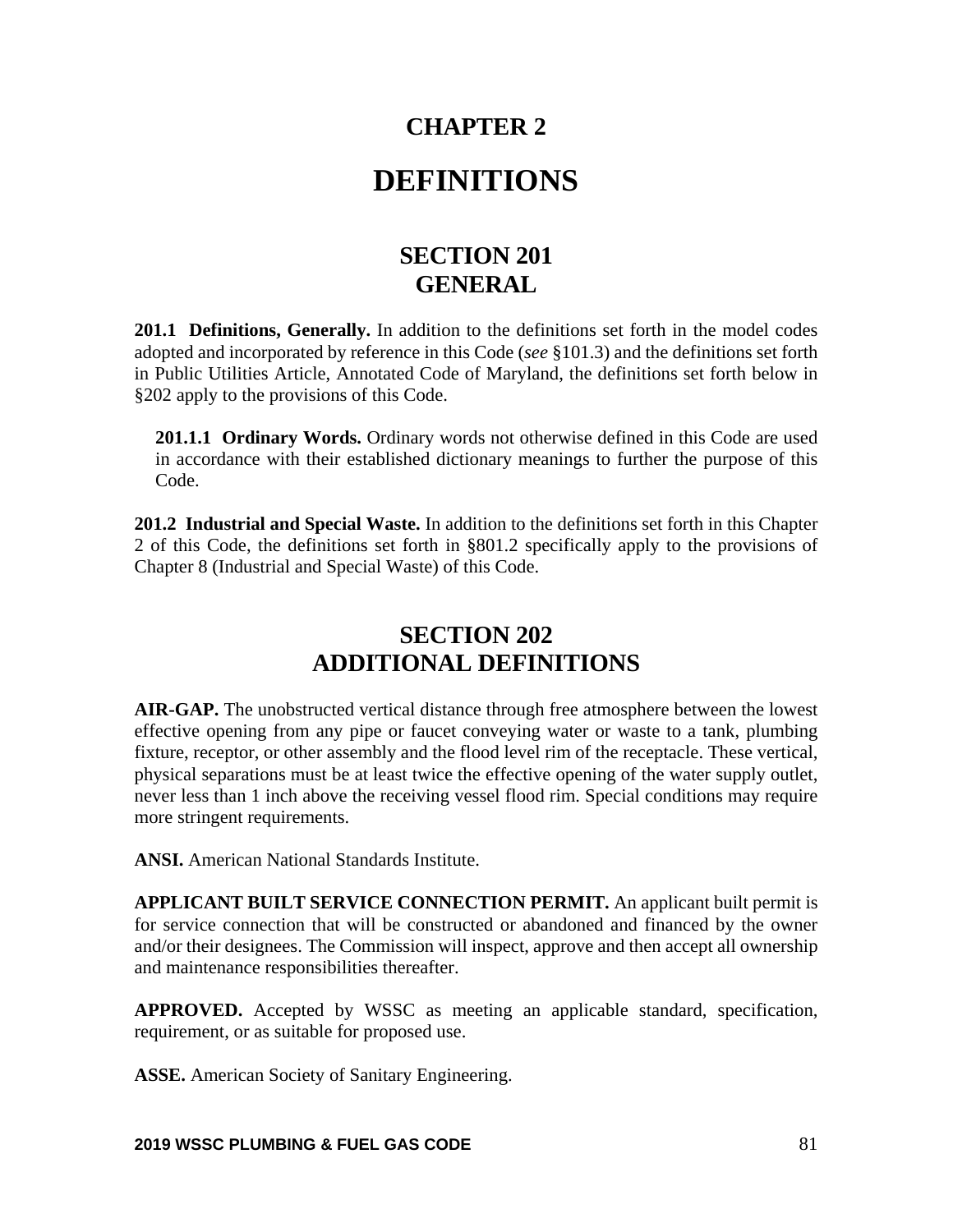**ASSEMBLY.** A testable backflow preventer with one or more approved body components and including approved valves.

**ATMOSPHERIC VACUUM BREAKER (AVB).** The AVB consists of a float check, a check seat, and an air-inlet port. A shutoff valve immediately upstream may or may not be an integral part of the device. The AVB is designed to allow air to enter the downstream water line to prevent backsiphonage. This unit may never be subjected to a backpressure condition or have a downstream shutoff valve, or be installed where it will be in continuous operation for more than 12 hours.

**AUXILIARY WATER SUPPLY.** Any water supply on or available to the premises other than WSSC's approved public potable water supply. These auxiliary waters may include water from another water purveyor's public potable water supply or any natural source(s), such as a well, lake, spring, river, stream, harbor, and so forth; or used waters, reclaimed waters, recycled waters, or industrial fluids. These waters constitute an unacceptable water source over which WSSC does not have sanitary control.

**AWWA.** American Water Works Association.

**BACKFLOW.** The undesirable reversal of flow of a liquid, gas, or other substances in a potable water distribution piping system as a result of a cross-connection.

**BACKFLOW PREVENTER (BFP).** An assembly, device, or method that prohibits the backflow of water or other substances into potable water supply systems.

**BACKPRESSURE.** A pressure, higher than the supply pressure, caused by a pump, elevated tank, boiler, air/steam pressure, or any other means, which may cause backflow.

**BACKSIPHONAGE.** A type of backflow where the upstream pressure to a piping system is reduced to a sub atmospheric pressure.

**BUILDING SEWER.** For purposes of this Code and inspection limits, a Building Sewer begins at the end of the Building Drain and continues to the point of connection at the WSSC Service Connection, Right-of-Way Connection or inlet to a private sewage disposal system (septic tank) and does include appurtenances such as a Grease or Sand/Oil Interceptor or sewage lift/pump station. However, for a standard Site Utility System (SUS), the plumber's responsibility will end at and include the final connection to the SUS as shown on the approved SUS plan. Standard SUS sewer piping shall be installed and inspected under provisions set forth on the approved SUS plan and within the Development Services Code. A Minor Site Utility Systems sewer shall be recognized as a Building Sewer and shall be installed under a plumbing permit and this Code. County and State Health and Environmental Officials regulate private sewage disposal systems.

**BUILDING WATER SERVICE.** For purposes of this Code and inspection limits, a Building Water Service begins at the point of connection to the WSSC Service Connection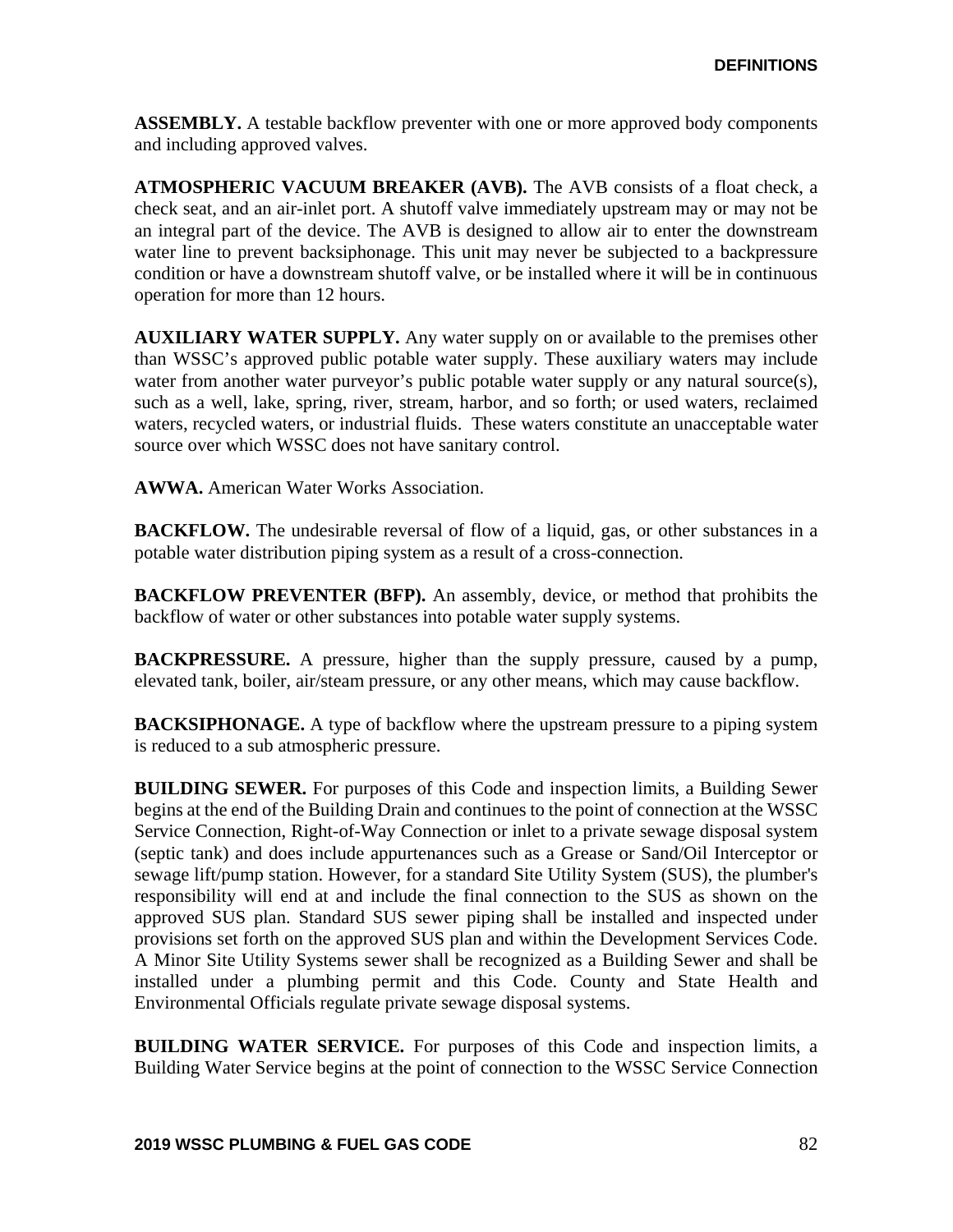at the property line or edge of Right-of-Way and continues to the main Water Service Valve. However, for a standard Site Utility System (SUS), the plumber's responsibility will begin at end of the SUS as shown on the approved SUS plan. Standard SUS water service piping shall be installed and inspected under provisions set forth on the approved SUS plan and within the Development Services Code. A Minor Site Utility Systems water service shall be recognized as a Building Water Service and shall be installed under a plumbing permit and this Code. A Maryland licensed well driller may install a well service line from a well casing to the main water service valve, including pressure tank and controls without a WSSC plumbing permit or inspection; where the same scope of work is installed by a registered plumber, it shall be considered a Building Water Service and shall be installed and inspected under a WSSC plumbing permit. County and State Health and Environmental Officials regulate private wells and well drilling.

**CHIEF CODE OFFICIAL.** The supervisor or higher level authority, of the "code official."

**CLASS 1 FIRE-PROTECTION SYSTEM.** Direct connections from public water mains only; no pumps, tanks, or reservoirs; no physical connection from other water supplies; no antifreeze or other additives of any kind; all sprinkler drains discharging to atmosphere, dry wells, or other safe outlets.

**CODE OFFICIAL.** Commission employees charged to administer and enforce any part or all of this Code. Examples include, but not limited to: inspectors, investigators, plans reviewers, support specialist, permit agents, meter personnel, WSSC Police, Utility Services personnel and any related supervisors.

**COMMISSION.** The Washington Suburban Sanitary Commission or its duly authorized agents acting within the scope of duties entrusted to them.

**CONTAINMENT.** The appropriate type or method of backflow protection at the beginning of the service connection or immediately inside the building, commensurate with the degree of hazard of the property owner's potable water system.

**CONTAMINATION.** Impairment of the quality of the water which creates an actual hazard to the public health and safety.

**COOKING APPLIANCE.** Is any appliance, regardless of heat source, capable of contributing to grease laden waste water discharges from a food service establishment such as, but not limited to, the following: stove top, range, oven, grill, fryer, rotisserie, wok, kettle, braising pan.

**CRITICAL FACILITIES.** Facilities typically having multiple water services off multiple mains to ensure continuity of service, such as hospitals, schools, certain federal facilities, and other facilities deemed critical by the required use.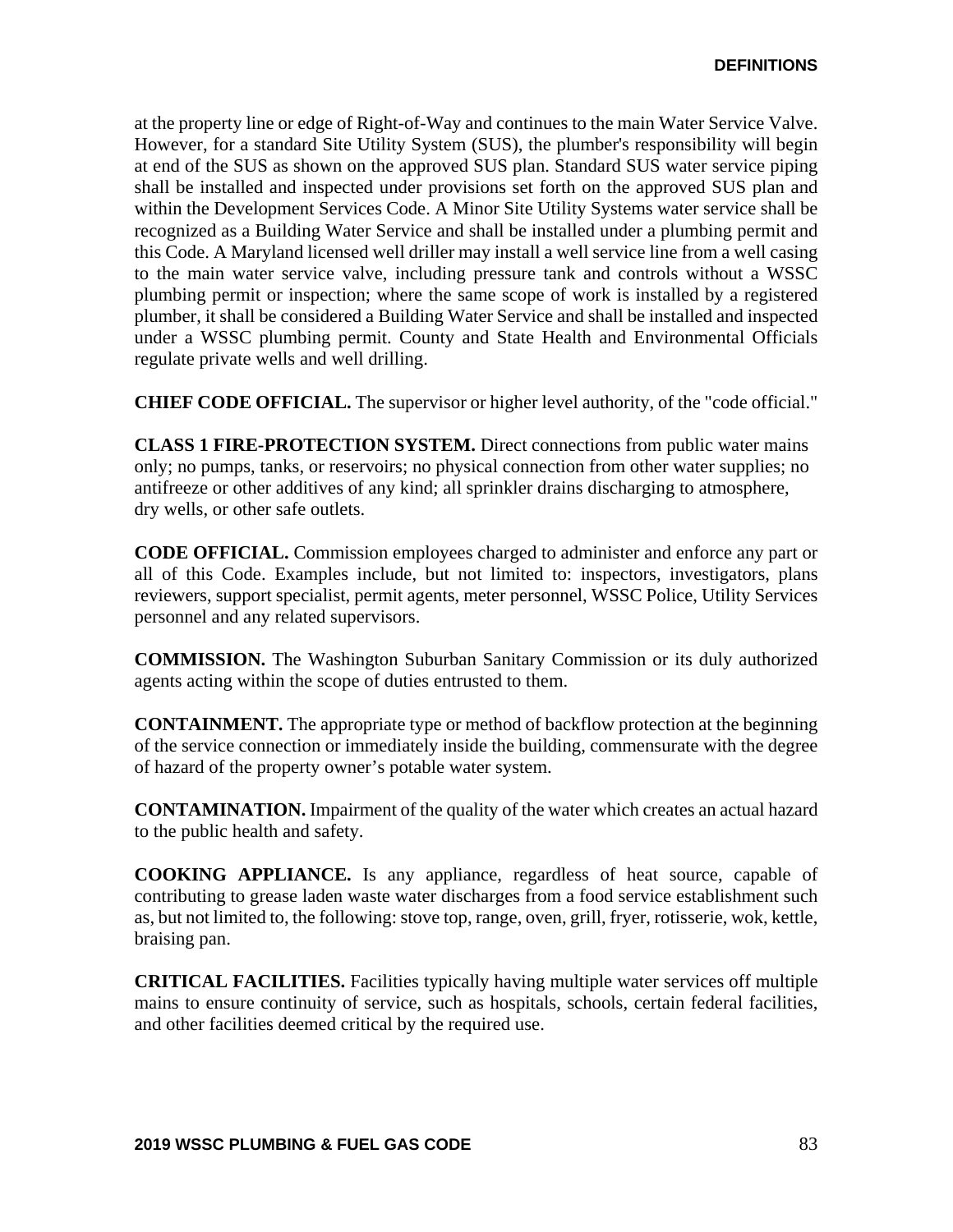**CROSS-CONNECTION.** A connection or a potential connection between any part of a potable water system and any other environment containing other substances in a manner that, under any circumstances, would allow such substances to enter the potable water system. Other substances may be gases, liquids, or solids, such as chemicals, water products, steam, water from other sources (potable or non-potable), or any matter that may change the color of or add odor to the water. Bypass arrangements, jumper connections, removable sections, swivel or changeover assemblies, or any other temporary or permanent connecting arrangement through which backflow may occur are considered to be cross-connections.

**CROSS-CONNECTION CONTROL.** A program to eliminate, monitor, protect and prevent cross-connections from allowing backflow.

**CROSS-CONNECTION TECHNICIAN.** A WSSC-licensed Master Plumber, Master Plumber/Gasfitter, Journeyman Plumber or Journeyman Plumber/Gasfitter who is licensed by WSSC for installing, servicing and testing of backflow assemblies.

**CUSTOMER.** For purposes of this Code, a member of the regulated community which may be a property or building owner, tenant, occupant, or other controlling entity over any portion of a property's water distribution system or water utilizing equipment.

**DEGREE OF HAZARD.** An actual or potential threat of contamination of a physical or toxic nature to the public potable water system or the owner's potable water system.

**DEVICE.** A non-testable backflow preventer.

**DOMESTIC HOT WATER.** Hot water supplied to normal plumbing fixtures such as showers, bathtubs, lavatory sinks, residential type kitchen sinks, residential type clothes washers, etc. for use in all occupancy types. Domestic Hot Water is limited to 140°F. Commercial and industrial applications such as culinary, laundering, laboratory and similar processes are not subject to the limits of domestic hot water.

**DOUBLE CHECK DETECTOR BACKFLOW-PREVENTION ASSEMBLY (DCDA).** A specially designed backflow assembly composed of a line-size-approved double check valve assembly with a bypass containing a specific water meter and an approved double check valve assembly. The meter shall be provided by WSSC. The meter piping shall allow the meter to be installed either horizontal or vertical. This assembly shall only be used to protect against a non-health hazard (i.e., a pollutant).

**DOUBLE CHECK VALVE ASSEMBLY (DC or DCVA).** A complete assembly consisting of two internally loaded, independently operating check valves, located between two tightly closing resilient-seated shutoff valves with four properly placed resilient-seated test cocks. This assembly shall only be used to protect against a non-health hazard (i.e., a pollutant).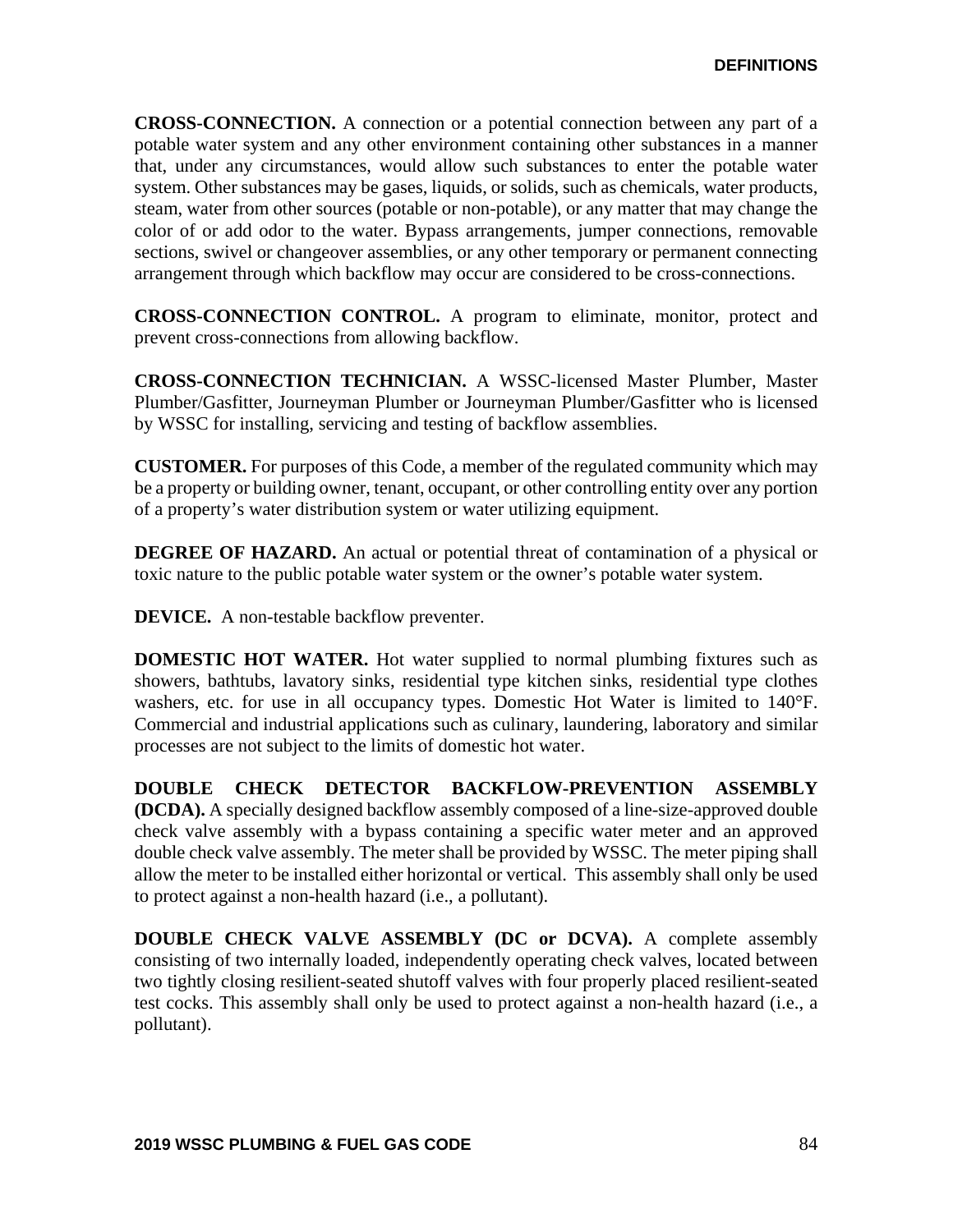**DRAIN CLEANER.** A WSSC-licensed Sewer and Drain Cleaner, Master Plumber, or person in their employment, performing drain cleaning operations.

**FAT.** Organic polar compounds derived from vegetable/plant or animal sources that are composed of long chain triglycerides. The term fat shall include all types and forms of fat derived from any source. The term shall be used interchangeably with oil and grease.

**FIELD TESTING.** A procedure to determine the operational and functioning status of a backflow preventer.

**FLOW-BASED GREASE INTERCEPTOR.** Grease interceptor design based on flow rate with a specific requirement for upstream sink tail piece flow restriction (for indirectly connected fixtures) and a flow control device. Solids screens or strainers with a maximum screen size of 1/8" perforations must be provided to capture the solids discharge from dish/pot washing sinks and floor sinks to avoid overloading the grease interceptor with solids. Sizing is based on the reasonable maximum flow anticipated from the fixtures connected to the grease interceptor based on the WSSC Tail Piece Flow Rate Table (new) for indirect connections, and IPC Chapter 10/ASME A112.14.3 for direct connections. Minimum size  $= 7$  gallons per minute. Flow-based grease interceptors shall conform to ASME A112.14.3 or ASME A112.14.4 at the calculated flow rate. The following flow-based grease interceptors are differentiated based on whether or not there are mechanical grease removal features:

**FOG.** An acronym for fats, oils, and grease. FOG can be of animal/vegetable origin or mineral/petroleum origin.

**FOOD SERVICE ESTABLISHMENT.** Establishments where food is served to or provided for the public, with or without charge, including, but not limited to restaurants, cafeterias, hotel kitchens, church kitchens, school kitchens, hospital cafeterias, bars, or any other commercial operation that has the potential to discharge grease laden wastewater.

**FUTURES, DEAD ENDS, DORMANT SYSTEMS, and SEASONAL USES/OCCUPANCIES.** General terms used to describe unused or stagnant water distribution systems or segments. Examples include but are not limited to: pool houses; unoccupied suites; piping to future areas or fixtures not intended to be operational by the initial occupancy of a building; or sections or floors of a building being decommissioned during renovation projects where any part of the building will remain occupied.

**GREASE.** Compounds derived from vegetable/plant or animal sources that are composed of long chain triglycerides. The term grease shall include all types and forms of grease derived from any source. The term shall be used interchangeably with fat and oil.

**GREASE ABATEMENT SYSTEM.** Any grease interceptor, grease trap, grease recovery device, or any treatment system designed to remove Fats, Oils and Grease (FOG) from FSE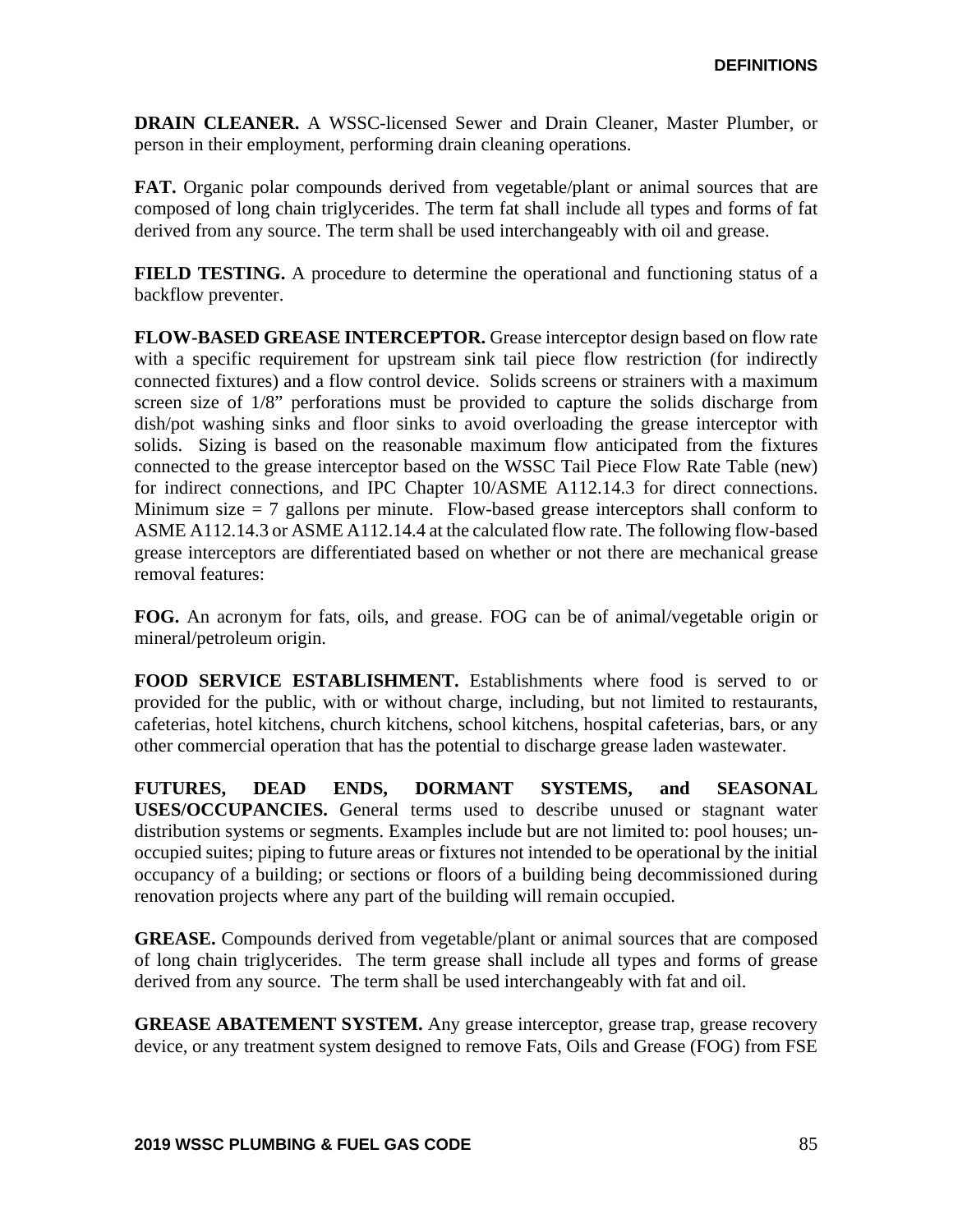wastewater, with two general subcategories; see Volume Based Grease Interceptor and Flow Based Grease Interceptor.

**GREASE INTERCEPTOR.** A passive interceptor with a static liquid capacity of 300 gallons or more; referred to hereafter in Code as a Volume Based Grease Interceptor. In general, grease interceptors are constructed from precast concrete, have manhole access, and are designed for outdoor installation. However, grease interceptors may be constructed from other materials such as but not limited to composites and metal, and under some applications are installed indoors.

**GREASE RECOVERY DEVICE (GRD).** A specialized type of grease trap equipped with electro-mechanical components intended to extract FOG; referred to hereafter in Code as a Mechanical Flow Based Grease Interceptor.

**GREASE TRAP.** A passive interceptor, or a passive interceptor equipped with nonmechanical components, intended for indoor installation; referred to hereafter in Code as a Passive Flow Based Grease Interceptor. In general, grease traps are constructed from cast iron, stainless steel, aluminum, or a composite material, and are available in sizes that range from 10 gpm to several hundred gpm based on manufacturer's ratings.

**GROUP R-3 OCCUPANCIES.** In general, 1- and 2-family detached houses and attached row-style houses. Specifically per the International Building Code (IBC): Residential occupancies where the occupants are primarily permanent in nature and not classified as R-1, R-2, R-4 or I-1, I-2, I-3, or I-4,, and where buildings do not contain more than two dwelling units as applicable in Section 101.2 (IBC), or adult and child care facilities that provide accommodations for five or fewer persons of any age for less than 24 hours. Adult and child care facilities that are within a single-family home are permitted to comply with the *International Residential Code* in accordance with Section 101.2 (IBC).

**GUARDED DOMESTIC HOT WATER DELIVERY OUTLET.** Faucets and other delivery outlets that incorporate a form of scald prevention or tempering as required by this Code. Items include, but are not limited to, bathtubs, showers, bidets, public hand washing facilities.

**HARD STOPPAGE.** A clog or obstruction in a building sewer or drain that cannot be readily relieved by a Drain Cleaner, utilizing proper-sized and type rotating drain cleaning equipment. Examples of a hard stoppage include but are not limited to: Root intrusions, broken or misaligned pipe, a solidified mass that cannot be dislodged, and permanent objects in the pipe.

**HIGH HAZARD (health hazard).** A cross-connection or potential cross-connection involving any substance that could, if introduced into the potable water supply, cause death or illness, spread disease, or have a high probability of causing such effects.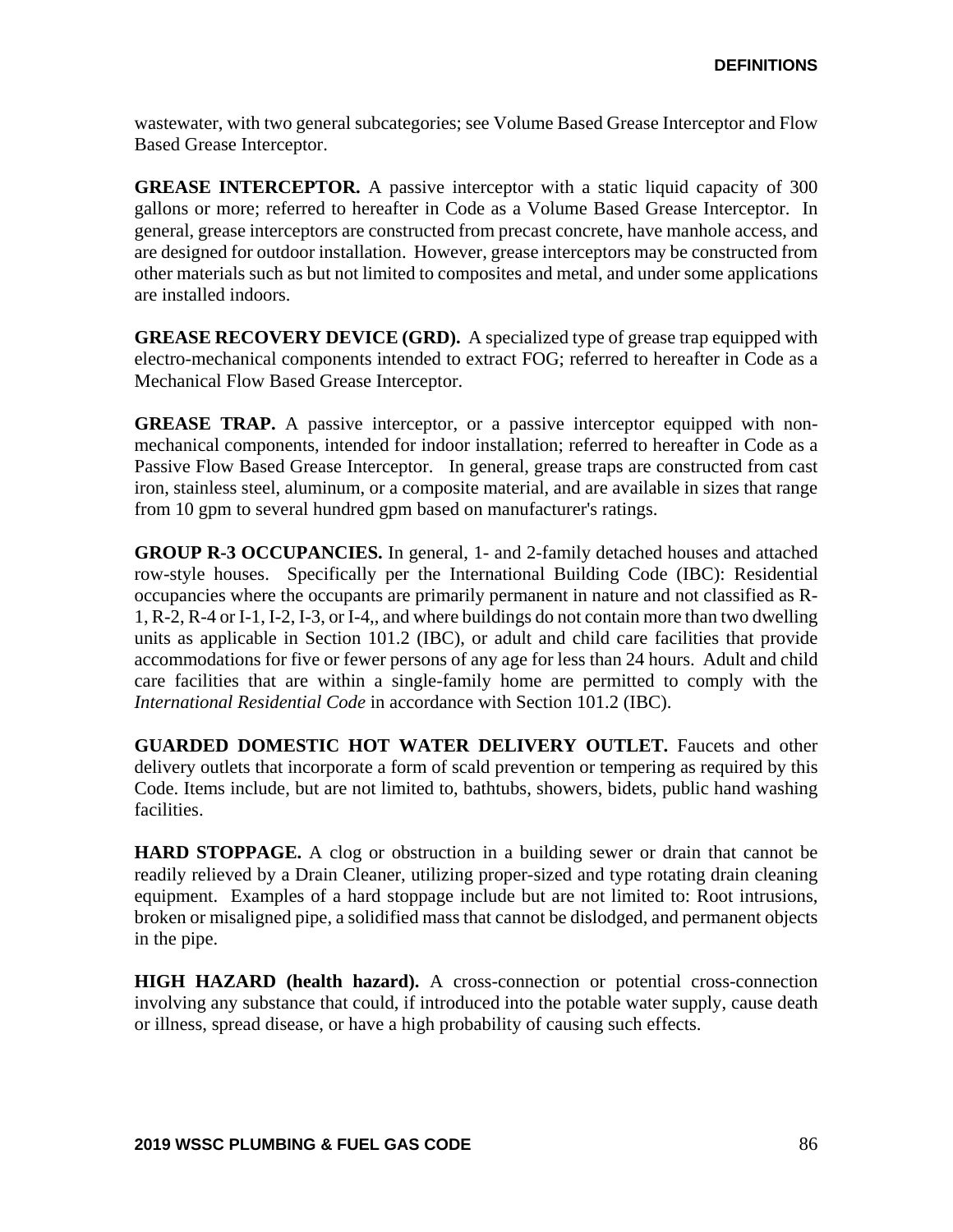**HOUSE LINE.** An industry term used to describe the gas piping system downstream of the point of delivery (Gas Meter).

**INTERNAL PROTECTION.** Fixture isolation and/or isolation of an area or zone. Protection at the fixture means installing an approved backflow preventer at the source of the potential hazard within a specific area.

**ISOLATION.** Assemblies or devices installed to protect against backflow at individual cross connections.

**LOW HAZARD (non-health hazard).** A cross-connection or potential cross-connection involving any substance that generally would not be a health hazard but would constitute a nuisance or be aesthetically objectionable if introduced into the potable water supply.

#### **LOW LEAD CONTENT. Low lead content means:**

(1) containing not more than 0.2% lead for solder and flux;

(2) containing not more than 8% lead by dry weight for pipes and pipe fittings;

(3) containing a percentage of lead for plumbing fittings and fixtures that is in compliance with standards established under Section 1417 of the federal Safe Drinking Water Act (42 USC Section 300g-6); and

(4) containing not more than a weighted average lead content of 0.25% for the wetted surfaces of a pipe, pipe fitting, plumbing fitting, or fixture intended to dispense water for human consumption through drinking or cooking; or

(5) meeting NSF standards 372 and 61-Annex G.

**MAY.** A word indicating optional practice at the discretion of the installer, as opposed to required practice as indicated by the word "shall," or the phrase "shall be permitted to be." See also "Shall".

**MECHANICAL FLOW-BASED GREASE INTERCEPTOR.** Grease interceptor design with mechanical grease removal features. Typically - installed indoors under a sink. Cleaned and maintained by the FSE, pumping contractors, or specialty maintenance contractors. Sometimes - referred to as a grease removal (or recovery) device.

**METER.** A device used to measure water or wastewater for determining billing or other accountable purpose.

**Detector Check.** Measures a portion of water used in a fire protection system (aka tattle tale meter). Typically, current DC meters are installed within the by-pass arrangement of a privately owned and maintained ASSE 1048 or 1047 backflow prevention assembly.

**Domestic.** Measures all water use/consumption, other than fire protection.

Effluent. Measures actual wastewater flow; attached to or located within the wastewater flow stream; very rarely employed due to accuracy concerns; special permission required (aka totalizer meter).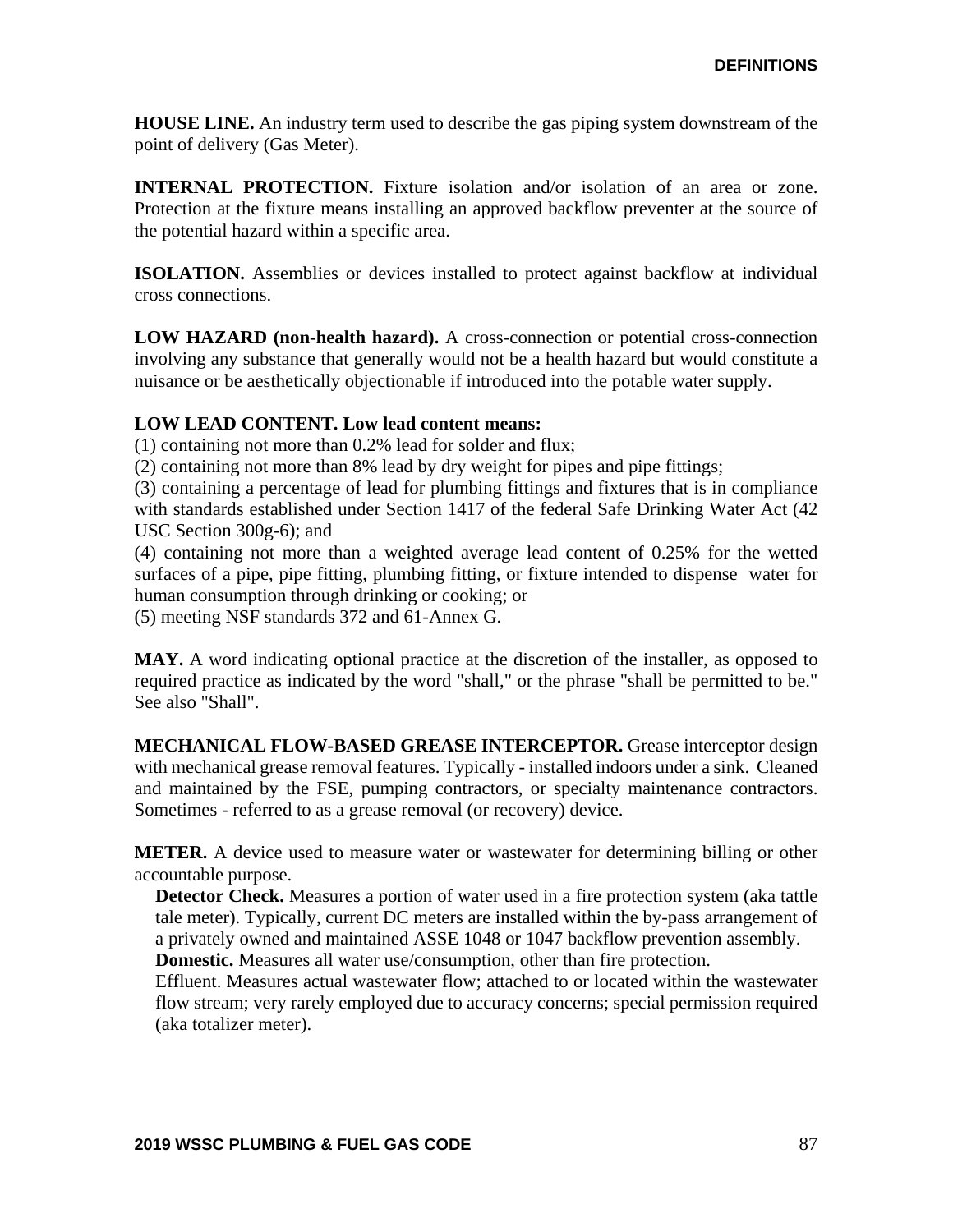**FM.** An acronym meaning Factory Mutual, which indicates approved for fire protection systems; typically installed on commercial/industrial uses at or near the property line; meters all domestic and fire protection flows (aka Master Meter).

**Private.** Measures increments of overall flow; typically owned, maintained and read by the property owner or manager (aka landlord meter)

**Sewer Only.** Measures domestic water consumption, originating from a source other than a WSSC water service line, for purposes of establishing sewer billing charges (e.g. well water, other municipal source, or a water re-use system such as rainwater harvesting)

**Submeter.** A secondary meter installed in series and downstream of a main domestic or FM meter to determine water consumption by various systems. Typically purposed as a sewer deduct meter (e.g. irrigation, cooling tower, etc.) or a proportional metering device to determine a portion of overall domestic use (e.g. mixed use or a process such as laundering).

**Water Only.** Sometimes referred to as a "Hose Bibb Only" meter; measures flows in multi-unit buildings with a dedicated branch to an outdoor only water only use (e.g. hose bibb, irrigation). Also, may serve an entire property that is not connected to a WSSC sewer service line.

**MISCIBILITY.** The ability for two or more liquids to fully dissolve in each other to form a uniform, undivided blend. These liquids can be further characterized as fully miscible; partially miscible; and immiscible.

**MISCONDUCT.** Use of abusive language, threats, mischievous or criminal acts, directed toward the public while providing services, or toward a code official while performing their official duties. See Sections 108.4.7 and108.6.1.3.

**NON-GUARDED DOMESTIC HOT WATER DELIVERY OUTLET.** Faucets and other delivery outlets that do not incorporate a form of scald prevention or tempering as allowed by this Code. Items include, but are not limited to, residential lavatories, laundry sinks, pantry/break room sinks, patient room sinks, bar sinks, shampoo sinks, residential type kitchen sinks, classroom sinks, and general use hose bibbs.

**NON-RESIDENTIAL BUILDING or OCCUPANCY.** The classification non-residential shall apply to any building type or occupancy that does not meet the parameters of a Group R-3 occupancy as set forth in the International Building Code. Group R-3 classifications include single family homes and row style townhomes (single dwelling unit from bottom floor to top floor). All other building types or occupancies shall be deemed non-residential.

**NON-POTABLE WATER.** Water which is not reliably safe for drinking, personal use or culinary related utilization.

**NSF.** An acronym for the National Sanitary Foundation.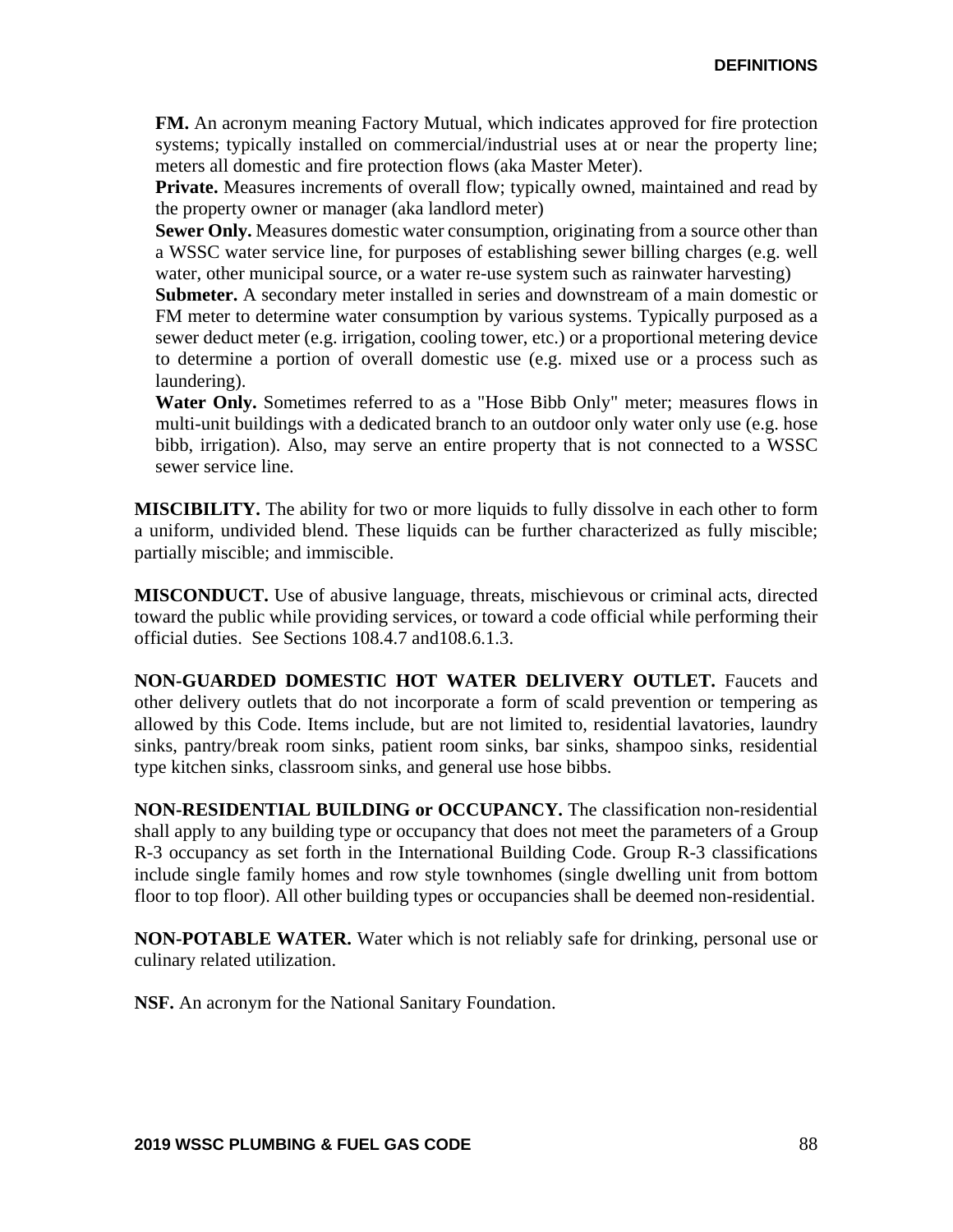**OIL.** Organic polar compounds derived from vegetable/plant or animal sources that are composed of long chain triglycerides. The term oil shall include all types and forms of oil derived from any source. The term shall be used interchangeably with fat and grease.

PASSIVE FLOW-BASED GREASE INTERCEPTOR. Grease interceptor design with no mechanical grease removal features. Typically - installed indoors under a sink or outdoors in-ground. Cleaned by the FSE or pumping contractors. Sometimes referred to as a hydromechanical grease interceptor (when designed and installed with a flow control device with air intake) or a grease trap (when designed and installed with a flow control device without air intake).

**PERMITTEE.** The person responsible as indicated on a permit.

**PERSON.** Any individual; partnership; co-partnership; firm; company; corporation; association; joint stock company; trust; estate; Federal, State, and local governmental entity; society; group; or any other legal entity; or their legal representatives, agents, assigns or governmental entities.

**POINT OF DELIVERY.** For natural gas systems, the point of delivery is the outlet of the service meter assembly or the outlet of the service regulator or service shutoff valve where a meter is not provided. Where a valve is provided at the outlet of the service meter assembly, such valve shall be considered to be downstream of the point of delivery. For undiluted liquefied petroleum (aka LP or propane) gas systems, the point of delivery shall be considered the outlet of the second-stage pressure regulator that provides utilization pressure, exclusive of line gas regulators, in the system. *For purposes of gas pipe sizing* from a service regulator or from a line regulator, the first 2-feet (nominal) of piping may be sized the same as the service regulator/meter assembly connection, or the line pressure regulator outlet.

**PRESSURE VACUUM-BREAKER ASSEMBLY (PVB).** An assembly consisting of an independently operating, internally loaded check valve, an independently operating, loaded air-inlet valve located on the discharge side of the check valve, with properly located resilient-seated test cocks and tightly closing resilient-seated shutoff valves attached at each end of the assembly designed to be operated under pressure for prolonged periods of time to prevent backsiphonage. The pressure vacuum breaker may not be subjected to any backpressure. This assembly may be used to protect against a non-health hazard (i.e., a pollutant) or a health hazard (i.e., a contaminant).

**PUBLIC HAND WASHING FACILITY.** Lavatory or group hand washing fixture located in a public toilet facility or other hand wash operation to be used by customers, patrons, employees, patients, inmates and visitors. Uses include, but are not limited to, patient service areas, wash fountains, detention center including cells, classroom sinks, and general hand sinks.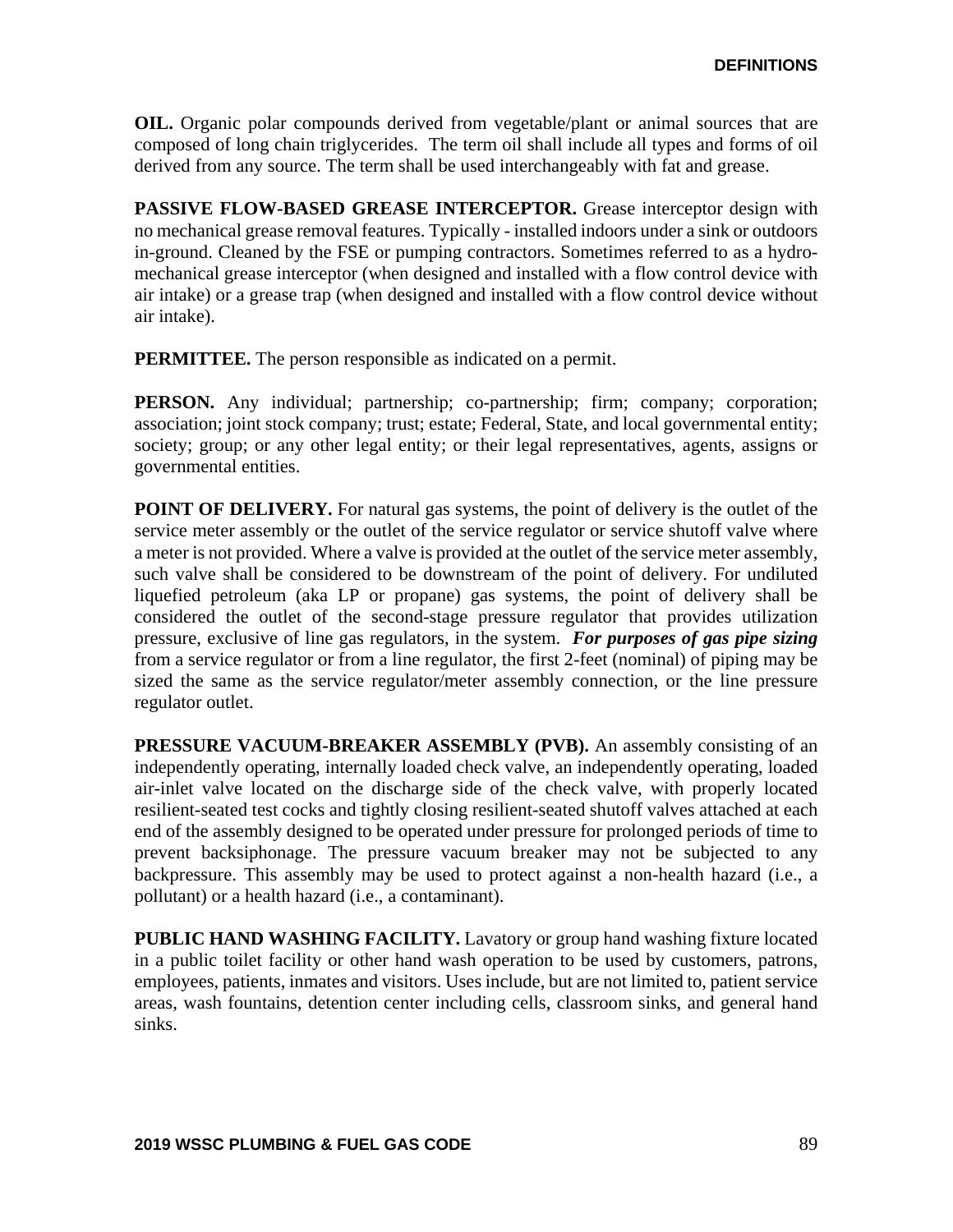**REDUCED-PRESSURE PRINCIPLE BACKFLOW-PREVENTION ASSEMBLY (RPBA or RPZA).** A complete assembly consisting of a mechanical, independently acting, hydraulically dependent relief valve, located between two independently operating, internally loaded check valves that are located between two tightly closing resilient-seated shutoff valves with four properly placed resilient-seated test cocks. This assembly may be used to protect against a non-health hazard (i.e., a pollutant) or a health hazard (i.e., a contaminant).

**REDUCED-PRESSURE PRINCIPLE DETECTOR BACKFLOW-PREVENTION ASSEMBLY (RPDA).** A specially designed backflow assembly composed of a line-size proved reduced-pressure principle backflow-prevention assembly with a bypass containing a specific water meter and an approved reduced-pressure principle backflow-prevention assembly. The meter shall be provided by WSSC. The meter piping shall allow the meter to be installed either horizontal or vertical. This assembly may be used to protect against a nonhealth hazard (i.e., a pollutant) or a health hazard (i.e., a contaminant).

**REPRIMAND.** A formal written notification to a licensee, that the licensee has committed one or more serious code violations, but less serious than that which would warrant a recommendation for suspension or revocation of their license. See Section 108.6.

**REVOCATION.** A formal written notification to a licensee, that the licensee has committed one or more serious code violations, that warrants termination of their license for an extended period of time, generally in "years." See Section 108.6.

**RIGHT-OF-WAY SERVICE CONNECTION.** A tap or tee that is constructed by the Commission or its designee, into a Commission water or sewer main located in a right-ofway on private property, serving only the property in which the Commission water or sewer main is located.

**SERVICE CONNECTION.** In general, a lateral service pipe that is constructed by the Commission or its designee, from a Commission water or sewer main to a property line. See also "Right-of-Way Service Connection."

**SHALL.** A word indicating required practice, as opposed to an optional practice at the discretion of the installer, indicated by the word "may. See also **May.** 

**SOAP TEST.** As prescribed in this code, any liquid producing visible bubbles or changing appearance, when applied to a leaking pipe. Specialized leak detection equipment shall also qualify as a soap test.

**SOFT STOPPAGE.** A clog or obstruction in a building sewer or drain caused by an overaccumulation of normal sewage solids, that can be readily relieved by a Drain Cleaner, utilizing proper-sized and type rotating drain cleaning equipment.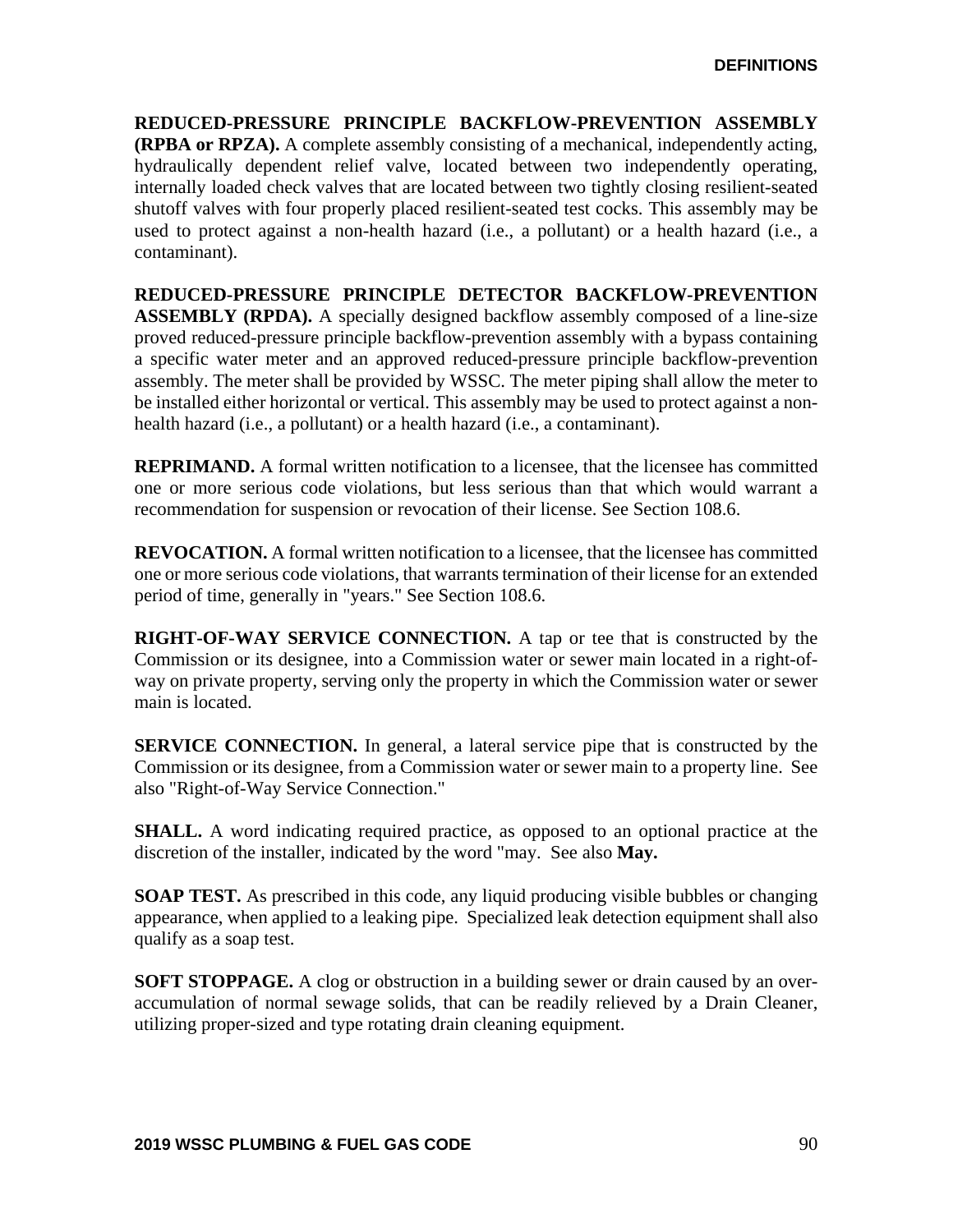**SPILL-RESISTANT PRESSURE VACUUM-BREAKER BACKSIPHONAGE-PREVENTION ASSEMBLY (SVB):** A backflow assembly containing an independently operating, internally loaded check valve and independently operating loaded air-inlet valve located on the discharge side of the check valve. The assembly is to be equipped with a properly located resilient-seated test cock, a properly located bleed/vent valve, and tightly closing resilient-seated shutoff valves attached at each end of the assembly. This assembly is designed to protect against a non-health hazard (i.e., a pollutant) or a health hazard (i.e., a contaminant) under backsiphonage condition only.

**SUSPENSION.** A formal written notification to a licensee, that the licensee has committed one or more serious code violations, that warrants termination of their license for a specified period of time, but less serious than that which would warrant a revocation of their license. See Section 108.6.

**SYSTEMS DEVELOPMENT CHARGE (SDC).** An impact fee established by Section 25-401 & 25-405 of the Public Utilities Article, Annotated Code of Maryland, to recover cost of growth related facilities within the WSSD.

**VENTILATED SPACE.** A space within a building that allows air or gases to freely exchange with any unconfined space or outdoors. Building structural voids such as chases, wall cavities, and similar dead spaces shall not be utilized as a ventilated space. The air exchange opening shall be adequately sized to accommodate the equipment and appurtenances within the space but in no case less than seven (7) square inches and where no dimension is smaller than three (3) inches.

**VISIBLE READY ACCESS AREA.** A space within a building where daily activity is expected; whereby items requiring observation are visible and abnormalities will not go undetected.

**VOLUME-BASED GREASE INTERCEPTOR.** Grease interceptor design based on volume and retention time with no specific requirement for upstream sink tail piece flow restrictions or a flow control device. Sizing is based on the number of drainage fixture units connected to the grease interceptor based on the 2006 Uniform Plumbing Code (UPC) Table 10-3. Minimum size = 300 gallons. Typically - installed outdoors and underground. Typically - cleaned by pumping contractors. Sometimes - referred to as a gravity grease interceptor or outdoor grease interceptor.

WATER RE-USE SYSTEMS. Varieties of water recycling from the following sources: wastewater treatment plant effluent; graywater; rainwater; ground water; condensate; process and equipment discharge. [See Chapter 9]

**WEIGHTED AVERAGE LEAD CONTENT.** Weighted average lead content means:

(1) identifying each component of a pipe, pipe fitting, plumbing fitting, or fixture that water flows through and comes into contact with during normal operation;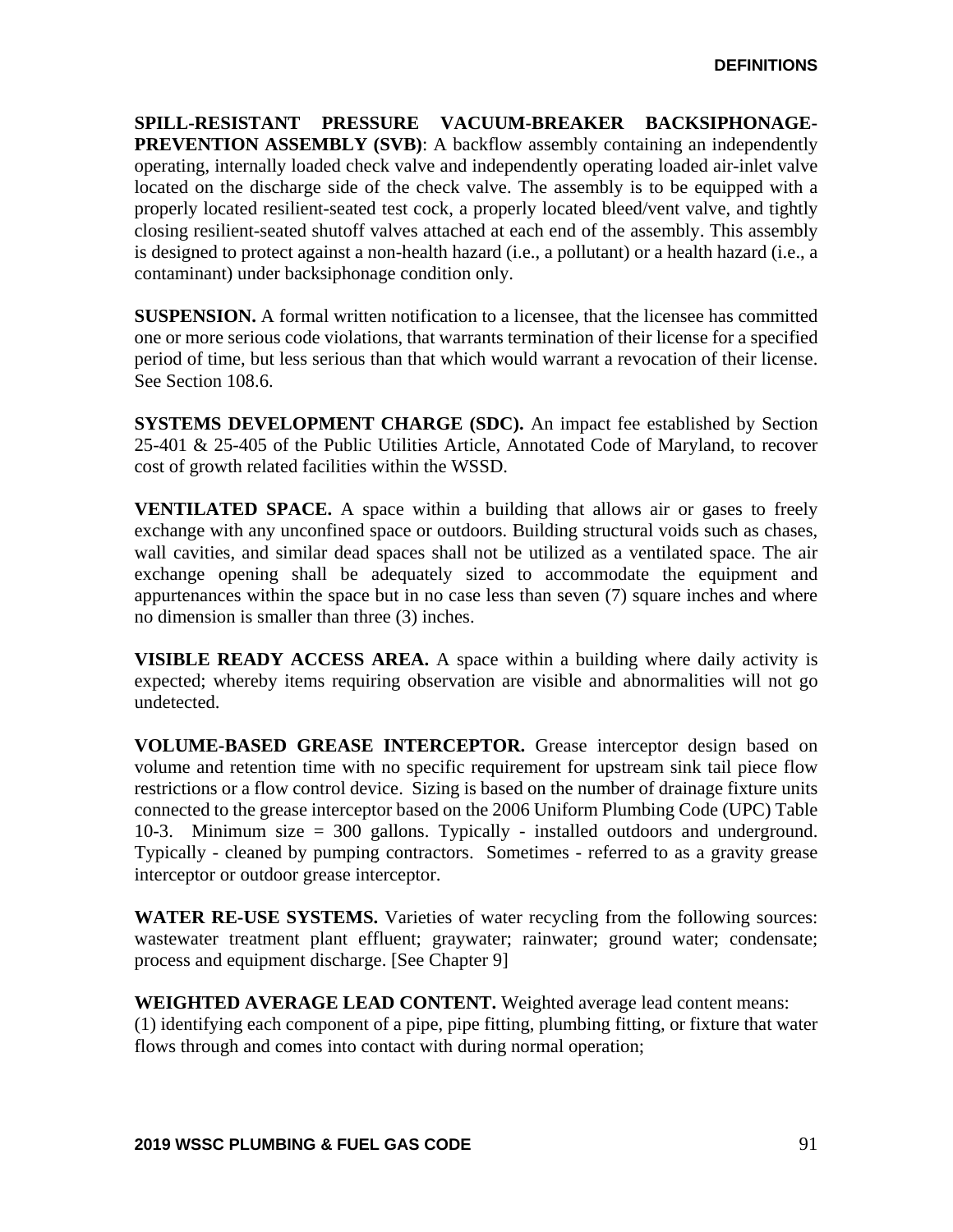(2) indentifying the percentage lead content of each component of the pipe, pipe fitting, plumbing fitting, or fixture;

(3) determining the wetted surface area of the pipe, pipe fitting, plumbing fitting, or fixture; (4) determining the percentage of the total wetted surface area of the pipe, pipe fitting, plumbing fitting, or fixture represented in each component;

(5) calculating the contributing percent lead for each component that comes into contact with water by multiplying the percentage of lead content of the component by the percentage of total wetted surface area represented by the component; and

(6) calculating the sum of each contributing percent lead value determined for each component under item (5) of this subsection.

**WSSC.** The Washington Suburban Sanitary Commission.

**WSSD.** The Washington Suburban Sanitary District. Generally, the entirety of Montgomery and Prince George's Counties, Maryland, less certain incorporated city limits and federal properties.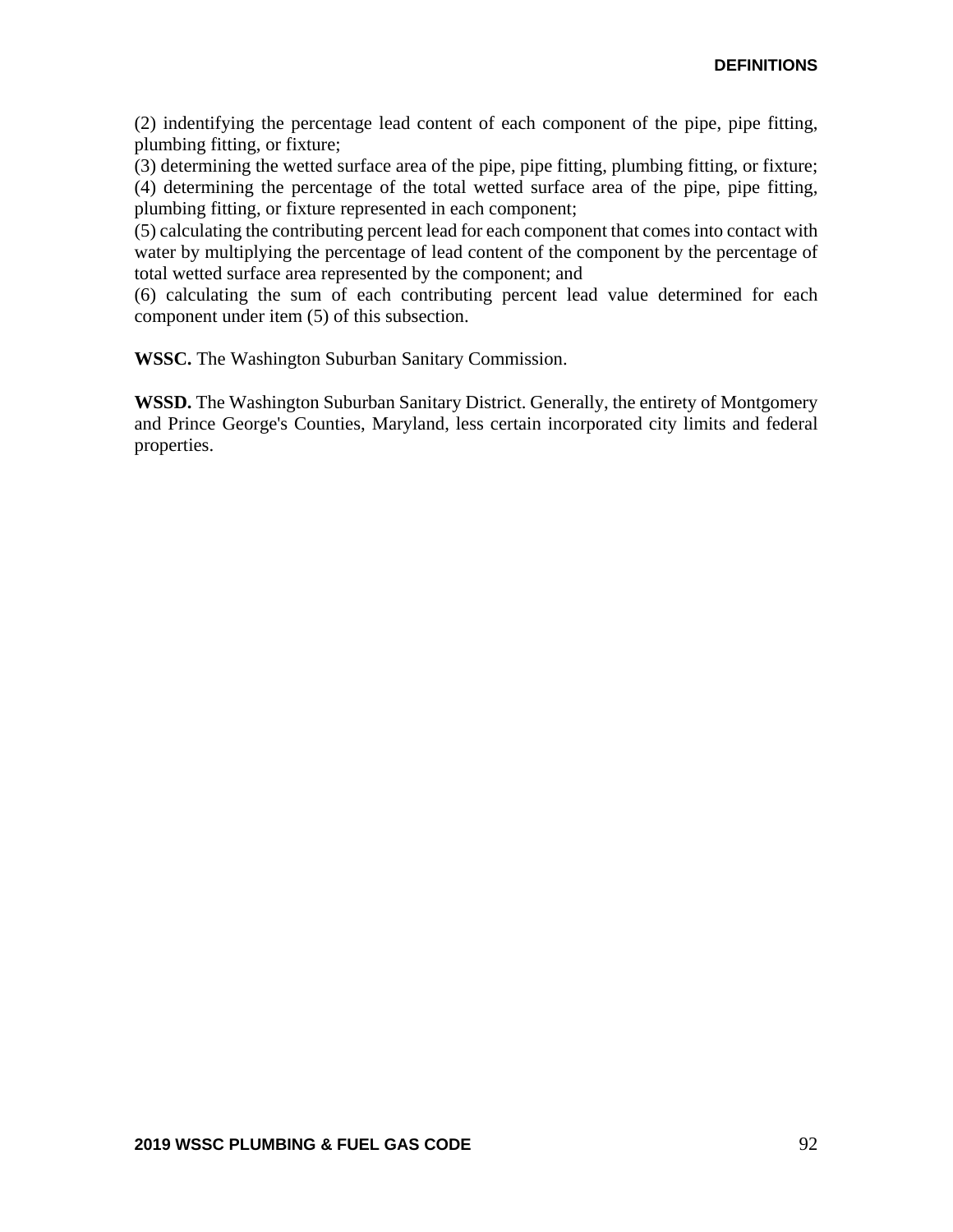### **CHAPTER 3**

# **ADOPTION OF INTERNATIONAL PLUMBING CODE**

## **SECTION 301 GENERAL**

**301.1 Adoption.** The 2018 edition of the **International Plumbing Code** (hereinafter "**IPC**"), published by the International Code Council, Inc., is hereby adopted and incorporated herein by reference, and has the same force and effect as though fully set forth in this Code, subject to the additions, deletions or other modifications set forth in this Chapter as amendments thereto.

**301.2 Applicability.** The IPC applies to all occupancies including Group R-3 Occupancies (see definition), and their accessory structures.

**301.3 Availability for Review.** At least 1 copy of the aforesaid IPC shall be filed in the Office of the Secretary of the WSSC and made available for public use and inspection.

### **SECTION 302 AMENDMENTS TO THE INTERNATIONAL PLUMBING CODE**

**302.1 Amendment of IPC CHAPTER 1, ADMINISTRATION.** IPC Chapter 1, Administration, is hereby **DELETED** in its entirety.

302.2 Reserved

#### **302.3 Amendment of IPC CHAPTER 3, GENERAL REGULATIONS**

**302.3.1 IPC Section 305.4, Freezing,** is hereby **AMENDED** by **ADDING** provisions thereto, specifying certain freeze protection for piping, all to read as follows:

#### (IPC as amended)

**305.4 Freezing.** Water, soil and waste pipes shall not be installed outside of a building, in attic or crawl spaces, concealed in outside walls, or in any other place subjected to freezing temperatures unless adequate provision is made to protect such pipes from freezing by insulation, heat or both. Water piping installed in exterior walls, ceilings, and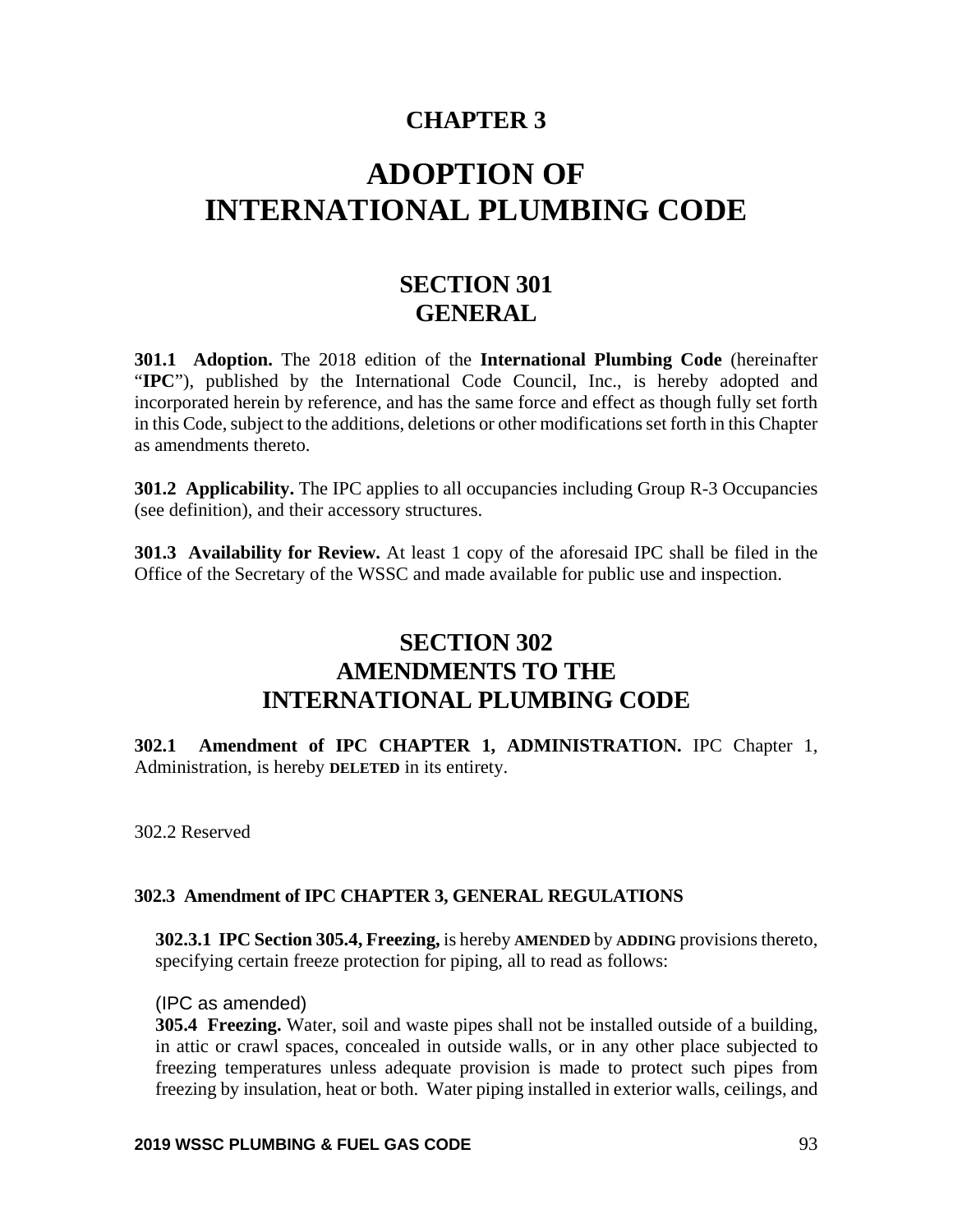unprotected floor spaces shall be protected by a minimum R-24 insulation on the "cold" side of the piping, with *no* insulation on the "warm" side of the piping.Exterior water supply system piping shall be installed not less than 6 inches below the frost line and not less than 12 inches below grade. In Prince George's County and Montgomery County, exterior water supply system piping shall be installed not less than 30-inches below final grade.

**302.3.2 IPC Section 305.4.1, Sewer Depth,** is hereby **AMENDED** by **COMPLETING** minimum cover depth dimensions for building sewers, all to read as follows:

#### (IPC as amended)

**305.4.1 Sewer Depth.** Building sewers that connect to private sewage disposal systems shall be a minimum of 18 inches below finished grade at the point of septic tank connection. Building sewers shall be a minimum of 24 inches below grade.

**302.3.3 IPC Section 305.4, Freezing**, is hereby **AMENDED** by **ADDING** Section 305.4.2, to provide requirements for draining or protecting various seasonal applications as follows:

(IPC as amended)

**305.4.2 Winterization.** For seasonal uses, a means to facilitate de-watering water lines in areas subject to freezing and protection of fixture traps shall be provided as follows:

**305.4.2.1** Piping arrangements shall include a means to drain water piping at all low points and a means to relieve any vacuum to enable drain down. For draining water piping at low points, opening fixture outlets, removing fixture stop valve components, boiler drains and similar drain ports are acceptable methods. Trapped piping arrangements shall be prohibited where piping is intended to be winterized.

**305.4.2.2** For below grade piping subject to freezing, drain down pits are prohibited and a means for forced air elimination of residual water must be provided.

**305.4.2.3** Fixture traps shall not be removed and they shall be filled with non-toxic (glycerin based) anti-freeze.

**305.4.2.4** Hose bibb shutoff valves shall be provided with a maintenance tag detailing winterization and start-up procedures.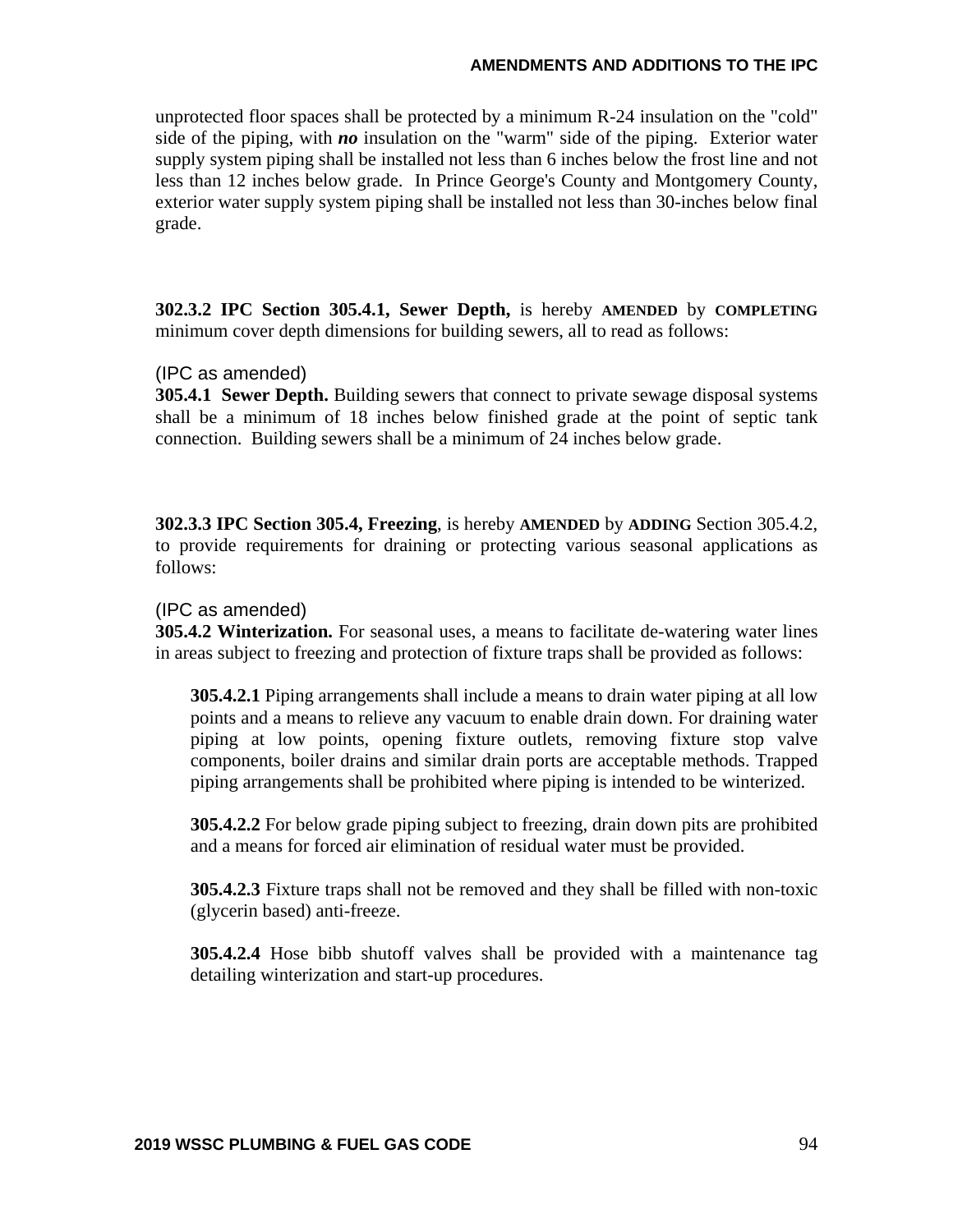**302.3.4 IPC Section 306, Trenching. Excavation and Backfill,** is hereby **AMENDED** by **ADDING** Section 306.5, to designate responsibilities for geotechnical considerations as follows:

#### (IPC as amended)

**306.5 Geotechnical Considerations.** The project owner and their design team shall be responsible for special geotechnical considerations relating to the proper installation and backfill of buried pipelines. The responsible parties shall notify the installers of specific installation and/or backfilling criteria. The responsible parties shall also inspect and approve all aspects of trenching and backfill as related to special geotechnical considerations. Items of concern include, but are not limited to: fill, debris, groundwater, corrosion or unsuitable soil below the bottom of the trenching or the imposed loads placed onto the pipelines by mobile equipment or the backfill itself. In cases where unusual site conditions are encountered by the installer, the owner shall be notified.

**302.3.5 IPC Section 312.5, Water Supply System Test**, is hereby AMENDED by ADDING provisions to recognize safe air testing practices for rigid plastic piping systems in winter months, all to read as follows:

#### (IPC as amended)

**312.5 Water supply system test.** Upon completion of a section of or the entire water supply system, the system, or portion completed shall be tested and proved tight under a water pressure not less than the working pressure of the system; or, for piping systems other than plastic, by an air test of not less than 50 psi (344kPa). This pressure shall be held for at least 15 minutes. The water utilized for tests shall be obtained from a potable source of supply. The required tests shall be performed in accordance with this section and Section 107. Subject to 105.1.4, testing for plastic piping systems shall follow a two step process in winter months:

(1) The system shall be air tested with 5 psi prior to wall close-in by the plumbing contractor using a safe and reliable method, see manufacture's recommendations and requirements. DO NOT leave air pressure charged on an unmanned project and NO other work may be performed on premises during an air test.

(2) Then after permanent heat is available and prior to final inspection the plumbing contractor shall fill the CPVC or PVC system with water equal to system working pressure. The water test shall be held for 24 hours without loss.

**302.3.6 IPC Section 312.6, Gravity Sewer Test,** is hereby AMENDED by ADDING provisions to allow air as a test medium, all to read as follows:

#### (IPC as amended)

**312.6 Gravity sewer test.** Gravity sewer tests shall consist of plugging the end of the sewer at the point of connection with the public sewer, filling the building sewer with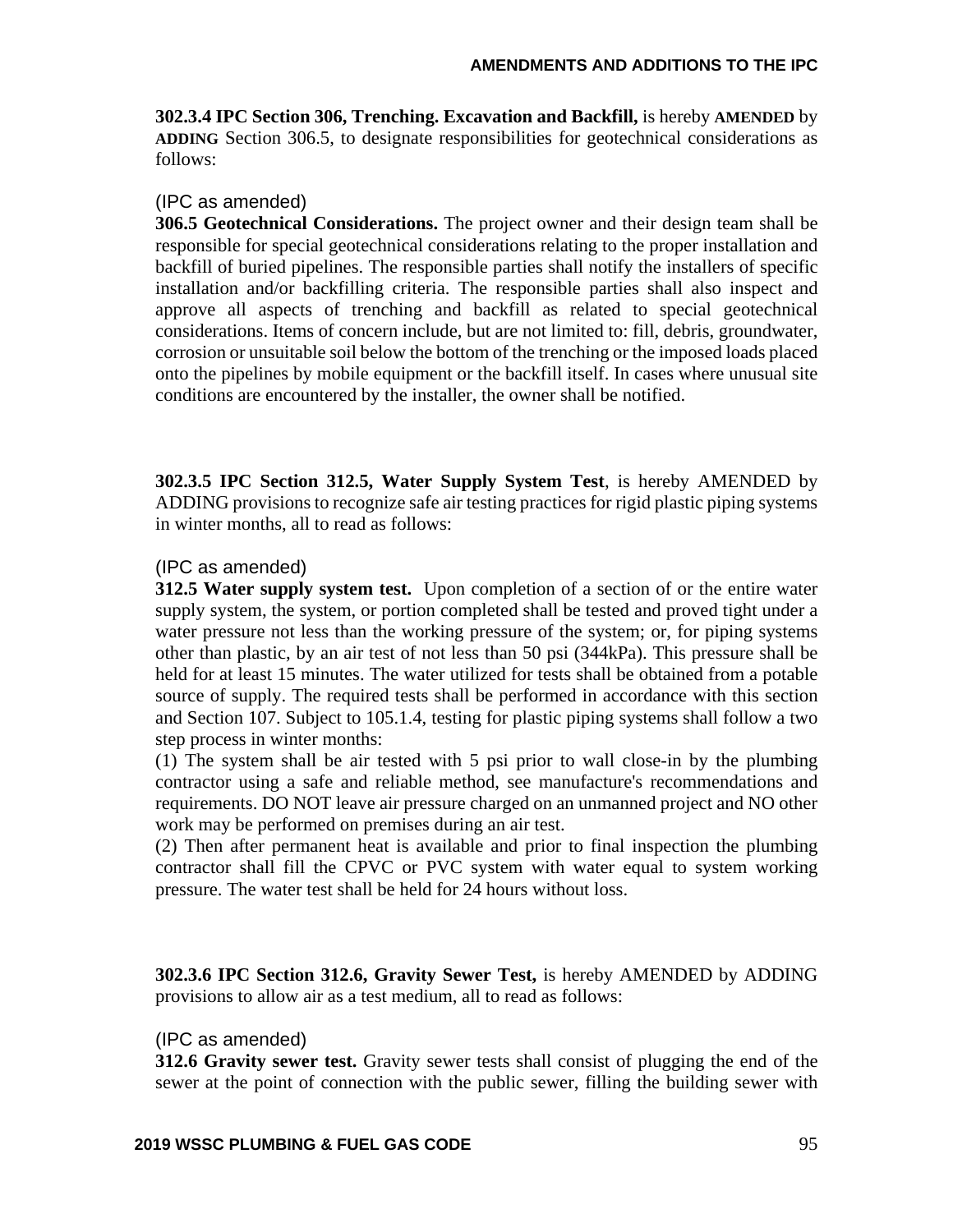water or air, testing with 5 psi of air or not less than a 10-foot (3048mm) head of water and maintaining such pressure for 15 minutes.

**302.3.7 IPC Section 312.10.2, Testing,** is hereby **AMENDED** by **ADDING** the requirement for tagging testable backflow preventers after testing, as follows:

#### (IPC as amended)

**312.10.2 Testing.** Reduced pressure principle backflow preventer assemblies, double check-valve assemblies, pressure vacuum breaker assemblies, reduced pressure detector fire protection backflow prevention assemblies, double check detector fire protection backflow prevention assemblies, hose connection backflow preventers, and spill-proof vacuum breakers shall be tested at the time of installation, immediately after repairs or relocation and at least annually. The testing procedure shall be performed in accordance with one of the following standards:

ASSE 5013, ASSE 5015, ASSE 5020, ASSE 5047, ASSE 5048, ASSE 5052, ASSE 5056, CAN/CSA B64.10

Tests shall be performed by a Certified Backflow Prevention Mechanic. A *dated test tag* indicating test results shall be attached to each testable backflow prevention assembly. ASSE 1012, ASSE 1022, and ASSE 1024 devices shall be tagged and shall include: Installation date (and/or expiration date), and the words, "FOR OPTIMAL PERFORMANCE AND SAFETY THIS DEVICE IS REQUIRED TO BE REPLACED OR RE-BUILT EVERY 5 YEARS." [Test tags available from WSSC]

**302.3.8 IPC Section 314.1, Fuel-Burning Appliances,** is hereby **AMENDED** by **ADDING** certain provisions thereto, specifying conditions under which condensate may be discharged to the Commission's sanitary sewer system, all to read as follows:

#### (IPC as amended)

**314.1 Fuel**-**Burning Appliances.** Liquid combustion by-products of condensing appliances shall be collected and discharged to an approved plumbing fixture or disposal area in accordance with the manufacturer's installation instructions, and shall be appropriately neutralized. See Section 804.1. Condensate piping shall be of approved corrosion-resistant material and shall not be smaller than the drain connection on the appliance. Such piping shall maintain a minimum horizontal slope in the direction of discharge of not less than one-eighth unit vertical in 12 units horizontal (1-percent slope).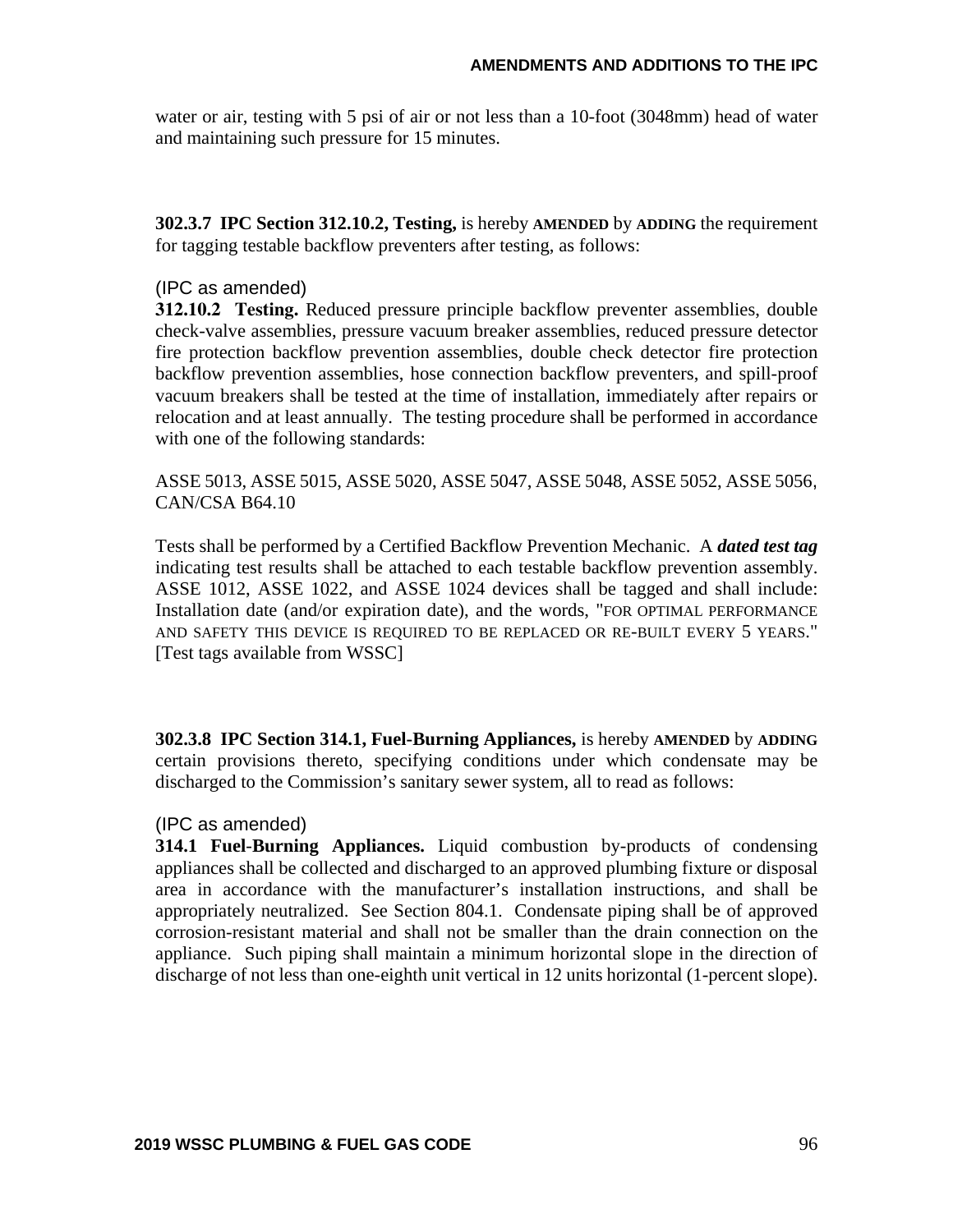**302.3.9 IPC Section 314.2.1, Condensate Disposal,** is hereby **AMENDED** by **ADDING** certain provisions thereto, specifying conditions under which condensate may be discharged to the Commission's sanitary sewer system, all to read as follows:

#### (IPC as amended)

**314.2.1 Condensate Disposal.** Condensate from all cooling coils and evaporators shall be conveyed from the drain pan outlet to an approved place of disposal. Condensate shall not discharge into a street, alley or other areas so as to cause a nuisance. The *only* such discharges allowed into the Commission's sanitary sewer systems shall be from *replacement* equipment serving Group R-3 occupancies constructed prior to 1965.

#### **302.4 Amendment of IPC CHAPTER 4, FIXTURES, FAUCETS AND FIXTURE FITTINGS**

**302.4.1 IPC Section 405.3, Setting,** is hereby **AMENDED** by **ADDING** Section 405.3.6 to establish a maximum height for specialty sinks and similar.

**405.3.6 Front rim elevation.** Unless specifically designed and/or approved otherwise, specialty sinks, such as food service compartment sinks, shall be installed with the front rim elevation of the sink not greater than 36 inches above finished floor.

**302.4.2 IPC Section 406.3, Waste Connection,** is hereby **AMENDED** To **CLARIFY**  washing machine waste lines do not have to connect to a 3 inch drain or stack, all to read as follows:

#### (IPC as amended)

**406.3 Waste Connection.** The waste from an automatic clothes washer shall discharge through and air break into a standpipe in accordance with Section 802.4 or into a laundry sink. The trap and fixture drain for an automatic clothes washer standpipe shall be a minimum of 2 inches (51 mm) in diameter. The automatic clothes washer fixture drain shall connect to a branch drain or drainage stack a minimum of 3 inches (76 mm) in diameter in other than Group R-3 occupancies; and of 2 inches (51 mm) in diameter for Group R-3 occupancies. Automatic clothes washers that discharge by gravity shall be permitted to drain to a waste receptor or an approved trench drain.

**302.4.3 IPC Section 410.4, Substitution,** is hereby **AMENDED** by **MODIFYING** Section 410.4, to allow substitution of water dispensers for drinking fountains, all to read as follows: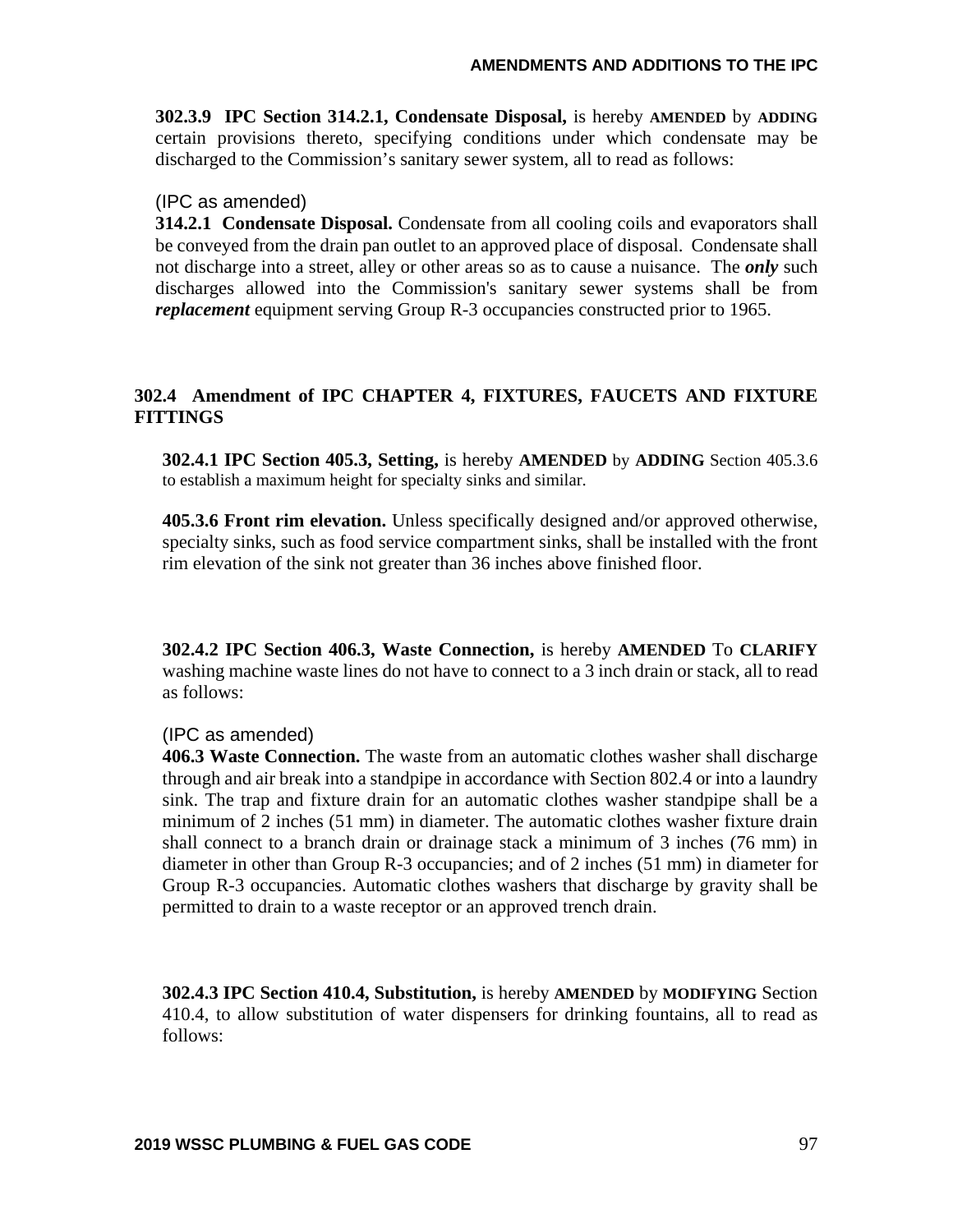**410.4 Substitution.** Where restaurants provide drinking water in a container free of charge, drinking fountains shall not be required in those restaurants. In other occupancies where drinking fountains are required, *water dispensers* shall be permitted to be substituted for *any* required drinking fountain.

**302.4.4 IPC Section 424.1, Approval,** is hereby **AMENDED** by **MODIFYING** Section 424.1, to align with and incorporate federal regulations mandating low lead plumbing fixtures, fittings and other components and further **AMENDED** by **ADDING** Section 424.1.3 to ensure that fixture components and appurtenances match fixture flow characteristics as follows:

#### (IPC as amended)

**424.1 Approval.** Faucet and fixture fittings shall conform to ASME A112.18.1/CSA B125.1. Faucet and fixture fittings that supply drinking water for human ingestion shall conform to the requirements of NSF 61, Annex G and NSF 372. Flexible water connectors exposed to continuous pressure shall conform to the requirements of Section 605.6.

**424.1.3 Compatibility.** All components utilized to deliver domestic hot water, such as temperature control/limiting devices and their corresponding shower heads and aerators, shall be compatible and incorporate similar flow ratings.

#### **302.5 Amendment of IPC CHAPTER 5, WATER HEATERS**

**302.5.1 IPC Section 501, General,** is hereby **AMENDED** by **ADDING** Sections 501.1.1 - 501.1.4 to provide scope of applicability and general parameters for minimum and maximum water temperature for domestic hot water as follows:

#### (IPC as amended)

**501.1.1 Applicability.** The provisions contained within Chapter 5 of the IPC and herein shall be applicable to new construction and replacement of domestic hot water generating equipment.

**501.1.2 Recommended Minimum Best Practices.** In order to safeguard against scalding as well as water borne bacteria growth, an optimal hot water system will incorporate all of the following parameters:

#### **501.1.2.1** *Guarded Domestic Hot Water Delivery Outlets*

- **501.1.2.2** Water Storage at 140°F or greater
- **501.1.2.3** Domestic hot water is tempered by a master thermostatic mixing valve, complying with ASSE 1017, to limit the water delivered at any non-guarded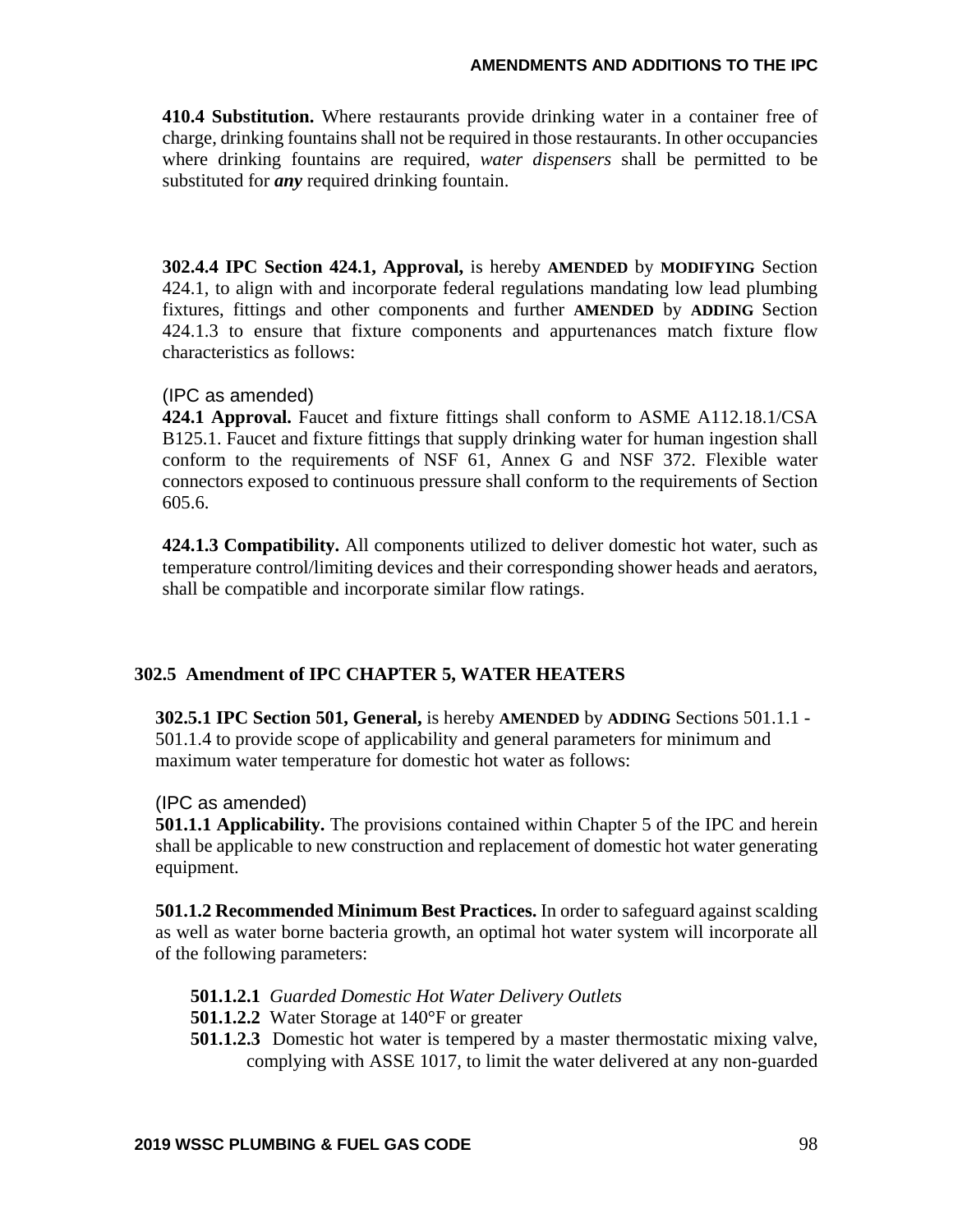domestic hot water delivery outlet to a maximum temperature of

125°F.

 **501.1.2.4** *As a recommendation*, the above *shall not* be construed as a code

 requirement. The intent is to identify potential scalding and bacterial growth hazards associated with hot water systems.

**501.1.3 Minimum and Maximum Storage Temperatures.** Where water is *stored* for domestic use, the water within the storage tank shall maintain a minimum of 120°F, not including draw down and recovery. Where an ASSE 1017 master thermostatic mixing valve is *not* utilized, hot water storage temperatures shall not exceed 125°F.

**501.1.4 Maximum Delivery Temperature.** In general, domestic hot water temperature shall be limited to 140°F at any point of delivery from the distribution system. Where *guarded domestic hot water delivery outlets* are *not* utilized (older construction), hot water *delivery* temperatures shall not exceed 125°F.

**302.5.2 IPC Section 501, General,** is hereby **AMENDED** by **ADDING** Sections 501.9 and 501.10, to provide requirements for mixing valves to be utilized for all adult care and child care fixtures and where any heat transfer systems produces domestic hot water as follows:

#### (IPC as amended)

**501.9 Nursing Homes, Hospitals and Adult and Child Care Facilities.** A master thermostatic mixing valve complying with ASSE 1017 shall be provided to safeguard the temperature of the water delivered from the potable domestic hot water distribution system. See 501.1.4. The potability of the water shall be maintained throughout the system.

**501.10 Heat Transfer Systems.** A master thermostatic mixing valve complying with ASSE 1017 shall be provided to safeguard the temperature of the water delivered from the potable domestic hot water distribution system. See 501.1.4. The potability of the water shall be maintained throughout the system.

**302.5.3 IPC Section 501, General,** is hereby **AMENDED** by **ADDING** Sections 501.11 and Table 501.11, to provide guidelines for minimum sizing criteria for storage and instantaneous type water heaters, all to read as follows:

**501.11 Water heater sizing.** Storage type water heating appliances, serving singular residential units, are recommended to meet the minimum sizing criteria as shown in Table 501.11. For all other occupancies, an adequate capacity of hot water shall be provided to meet peak demand. Where instantaneous water heating is utilized, sizing of the water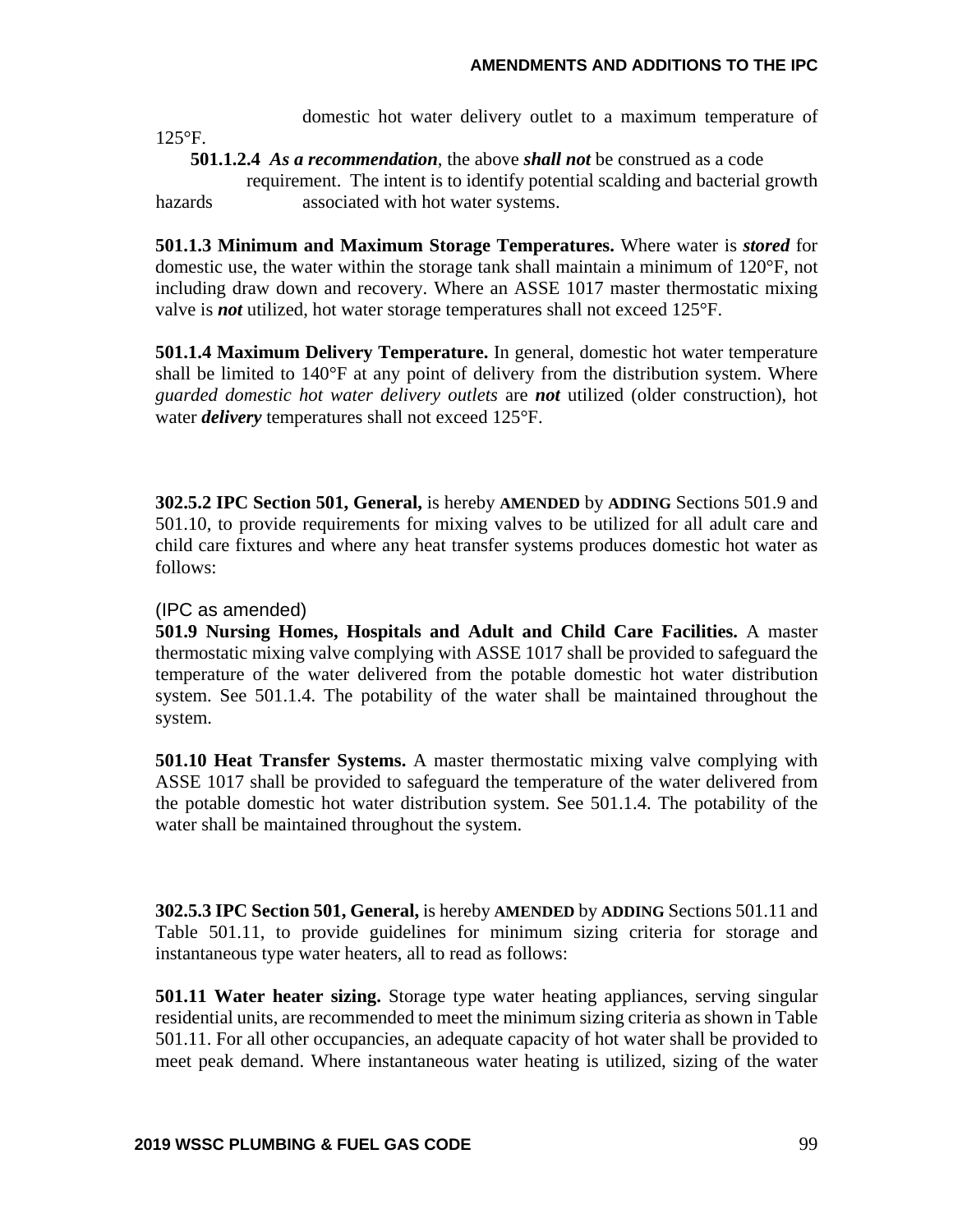heater(s) shall be based on hot water demand as established under IPC Appendix E; utilize Tables E 103.3(2)  $\&$  103.3(3) to establish the minimum required hot water gpm flow.

| Table 501.11 |
|--------------|
|--------------|

| First Hour Rating <sup>1</sup> |          |    |    |          |    |     |    |          |    |    |    |
|--------------------------------|----------|----|----|----------|----|-----|----|----------|----|----|----|
| Number of Bathrooms            | 1 to 1.5 |    |    | 2 to 2.5 |    |     |    | 3 to 3.5 |    |    |    |
| Number of Bedrooms             |          |    |    |          | ົ  | 4   | 5  |          |    |    |    |
| First Hour Rating, Gallons     | 42       | 54 | 54 | 54       | 67 | -67 | 80 | 67       | 80 | 80 | 80 |

 $1$  The first hour rating is found on the "Energy Guide" label

**302.5.4 IPC Section 504.7, Required Pan,** is hereby **AMENDED** to **CLARIFY** where water heater safe pans shall and shall not be required, to avoid conflict with subsequent IPC prescriptive language that is not enforceable in a practical manner, all to read as follows:

#### (IPC as amended)

**504.7 Required Pan.** Where water heaters or hot water storage tanks are installed in locations where leakage of the tanks or connections will cause damage, the tank or water heater shall be installed in a galvanized steel pan having a minimum thickness of 24 gauge, or other pans approved for such use. This requirement shall apply **only** to water heaters located **above** habitable space or the lowest habitable level. Pans shall **not** be required in basements or for slab-on-grade constructions, whether finished or unfinished.

#### **302.6 Amendment of IPC CHAPTER 6, WATER SUPPLY AND DISTRIBUTION**

**302.6.1 IPC Section 601, General,** is hereby **AMENDED** by **ADDING** Section 601.5, to provide requirements for futures, dead ends, dormant systems and seasonal use/occupancies as follows:

#### (IPC as amended)

**601.5 Futures, Dead Ends, Dormant Systems, and Seasonal Uses/Occupancies.**  Provisions shall be provided to isolate unused or stagnant sections of water distribution piping as follows:

 **601.5.1 Isolation Valve.** Each unused system or segment shall be provided with a valve within 12" of where the stagnant system or segment connects to an active potable water line, main or riser.

 **601.5.2 Flushing Port.** Within 12" downstream of the required isolation valve, each un-used system or segment shall be provided with a flushing port to facilitate the independent flushing and/or disinfection of the stagnant section prior to operating the isolation valve and commissioning that system or segment.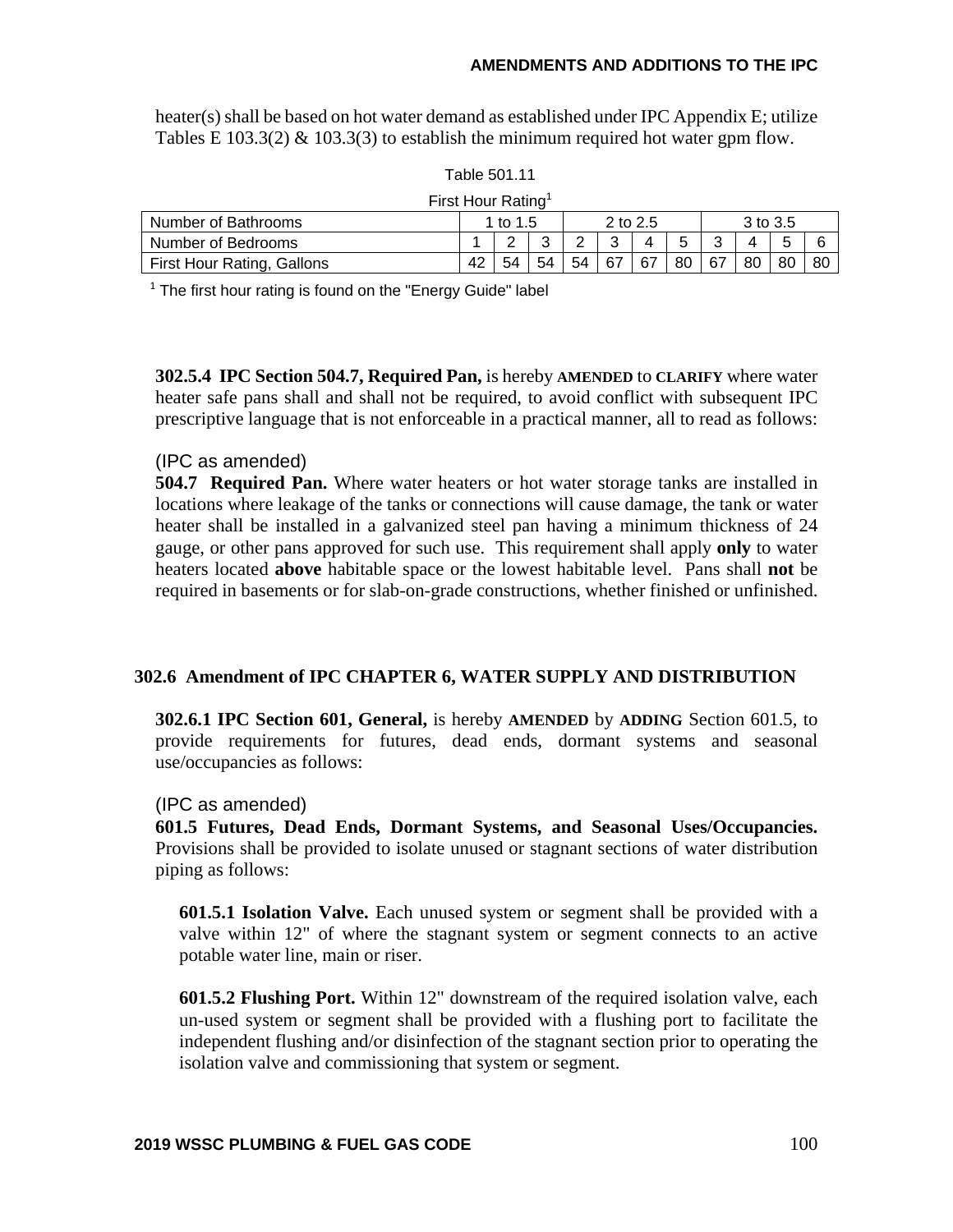**601.5.3 Backflow Preventer.** As an alternate to the flushing port, an ASSE 1024 DCV Backflow Device shall be installed within 12" downstream of the isolation valve.

**601.5.4 Testable Backflow Assemblies.** See Section 508.2.6 for testing requirements for testable backflow assemblies serving any dormant use or seasonal uses such as irrigation, swimming pools, decorative fountains, etc.

**601.5.5 Infrequently Used Fixtures.** Water supply laterals serving infrequently used fixtures, including emergency showers and eye washes, shall connect directly to active water mains when possible, shall be as short as practical, and shall be flushed in adequate time and quantity to ensure the potability of the water within the laterals.

**601.5.6 Activation.** Prior to initial use or after a period of stagnation, any system described in 601.5 shall be determined potable through flushing, disinfection and testing, as needed, prior to activation with a potable system. (See IPC Section 602.3.4)

**302.6.2 IPC Section 602.2, Potable water required,** is hereby **AMENDED** by **ADDING** Section 602.2.1 and 602.2.2, to allow certain water re-use systems to supply non-potable water to toilets, urinals, mechanical systems or equipment cooling; and to recognize certain end-use fixtures as plumbing fixtures in order for Section 602.2 to be applicable to them as follows:

**602.2.1 Exception.** Toilets, Urinals, Mechanical Systems and Equipment Cooling may utilize non-potable water under the provisions of Chapter 9 of this Code.

**602.2.2 Applicability of End-Use Fixtures.** Certain end-use fixtures such as, but not limited to, hose bibbs, spray irrigation, self-service vehicle washing, etc. shall be considered plumbing fixtures and supplied with potable water unless otherwise approved by the Code Official. Emergency eye wash/showers/drenching stations shall never be supplied with non-potable water.

**302.6.3 IPC Section 603, Water Service,** is hereby **AMENDED** by **ADDING** Sections 603.3, to provide provisions that will enable non-metallic water services constructed under this code to be locatable, all to read as follows:

**603.3 Tracer wire.** Non-metallic water services connecting to public or private supply systems shall be locatable. At a minimum, an insulated, solid, copper tracer wire, 10 awg minimum, and suitable for direct burial or an equivalent product shall be utilized. The wire shall be installed in the same trench as the water service within 12 inches (305 mm) of the pipe, from the building wall to the point where the pipeline connects to a public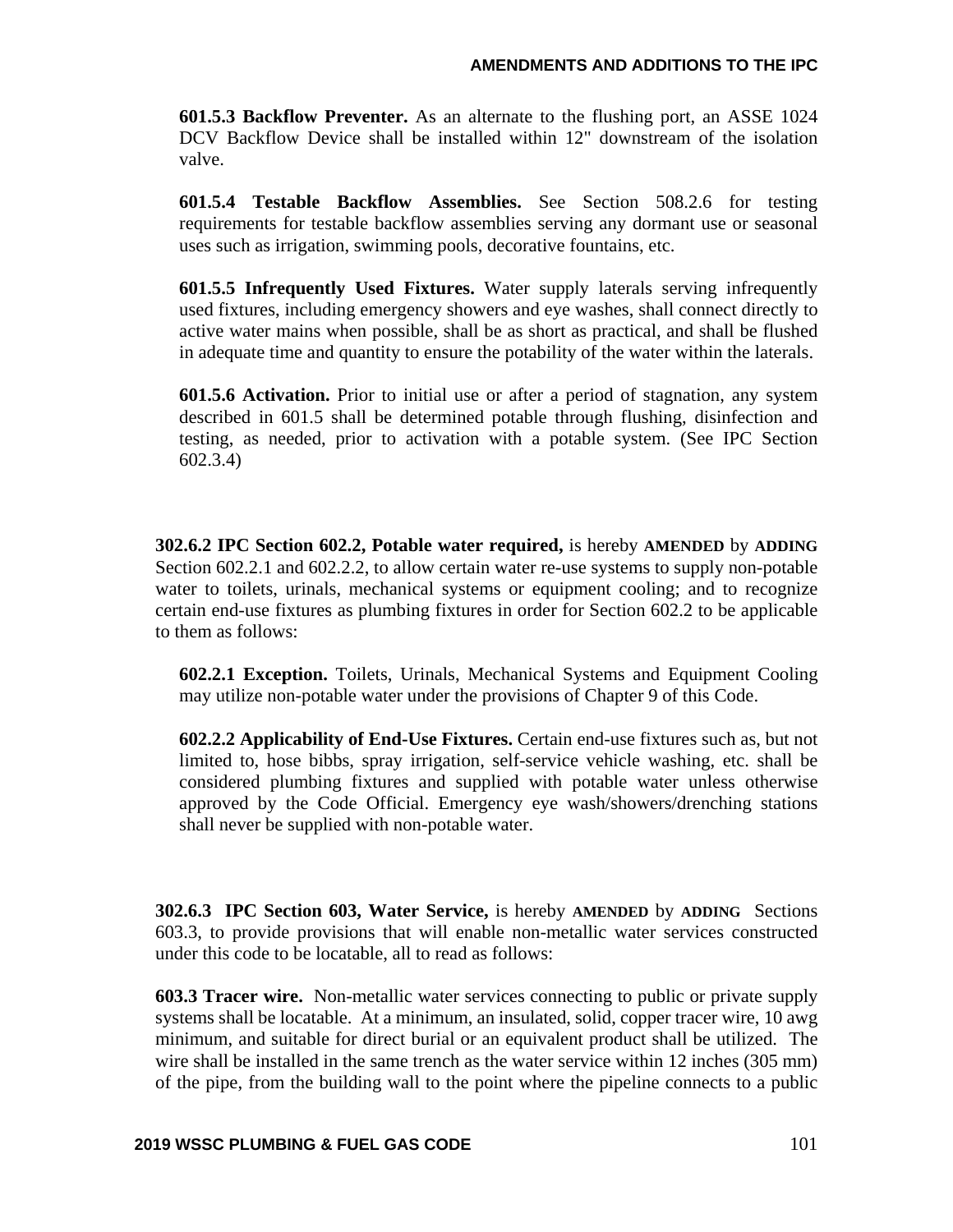system (typically at the property line or a mainline right-of-way), or to a private system to the point of transition (typically the pitless adapter at the well casing).

**603.3.1 Wire Exposure.** Where the water and sewer share a trench, the wire(s) may be routed to the terminus of the building sewer cleanout; when separated, rout the wire to the property-line valve box or well casing; or for outside meter only applications, a terminal post shall be installed. In all cases, the wire shall be adequately exposed for future use by location detection equipment operators as follows:

**603.3.1.1** Where the cleanout terminates six (6) inches above grade, the end of the wire shall be held in place by the cleanout cap/cover assembly.

**603.3.1.2** Where the cleanout terminates in paved areas, the end of the wire shall remain exposed within the void between the pipe and the cleanout access assembly. **603.3.1.3** Where water and sewer are in separate trenches, the tracer wire shall wrap twice around the property-line valve box and the end of the wire left tucked inside the tightly fastened cover or is secured to the well casing in an approved manner.

**603.3.1.4** Where water and sewer are in separate trenches, without an exposed appurtenance, a terminal stake shall be installed within 2' of the foundation wall directly above where the water service enters the structure.

**302.6.4 IPC Section 603, Water Service,** is hereby **AMENDED** by **ADDING** Sections 603.4 and 603.5, to provide provisions limiting the length of underslab piping in coordination with provisions of National Fire Protection Association (NFPA) regarding accessibility of fire protection water services for maintenance and to specify the means of piping restraint, all to read as follows:

**603.4 Limit of Underslab Piping.** For commercial applications where the water service conveys water for fire protection, the water service shall be routed vertical and penetrate the lowest relative slab within five (5) feet of the outside wall which it passed under.

**603.5 Restraint.** For piping systems greater than 2" in diameter, restraint of the terminal end of horizontal piping and the final vertical "spool" section shall be as follows:

**603.5.1.** Through-wall applications require an engineered design, which may be part of a site utility or minor site utility plan. Piping shall not be restrained by anchoring to a cinder block wall or similar construction incapable of withstanding the horizontal surge pressures expected.

**603.5.2** Restraining the final water service elbow (which directs the line vertical through the slab), with strapping, rods, retaining gland or other proprietary means of restraint shall require an engineered design, which may be part of a site utility or minor site utility plan.

**603.5.3** Blocking of the final water service elbow shall conform to the dimensions included in WSSC Standard Detail B/1.0 and re-orient the block 90 degrees in relation to the elbow. Do not allow the concrete to impede the installation or service of the gland bolts or strapping/rodding.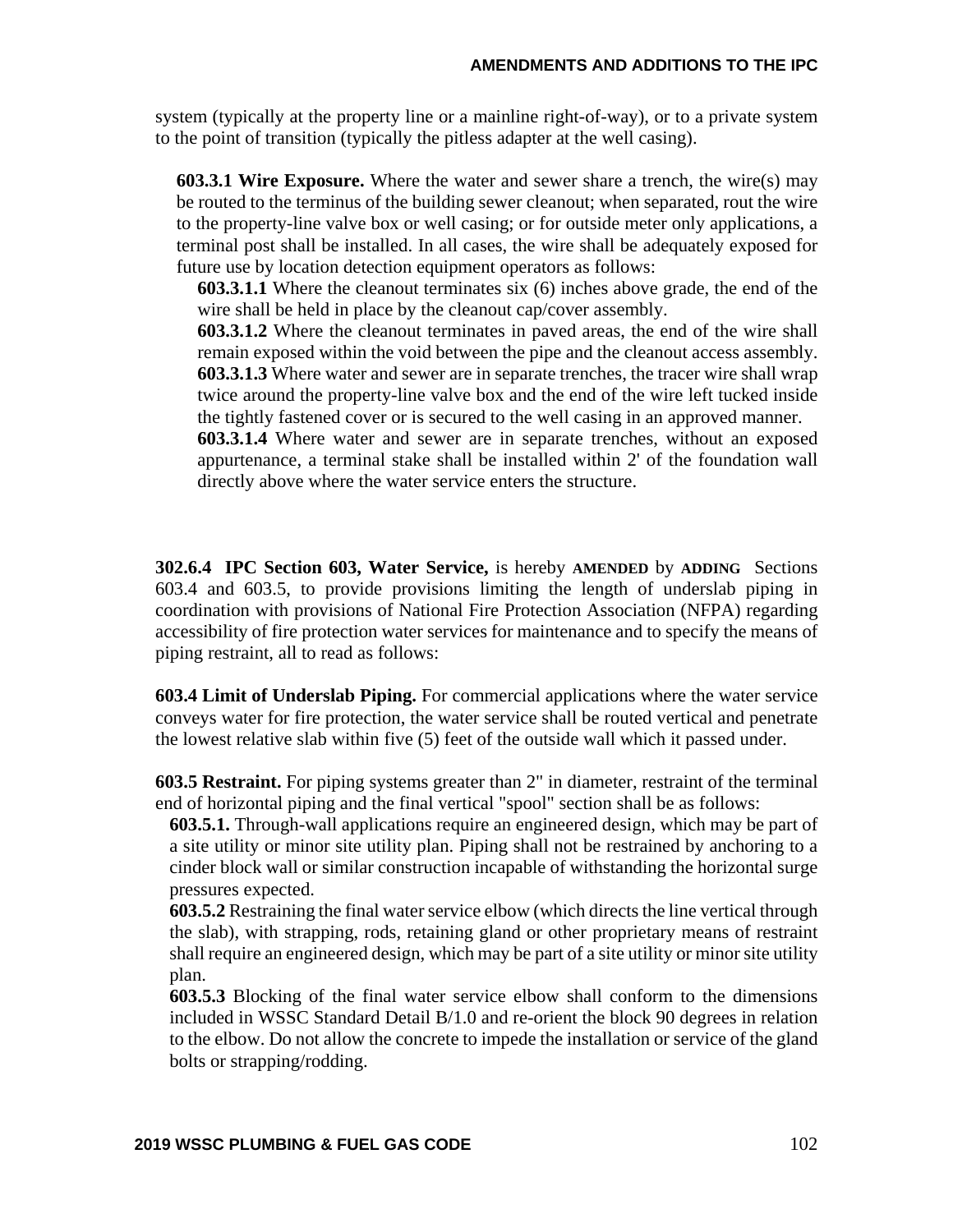**603.5.4** The final vertical "spool" section shall be restrained to the final vertical elbow by strapping/rodding unless part of an alternate engineered design. Use 3/4 inch rods through 6 inch and 7/8 inch rods for 8 - 12 inch pipe.

**302.6.5 IPC Section 604, Design of Building Water Distribution System,** is hereby **AMENDED** by **MODIFYING** Section 604.1, to describe, and provide details for, the alternate means of sizing water distribution systems as follows:

#### (IPC as amended)

**604.1 General.** The design of the water distribution system shall conform to accepted engineering practice. Methods utilized to determine pipe sizes shall meet one of the specified methods below:

 **604.1.1 IPC Appendix E, Section E103.3 Segment Loss Method.** Professional designs shall be validated and approved by the Plans Review office.

#### **604.1.2 IPC Appendix E, Section E201 Size of water-service mains, branch mains and risers.**

 **604.1.2.1** Water Service Connections (WSSC main to property line) for Group R- 3 occupancies shall be sized per 604.1.3 below.

 **604.1.2.2** Table E201.1 "Meter and Service Pipe" column is used to determine size of water service (on-property only); disregard meter size whether inside or outside. Use developed length from property line to service valve.

 **604.1.2.3** Table E 201.1 "Distribution Pipe" column is use to determine size of distribution main (service valve to first major branch, riser, or water heater supply). Use developed length from service valve to most remote fixture.

 **604.1.2.4** For all other segments, use developed length from distribution main to most remote fixture served through that segment.

#### **604.1.3 Existing Service Connection Size Validation for Renovation or Additions to; or Replacement of; or New Group R-3 Occupancies (Flush Tank type toilets only):**

 **604.1.3.1** The following considerations shall only apply to domestic fixture demand sizing. Adequacy of an existing service connection to serve a fire sprinkler system shall be determined by the appropriate county or city fire protection review agency.

 **604.1.3.2** The following considerations provide only a minimum standard of service; are to be considered as an alternative to expensive street excavation; and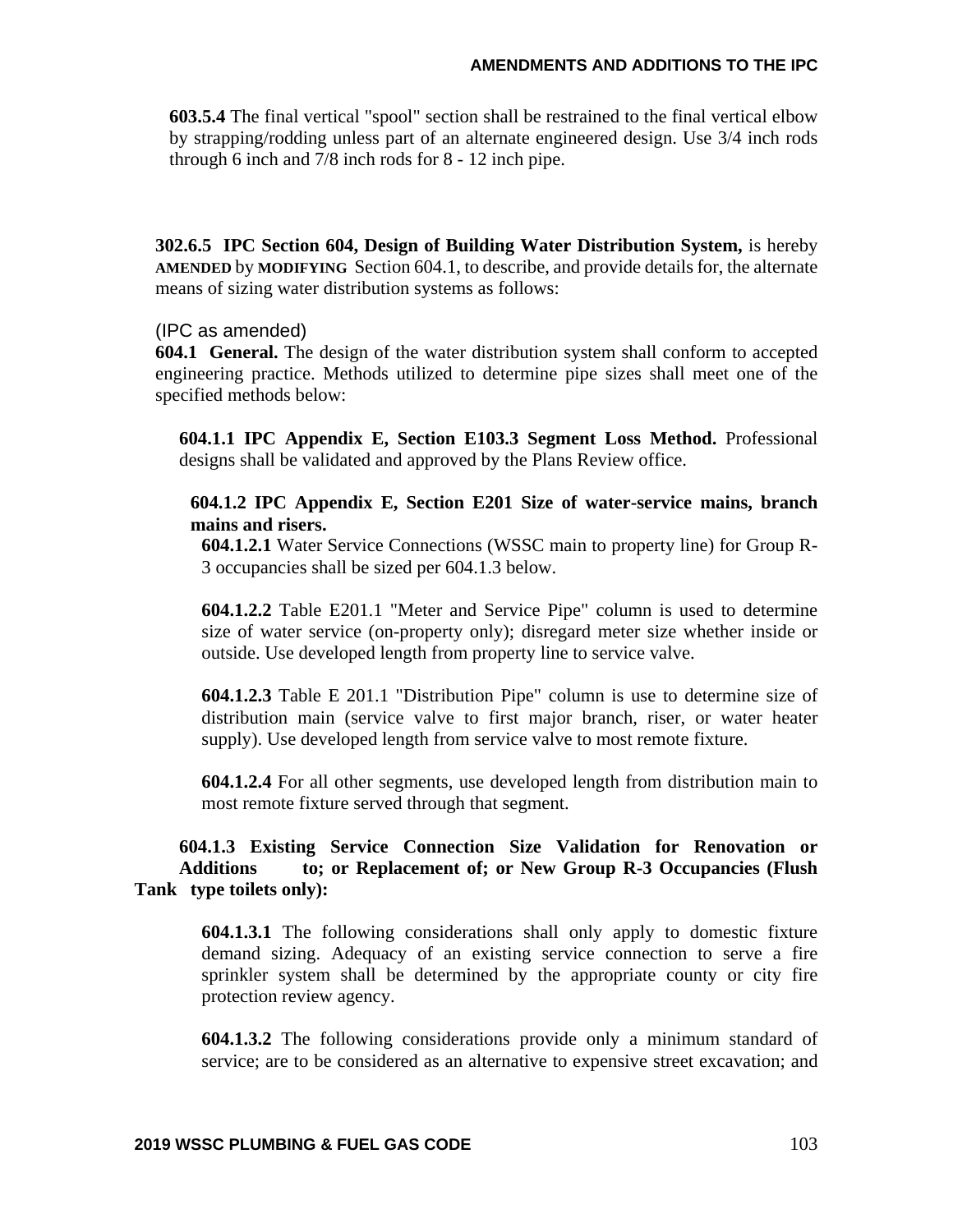are not meant to serve a dwelling with moderate to heavy occupancy and/or fixture use.

 **604.1.3.3** A 3/4" service connection is limited to 25 wsfu as determined by Table E103.3(2).

 **604.1.3.4** A 1" service connection is limited to 50 wsfu as determined by Table E103.3(2).

 **604.1.3.5** The homeowner shall sign and submit an acceptance letter when existing 3/4" and 1" service connections will serve additional fixtures, or new or replaced houses.

 **604.1.4 Engineered Designs.** Plans Review validation and approval required.

 **302.6.6 IPC Section 604, Design of Building Distribution System,** is hereby **AMENDED** by **ADDING** Section 604.7.1 and 604.8.3, to provide provisions that will identify the property owner and/or their design and construction team to be the final responsible party when determining the need for a booster pump and/or a pressure reducing valve, all to read as follows:

**604.7.1 Insufficient Pressure.** The property owner and/or their design and construction team shall be the final responsible party for determining when/how a booster pump system is needed to supplement a building water distribution system's inadequate pressure. Booster pumps shall not be allowed to overcome undersized piping.

**604.8.3 Excessive Pressure.** The property owner and/or their design and construction team shall be the final responsible party for determining when/how a pressure reducing valve/regulator is needed to restrict the building water distribution system's pressure to 80 psi or less per IPC Section 804.8.

**302.6.7 IPC Section 605.2, Lead content of water supply pipe and fittings,** is hereby **AMENDED** by **MODIFYING** Section 605.2, to align with and incorporate federal regulations mandating low lead plumbing fixtures, fittings and other components as follows:

#### (IPC as amended)

**605.2, Lead content of water supply pipe and fittings.** Pipe and pipe fittings, including valves and faucets, utilized in the water supply system shall have a maximum of 8-percent lead content. Pipe, fittings, faucets, valves, etc located within the flow path from the water service connection to a faucet or outlet intended for human consumption/ingestion shall not exceed a weighted average lead content of 0.25% with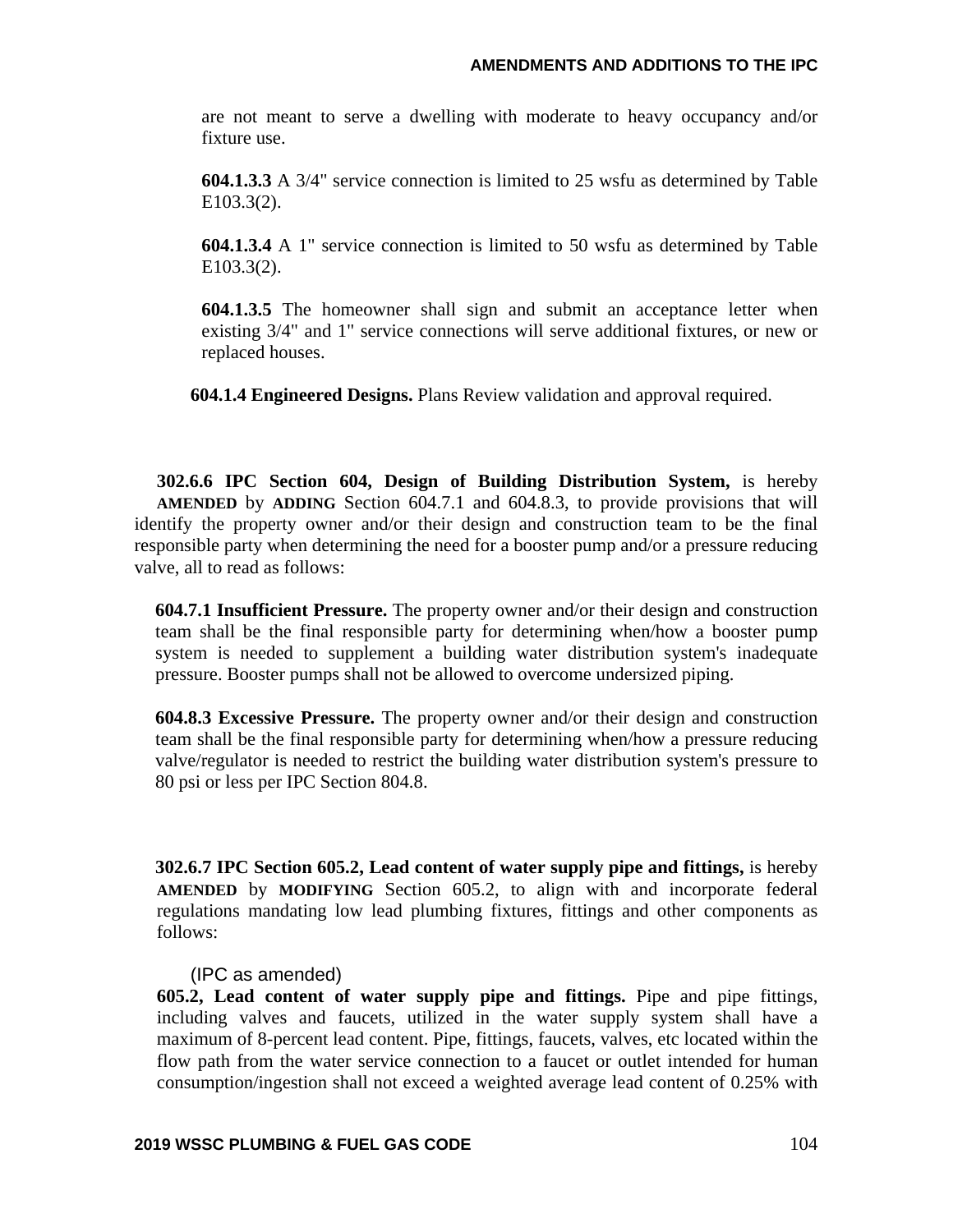respect to the wetted surface areas of the pipe, fittings, faucets, valves, etc. Pipe, fittings, faucets, valves, etc in the flow path to human consumption/ingestion shall meet NSF standards 61-Annex G and 372.

**302.6.8 IPC Section 606.2, Location of shutoff valves,** is hereby **AMENDED** by **MODIFYING** Item number 2, to include various nomenclatures for hose bibb type connections and to specifically include "frost-free" type bibbs as requiring a shutoff valve for servicing.

#### (IPC as amended)

606.2 Location of shutoff valves.

 2. On the water supply pipe to each sillcock, hose bibb, wall or yard hydrant, irrigation supply, decorative fountain or general water outlet including "frost-free" or "frost proof" type devices. See Amended Section 302.3.3 (added IPC 305.4.2) for winterization requirements.

#### **302.7 Amendment of IPC CHAPTER 7, SANITARY DRAINAGE**

 **302.7.1 IPC 703, Building Sewer,** is hereby AMENDED by ADDING Section 703.5.1, to allow certain private sewers to pass under or through another building on the same site and of the same ownership, all to read as follows:

 **703.5.1** Serviceability and Segregation. Where certain site conditions, elevations or obstructions exist, Building Sewers and Site Utility Sewers may pass under or through an adjacent or other building on the same site when both are under the same ownership. In order to establish serviceability and segregation the following parameters shall apply:

**703.5.1.1 Two Manholes Required.** Manholes, meeting WSSC Standard Details, shall be provided on the exterior, prior to the subject sewer entering the building, and on the exterior, after the subject sewer exits the building. Additional manholes/cleanouts shall be required within the building where spacing requirements of IPC 708.1.1 dictate.

 **703.5.1.2 Material.** Piping material for the entire referenced run of piping shall comply with IPC Table 702.2.

 **703.5.1.3 Segregation.** The referenced sewer shall run through or under the subject building without any interconnections with the subject building's drain or sewer until reaching at least the most downstream manhole referenced in 703.5.1.1.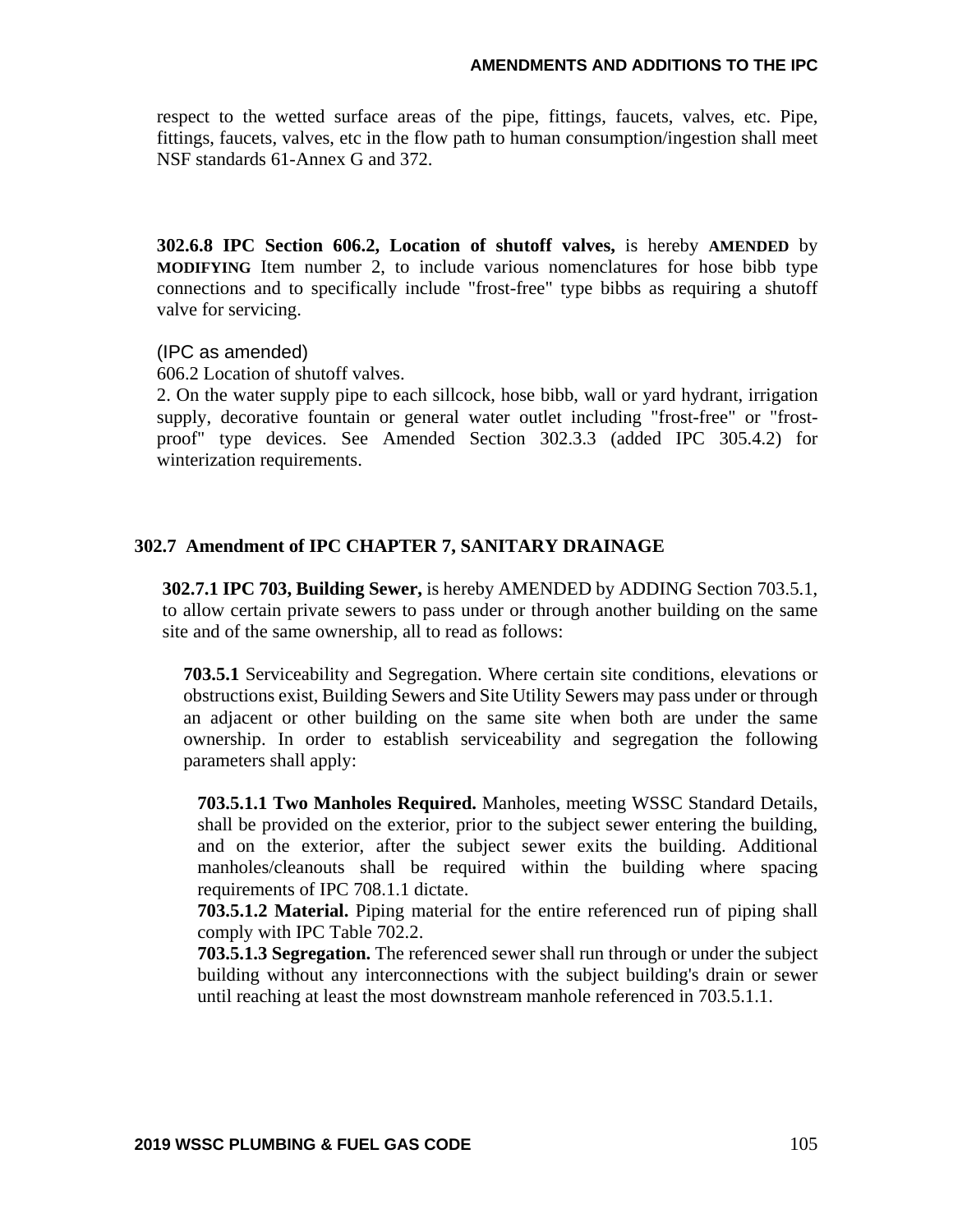**302.7.2 IPC 703, Building Sewer,** is hereby **AMENDED** by **ADDING** Section 703.7, to provide provisions that will enable building sewers constructed under this code to be locatable, all to read as follows:

**703.7 Tracer wire.** Building sewer piping that discharges to public or private systems shall be locatable. At a minimum, an insulated, solid, copper tracer wire, 10 awg minimum, and suitable for direct burial or an equivalent product shall be utilized. The wire shall be installed in the same trench as the sewer within 12 inches (305 mm) of the pipe from the terminal end of the building sewer cleanout (at the building wall) to the point where the gravity building sewer connects to a public system (typically at the property line or a mainline right-of-way), or to a private system to the point of transition (typically the inlet of a septic tank). For a building pressure sewer, the tracer wire shall run from within 30 inches of the building wall to the access opening of the property-line valve box.

**703.7.1 Wire Exposure.** At the terminus of the building sewer cleanout or the property-line valve box, the wire shall be adequately exposed for future use by location detection equipment operators as follows:

**703.1.1** Where the cleanout terminates six (6) inches above grade, the end of the wire shall be held in place by the cleanout cap/cover assembly.

**703.1.2** Where the cleanout terminates in paved areas, the end of the wire shall remain exposed within the void between the pipe and the cleanout access assembly. **703.1.3** For pressure sewer applications, the tracer wire shall wrap twice around the property-line valve box and the end of the wire left tucked inside the tightly fastened cover.

**302.7.3 IPC 708.1, Cleanouts required,** is hereby **AMENDED** by **ADDING** to the Exception under Section 708.1.1, to codify cleanout equivalents, all to read as follows:

#### **Exceptions:**

- 1. Horizontal *fixture drain* piping serving a non-removable trap shall not be required to have a cleanout for the section of piping between the trap and the vent connection for such trap.
- 2. Cleanouts shall not be required for fixture drains or fixture branches serving up to 7 fixtures. This exception is limited to 40 feet of developed length of piping as measured from a readily accessible and removable P-trap or a water closet flange. This exception does not cover fixture branches serving one or more urinals.

**302.7.4 IPC 708.1, Cleanouts required,** is hereby **AMENDED** by **MODIFYING** the requirement for manholes to include pipelines of 6 inches diameter, all to read as follows: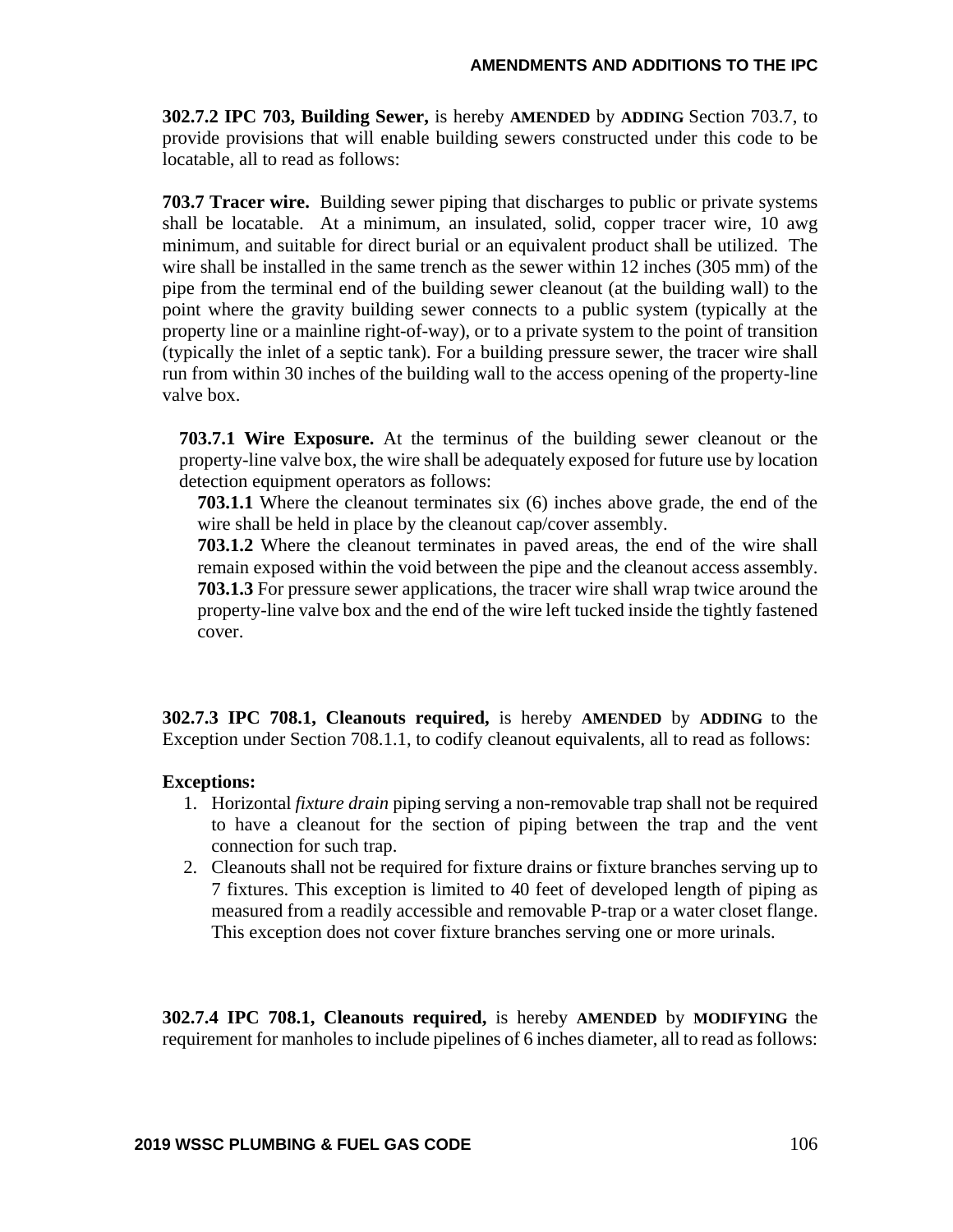#### (IPC as amended)

**IPC 708.1.2 Building Sewers.** Building sewers shall be provided with cleanouts located not more than 100 feet (30480mm) apart measured from the upstream entrance of the cleanout. For building sewers 6 inches (153mm) and larger, manholes shall be provided and not located more than 100 feet (30480mm) from the junction of the *building drain*  and *building sewer,* at each change of direction and at intervals or not more than 400 feet (122m) apart. Manholes and manhole covers shall be of *approved* type.

**302.7.5 IPC 708.1, Cleanouts required,** is hereby **AMENDED** by **MODIFYING** Section 708.1.3 to require all *building sewer* cleanouts be installed outside, all to read as follows:

**708.3.1 Building drain and building sewer junction.** The junction of the building drain and the building sewer shall be served by a cleanout that is located at the junction. The cleanout piping shall extend from the wye fitting connection to grade, terminating outside of the structure. In un-paved areas, the cleanout shall extend six (6) inches above grade; in paved areas, access shall comply with WSSC Standard Detail S5.1 or S5.2.

**302.7.6 IPC Section 708.1, Cleanouts required,** is hereby **AMENDED** by **ADDING** as new sections 708.1.11 and 708.1.11.1, requirements for a property line cleanout, all to read as follows:

#### (IPC as amended)

 **708.1.11 Property Line.** WSSC sewer service connections with a vertical riser, shall be connected to by the plumber in accordance with WSSC Standard Details S-5.0. The cleanout cover assembly shall be installed by the plumber in accordance with WSSC Standard Detail S-5.1 or S-5.2.

**708.1.11.1 Replacement Sewers.** When an *existing* sewer service connection is being re-connected to, *or,* when an *existing* building sewer is being replaced, a property line cleanout shall be established by the plumber. The base connection shall be a combination wye and one-eighth bend lying on its back, connected immediately to the WSSC service connection located at the property line or edge of right-of-way. The cleanout cover assembly shall conform with WSSC Standard Detail S-5.1 or S-5.2. See Section 111.1.6.

**302.7.7 IPC Section 708.1.10, Access,** is hereby **AMENDED** by **MODIFYING** to include a height restriction to facilitate safe and practical servicing of drain lines as follows:

#### (IPC as amended)

**708.1.10.3 Usable access.** Cleanout openings shall not exceed 36" above finished floor level. Where provided, cleanouts serving horizontal drainage systems above ceiling level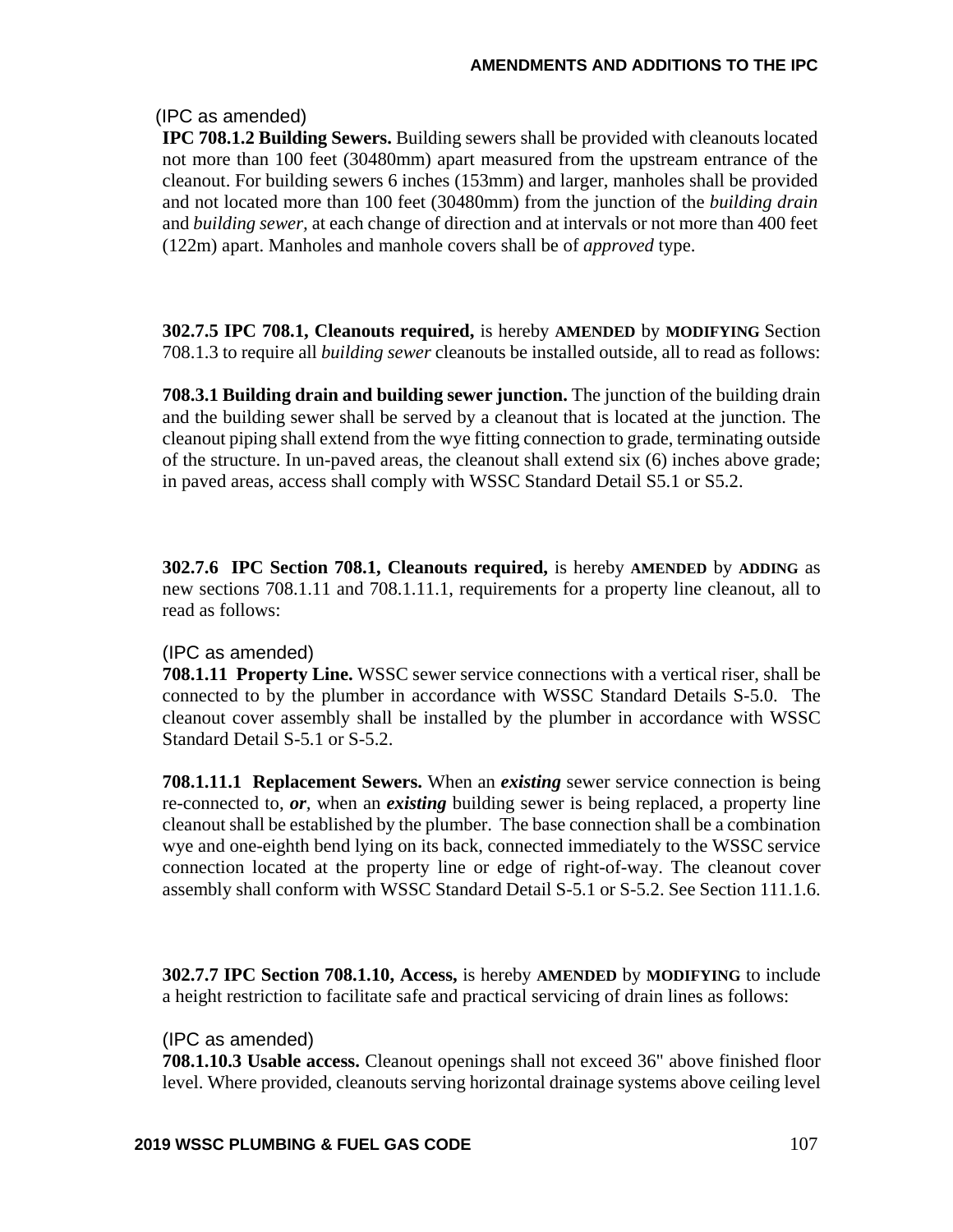shall extend to the floor above and terminate as an accessible floor cleanout or extend to outdoors.

**302.7.8 IPC Section 715, Backwater Valves,** is hereby **AMENDED** by **MODIFYING** Section 715.1 to recognize private manholes and by **ADDING** Section 715.6, to specify marking and labeling requirements for backwater valve access as follows:

#### (IPC as amended)

**715.1 Sewage backflow.** Where plumbing fixtures are installed on a floor with a finished floor elevation below the elevation of the manhole cover of the next upstream manhole in a *public or private* sewer, such fixtures shall be protected by a backwater valve installed in the building drain, or horizontal branch serving such fixtures. Plumbing fixtures installed on a floor with a finished elevation above the elevation of the manhole cover of the next upstream manhole in a *public or private* sewer shall not discharge through a backwater valve.

**715.6 Marking and Labeling.** The access cover serving a backwater valve shall be permanently labeled with the following message: "Backwater valve located below this access cover, do not cover with permanent floor finishing material such as carpet or tile." In addition, a tag shall be affixed at the main water supply valve indicating the use and location of the backwater valve(s).

#### 302.8 **Amendment of IPC CHAPTER 8, INDIRECT/SPECIAL WASTE**

**302.8.1 IPC 802.1.4, Swimming Pools,** is hereby AMENDED by **ADDING** a maximum pipe size for sanitary discharge and recognition that this requirement may further require a surge tank to augment normal pool discharge flows.

#### (IPC as amended)

**IPC 802.1.4.1 Maximum Size Discharge.** Such waste may discharge to the sanitary sewer but shall be limited to a maximum of 2 inches diameter pipe for gravity flow or 50gpm of pump flow; this may require the installation of a surge tank.

**IPC 802.1.4.2 Prohibited Discharge.** No outside deck drains or surface water drains shall enter the sanitary sewer.

**302.8.2 IPC 802.1, Indirect Waste,** is hereby AMENDED by MODIFYING Sections 802.1.7 and 802.1.8, to *remove* air break as an acceptable means of indirect connection, all to read as follows: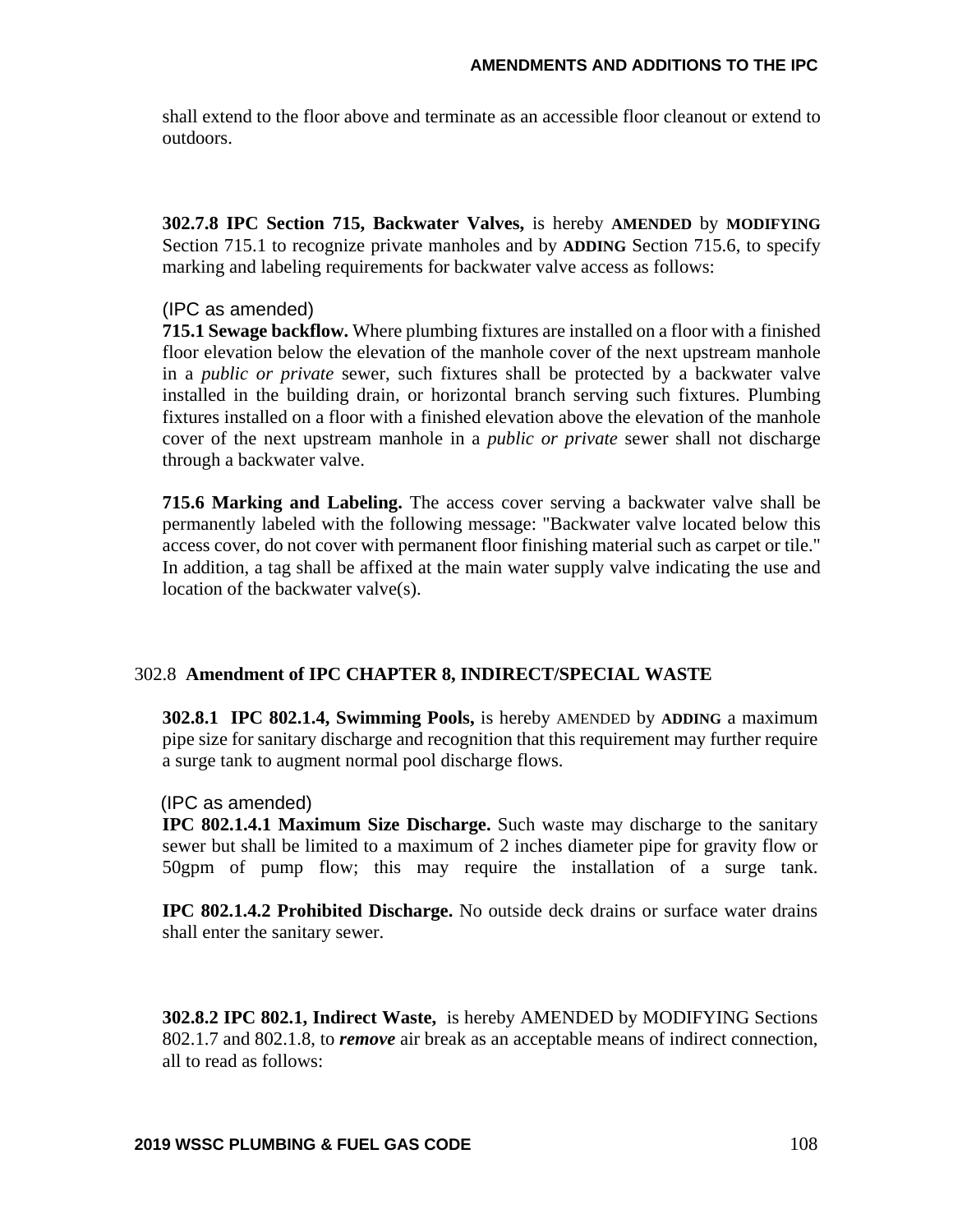**802.1.7 Commercial dishwashing machines**. The discharge from a commercial dishwashing machine shall be through an air gap into a waste receptor in accordance with Section 802.2

**802.1.8 Food utensils, dishes, pots and pans sinks.** Sinks, in other than dwelling units, used for the washing, rinsing or sanitizing of utensils, dishes, pots, pans or service ware used in the preparation, serving or eating of food shall discharge indirectly through an air gap to the drainage system.

**302.8.3 IPC Section 802.3, Waste receptors,** is hereby **AMENDED** by **MODIFYING** language to prohibit indirect waste connections in areas that are not ready visible as follows:

**802.3 Waste receptors.** Waste receptors shall be of an approved type. A removable strainer or basket shall cover the waste outlet of waste receptors. Waste receptors shall be installed in *ventilated spaces* and *visible ready access areas*. Waste receptors shall not be installed in bathrooms, toilet rooms, plenums, crawl spaces, attics interstitial spaces above ceilings and below floors or in any inaccessible or unventilated space such as a closet or storeroom. Ready access shall be provided to waste receptors.

#### **302.9 Amendment of IPC CHAPTER 9, VENTS**

**302.9.1 IPC Section 901.3, Chemical waste vent systems,** is hereby **AMENDED** by **MODIFYING** Section 901.3, to require chemical waste and vent systems to be engineered design systems as follows:

#### (IPC as amended)

**901.3 Chemical waste vent systems.** The vent system for a chemical waste system shall be an engineered design system, independent of the sanitary vent system, and terminate separately through the roof to the outdoors or to an air admittance valve that complies with ASSE 1049.

**302.9.2 IPC Section 904.1, Roof Extension,** is hereby **AMENDED** by **COMPLETING** minimum vent extension dimension above a roof, all to read as follows:

#### (IPC as amended)

**Section 904.1, Roof Extension.** All open vent pipes which extend through a roof shall be terminated at least 12 inches above the roof or 6 inches above the anticipated snow accumulation, except that where a roof is to be used for any purpose other than weather protection, the vent extensions shall be run at least 7 feet above the roof.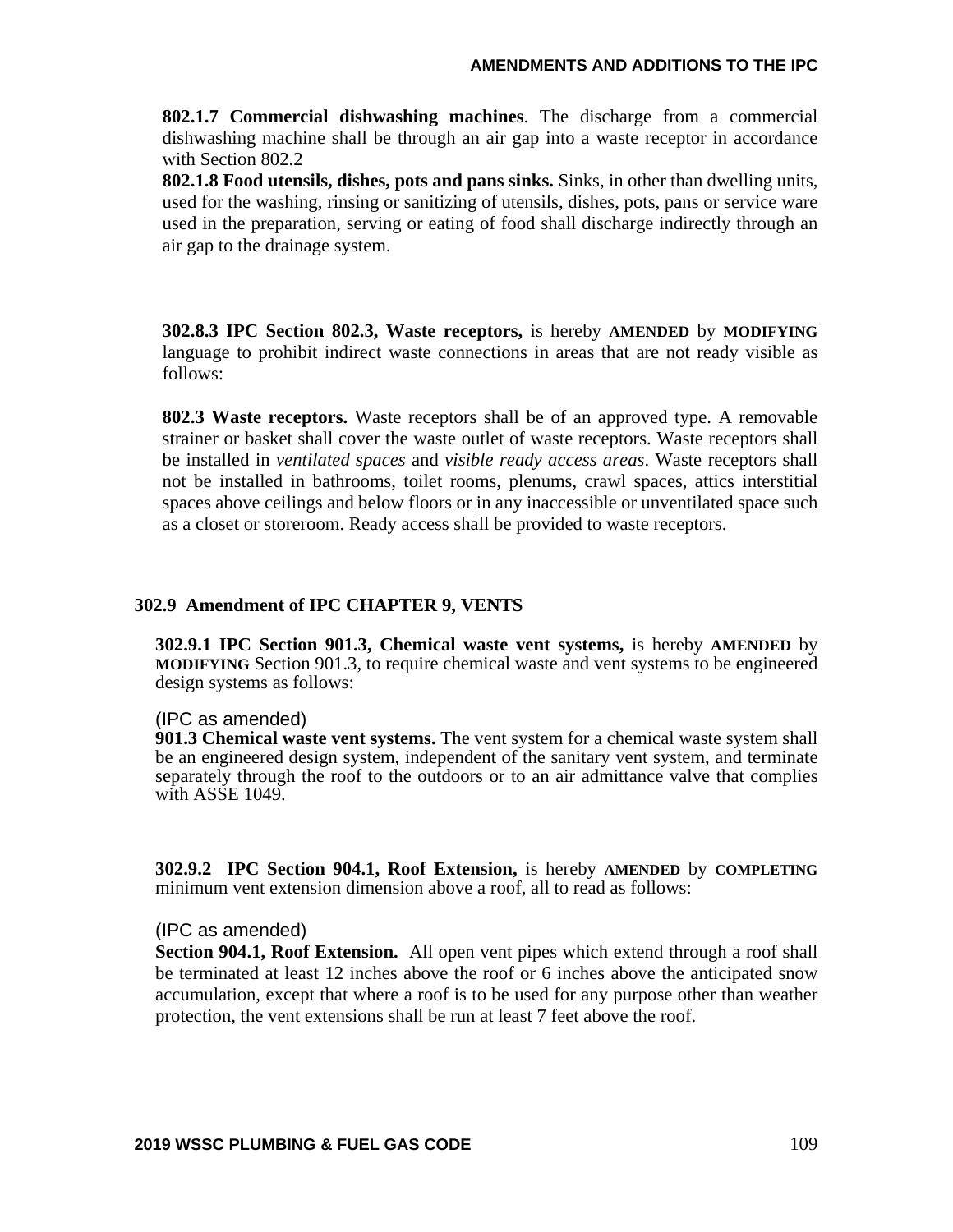**302.9.3 IPC 905.4 Vertical Rise of Vent,** is hereby AMENDED to allow for and provide installation provisions for vents routed horizontally below flood rim of fixtures served.

## (IPC as amended)

**905.4 Vertical Rise of Vent.** Horizontal dry vents below flood level rim. Dry vents may be routed horizontally below the flood level rim of the fixtures being served provided all of the following conditions are met:

(1) the connection to the drain is in accordance with section 905.3;

(2) an accessible clean-out shall be provided, and labeled, to service the horizontal run of vent;

(3) the horizontal run of the vent shall slope at 2% minimum toward the drain

(4) each vent shall be routed to a minimum of 6 inches above the highest flood rim before interconnecting with other vents or terminating outdoors;

(5) where such vents terminate independently to the outdoors or where such vents are the "bottom" or beginning of a vent header or stack that terminates to the outdoors, the vent terminal shall be protected with a vandal proof termination fitting or a "return bend".

**302.9.4 IPC 909.1, Distance of trap from vent ,** is hereby AMENDED by MODIFYING Section 909.1, to clarify that Table 909.1 does not represent "maximum" slopes as it pertains to the parameters contained in the slope column, all to read as follows:

**909.1 Distance of trap from vent.** Each fixture trap shall have a protecting vent located so that the slope and the developed length in the fixture drain from the trap weir to the vent fitting are within the requirements set forth in Table 909.1. The slope in a fixture drain from the trap weir to the vent fitting (trap arm) may exceed the values in Table 909.1, but shall not exceed 1/2" per foot (4%) and the provisions stated in Section 909.2 shall also be adhered to.

**302.9.5 IPC 909.2, Venting of fixture drains**, is hereby AMENDED by MODIFYING Section 909.2, to allow certain fittings to be used in venting applications, all to read as follows:

## (IPC as amended)

**IPC 909.2 Venting of fixture drains.** The total fall in a fixture drain due to pipe slope shall not exceed the diameter of the fixture drain, nor shall the branch opening of the vent connection fitting serving a fixture drain, except for water closets, be below the weir of the trap.

**IPC 909.2.1** Long Pattern Fittings. Long pattern fittings such as a tee-wye, combination wye and eighth bend, double tee-wye, or double combination wye and eighth bend shall be an acceptable vent connection fitting transitioning a horizontal trap arm to a vertical fixture drain or fixture branch drain.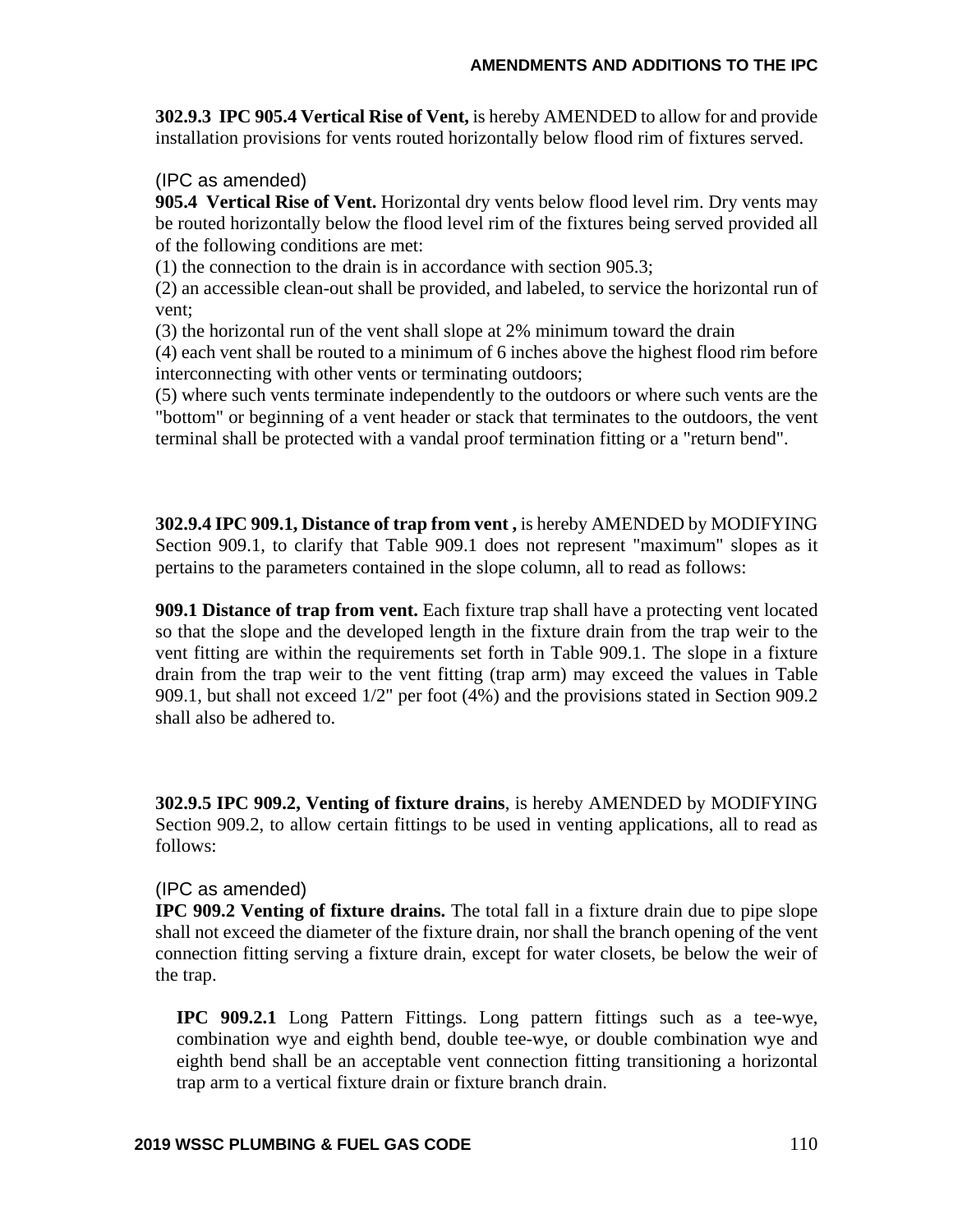**IPC 909.2.2** "Rolled Fittings". When connecting trap arms or wet vented fixture branches to a horizontal drain and vent system such as a Wet Vent, Circuit Vent or Combination Waste and Vent, Long pattern fittings, as referenced in 909.2.1, may have the branch "rolled-up" such that the branch is between 22-1/2 - 45 degrees above the horizontal plane. The corresponding 22-1/2 or 45-degree fitting used, to re-establish the horizontal plane for the trap arm, shall be considered the branch opening in reference to trap arm slope and connection provisions of this section. Excluding fittings and socketed fitting "make-ups", the maximum piping used to create the "rolled" connection shall not exceed two (2) pipe diameters in length.

**302.9.6 IPC Section 918, Air Admittance Valves,** is hereby **AMENDED** by **ADDING** specific sub-sections to Section 918, to codify key components of manufacturer's instructions and provide additional parameters to ensure safe practices as follows:

## (IPC as amended)

**918.2.1 Timing.** In addition to 918.2, air admittance valves shall be installed as close to the timing of fixture setting as practical to avoid construction debris, dust, painting, or harmful practices that may affect the proper operation of the valve.

**918.2.2 Painting.** Air admittance valve shall not be painted or otherwise altered in any way.

**918.4.1 Below Grade.** Air admittance valves are prohibited in pits, vaults, or areas subject to being submerged.

**918.5.1 Detection.** Air admittance valves shall be located in, or have air exchange with, visible ready access areas. Attics or areas where valve failure would otherwise go ndetected are prohibited.

**918.5.2 Documentation.** A drawing, schematic, or schedule indicating each valves location, model and size shall be attached at the main water supply valve. In lieu, a tag indicating both the use of air admittance valves and the location of the required documentation shall be affixed at the main water supply valve.

**918.7.1 Minimum Size Vent.** The minimum size vent shall not be less than one-half the cross-sectional area of the largest portion of the building drain.

**918.8.1 Additional prohibited installations.** Air admittance valves shall not be used in FOG waste systems, suds-laden waste systems, flammable liquid waste systems, pathogenic waste systems, hospitals, healthcare facilities, adult or child care facilities, or similar at-risk occupancies.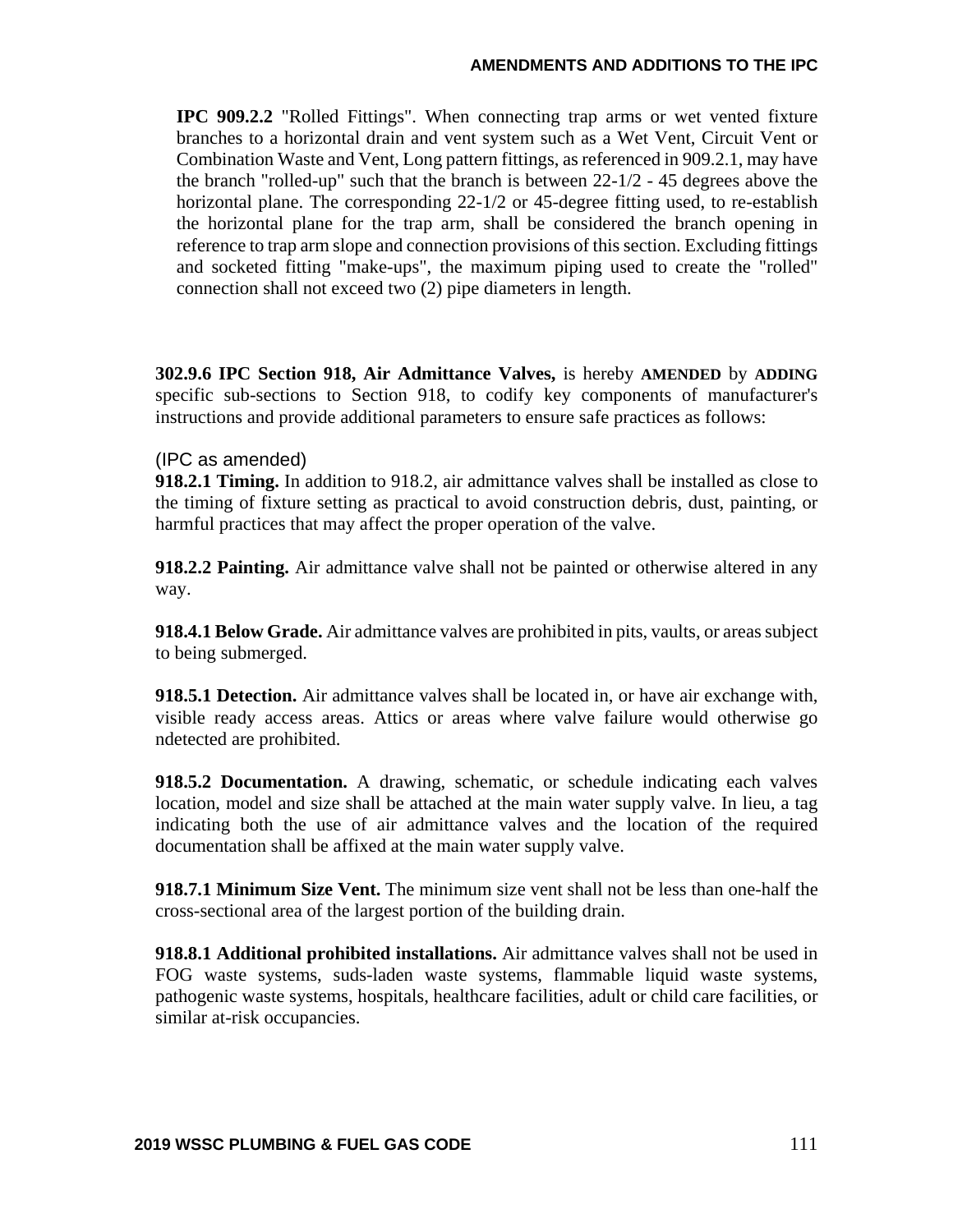## **302.10 Amendment of IPC CHAPTER 10, TRAPS, INTERCEPTORS, AND SEPARATORS**

### **302.10.1 IPC Section 1003, Traps, Interceptors, and Separators**, is hereby DELETED in its entirety. It is replaced with new Section 1003, all to read as follows:

## **SECTION 1003 TRAPS, INTERCEPTORS AND SEPARATORS**

### **1003.1 Grease Abatement Systems - General.**

Grease abatement systems shall be provided to prevent the discharge of Fats, Oil, Grease, and other substances harmful or hazardous to the building drainage system, the public sewer, the private sewage disposal system or the sewage treatment plant or processes.

**1003.1.1 Applicability.** The regulations in this Section shall apply to establishments where food is served to or provided for the public, with or without charge, including, but not limited to restaurants, cafeterias, hotel kitchens, church kitchens, school kitchens, hospital cafeterias, bars, or any other commercial operation that has the potential to discharge grease laden wastewater; hereafter referred to as Food Service Establishments (FSE).

### **1003.1.2 Definitions**

#### **1003.1.2.1** Grease Abatement System:

Any grease interceptor, grease trap, grease recovery device, or any treatment system designed to remove Fats, Oils and Grease (FOG) from FSE wastewater, with two general subcategories as follows:

## **1003.1.2.2** Volume-Based Grease Interceptor:

Grease interceptor design based on volume and retention time with no specific requirement for upstream sink tail piece flow restrictions or a flow control device. Sizing is based on the number of drainage fixture units connected to the grease interceptor, see WSSC Table 1003.d. Minimum size = 300 gallons. Typically installed outdoors and underground. Typically - cleaned by pumping contractors. Sometimes - referred to as a gravity grease interceptor or outdoor grease interceptor.

## **1003.1.2.3** Flow-Based Grease Interceptor:

Grease interceptor design based on flow rate with a specific requirement for upstream sink tail piece flow restriction (for indirectly connected fixtures) and a flow control device. Solids screens or strainers with a maximum screen size of 1/8" perforations must be provided to capture the solids discharge from all sinks, such as pre-rinse stations or dish/pot washing or located at floor sinks and receptors to avoid overloading the grease interceptor with solids. Sizing is based on the reasonable maximum flow anticipated from the fixtures connected to the grease interceptor based on the WSSC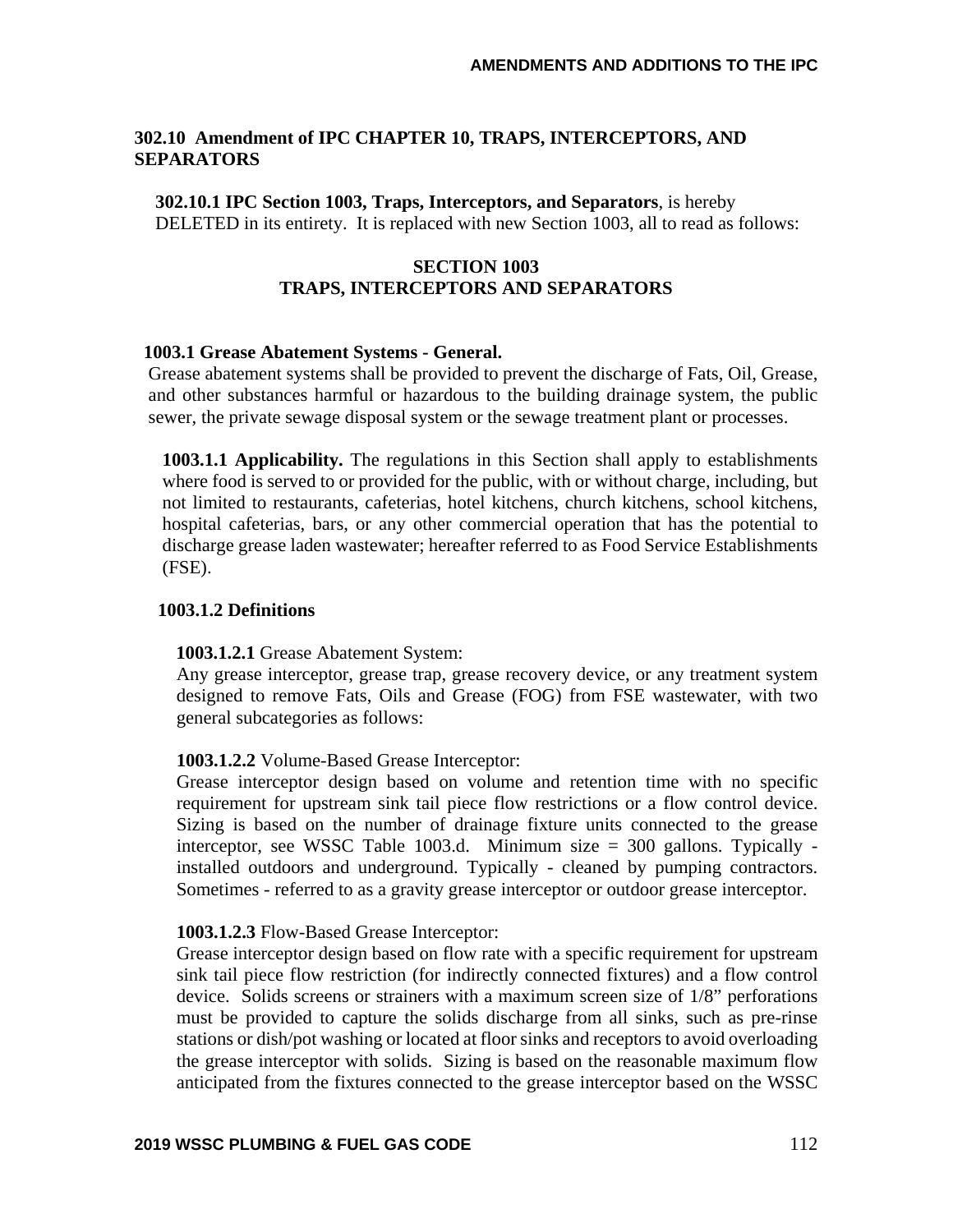Tail Piece Flow Rate Table 1003.a for indirect connections, and Table 1003.c for direct connections. Minimum size  $= 25$  gallons per minute. Flow-based grease interceptors shall conform to ASME A112.14.3 or ASME A112.14.4 at the calculated flow rate; however, flow-based interceptors of such design which causes either the inlet or outlet piping to remain "submerged" during normal static conditions shall be prohibited. The following flow-based grease interceptors are differentiated based on whether or not there are mechanical grease removal features:

### **1003.1.2.3.1.** Passive Flow Based Grease Interceptor:

Grease interceptor design with no mechanical grease removal features. Typically installed indoors under a sink or outdoors in-ground. Cleaned by the FSE or pumping contractors. Sometimes referred to as a hydro-mechanical grease interceptor (when designed and installed with a flow control device with air intake) or a grease trap (when designed and installed with a flow control device without air intake).

**1003.1.2.3.2.** Mechanical Flow Based Grease Interceptor:

Grease interceptor design with mechanical grease removal features. Typically installed indoors under a sink. Cleaned and maintained by the FSE, pumping contractors, or specialty maintenance contractors. Sometimes - referred to as a grease removal (or recovery) device.

#### **1003.2 Where Required.**

**1003.2.1** A grease abatement system shall be required for the drainage from fixtures and equipment with potential grease-laden waste. Fixtures and equipment shall include, but not be limited to: 1, 2, 3,  $\&$  4 compartment sinks; pot sinks; pre-rinse sinks; soup kettles or similar devices; fresh meat cutting and prepping; wok stations; mop/service sinks; floor drains; trough drains; floor sinks; open site drains; dump sinks receiving waste products; automatic hood wash units; and dishwashers.

**1003.2.1.1** Single and multi-compartment sinks which are subject to a variety of preparation and/or clean-up activities shall be abated accordingly. Only such sinks located in areas exclusively used for produce preparation may route to sanitary unabated as determined by the code official, also see 1003.4.2.

**1003.2.1.2** Where any kitchen drainage located within critical areas has been permitted to discharge to the sanitary drainage system, without being routed to a grease abatement system, receiving fixtures such as floor sinks, open site drains, receptors and similar drains, shall be installed with the receiving fixture's flood rim level located a minimum of one (1) inch above finished floor. Where approved, floor drains, trough drains and similar, within non-critical areas, may route directly to the sanitary drainage system as indicated on the approved plans.

**1003.2.2** Flow Based Grease Interceptors shall receive waste only from fixtures and equipment that allow fats, oils or grease to be discharged.

**1003.2.3** Volume Based Grease Interceptors shall receive the discharge of the entire kitchen and shall be sized accordingly. Exception: where food waste disposers are allowed by this Code, the discharge shall route directly to the sanitary drainage system and not pass through the required grease abatement system.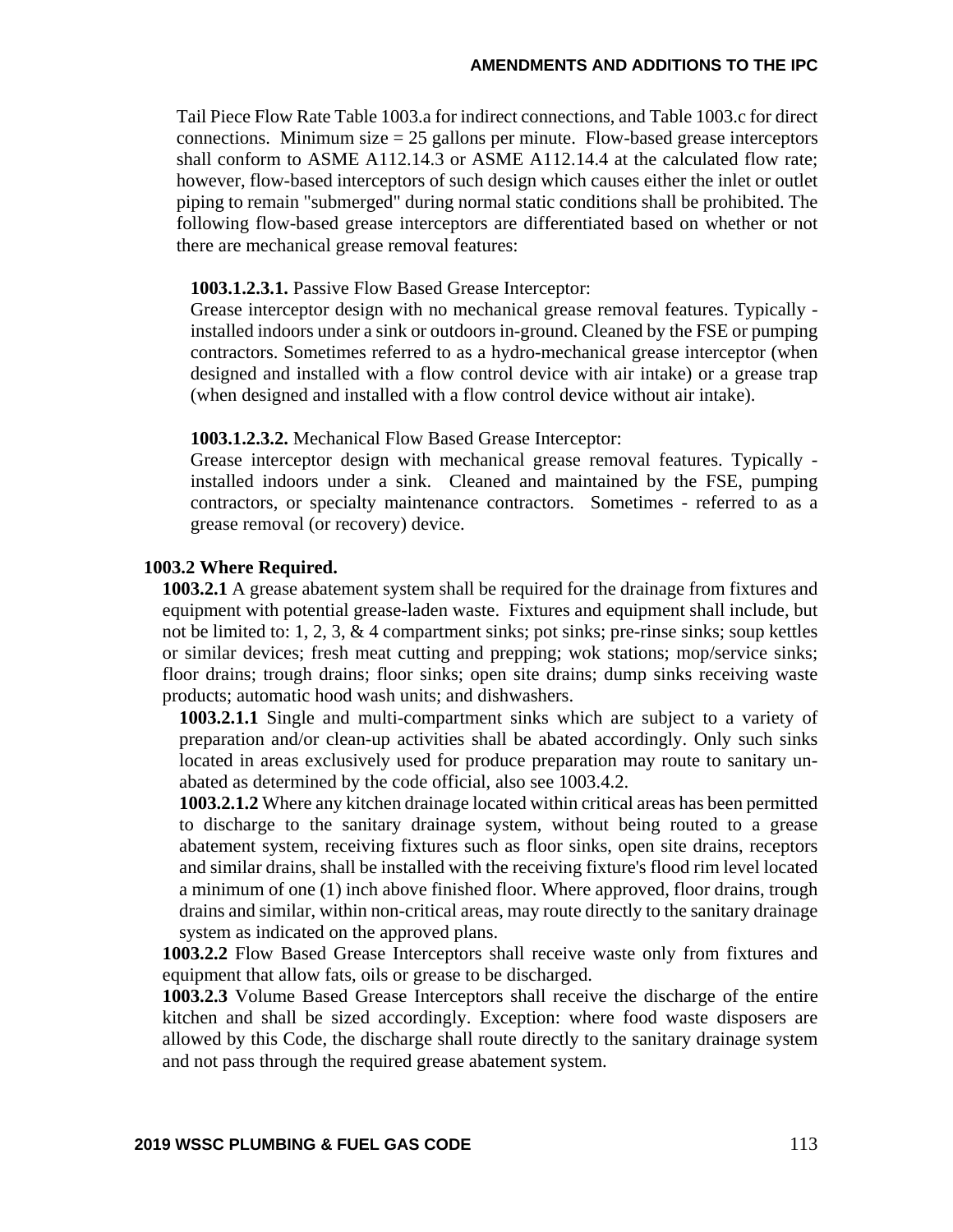**1003.2.4** Property owners of commercial properties, or their official designee(s), shall be responsible for the installation and maintenance of grease abatement systems serving multiple Food Service Establishments that are located on a single parcel.

#### **1003.3 Where Not Required - Conditional Variance (Existing FSEs Only).**

**1003.3.1** At the request of the FSE, the Commission may grant a conditional variance of the grease abatement system requirements if, in the judgment of the Commission, there is limited potential for FOG in the discharge when considering, including but not limited to, the frequency of operation, dishwashing practices, the miscibility of the discharge, the volume of flow, the type of pipe, the proximity of the pipeline to designated hot spots, history of FOG-related sewer back-ups/SSO's and the potential for fats, oils and grease discharge based upon the menu regardless of actual FSE practices.

**1003.3.2** The conditional variance can be revoked due to an increase in the sewer service areas maintenance for FOG, an actual blockage or a sanitary sewer overflow attributed to the FSEs FOG discharge.

**1003.3.3** This conditional variance applies to the requirement to install a grease abatement system only. FSEs granted this variance may still be required to obtain a wastewater discharge permit and will be subject to regular inspections.

### **1003.4 Prohibited Connections**

**1003.4.1** Waste from bathrooms or similar fixtures conveying human waste shall connect directly to the building sanitary drain, and shall not connect through any grease abatement system.

**1003.4.2** Where fixtures not generally subject to grease such as fruit and vegetable washing sinks, connect to the regular building drain, a permanent engraved sign shall be posted at such sinks indicating their limited use. (Example: "VEGETABLE WASHING ONLY" or "NO GREASE").

**1003.4.3** Food Waste Disposers. Food Waste Disposers shall not be installed on any fixture that requires grease abatement.

**1003.4.4 Pumps.** All grease abatement systems shall receive only stabilized flow from gravity-flow grease waste collection systems and shall not receive pressurized discharge such as from sewage pumps or lift stations. Where pumping is required, grease must be separated prior to the lift station.

### **1003.5 Flow Based Grease Interceptors**

#### **1003.5.1 General**

 **1003.5.1.1** The location, size and piping details shall require plan approval prior to installation.

 **1003.5.1.2** Flow-based grease interceptors shall conform to ASME A112.14.3 and/or ASME A112.14.4 and shall be installed in accordance with manufacturer's specifications.

**1003.5.1.3** The following restrictions shall apply to the selection of Flow-based Grease Interceptors:

**1003.5.1.3.1** A maximum of two (2) Flow-based Grease Interceptors shall be installed per FSE kitchen/food preparation location.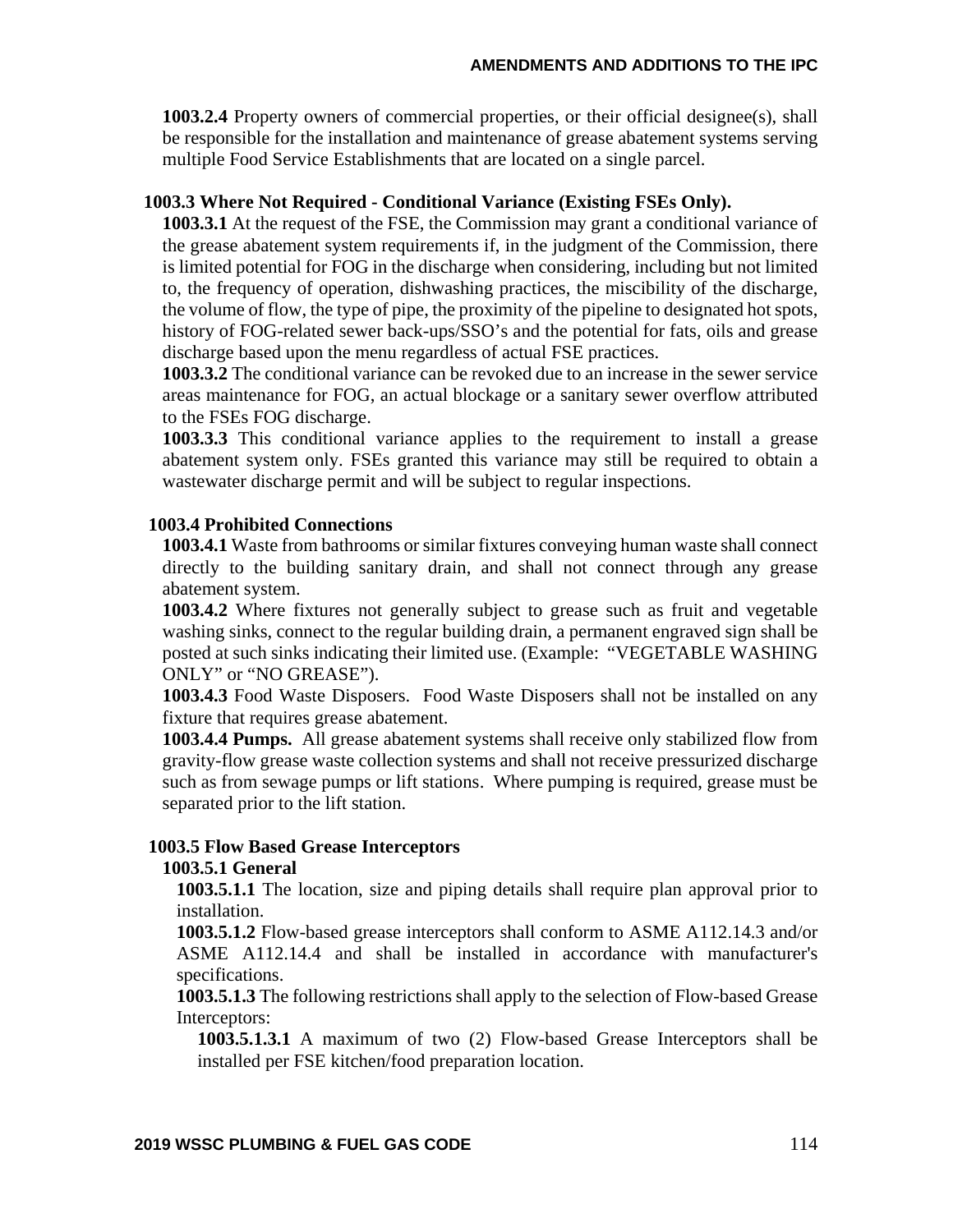**1003.5.1.3.2** Any FSE kitchen shall be limited to four (4) connected fixtures, equipment, or drains; whether one or two Flow-based GI's are employed.

**1003.5.1.3.3** FSE kitchens utilizing a Flow-based Grease Interceptor shall be limited to four (4) cooking appliances.

**1003.5.1.3.4** Any condition where grease generation potential, emulsification (e.g. dishwasher), and/or grease storage capacity exceeds the physical capabilities of a Flow-based Grease Interceptor.

**1003.5.1.3.5** Where kitchen designs exceed one or more of the above parameters, the design shall incorporate a Volume-based Grease Interceptor.

 **1003.5.1.4** The manufacturer required flow control device shall be installed, sized to match the interceptors flow rate, and shall be readily accessible for inspection, cleaning and maintenance. The flow-control device shall be vented and terminate not less than 6 inches (152 mm) above the flood rim level or be installed in accordance with the manufacturer's instructions.

 **1003.5.1.5** Solids screens or strainers with a maximum of 1/8" perforations shall be provided to capture the solids discharge from all sinks, such as pre-rinse stations or dish/pot washing sinks or located at floor sinks and receptors to minimize the solids loading on flow-based grease interceptors.

### **1003.5.2 Location and Installation**

 **1003.5.2.1** Flow-based grease interceptors shall be installed below grade, direct buried, where listed for such application or within a vault; or indoors within a conditioned space; or in accordance with manufacturer's requirements. Mechanical flow-based interceptors shall not be installed below grade or slab, including within a vault or manufacturer's recess/receiver box. Mechanical flow-based interceptors may be partially recessed in a manner that allows all electronic components to remain one (1) inch above finished floor.

**1003.5.2.2** Flow-based grease interceptors shall be located in a *visible ready access area* and readily accessible for daily maintenance, servicing and inspection by the user and WSSC. The user is responsible for providing the necessary access for inspection at their expense. This includes access to any internal or external flow control devices for the interceptor.

**1003.5.2.2.1** Failure to provide access for inspection, upon request, shall be a violation and is subject to a civil citation at the code official's discretion.

**1003.5.2.3** Upon removal of the interceptors main access cover(s), the inlet and outlet chambers/baffles shall be unobstructed for visible inspection and not require the removal of internal obstructions such as plugs, caps, panels, etc. Where visible obstructions exist, auxiliary monitoring/inspection ports shall be field installed into the inlet and/or outlet piping as needed. Monitoring/inspection ports shall meet Commission details.

**1003.5.2.4** Headroom above flow-based grease interceptors as well as solid sediment strainers shall be sufficient to fully open lid and easily remove internal components. **1003.5.2.5** The flow control device shall be accessible for maintenance.

**1003.5.2.6** Tampering or otherwise by-passing or preventing a flow control device to function either by advisement from any person and/or actual physical change by any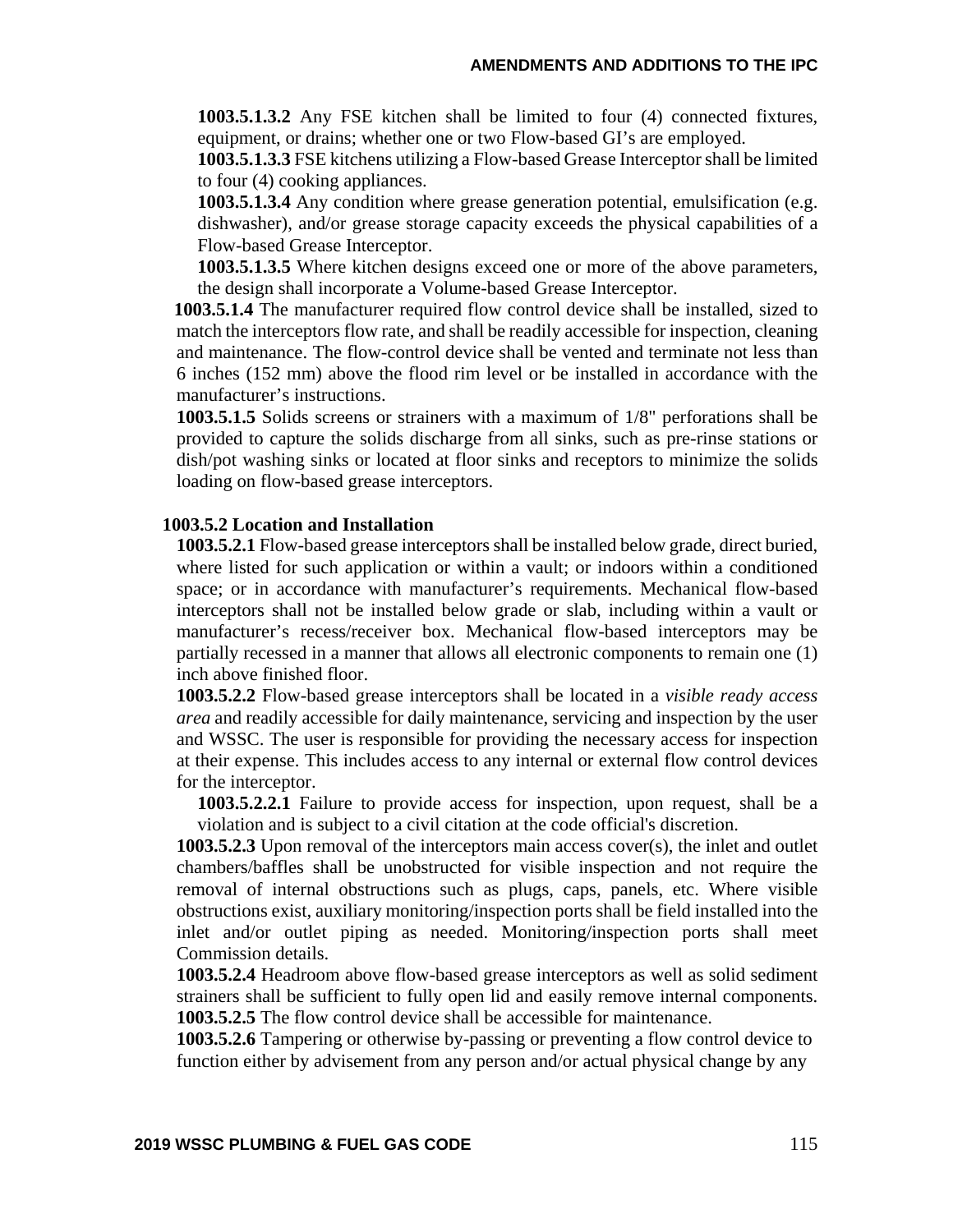person shall be a violation requiring a civil citation.

#### **1003.5.3 Sizing**

**1003.5.3.1** Directly Connected Fixtures:

For sinks, fixtures and drains directly connected to a flow-based grease interceptor (no requirement for an air gap), flow-based grease interceptor sizing shall be sized utilizing Table 1003.c.

#### **1003.5.3.2** Indirectly Connected Fixtures:

For sinks, fixtures and drains indirectly connected to a flow-based grease interceptor (air gap required), a restricted flow tail piece is required and the flow-based grease interceptor shall be sized utilizing Table 1003.a and Table 1003.b. The length of individual indirect waste lines shall be limited to the provisions of the International Plumbing Code, Section 802.3. An indirect manifold is an extension of the sum of all indirect waste lines served and therefore is limited to accumulative internal surface area allowed for all indirect waste lines served.

**1003.5.3.3** For a single indirectly connected fixture served by a flow-based grease interceptor, the full tail piece flow rate from Table 1003.a shall be used.

**1003.5.3.4** For multiple indirectly connected fixtures served by a single flow-based grease interceptor, fixtures with the highest flow rates shall be considered first, with the full tail piece flow rates for the two highest flow fixtures/drains, 1/2 of the tail piece flow rates for the next two highest flowing fixture/drains, and 1/4 of the tail piece flow rates for each subsequent fixtures/drains shall be used (see Table 1003.b below).

**1003.5.3.5** Flow-based grease interceptors serving both indirectly and directly connected sinks, fixtures and/or drains shall be sized based on a proper combination of the methods listed above.

### Table 1003.a Flow Rates for Various Drain Tail Piece Sizes Tail Piece Diameter Flow Rate 3/4" 12 gpm 1" 20 gpm 1-1/4" 30 gpm  $1 - 1/2$ " 40 gpm 2" 65 gpm

Note: Maximum deflection, per fitting, in a 3/4" tailpiece, shall be 45 degrees.

| Table 1003.b                                   |                             |  |  |  |  |  |
|------------------------------------------------|-----------------------------|--|--|--|--|--|
| Multiple Indirect Connection Flow Factor Table |                             |  |  |  |  |  |
| Fixture/Drain #1                               | <b>Full Tail Piece Flow</b> |  |  |  |  |  |
|                                                | Rate                        |  |  |  |  |  |
| Fixture/Drain $#2$                             | <b>Full Tail Piece Flow</b> |  |  |  |  |  |
|                                                | Rate                        |  |  |  |  |  |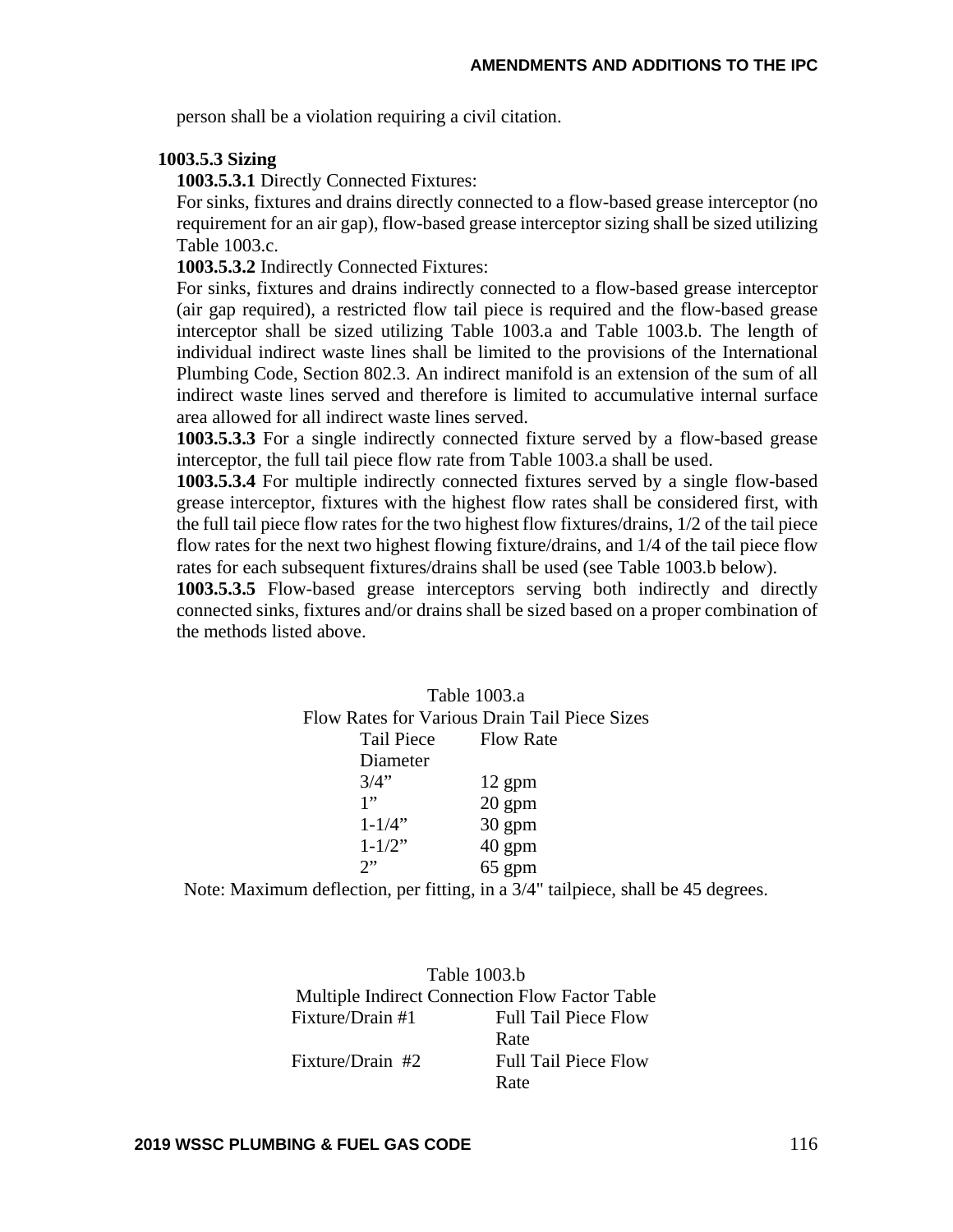#### **AMENDMENTS AND ADDITIONS TO THE IPC**

| Fixture/Drain #3 | 1/2 Tail Piece Flow   |
|------------------|-----------------------|
|                  | Rate                  |
| Fixture/Drain #4 | $1/2$ Tail Piece Flow |
|                  | Rate                  |
| All additional   | 1/4 Tail Piece Flow   |
| Fixtures/Drains  | Rate                  |

Notes:

Each tub/basin of multi-compartment sinks shall be counted as individual fixtures. For commercial dishwashers, use published or calculated flow rate, do not reduce drain/tail piece.

| Table 1003.c                                         |                 |  |  |  |  |  |
|------------------------------------------------------|-----------------|--|--|--|--|--|
| Flow Rates for Directly Connected Fixtures           |                 |  |  |  |  |  |
| (e.g. Mop/Service Sinks, Receptors [no tail pieces]) |                 |  |  |  |  |  |
| Drain Diameter (inches)                              | Flow Rate (gpm) |  |  |  |  |  |
| $1 - 1/4$                                            |                 |  |  |  |  |  |
| $1 - 1/2$                                            | 15              |  |  |  |  |  |
|                                                      | 20              |  |  |  |  |  |
|                                                      | 45              |  |  |  |  |  |

For Hose Reels, Hand Sinks and similar, use published or calculated flow rate.

**1003.5.3.6** The minimum size Flow-based Grease Interceptor shall be 25gpm.

## **1003.6 Volume Based Grease Interceptors**

## **1003.6.1 General**

**1003.6.1.1** Volume-Based Grease interceptors shall be designed and installed in accordance with current Commission details.

**1003.6.1.2** The location, size and piping details shall require plan approval prior to installation.

**1003.6.1.3** Precast Concrete interceptors shall conform to the structural requirements contained in ASTM 1613 Standard Specification for Precast Concrete Interceptor Tanks

## **1003.6.2. Location**

 **1003.6.2.1** In general, volume-based grease interceptors shall be located below grade outdoors or indoors; or above grade indoors where listed for such applications and within a conditioned space.

**1003.6.2.2** Volume-based grease interceptors shall be readily accessible for daily maintenance, servicing and inspection.

**1003.6.2.3** Manholes and cleanouts shall be readily accessible for convenient inspection and maintenance. The discharge/outlet piping of a VBGI shall be serviceable from a downstream manhole or a two-way clean-out shall be installed accordingly.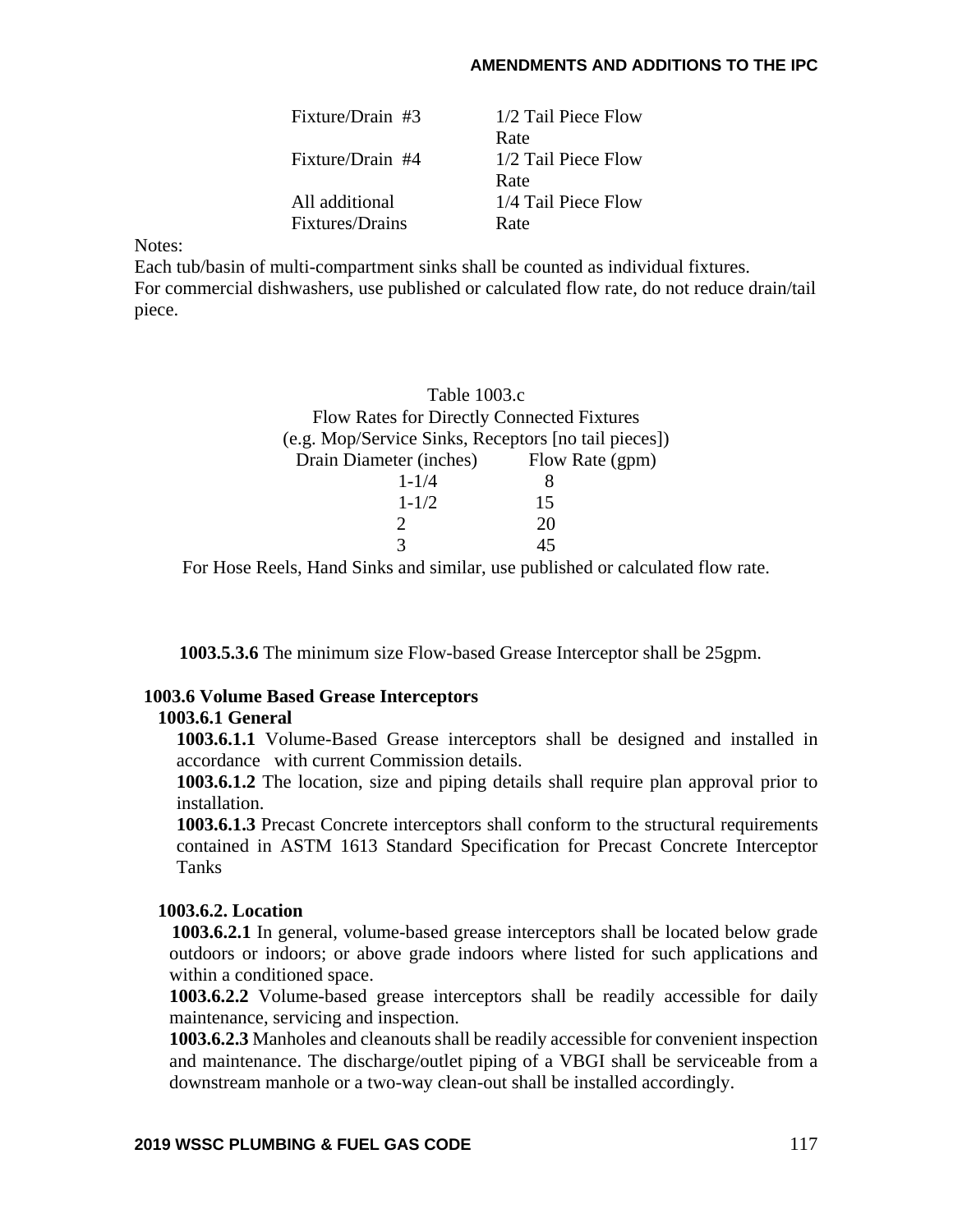**1003.6.2.4** No structures shall be placed directly upon or over the Interceptor.

**1003.6.2.5** Where an outdoor location is not possible or is impractical, volume-based interceptors may be installed indoors within twenty (20) feet of an accessible service entrance, unless otherwise approved.

**103.6.2.6** All volume based interceptors shall be installed at a maximum depth of twelve (12) feet; measured from the bottom of the tank to the highest manhole rim elevation. In addition, the maximum elevation difference between the tank bottom and the pavement (where the hauler will be parked during service), shall be twenty (20) feet.

**1003.6.2.7** Manhole access or alternate accessways shall be traffic bearing to SHA rating H20 and the vertical accessways shall be of minimum size as follows:

**1003.6.2.7.1** For all volume based interceptors, the manhole frame and cover or other access cover shall have a minimum dimension of 22".

**1003.6.2.7.2** For tank burial depth (top of tank to grade) of 26" or less, the remainder of the accessway shall have a minimum dimension of 24".

**1003.6.2.7.3** For tank burial depth of 27" to 60", the remainder of the accessway shall have a minimum dimension of 30" (36" or greater preferred).

**1003.6.2.7.4** Tank burial depths greater than 60" shall be engineered for the specified depth and the accessways shall have a minimum dimension of 36" (48" preferred).

**1003.6.2.8** Volume-based grease interceptors installed above grade shall be designed and installed to meet the following provisions:

**1003.6.2.8.1** Engineered to withstand all conditions imposed by internal loading from empty through over-filled (where tank and piping are subject to a discharge stoppage and over-filled to a recognized overflow point).

**1003.6.2.8.2** Constructed and sealed in a manner that shall withstand the required hydrostatic test of 10 feet of head above the access cover elevation.

**1003.6.2.8.3** Located in an area capable of maintaining a minimum of 50 degrees F.

#### **1003.6.3 Sizing**

 The volume of the interceptor shall be determined by using table 1003.c below. If the drainage fixture units (DFUs) are not known, the interceptor shall be sized based on the maximum DFUs allowed for the pipe size connected to the inlet of the interceptor.

> Table 1003.d Volume-Based Grease Interceptor Sizing (from 2015 Uniform Plumbing Code Table 1014.3.6\*)

| DFUs(1) | Interceptor Volume |
|---------|--------------------|
| 8       | 500 gallons        |
| 21      | 750 gallons        |
| 35      | $1,000$ gallons    |
| 90      | $1,250$ gallons    |
| 172     | 1,500 gallons      |
| 216     | $2,000$ gallons    |
| 307     | 2,500 gallons      |
| 342     | 3,000 gallons      |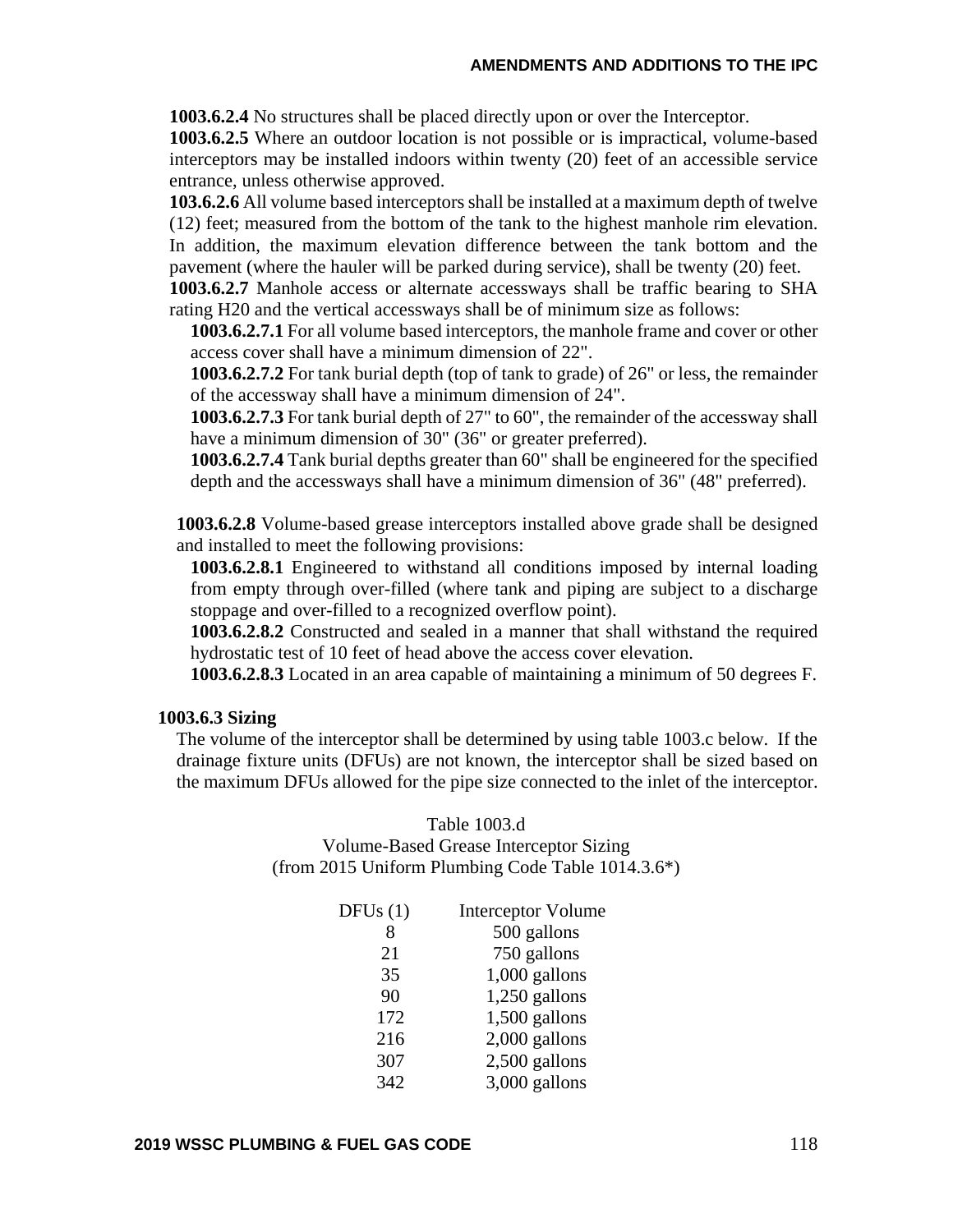#### **AMENDMENTS AND ADDITIONS TO THE IPC**

| 428  | $4,000$ gallons  |  |  |
|------|------------------|--|--|
| 576  | $5,000$ gallons  |  |  |
| 720  | 7,500 gallons    |  |  |
| 2112 | $10,000$ gallons |  |  |
| 2640 | $15,000$ gallons |  |  |
| .    |                  |  |  |

\*Reprinted with the permission of the International Association of Plumbing and Mechanical Officials.

Notes to Table:

- 1. The maximum allowable DFUs plumbed to the kitchen drain lines that will be connected to the grease interceptor.
- 2. 300 Gallon Interceptor equals 5 DFUs.
- 3. 1600 Gallon Interceptor equals 181 DFUs.

**1003.7 Scale Trap** Seafood prep sinks shall discharge through a local scale separator prior to entering any portion of the drainage system or grease abatement system.

#### **1003.8 Oil & Sand Separators Required**

#### **1003.8.1 General**

 The provisions of 1003.8 shall only apply to drainage routed to the sanitary sewer. Portions of or entire systems where drainage is routed to a storm drainage system, or to grade, shall carry the appropriate storm water discharge permit issued by the jurisdiction having authority and shall not be bound by the provisions of this section. All oil and sand interceptor details for concrete or similar fabricated interceptors shall be plan approved prior to installation and shall meet industrial waste discharge limitations per Section 804.

#### **1003.8.2 Size**

Passive/Gravity/Volume-based Interceptor size shall be determined by application as follows:

 Small Interceptor – 500 Gallons Large Interceptor – 1600 Gallons

**1003.8.2.1 Engineered Sizing.** Manufactured mechanical separators or separators utilizing other means of abatement shall be submitted as an engineer's design. Plan submittal shall include calculations, manufacturer's guidelines, and engineer's seal and signature. Subject to Commission Plans Review approval.

#### **1003.8.3 Parking Garages**

Parking garages with less than 1/3 of side surface areas open to the outdoors and protected from surface and storm water run-off may have inside floor and trough drains connected to the Commission sanitary sewer through an interceptor. Parking garages with 40 or less spaces may be served by a small interceptor; those with greater than 40 spaces shall be served by a large interceptor.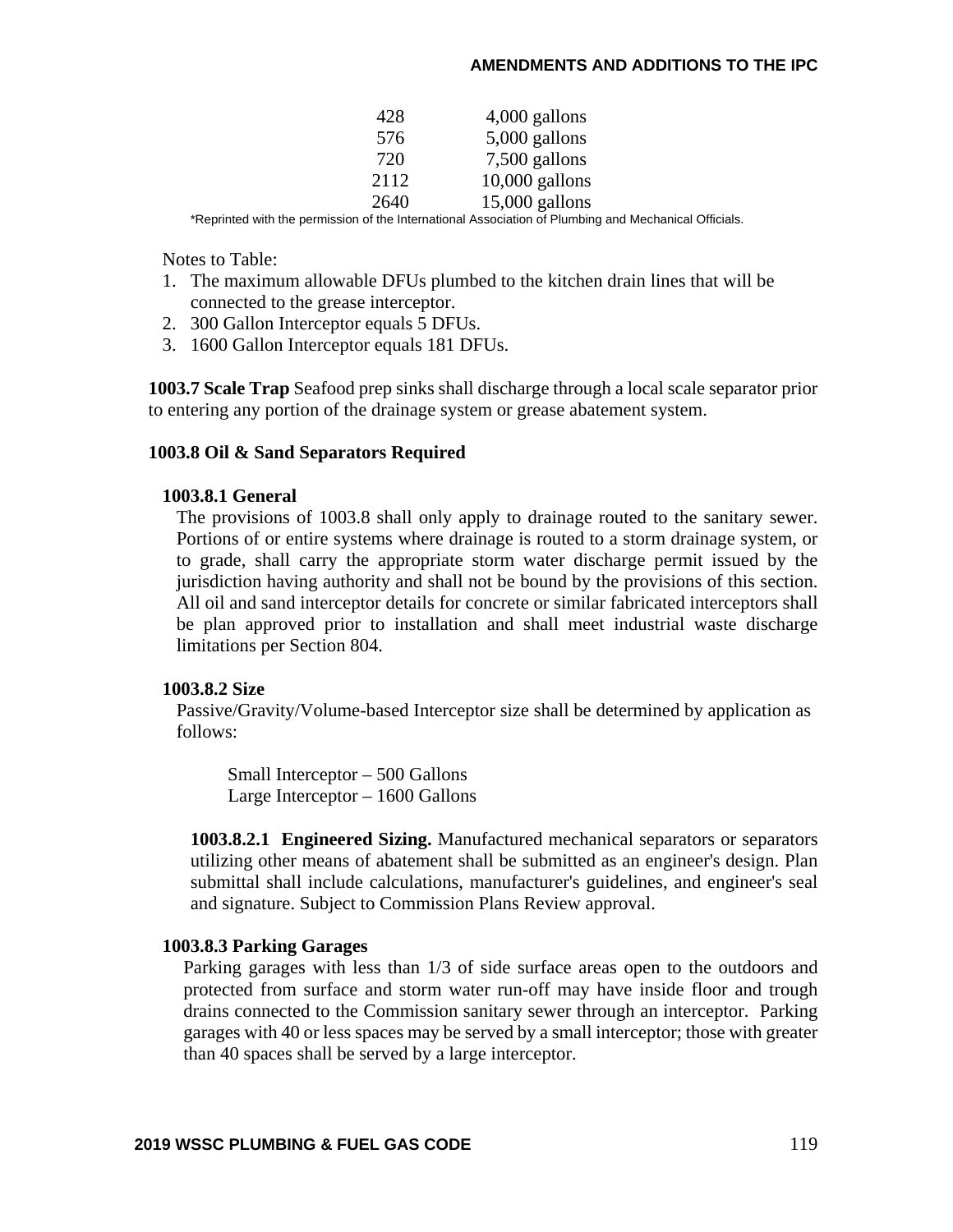#### **1003.8.4 Vehicle Washing Facilities**

All vehicle washing facilities shall have required drains connected to the sanitary drainage system through an oil and sand interceptor as follows:

**1003.8.4.1 Automatic Vehicle Washing.** Automatic vehicle washing facilities shall have the equivalent of one 1600 Gallon Interceptor per vehicle lane.

**1003.8.4.2 Self Service Vehicle Washing.** Self service type vehicle washing facilities shall have the equivalent of one 1600 Gallon Interceptor per eight wash bays. A single wash bay may be served by a small interceptor.

### **1003.8.5 Vehicle Service Facilities**

Vehicle service facilities, maintenance and service garages, etc., shall have all inside floor and trough drains subjected to oil or sand connected to the sanitary drainage system through an interceptor.

**1003.8.5.1.** Up to eight (8) bays may be served by a small interceptor.

**1003.8.5.2.** Up to twenty-four (24) bays may be served by a large interceptor.

**1003.8.6 Barns and Stables.** Barns, stables, and similar facilities not open to the outdoors and protected from surface and storm water run-off shall have all inside floor drains and trench drains connected to the Commission sanitary sewer through a small interceptor.

**1003.9 Clothes washer discharge interceptor.** Clothes washers shall discharge through an interceptor that is provided with a wire basket or similar device, removable for cleaning, that prevents passage into the drainage system of solids 1/2 inch (12.7 mm) or larger in size, string, rags, buttons or other materials detrimental to the public sewage system.

Exceptions:

- 1. Clothes washers in individual dwelling units shall not be required to discharge through an interceptor.
- 2. Up to three (3) washers designed for use in individual dwelling units and installed in a location other than an individual dwelling unit shall not be required to discharge through an interceptor.

#### **1003.10 Bottling Establishments.**

Bottling plants shall discharge process wastes into an interceptor that will provide for the separation of broken glass or other solids before discharging waste into the drainage system.

#### **1003.11 Slaughterhouses.**

Slaughtering room and dressing room drains shall be equipped with approved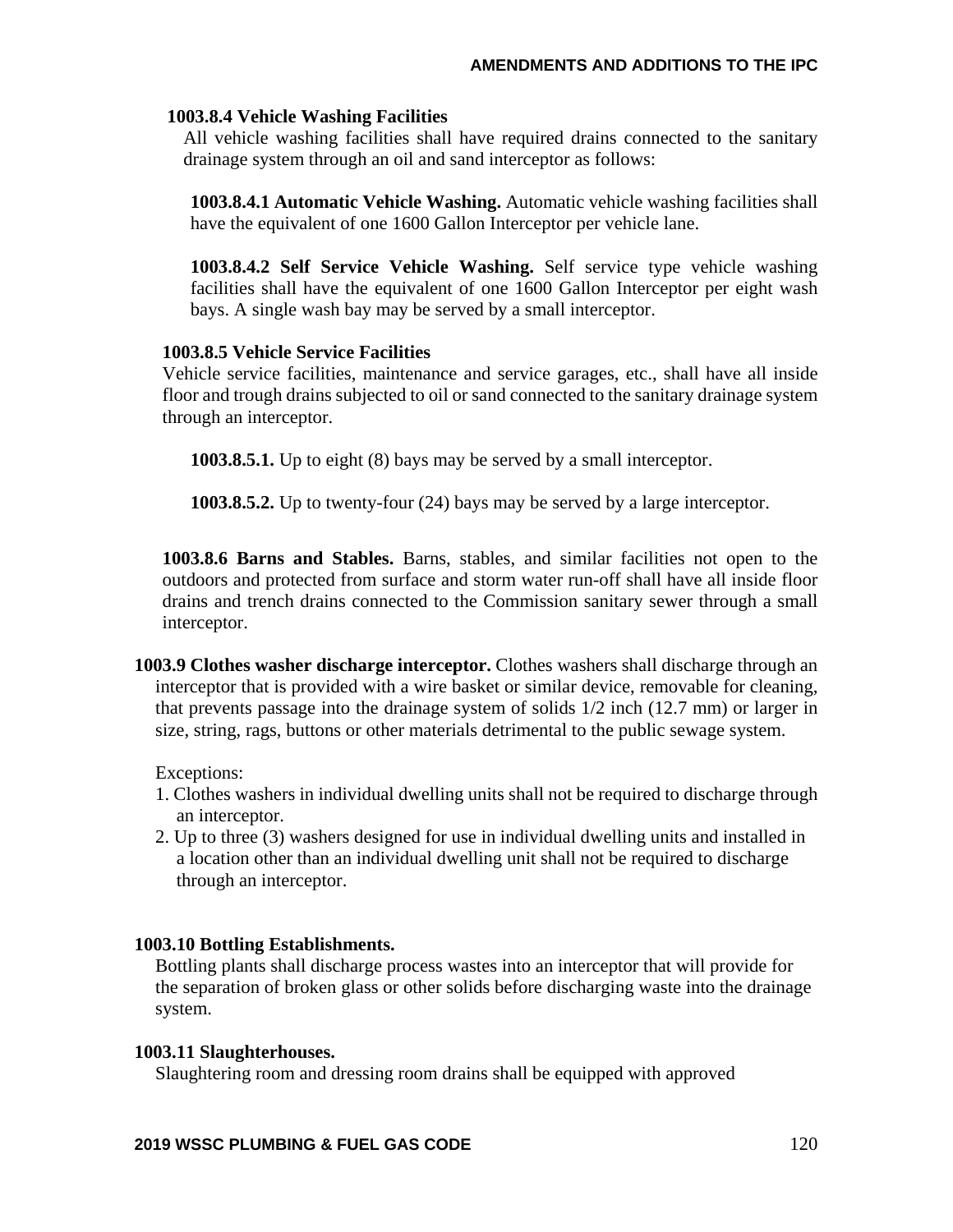separators. The separator shall prevent the discharge into the drainage system of feathers, entrails, and other materials that cause clogging.

## **1003.12 Venting of interceptors and separators.**

 Interceptors and separators shall be designed so as not to become air bound where tight covers are utilized. Each interceptor or separator shall be vented where subject to a loss of trap seal.

## **1003.13 Access and maintenance of interceptors and separators.**

 Access shall be provided to each interceptor and separator for service and maintenance. Interceptors and separators shall be maintained by periodic removal of accumulated grease, scum, oil, or other floating substances and solids deposited in the interceptor or separator.

## **302.11 Amendment of IPC CHAPTER 11, STORM DRAINAGE**

**302.11.1 IPC Section 1101, General,** is hereby **AMENDED** by **ADDING** new Section 1101.9 specifying design by a professional engineer, to read as follows:

(IPC as amended)

**1101.10 Design.** Storm drainage systems shall be designed by a Registered Professional Engineer and documents for review shall be stamped accordingly.

**302.11.2 IPC Sections 1103 (Storm) Traps, through Section 1113, Sumps and Pumping Systems,** shall be **DELETED** in their entirety, as these provisions shall be enforced by the County building official.

**302.12 Amendment of IPC CHAPTER 12, SPECIAL PIPING AND STORAGE SYSTEMS.** IPC Chapter 12, Special Piping and Storage Systems, is hereby **DELETED** in its entirety.

**302.13 Amendment of IPC CHAPTER 13, NON-POTABLE WATER SYSTEMS.** IPC Chapter 13, Non-Potable Water Systems, is hereby **DELETED** in its entirety and replaced with a new Chapter 9 in this Code.

**302.14 Amendment of IPC CHAPTER 14, SUBSURFACE LANDSCAPE IRRIGATION SYSTEMS.** IPC Chapter 13, Subsurface Landscape Irrigation Systems, is hereby **DELETED** in its entirety and replaced with a new Chapter 9 in this Code.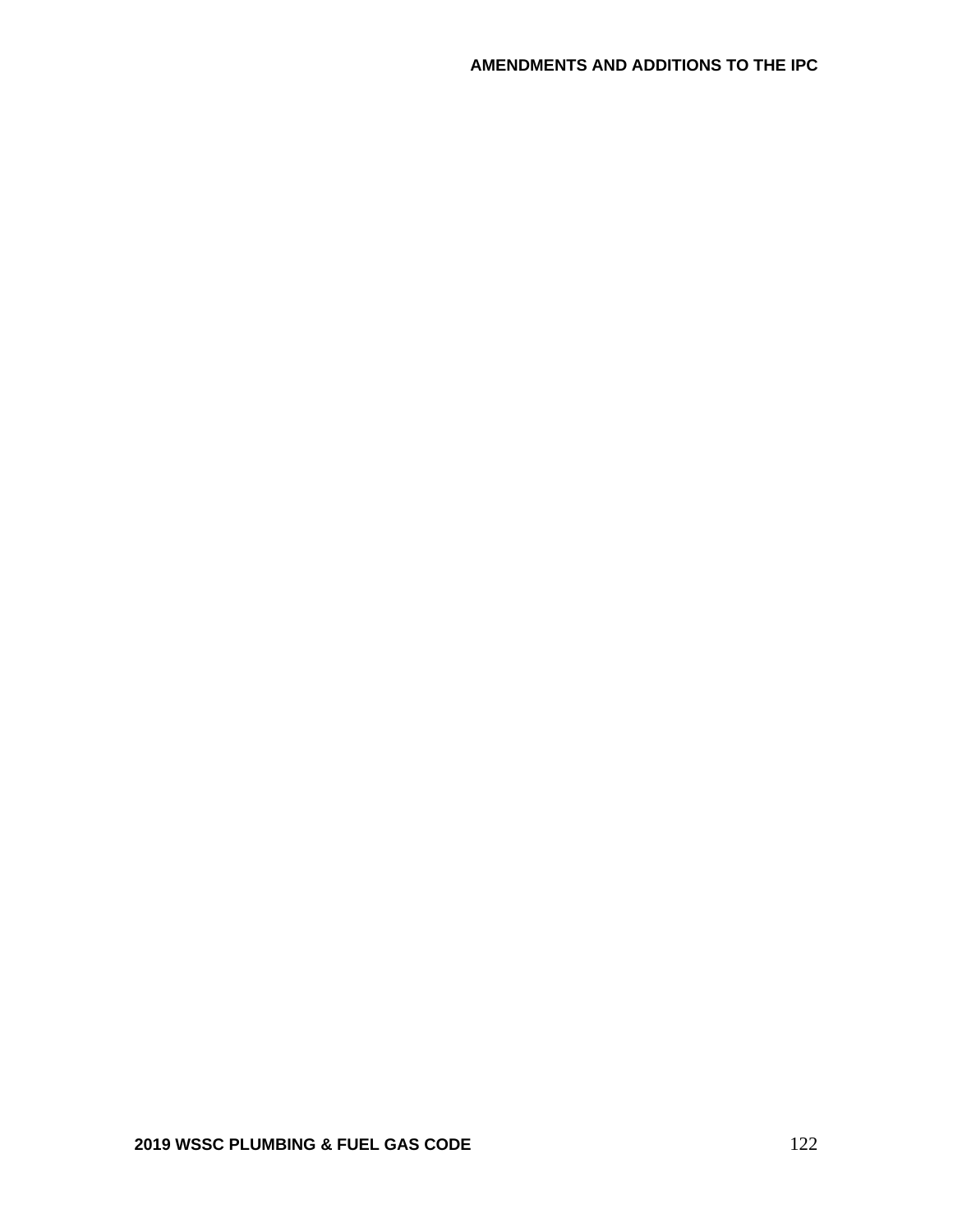## **CHAPTER 4**

# **ADOPTION OF INTERNATIONAL FUEL GAS CODE**

## **SECTION 401 GENERAL**

**401.1 Adoption.** The 2018 edition of the **International Fuel Gas Code** (hereinafter "**IFGC**"), published by the International Code Council, Inc., is hereby adopted and incorporated herein by reference, and has the same force and effect as though fully set forth in this Code, subject to the additions, deletions or other modifications set forth in this Chapter as amendments thereto.

**401.2 Applicability.** The IFGC applies to all occupancies including Group R-3 Occupancies (see definition), and their accessory structures.

**401**.3 **Availability for Review.** At least 1 copy of the aforesaid IFGC shall be filed in the Office of the Secretary of the WSSC and made available for public use and inspection.

## **SECTION 402 AMENDMENTS TO THE INTERNATIONAL FUEL GAS CODE**

**402.1 Amendment of IFGC CHAPTER 1, ADMINISTRATION.** IFGC Chapter 1, Administration, is hereby **DELETED** in its entirety. See WSSC 101.4.2 for a reference to IFGC 101.2.4 Systems and equipment outside the scope.

402.2 Reserved

## **402.3 Amendment of IFGC CHAPTER 3, GENERAL REGULATIONS.**

**402.3.1 IFGC Section 304.6, Outdoor combustion air,** is hereby **AMENDED** by **ADDING** Sections 304.6.3 and 304.6.4, to mandate certain minimum requirements for combustion and ventilation air, all to read as follows:

**304.6.3 Construction Heaters, Recirculating.** Make-up, ventilation and combustion air shall be provided in accordance with manufacturer's instructions but in no case shall the total effective opening(s) be less than 3 square feet for every  $100,000$  btuh. Where practical, one half of the required effective opening shall be provided within 12 inches of the top of the enclosure and the remaining half within 12 inches of the bottom of the enclosure. In all cases, there shall be a minimum of two openings located

### **2019 WSSC PLUMBING & FUEL GAS CODE** 123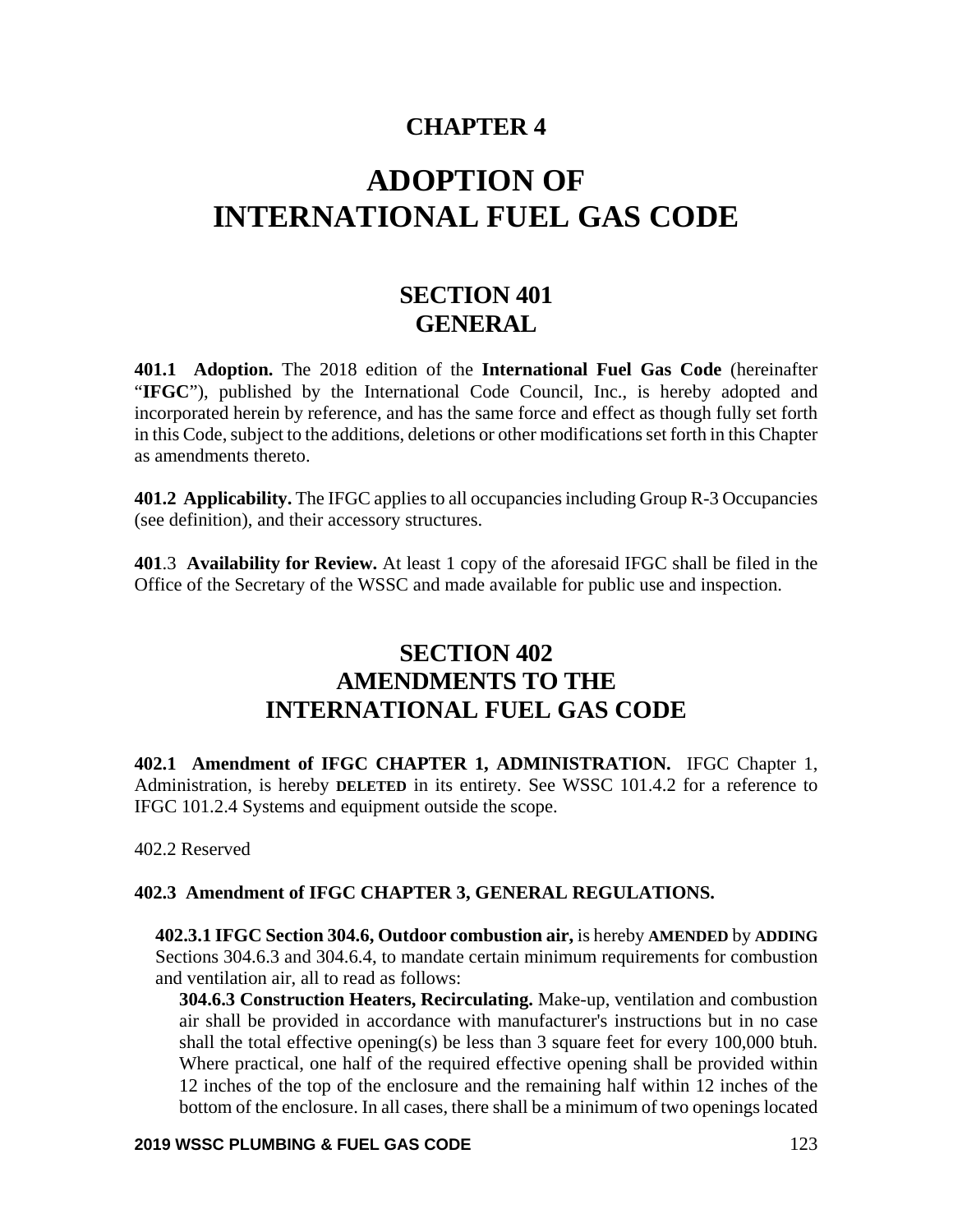in separate areas of the structure, where one is as high as practical and the other as low as practical.

**304.6.4 Construction Heaters, Non-Recirculating.** A means to provide ventilation/exhaust shall be provided in accordance with manufacturer's instructions but in no case shall the total effective opening(s) be less than 1.5 square feet for every 100,000 btuh. The required effective opening shall be provided, as close as practical, to within 12 inches of the top of the enclosure.

**402.3.2 IFGC Section 304.12, Protection from fumes and gases,** is hereby **AMENDED** by **ADDING** Section 304.12.1 and 304.12.2, to require carbon monoxide detection systems for type R and I occupancies as follows:

**304.12.1 Carbon Monoxide Alarms, New Construction.** Carbon Monoxide Alarms shall be required for new construction in dwelling units where fuel burning appliances are installed; carbon monoxide alarms shall be installed in accordance with the corresponding version of the International Building Code or the International Residential Code.

**304.12.2 Carbon Monoxide Alarms, Existing Construction.** Carbon Monoxide Alarms shall be required for any existing building with R-3 occupancy containing one or more sleeping units or dwelling units follows:

 **304.12.2.1.** Where any fuel burning appliance is added or replaced, including an outdoor generator or pool heater. Exception - outdoor grill.

 **304.12.2.2.** Carbon monoxide alarms shall be installed in accordance with the corresponding version of the International Residential Code.

#### **402.4 Amendments of IFGC CHAPTER 4, GAS PIPING INSTALLATIONS**

**402.4.1 IFGC Section 401, General,** is hereby **AMENDED** by **ADDING** Section 401.11 to codify requirements of private meters and gas utility submeters as follows:

**401.11 Private Meters and Gas Utility Submeters.** Private Meters and Gas Utility Submeters shall be installed as follows:

 **401.11.1** Listed to ANSI B109.1 or B109.2, Readily Accessible, and located in a *Ventilated Space*.

 **401.11.2** Located at least thirty-six (36) inches form an Ignition Source.

 **401.11.3** Adequately supported and protected from physical damage, temperature extremes, corrosion, or excessive vibration.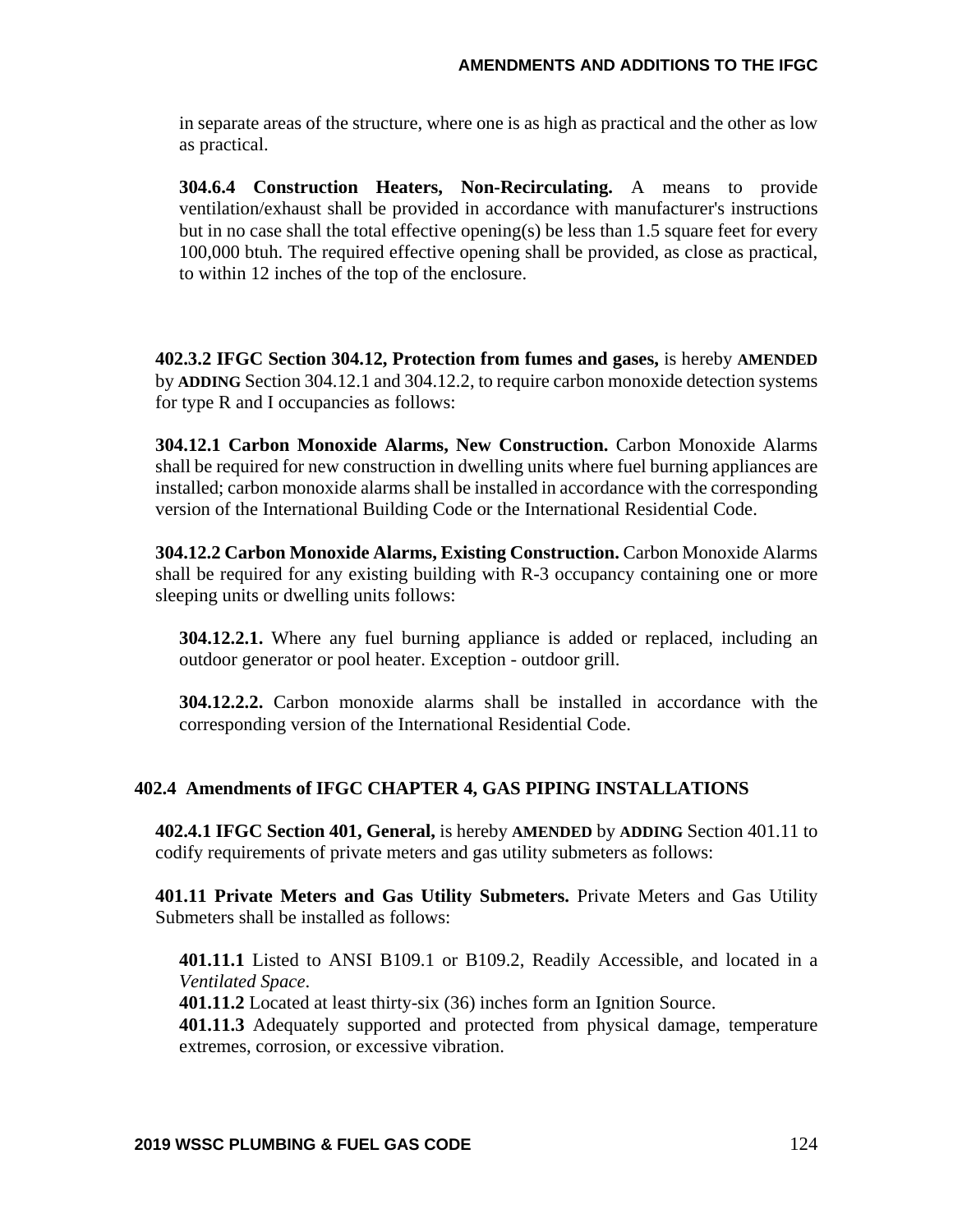**401.11.4** Where remote to a space or equipment served, each meter or its associated piping, fittings, valves, etc. shall be permanently tagged or marked indicating the space or equipment served.

 **401.11.5** Prohibited Locations - bedrooms, bathrooms, buried/vaulted below grade/slab, or hazardous location.

**402.4.2 IFGC Section 406.1.2, Repairs and Additions,** is hereby **AMENDED** by referring to and **ADDING** thereto new Section 406.1.2.1, all to read as follows:

## (IFGC as amended)

**406.1.2 (IRC G2417.1.2) Repairs and Additions.** In the event repairs or additions are made after the pressure test, the affected piping shall be tested.

Minor repairs and additions are not required to be pressure tested provided that the work is inspected and connections are tested with a non-corrosive leak-detecting fluid or other approved leak-detecting methods, as cited in Section 406.1.2.1.

**406.1.2.1 Twelve Joint Rule.** Where an existing gas piping system is altered, repaired, or extended, a soap test shall be permitted in lieu of a pressure test, under the following conditions:

- A maximum of 12 joints in the new and disturbed piping are allowed, excluding the equipment connector.
- The new piping and any disturbed piping shall not be concealed.
- The developed length of the new piping shall not exceed 15-feet.

It shall be the licensee's responsibility to perform the required soap test prior to inspection, and to ensure that the piping does not leak.

**402.4.3 IFGC Section 412, Liquefied Petroleum Gas Motor Vehicle Fuel-Dispensing Stations,** is hereby **DELETED** in its entirety.

**402.4.4 IFGC Section 413, Compressed Natural Gas Motor Vehicle Fuel-Dispensing Stations,** is hereby **deleted** in its entirety.

**402.5.1 IFGC Sections 503, Venting of appliances, and 504, Sizing of Category I Appliance Venting Systems**, are hereby **AMENDED** by **MODIFYING** Sections 503.5.5, 503.5.6, 504.2.9, 504.3.20 and specific related Tables to clarify the provisions relating to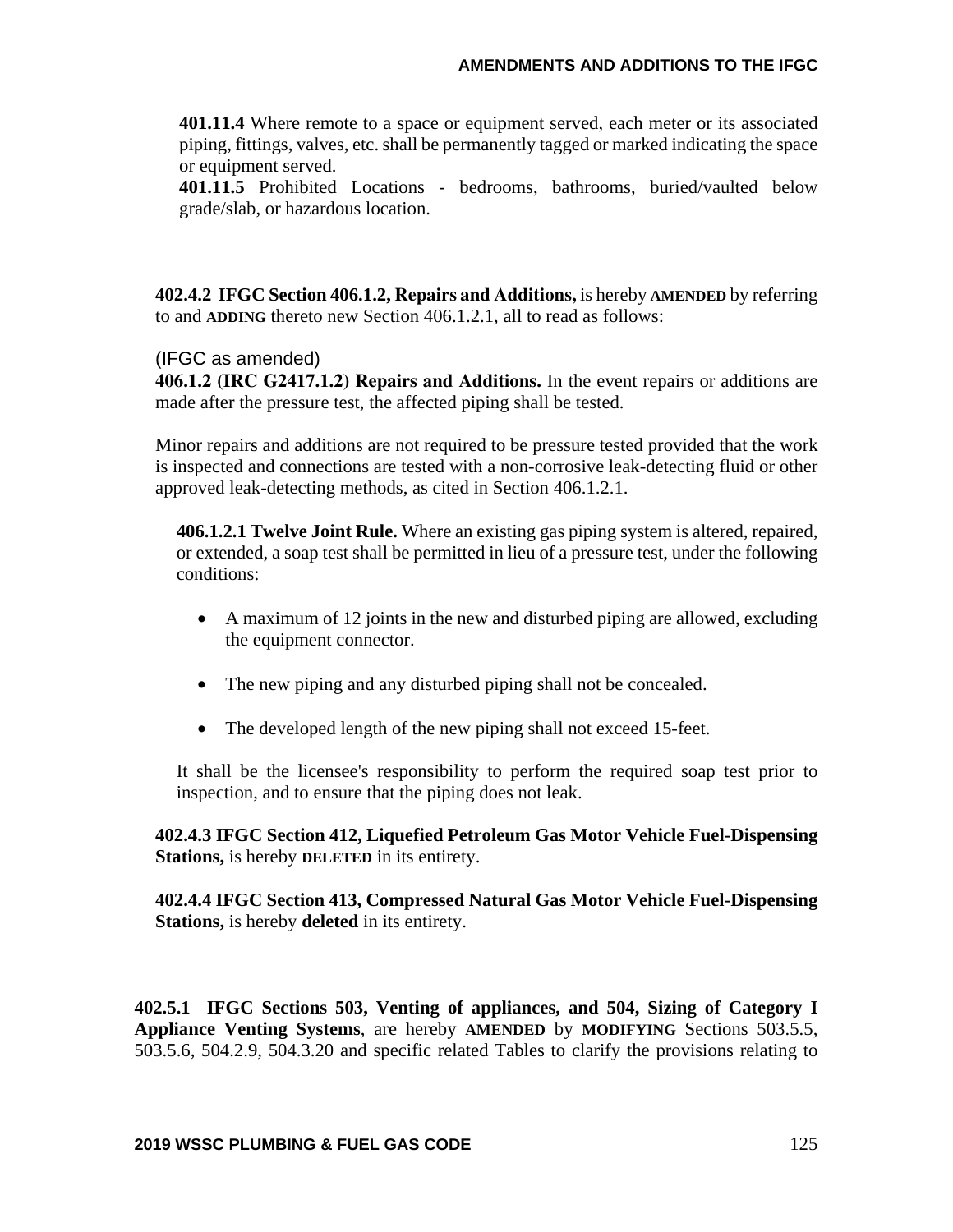masonry chimneys and align with 2015 D.O.E mandated increases in water heater efficiencies, all to read as follows::

**503.5.5 Size of chimneys.** Delete Methods 2 & 3.

**503.5.6 Inspection of chimneys.** Delete the Exception.

**504.2.9 Chimney and vent locations.** Tables 504.2(1), 504.2(2), and 504.2(5) shall be used only for chimneys and vents not exposed to the outdoors below the roof line. A Type B vent or listed chimney lining system passing through an unused masonry chimney flue shall not be considered to be exposed to the outdoors. Where vents extend outdoors above the roof more than 5 feet (1524mm) higher than required by Figure 503.6.4, and where the vents terminate in accordance with Section 503.6.4, Item 2, the outdoor portion of the vent shall be enclosed as required by this section for vents not considered to be exposed to the outdoors or such systems shall be engineered. A Type B vent shall not be considered to be exposed to the outdoors where it passes through an unventilated enclosure or chase insulted to a value or not less than R8.

Table 504.2(3) in combination with Table 504.2(6) shall be used for clay-lined *interior* and *exterior masonry chimneys,* provide that all of the following are met:

- 1. Vent connector is a Type B double wall.
- 2. Vent connector length is limited to 1-1/2 feet for each inch of vent connector.
- 3. The appliance is draft hood factory-equipped without a damper or draft inducer.
- 4. The input rating is less than the maximum capacity given by Table 504.2(3).
- 5. For a water heater, the outdoor design temperature is not less than  $5^{\circ}F$  (-15 $^{\circ}C$ ).

6. For any appliance, the input rating is greater than the minimum capacity given by Table 504.2(6).

**504.3.20 Chimney and vent locations.** Tables 504.3(1), 504.3(2), and 504.2(5) shall be used only for chimneys and vents not exposed to the outdoors below the roof line. A Type B vent or listed chimney lining system passing through an unused masonry chimney flue shall not be considered to be exposed to the outdoors. Where vents extend outdoors above the roof more than 5 feet (1524mm) higher than required by Figure 503.6.4, and where the vents terminate in accordance with Section 503.6.4, Item 2, the outdoor portion of the vent shall be enclosed as required by this section for vents not considered to be exposed to the outdoors or such systems shall be engineered. A Type B vent shall not be considered to be exposed to the outdoors where it passes through an unventilated enclosure or chase insulted to a value or not less than R8.

Table 504.3(6a), 504.3(6b), 504.3(7a) and 504.3(7b) shall be used for clay-lined *interior* and *exterior masonry chimneys,* provided that all of the following are met:

1. Vent connectors are Type B double wall.

2. Not less than one appliance is draft hood factory-equipped and no appliance is equipped with a damper or draft inducer.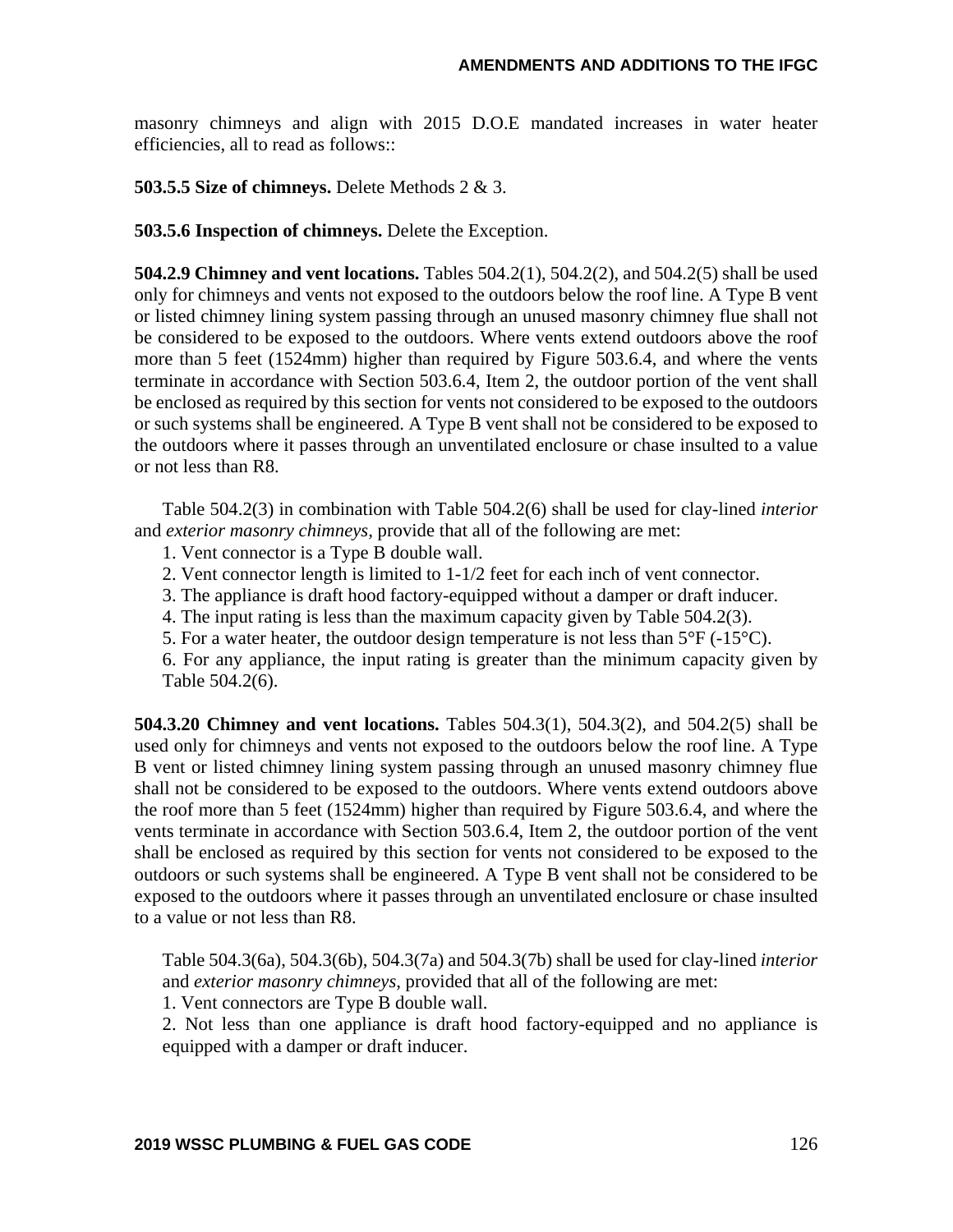3. The combined appliance input rating is less than the maximum capacity given by Table 504.3(6a) for NAT+NAT or Table 504.3(7a) for FAN+NAT.

4. The total input rating for all appliances is greater than the minimum input rating given by Table 504.3(7a) for NAT+NAT or 504.3(7b) for FAN+NAT.

5. The vent connector sizing is in accordance with Table 504.3(3).

Tables 504.2(6), 504.3(6a), 504.3(6b), 504.3(7a) and 504.3(7b), re-title as INTERIOR AND EXTERIOR MASONRY CHIMNEY

Tables 504.2(6), 504.3(6b), and 504.3(7b), delete "Space-heating" from table headings.

402.6 Reserved

**402.7 Amendment of IFGC Chapter 7, GASEOUS HYDROGEN SYSTEMS.** IFGC Chapter 7, Gaseous Hydrogen Systems, is hereby **DELETED** in its entirety.

402.8 Reserved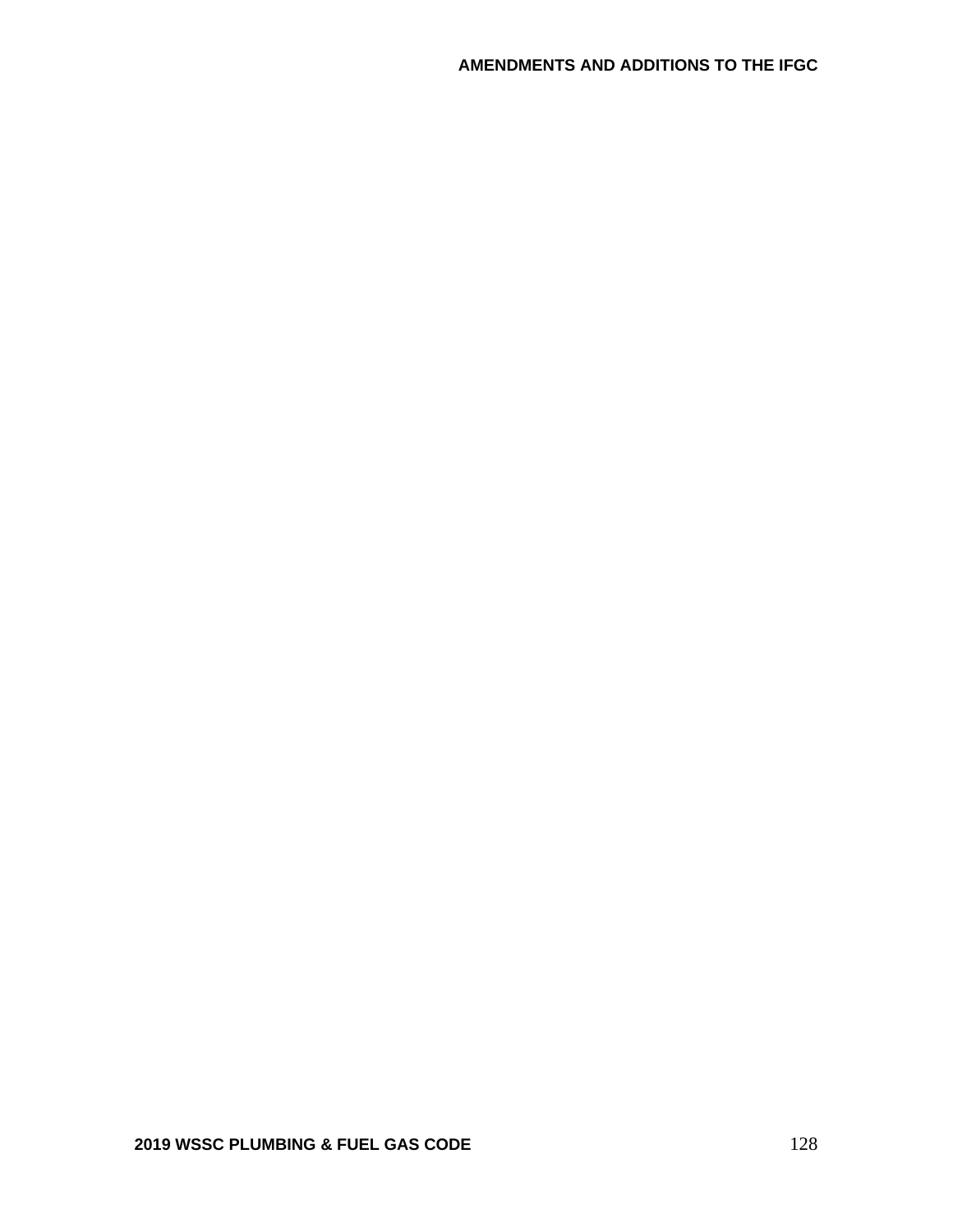## **CHAPTER 5**

## **CROSS CONNECTION CONTROL**  BACKFLOW PREVENTION

## **SECTION 501 GENERAL**

**501.1 Scope.** This Chapter shall provide provisions to protect potable water distribution systems from contamination caused by unprotected or improperly protected cross connections (aka: backflow or backflow prevention). This includes the installation, alteration, repair, relocation, replacement, or maintenance of plumbing systems that use backflow preventers.

**501.2 Compilation.** This Chapter is the compilation of the 2010 WSSC Cross Connection Control Manual, the latest adopted International Plumbing Code Section 608, and related cross connection amendments previously contained in Chapter 3 of this Code.

## **501.3 Definitions. See Chapter 2 of this Code.**

**501.4 Purpose.** A potable water system shall be designed, installed and maintained in such a manner so as to prevent contamination from non-potable liquids, solids, or gases being introduced into the potable supply through cross-connections or any other piping connections to the system. Backflow preventer applications shall conform to Table 5.1, except as specifically allowed or required in Section 506.

**501.5 Contamination by distribution components.** All piping, fixtures, fittings, equipment, appurtenances, accessories, filters, conditioners, heat exchangers, etc. shall be constructed of materials such that when the working surface areas of these components are in contact with potable water they shall not alter the taste, odor, color or potability of the water.

## **SECTION 502 APPLICABILITY**

**502.1 Applicability.** This Chapter applies to all occupancies, including Group R-3 Occupancies (see definition), and their accessory structures.

## **502.2 Hazard Classification.**

**502.2.1 General.** For the purposes of this Code, commercial and industrial facilities are considered to fall into three categories with respect to cross-connection hazard levels: high hazard, moderate hazard and low hazard. WSSC assigns facilities to the hazard categories based on industry type and low-pressure vulnerability.

## **2019 WSSC PLUMBING & FUEL GAS CODE** 129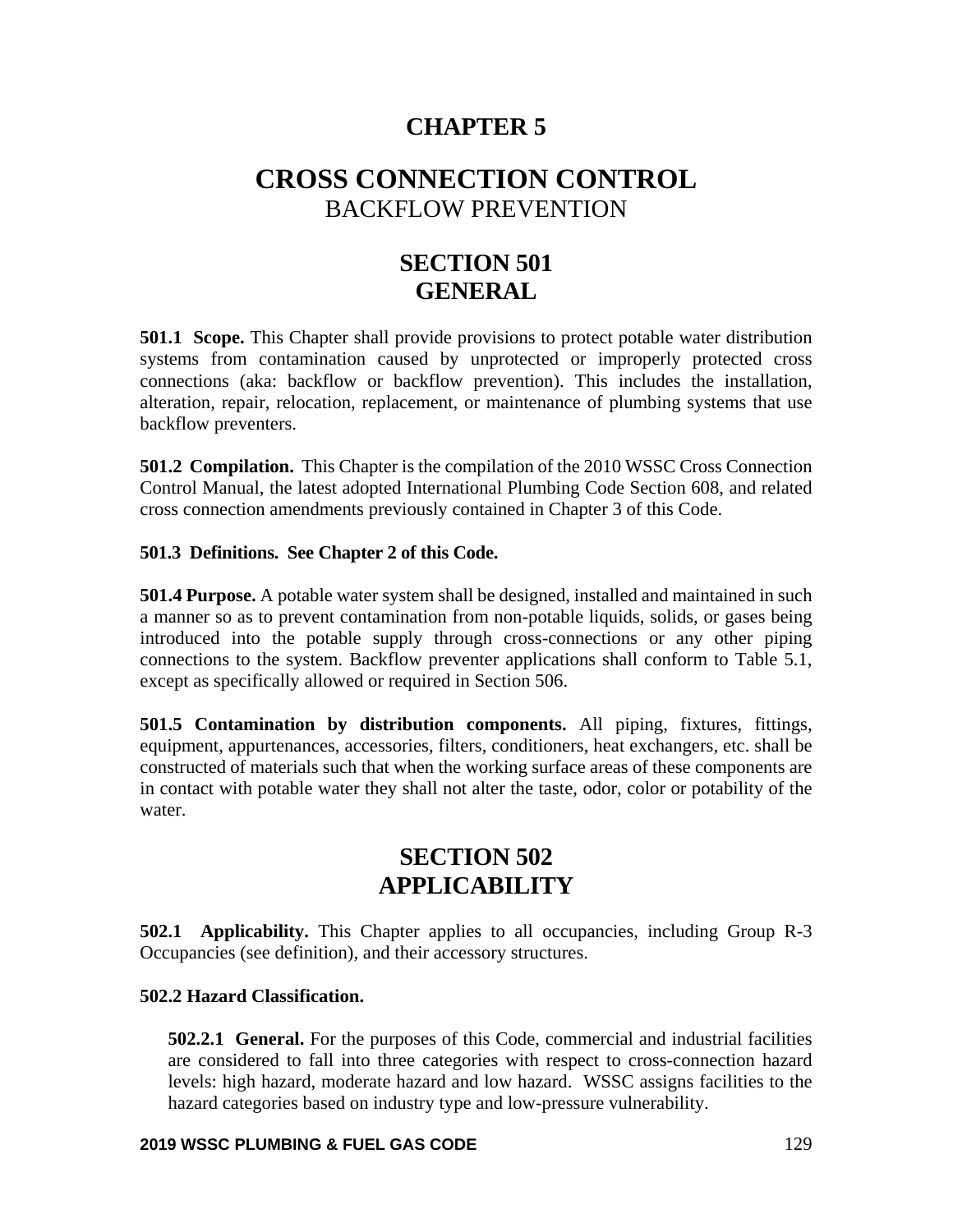**502.2.2 Vulnerability.** WSSC prioritizes facilities based (first) on industry type and (second) on low-pressure vulnerability, to produce an overall prioritization. WSSC establishes industry type using North American Industry Classification System (NAICS) codes and descriptions. WSSC established low-pressure vulnerability using its computer water model and topographic data, and using its knowledge of areas prone to pressure transients.

## **502.3 Containment and Internal Protection (Isolation) .**

**502.3.1 New Facilities.** New facilities, of all hazard levels, and existing facilities connecting to a new water service connection for the first time, shall require both containment and internal-protection assemblies or devices, as applicable. Containment backflow preventers shall be installed immediately downstream of the branch that serves the fire protection system. For buildings served by an outside meter, the branches to fire and domestic shall be installed within five (5) feet of where the main water service enters the building. New facilities, regardless of hazard levels, shall not have separate service lines for fire and domestic use; building water services shall be sized for a combination of fire and domestic water usage. Fire sprinkler supply may branch off in parallel to the building containment assembly and each branch shall be outfitted with the appropriate level of backflow prevention.

 **502.3.2 Existing Facilities**. Containment and internal-protection assemblies in all facilities shall remain in service, be tested annually and repaired or replaced as otherwise needed to ensure compliance with this Code. Devices shall be replaced or rebuilt every five years. Where any of the following conditions present as part of a design-retrofit or upgrade, containment and internal protection assemblies or devices for these facilities shall meet the same requirements as cited under 502.3.1.above:

**502.3.2.1** Replacement or Upgraded Water Service Connection

**502.3.2.2** Replacement, Upgraded, or Re-Lined Water Service

**502.3.2.3** Replacement or re-lining of a minimum of 50 percent of the water distribution piping; or the remodeling or adding of 25 percent or more to an existing plumbing system

**502.3.2.4** Where a residential water service connection or water service is repaired or replaced solely in response to a maintenance issue, containment backflow prevention shall not be required

 **502.3.3 Retrofitting**. Facilities built before May 1, 2007 without containment backflow preventers may not need to be retrofitted, unless otherwise deemed warranted by WSSC. WSSC shall require a containment backflow assembly if high-hazard application(s) are present. Where a facility has a containment backflow preventer not commensurate with the degree of hazard, an upgrade will be required. These facilities shall be reclassified as moderate or high hazard facilities and future inspection frequency shall be adjusted accordingly.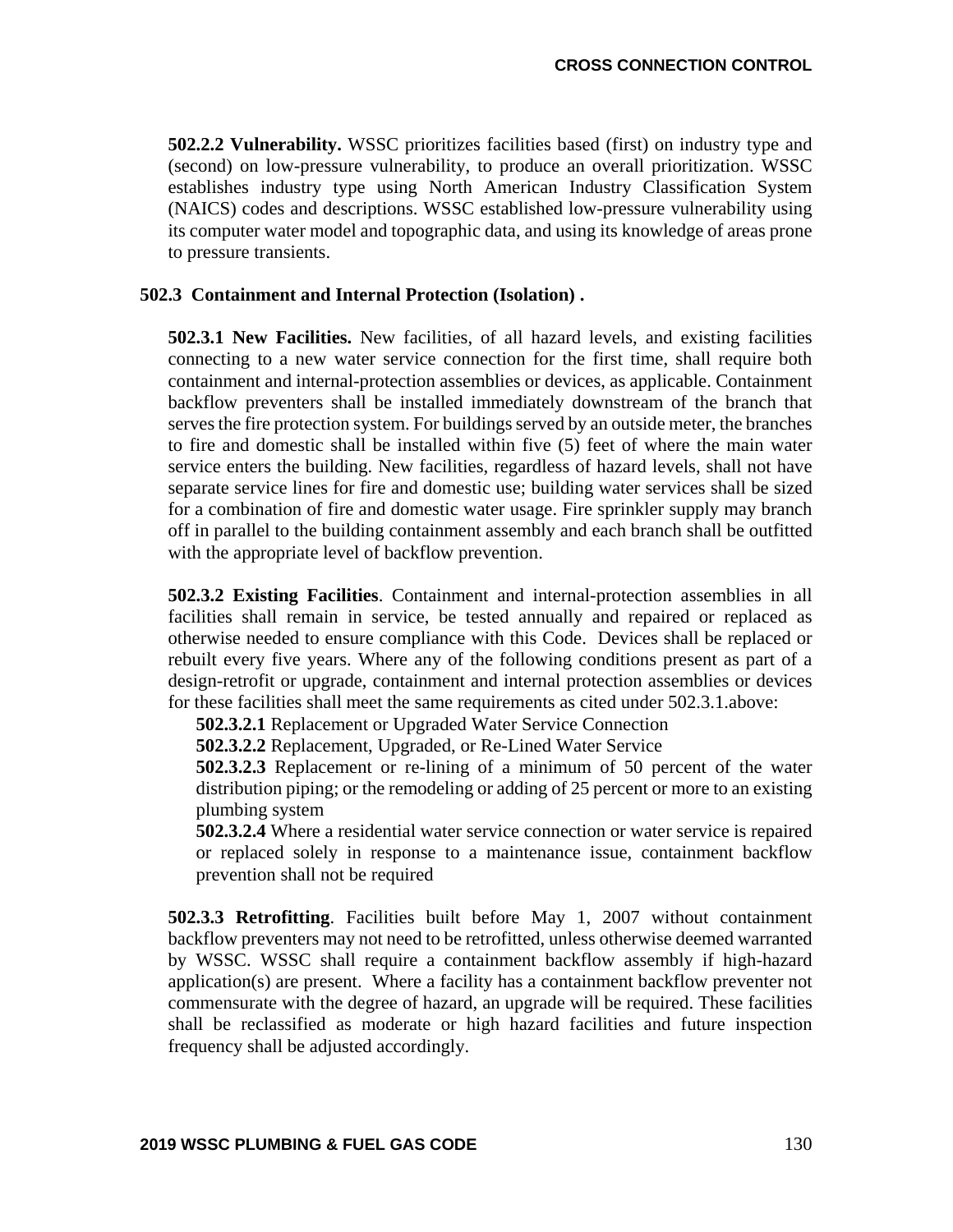**502.3.4 Containment Protection of Federal Property.** *Containment* backflow protection is required for federal properties proximate to each water service connection. RPZA-type protection shall be installed above grade and protected from freezing and other physical damage per Section 507.6.2. Backflow test reports shall be submitted electronically consistent with the Commission's submittal requirements.

**502.3.5 Isolation Protection on Federal Property.** Pursuant to federal regulations, federal properties *are not required* to submit backflow test reports for *isolation* type backflow prevention assemblies installed throughout the campus. Each campus shall maintain an effective backflow program in accordance with federal standards. Program managers may voluntarily submit backflow test reports to the Commission; in doing so, reports shall be submitted electronically consistent with the Commission's submittal requirements.

## **SECTION 503 CUSTOMER'S RESPONSIBILITIES**

**503.1 Backflow Notification.** The customer shall immediately notify WSSC if there is reason to believe that backflow has or may have occurred. This shall include private water system, plumbing fixture, equipment utilizing water, or any building system with the means of contaminating the public water system or building's potable water distribution system.

**503.2 Testing and Maintenance of Backflow Preventers.** The customer, at their own expense, shall purchase, install, operate, test and maintain approved backflow-preventers as directed by WSSC. The customer shall immediately correct any malfunction of a backflow preventer revealed by periodic testing or observation. Backflow assemblies shall be tested annually or as otherwise directed by WSSC. Non-testable devices shall be replaced or re-built every 5 years.

**503.3 Licensed Cross-Connection Technician.** The customer shall be responsible for hiring a cross-connection technician (who is employed by a registered and insured Master Plumber), to perform the installation, testing and maintenance on his/her backflowprevention assemblies.

**503.4 Elimination of Cross-Connections.** The customer shall be responsible for the elimination of, or protection against, cross-connections on their premises.

**503.5 Record Keeping.** The customer shall be responsible for maintaining all necessary records on backflow-prevention assemblies and/or devices installed on their premises.

**503.6 Change of Use.** The customer shall immediately contact WSSC when the use of his/her property changes. WSSC shall then reassess the hazard classification of the property and determine if an inspection is warranted.

**503.7 Backflow Preventers Out of Service.** The customer shall notify WSSC in writing of any backflow preventers that have been taken out of service.

**2019 WSSC PLUMBING & FUEL GAS CODE** 131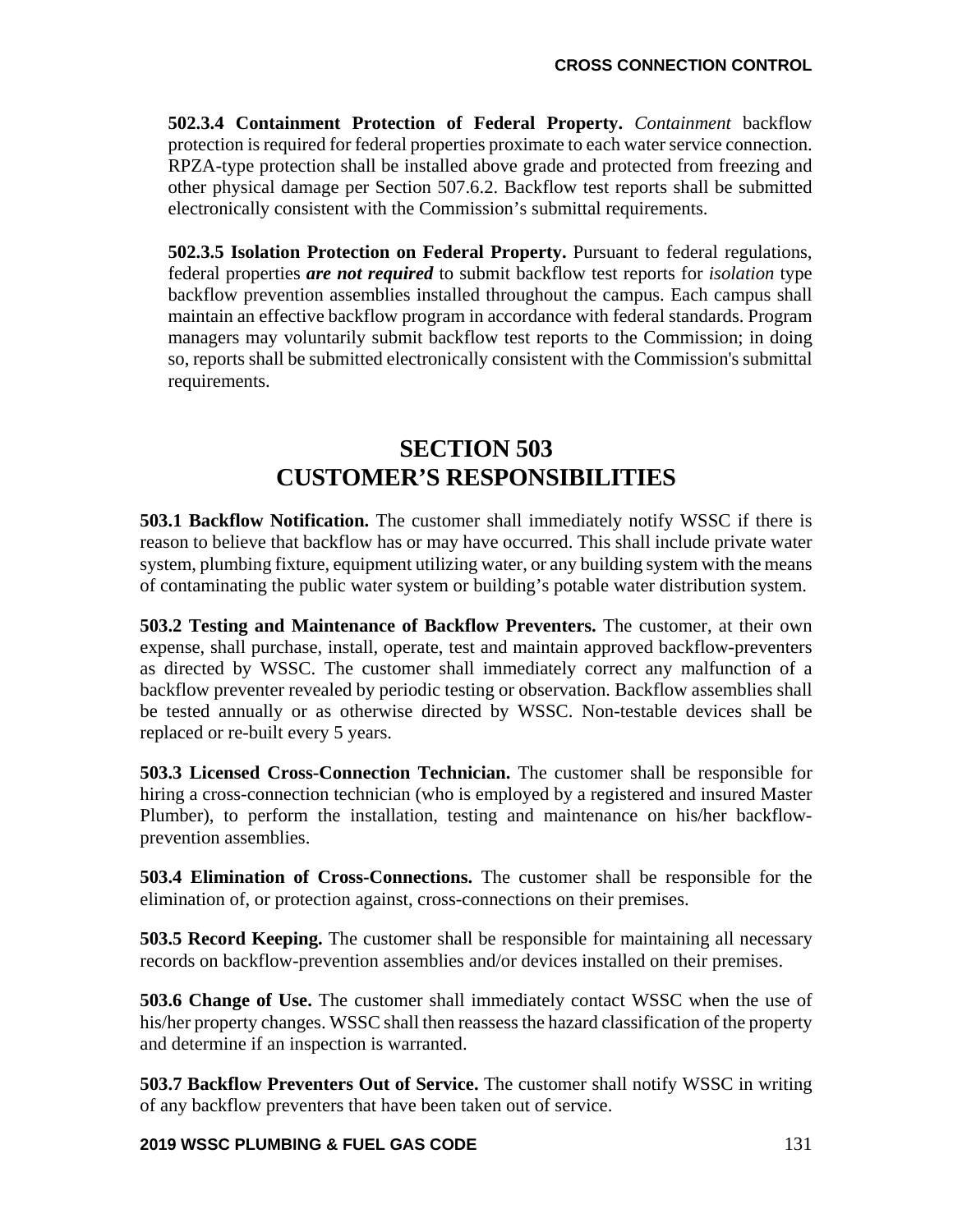## **SECTION 504 CROSS-CONNECTION CONTROL TECHNICIAN'S RESPONSIBILITIES**

**504.1 Violations.** Cross-Connection Technicians shall be held responsible for the violation of any part of this Manual whether the violation is committed by themselves or by their employees or agents.

**504.2 Testing and Maintenance of Backflow Preventers.** Cross Connection Technicians shall be responsible for performing accurate field tests and for repairing, overhauling or replacing backflow preventers. It shall be the Cross-Connection Technician's responsibility to safeguard the design, material and/or operational characteristics of an assembly during repair or maintenance unless otherwise approved by WSSC.

**504.3 Generation of Data.** Cross Connection Technicians shall be responsible for the accurate generation of data, a correct assessment of the workings of each assembly tested, and proper dissemination of the data to WSSC and to the customer.

**504.3.1 Preservation of Backflow Assembly Identification.** Where backflow prevention assemblies are installed in areas with certain atmospheres that are detrimental to the manufacturer's identification plate, the owner or their agent shall record the assembly's critical identifying information to include: serial number, make, and model number. This information shall be affixed to the assembly by one of the following methods or as approved by a WSSC Plumbing Inspector:

**504.3.1.1** Engraving of the required information an inert material, such as plastic, and secured to the assembly.

**504.3.1.2** Creation a label with legible print or type, inserted in a durable, transparent and sealable plastic bag/sleeve and securing to the assembly.

**504.4 Test Reports.** Any work completed by a Cross Connection Technician to achieve satisfactory test results for a customer shall be documented on WSSC's standardized test reports. *All test reports must be purchased from WSSC either on-line or at the permit counter. All test reports shall be submitted to WSSC preferably on-line and must have an assigned test report number.*

**504.5 Replacement Parts.** Cross Connection Technicians shall be responsible for ensuring that original-manufacturer replacement parts are used in the repair of or replacement of parts in a backflow-prevention assembly.

**504.6 Safety Procedures.** Cross Connection Technicians shall conduct testing upon assurance that all safety procedures have been observed and that all personnel involved have been appropriately notified.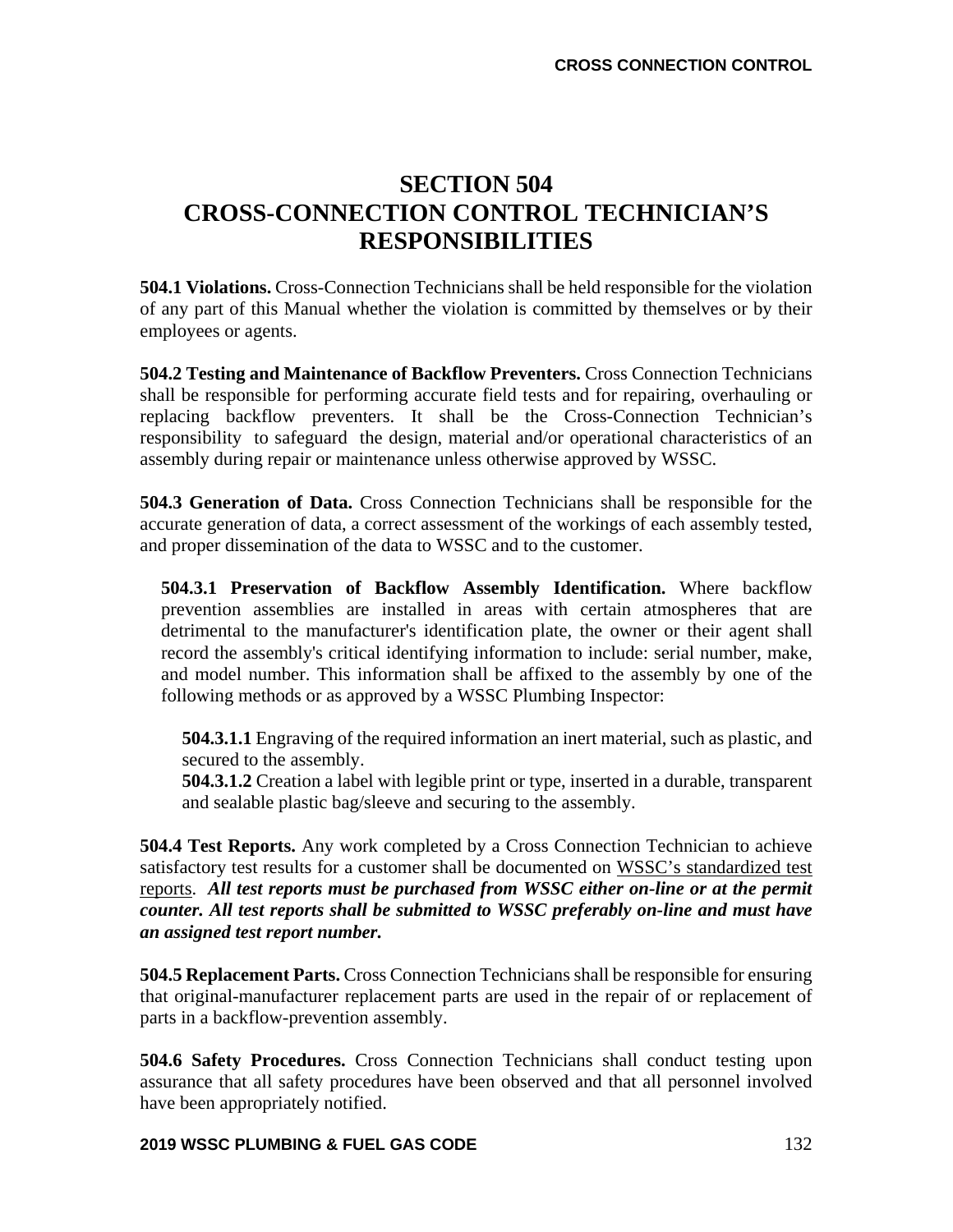**504.7 Cross Connection Technician's Certification.** A Cross Connection Technician's certification shall be kept current by completing recertification on or before the date the current certification expires. Any lapses in certification or discontinuance of certification shall be reported to WSSC. See Section 113.7.

## **SECTION 505 SELECTION OF BACKFLOW PREVENTERS**

**505.1 Approved Standards.** Backflow preventers shall conform to ASSE standards as listed in this Code, or shall be equivalent to:

- $\checkmark$  ANSI/AWWA Standards
	- $\checkmark$  USC Standards
	- CAN/CSA Standards

**505.2 Other Standards.** Backflow preventers manufactured to other standards may also be installed, provided written approval is first obtained from WSSC*. All equipment connected to the potable water supply system used to retract human or animal body fluids shall be protected by an air gap or a reduced pressure principle backflow assembly.*

**505.3 Application of Backflow Preventers.** Application of backflow preventers including, but not limited to, those listed in Table 5.1 shall be subject to field verification of hazards and conditions by WSSC.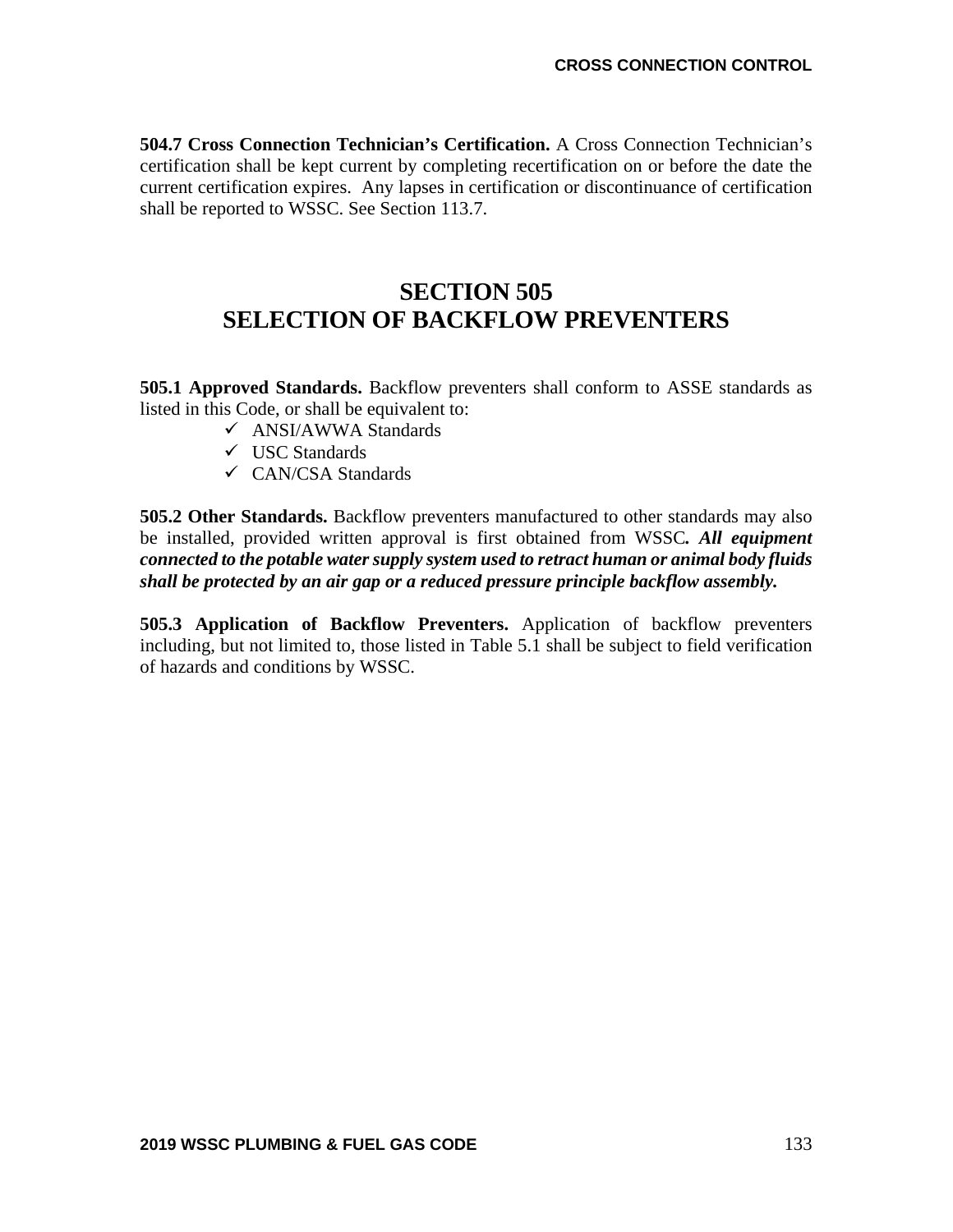| Standard<br>Number      | Backflow<br>Preventer or<br>Method                               | Type of Protection<br>BS=backsiphonage<br>BP=back-pressure | Degree of<br>Hazard   | <b>Installation Dimensions and</b><br>Position                                                                                                                                                                                                                                                                                                   | Pressure<br>Condition<br>I=Intermittent<br>C=Continuous | Comments                                                                    | Use                                                                                                                                                                                                                                                                                                                                                                                                                                                                                                                                                                                                          |
|-------------------------|------------------------------------------------------------------|------------------------------------------------------------|-----------------------|--------------------------------------------------------------------------------------------------------------------------------------------------------------------------------------------------------------------------------------------------------------------------------------------------------------------------------------------------|---------------------------------------------------------|-----------------------------------------------------------------------------|--------------------------------------------------------------------------------------------------------------------------------------------------------------------------------------------------------------------------------------------------------------------------------------------------------------------------------------------------------------------------------------------------------------------------------------------------------------------------------------------------------------------------------------------------------------------------------------------------------------|
| <b>ANSI</b><br>A112.2.1 | Air Gap                                                          | <b>BS &amp; BP</b>                                         | High                  | Twice effective opening-not<br>less than 1 inch above flood<br>level                                                                                                                                                                                                                                                                             | $\mathsf{C}$                                            | See by-pass<br>arrangements                                                 | Lavatory, Sink, or Bathtub Spouts.<br>Pot Fillers<br>Residential Dishwasher (ASSE 1006)<br>and Clothes Washer (ASSE 1007)<br>Residential Type Refrigerator/Ice Maker                                                                                                                                                                                                                                                                                                                                                                                                                                         |
| ASSE<br>1001            | Pipe Applied<br>Vacuum<br><b>Breaker</b>                         | <b>BS</b>                                                  | High                  | 6 inches above highest outlet<br>Vertical position only<br>No downstream valves                                                                                                                                                                                                                                                                  | I                                                       | Outside of Fume<br><b>Hood or Similar</b><br>Environments                   | Goosenecks and appliances not subject<br>to back pressure or continuous pressure                                                                                                                                                                                                                                                                                                                                                                                                                                                                                                                             |
| <b>ASSE</b><br>1011     | Hose<br>Connection<br>Vacuum<br><b>Breaker</b>                   | <b>BS</b>                                                  | High                  | Locked on hose bibb threads                                                                                                                                                                                                                                                                                                                      |                                                         | Yard hydrant<br>supply requires<br>auxiliary or<br>additional<br>protection | Hose Bibb, Wall Hydrant and Sill cock                                                                                                                                                                                                                                                                                                                                                                                                                                                                                                                                                                        |
| <b>ASSE</b><br>1012     | Dual Check<br>Valve with<br>Atmospheric<br>Vent                  | <b>BS &amp; BP</b>                                         | Low<br>to<br>Moderate | Any accessible position<br>Drain piped to floor or by air<br>gap over a receptor<br>(Horizontal only)                                                                                                                                                                                                                                            | $\mathsf{C}$                                            | Drain/vent<br>outlet shall be<br>between 3 & 9<br>o'clock<br>*See footnote  | Residential Boiler,<br>Spas, Hot Tubs,<br>Residential Water Treatment System,<br>Heat Transfer Fluid Make-up to a Single<br>Wall Heat Exchanger utilizing only Non-<br><b>Toxic Heat Transfer Fluid</b>                                                                                                                                                                                                                                                                                                                                                                                                      |
| ASSE<br>1013            | Reduced<br>Pressure<br>Principle<br><b>Backflow</b><br>Preventer | BS & BP                                                    | High                  | Inside building-18 inches to 48<br>inches (centerline to floor)<br>60 inches for 2 inch or less<br>Outside building-18 inches to<br>24 inches (centerline to grade)<br><b>Horizontal or Vertical</b><br>Drain piped to air gap over a<br>receptor<br>Area Shall Be Suitable for<br>Un-controlled Discharge<br>For Residential - Outdoors<br>Only | $\mathcal{C}$                                           | -Valves per<br>section 603<br>**See footnote<br>See 507.3.1                 | Chemical or Biological Systems<br>Chilled Water / Cooling Tower<br>Commercial Boiler / Heat Exchanger<br>utilizing Toxic Heat Transfer Fluid***<br>Commercial Swimming Pool, Spas, etc<br>Food Injection Equipment<br><b>Hospital Equipment</b><br>Lawn Irrigation<br>Dental / Medical Vacuum Systems<br>Interconnection w/a Non-potable System<br>Water and Wastewater Treatment Plants<br>Fire Sprinkler with Chemical Additives<br>Exhaust Hood / Degreaser<br><b>Commercial Water Treatment System</b><br>Commercial/Industrial Landry<br>Vehicle or Train Wash System<br>Hose Bibb(s) in Hazardous Area |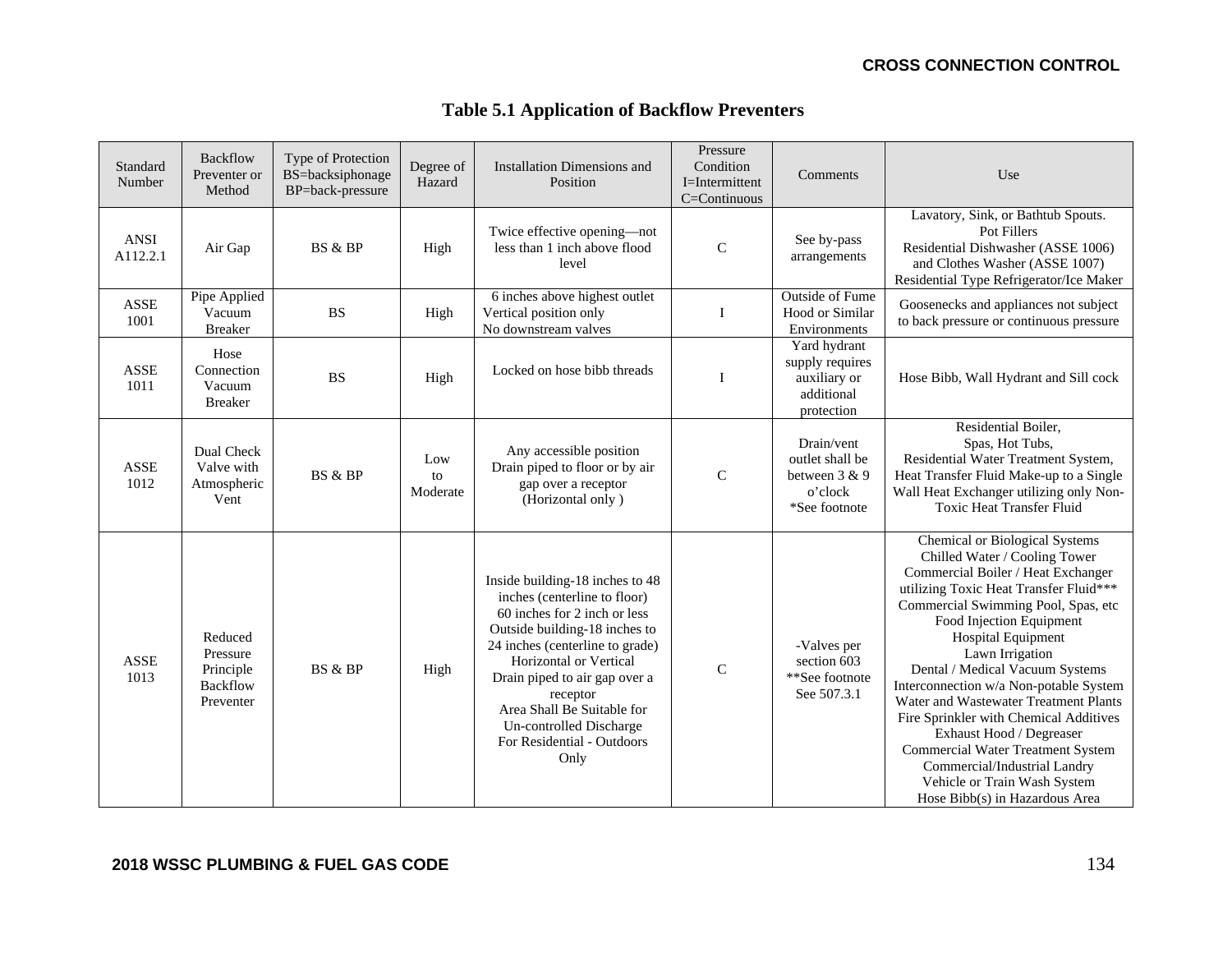| Standard<br>Number  | <b>Backflow</b><br>Preventer<br>or Method                                | Type of Protection<br>BS=backsiphonage<br>BP=back-pressure | Degree of<br>Hazard   | Installation Dimensions and<br>Position                                                                                                                                                                                     | Pressure<br>Condition<br>$(I=Intermittent)$<br>$(C=Continuous)$ | Comments                                     | Use                                                                                                                                                                                   |
|---------------------|--------------------------------------------------------------------------|------------------------------------------------------------|-----------------------|-----------------------------------------------------------------------------------------------------------------------------------------------------------------------------------------------------------------------------|-----------------------------------------------------------------|----------------------------------------------|---------------------------------------------------------------------------------------------------------------------------------------------------------------------------------------|
| <b>ASSE 1015</b>    | Double<br>Check<br>Valve<br>Assembly                                     | BS & BP                                                    | Low                   | Inside building-18 inches to 48<br>inches (centerline to floor)<br>60 inches above floor for 2<br>inch or less<br>Outside building-18 inches to<br>24 inches (centerline to floor)<br>24 inches above for 2 inch or<br>less | $\mathcal{C}$                                                   | -Valves per<br>section 603<br>**See footnote | Fire Sprinkler w/o Chemical Additive<br>Wash Down Rack<br>Culinary Pressure Cooker & Industrial<br><b>Food Steamer</b><br>Commercial Domestic Water - Low<br>and Moderate Containment |
| <b>ASSE 1019</b>    | Vacuum<br><b>Breaker</b><br>Wall<br>Hydrants                             | <b>BS</b>                                                  | High                  | Minimum 6 inches above grade                                                                                                                                                                                                |                                                                 |                                              | Wall Hydrant                                                                                                                                                                          |
| <b>ASSE</b><br>1020 | Pressure<br>Type<br>Vacuum<br><b>Breaker</b>                             | <b>BS</b>                                                  | High                  | Minimum of 12 inches above<br>highest outlet; Vertical only<br>Max. 60 inches to floor/grade<br>Area Shall Be Suitable for<br>Un-controlled Discharge<br>Residential - Outdoors Only                                        | $\mathsf{C}$                                                    | -Valves per<br>section 603<br>**See footnote | Residential Lawn Irrigation System                                                                                                                                                    |
| <b>ASSE 1022</b>    | <b>Backflow</b><br>Preventer<br>for<br>Carbonated<br>Beverage<br>Machine | BS & BP                                                    | Low<br>to<br>Moderate | Vertical or horizontal<br>No copper pipe downstream of<br>backflow<br>preventer                                                                                                                                             | $\mathcal{C}$                                                   | *See footnote                                | Carbonated Beverage System or<br>Equipment<br>Tea/Coffee Makers/Dispenser<br>Juice Dispenser<br>Frozen Beverage/Makers/Dispenser                                                      |

## **Table 5.1: Application of Backflow Preventers (continued)**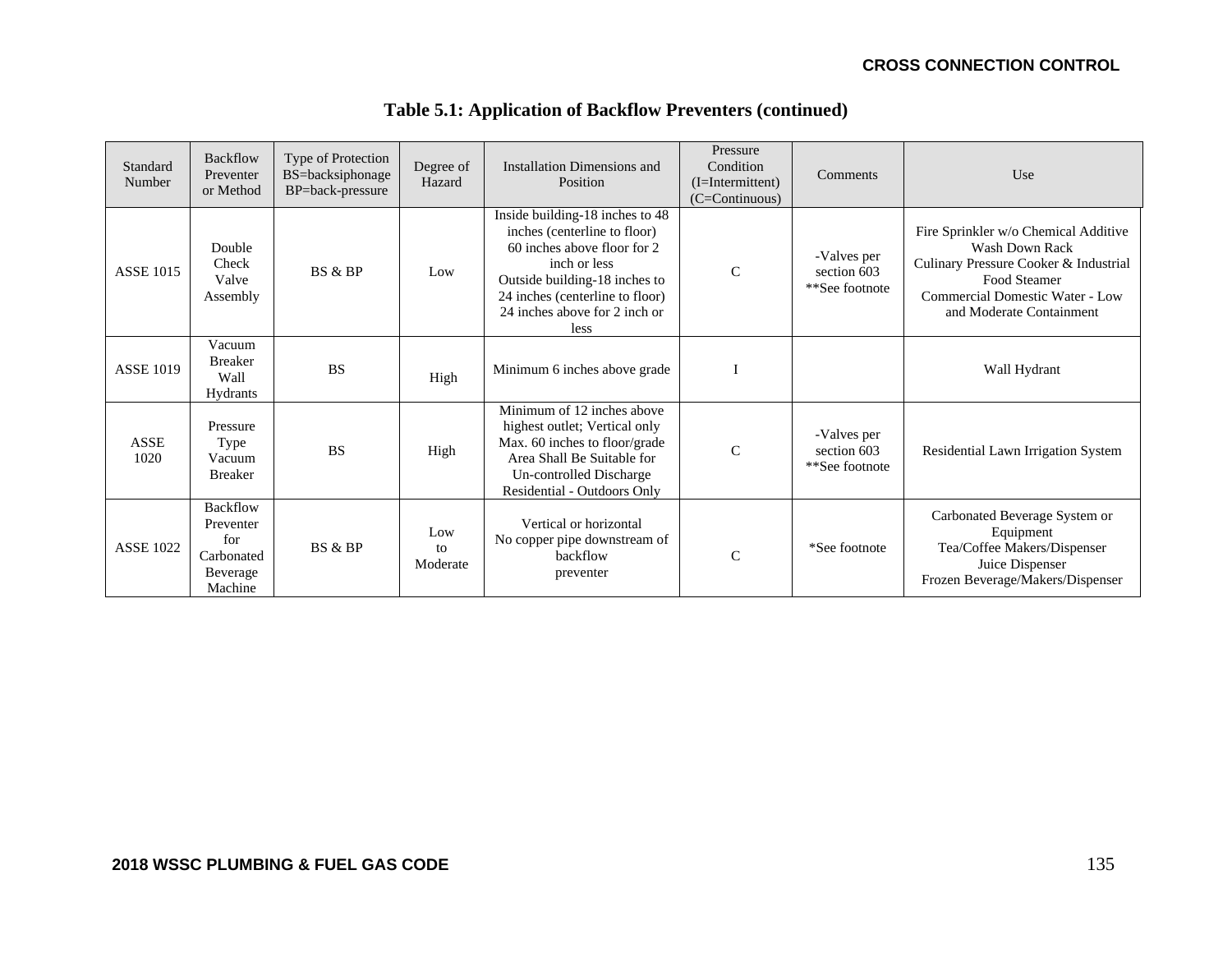| Standard<br>Number  | <b>Backflow</b><br>Preventer<br>or Method            | Type of Protection<br>BS=backsiphonage<br>BP=back-pressure | Degree of<br>Hazard | <b>Installation Dimensions and</b><br>Position                                                                                                                              | Pressure<br>Condition<br>$(I=Internet)$<br>$(C=Continuous)$ | Comments                      | Use                                                                                                                                                                                                                                                                                                                                                                                                                                                                                       |
|---------------------|------------------------------------------------------|------------------------------------------------------------|---------------------|-----------------------------------------------------------------------------------------------------------------------------------------------------------------------------|-------------------------------------------------------------|-------------------------------|-------------------------------------------------------------------------------------------------------------------------------------------------------------------------------------------------------------------------------------------------------------------------------------------------------------------------------------------------------------------------------------------------------------------------------------------------------------------------------------------|
| <b>ASSE 1024</b>    | Dual Check<br>Valve                                  | BS & BP                                                    | Low                 | Any accessible position                                                                                                                                                     | $\mathsf{C}$                                                | *See footnote                 | <b>Residential Domestic Water</b><br>Containment<br>Residential Fire Sprinkler System<br><b>Outside Drinking Fountain</b><br>Non-carbonated Beverage Dispenser<br>Soft Serve Ice Cream or Yogurt<br>Commercial Ice Maker<br>Dental Operative Unit<br>Water Filter Cartridge<br>Humidifier<br><b>Hand Held Shower</b><br>Tub Spout Below Flood Rim<br><b>Shower Steamer</b><br>Food Steamer; Wok Range; Proofer;<br>Eye Wash Station<br>Clothes Dryer with Steamer<br>Dental Model Trimmer |
| <b>ASSE 1035</b>    | Laboratory<br>Faucet<br><b>Backflow</b><br>Preventer | <b>BS</b>                                                  | High                | $Six (6)$ inches above<br>downstream piping<br>Area suitable for discharge                                                                                                  | $\mathbf I$                                                 |                               | -Chemical faucets<br>Hose sprays on faucets not meeting<br>standards<br>Miscellaneous faucet applications                                                                                                                                                                                                                                                                                                                                                                                 |
| <b>ASSE</b><br>1047 | Reduced<br>Pressure<br>Detector<br>Assembly          | BS & BP                                                    | High                | Inside building -18 to 48 inches<br>(center line to floor)<br><b>Horizontal or Vertical</b><br>Drain pipe to floor<br>Area Shall Be Suitable for<br>Un-controlled Discharge | $\mathsf{C}$                                                | **See footnote<br>See 507.3.1 | Fire Sprinkler with Chemical Additive<br>and where Detector Meter is needed.                                                                                                                                                                                                                                                                                                                                                                                                              |
| <b>ASSE</b><br>1048 | Double<br>Check<br>Detector<br>Assembly              | BS & BP                                                    | Low                 | Inside building -18 to 48<br>Inches (centerline to floor)<br><b>Horizontal or Vertical</b><br>Drain pipe to floor                                                           | $\mathsf{C}$                                                | ** See footnote               | Fire Sprinkler w/o Chemical Additive<br>and where Detector Meter is needed.                                                                                                                                                                                                                                                                                                                                                                                                               |

## **Table 5.1: Application of Backflow Preventers (continued)**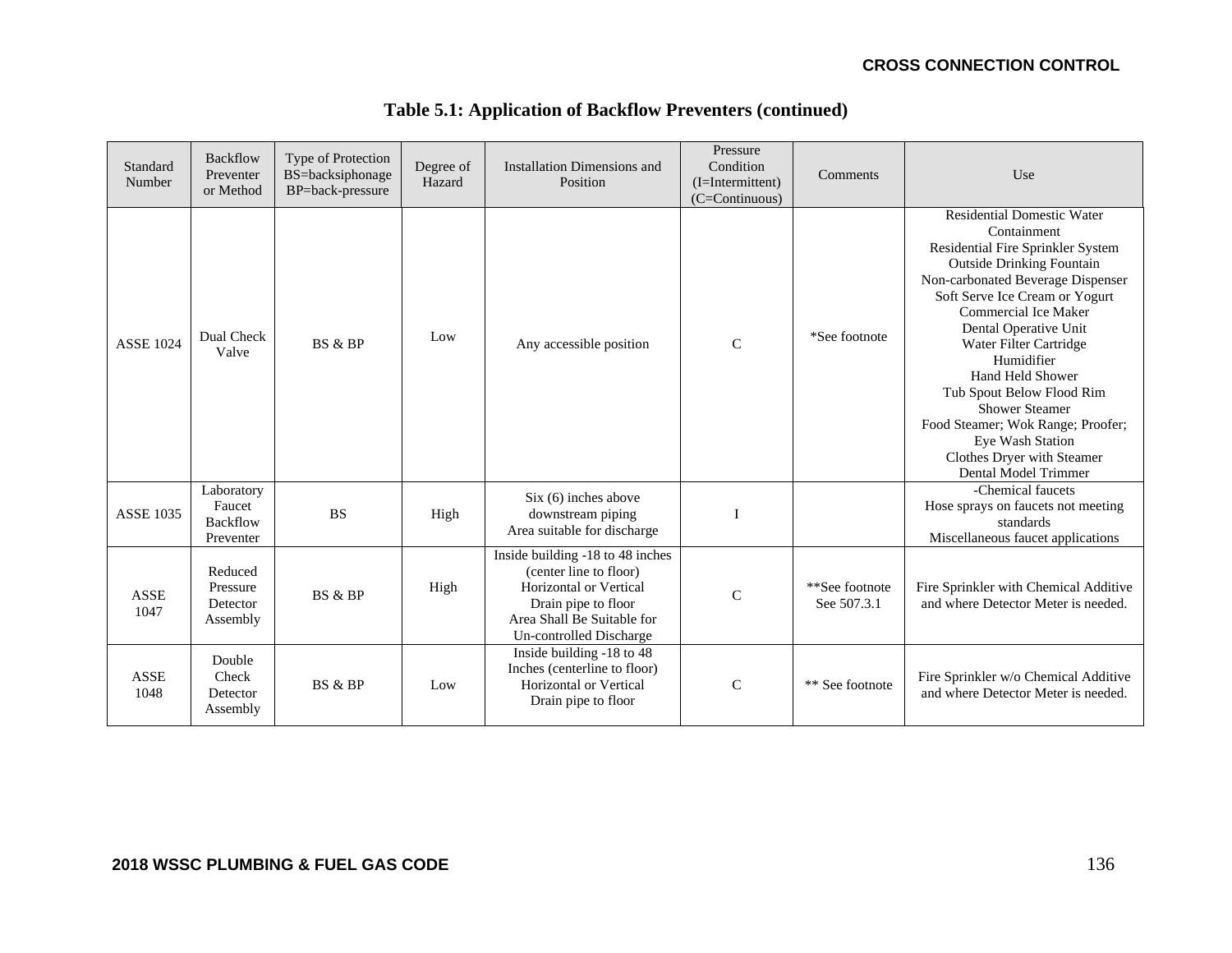| Standard<br>Number  | <b>Backflow</b><br>Preventer<br>or Method | Type of Protection<br>BS=backsiphonage<br>BP=back-pressure | Degree of<br>Hazard | Installation Dimensions and<br>Position                                                      | Pressure<br>Condition<br>$(I=Internet)$<br>$(C=Continuous)$ | Comments                   | Use                                                                                                                              |
|---------------------|-------------------------------------------|------------------------------------------------------------|---------------------|----------------------------------------------------------------------------------------------|-------------------------------------------------------------|----------------------------|----------------------------------------------------------------------------------------------------------------------------------|
| <b>ASSE</b><br>1052 | Duel Check<br>Vacuum<br><b>Breakers</b>   | BS & BP                                                    | High                | Hose bib Dual<br>Check Vacuum Breaker                                                        | C                                                           |                            | -Miscellaneous hose bibb connections                                                                                             |
| <b>ASSE</b><br>1055 | Air Gap                                   | <b>BS</b>                                                  | High                | Minimum of 12 inches above<br>outlet and stored concentrate                                  |                                                             |                            | Janitorial Product Dispensing                                                                                                    |
| <b>ASSE 1056</b>    | Spill-<br>resistant<br>vacuum<br>breaker  | <b>BS</b>                                                  | High                | Minimum of 12 inches above<br>highest outlet; Vertical only<br>Max. 60 inches to floor/grade | C                                                           | -Valves per<br>section 603 | -Soap dispensers<br>-Specialty sinks<br>-Cleaning equipment<br>-Emergency Drenching Hose<br>Pet Groom/Treatment station/tub/shrw |

## **Table 5.1: Application of Backflow Preventers (continued)**

\*A dated test tag shall be affixed to all ASSE 1012, ASSE 1022 and ASSE 1024 devices indicating:

- $\blacksquare$ Installation date.
- The following statement: "FOR OPTIMUM PERFORMANCE AND SAFETY, WSSC CODE REQUIRES THAT THIS DEVICE SHALL BE REPLACED OR REBUILT EVERY FIVE (5) YEARS. ["Replace or Rebuild" Tags are available from WSSC]

\*\*A dated test tag shall be affixed to all ASSE 1013, ASSE 1015, ASSE 1020, ASSE 1047, ASSE 1048, and ASSE 1056 assemblies. ["Test" Tags are available from WSSC]

\*\*\*Double wall heat exchanger required for domestic hot water production where toxic heat transfer fluid is utilized.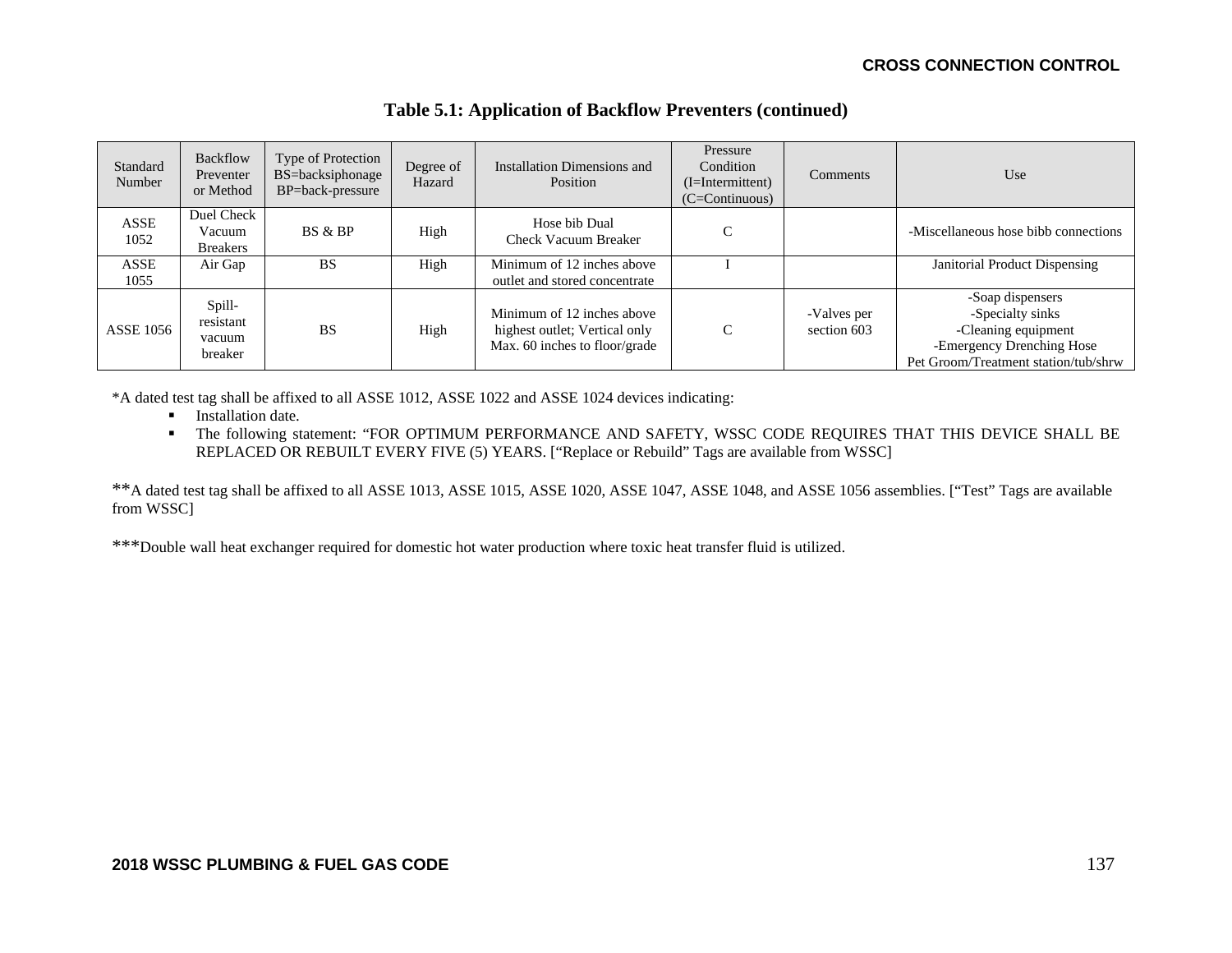## **SECTION 506 BACKFLOW PREVENTION FOR SPECIFIC FACILITIES OR USES**

**506.1 Plumbing Fixtures.** The supply lines and fittings for every plumbing fixture shall be installed so as to prevent backflow. Plumbing fixture fittings shall provide backflow protection in accordance with ASME A112.18.1.

**506.1.1 Fixture Outlet Alteration.** Other than a lab sink faucet spout, a water outlet such as a fixture faucet, shall not be altered beyond its original intent. The use of a wyebranch fitting or other manifold type assembly shall not be used to serve multiple systems, devices, equipment, appurtenances, etc. Each usage shall be provided with an individual water "rough-in", provided with a shut-off valve per IPC 606.2, and protected against backflow commensurate with the degree of hazard for that use.

**506.2 Devices, appurtenances, appliances and apparatus.** All devices, appurtenances, appliances and apparatus intended to provide some special function, such as sterilization, distillation, processing, cooling, or storage of ice or food, and that connect to the water supply system, shall be provided with protection against backflow and contamination of the water supply system. Water pumps, filters, softeners, tanks and all other appliances, appurtenances and devices that convey potable water shall be constructed of certain materials and contain components that maintain the potability of the water and protect against contamination.

**506.3 Water service piping.** Water service piping shall be protected in accordance with the International Plumbing Code Sections 603.2 and 603.2.1.

**506.4 Chemicals and other substances.** Chemicals and other substances that produce either toxic conditions, taste, odor or discoloration in a potable water system shall not be introduced into, or utilized in, such systems.

**506.5 Valves and outlets prohibited below grade.** Potable water outlets and combination stop and waste arrangements shall not be installed below grade. Freezeproof yard hydrants that drain the riser into the ground are considered a stop and waste arrangement.

**506.5.1 Exception.** Freezeproof yard hydrants that drain the riser into the ground shall be permitted to be installed, provided that the potable water supply to such hydrants is protected upstream of the hydrants in accordance with Table 5.1 and the hydrants are permanently identified as non-potable outlets by *approved* signage that reads as follows: "Caution, Non-Potable Water. Do Not Drink."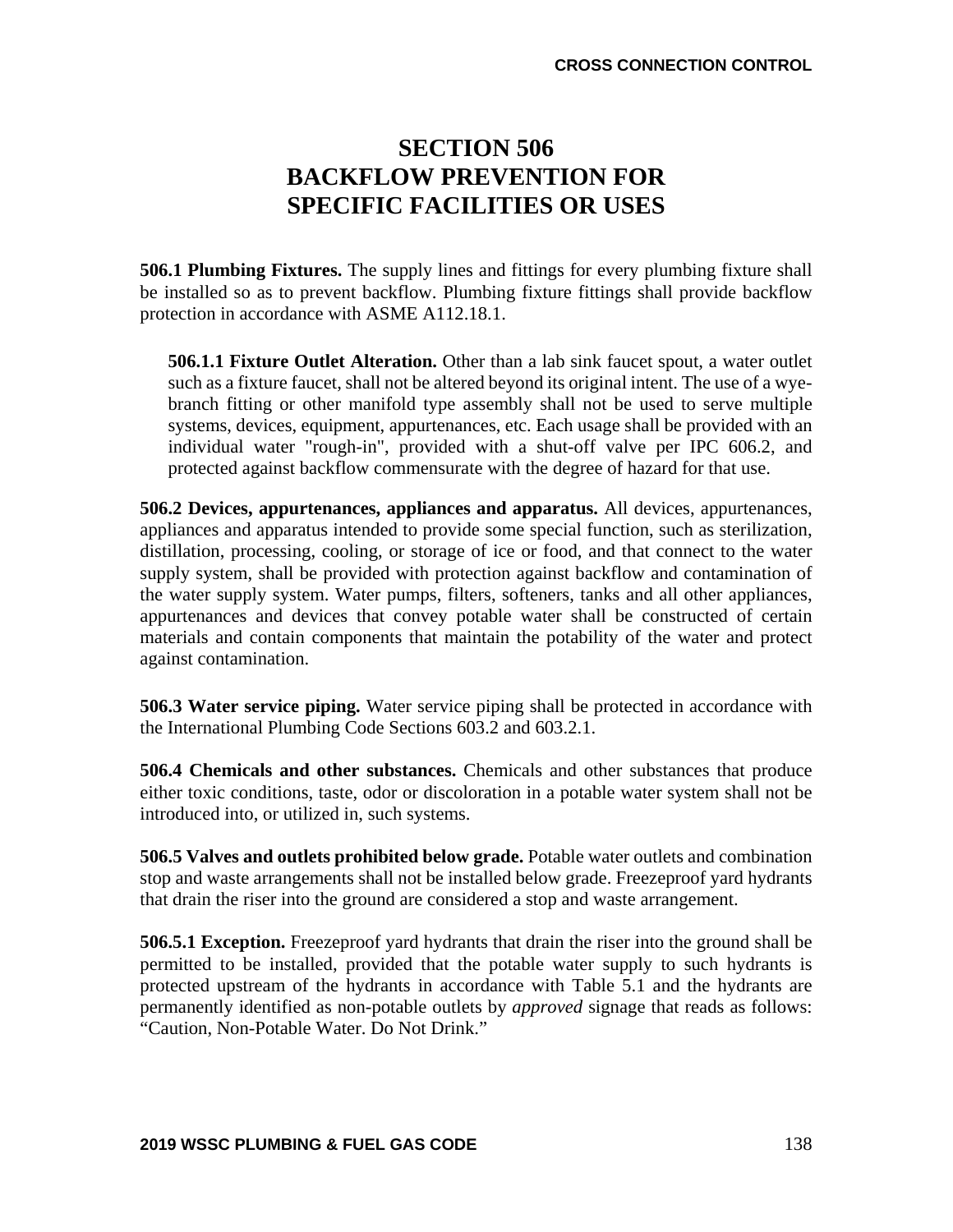**506.6 Auxiliary Water Systems**. An approved backflow-prevention assembly shall be installed at the service connection to any premises where there is an auxiliary water supply or system as follows:

**506.6.1 Connections to Potable Water Systems.** For connections to potable water systems, an air-gap separation or a reduced-pressure principle backflow-prevention assembly shall be installed at the interconnection when the auxiliary water supply is or may be contaminated to a degree that it would constitute a high hazard. A double check valve assembly shall be installed at the interconnection when the auxiliary water supply is verified as municipal grade potable water treatment under a Maryland Department of the Environment permit.

**506.6.2 Private Water Supplies and Secondary Sources of Water.** For private water supplies and secondary sources of water, an air-gap separation or a reduced-pressure principle backflow-prevention assembly shall be installed at the interconnection because the private water supply and/or secondary source of water are un-regulated and may be contaminated.

**506.6.3 Used Waters and Industrial Fluids.** For used waters and industrial fluids, an air-gap separation or a reduced-pressure principle backflow-prevention assembly shall be installed where there is a high hazard.

## **506.7 Fire Hydrant Meters and Backflow Preventers for Temporary or Seasonal Use.**

**506.7.1 General.** WSSC may authorize use of a fire hydrant water meter to applicants requiring water for temporary use as follows:

**506.7.2 Small Hydrant Meter**. A WSSC small hydrant meter (3/4inches) shall include an integral hose-connected vacuum breaker (ASSE 1011).

**506.7.3 Large Hydrant Meter.** For a WSSC large hydrant meter (3 inches), the applicant shall provide a reduced pressure principle backflow assembly (ASSE 1013) suitable for high-hazard applications. The assembly must carry a satisfactory test tag current within six months. The BFP shall be located within 20 feet of the Hydrant Meter, ahead of any water take-offs, and the inlet piping/or hose shall not be concealed.

**506.7.4 Fire Hydrant's Use Restrictions.** Fire hydrant use shall be restricted to temporary or seasonal applications such as, but not limited to: Tank-truck filling, temporary water for construction sites, special events (e.g., charity walks, fairgrounds), and seasonal uses (e.g., irrigation). Fire hydrants shall not be used to circumvent the need to obtain service connections to supply water to full-time businesses, nurseries with retail and maintenance buildings, and similar applications. Such applications shall require a permanent service connection.

**506.8 Parallel Systems.** In commercial applications where a fire sprinkler system is specified, multiple water systems may be established in parallel as follows: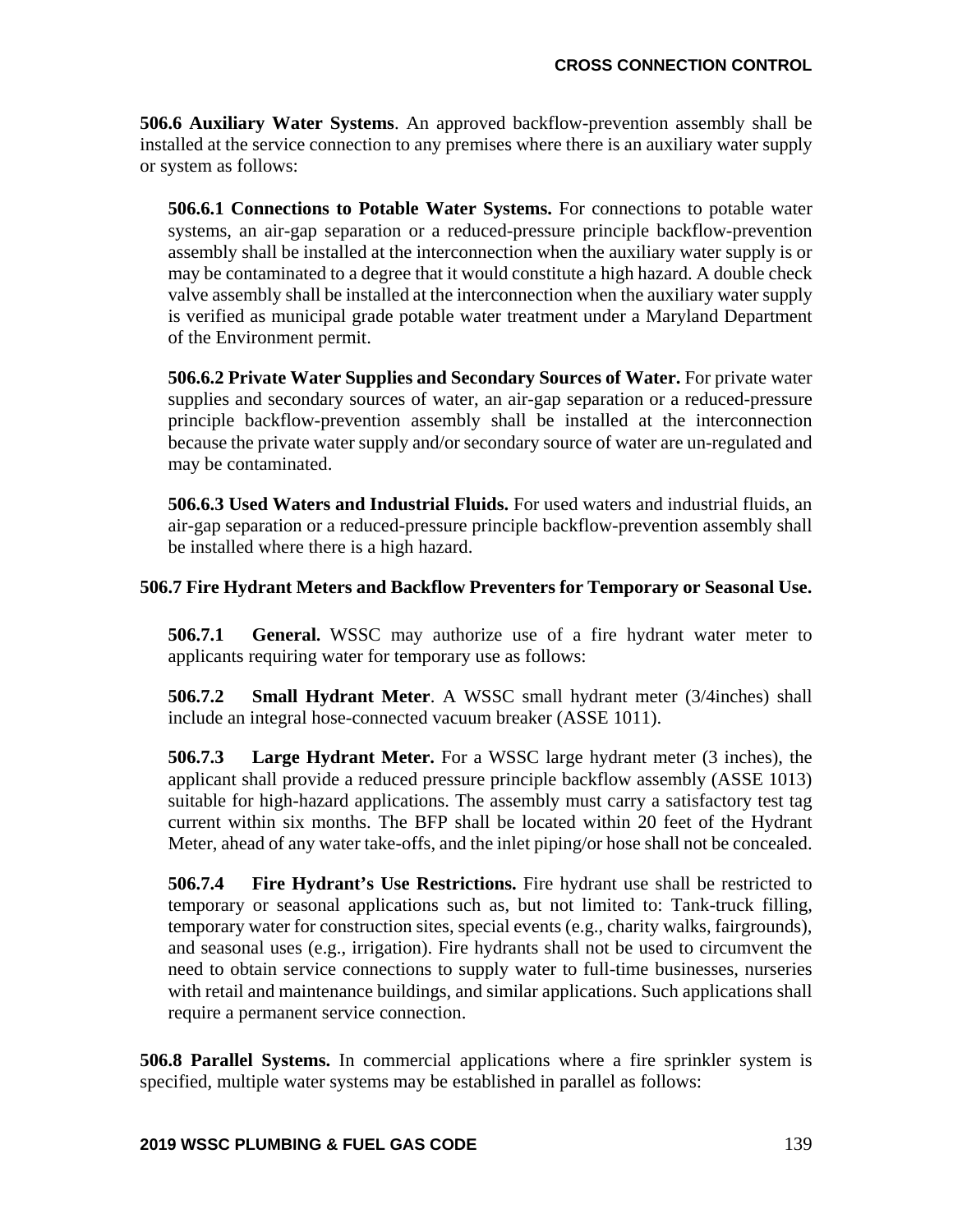**506.8.1 Fire Sprinkler Systems** – shall be the first supply branch; this branch may be ahead of an inside domestic meter.

**506.8.2 Irrigation** – branch shall be downstream of an inside meter; ahead of pressure reducing station, if applicable; backflow commiserate with hazard.

**506.8.3 Domestic** – branch shall be downstream of an inside meter; containment backflow commiserate with hazard.

**506.8.4 Non-potable system** – branch shall be downstream of an inside meter; containment backflow shall be an ASSE 1013 RP.

**506.9 Automatic Residential Fire Sprinkler Systems.** On residential buildings equipped with an NFPA 13D or 13R residential fire sprinkler system, the tee feeding the residential fire sprinkler system shall be located on the *outlet side* of the meter. Potable water systems shall be protected against backflow from automatic fire sprinkler systems by a minimum of a dual check valve, ASSE 1024, CSA B64.6. Chemical additives shall be *prohibited* in residential fire sprinkler systems. *No valve* shall be installed on the tee branch supplying the fire sprinkler system.

**506.10 Automatic Commercial Fire Sprinkler Systems.** Where potable water is used to serve or supplement a fire sprinkler system, backflow prevention shall be as follows;

**506.10.1** ASSE 1015 DCVA – no chemical additives.

**506.10.2** ASSE 1013 RPZA – with chemical additives.

**506.10.3** ASSE 1024 DCV - Limited System up to 7 heads; no chemicals or pump.

## **506.11 Exceptions to Requirements of 506.9 and 506.10.**

**506.11.1** Where systems are installed as a portion of the water distribution system in accordance with the requirements of this Code and the IPC and are not provided with a fire department connection, isolation or the water supply system shall not be required.

**506.11.2** Isolation or the water distribution system is not required for deluge, preaction or dry pipe systems.

**506.12 Retrofits and Existing Commercial Fire Sprinkler Systems.** Existing Commercial Fire Sprinkler Systems shall be required to update/upgrade the backflow prevention as follows:

**506.12.1 Ten Head Rule.** Where more than ten sprinkler heads are added or relocated in conjunction with interior building renovations, a testable backflow assembly corresponding to 506.10 shall be installed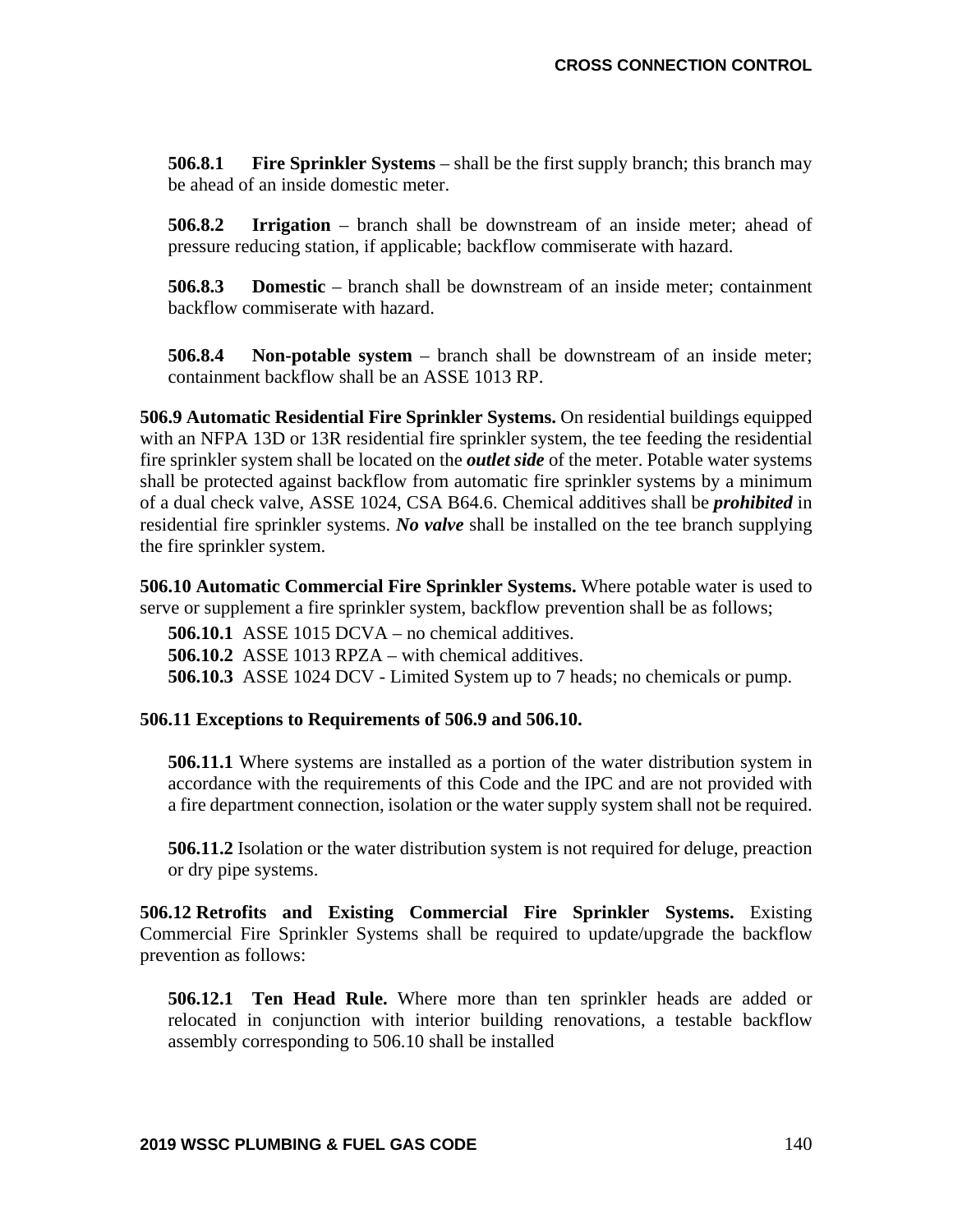**506.12.2 Single Check Valves.** Older systems (untouched or retrofitting up to ten heads), utilizing a single check valve for backflow prevention are not required to upgrade to a testable assembly provided all of the following conditions are met:

**506.12.2.1** No chemical additives are present or have ever been utilized.

**506.12.2.2** Single check valves are replaced every five years. New check valves shall be tagged with the installation date; the expiration date; and a notice identifying the requirement to replace by the expiration date.

**506.12.2.3** Where possible, a testable backflow assembly per 506.10 shall be installed.

**506.12.3 Unprotected Systems.** Unprotected systems shall be required to have a testable backflow assembly installed per 506.10.

**506.12.4 Hydraulic Consideration.** Where backflow protection is added or upgraded, the owner/applicant, their design team, and/or their installing contractor shall be required to coordinate/permit these changes with the appropriate county or local fire officials in order to ensure the changes meet hydraulic and flow requirements of the fire department. Proof of coordination/permit shall be required.

## **SECTION 507 INSTALLATION OF BACKFLOW PREVENTERS**

**507.1 Installation Dimensions.** Installation dimensions shall conform to Table 5.1. Double check detector assemblies (ASSE 1048) and reduced-pressure detector assemblies (ASSE 1047) shall be installed in accordance with WSSC's Standard Details for Construction.

## **507.2 Accessibility.**

**507.2.1 General**. Backflow preventers shall have *access* for maintenance, replacement and testing. Backflow preventers shall not be installed where platforms, ladders or lifts are required for access. Backflow preventers shall be installed inside buildings in an area capable of maintaining a minimum temperature of 50 degrees Fahrenheit, except those approved for seasonal removal or replacement.

**507.2.2 Backflow Preventers Above Grade.** If a new backflow preventer must be installed higher than 5 feet above finished floor/grade, the building owner shall install an OSHA-approved permanent platform at the backflow preventer to provide access for workers. For existing backflow preventers installed higher than 5 feet above finished floor/grade, the building owner shall provide an OSHA-approved platform or scaffold for maintenance and testing; or the owner shall contract a WSSC registered Master Plumber to relocate the assembly to an approvable location.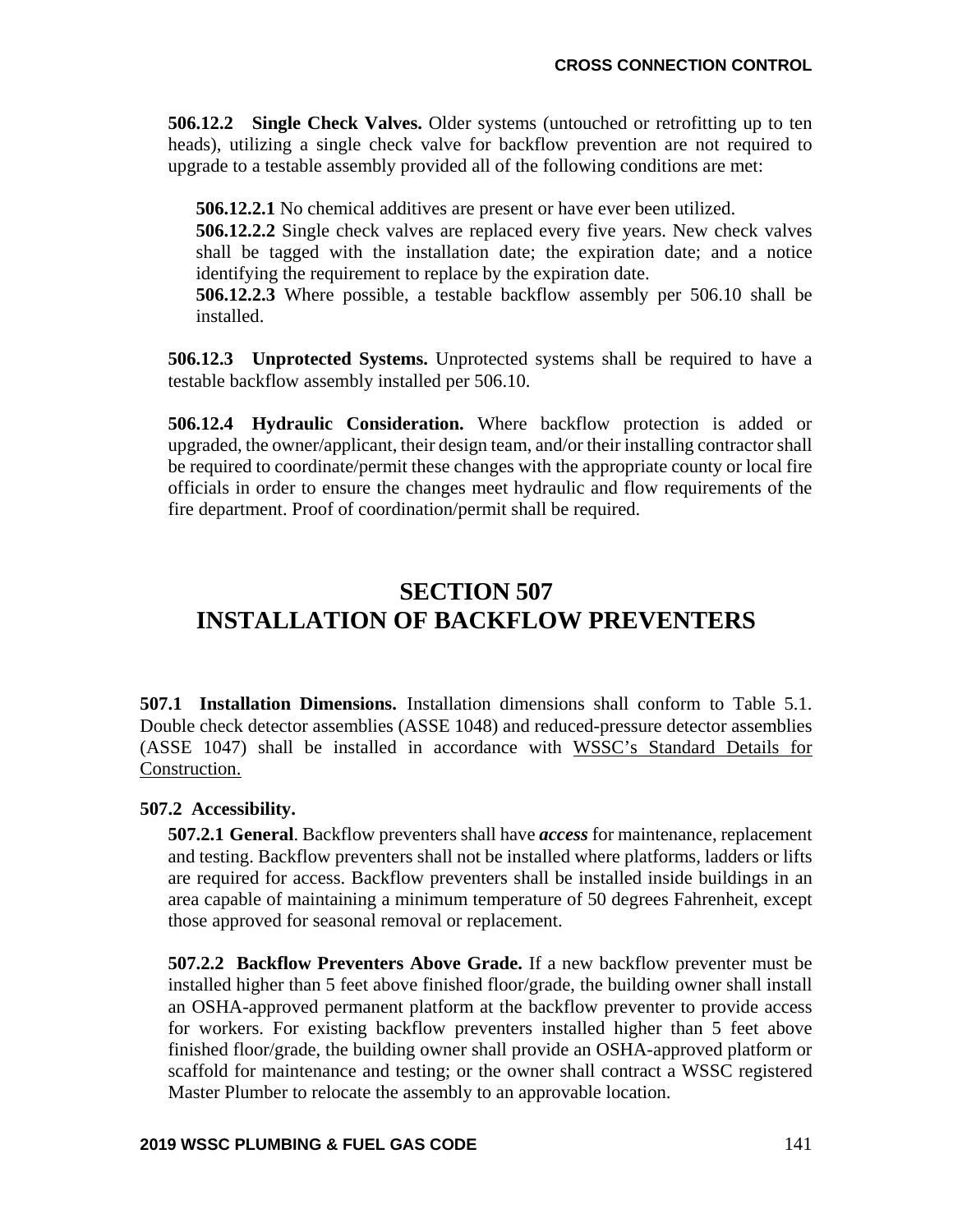### **507.3 Designated Area.**

**507.3.1 General.** Backflow preventers shall be installed in an area exclusively reserved for such assemblies or devices. Related appurtenances including valves, water meters, and fire pumps and sprinkler standpipes shall be permitted to share the same area, provided respective dimensional requirements can be maintained. Adequate sized floor drains are recommended for assemblies and devices with relief opening installed inside buildings. The relief port opening shall be installed with a manufacturer's air gap fitting and piped to a floor drain or receptor.

**507.3.1.1 Alternate.** Where the drainage system is inadequate, impractical, or where the assembly cannot otherwise be located to accommodate the catastrophic discharge of the RP type backflow assembly, an automatic fail safe system, capable of sensing the failure and activating a system shut down, is recommended. Such a system is prohibited on critical water supplies that may include fire sprinkler systems and health care facilities unless a redundancy is in place.

**507.3.2 Space Requirements.** A minimum of 30 inches of unobstructed space shall be provided in front of backflow assemblies or devices for maintenance and testing. A minimum of 12 inches of unobstructed space shall also be provided behind 3-inch and larger backflow assemblies or devices. A minimum of 6" of unobstructed space shall be provided behind 2-inch and smaller assemblies or devices. A minimum of 6 feet of headroom shall be provided. An assembly or device may be installed in an alcove or under a counter provided it is within 12 inches of the opening and positioned in a serviceable manner.

**507.4 Identification of non-potable water.** In buildings where non-potable water systems are installed, the piping conveying the non-potable water shall be identified either by color marking or metal tags in accordance with Sections 507.4.1 through 507.4.3. All nonpotable water outlets such as hose connections, open ended pipes, and faucets shall be identified at the point of use for each outlet with the words, "Non-potable—not safe for drinking." The words shall be indelibly printed on a tag or sign constructed of corrosionresistant waterproof material or shall be indelibly printed on the fixture. The letters of the words shall be not less than 0.5 inches in height and color in contrast to the background on which they are applied.

**507.4.1 Information.** Pipe identification shall include the contents of the piping system and an arrow indication the direction of flow. Hazardous piping systems shall also contain information addressing the nature of the hazard. Pipe identification shall be repeated at maximum intervals of 25 feet (7620mm) and at each point where the piping passes through a wall, floor or roof. Lettering shall be readily observable with the room or space where the piping is located.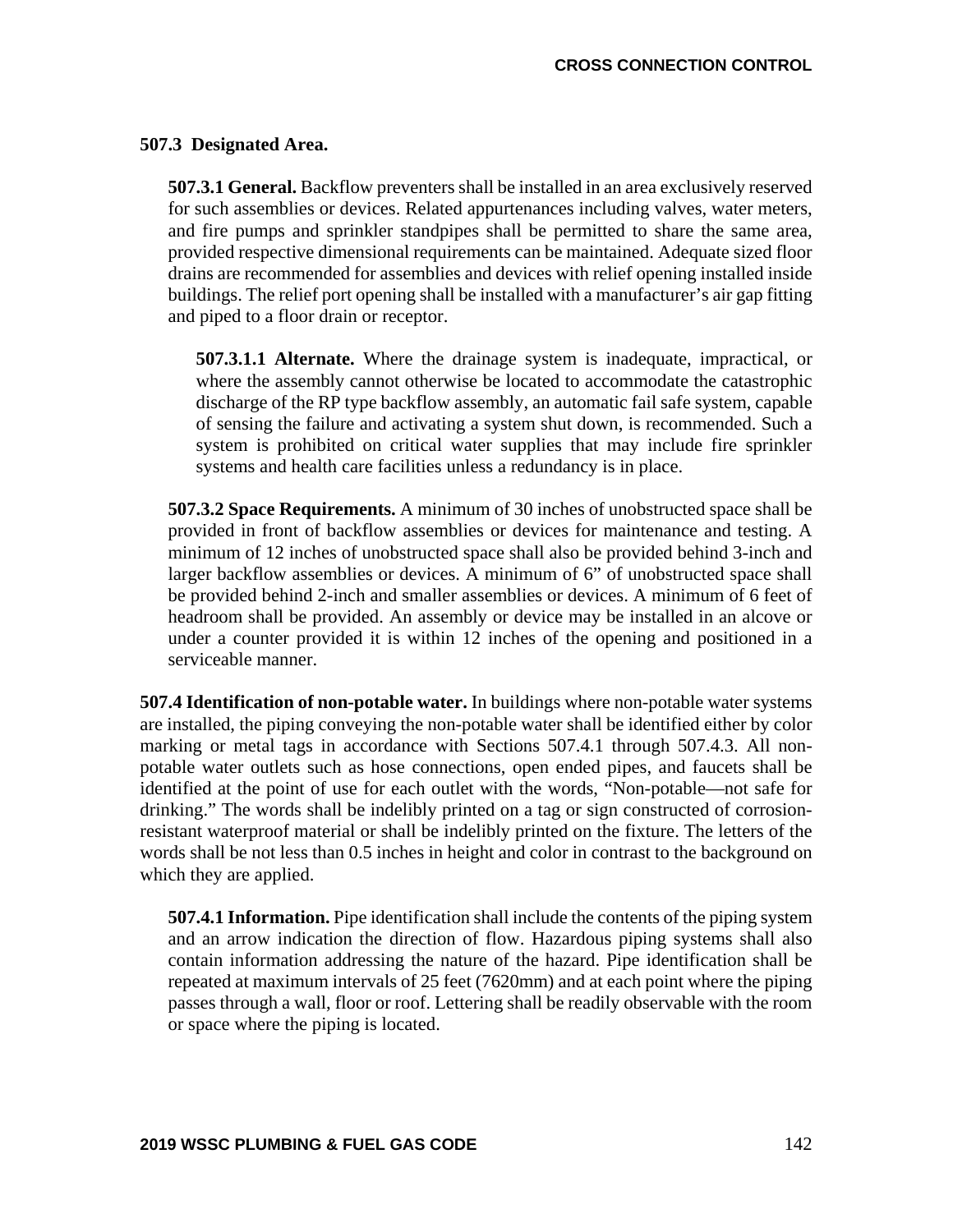**507.4.2 Color.** The color of the pipe identification shall be discernible and consistent throughout the building. The color purple shall be used to identify reclaimed, rain and gray water distribution systems.

**507.4.3 Size.** The size of the background color field and lettering shall comply with Table 5.2.

|                        | <b>LENGTH OF BACKGROUND</b> | <b>SIZE OF</b> |
|------------------------|-----------------------------|----------------|
| PIPE DIAMETER          | <b>COLOR FIELD</b>          | <b>LETTERS</b> |
| (inches)               | (inches)                    | (inches)       |
| $\frac{3}{4}$ to 1-1/4 |                             | 0.5            |
| $1 - 1/2$ to 2         |                             | 0.75           |
| $2-1/2$ to 6           |                             | 1.25           |
| 8 to 10                |                             | 2.5            |
| Over 10                |                             | 3.5            |

### **Table 5.2 Size of Pipe Identification**

#### **507.5 Valves.**

**507.5.1 Shut-off Valves.** Shut-off valves shall be required on the inlet and outlet of reduced-pressure assemblies (ASSE 1013 and 1047), double check assemblies (ASSE 1015 and 1048) and pressure-type vacuum breaker assemblies (ASSE 1020 and 1056), and on the inlet to atmosphere-type vacuum breaker (ASSE 1001) assemblies. Valves shall be factory affixed directly to the backflow assembly body.

**507.5.2 Requirements for ASSE 1013; 1015; 1047; and 1048 Assemblies.** A finemesh y-strainer with drain valve may be installed per manufacture's specifications ahead of the inlet shut-off valve on ASSE 1013 assemblies. ASSE 1013 and 1047 assemblies shall not be installed in a vertical position unless approved by the manufacturer. ASSE 1013; 1015; 1047; and 1048 assemblies for fire sprinkler systems shall be installed with FM-UL rated valves or with rising stem gate valves; valves shall be indicator type and strainers shall not be installed.

**507.5.3 Full-Flow Characteristic Valves.** Full-flow characteristic valves; either ball type or resilient seated gate type shall be installed on all assemblies.

## **507.6 Other Installation Requirements.**

**507.6.1. Bypass Arrangements.** Bypass arrangements shall be permitted around backflow preventers provided equivalent protection is installed on the bypass line.

**507.6.2 Permanent Piping.** Piping to the inlet side of a testable backflow assembly shall be permanent "hard" piping and shall not contain a means to later circumvent the required backflow protection assembly. Unions may only be used on outdoor assemblies, to facilitate winterization.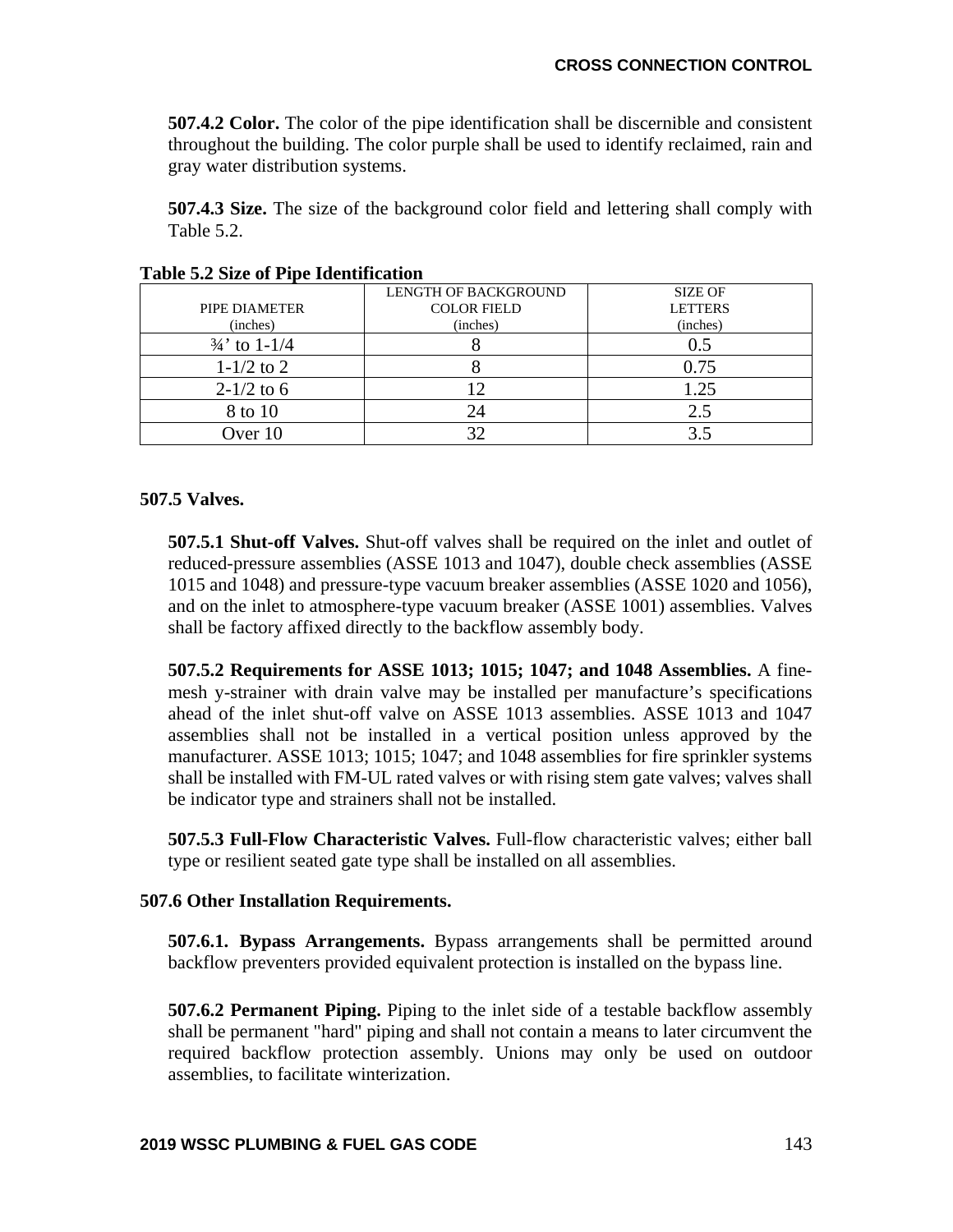**507.6.3 Relief Port Piping.** The termination of the piping from the relief port or *air gap* fitting of a backflow preventer shall be discharged to an *approved* indirect waste receptor or to the outdoors where it will not cause damage or create a nuisance.

**507.6.4 Backflow Preventers Installed Outside.** Backflow preventers shall be installed inside the building unless otherwise approved by WSSC. When installed outside of a commercial or industrial building, the building owner shall provide an above grade protective enclosure for the backflow preventers which shall be heated to prevent freezing and properly secured to prevent damage to the assembly or device. Outdoor enclosures for backflow prevention assemblies shall comply with ASSE 1060. Heat shall not be required if the assembly or device is removed during the winter months. Assemblies for seasonal application shall be installed with unions. Pressure vacuum breakers may be winterized in-place.

**507.6.5 Prohibited Locations.** Backflow preventers designed to vent to atmosphere and potable system drainage valves (such as stop and waste or boiler drain type), shall not be installed in pits, vaults or similar submerged areas and shall not be installed in chemical or fume hoods. BFP's shall also be protected from freezing.

**507.6.6 Common Service.** For new construction wherein a common service splits into separate fire and domestic lines inside the property, backflow-prevention assemblies or devices shall be located after the split with no assembly or device required on the common service.

**507.6.7 Pumps and other appliances.** Water pumps, filters, softeners, tanks and all other devices that handle or treat potable water shall be protected against contamination.

**507.6.8 Booster Pumps.** Booster pumps for fire protection systems, domestic water, or local system/equipment enhancement shall be installed on the downstream side of the respective backflow preventers.

**507.6.9 Reutilization prohibited.** Water utilized for the cooling of equipment or other processes shall not be returned to the potable water system. Such water shall be discharged into a drainage system through an *air gap* or shall be utilized for nonpotable purposes.

**507.6.10 Reuse of piping.** Piping that has been utilized for any purpose other than conveying potable water shall not be utilized for conveying potable water.

**507**.**6.11 Painting of water tanks.** The interior surface of a potable water tank shall not be lined, painted, or repaired with any material that changes the taste, odor, color or potability of the water supply when the tank is placed in, or returned to, service.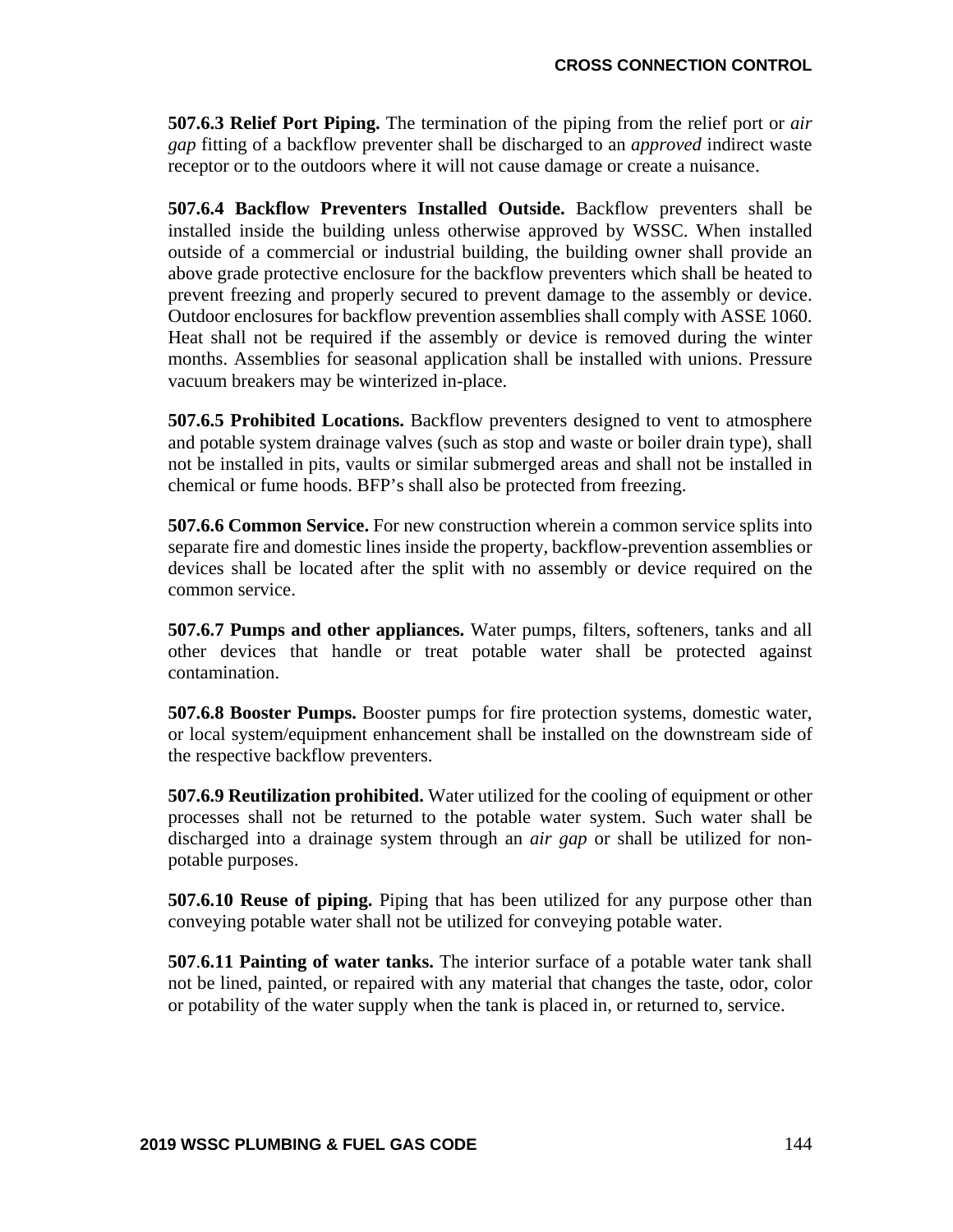### **SECTION 508 TESTING AND MAINTENANCE OF BACKFLOW PREVENTERS**

**508.1 Replacement Intervals for Non-Testable Backflow Devices.** Customers shall have non-test backflow devices replaced rebuilt or replaced every five years.

**508.2 Testing Intervals for Testable Backflow Assemblies.** Customers shall have testable backflow assemblies tested as follows:

**508.2.1** On installation **508.2.2** At least annually **508.2.3** After repairs **508.2.4** After relocation or replacement **508.2.5** On responding to a reported backflow incident **508.2.6** Prior to any re-activation or seasonal start-up of a dormant water use, such as, but not limited to: irrigation systems, swimming pools, pool houses, decorative fountains, summer homes, etc.

### **508.3 Permits.**

### **508.3.1 Rebuilding and Testing of Backflow Preventers.**

**508.3.1.1 Testable Assemblies.** Rebuilding and testing of testable backflow assemblies shall be exempt from a permit requirement but shall only be performed by a licensed cross-connection technician.

**508.3.1.1.1** Tests shall be performed by a Certified Backflow Prevention Mechanic. A dated test tag indicating the corresponding test report number and the test results shall be attached to each testable backflow prevention assembly.

**508.3.1.2 Non-Testable Devices.** Replacing or rebuilding non-testable backflow preventers shall be exempt from a permit requirement and may be performed by a homeowner (residential only) or a licensed cross-connection technician. A notification tag must be hung on or near the device.

**508.3.1.2.1** ASSE 1012, ASSE 1022, and ASSE 1024 devices shall be tagged and shall include: Installation date (and/or expiration date), and the words: "for optimal performance and safety this device is required by WSSC Code to be replaced or re-built every 5 years."

**508.3.2 Long-Form Permit.** A long-form permit shall be required for a new installation, or to relocate an existing, backflow assembly or a non-testable backflow device, residential or commercial.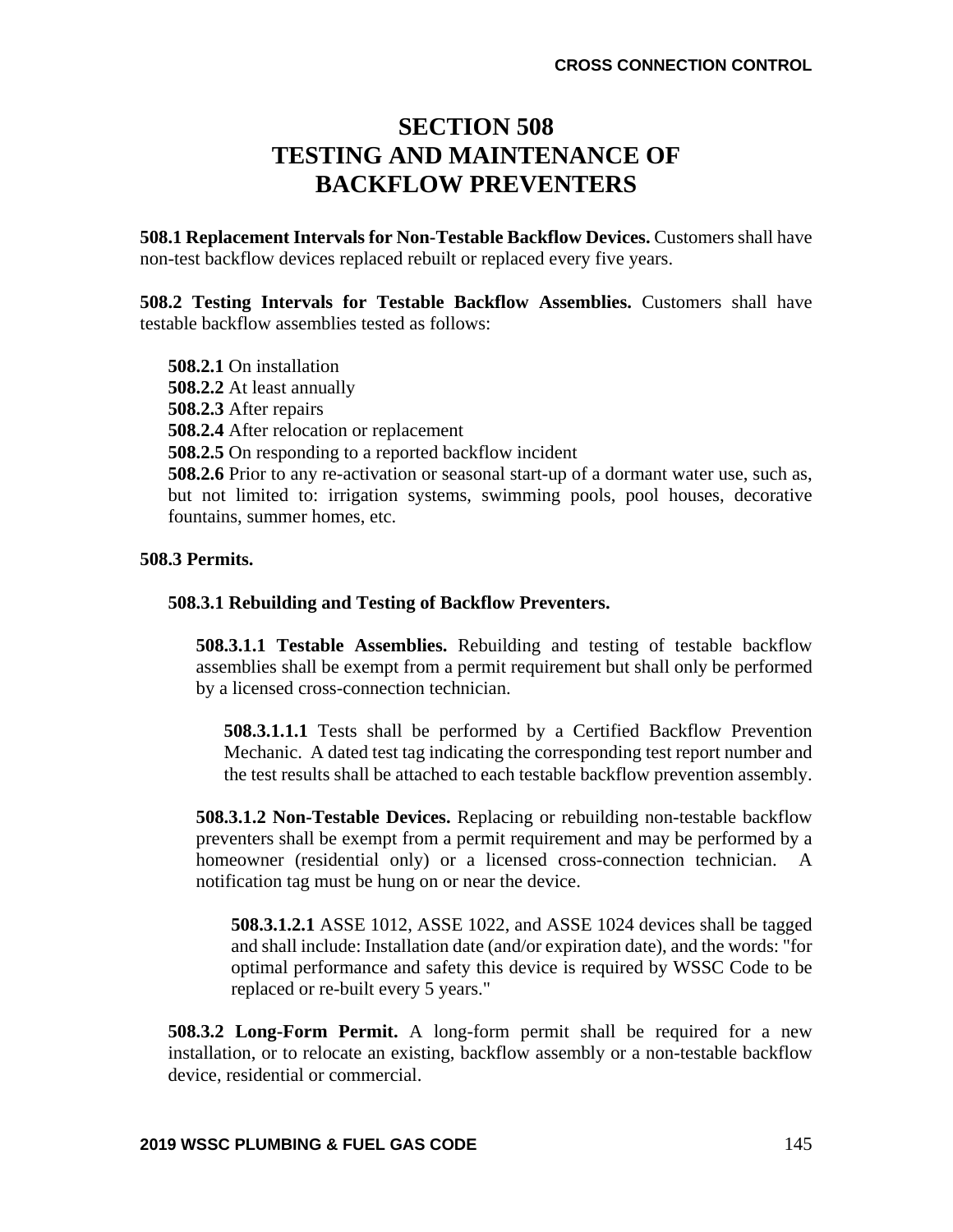**508.3.3 Short-Form Permit.** A short-form permit may be used for the direct replacement of backflow-prevention assemblies provided the existing location and application are consistent with the provisions of this Code and the manufacturer's installation instructions.

**508.3.4 Special Exception, Federal Facilities.** Permitting and inspection requirements for federal facilities shall be as provided in applicable law and/or pursuant to agreement with the appropriate federal agency. Such facilities may be required to install an outside water meter setting, and to contain the property with backflow protection, at the same general location as the meter. This installation shall be above ground and must be protected from freezing.

### **508.4 Field-test procedures and equipment.**

**508.4.1 Field-Test Procedures.** The testing procedure for backflow-prevention assemblies shall be performed in accordance with one of the following standards: ASSE 5013, ASSE 5015, ASSE 5020, ASSE 5047, ASSE 5048, ASSE 5056, CAN/CSA B64.10.

**508.4.2 Field-Test Equipment.** To ensure the ability of the test equipment to provide accurate data, the field-test equipment shall be calibrated annually and the calibration date shall be entered on the test report. There shall be a dated calibration sticker affixed to the test equipment. Only test equipment meeting the recommendation of the University of Southern California Foundation for Cross-Connection Control and Hydraulic Research shall be accepted for WSSC's reporting requirements.

### **508.5 Test Reports.**

**508.5.1 General.** Testing of backflow assemblies requires the submission of a completed WSSC backflow preventer test report showing a passing test result. Replaced or rebuilt non-testable backflow preventers do not require submission of a form but a notification tag must be hung on or near the device.

**508.5.2 Submission of Test Reports.** Test reports shall be completed by certified Backflow Technicians and shall be submitted preferably on WSSC's website. The test report number must be entered when test reports are submitted. These numbers will be purchased by the Principal Master Plumber before submitting reports.

**508.5.3 Failed Tests.** Test reports showing a failing test result shall not be acceptable. In the event of a failed test, the backflow technician shall repair, rebuild or replace the backflow assembly until a passing test result is obtained. If property owners do not authorize repairs, water service should not be restored until the protection of the potable water supply system is reestablished and the licensed cross connection technician shall notify WSSC.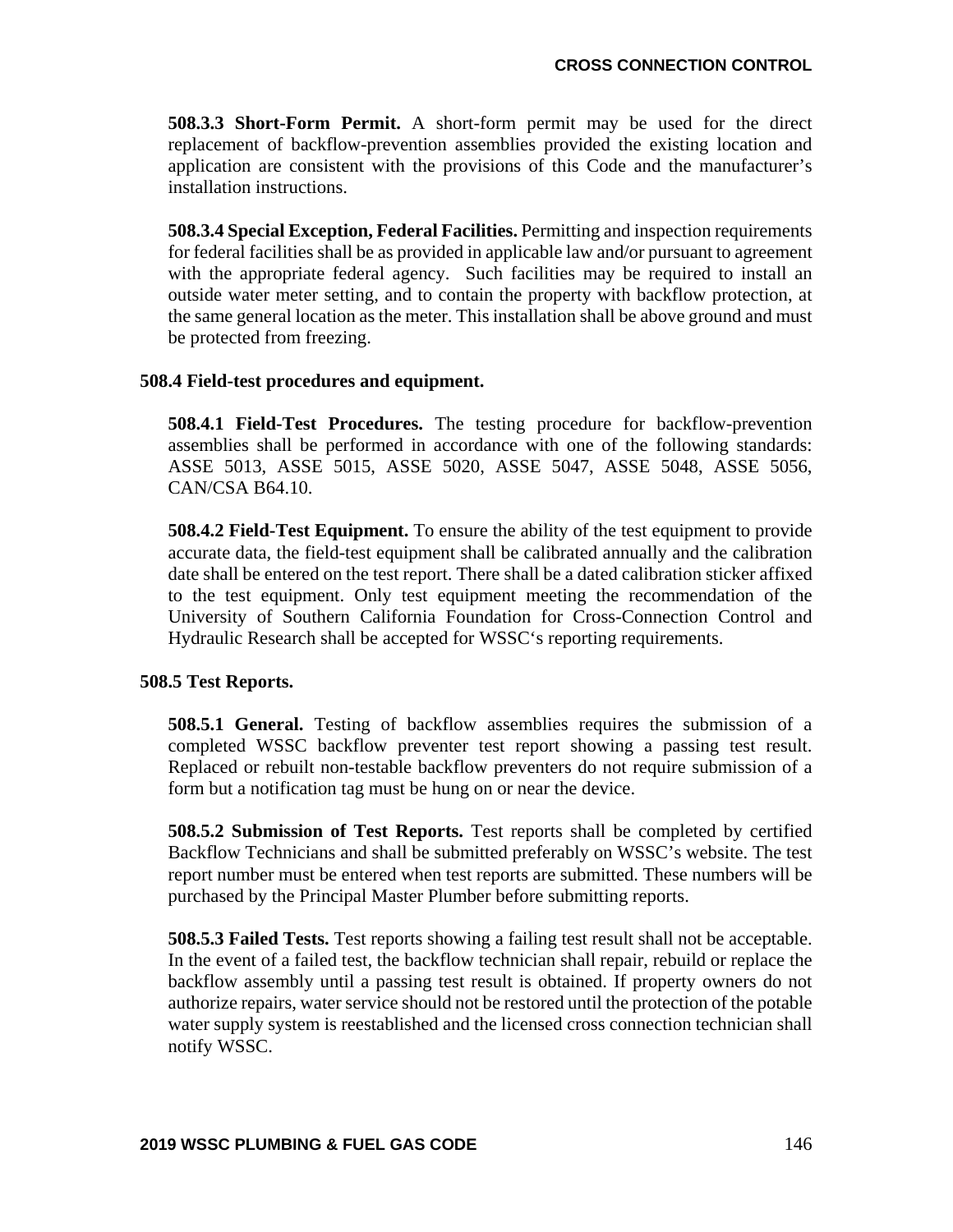**508.5.4 License Number.** Licensed Cross Connection Technicians shall be required to provide their license number on all test reports. Submission of a test report online will not be possible without providing a license number. Cross Connection Technicians must also provide the registered master plumbers license number.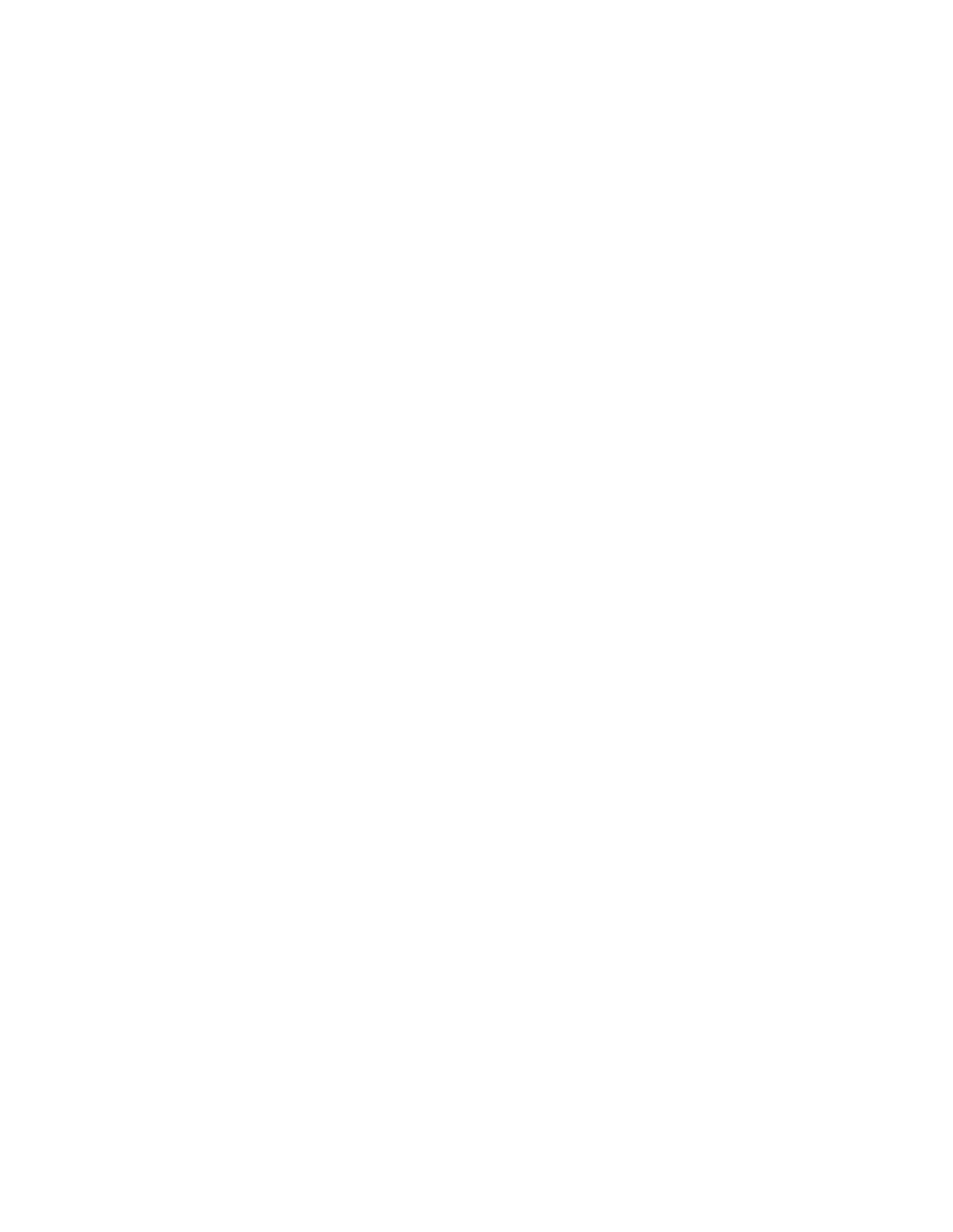### **CHAPTER 6**

# **WSSC WATER METERS**

### **SECTION 601 GENERAL**

**601.1 Scope.** This chapter shall outline all details relating to the installation of Commission water meters. Work normally installed by plumbers that relate to Commission meters and as outlined in this chapter, shall be WSSC Plumbing and Fuel Gas Code requirements, and shall be enforced in conjunction with requirements specified in related sections of this code. In unusual circumstances, the Commission retains the right to deviate from these provisions. See Chapter 1, Administration, Section 111, Connection to the Commission's Systems and Metering, for administrative provisions relating to water service connections and Commission water meters.

#### **601.2 General Requirements.**

**601.2.1 Standard Details.** Commission water meters shall be installed in accordance with WSSC Standard Details.

**601.2.2 Jumpers Prohibited.** The installation of a straight pipe or jumper in lieu of a water meter shall be *prohibited.*

**601.2.3 Accessibility.** Water meters shall be *readily accessible* for maintenance, replacement, and reading.

### **SECTION 602 WATER METER SELECTION**

**602.1 Application.** The size and type of Commission water meters, both for new and design retrofit applications, shall be based on application and plumbing hydraulic load, in accordance with Table 602.1. Emerging water meter technology not included (covered) in Table 602.1 shall be approved by the WSSC Materials Evaluation Committee (MEC) prior to installation or implementation.

**602.2 Location.** The Commission shall determine the location, outside or inside of buildings, for all Commission water meters. See Section 111.5.

**602.2.1 Group R-3 (Single Family Homes) – Outside Meter Required.** The following parameters shall determine where outside WSSC meters are required, for all service connections, new or replacement: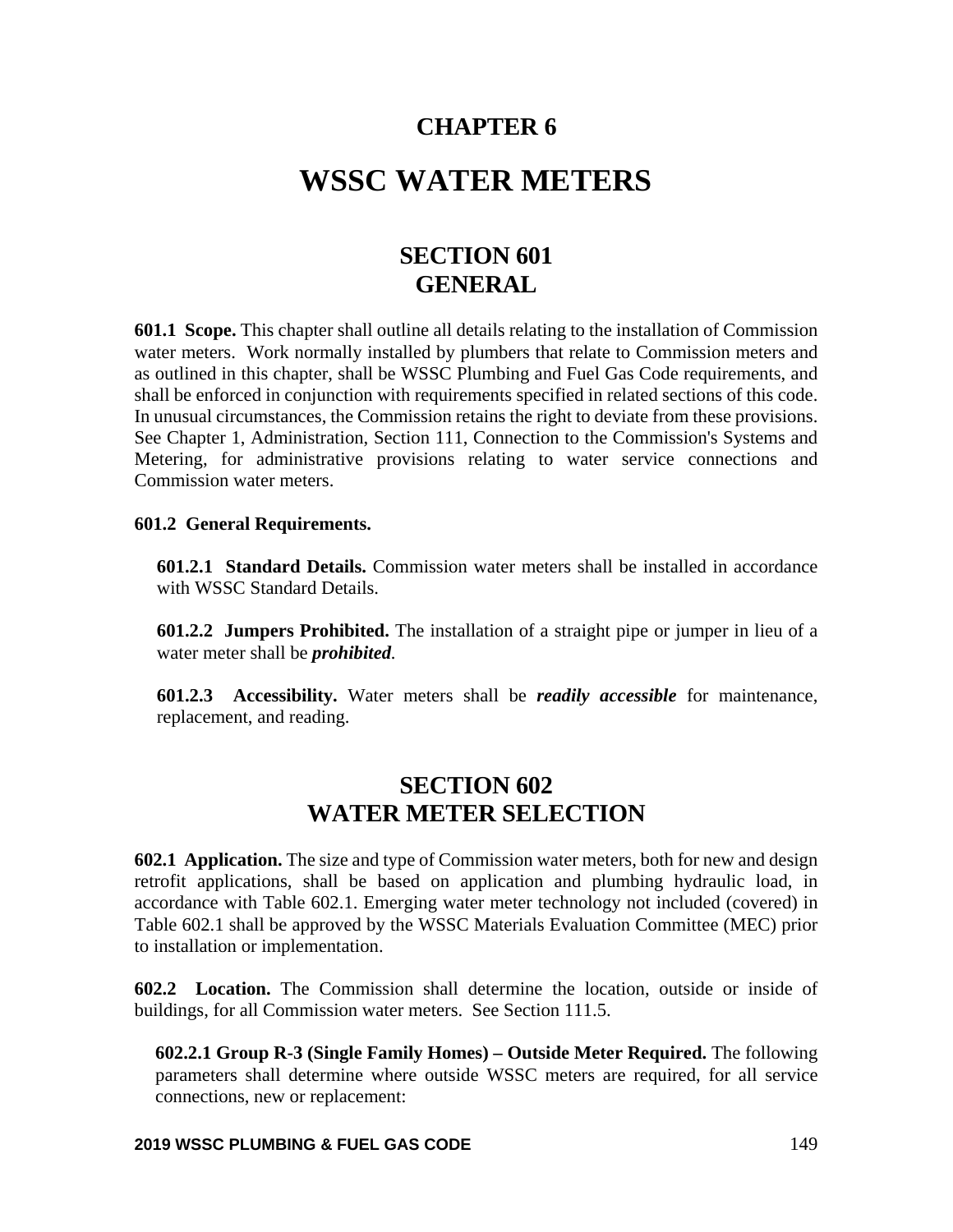**602.2.1.1** Where the on-property water service is 300 feet or greater in length; **602.2.1.2** In neighborhoods where a majority of the homes are served by outside meters and the water service connection is replaced or upgraded; and in similar neighborhoods

for service to infill lots or previously demolished homes. **602.2.1.3** When not meeting any condition above, but at the request (option) of the property owner.

**602.3 Size.** The *minimum* size water meter required to meet plumbing hydraulic demand and minimum pressure requirements for proper operation of domestic plumbing fixtures and appliances shall be installed, regardless of water service connection size, building water service size, or building piping size. Plumbing hydraulic demand shall be estimated utilizing design criteria from IPC Section 604 and Appendix E; and IRC Section 2903.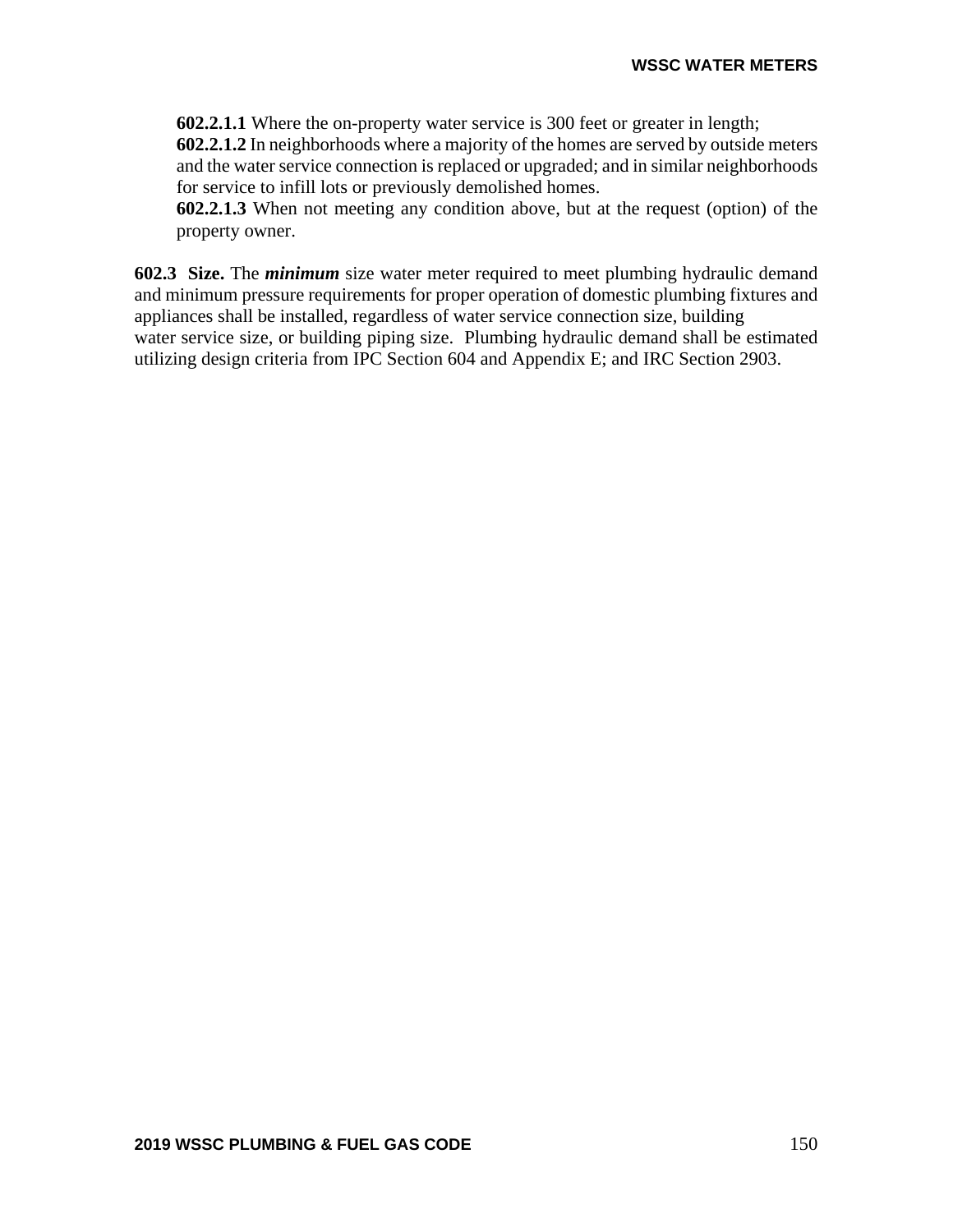### **Table 602.1 WSSC METER APPLICATION CHART**

(90% Maximum Flow Rate)

All Flow Characteristics<sup>1,2,8</sup>

| 27 gpm = $\frac{3}{4}$ " PD $^{3,4}$ | 90 gpm = $1\frac{1}{2}$ PD |
|--------------------------------------|----------------------------|
| 45 gpm = $1''$ PD <sup>4</sup>       | 145 gpm = $2''$ PD         |
|                                      | 288 gpm = $3''$ CMP        |

Variable Flow 5,6,8

900  $gpm = 6''$  CMP

 $450 \text{ gpm} = 4'' \text{ CMP}$  1440 gpm = 8" CMP

Constant Flow 2,6,7,8

|                           | $315$ gpm = $3''$ TRB II  |
|---------------------------|---------------------------|
| 540 gpm = $4''$ TRB I     | 567 gpm = $4''$ TRB II    |
| 1125 gpm = $6''$ TRB I    | 1260 gpm = $6''$ TRB II   |
| 1620 gpm = $8''$ TRB I    | $2160$ gpm = $8''$ TRB II |
| $2610$ gpm = $10''$ TRB I | 3420 gpm = $10''$ TRB II  |
| 3870 gpm = $12''$ TRB I   | 4500 gpm = $12''$ TRB II  |

Abbreviations: PD = Positive Displacement; CMP = Compound; TRB = Turbine (Class I & II)

- 1) All meters, size ¾" through 2" shall be Positive Displacement (PD) type.
- 2) Where large irrigation or similar demands will drive the size of an outside meter past the acceptable range of domestic flow needs, a separate "water-only" meter shall be installed parallel to the main meter as a "double" setting.
- 3) Minimum inside *or* outside meter size other than replacements, shall be ¾-inch; for Group R-3 occupancies the minimum shall be 1-inch.
- 4) Group R-3 Occupancies with 6 or more water closets shall have a 3/4" *or* 1" meter based on *plumbing* hydraulic demand. Maximum meter size in Group R-3 Occupancies shall be 1-inch.
- 5) Buildings/Complexes with variable flow and less than 3,000 WSFU's shall be metered with a Compound Meter (CMP).
- 6) For Metered Fire or Metered Combination Fire/Domestic Service:
	- a) Size primary meter to match the Combined Flow Demand provided by applicant, typically shown on the Hydraulic Information Sheet (HIS).
	- b) Size secondary meter (by-pass) on domestic hydraulic demand *only*.
- 7) Constant flow applications and those exceeding 3000 WSFU's shall be metered with a Turbine Meter (TRB).
- 8) A larger meter shall be considered *only* on a case-by-case basis.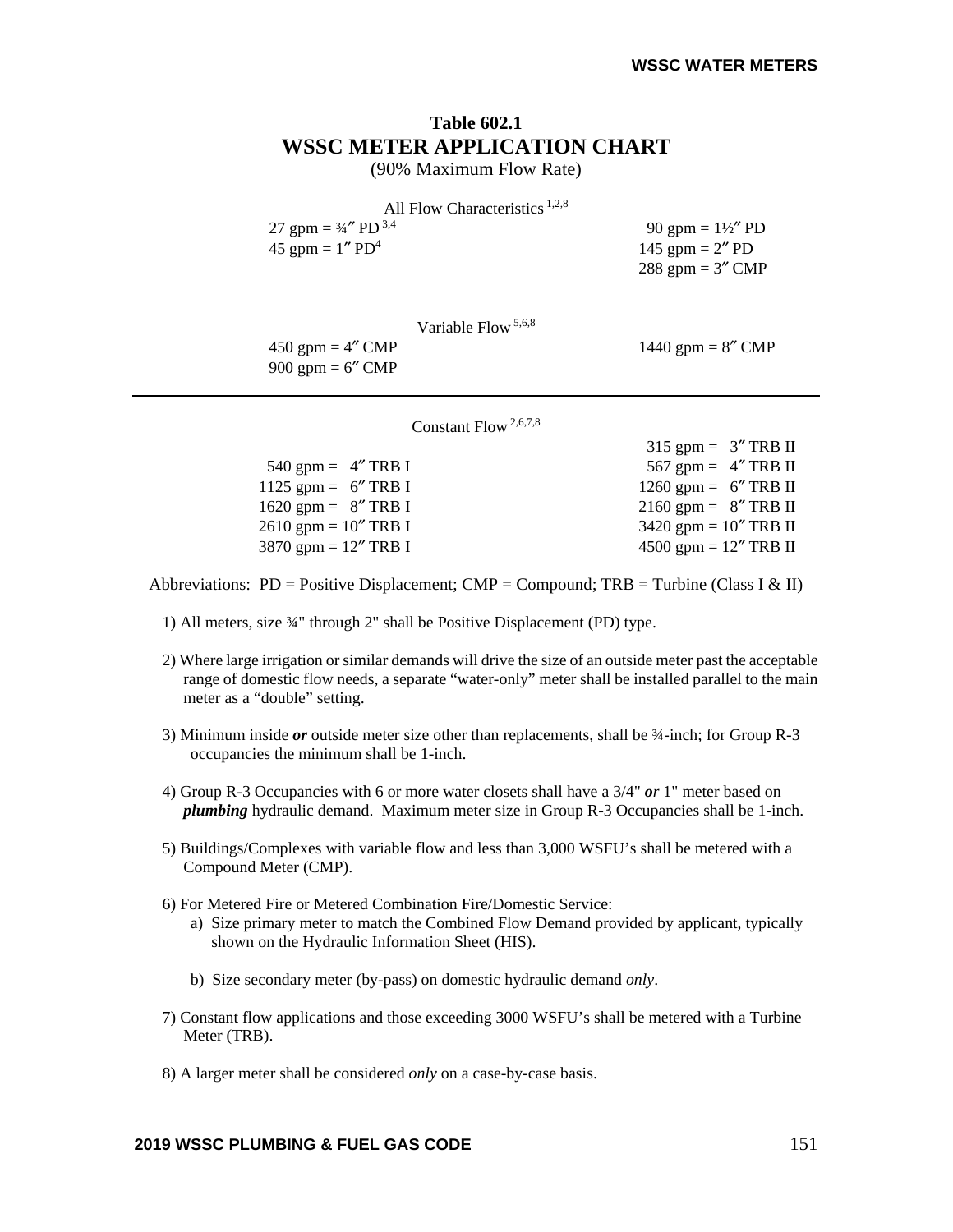**602.4 Commission Sub-Meters.** Commission sub-meters shall meet the following requirements: Water passing through a Commission sub-meter shall *not* discharge into the sanitary sewage system, except as otherwise allowed by law.

- A Commission sub-meter shall be installed on the *outlet* side of the master meter.
- Where required, a Commission sub-meter remote reader wire shall be installed, and shall be tagged on both the outside and inside cable ends.
- The backflow prevention device shall be installed on the *outlet* side of the sub-meter.
- A Commission sub-meter shall not be connected to any portion of a fire sprinkler system.

## **SECTION 603 OUTSIDE WATER METERS**

**603.1 Installation Responsibility.** Outside meters, settings, and vaults shall be furnished and installed by the Commission or its designee. See Section 111.5.6, Meter Settings and Installation.

### **603.2 Building Service Valves.**

**603.2.1 First Valve (Service Valve).** A full-flow building water service valve shall be installed within 3-feet of where the building water service enters the building.

**603.2.2 Second Valve (Domestic Isolation).** When a NPFA 13D or 13R fire sprinkler system is specified, a second full-flow valve shall be installed to provide domestic isolation and to provide an uninterrupted fire sprinkler supply. Irrigation supplies, hose bibbs, and pressure reducing valves, shall be installed *after* the fire sprinkler supply tee; and may be installed ahead of the domestic isolation valve.

**603.2.3 Parallel Systems.** When a NPFA 13 fire sprinkler system is specified, a minimum of a double check valve assembly (ASSE 1015) shall be installed to protect the domestic water from the fire sprinkler system. The supply for the fire sprinkler system may tee off before or after the first valve. When ahead of the first valve, a second domestic isolation valve is recommended but not required. Irrigation supplies, hose bibs, and pressure reducing valves, shall be installed after the first valve and after fire sprinkler tee, as applicable. Process water/non-potable systems may be established in parallel to the domestic water branch; each branch shall contain an ASSE 1013 RP backflow preventer.

### **603.3 Outside Meters Size ¾-Inch Through 2-Inch**

**603.3.1 Location.** In general, meter settings size ¾-inch through 2-inch, shall be located in the public right-of-way in accordance with Commission Standard Details.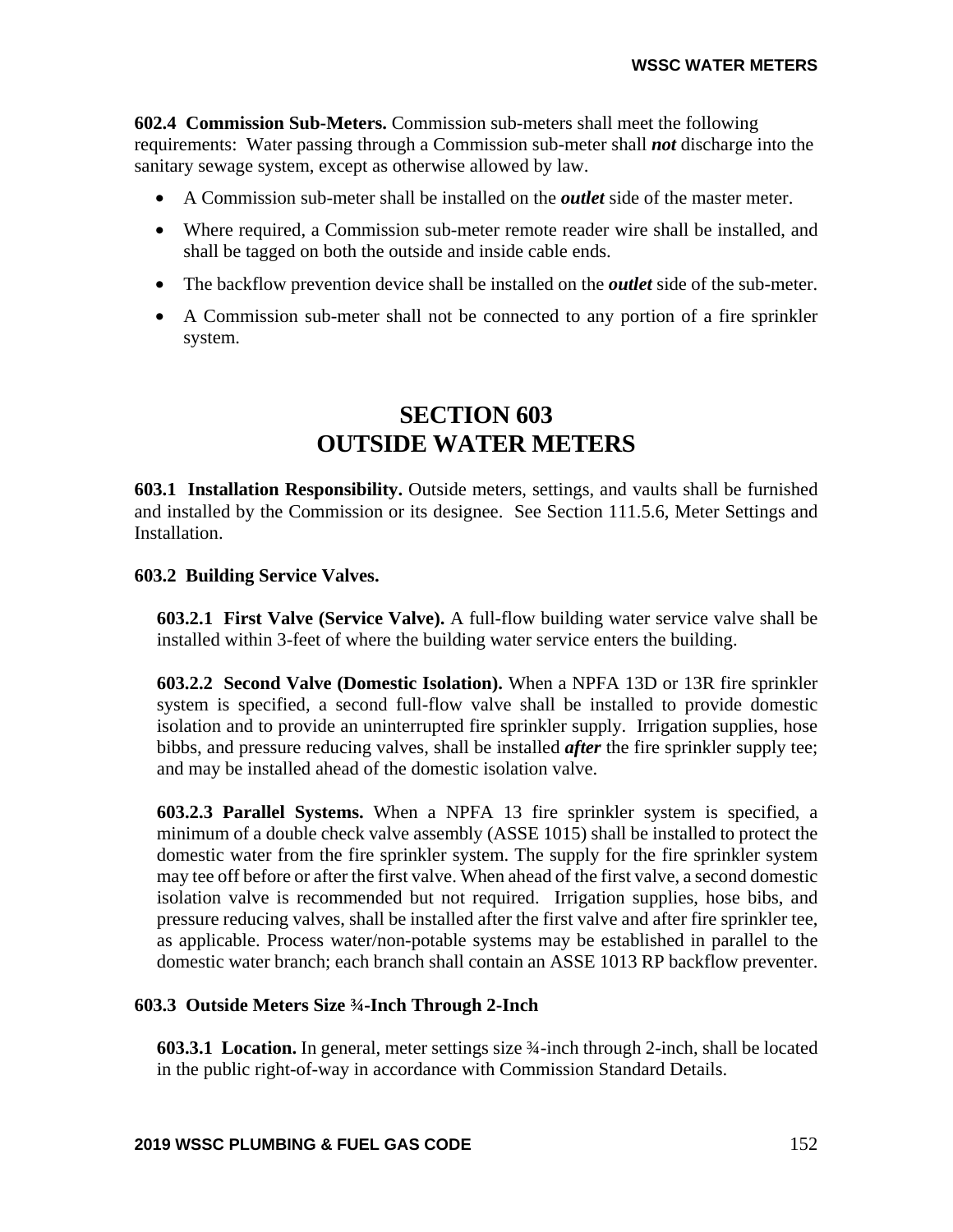**603.3.2 Water Service Connection.** The Commission's water service connection responsibility shall terminate at the property line; or, in the case of a WSSC right-of-way connection, at the edge of the right-of-way. The "pigtail" piping leaving the water meter, shall extend between 2-feet and 3-feet onto private property in accordance with Commission Standard Details.

### **603.3.3 Activities by Plumbers.**

**603.3.3.1 Point of Connection.** Plumbers shall connect to the Commission water service connection "pigtail" on private property, *at or within 3-feet of* the property line.

**603.3.3.2 Limited Access.** Plumbers shall not enter meter settings except for operating the angle valve as part of construction-related activities, or for assessing a problem, which if detected, shall be reported to the Commission.

**603.3.3.3 Prohibited Activity.** Commission service connections, meter settings, or any portion thereof, shall not be removed, altered, or replaced except as directed by the code official or as cited in this Code.

**603.3.3.4 Verification Required.** The plumber shall verify that the correct size and type meter as shown on the plumbing permit has been installed; that the meter setting is the correct size and type for the meter, and is complete and to grade; prior to FINAL plumbing inspection. See Section 107.4.1.5.

**603.3.3.5 Minor Adjustments.** Minor adjustments to the meter setting, frame and cover, may be corrected by the plumber, prior to **FINAL** inspection. Major damages or meter setting deficiencies shall be reported to the Commission.

#### **603.4 Outside Meters Size 3-Inch and Larger**

**603.4.1 Meter Vault Location.** Where an outside water meter vault is specified by the Commission, the Commission or its designee shall construct the vault *on private property,* adjacent to public property, in a right-of-way provided by the property owner to the Commission.

## **SECTION 604 INSIDE WATER METERS**

**604.1 Freeze Protection.** Water meters installed inside of buildings shall be located in an area capable of maintaining a minimum temperature of 50 degrees Fahrenheit, as follows: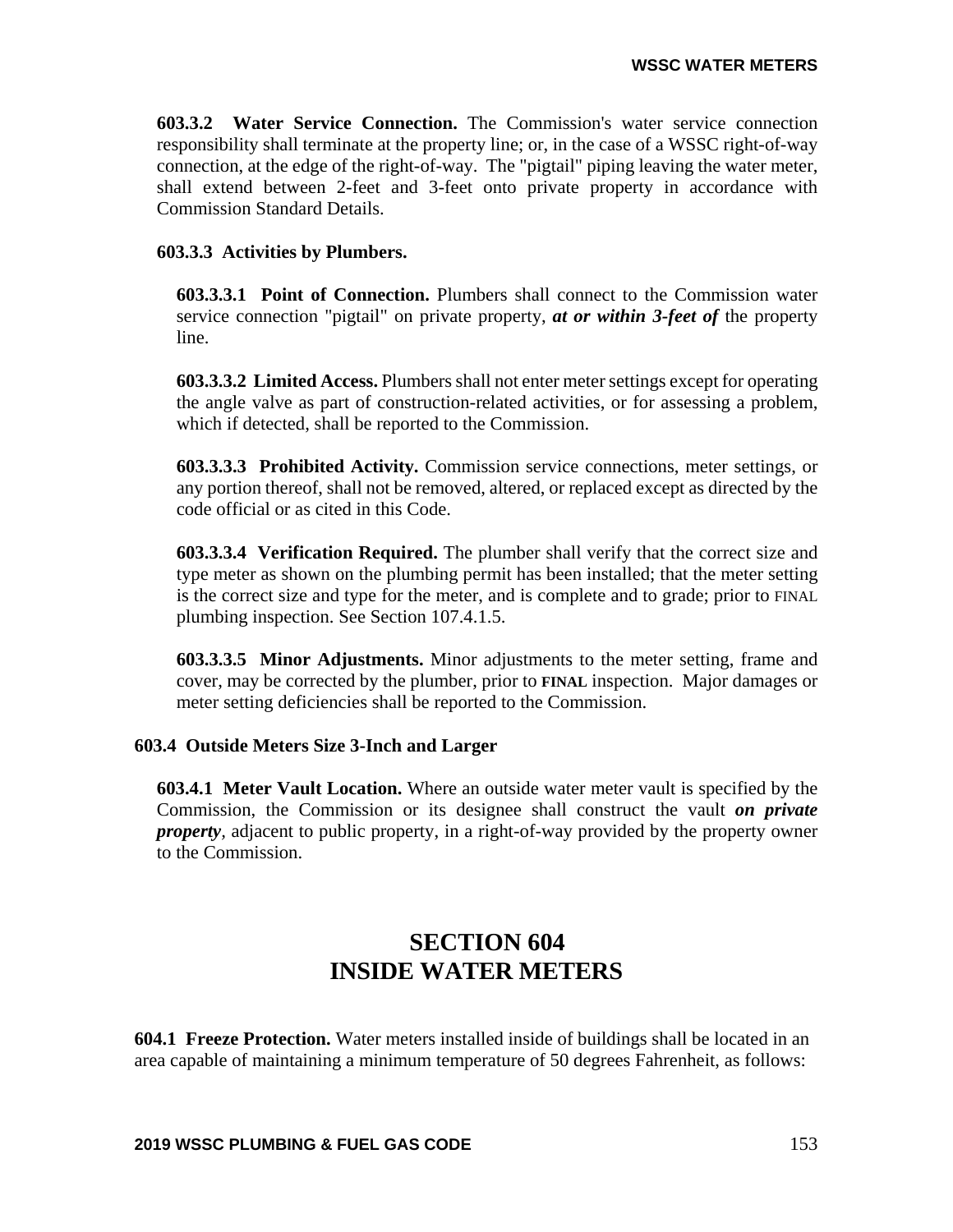**604.1.1 Critical Dates.** The meter room or area shall be heated from November 1 through March 31.

**604.1.2 Insulation.** A meter room or area with outdoor exposure shall be thermally protected in accordance with International Building Code requirements. Meter rooms or areas with no direct exposure to the outdoors, shall *not* require extra thermal protection.

**604.1.3 Heat Source.** Where a heat source is required, it shall be thermostatically controlled within the meter room or area. As an alternative, heat may be provided indirectly with prior approval by the code official.

**604.2 Lighting.** Adequate permanent electric lighting shall be provided.

#### **604.3 Building Service Valves**

**604.3.1 First Valve (Service/Meter Isolation Valve).** A full-flow building water service valve shall be installed within 3-feet of where the building water service enters the building, as close as practical to the meter, and shall be in the same room as the water meter.

**604.3.2 Second Valve (Domestic Isolation).** When a NPFA 13D or 13R fire sprinkler system is specified, a second full-flow valve shall be installed to provide domestic isolation and to provide an uninterrupted fire sprinkler supply. Irrigation supplies, hose bibbs, and pressure reducing valves, shall be installed after the fire sprinkler supply tee, and may be installed ahead of the domestic isolation valve.

**604.3.3 Parallel Systems.** When a NPFA 13 fire sprinkler system is specified, the domestic water shall be protected against backflow commensurate with the requirements set forth in Chapter 5 of this Code. The supply for the fire sprinkler system shall tee off before the domestic meter assembly. Downstream of the domestic meter assembly, process water/non-potable systems may be established in parallel to the domestic water branch; each branch shall contain an ASSE 1013 RP backflow preventer.

**604.3.4 Meter Isolation and Bypass.** Valves on larger meters, meter isolation and bypass valves shall be in the same room as the meter, and as close as practical to the meter.

**604.3.4.1 Bypass Valve Requirement.** The required bypass shut off valve within an individual meter piping assembly shall be a tamper resistant and lockable type ball valve.

**604.4 Remote Reader.** Provisions for a WSSC remote reader shall be provided for *all inside* Commission meters as follows:

**604.4.1 Conduit and Cable Exit.** 18 to 48 inches above grade; do not locate in a fenced or rear yard; preferred along the front wall or sides near front corners.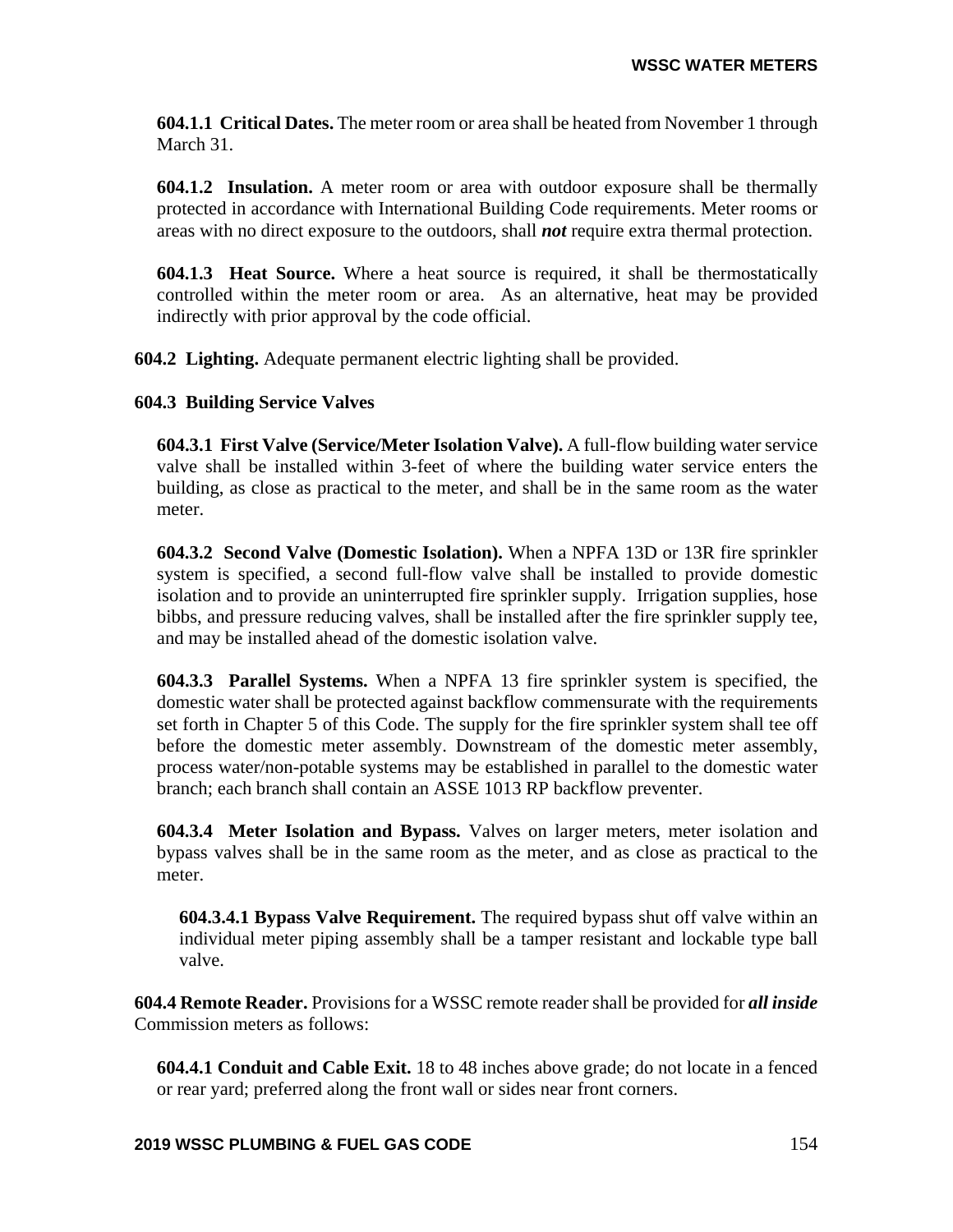**604.4.2 Conduit.** Conduit shall be 1/2" minimum I.D. and shall have no fittings greater than 45 degrees; fittings may not be insert type.

**604.4.3 Conductor Cable.** Conductor cable shall be supplied be the Commission; 2 feet of excess cable shall be left at each end; multiple cables may share a conduit, proper identification is required.

**604.4.4 Penthouse Mechanical Rooms.** The conduit and cable shall be routed such that the remote reader can be located on an accessible exterior wall of the mechanical room. Where an accessible exterior wall is not available, an alternate location shall be preapproved by the Commission's meter services department.

### **604.5 Inside Meters Size ¾-Inch Through 2-Inch**

**604.5.1 Water Service Connection.** In general, water service connections, size 1-inch through 2-inch, shall be located in the public right-of-way in accordance with Commission Standard Details. The Commission water service connection shall terminate with a curb valve at the property line; *or*, from the edge of the right-of-way, whichever is closer to the main.

### **604.5.2 Activities by Plumbers**

**604.5.2.1 General.** Plumbers shall connect to the Commission's curb valve. Commission service connections or any portion thereof, shall not be removed, altered, or replaced unless directed by a code official.

**604.5.2.2 Curb Valve Depth.** The *maximum* depth from finished grade to the curb valve shall be 60-inches; *minimum* depth shall be 42-inches.

**604.5.2.3 Valve Box Required.** A pre-manufactured cast *metal* valve/curb box shall be furnished and installed by the plumber at the property line, and shall consist of the valve box, adjustable top section, and lid. An extension stem and guide shall be installed on a curb stop valve  $1$ " and smaller.  $1-1/2$ " and  $2$ " curb valves shall not be outfitted with an extension stem and guide.

**604.5.2.3.1 Permanent Marking Required.** Where a valve/curb valve is serving a property under any of the following conditions, the access assembly (curb valve box) top shall be permanently marked/labeled with the corresponding address (house/unit number):

- Multiple water service connections to multiple homes/units on a single lot/tract of property.
- Within 20' of an adjacent valve/curb valve access assembly.
- Any scenario where it may not be readily apparent to future service providers as to which home/unit is served by any given valve/curb valve. (e.g. cul-de-sac, flag lots, etc.)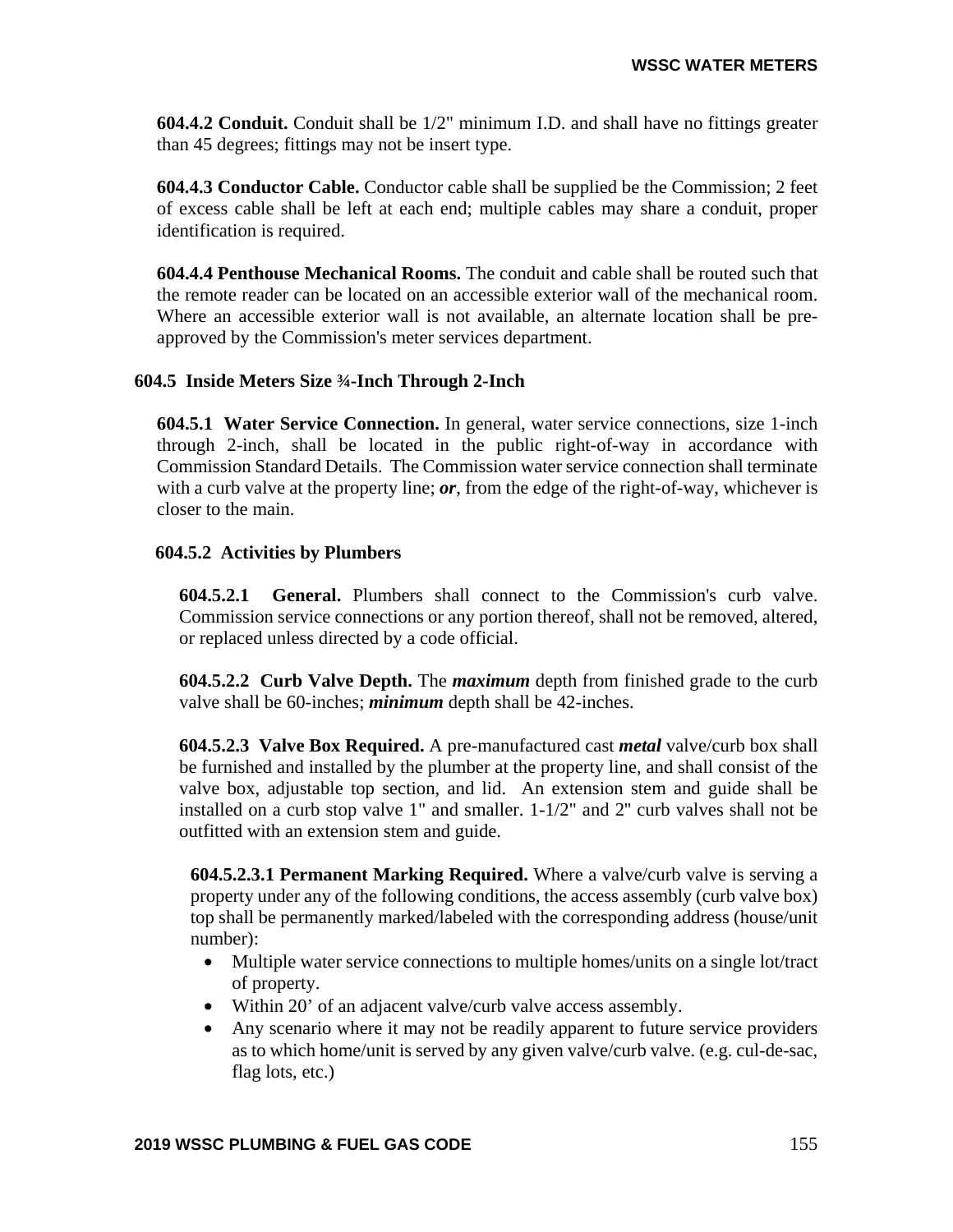**604.5.2.4 Valve Box Support.** The valve box assembly shall be installed on a firm foundation. It shall be installed on undisturbed earth, compacted or granular fill, or structural wood bridging supported by undisturbed earth, as approved by the code official. In vehicular traffic areas, a formed concrete pad 24-inches square or round, by 4 inches thick shall be provided to support the valve box. The concrete pad may be below finished paving.

**604.5.2.5 NFPA 13D or 13R Residential Fire Sprinkler Connection.** On residential buildings equipped with a NFPA 13D or 13R residential fire sprinkler system, the tee feeding the residential fire sprinkler system shall be located on the *outlet* side of the meter. No valve shall be installed on the tee branch supplying the fire sprinkler system.

**604.5.2.6 Final Plumbing Inspection.** The plumber shall verify that the top of the curb box is complete, operational, and flush with the permanent grade; and that the correct size and type of meter as shown on the plumbing permit has been installed; prior to **FINAL** inspection. See Section 107.4.1.5.

**604.6 Meter Test Sleeves Not Required.** Meter Test Sleeves/Piping shall not be required for any 1-1/2" meter or for any submeter located in a penthouse mechanical room. All other meter applications require test sleeves/piping according to Commission Standard Details.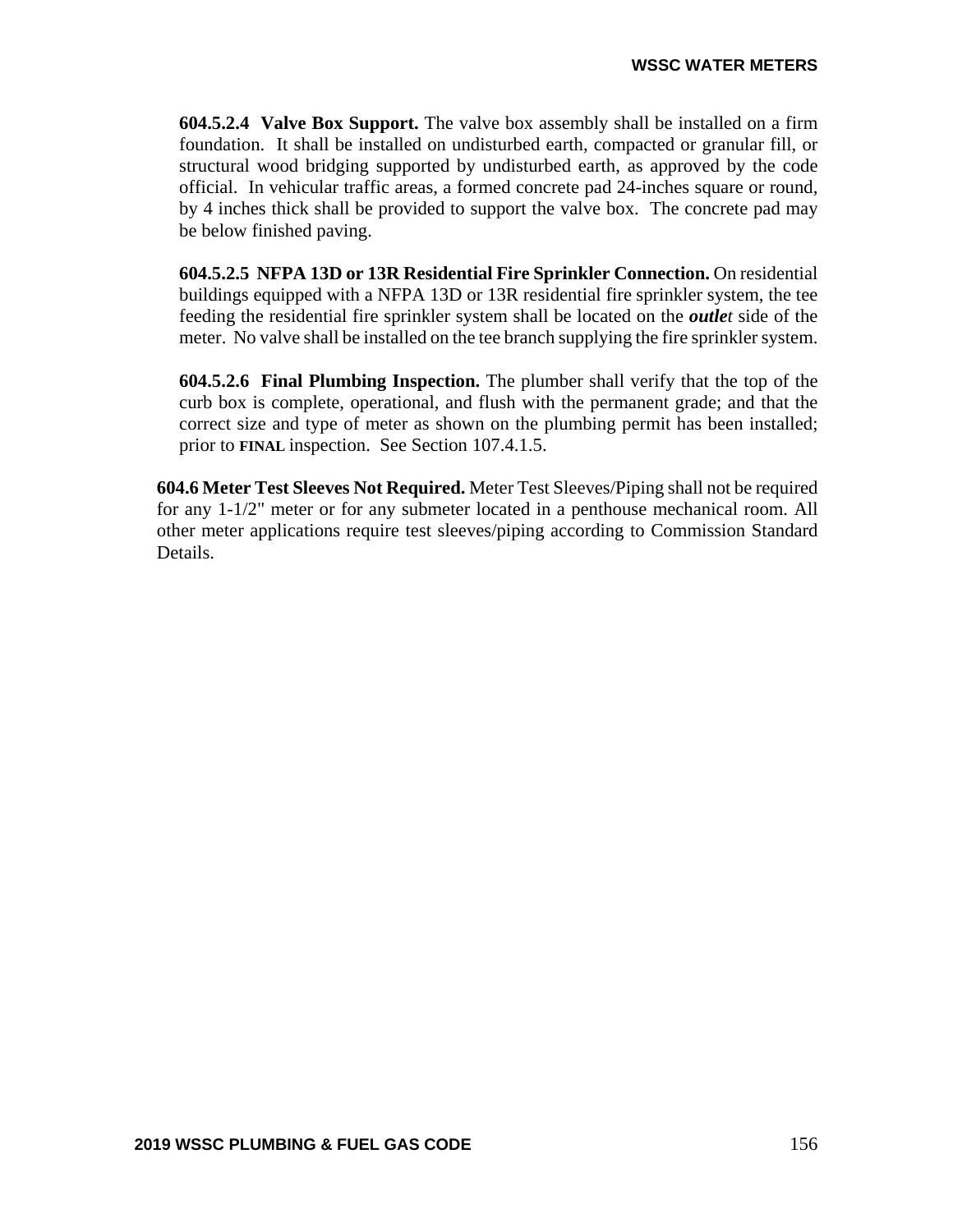### **CHAPTER 7**

### This Chapter is deleted in its entirety and intentionally left blank

For provisions relating to design and construction of site utility systems (formerly Chapter 7), refer to the WSSC Development Services Code.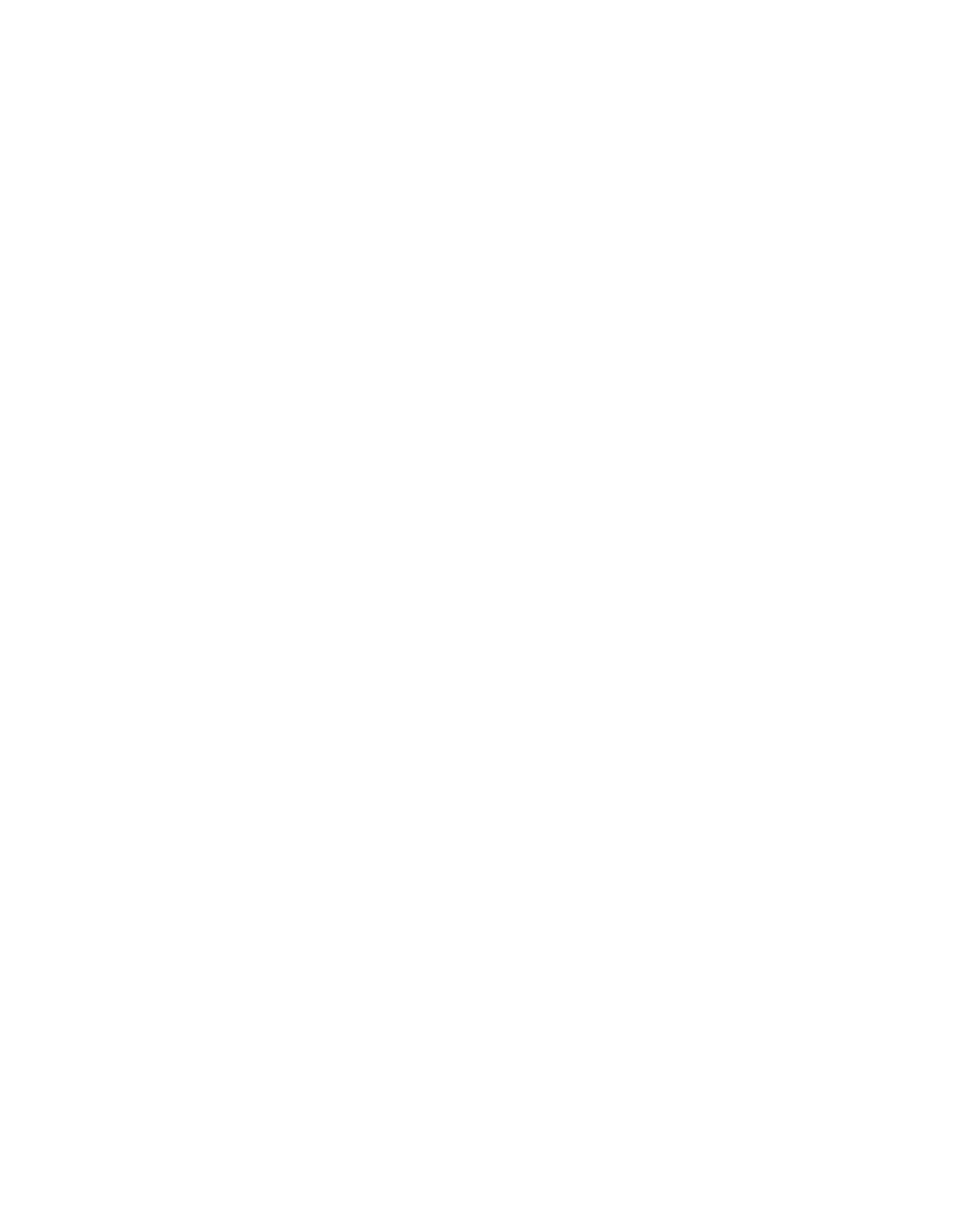# **CHAPTER 8 INDUSTRIAL AND SPECIAL WASTE**

### **SECTION 801 APPLICABILITY**

**801.1 Scope.** This chapter shall authorize the regulation of Industrial Users discharging to the Commission wastewater system through the issuance of permits to certain non-domestic users and through enforcement of general requirements for other users; shall authorize monitoring and enforcement activities; shall detail user reporting requirements; and shall provide for the setting of fees for the equitable distribution of costs resulting from the program established herein. These requirements shall apply to all *persons* (see definition) within the WSSD and to persons outside the WSSD who are, users of the Commission sewer and wastewater treatment systems by agreement, permit or other means. Persons who apply for or receive service from the Commission shall be deemed to have consented to inspections and shall comply with Commission regulations. Water re-use systems are subject to chapter 9.

**801.2 Definitions.** In addition to the definitions generally applicable to the provisions of this Code [See Chapter 2], the following definitions are specifically applicable to the provisions of this Chapter 8, Industrial and Special Waste.

**801.2.1 Administrator.** The Administrator of the U.S. Environmental Protection Agency.

### **801.2.2 Authorized Representative**

**801.2.2.1 Corporation.** If the Industrial User is a corporation, authorized representative shall mean:

- The president, secretary, treasurer, or a vice-president of the corporation in charge of a principal business function, or any other person who performs similar policy or decision-making functions for the corporation; or
- The manager of one or more manufacturing, production, or operating facilities, provided, the manager is authorized to make management decisions which govern the operation of the regulated facility including having the explicit or implicit duty of making major capital investment recommendations, and initiate and direct other comprehensive measures to assure long-term environmental compliance with environmental laws and regulations, can ensure that the necessary systems are established or actions taken to gather complete and accurate information for control mechanism requirements; and where authority to sign documents has been assigned or delegated to the manager in accordance with corporate procedures.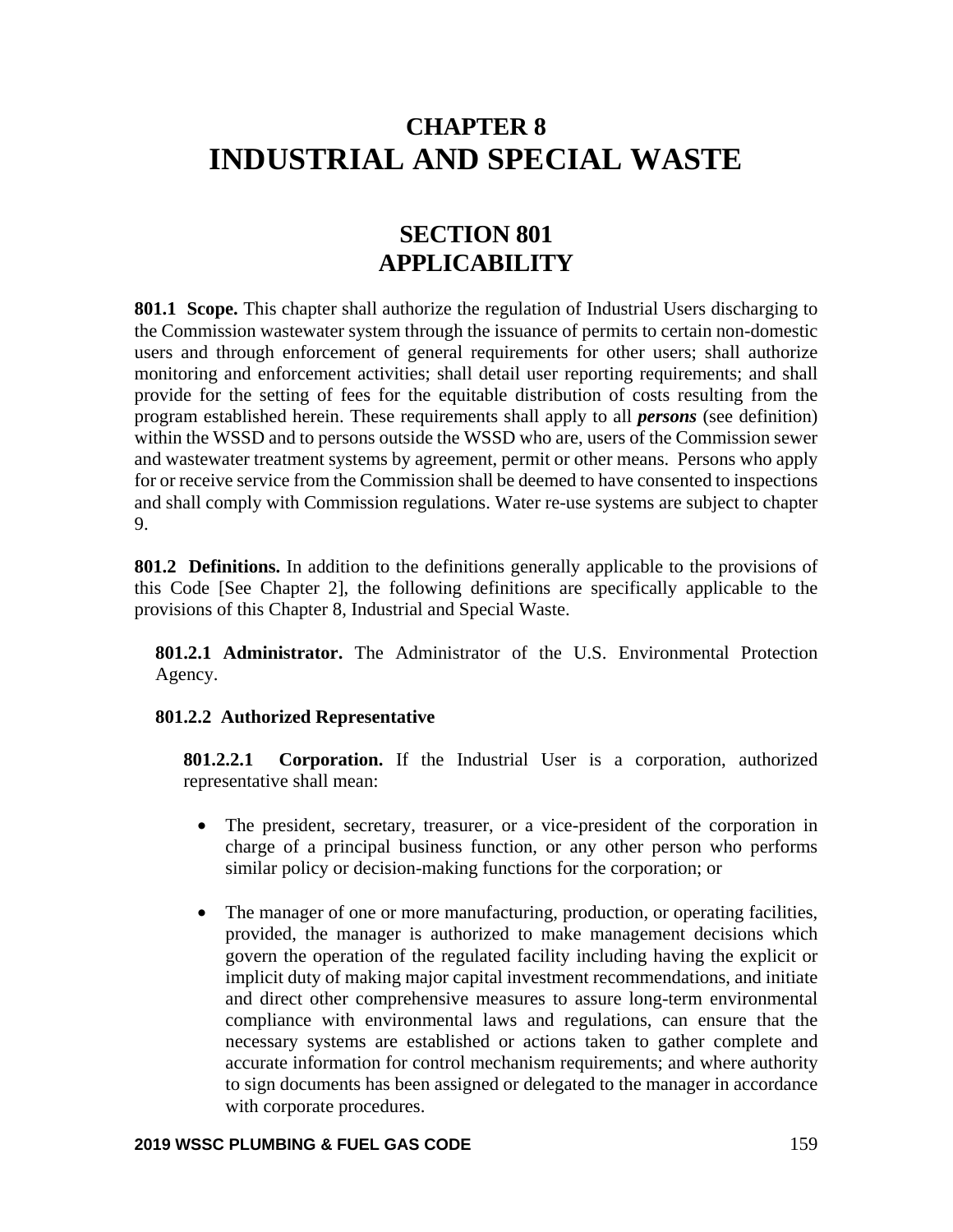**801.2.2.2 Partnership or Proprietorship.** If the Industrial User is a partnership, or sole proprietorship, an authorized representative shall mean a general partner or proprietor, respectively.

**801.2.2.3 Government.** If the Industrial User is a Federal, State or local governmental facility, an authorized representative shall mean a director or highest official appointed or designated to oversee the operation and performance of the activities of the government facility, or his/her designee.

**801.2.2.4 Designee.** The individuals described in paragraph 801.2.2 may designate another authorized representative if the authorization is in writing; the authorization specifies the individual or position responsible for the overall operation of the facility from which the discharge originates or having overall responsibility for environmental matters for the company; and the written authorization is submitted to the Commission.

**801.2.2.5 New Authorization.** If authorization in paragraph 801.2.2.4 is no longer accurate because a different individual or position has responsibility, a new authorization satisfying the requirements of paragraphs 801.2.2.1 and 801.2.2.4 of this section must be submitted to the Commission prior to or together with any reports to be signed by an authorized representative.

**801.2.3 Best Management Practices (BMPs).** Methods, activities, prohibitions of practices, maintenance procedures, and other management practices designed to reduce the quantity of pollutants discharged to a pretreatment system or to the POTW. BMP's also include treatment requirements, operating procedures, and practices to control plant site runoff, spillage or leaks, sludge or waste disposal, or drainage from raw materials storage.

**801.2.4 Biochemical Oxygen Demand (BOD).** The measure of oxygen utilized in the biochemical oxidation of organic matter in 5 days at 20 degrees Celsius expressed in milligrams per liter (mg/l).

**801.2.5 Bypass.** The intentional diversion of wastestreams from any portion of an Industrial User's treatment facility.

**801.2.6 Categorical Industrial User.** Any industrial user who is subject to categorical pretreatment standards.

**801.2.7 Categorical Pretreatment Standard (Categorical Standard).** Any regulation containing pollutant discharge limits promulgated by EPA in accordance with Sections 307(b) and (c) of the Clean Water Act which apply to a specific category of users and which appear in 40 CFR Chapter I, Sub-Chapter N, Parts 405-471.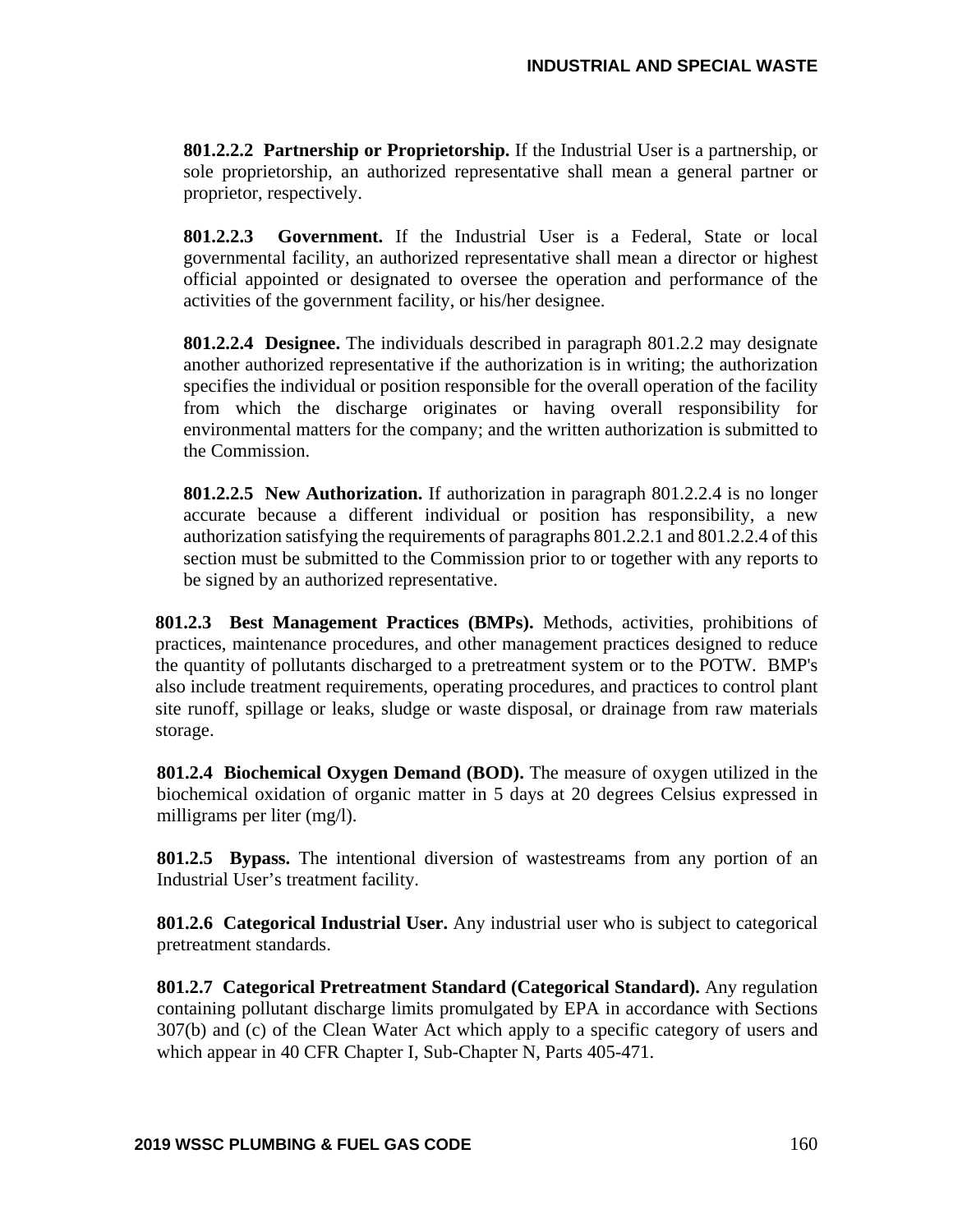**801.2.8 Code of Federal Regulations (CFR).** A codification of the general and permanent rules published in the Federal Register by the Executive Department and agencies of the Federal government.

**801.2.9 Chronic Violation.** Violations of wastewater discharge limits in which 66 percent or more of all of the measurements taken for the same pollutant parameter during a 6-month period exceed (by any magnitude) a numeric Pretreatment Standard or Requirement , including instantaneous limits, as defined by 40 CFR 403.3(l).

**801.2.10 Composite Sample.** A sample formed by mixing discrete, individual samples taken at a continuous proportion to the discharge flow or at periodic points in time.

**801.2.11 Discharge Authorization.** A permit issued by the Commission authorizing the discharge of industrial wastes into the wastewater treatment system subject to specific discharge standards, reporting requirements and other restrictions.

**801.2.12 Domestic Wastes.** The waterborne wastes derived from ordinary living processes.

**801.2.13 Effluent.** The flow of liquid out of a fixture, pipe, process, or system.

**801.2.14 Environmental Protection Agency (EPA).** The U.S. Environmental Protection Agency or, where appropriate, the Regional Water Management Division Director, or other duly authorized official of said agency.

**801.2.15 Existing Source.** Any source of discharge, the construction of which commenced prior to the publication by EPA of proposed categorical pretreatment standards, which will be applicable to such source if the standard is thereafter promulgated in accordance with Section 307 of the Clean Water Act.

**801.2.16 Food Service Establishments (FSEs).** Establishments where food is served to or provided for the public, with or without charge, including but not limited to restaurants, cafeterias, hotel kitchens, church kitchens, school kitchens, hospital cafeterias, bars, or any other commercial operation that has the potential to discharge grease laden wastewater.

**801.2.17 Garbage.** The solid animal and vegetable waste resulting domestic or commercial handling, storage, dispensing, preparation, cooking and serving of foods.

**801.2.18 Grab Sample.** A sample taken from a wastestream without regard to the flow in the wastestream and over a time not to exceed 15 minutes.

**801.2.19 Ground Water.** Subsurface water occupying the zone of saturation, either confined or free.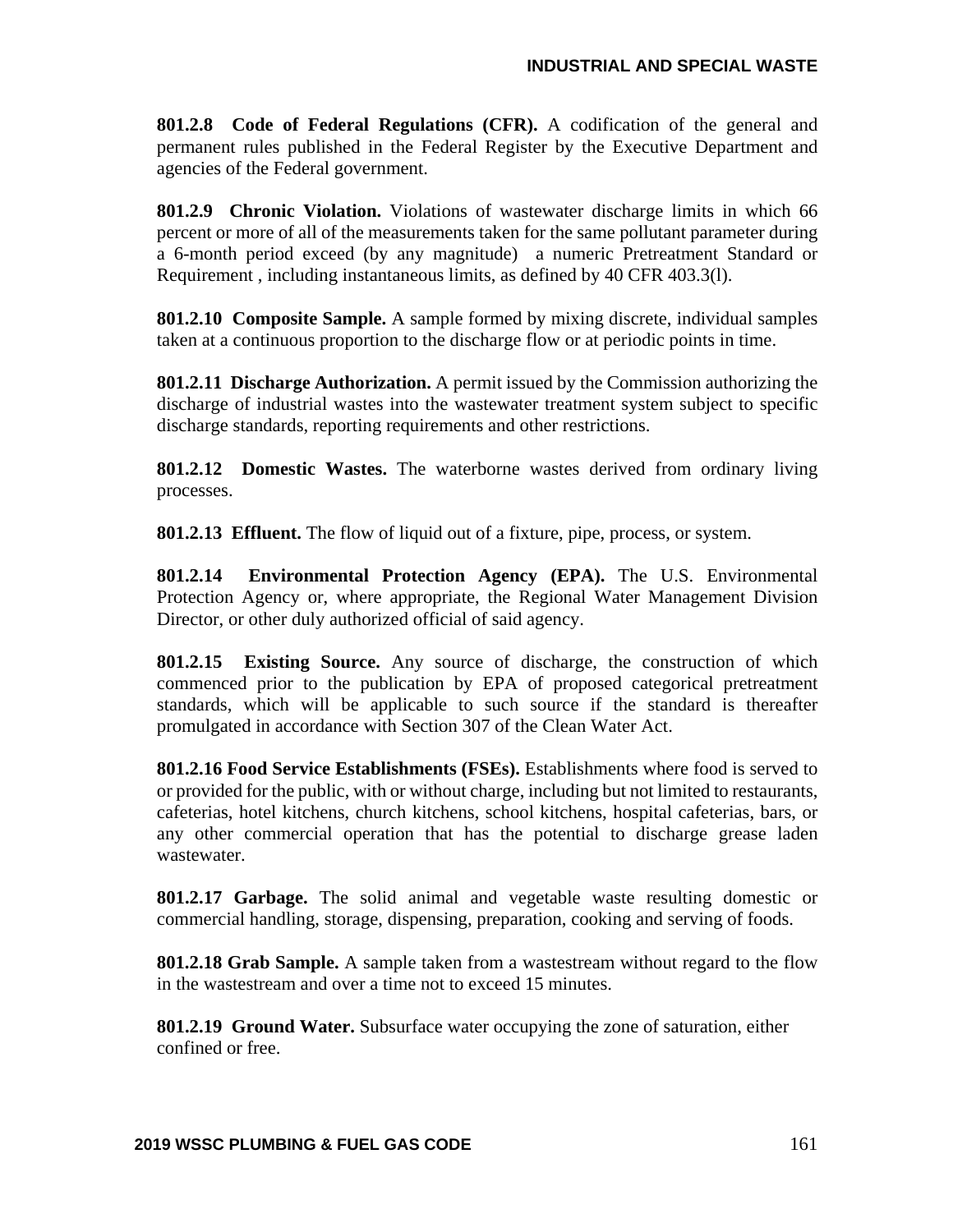**801.2.19.1 Confined Ground Water.** A body of ground water covered with a material impervious enough to sever free hydraulic connection with overlying ground water.

**801.2.19.2 Free Ground Water.** Ground water in the zone of saturation extending down to the first impervious barrier.

**801.2.20 Indirect Discharge.** The introduction of pollutants into a POTW from any non-domestic source regulated under section 307(b), (c) or (d) of the Clean Water Act.

**801.2.21 Industrial User.** Any place of business, endeavor, arts, trade or commerce, whether public or private, commercial or charitable, that uses water in a product, process, or any manner that generates wastewater which is a source of indirect discharge. For the purposes of Chapter 8 the terms Industrial User and User will be used interchangeably.

**801.2.22 Industrial Wastes.** Liquid or liquid borne wastes resulting from the processes employed in industrial and commercial establishments.

**801.2.23 Influent.** The flow of a liquid into a fixture, pipe, process, or system.

**801.2.24 Interference.** A discharge which, alone or in conjunction with a discharge or discharges from other sources, both:

- Inhibits or disrupts the POTW, its treatment processes or operations, or its sludge processes, use, or disposal; and
- Is a cause of a violation of any requirement of the POTW's NPDES permit (including an increase in the magnitude or duration of a violation) or of the prevention of sewage sludge use or disposal in compliance with the following statutory provisions and regulations or permits issued thereunder (or more stringent State or local regulations): Section 405 of the Clean Water Act, the Solid Waste Disposal Act (SWDA) (including Title II, more commonly referred to as the Resource Conservation and Recovery Act (RCRA), and including State regulations contained in any State sludge management plan prepared pursuant to Subtitle D of the SWDA), the Clean Air Act, the Toxic Substances Control Act, and the Marine Protection, Research and Sanctuaries Act.

**801.2.25 Lower Explosive Limit (LEL).** The minimum concentration of a particular combustible gas that can be ignited in air.

**801.2.26 Industrial Waste Monitoring Point.** A Commission approved access opening to the building drainage system for the purpose of obtaining samples of the industrial user's waste discharges. Limits imposed on permitted industries apply at this point.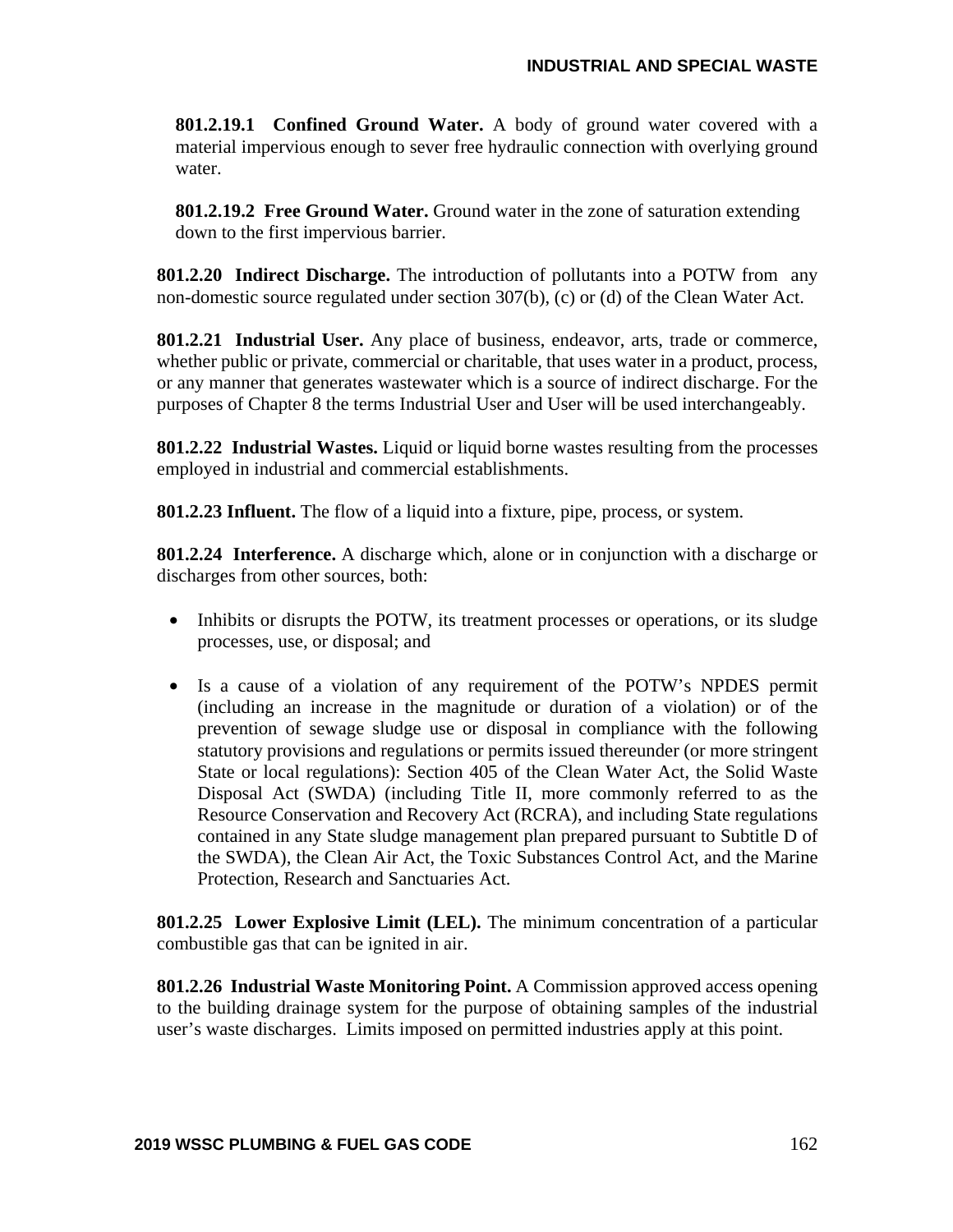**801.2.27 Misconduct.** Use of abusive language, threats, mischievous or criminal acts, directed toward the public while providing services, or toward a code official while performing official duties.

**801.2.28 New Source.** A New Source shall be defined as:

**801.2.28.1 Any Premises.** Any building, structure, facility, or installation from which there is, or may be, a discharge of pollutants; the construction of which commenced after the publication of proposed pretreatment standards under Section 307(c) of the Clean Water Act which will be applicable to such source if such standards are thereafter promulgated in accordance with that section, provided that:

- (1) The building, structure, facility or installation is constructed at a site at which no other source is located; or
- (2) The building, structure, facility or installation totally replaces the process or production equipment that causes the discharge of pollutants at an existing source; or
- (3) The production or wastewater generating processes if the building, structure, facility or installation is substantially independent of an existing source at the same site. In determining whether these are substantially independent, factors such as the extent to which the new facility is integrated with the existing plant, and the extent to which the new facility is engaged in the same general type of activity as the existing source should be considered.

**801.2.28.2 Construction Site.** Construction on a site at which an existing source is located results in a modification rather than a new source if the construction does not create a new building, structure, facility or installation meeting the criteria of paragraphs 801.2.26.1.(2.) and 801.2.26.1.(3.) of this Section but otherwise alters, replaces, or adds to existing process or production equipment.

**801.2.28.3 New Source.** Construction of a new source as defined under this paragraph has commenced if the owner or operator has:

- (1) Begun, or caused to begin as part of a continuous on-site construction program as follows:
	- (a) Any placement, assembly, or installation of facilities or equipment; or
	- (b) Significant site preparation work including clearing, excavation, or removal of existing buildings, structures, or facilities which is necessary for the placement, assembly, or installation of new source facilities or equipment; or
- (2) Entered into a binding contractual obligation for the purchase of facilities or equipment which are intended to be used in its operation within a reasonable time.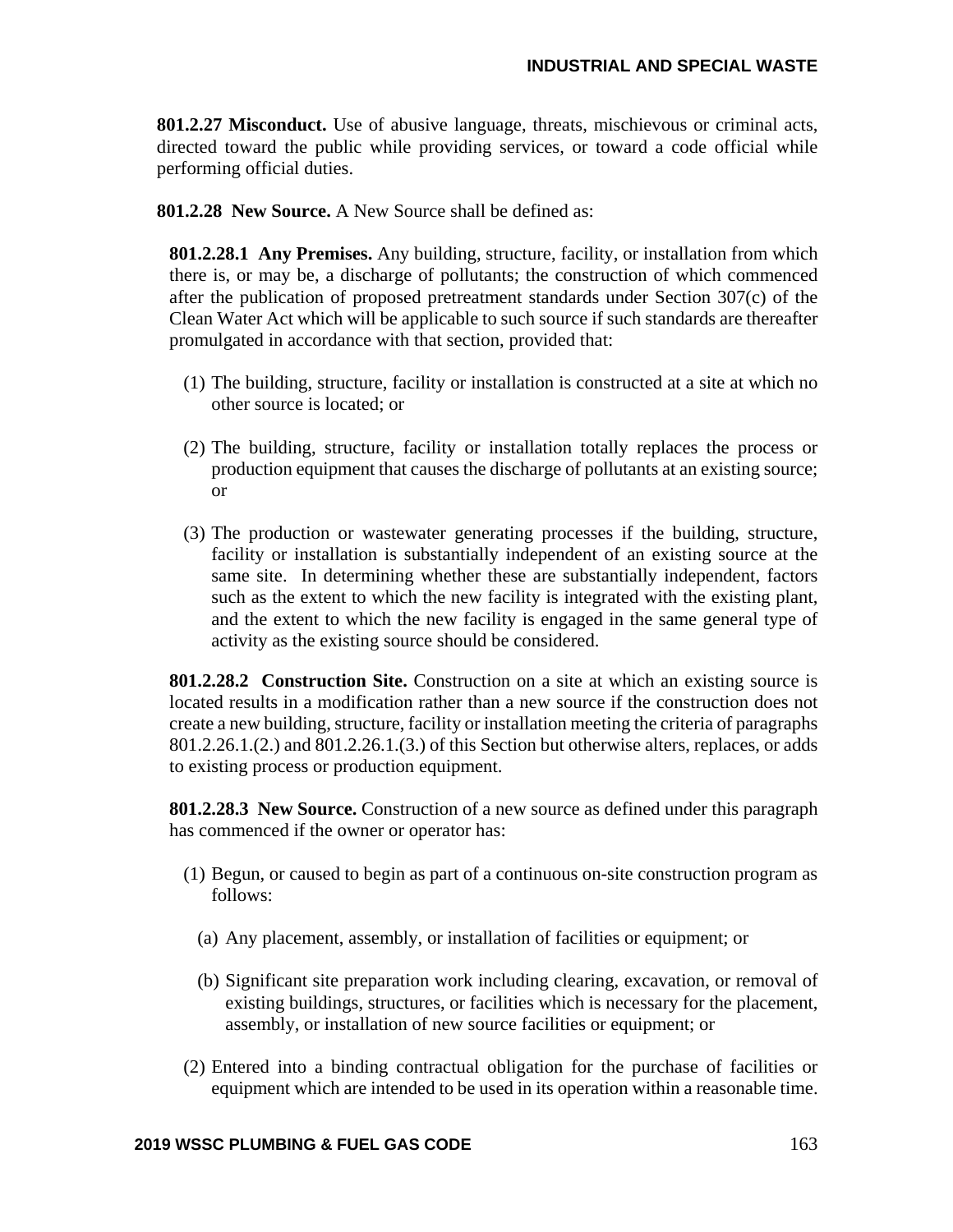Options to purchase or contracts which can be terminated or modified without substantial loss, and contracts for feasibility, engineering, and design studies do not constitute a contractual obligation under this paragraph.

**801.2.29 Non-Contact Cooling Water.** Water used for cooling which does not come into direct contact with any raw material, intermediate product, waste product, or finished product.

**801.2.30 Non-Domestic Waste.** The liquid wastes from industrial or commercial processes, trade or business; distinct from domestic wastes.

**801.2.31 NPDES Permit.** A National Pollutant Discharge Elimination System Permit. NPDES Permits authorize the operation of WSSC wastewater treatment plants. NPDES Permits for WSSC plants shall be issued by the State of Maryland.

**801.2.32 Owner.** A proprietor, person, or entity who owns or has exclusive rights of possession.

**801.2.33 Person.** Any individual; partnership; co-partnership; firm; company; corporation; association; joint stock company; trust; estate; Federal, State, and local governmental entity; society; group or any other legal entity; or their legal representatives, agents, or assigns or governmental entities.

**801.2.34 Pass Through.** A discharge which exits the POTW into waters of the United States in quantities or concentrations which, alone or in conjunction with a discharge or discharges from other sources, is a cause of a violation of any requirement of the POTW's NPDES permit (including an increase in the magnitude or duration of a violation).

**801.2.35 pH.** A measure of acidity, or alkalinity of a liquid. It is represented on a scale of 0 to 14 with 7 representing a neutral state; 0 representing the most acidic; and 14 representing the most alkaline.

**801.2.36 Pollutant.** Any dredged spoil, solid waste, incinerator residue, sewage, garbage, sewage sludge, chemical wastes, biological wastes, radioactive wastes, heat, rocks, sand and other industrial, municipal, commercial and agricultural waste or any other contaminant.

**801.2.37 Pollution.** The addition of sewage, industrial wastes, or other harmful or objectionable material to water. Sources of pollution can be privies, septic tanks, subsurface irrigation fields, seepage pits, sink drains, barnyard wastes, etc.

**801.2.38 POTW.** A Publicly-Owned Treatment Works of the Commission, which includes any device and system used in storage, treatment, recycling, and reclamation of municipal sewage or industrial waste of a liquid nature. Also included are sewers, pipes, and other conveyances only if they convey wastewater to a POTW Treatment Plant. The term also means the municipality as defined in section 502(4) of the Clean Water Act,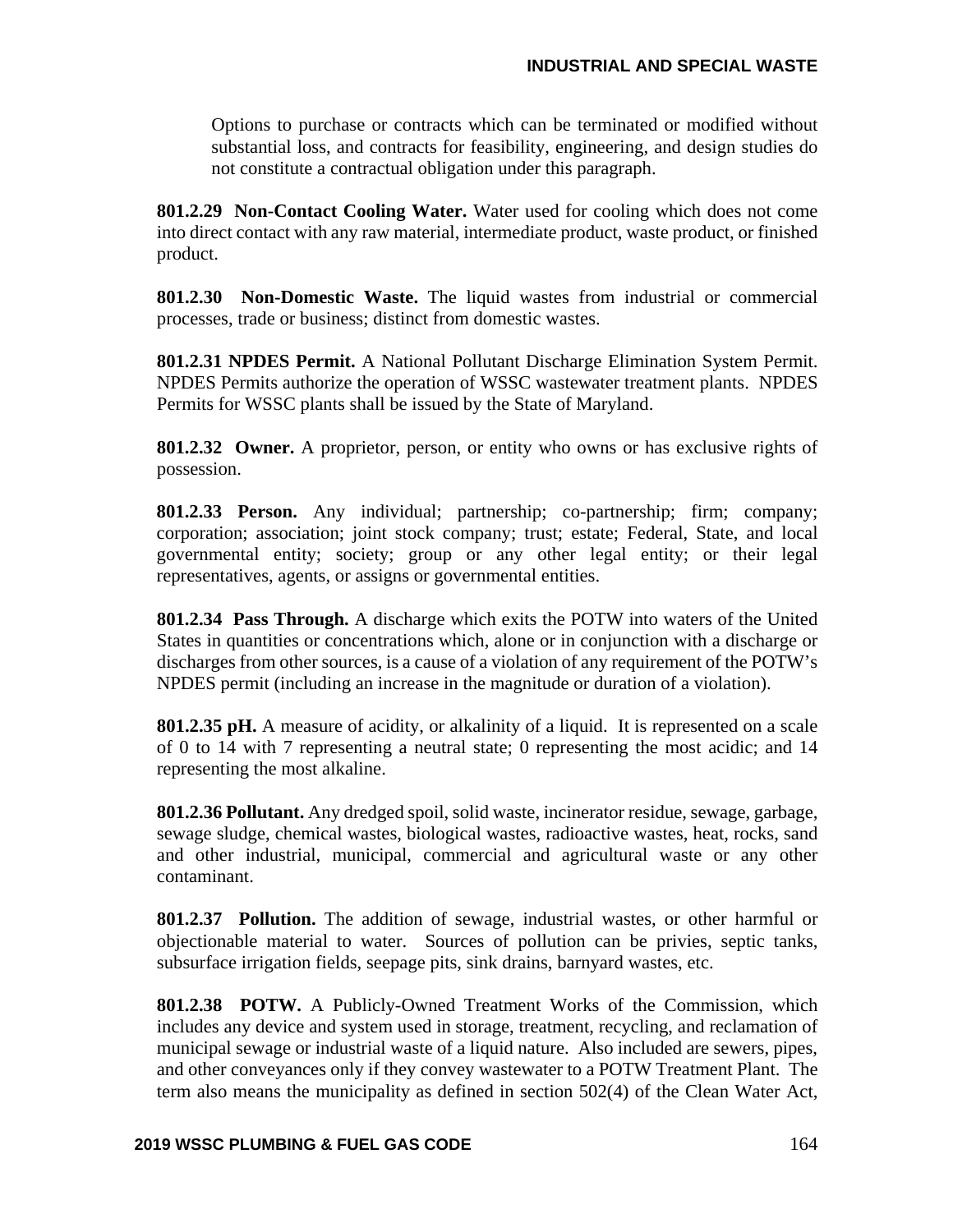which has jurisdiction over the indirect discharges to and the discharges from such a treatment works.

**801.2.39 POTW Treatment Plant.** That portion of the POTW which is designed to provide treatment (including recycling and reclamation) of municipal sewage.

**801.2.40 Pretreatment.** The reduction of the amount of pollutants, the elimination of pollutants, or the alteration of the nature of pollutant properties in wastewater prior to or in lieu of discharging or otherwise introducing such pollutants into a POTW. The reduction or alteration may be obtained by physical, chemical, or biological processes, process changes, or by other means, except as prohibited by 40 CFR 403.6(d) of the General Pretreatment Regulations. Appropriate pretreatment technology includes control equipment, such as equalization tanks or facilities for protection against surges or slug loadings that might interfere with or otherwise be incompatible with the POTW. However, where wastewater from a regulated process is mixed in equalization facility with unregulated wastewater, wastewater from another regulated process, or a dilution flow, the effluent from the equalization facility must meet an adjusted pretreatment limit calculated in accordance with 40 CFR 403.6(e).

**801.2.41 Pretreatment Requirements**. Any substantive or procedural requirement related to Pretreatment, other than a National Pretreatment Standard, imposed on an Industrial User.

**801.2.42 Pretreatment Standards or Standards**. Prohibited discharge standards, categorical Pretreatment Standards, state pretreatment standards, and local limits.

**801.2.43 Prohibited Discharges.** Absolute ban against the discharge of certain substance; these prohibitions appear in Section 804 of this code.

**801.2.44 Properly Shredded Garbage.** Garbage that has been shredded such that all particles will be freely carried under flow conditions normally occurring in the wastewater sewers with no particles greater than ½-inch in any dimension.

**801.2.45 RCRA.** Resource Conservation Recovery Act.

**801.2.46 Severe Property Damage.** Substantial physical damage to property, damage to the treatment facilities which causes them to become inoperable, or substantial and permanent loss of natural resources which can reasonably be expected to occur in the absence of a bypass. Severe property damage does not mean economic loss caused by delays in production.

**801.2.47 Significant Industrial User.** An Industrial User meeting one or all of the criteria as defined in 40 CFR 403.3, the criteria being:

(1) All Industrial Users subject to Categorical Pretreatment Standards under 40 CFR 403.6 and 40 CFR Chapter I, Subchapter N; and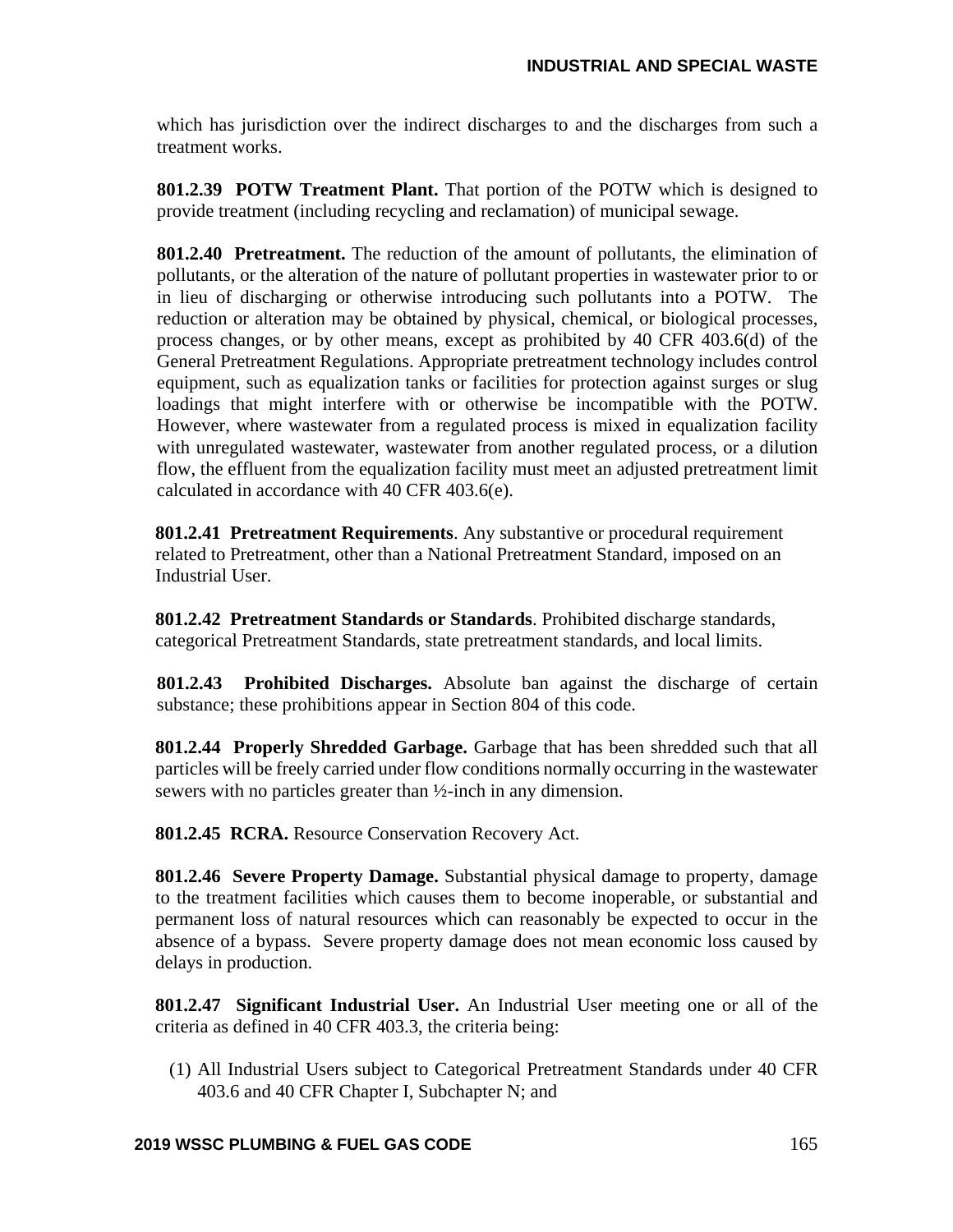- (2) Any other Industrial User that discharges an average of 25,000 gallons per day or more of process wastewater to the POTW (excluding sanitary, non-contact cooling and boiler blow-down wastewater); or
- (3) Any Industrial User which contributes process wastes stream which makes up 5 percent or more of the average dry weather hydraulic or organic capacity of the POTW treatment plant; or
- (4) Any Industrial User designated by the Commission on the basis that the Industrial User has a reasonable potential for adversely affecting the POTW's operation or for violating any pretreatment standard or requirement (in accordance with 40 CFR  $403.8(f)(6)$ ).

**NOTE:** Upon a finding that an Industrial User, meeting the above criteria of this definition, has no reasonable potential for adversely affecting the POTW's operation or for violating any pretreatment standard or requirement, the Commission may at any time, on its own initiative or in response to a petition received from an Industrial User, and in accordance with 40 CFR 403.8(f)(6), determine that such Industrial User is not a Significant Industrial User.

**801.2.48 Slug Discharge.** A slug discharge is any discharge of a non-routine, episodic nature, including but not limited to an accidental spill or a non-customary batch discharge, which has a reasonable potential to cause Interference or Pass Through, or in any other way violate the Commission's regulations, local limits or Permit conditions.

**801.2.49 Special Wastes.** Wastes that require special treatment before entry into the normal plumbing system.

**801.2.50 Storm Water.** Any flow of water occurring during or following any form of natural precipitation, and resulting from such precipitation, including snowmelt.

**801.2.51 Technical Review Criteria (TRC).** Violations of wastewater discharge limits in which 33 percent or more of all the measurements taken for the same pollutant parameter taken during a 6 month period equal or exceed the product of the numeric Pretreatment Standard or Requirement including instantaneous limits, as defined by 40 CFR 403.3(l) multiplied by the applicable TRC (TRC=1.4 for BOD, TSS, fats, oil and grease; and TRC=1.2 for all other pollutants except pH).

**801.2.52 Toxic Substances.** Substances that, when inhaled or ingested, can cause death or disease..

**801.2.53 TOTAL PCBs.** Total PCBs shall consist of the summation of all concentrations for Arochlor 1016, 1221, 1232, 1242, 1248, 1254, and 1260 that are above the reporting detection limit (RDL) or reporting limit (RL) of 0.001 mg/L. EPA analytical method 608 shall be used for all PCB analysis.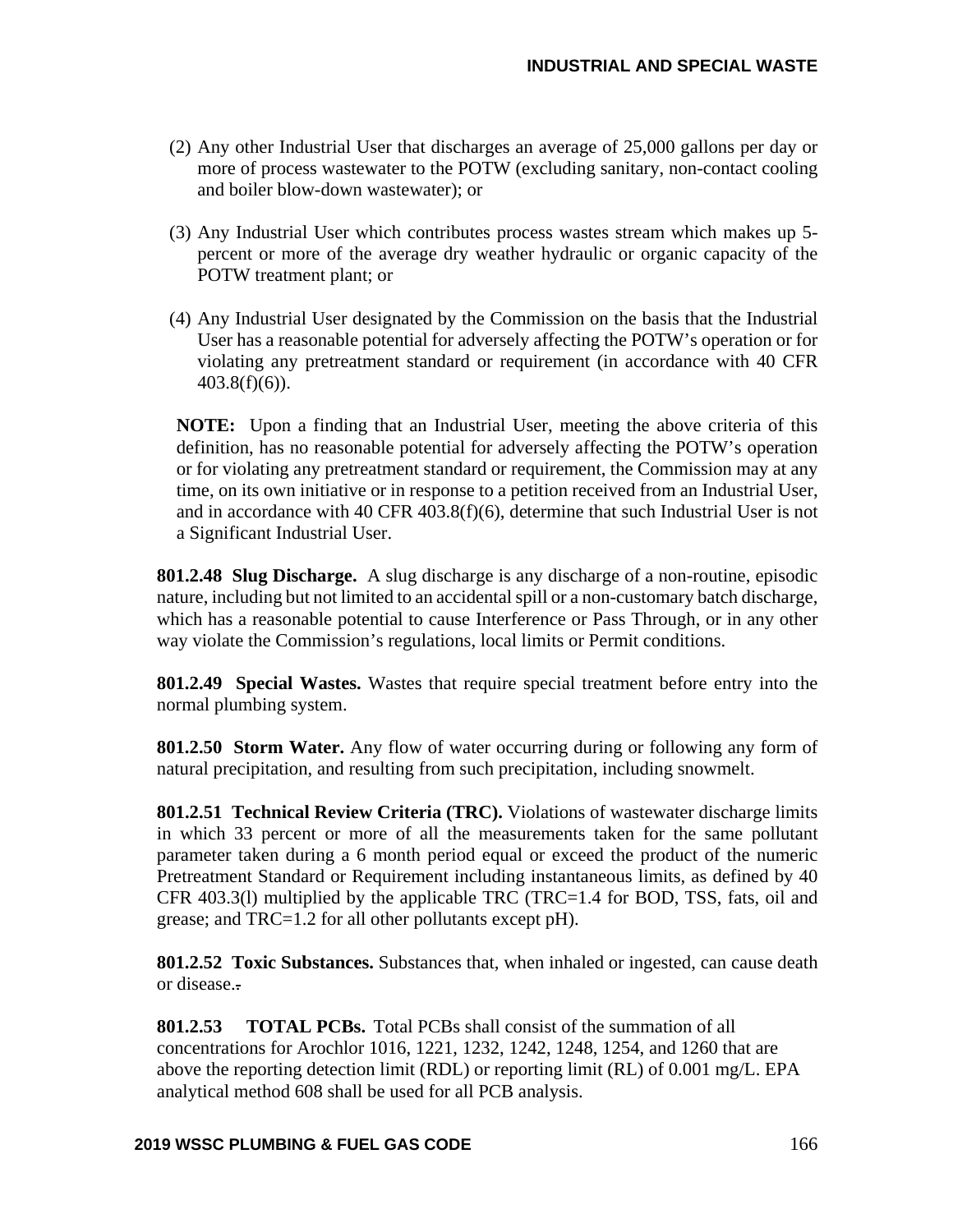**801.2.54 Upset.** An exceptional incident in which there is unintentional and temporary noncompliance with categorical pretreatment standards because of factors beyond the reasonable control of the Industrial User. An Upset does not include non-compliance to the extent caused by operational error, improperly designed treatment facilities, inadequate treatment facilities, lack of preventative maintenance, or careless or improper operation.

**801.2.55 Wastewater.** Liquid and water-carried industrial waste and sewage from residential dwellings, commercial buildings, industrial and manufacturing facilities, and institutions, whether treated or untreated which are discharged to the POTW.

**801.2.56 Zero Discharge Categorical Industrial User.** A user which may be identified by the Commission as a Categorical Industrial User, as defined herein, which has voluntarily elected not to discharge any of its categorically regulated process wastewater to the POTW, but to dispose of the wastewater by other legal means.

### **SECTION 802 GENERAL PROVISIONS**

**802.1 Objectives.** This Industrial and Special Waste chapter shall detail uniform requirements for Industrial Users discharging into the wastewater collection and treatment systems of the Commission and shall enable the Commission to comply with all applicable state and Federal laws required by the Clean Water Act of 1977 and the General Pretreatment Regulations of 1981, as amended. The objectives of this Chapter shall be:

**802.1.1 Prevent Interference with Operations.** To prevent the introduction of pollutants into the Commission wastewater system that will interfere with the operation of the system or contaminate the resulting sludge.

**802.1.2 Prevent Inadequate Treatment.** To prevent the introduction of pollutants into the Commission wastewater system that will pass through the system, inadequately treated, into receiving waters or otherwise be incompatible with the system.

**802.1.3 Reclaim Wastes.** To improve the opportunity to recycle and reclaim municipal and industrial wastewater and sludge.

**802.1.4 Endangerment.** To prevent the introduction of pollutants into the collection system which endanger workers or interfere with the operation of the collection system or treatment plants.

**802.1.5 Fees.** To provide for the levying and collection of fees for the equitable distribution of the cost of the operation, maintenance and improvement of the Commission's Industrial Discharge Control Program.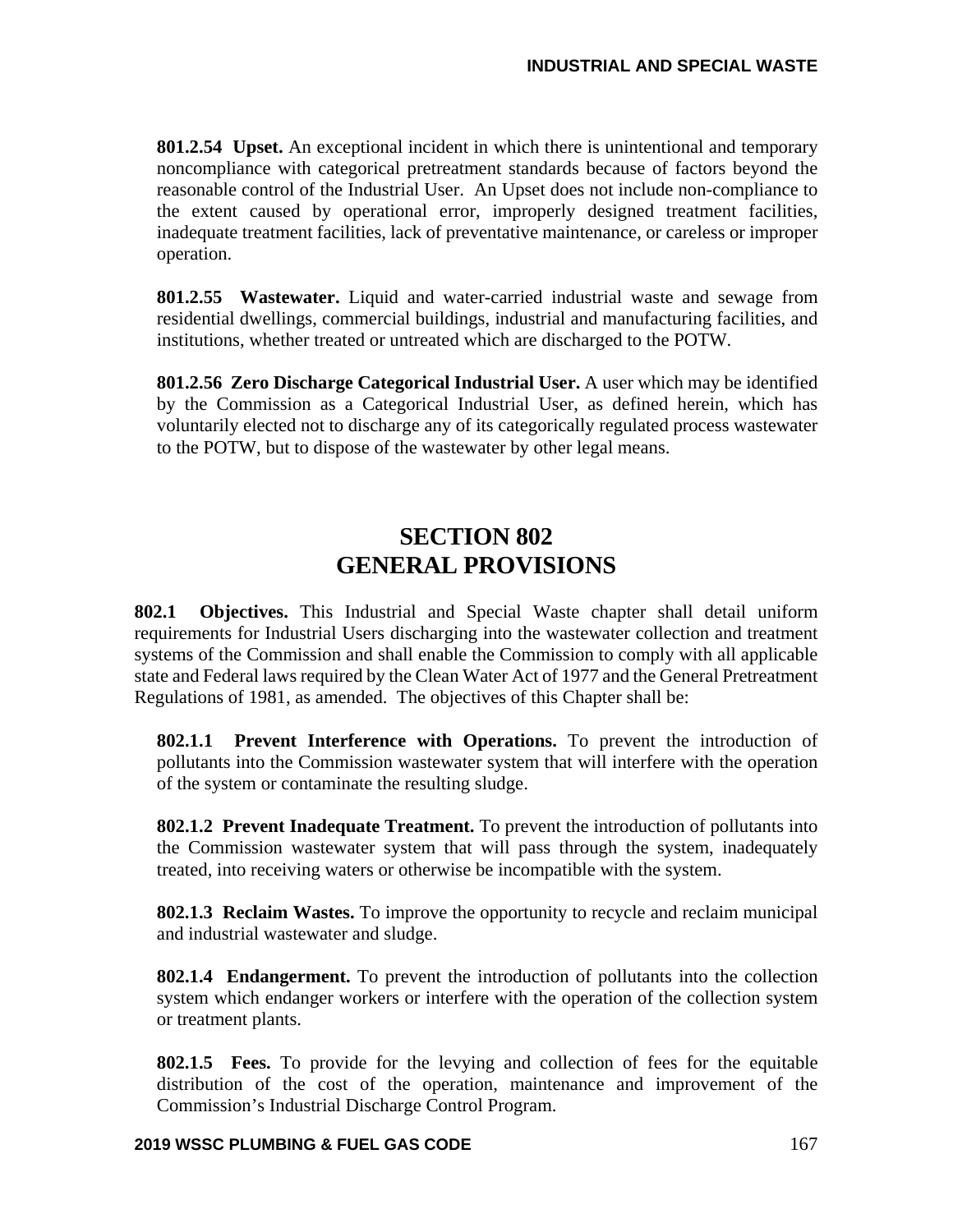# **SECTION 803 GENERAL DISCHARGE REQUIREMENTS**

**803.1 All Industrial Users.** All Industrial Users discharging non-domestic wastes into the Commission's sanitary sewers from a building drain or sewer or any other method shall meet the standards and requirements of this chapter. The Commission shall reserve the right, as it may deem proper, to require pretreatment of industrial wastes, or any other special kinds of wastes, before such wastes are discharged to the sanitary sewer.

**803.2 Federal and Other Standards.** All Industrial Users shall comply with the Federal general pretreatment regulations in 40 CFR Part 403 and the applicable national categorical pretreatment standards set out in 40 CFR Chapter I, Subchapter N Parts 405 through 471 as amended, and all other applicable Federal, State, or local discharge limitations, requirements or standards. Limitations imposed on users at the point of application shall be the most stringent limitations applicable. These may be Federal, State, or local requirements or standards. In the event that an Industrial User discharges to any outside jurisdiction, the Commission shall enforce discharge limitations, requirements, or standards at least as stringent as those established in the outside jurisdiction.

**803.3 Discharge Limits.** The Commission may impose mass discharge limits in lieu of, or in conjunction with, concentration discharge limits.

**803.4 Categorical Standards.** The national categorical pretreatment standards found in 40 CFR Chapter I, Subchapter N, Parts 405-471 shall hereby be incorporated.

**803.5 State Standards.** The State pretreatment standards found in COMAR Title 26 shall hereby be incorporated.

**803.6 Special Agreements.** No provision contained in these Regulations shall be deemed to prevent any special agreement or arrangement between the Commission and any person, whereby wastewater of unusual strength or characteristic may be accepted by the Commission for treatment, that will not violate or cause the Commission and/or the user to violate, Federal or State pretreatment requirements or standards; and which shall not be harmful to the system. Under no circumstances shall Federal or State pretreatment standards or requirements be waived.

### **SECTION 804 PROHIBITED DISCHARGES**

**804.1 Prohibited Discharge to Sanitary Sewer.** No person shall discharge the following, or cause the following to be discharged, directly or indirectly, into the Commission's sanitary sewer: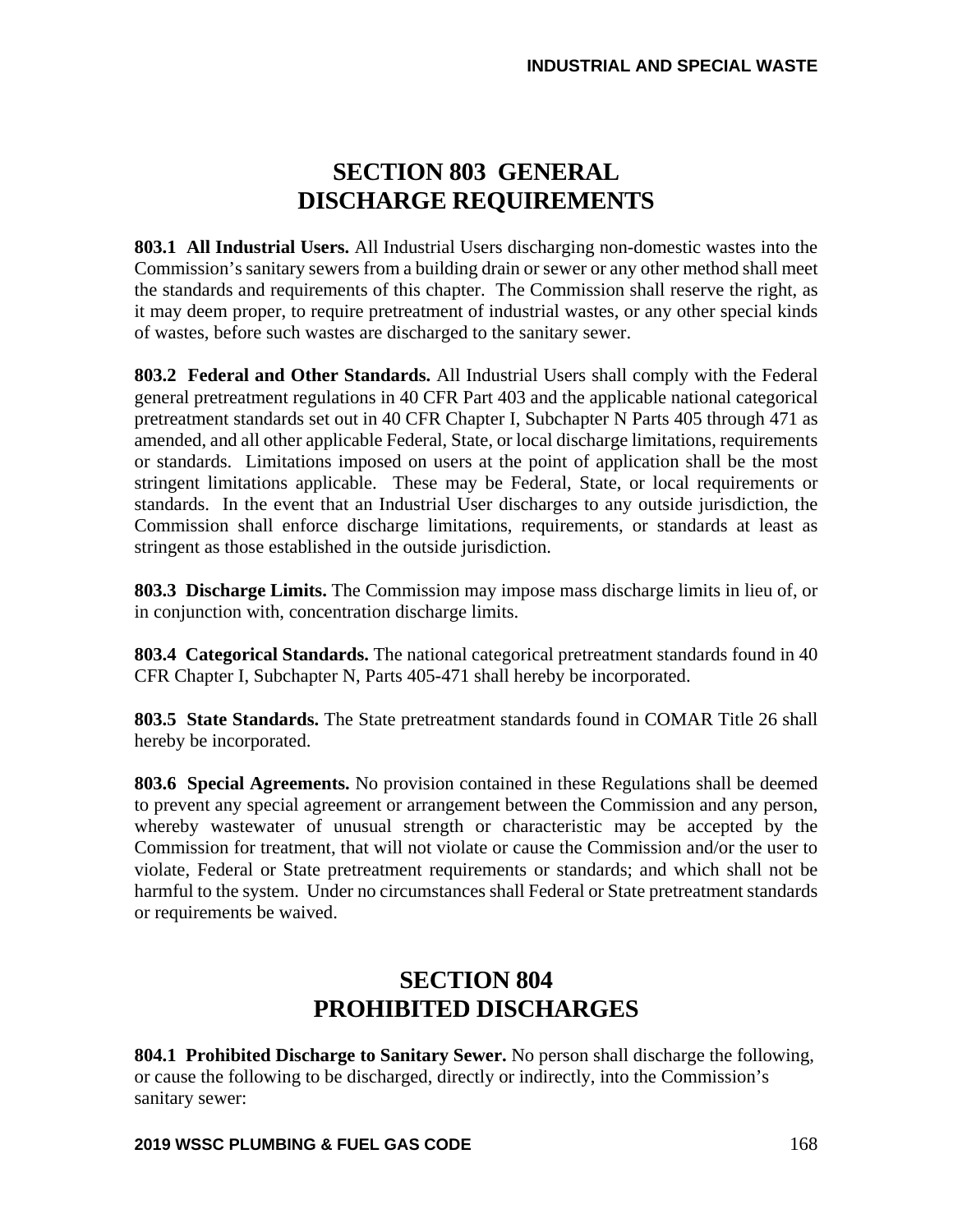**804.1.1 Temperature.** Any liquids or vapors having a temperature greater than 140 degrees Fahrenheit (60°C). In no case shall discharged waste raise the temperature at the treatment works influent greater than104 degrees Fahrenheit (40°C).

**804.1.2 Fire or Explosion Hazard.** Any liquids, solids or gases that by reason of their nature or quantity are, or may be, either alone or by interaction with other substances sufficient to cause a fire or explosion hazard in the POTW or its processes, including, but not limited to, waste streams with a closed cup flash point of less than 140-degrees Fahrenheit (60<sup>o</sup>C) using the test methods specified in 40 CFR 261.21. At no time shall an Industrial User discharge any substance which results in a reading of greater than 5 percent of the Lower Explosive Limit (LEL) for that substance using a methane calibrated combustible meter, at the point of discharge to a fixture or at any point in the system. Prohibited materials include but shall not be limited to; gasoline, kerosene, naphtha, ethers, alcohols, ketones, aldehydes, peroxides, chlorates, perchlorates, bromates, carbides, hydrides and sulfides and any other substances determined to be a fire and/or explosion hazard.

**804.1.3 Public Nuisance or Hazard.** Any malodorous or toxic gases, vapors, fumes, or other substances that, either singly or by interaction with other wastes, shall be capable of creating a public nuisance, a hazard to human health or the environment, or the prevention of entry by Commission personnel into sewers for maintenance and repair.

**804.1.4 Interference and Pass Through.** Any liquids, solids, or gases not amenable to treatment or reduction by the sewage treatment processes employed, or amenable to treatment only to such a degree that the wastewater treatment plant violates its NPDES permit; or any substance which may interfere with or pass-through the POTW into the receiving waters untreated or without adequate treatment.

**804.1.5 Excess Coloration.** Any liquids, solids, or gases that, singly or by interaction with other material, cause excessive coloration which may pass through the POTW to the receiving waters or any substance with excessive color such that the color is not removed in the wastewater treatment plant, including but not limited to, dye wastes.

**804.1.6 Obstruction to Flow.** Any lint, ashes, cinders, sand, mud, straw, shavings, metals, glass, bones, wood, plastics, stone dusts, rags, paunch manure, butcher's offal, or any solids, liquids or other substances capable of causing obstruction to the flow in sewers or other interference with the proper operation of the wastewater system.

**804.1.7 Concentrated Releases.** Any slug load, release rate of pollutants, concentration of pollutants, including oxygen demanding pollutants either singly or by interaction with other pollutants or waste streams, which shall cause interference with any wastewater treatment process, constitute a hazard to humans or animals, contaminate sludge, passthrough the POTW to receiving waters, or could result in a violation of the POTW's NPDES permit.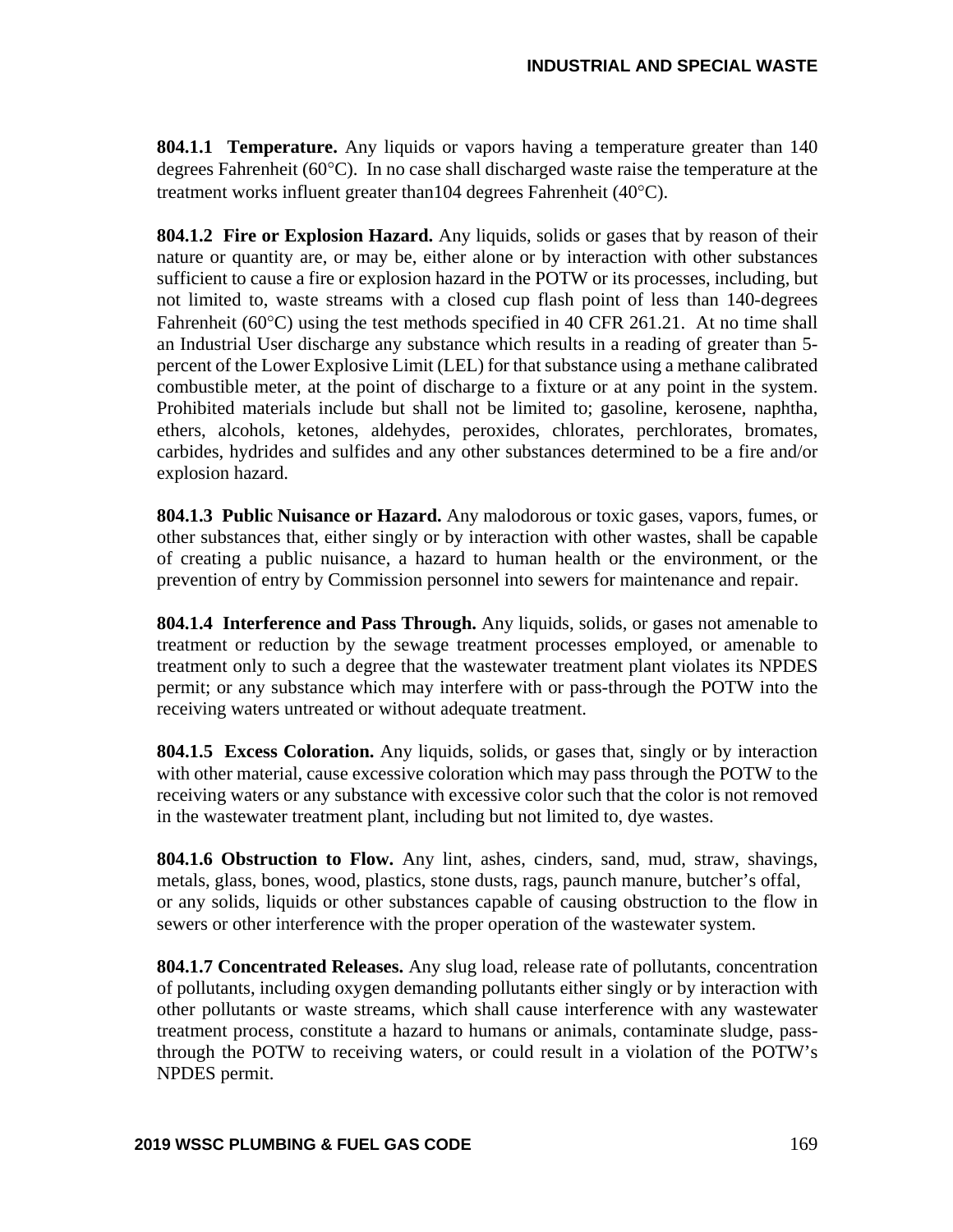**804.1.8 Excess Daily Flow.** An average daily flow greater than 2-percent of the average daily sewage flow at the wastewater treatment plant receiving the industrial waste unless otherwise permitted in writing.

**804.1.9 Discharge Limitations.** Any water or wastewater containing substances in excess of the limitations contained in Table 804.1.9. These limits shall be subject to revision and may be modified to represent concentration or mass based standards.

**804.1.10 Radioactive Wastes.** Any radioactive wastes or isotopes of such half-life or concentration as to exceed limits established by applicable local, State, or Federal regulations. Reports of discharges to the Commission's system shall reflect actual discharge concentrations rather than any time or dilution adjustments.

**804.1.11 Pathogenic Wastes.** Any, substance containing viable pathogenic or parasitic organisms that could pose a health hazard to the public or interfere with the proper operation of the wastewater collection or treatment systems

**804.1.12 Storm or Ground Water.** Any storm water, surface water, ground water, roof runoff, subsurface drainage.

**804.1.13 Viscous Substances.** Any substances that could solidify or become viscous at temperatures between 40-degrees Fahrenheit (4ºC) and 140-degrees Fahrenheit (60ºC); or at any other temperature that could cause obstruction and/or interference with the conveyance system or the POTW processes.

**804.1.14 Dilution Prohibition.** Any water added to a discharge as a partial or complete substitute for proper treatment to achieve compliance with applicable discharge limitations for any wastewater constituent.

**804.1.15 Hauled Pollutants.** Any trucked or hauled pollutants, except at disposal sites designated by the Commission in conformance with the provisions cited in Section 814.

**804.1.16 Oils.** Any wastes containing petroleum oil, non-biodegradable cutting oil, or products of mineral oil origin in amounts that could cause Interference or Pass Through.

**804.1.17 Glycol.** Any glycol compound or derivative added to or contained in internal combustion engine cooling systems or liquid conveyance systems for the purposes of altering liquid freezing and/or boiling points.

**804.1.18 Pretreatment Residue.** Sludges, screenings or other residues from pretreatment systems or industrial processes.

**804.1.19 Corrosive Substances.** Substances causing corrosive damage, harm or endangerment to the collection system, pumps, personnel.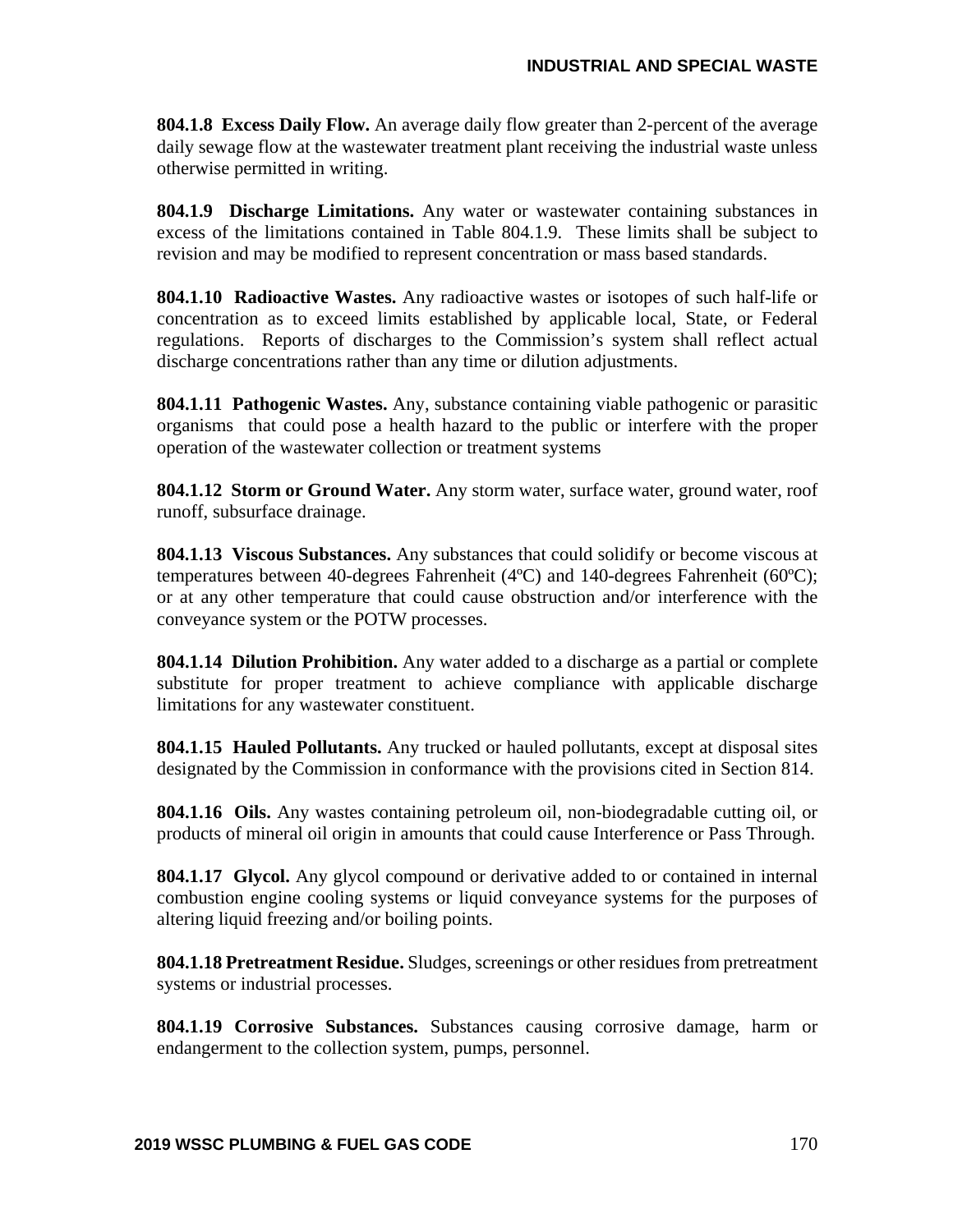**804.1.20 Mercury.** Except as otherwise provided in this section, any substance containing mercury in amounts greater than 0.03 mg/L. Dental practices may follow Commission approved Best Management Practices (BMPs) for dental waste dischargers, in lieu of monitoring for the numerical discharge limitation for substances containing mercury.

**804.1.21 Perchloroethylene.** Any discharge of perchloroethylene or perchloroethylene-containing products from a water separator (used for the purpose of recovering perchloroethylene) or from any dry cleaning process.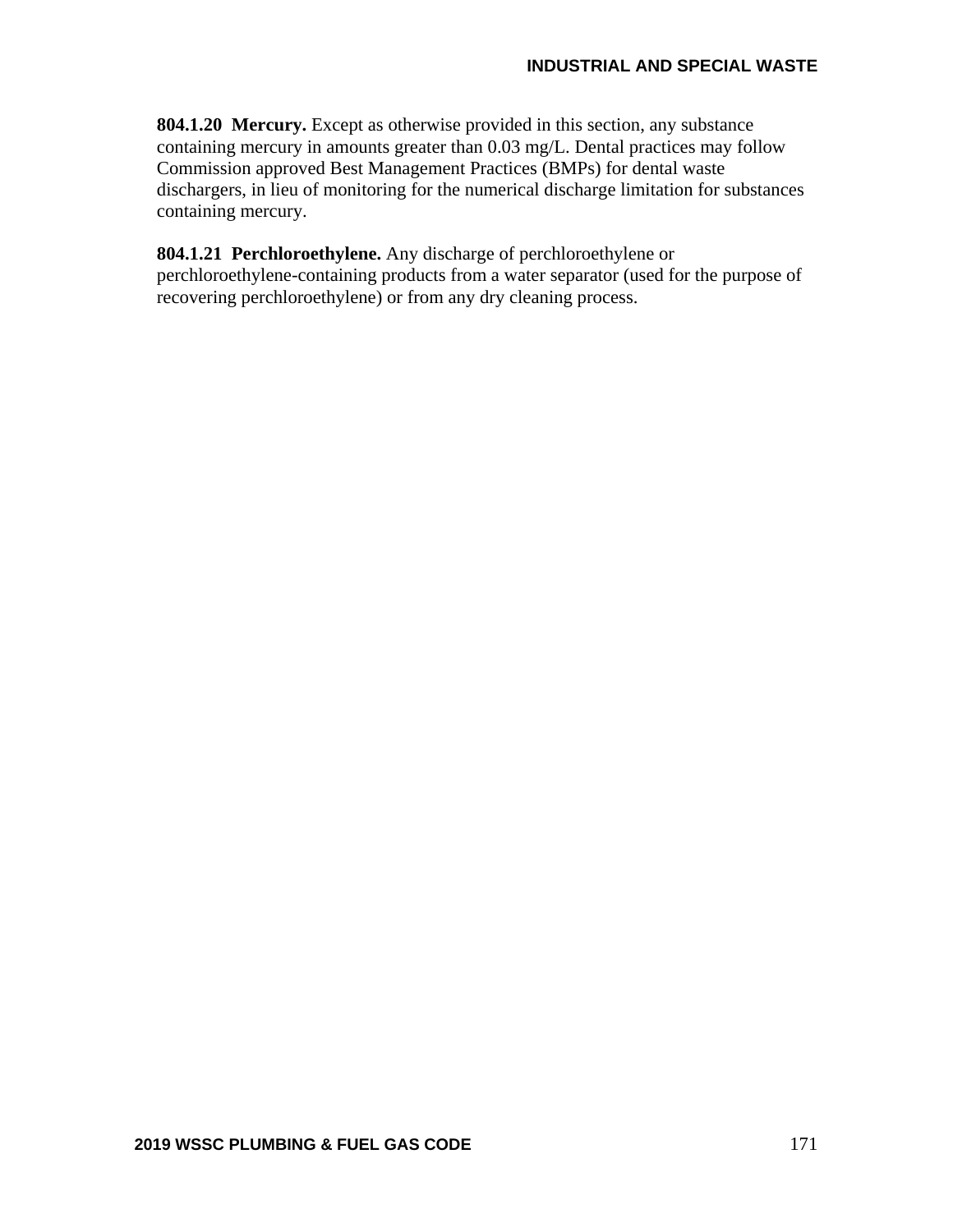#### **INDUSTRIAL AND SPECIAL WASTE**

| <b>Pollutant</b>                        | Limit <sup>3</sup>                         |
|-----------------------------------------|--------------------------------------------|
| <i>Inorganics (total)</i>               | Concentration (mg/l)                       |
| Arsenic                                 | 0.28                                       |
| Cadmium                                 | 0.10                                       |
| Chromium                                | 7.0                                        |
| Copper                                  | 2.0                                        |
| Cyanide                                 | 0.40                                       |
| Lead                                    | 0.35                                       |
| Molybdenum                              | 0.35                                       |
| Nickel                                  | 3.4                                        |
| Selenium                                | 0.40                                       |
| Silver                                  | 0.50                                       |
| Zinc                                    | 4.2                                        |
| <i><b>Organics</b></i>                  |                                            |
| Tetrachloroethylene (Tetrachloroethene) | 0.0945                                     |
| Trichloroethylene (Trichloroethene)     | 0.026                                      |
| Total PCBs <sup>4</sup>                 | < 0.001                                    |
| <b>Conventionals</b>                    | Concentration (mg/l) (except as indicated) |
| Ammonia                                 | 190                                        |
| <b>Dissolved Solids</b>                 | 5,000                                      |
| <b>Suspended Solids</b>                 | 3,000                                      |
| <b>Total Solids</b>                     | 8,000                                      |
| BOD (5-day, $20^{\circ}$ C)             | 3,000                                      |
| <b>Total Phosphorous</b>                | 8                                          |
| <b>Total Petroleum Hydrocarbons</b>     | 250                                        |
| Fats, Oil and Grease <sup>5</sup>       | 200                                        |
| pH <sup>6</sup>                         | $6.0 - 10.0$ units                         |
| Temperature                             | $140^{\circ}F$                             |

#### **Table 804.1.9**

1. Limits expressed in this table represent absolute maximum limitations and shall not be exceeded at any time. This list shall not be construed as a complete list of restricted materials. Restrictions may also be placed on other materials when the concentration of these materials is sufficient to adversely affect any portion of the collection or treatment system.

2. To determine compliance with numerical permit limitations, unless otherwise specified in the permit, the analytical methods shall include: a) any approved method with a Method Detection Level (MDL) adequate to detect concentrations of at least one-tenth the level of the permit limitation, or b) if there is no approved method sensitive to at least one-tenth of the permit limitation, then the most sensitive method approved in 40 CFR Part 136 or other method approved by EPA for wastewater is required.

3. Maximum for any sample obtained during a calendar day.

4.Total PCBs shall consist of the summation of all concentrations for Arochlor 1016, 1221, 1232, 1242, 1248, 1254, and 1260 that are above the reporting detection limit (RDL) or reporting limit (RL) of 0.001 mg/L. EPA analytical method 608 with a minimum RDL or RL of 0.0001 mg/L shall be used for all PCB analysis.

5. Fats, wax, grease, or oils of animal or vegetable origin, whether emulsified or not. Any discharge capable of causing an obstruction and/or interference with the plumbing system, conveyance system, or the POTW processes shall be prohibited regardless of limit.

6. In the event an Industrial User monitors their pH continuously, a pH violation shall be construed as any excursion less than 6 or greater than 10 for more than 15 minutes at any one time, or more than 30 minutes in aggregate, for any calendar day. In the event that an Industrial User monitors their pH by collecting grab samples, a pH violation shall exist if greater than 6.25% of the grabs taken that day are less than 6.0 or greater than 10.0. The pH shall not be less than 5 for any period of time.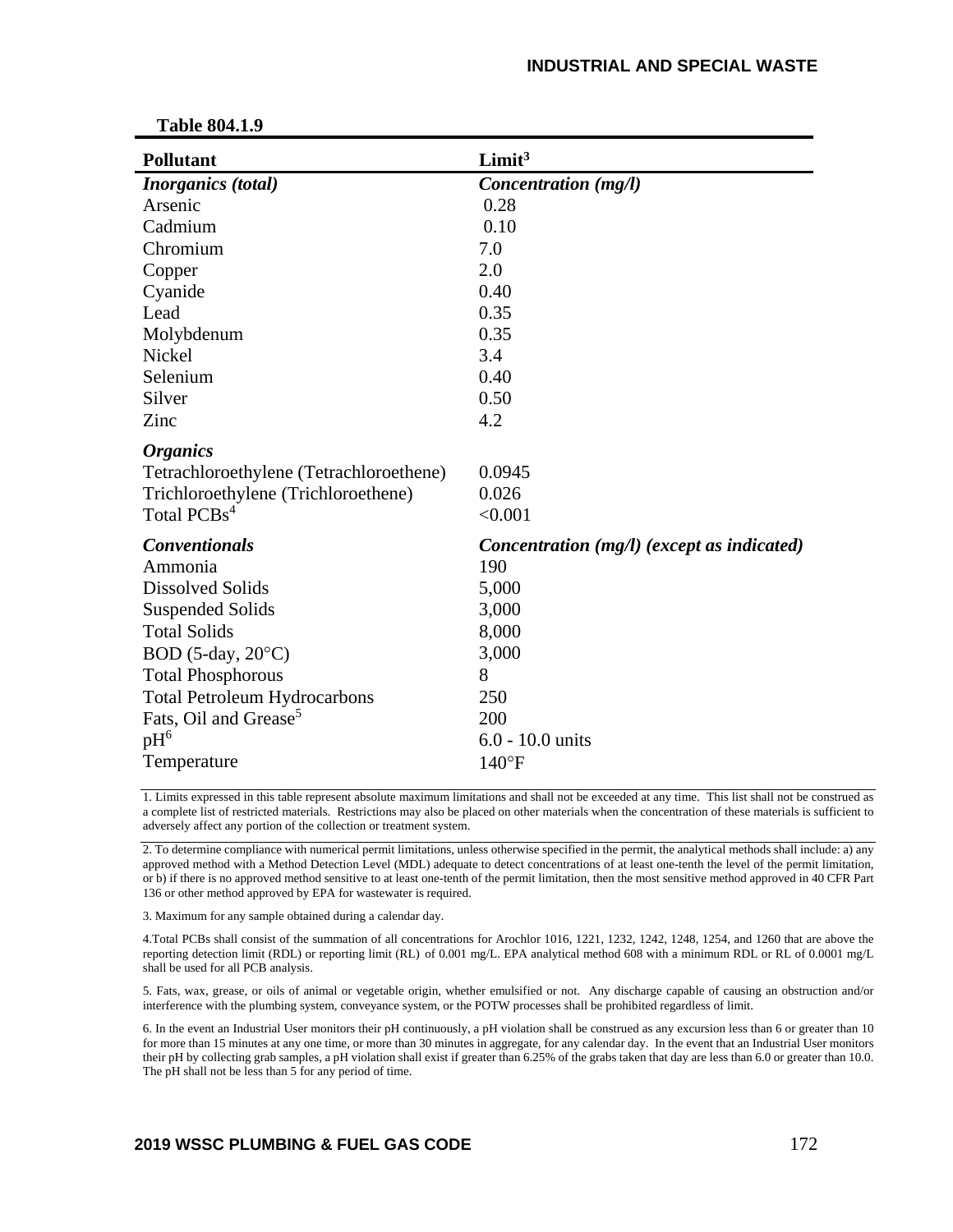### **SECTION 805 STORAGE OF PROHIBITED, TOXIC, OR HAZARDOUS SUBSTANCES**

**805.1 General.** Storage of any materials that could enter the Commission's sanitary sewers via discharge, accidental spill, or leakage; or that could create a hazard or in any other way have a deleterious effect on the conveyance systems or treatment processes; or that could constitute a hazard to any individuals; shall be subject to review by the Commission. The Commission shall require reasonable safeguards to prevent the discharge, spill, or leakage of such materials into the sanitary sewage system. When deemed necessary, the owner shall install and maintain, at their expense, suitable control structures or devices that may include but shall not be limited to, dikes, dams, or sumps to prevent sudden or accidental waste discharges to the sanitary sewage system.

### **SECTION 806 DISCHARGE AUTHORIZATION PERMITS AND CATEGORICAL ZERO DISCHARGE PERMITS**

**806.1 Applicability.** The Discharge Authorization Permit (DAP) grants permission to the Industrial User to discharge industrial waste into the sewer system. All Industrial Users, that are or that have the potential to be Significant, shall apply to the Commission for a Discharge Authorization Permit. The Commission may require other Industrial Users, as it deems necessary, to submit a Discharge Authorization Permit Application and obtain a permit. Discharge Authorization Permit Applications shall be signed by an authorized representative of the Industrial User. No Significant Industrial User or other Industrial User designated by the Commission, shall discharge to the Commission's sanitary sewer system without first obtaining a Discharge Authorization Permit.

The Commission may require Zero Discharge Categorical Industrial Users, as it deems necessary, to submit a Discharge Authorization Permit Application and obtain a Categorical Zero Discharge Permit. Discharge Authorization Permit Applications shall be signed by an authorized representative of the Industrial User.

**806.1.1 Application Review.** The Commission shall review the application submitted by the Industrial User and may require additional information. Within 90 days of receiving a complete application, the Commission shall make the determination that a Discharge Authorization Permit or a Categorical Zero Discharge Permit may be warranted. The Commission shall issue a permit if it is determined that pretreatment facilities are adequate for efficient treatment of discharged waste and that the discharged waste complies with the discharge limitations of these regulations or with the National Pretreatment Standards, whichever is applicable.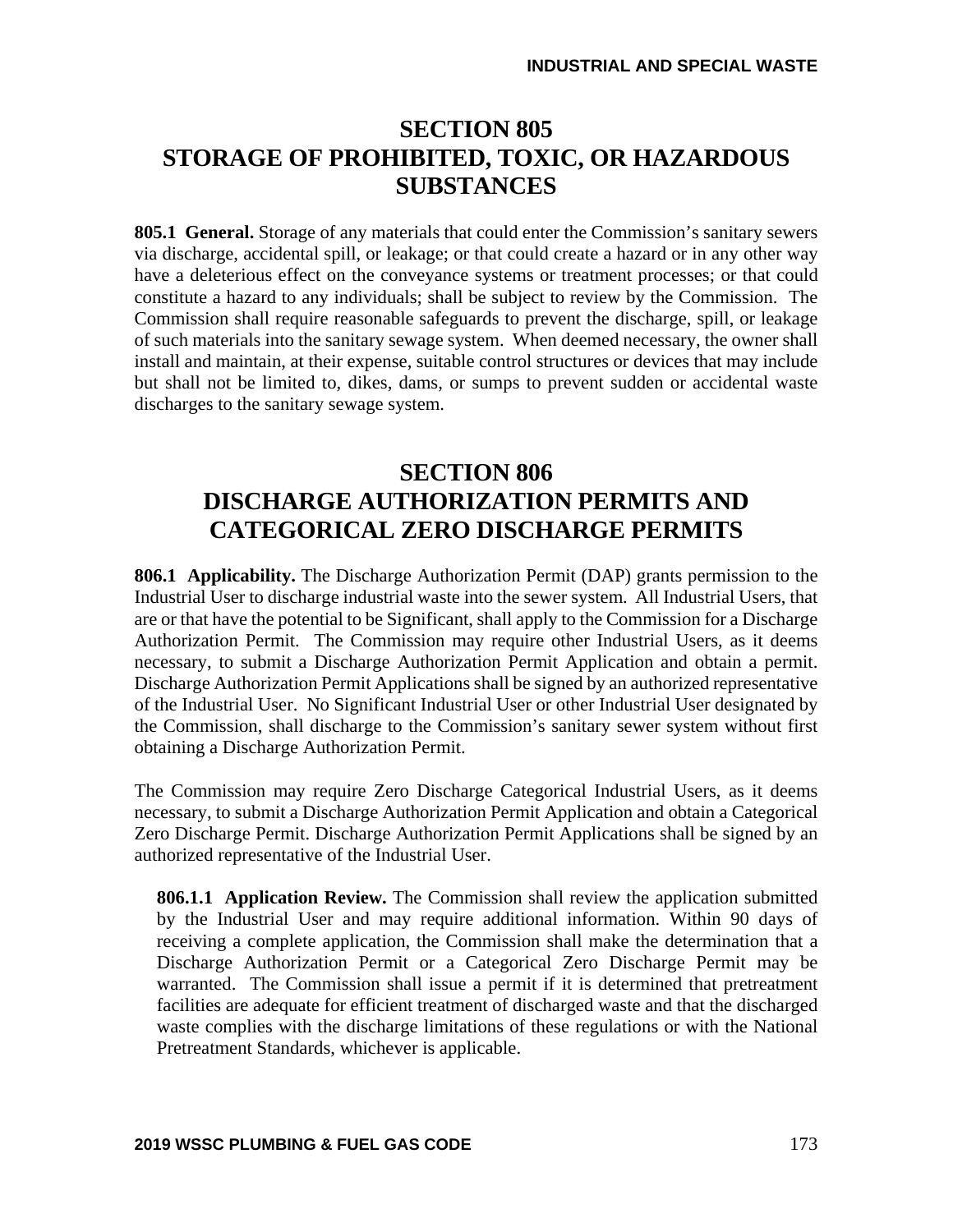**806.1.2 Duration.** The Discharge Authorization Permit and Categorical Zero Discharge Permit shall be issued for a specified time period not to exceed 5 years. This permission shall be conditional on compliance with Discharge Authorization Permit requirements and this code.

**806.1.3 Terms and Conditions**. Permitted Industrial Users and Zero Discharge Categorical Industrial Users shall comply with the terms, conditions and limitations of a Discharge Authorization Permit and Categorical Zero Discharge Permits, respectively. It shall be a violation of this code for any person to violate any term, condition or limitation set forth in any Permit. Failure to comply may result in civil or criminal liability under applicable State or Federal law and may be grounds to impose penalties, as outlined in the Commission's Enforcement Response Plan.

**806.2 Discharge Authorization Permit Requirements.** The Discharge Authorization Permit contains requirements necessary for the Commission to assess and ensure compliance with these Regulations. Permitted Industrial Users shall take all reasonable steps to correct any adverse impact resulting from noncompliance with the Discharge Authorization Permit, including accelerated additional monitoring as necessary to determine the nature and impact of the non-compliant discharge. The Discharge Authorization Permit shall at a minimum contain the following:

- (1) Effective and expiration dates.
- (2) Statement of non-transferability as specified in Section 806.7.
- (3) Effluent limitations, including best management practices, based on applicable general pretreatment standards, categorical pretreatment standards, local limits, and/or State and local law.
- (4) Self-monitoring, sampling, reporting, notification, and record keeping requirements, including an identification of the pollutants to be monitored, sampling location, sampling frequency, and sample type, based on applicable general pretreatment standards, categorical pretreatment standards, local limits, and/or State and local law.
- (5) Statement of applicable civil and criminal penalties for violation of pretreatment standards and requirements, and any applicable compliance schedule. Such schedules may not extend the compliance date beyond applicable federal deadlines.
- (6) Requirement to control slug discharges, if determined by the Commission to be necessary.
- (7) The Discharge Authorization Permit may contain other conditions as deemed appropriate by the Commission to ensure compliance with all applicable pretreatment standards and requirements.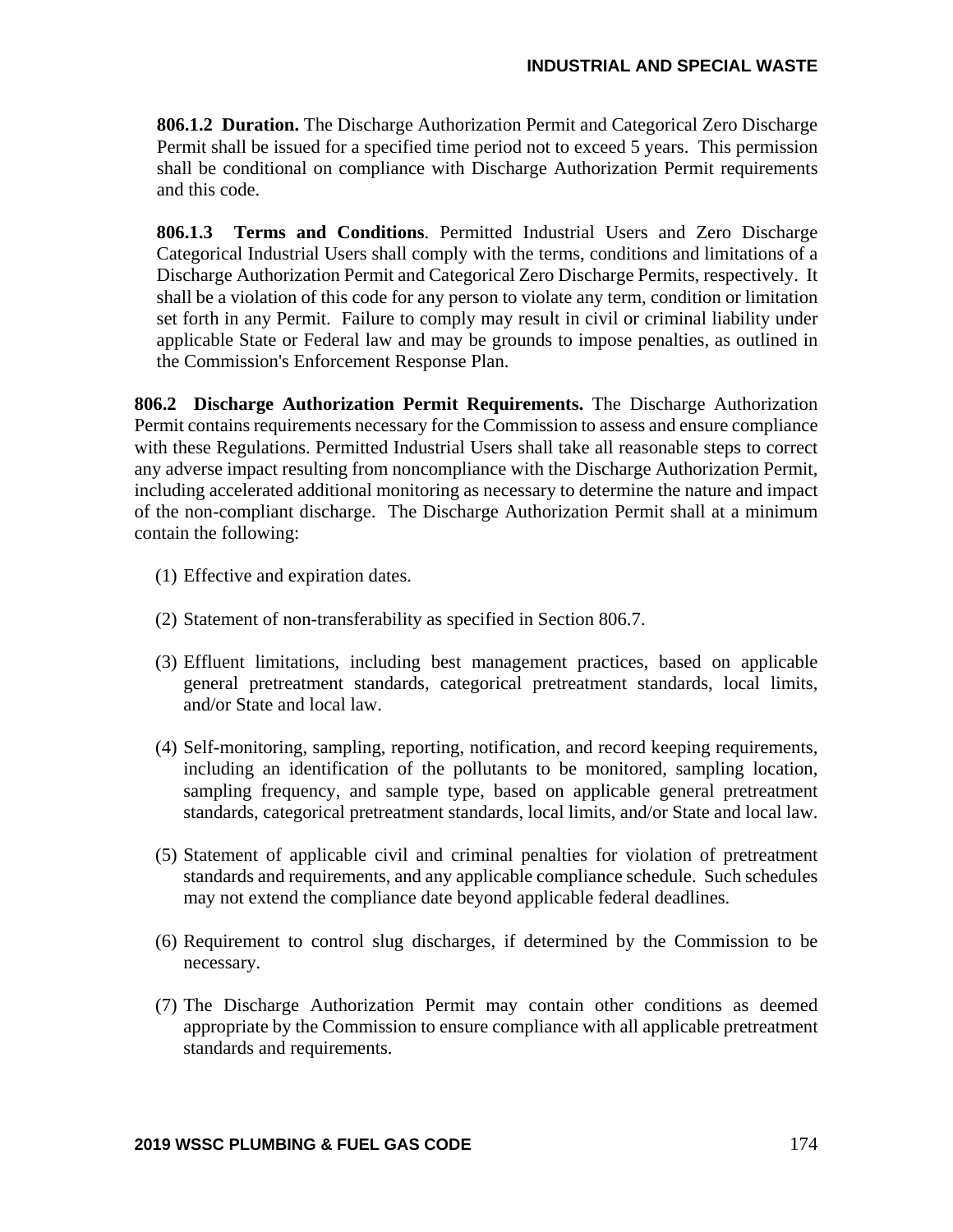**806.3 Categorical Zero Discharge Permit Requirements.** The Categorical Zero Discharge permit contains requirements necessary for the Commission to assess and ensure compliance with these Regulations. Permitted Zero Discharge Categorical Industrial Users shall take all reasonable steps to correct any adverse impact resulting from noncompliance with the Categorical Zero Discharge Permit. The Categorical Zero Discharge Permit shall at a minimum contain the following:

- (1) Effective and expiration dates.
- (2) Statement of prohibited discharge of categorically regulated process wastewater.
- (3) Statement of non-transferability as specified in Section 806.7
- (4) Reporting, notification, and record keeping requirement.
- (5) Statement of applicable civil and criminal penalties for violation of pretreatment standards and requirements, and any applicable compliance schedule. Such schedules may not extend the compliance date beyond applicable federal deadlines.
- (6) The Categorical Zero Discharge Permit may contain other conditions as deemed appropriate by the Commission to ensure compliance with all applicable pretreatment standards and requirements.

**806.4 Discharge Authorization and Categorical Zero Discharge Permit Modifications.** The Commission may modify the Discharge Authorization or the Categorical Zero Discharge Permit for good cause including, but not limited to, the following:

- (1) To incorporate any new or revised Federal, State, or local pretreatment standards or requirements.
- (2) To address significant alterations or additions to the user's operation, processes, or wastewater volume or character since the time of Discharge Authorization Permit or Categorical Zero Discharge Permit issuance.
- (3) A change in the POTW that requires either a temporary or permanent reduction or elimination of the authorized discharge.
- (4) Information indicating that the permitted discharge poses a threat to the Commission's treatment plants, collection system personnel, or the receiving waters.
- (5) Violation of any terms or conditions of the Discharge Authorization Permit or the Categorical Zero Discharge Permit.
- (6) Misrepresentations or failure to fully disclose all relevant facts in the Discharge Authorization Permit application or in any required reporting.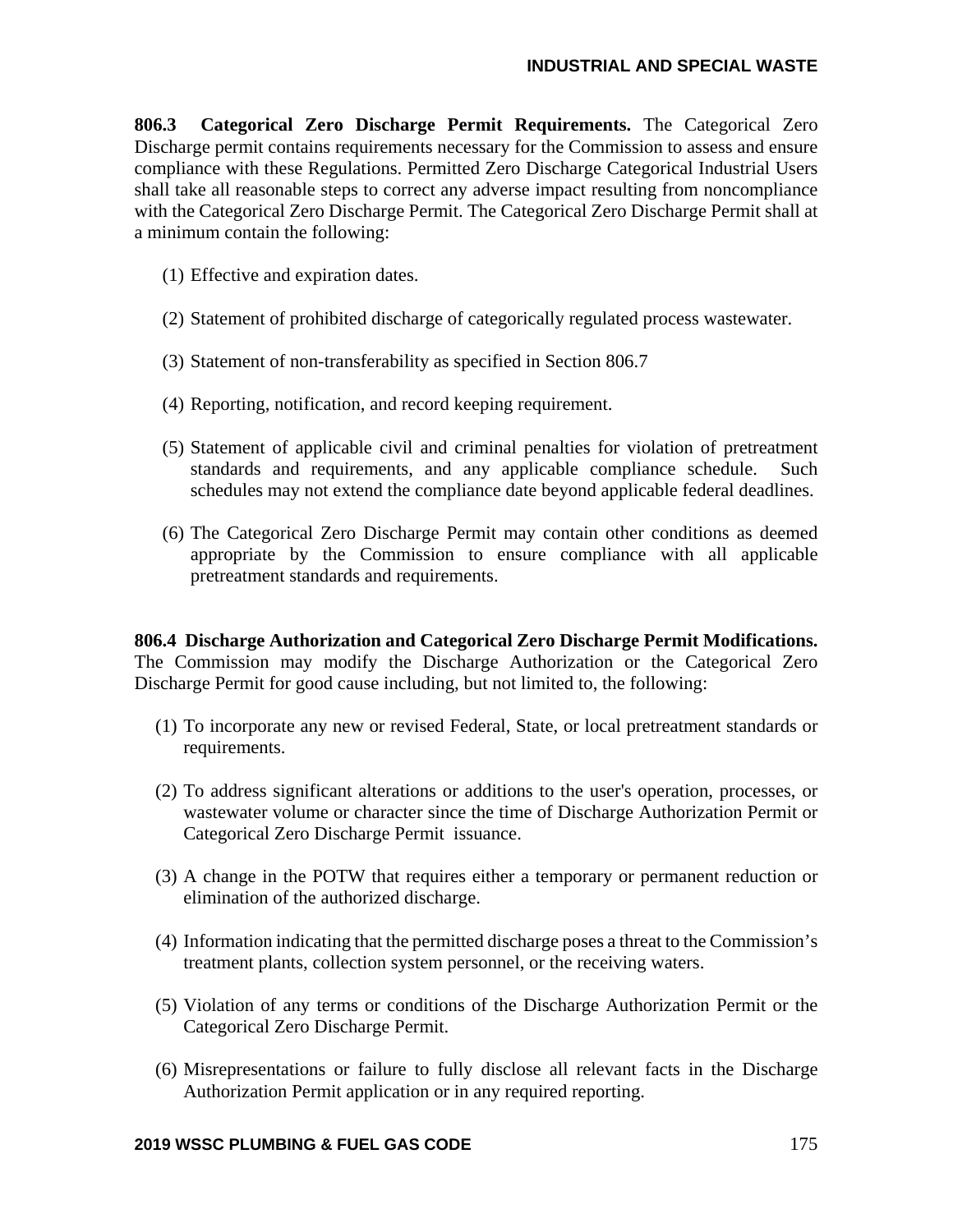- (7) Revision of or a grant of variance from categorical pretreatment standards pursuant to 40 CFR 403.13.
- (8) To correct typographical or other errors in the Discharge Authorization Permit or the Categorical Zero Discharge Permit.
- (9) To reflect a transfer of the facility ownership or operation to a new owner or operator.

**806.5 Discharge Authorization and Categorical Zero Discharge Permit Suspension/Termination.** The Commission may terminate or suspend a Discharge Authorization Permit or a Categorical Zero Discharge Permit for good cause including, but not limited to, the following:

- (1) Failure to notify the Commission in advance of significant changes to industry processes, pretreatment modifications, or wastewater characteristics.
- (2) Misrepresentation or failure to fully disclose all relevant facts in the Discharge Authorization Permit application.
- (3) Falsifying self-monitoring reports or certification statements.
- (4) Tampering with monitoring equipment.
- (5) Refusing to allow Commission personnel timely access to the facility premises and records.
- (6) Failure to comply with Discharge Authorization conditions, requirements or effluent limitations.
- (7) Failure to pay fines, permit renewal fees, or annual discharge fee.
- (8) Failure to meet compliance schedules.
- (9) Failure to complete a wastewater survey or the Discharge Authorization Permit application.
- (10) Failure to provide advance notice of the transfer of business ownership of a permitted facility.
- (11) Violation of any pretreatment standard or requirement, or any terms of the Discharge Authorization Permit, the Categorical Zero Discharge Permit, or these regulations.

**806.5.1 Suspension or Termination.** Upon notification of suspension or termination of a Discharge Authorization Permit or Categorical Zero Discharge Permit by the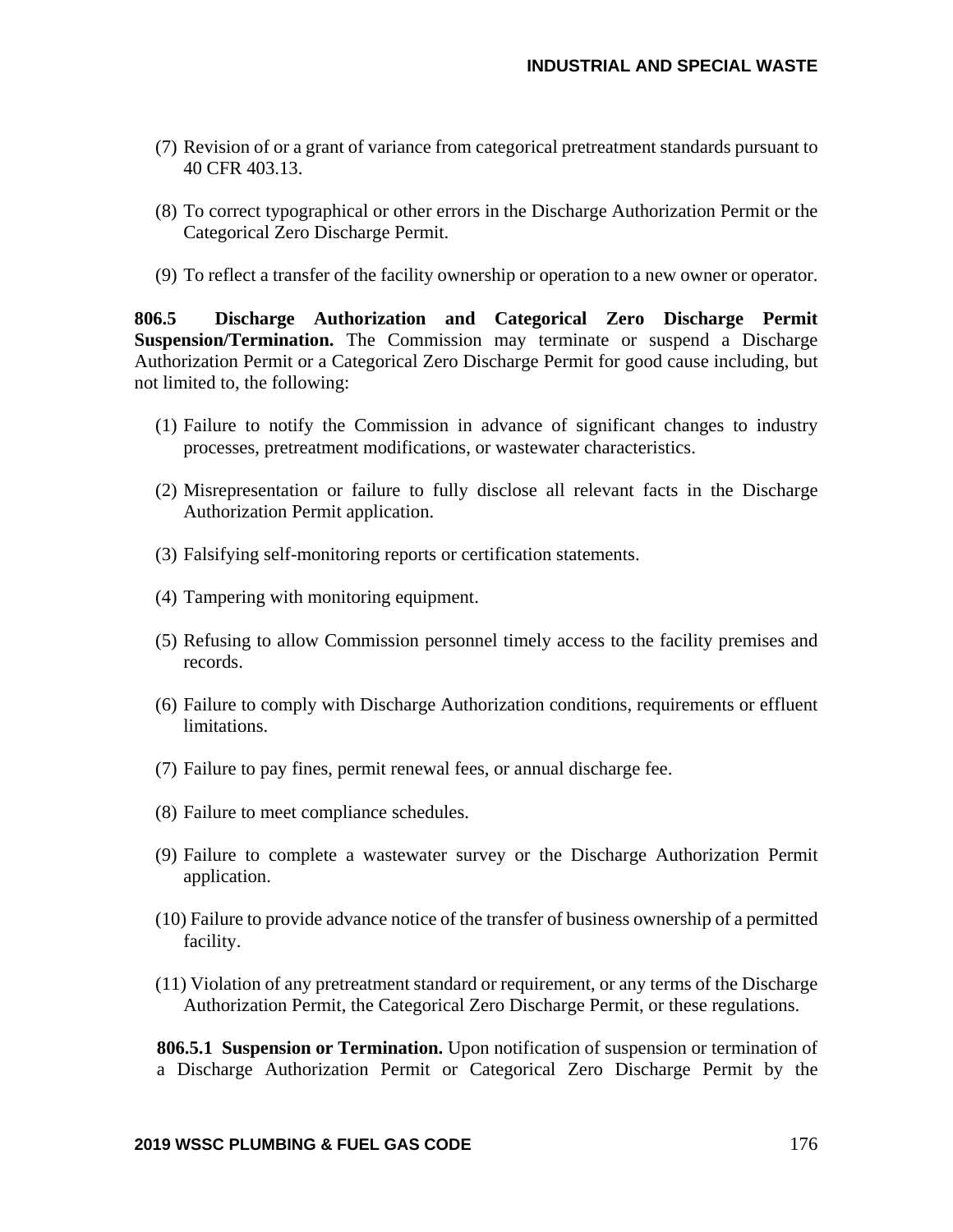Commission, the Industrial User shall cease all discharges of wastes regulated by the Discharge Authorization Permit.

**806.5.2 Reinstatement.** The Commission shall not reinstate or reissue a suspended or terminated Discharge Authorization Permit or Categorical Zero Discharge Permit until the Industrial User:

- (1) Completes a new Discharge Authorization Permit application and pays the associated fees.
- (2) Requests in writing that the existing Discharge Authorization Permit or Categorical Zero Discharge Permit be reinstated or reissued.
- (3) Identifies the steps taken to correct the violation(s) which led to the suspension or termination of the existing Discharge Authorization Permit Categorical Zero Discharge Permit.
- (4) Upon reviewing all of the required information provided, WSSC shall decide whether the Industrial User's request shall be approved.

#### **806.6 Requests for Reconsideration**

**806.6.1 Time Limit. .** Requests for reconsideration of any limitation, condition, or other requirement contained in a Discharge Authorization Permit or Categorical Zero Discharge Permit shall be filed within 15 days from the issuance of the Discharge Authorization Permit or Categorical Zero Discharge Permit, provided such request does not create a violation of any existing applicable requirements, standards, laws, or rules and regulations. The filing of a request by the Industrial User for a Discharge Authorization Permit or Categorical Zero Discharge Permit modification, suspension, or termination, or a notification of planned changes or anticipated noncompliance, does not stay any Discharge Authorization Permit or Categorical Zero Discharge Permit condition.

**806.6.2 Submission of Request.** Any person seeking reconsideration of a Discharge Authorization Permit or Categorical Zero Discharge Permit provision shall submit a request for reconsideration in writing. The request shall be addressed to the Regulatory Services Group and shall state in detail the provision(s) of the Discharge Authorization Permit or Categorical Zero Discharge Permit objected to, the reason(s) for the objection and the proposed alternative, if any.

**806.6.3 Failure to File on Time.** Failure to file a request for reconsideration within the time specified in this section shall be deemed a waiver of the right to challenge or appeal a Discharge Authorization Permit or Categorical Zero Discharge Permit limitation, condition, or other requirement.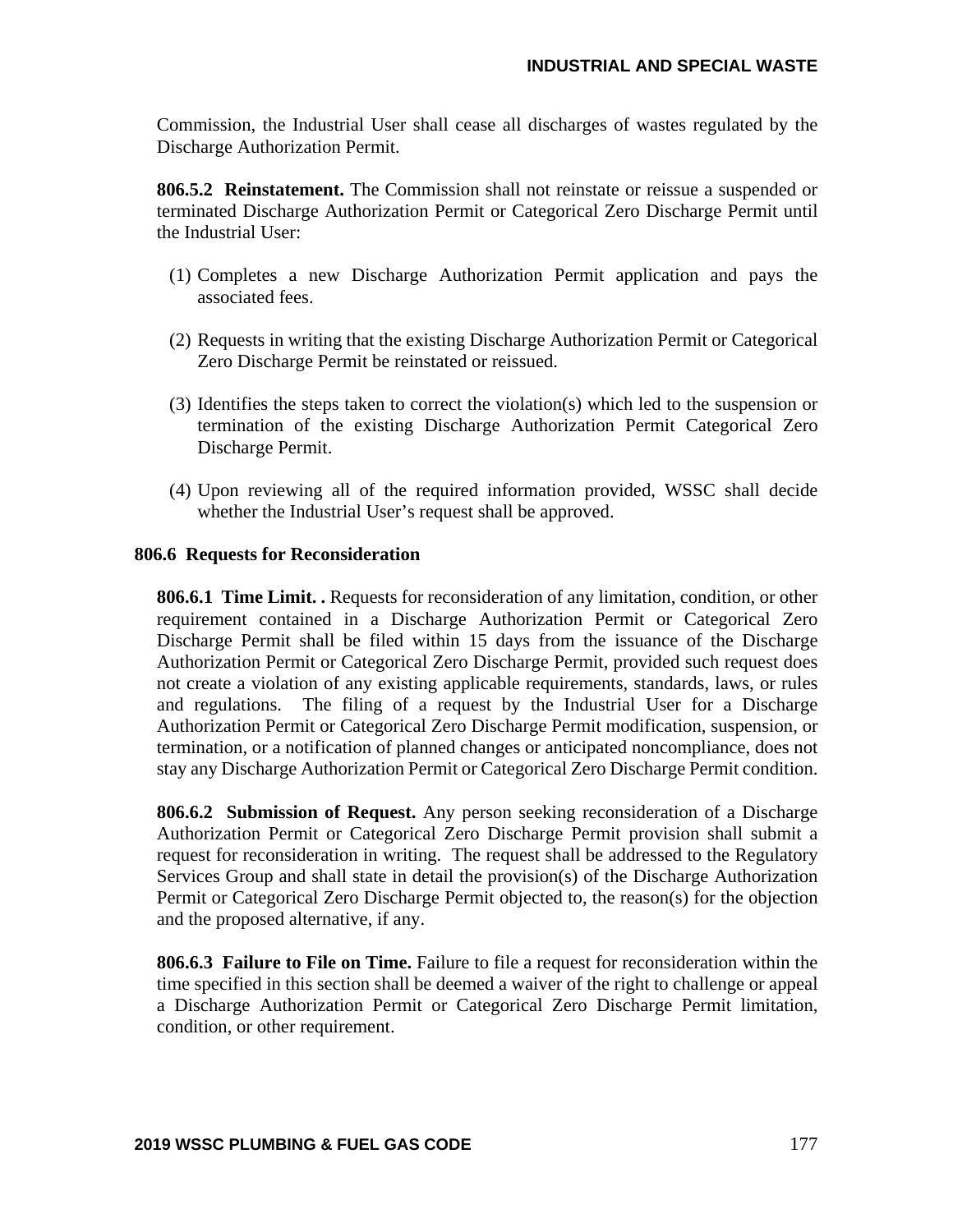**806.6.4 Final Decision.** The decision of the Commission on a request for reconsideration, permit modification or issuance of a Discharge Authorization Permit or Categorical Zero Discharge Permit shall be final and binding upon the parties.

**806.6.5 Final Denial.** If the Commission fails to reach a decision on a request within 30 days from the date the request is filed, the failure shall be deemed a final denial of the request.

**806.7 Transferability.** Discharge Authorization Permits and Categorical Zero Discharge Permits shall be issued to a specific user for a specific operation and shall not be reassigned, transferred, or sold to a new owner, new user, different premises, or a new or changed operation without the prior written approval of the Commission.

**806.7.1 Advanced Notice.** Discharge Authorization Permits and Categorical Zero Discharge Permits may be transferred to a new owner or operator *only if* the permittee gives at least 30 days advance notice to the Commission, and the Commission approves the Permit transfer. The notice to the Commission shall include a written certification by the new owner or operator which:

- (1) States that the new owner and/or operator have no immediate intent to change the facility's operations and processes.
- (2) Identifies the specific date on which the transfer is to occur.
- (3) Acknowledges full responsibility for complying with the existing Discharge Authorization Permit or Categorical Zero Discharge Permit.

**806.7.2 Failure to Provide Advanced Notice.** Failure to provide advance notice of a transfer shall render the Discharge Authorization Permit or the Categorical Zero Discharge Permit void as of the date of facility transfer.

**806.8 Discharge Authorization Permit and Categorical Zero Discharge Permit; Reissuance.** An Industrial User with an expiring Discharge Authorization Permit or Categorical Zero Discharge Permit shall apply for a new permit by submitting a complete Discharge Authorization Permit application at least 90 days prior to the expiration of the Industrial User's existing Discharge Authorization Permit or Categorical Zero Discharge Permit. Renewal of the Discharge Authorization Permit or Categorical Zero Discharge Permit shall be contingent on payment of the permit renewal fee, and compliance with the terms, conditions and limitations of the existing Discharge Authorization Permit or Categorical Zero Discharge Permit.

**806.9 Discharge Authorization Permit or Categorical Zero Discharge Permit; New Industrial User.** Any Industrial User required to obtain a Discharge Authorization Permit who proposes to begin discharging into the Commission's sewer system, shall submit the required Discharge Authorization Permit Application. A complete application for the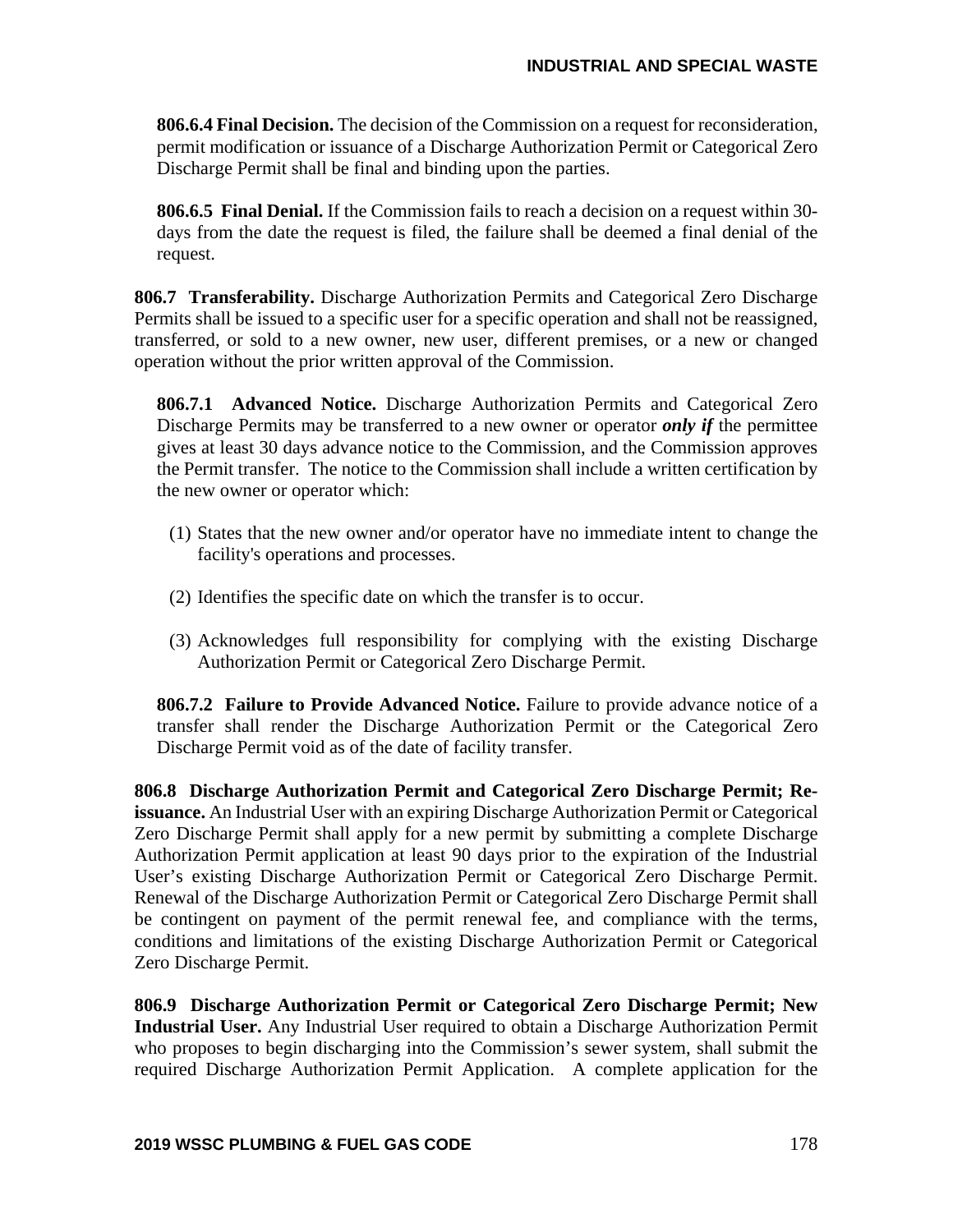Discharge Authorization Permit shall be submitted to the Commission at least 90 days prior to the date the discharge is intended to start.

**806.10 Categorical Zero Discharge Permit; New Zero Discharging Categorical Industrial User.** Any Industrial User required to obtain a Categorical Zero Discharge Permit shall submit the required Discharge Authorization Permit Application. A complete application shall be submitted to the Commission at least 90 days prior to the date the user intends to connect to the Commission's sewer system.

### **SECTION 807 RIGHT OF ENTRY**

### **807.1 Investigation Authority**

**807.1.1 Scope of Duties.** Employees or agents of the Commission shall have the right to enter and inspect any properties, buildings and premises in the WSSD or in those portions of Montgomery and Prince George's Counties outside of the WSSD, while in the pursuit of their official duties cited in this code including but not limited to: Inspecting, monitoring, reviewing records, copying records, setting up monitoring or measuring equipment or any other actions necessary to determine compliance with this Code. Commission personnel shall have the right to document locations, processes, conditions or equipment, at an Industrial User's facility through the use of photographs or video cameras or at the discretion of the Commission, require the Industrial User to supply such documentation.

**807.1.2 Inspections.** Inspections of facilities shall be performed by the code official, employees of the Commission, or its agents as deemed necessary by the Commission. Inspections may be performed anytime the facility is in operation, discharging or has a potential to discharge.

**807.1.3 Identification and Entry.** Where an Industrial User has security measures or safety procedures in force that require proper identification and clearance or special protective equipment before entry can be gained into the premises, the Industrial User shall make necessary arrangements at its own expense, to enable Commission employees, their agents, the State or EPA entry without delay for the purposes of performing their official duties.

**807.1.4 Termination of Services.** Failure to permit inspections on demand shall be a violation of these regulations and may prompt the termination of water and/or sewer service.

**807.1.5 Jurisdictional Coordination.** Joint activities as indicated in Section 807.1.1 between Commission employees and employees of outside jurisdictions, State or Federal agencies may be conducted on any private premise and into any building that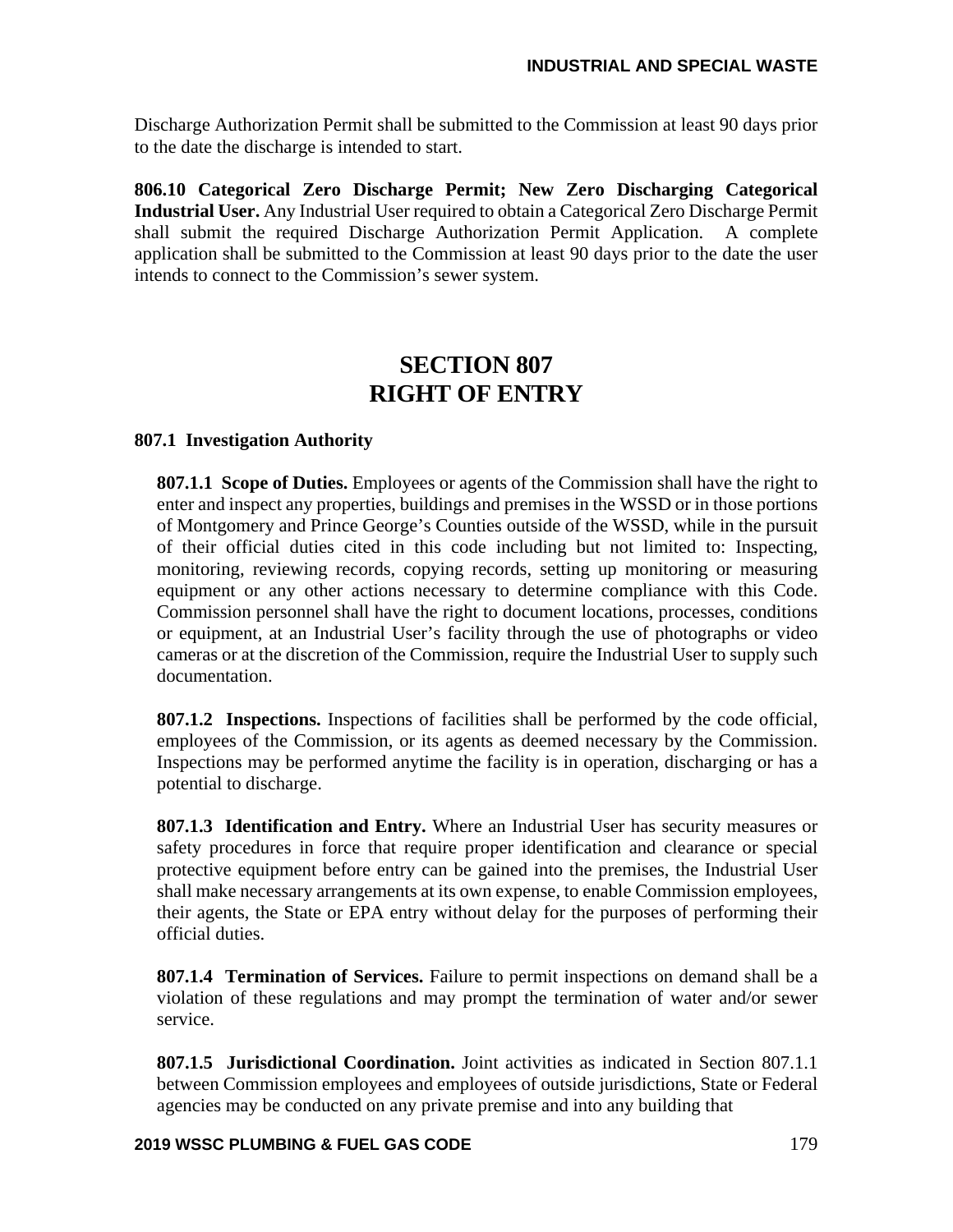discharges ultimately to the outside jurisdiction or is subject to inspection by other State or Federal Regulatory agencies.

**807.1.6 Intimidation or Obstruction.** Industrial Users shall not initiate or permit any action which harasses, intimidates, obstructs or threatens Commission employees or their agents in the performance of their official duties.

### **SECTION 808 REPORTING REQUIREMENTS**

#### **808.1 Submission of Required Information**

**808.1.1 Documentation.** Upon request of the Commission, any discharger or potential discharger of industrial wastes into the Commission's sewer system shall submit plans, reports, questionnaires, notices, analytical data, or any other information necessary to evaluate waste discharge characteristics and ensure compliance with these regulations, and Federal and State pretreatment requirements or standards. These documents, as outlined above or as specified in 40 CFR 403.12, shall be completed in a manner as approved by the Commission and returned in a time frame as specified in 40 CFR 403.12 or, in the absence of such specification, in a time frame as directed by the Commission. All information submitted in order to meet the above pretreatment requirements, shall be signed by an authorized representative, as well as include the certification statement contained in 40 CFR 403.6(a)(2)(ii) when applicable. Analytical results associated with the required reports shall be based upon data obtained through appropriate sampling and analysis performed during the period covered by the report, which data are representative of conditions occurring during the reporting period.

**808.1.2 Process Changes.** Industrial Users shall immediately report any process changes that alter the characteristics of any industrial discharge to the Commission. Failure to report process changes or modifications to the Commission shall be a violation of the Code.

**808.1.3 Record Preservation.** Industrial Users shall retain and preserve any records, books, documents, memoranda, reports, correspondence, computer files, and summaries of these materials relating to testing, internal or external monitoring, sampling, investigative and chemical analyses made by or on behalf of the Industrial User in connection with its discharge (including documentation associated with Best Management Practices) for a minimum of 3 years from the date of drafting or preparation. All records that pertain to matters that are the subject of special orders, or any other enforcement or litigation activities brought by the Commission, shall be retained and preserved until all enforcement activities have concluded and all periods of limitation with respect to any and all appeals have expired. Such materials shall be made available to Commission personnel upon request.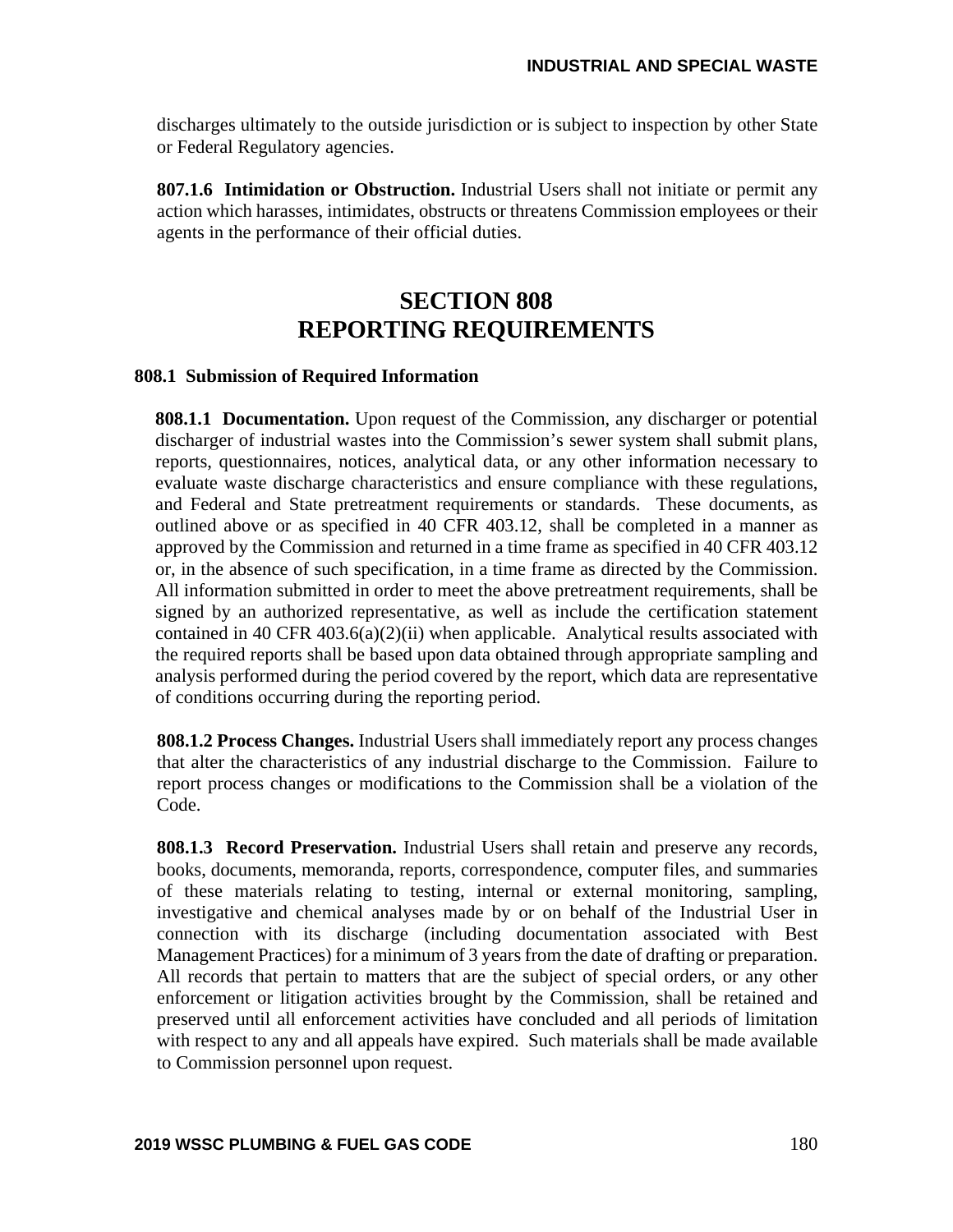**808.1.4 Compliance Schedule.** Industrial Users installing a pretreatment technology or taking any other series of activities necessary to obtain and maintain compliance with a pretreatment standard or requirement may be required to follow a compliance schedule developed by the Commission, or the Industrial User as approved by the Commission. Compliance schedules shall contain increments of progress in the form of activities to be performed and dates for the commencement and completion of these activities leading to the construction and operation of the pretreatment technology or completion

of other required activities to bring the Industrial User into compliance. Failure to initiate or complete the required activities to comply with the milestone and date elements of a compliance schedule shall be a violation of this Code.

**808.1.5 Owner's Expense.** All pretreatment technologies shall be installed, operated and maintained at the owner's expense.

**808.1.6 Documentation Approval.** Where pretreatment is necessary to conform to the requirements of the Commission, plans, procedures and complete specifications for the proposed work shall be submitted for review and approval by the Commission. Neither submission of plans nor issuance of a permit shall be construed to indicate that the Commission in any way vouches for, or warrants the capabilities of, any such pretreatment system or device, plans, specifications or data in any manner. The review and approval of plans, procedures or other information required by the Commission shall in no way relieve the Industrial User from the responsibility for modifying its pretreatment facilities to achieve compliance with the Commission's limitations. Industrial Users shall not make any alterations to pretreatment facilities without prior written notice to and approval of the Commission.

**808.1.7 Public Information.** Records concerning Industrial Users and the nature of their discharges shall be public information unless the Industrial User declares and is able to demonstrate to the satisfaction of the Commission, that the release of the information would divulge information, processes, or methods of operation entitled to protection as trade secrets pursuant to the requirements of the Maryland Public Information Act. Any such declaration shall be made at the time of the submission of the information or data. Effluent data shall not be treated as confidential information. When requested by the Industrial User furnishing a report, the portions of a report which might disclose trade secrets or secret processes shall not be made available for inspection by the public. Confidential portions of a report shall be available for use by the State or EPA in judicial review or enforcement proceedings involving the Industrial User furnishing the report.

**808.1.8 Periodic Reports.** All Significant Industrial Users and Zero Discharge Categorical Industrial Users shall submit to the Commission at least quarterly on dates specified by the Commission, reports indicating flows, and the nature and concentration of pollutants in the discharge in a format prescribed in the Discharge Authorization Permit or a Categorical Zero Discharge Permit. Specified standards or the Commission itself may require these reports to be filed more frequently. In addition, the Commission may require other users to submit periodic reports. In cases where the local limit or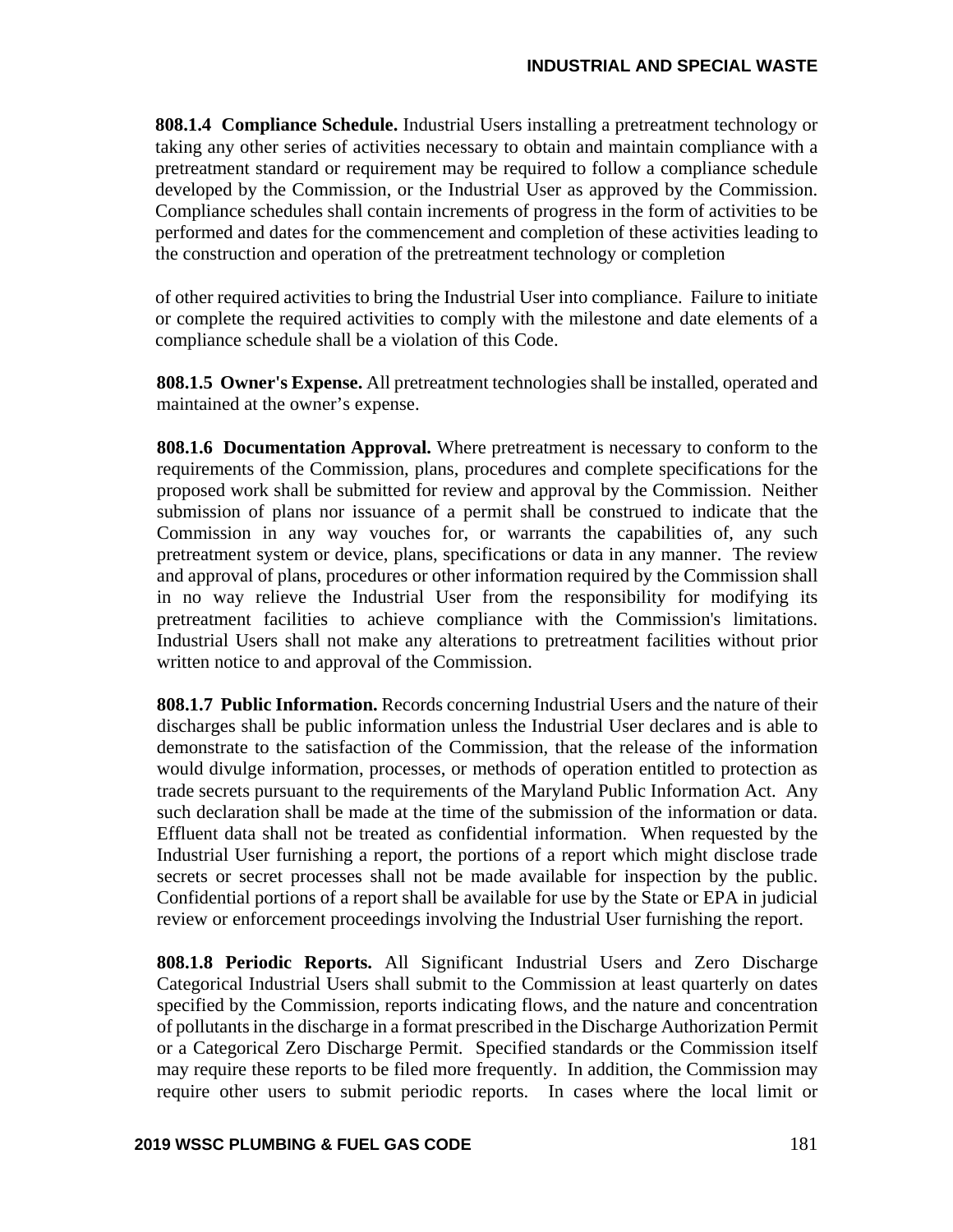Pretreatment Standard requires compliance with a Best Management Practice (or pollution prevention alternative), the User shall submit documentation required by the Commission or the Pretreatment Standard necessary to determine the compliance status of the User.

**808.1.8.1 Additional Sampling Results.** If a Significant Industrial User conducts additional monitoring beyond permit requirements at the Industrial Waste Monitoring Point (IWMP) designated by the Commission, the user shall submit the results of the additional monitoring to the Commission by the due date of the next periodic report submission.

**808.1.9 Slug Control Plan.** The Commission may require any Industrial User to develop and implement a slug control plan. However, the Commission shall evaluate whether each Significant Industrial User needs a plan or other action to control slug discharges within 1 year of the regulatory changes or within 1 year of identifying an Industrial User as significant. Significant Industrial Users shall be required to notify the Commission immediately of any changes at their facility affecting potential for a slug discharge. Any Industrial User required to develop and implement a slug control plan shall submit a plan which addresses, at a minimum, the following:

- (1) Description of discharge practices, including non-routine batch discharges.
- (2) Description of stored chemicals.
- (3) Procedures for immediately notifying the Commission of any accidental or slug discharge. Such notification shall also be given for any discharge which would violate any of the prohibited discharges cited in Section 804 of this code.
- (4) Procedures to prevent adverse impact from accidental spills, including inspection and maintenance of storage areas, handling and transfer of materials, loading and unloading operations, control of plant site run-off, worker training, building of containment structures or equipment, measures for containing pollutants (including inorganic, and organic chemicals) and/or measures and equipment for emergency response.
- (5) The Industrial User shall permanently post a notice in a prominent place advising all employees to notify the Commission in the event of a dangerous discharge for which a notification is required.
- (6) Employers shall advise all appropriate employees who may cause or be adversely affected by such a discharge of the emergency notification procedure.

**808.1.10 Hazardous Waste Discharge.** Any User who commences the discharge of hazardous waste shall notify the Commission, the EPA Regional Waste Management Division Director, and State hazardous waste authorities, in writing, of any discharge into the POTW of a substance which, if otherwise disposed of, would be a hazardous waste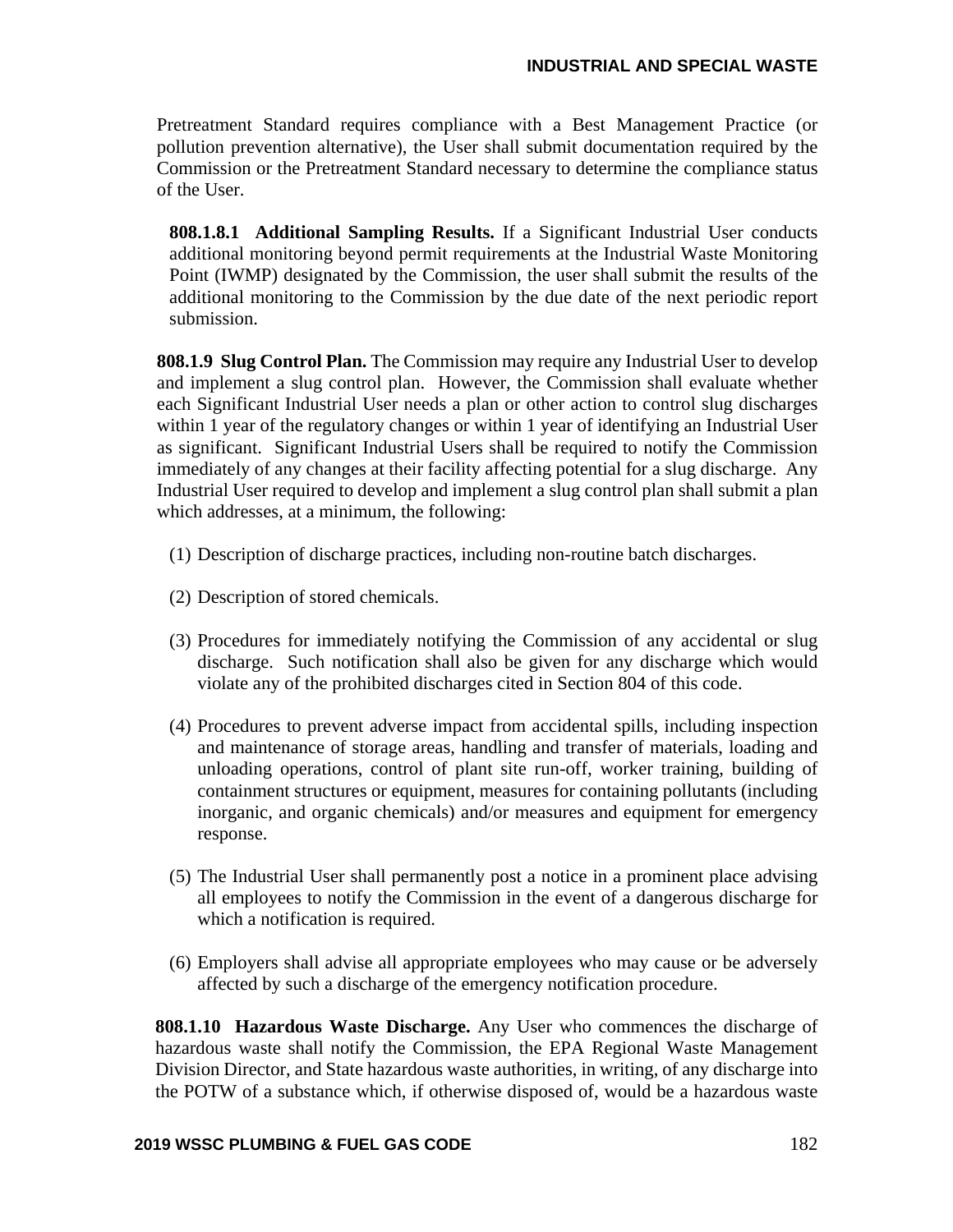under 40 CFR Part 261. This provision does not create a right to discharge any substance not otherwise permitted to be discharged by this ordinance, a permit issued thereunder, or any applicable Federal or State law.

**808.1.10.1 Notification.** Notification must include the name of the hazardous waste as set forth in 40 CFR Part 261, the EPA hazardous waste number, and the type of discharge (continuous, batch, or other). If the User discharges more than one hundred (100) kilograms of such waste per calendar month to the POTW, the notification also shall contain the following information to the extent such information is known and readily available to the User: an identification of the hazardous constituents contained in the wastes, an estimation of the mass and concentration of such constituents in the wastestream discharged during that calendar month, and an estimation of the mass of constituents in the wastestream expected to be discharged during the following twelve (12) months. All notifications must take place no later than one hundred and eighty (180) days after the discharge commences. Any notification under this paragraph need be submitted only once for each hazardous waste discharged. However, notifications of changed conditions must be submitted meeting the criteria of paragraph 808.1.2. The notification requirement in this paragraph does not apply to pollutants already reported under the reporting requirements of 40 CFR 403.12(b), (d), and (e).

**808.1.10.2 Exemptions.** Dischargers are exempt from the requirements of paragraph 808.1.9, above, during a calendar month in which they discharge no more than fifteen (15) kilograms of hazardous wastes, unless the wastes are acute hazardous wastes as specified in 40 CFR 261.30(d) and 261.33(e). Discharge of more than fifteen  $(15)$ kilograms of non-acute hazardous wastes in a calendar month, or of any quantity of acute hazardous wastes as specified in 40 CFR 261.30(d) and 261.33(e), requires a onetime notification. Subsequent months during which the User discharges more than such quantities of any hazardous waste do not require additional notification.

**808.1.10.3 New Substances.** Pursuant to the adoption of new regulatory requirements under section 3001 of the U.S. Resource Conservation and Recovery Act identifying additional characteristics of hazardous waste or listing any additional substance as a hazardous waste, the User must notify the Commission, the EPA Regional Waste Management Waste Division Director, and State hazardous waste authorities of the discharge of such substance within ninety (90) days of the effective date of such regulations.

**808.1.10.4 Certification.** In the case of any notification made under paragraph 808.1.9.1, the User shall certify that it has a program in place to reduce the volume and toxicity of hazardous wastes generated to the degree it has determined to be economically practical.

**808.1.11 Violation Reporting Timeframe.** In the event self-monitoring indicates a violation of one or more parameters, the Industrial User shall report the violation to the Commission within 24 hours of becoming aware of the violation. This reporting requirement shall not be satisfied by means other than direct communication with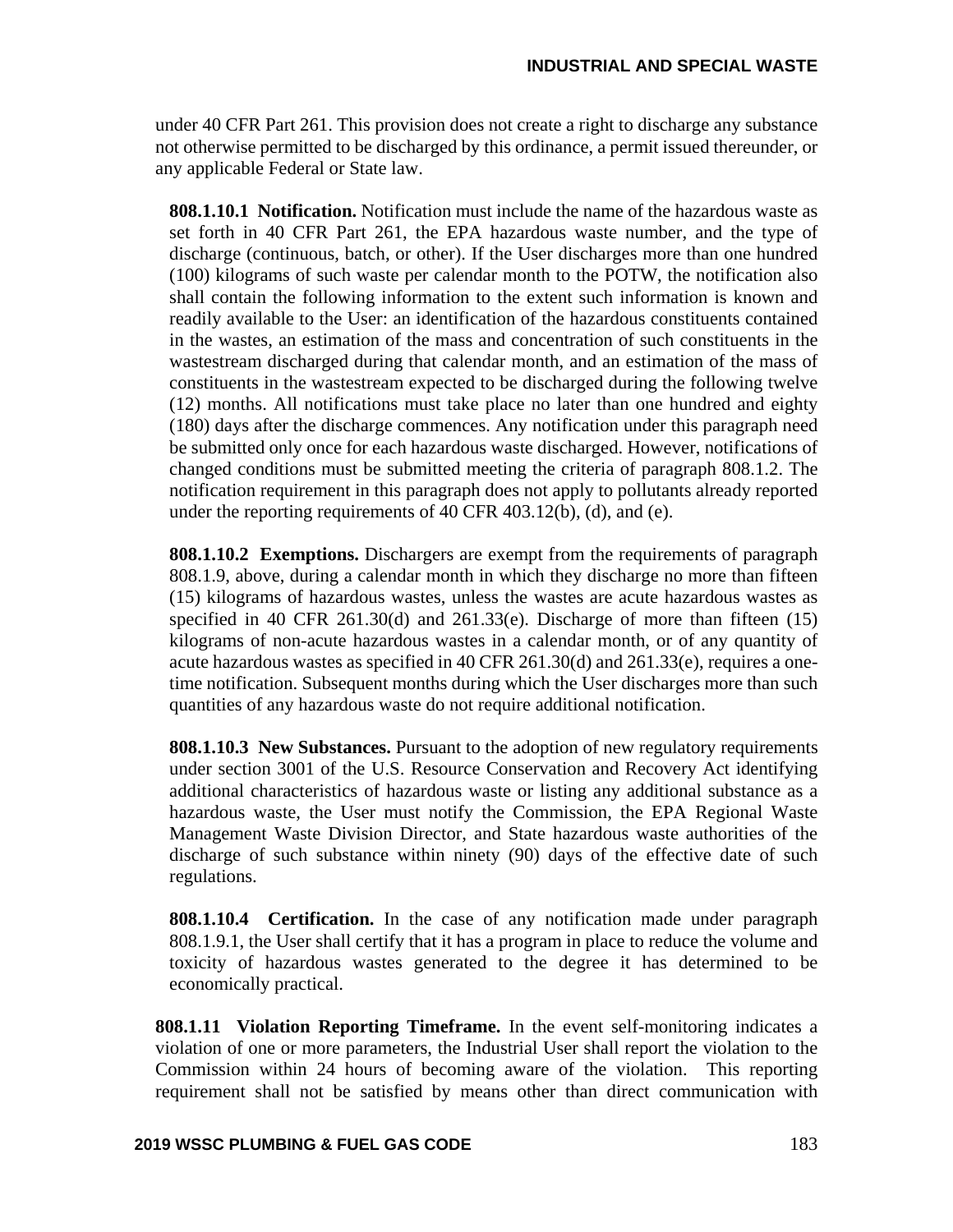Commission personnel (i.e., telephone recording system messages or electronic mail messages shall not satisfy this notification requirement). The violation data and the explanation for the violation shall be submitted within 7 days of becoming aware of the violation.

**808.1.11.1 Resampling Requirements.** The Industrial User shall also repeat the sampling and analysis and submit the results of the repeat analysis to the Commission within 30 days after becoming aware of the violation. The Industrial User may not be required to perform repeat sampling if the Commission performs sampling at the Industrial User at a frequency of at least once per month for the pollutant(s) in violation or if the Commission performs sampling at the Industrial User between the time when the initial sampling was conducted and the time when the user or the Commission receives the results of the initial sampling.

#### **SECTION 809 SAMPLING AND ANALYSES**

**809.1 Monitoring Point.** Dischargers of industrial wastes into the Commission's sewerage system shall be required to construct and maintain at their expense a suitable monitoring structure downstream from any pretreatment technology, process, storage facility, or other approved works, to facilitate observation, measurement, and sampling of wastes. Monitoring structures shall be constructed in a manner and location approved by the Commission that are accessible at all times for sampling. Industrial Users shall install equipment, as specified by the Commission, for the purpose of measuring flow or wastewater characteristics or any other equipment necessary to determine compliance with these regulations. The Commission shall reserve the right to require restricted discharges during peak flows, designate certain wastewater to specific sewers; relocate and /or consolidate points of discharge; separate domestic and industrial waste streams.

**809.2 Monitoring Point Alternative.** In the event that no monitoring facility is required, the monitoring point shall be considered to be the nearest downstream manhole or the discharge point(s) inside the Industrial User's facility that are representative of the Industrial User's discharge, except as shall otherwise be stated in a Discharge Authorization Permit.

**809.3 Sampling and Analysis Procedures.** All analyses, including sampling techniques, submitted in support of any application, report, evidence or required by any permit or order shall be performed in accordance with 40 CFR Part 136 and amendments thereto. Where 40 CFR Part 136 does not include sampling or analytical techniques for the pollutant in question, or where the Administrator determines that the Part 136 sampling and analytical techniques are inappropriate for the pollutant in question, sampling and analyses shall be performed using validated analytical methods or any other sampling and analytical procedures, including procedures suggested by the Commission or other parties, approved by the Administrator.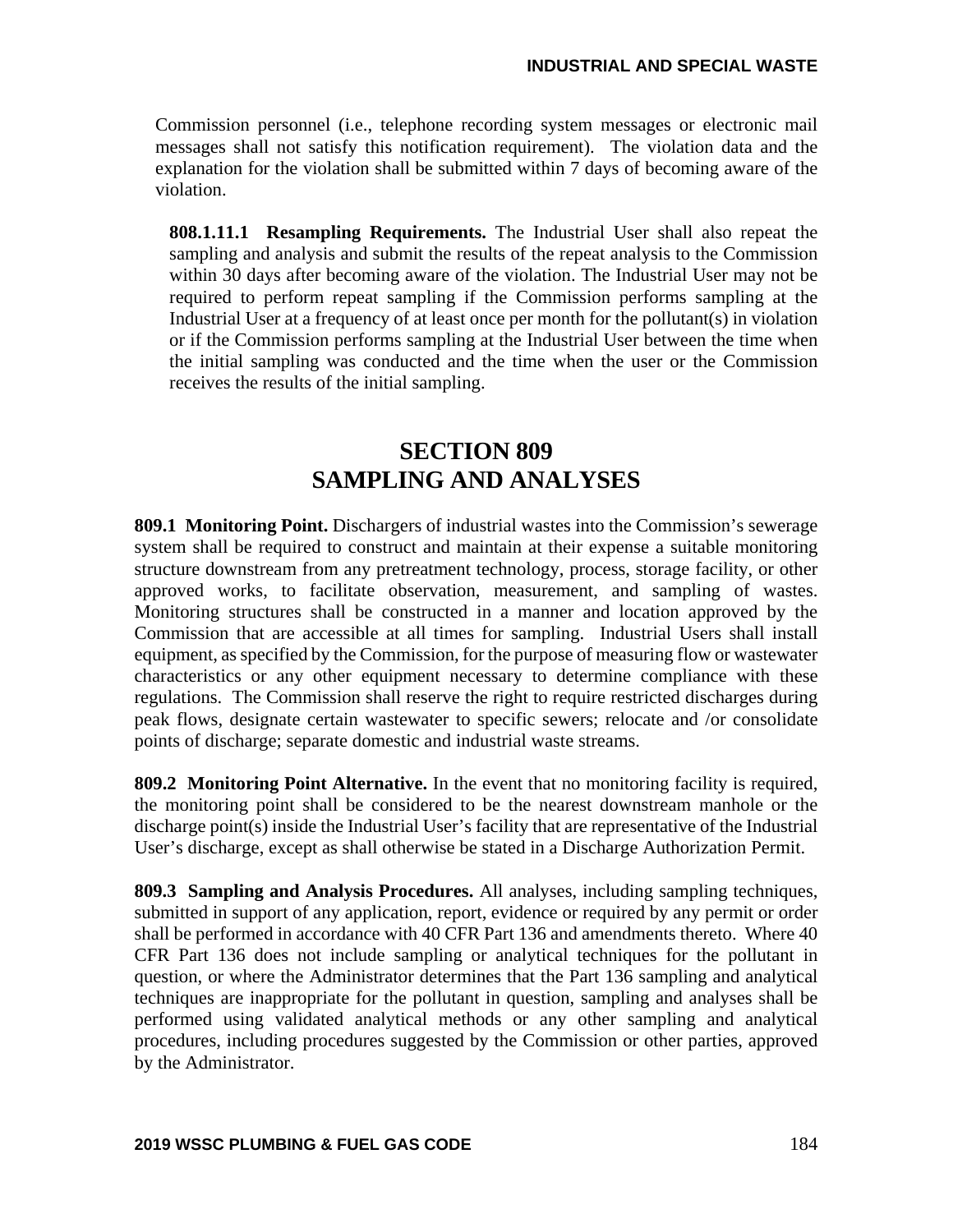**809.3.1 Grab Sample.** A sample taken from a wastestream without regard to the flow in the wastestream and over a time not to exceed 15 minutes. Grab samples shall be used for pH, cyanide, total phenols, oil and grease, sulfide, and volatile organic compounds. Using protocols (including appropriate preservation) specified in 40 CFR Part 136 and appropriate EPA guidance, multiple grab samples collected during a 24-hour period may be composited prior to the analysis as follows: For cyanide, total phenols, and sulfides the samples may be composited in the laboratory or in the field; for volatile organics and oil & grease the samples may be composited in the laboratory.

**809.3.2 Composite Sample.** A sample formed by mixing discrete, individual samples taken at a continuous proportion to the discharge flow or at periodic points in time. For pollutants other than those identified in paragraph 809.3.1, 24-hour composite samples must be obtained through flow-proportional composite sampling techniques, unless timeproportional composite sampling or grab sampling in authorized by the Commission. Where time-proportional composite sample or grab sampling is authorized by the Commission, the samples must be representative of the discharge. The collection of discrete, individual samples for a composite sample cannot exceed 24 hours in any given calendar day.

## **SECTION 810 PENALTIES**

**810.1 Prosecution.** Any violator of these Regulations may be prosecuted by the Commission under the provisions of Section 21, Chapter 122 of the Acts of 1918 of the General Assembly of the State of Maryland and subsequent amendments thereto. Each day of a violation shall constitute a separate offense, and applicable penalties shall be applied to each offense.

**810.2 Service Termination.** The Commission may terminate water and sewer service to any premises in order to prevent any actual or threatened discharge of any wastes that present an endangerment to the POTW, the environment, or to the health and welfare of any person(s).

**810.3 False Representation.** Persons who make any false statements, representation, or certification in any application, record, plan, or other document filed or required to be maintained pursuant to these regulations; or who falsifies, tampers with, or knowingly renders inaccurate any monitoring device or method required under these regulations; or who withholds, omits, or fails to report information requested or required; shall be prosecuted.

**810.4 Suspension and Revocation.** Industrial Users subject to the requirements of a Discharge Authorization Permit or a Categorical Zero Discharge Permit may have their Permit suspended or revoked for failure to comply with the requirements contained therein.

**810.5 Notice of Violation.** In the event an Industrial User violates established limits, reporting requirements, notification requirements, or other pretreatment requirements, a

#### **2019 WSSC PLUMBING & FUEL GAS CODE** 185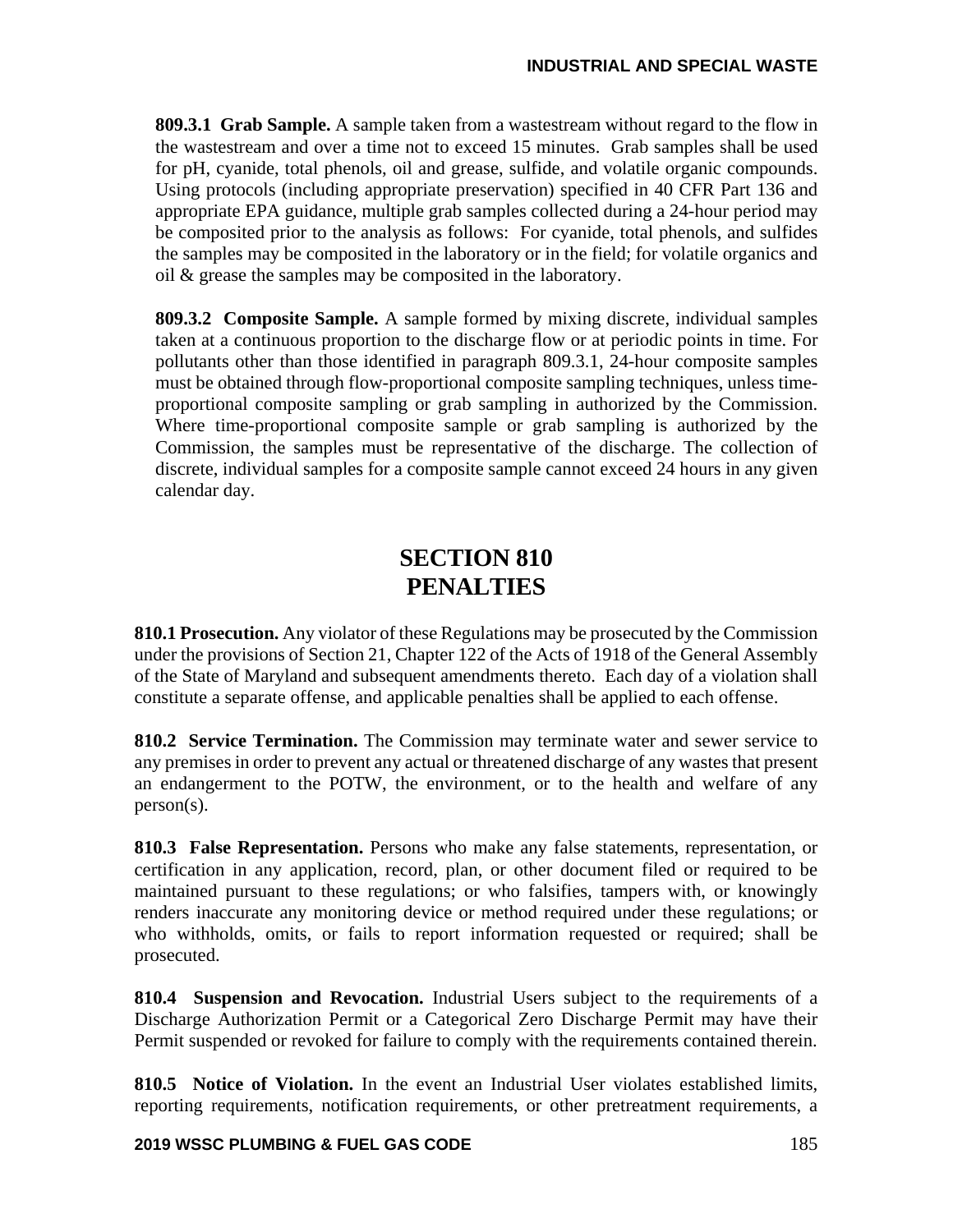written documentation of the violation shall be issued to the user (e.g. Notice of Violation, letter, directive, etc.).

**810.6 Monetary.** The Commission may assess administrative penalties up to \$1,000 for each violation stated in an Administrative Order, not to exceed \$50,000. A civil citation with associated fines as well may be issued for violations of any provision of this code in accordance with the Commission's Enforcement Response Plan.

## **SECTION 811 PUBLIC NOTICE OF VIOLATIONS**

**811.1 General.** The Commission shall publish annually in a newspaper(s) of general circulation that provides meaningful public notice within the jurisdictions(s) served by the Commission a list of Industrial Users who by definition are in significant noncompliance during the previous 12 months with applicable pretreatment requirements.

**811.2 Conditions for Non-Compliance.** For the purpose of this Section a Significant Industrial User (or any Industrial User which violates Sections 811.2.3, 811.2.4 and 811.2.8) shall be in significant noncompliance if its violation meets 1 or more of the following criteria:

**811.2.1 Exceeding Discharge Limits.** Chronic violations of wastewater discharge limits, defined here as those in which 66 percent or more of all of the measurements taken during a 6-month period exceed (by any magnitude) a numeric Pretreatment Standard or Requirement, including instantaneous limits, as defined by 40 CFR 403.3(l).

**811.2.2 Exceeding Technical Review Criteria.** Technical Review Criteria (TRC) violations, defined here as those in which 33 percent or more of all the measurements for each pollutant parameter taken during a 6-month period equal or exceed the product of the numeric Pretreatment Standard or Requirement including instantaneous limits, as defined by 40 CFR 403.3(l) multiplied by the applicable TRC (TRC=1.4 for BOD, TSS, fats, oil and grease, and TRC=1.2 for all other pollutants except pH).

**811.2.3 POTW Interference and Pass Through.** Any other violation of a pretreatment effluent limit (daily maximum or longer-term average) that the Commission determines has caused, alone or in combination with other discharges, Interference or Pass Through (including endangering the health of POTW personnel or the general public).

**811.2.4 Endangerment.** Any discharge of a pollutant that has caused imminent endangerment to human health, welfare, or to the environment or has resulted in the Commission's exercise of its emergency authority under 40 CFR  $403.8(f)(1)(vi)(B)$  to halt or prevent such a discharge.

**811.2.5 Failure to Meet Compliance Dates.** Failure to meet, within 90 days after the schedule date, a compliance schedule milestone contained in a local control mechanism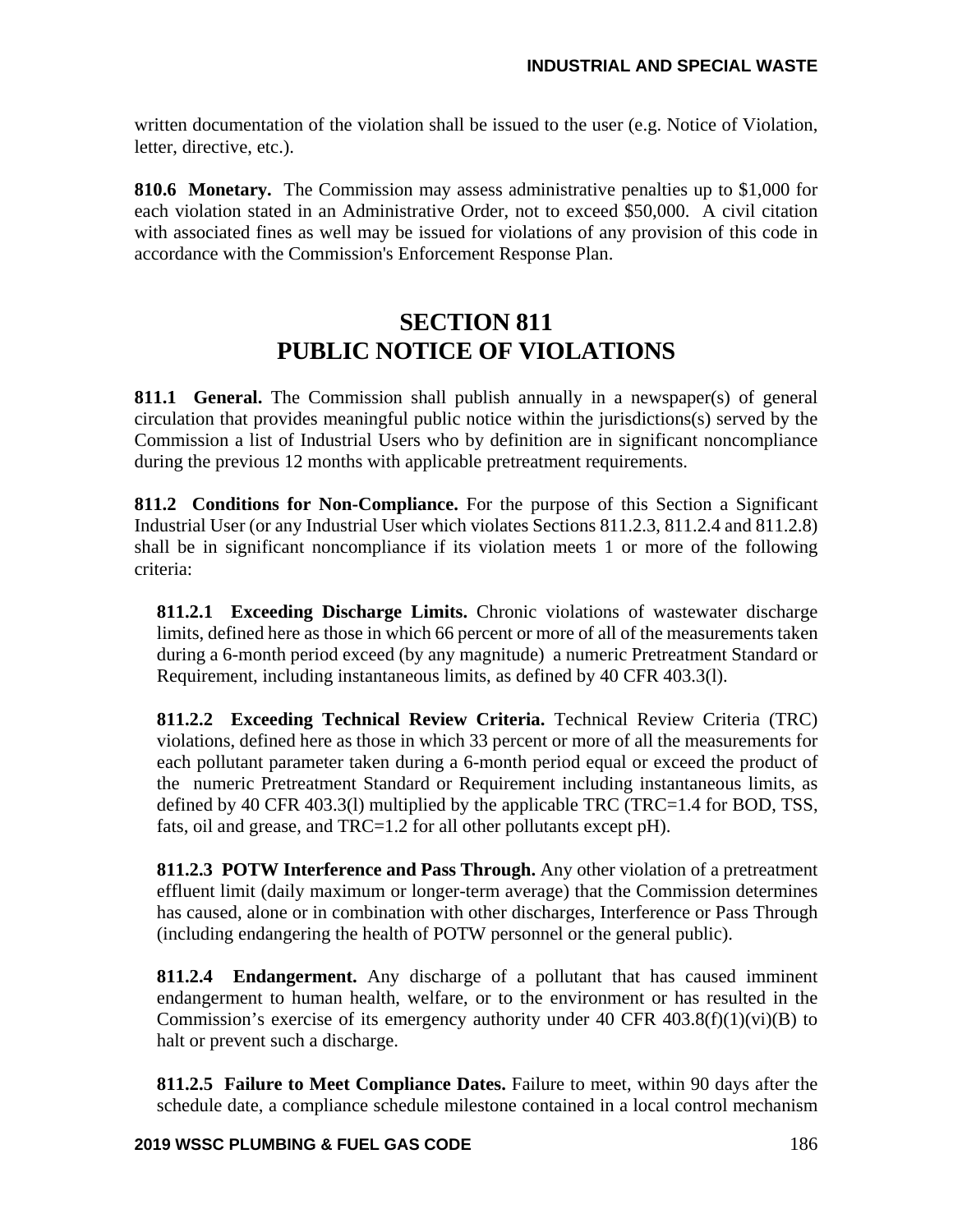or enforcement order for starting construction, completing construction, or attaining final compliance.

**811.2.6 Failure to Submit Documentation.** Failure to provide within 30 days after the due date, required reports such as baseline monitoring reports, 90-day compliance reports, periodic self-monitoring reports, certification statements, plans, representative data and reports on compliance with compliance schedules or other information requested by the Commission; or failure to notify the Commission of modifications to processes, wastewater constituents, and pretreatment systems.

**811.2.7 Accurate Reporting.** Failure to accurately report noncompliance.

**811.2.8 Other Violations.** Any other violation or group of violations, which may include a violation of Best Management Practices, which the Commission determines may adversely affect the operation or implementation of the local pretreatment program.

### **SECTION 812 LIABILITY FOR EXPENSES**

**812.1 Repair Reimbursement.** The property owner, tenant, or Industrial User shall reimburse the Commission for the cost of any work or repair made necessary by the neglect or action of the property owner, tenant, or Industrial User resulting from the discharge of an industrial waste.

**812.2 Activity Reimbursement.** The property owner, tenant, or Industrial User shall reimburse the Commission for all costs associated with investigations, monitoring, analyses, or enforcement actions resulting from violation(s) of Commission requirements or standards.

### **SECTION 813 NOTICE**

**813.1 Immediate Notification.** In the event of any accident, negligence, slug loading, or other occurrence which may result in a violation of pretreatment standards, permit conditions, or could cause a problem with the collection systems or treatment processes, the Industrial User shall immediately notify the Commission and any applicable outside jurisdiction, of the incident. The notification shall include location of discharge(s), type, concentration and volume of waste, and corrective action being taken.

**813.2 Written Notification.** Within 5 days following an accidental discharge, the User shall submit to the Commission (and any applicable outside jurisdiction) a detailed written report describing the cause of the discharge and the measures to be taken by the User to prevent similar future occurrences. Such notification shall *not* relieve the User of any expense, loss,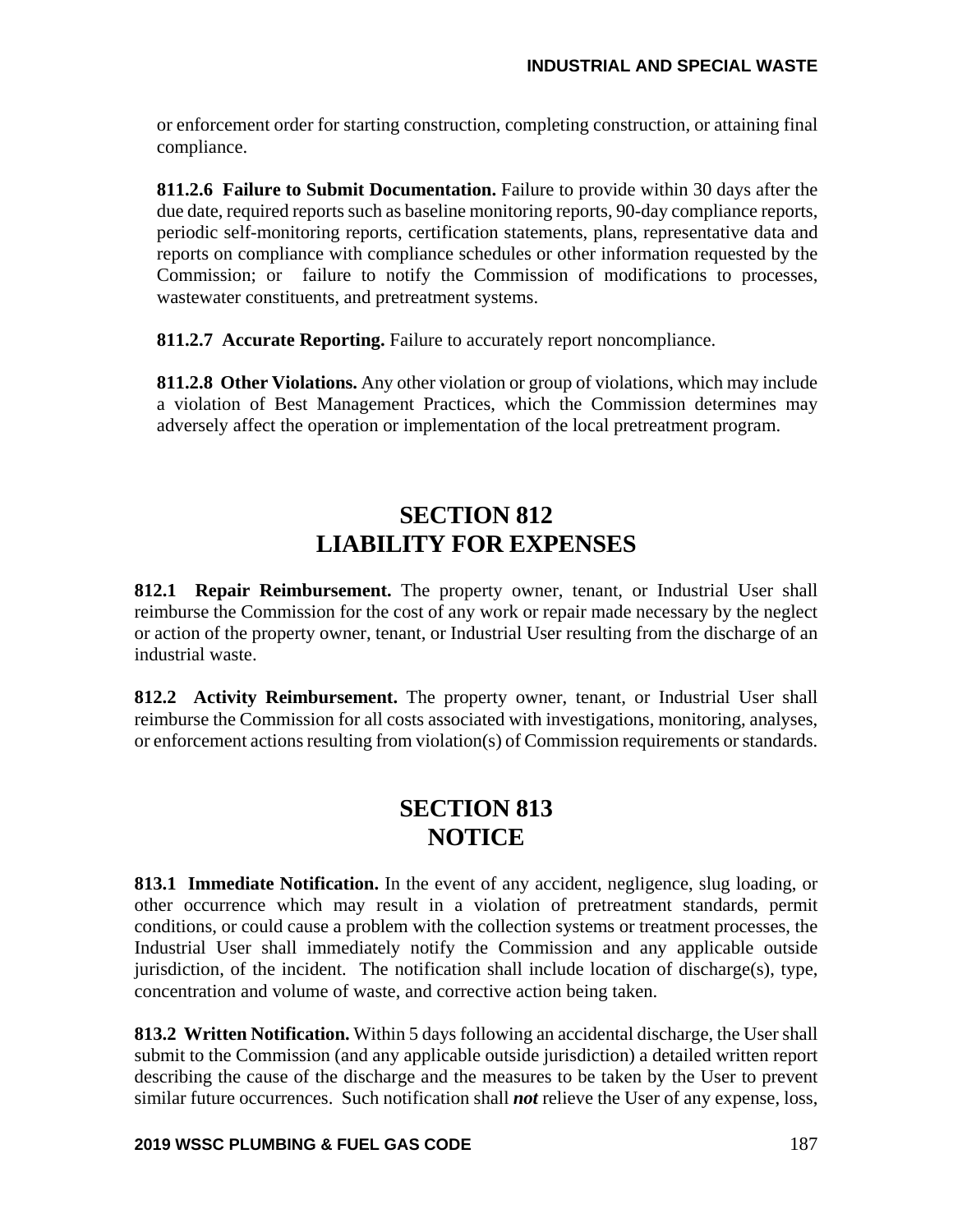damage, or other liability which may be incurred as a result of the discharge, nor shall such notification relieve the User of any fines, civil penalties, or other liability which may be imposed by this regulation or other applicable law.

#### **SECTION 814 HAULED WASTES**

**814.1 Applicability.** The regulations in this subsection shall pertain to companies, individuals or partnerships hereinafter referred to as Waste Haulers, engaged in the business of transportation and/or disposal of domestic wastes or grease from food service establishments. These regulations shall also apply to businesses as deemed appropriate by the Commission including, but not limited to, grease interceptor cleaning, buses, carpet cleaning and mobile food service companies.

The cleaning of grease interceptors within the WSSC service area without the appropriate permit shall be prohibited. (Food Service Establishments (FSEs) that self-clean flowbased grease interceptors shall not be required to obtain a permit).

**814.2 Definitions.** In addition to the definitions generally applicable to the provisions of this Code [See Chapter 2], the following definitions are specifically applicable to the provisions of this Section 814, Hauled Waste.

814.2.1 **Non-Domestic Wastes**. Wastes from wastewater treatment plants or nondomestic sources shall not be discharged at the designated disposal sites unless specifically authorized in writing by the Commission. The contents of grease abatement systems at FSEs are considered domestic wastewater for the purposes of this section,

814.2.2 **Point of Discharge**. Discharge of waste at any place in the sewer collection system other than those designated by the Commission shall be prohibited.

**814.3 Prohibited Discharges.** All hauled waste disposed at the waste disposal sites designated by the Commission must comply with Section 804 of WSSC's Plumbing and Fuel Gas Code.

**814.3.1 Prohibited Sanitizers.** The discharge of portable toilet sanitizers containing formaldehyde or 1,4-dichlorobenzene is prohibited.

**814.4 Application.** Individuals, partnerships, or corporations engaging in the cleaning of grease interceptors within the WSSD shall apply to the Commission for either a Waste Hauler Discharge Permit or a Zero Discharge Permit for each truck engaged in the cleaning of grease interceptors.

Individuals, partnerships, or corporations engaging in the cleaning of septic tanks or holding tanks shall apply to the Commission for a Waste Hauler Discharge permit for each truck used in discharging wastes at the waste disposal sites designated by the Commission.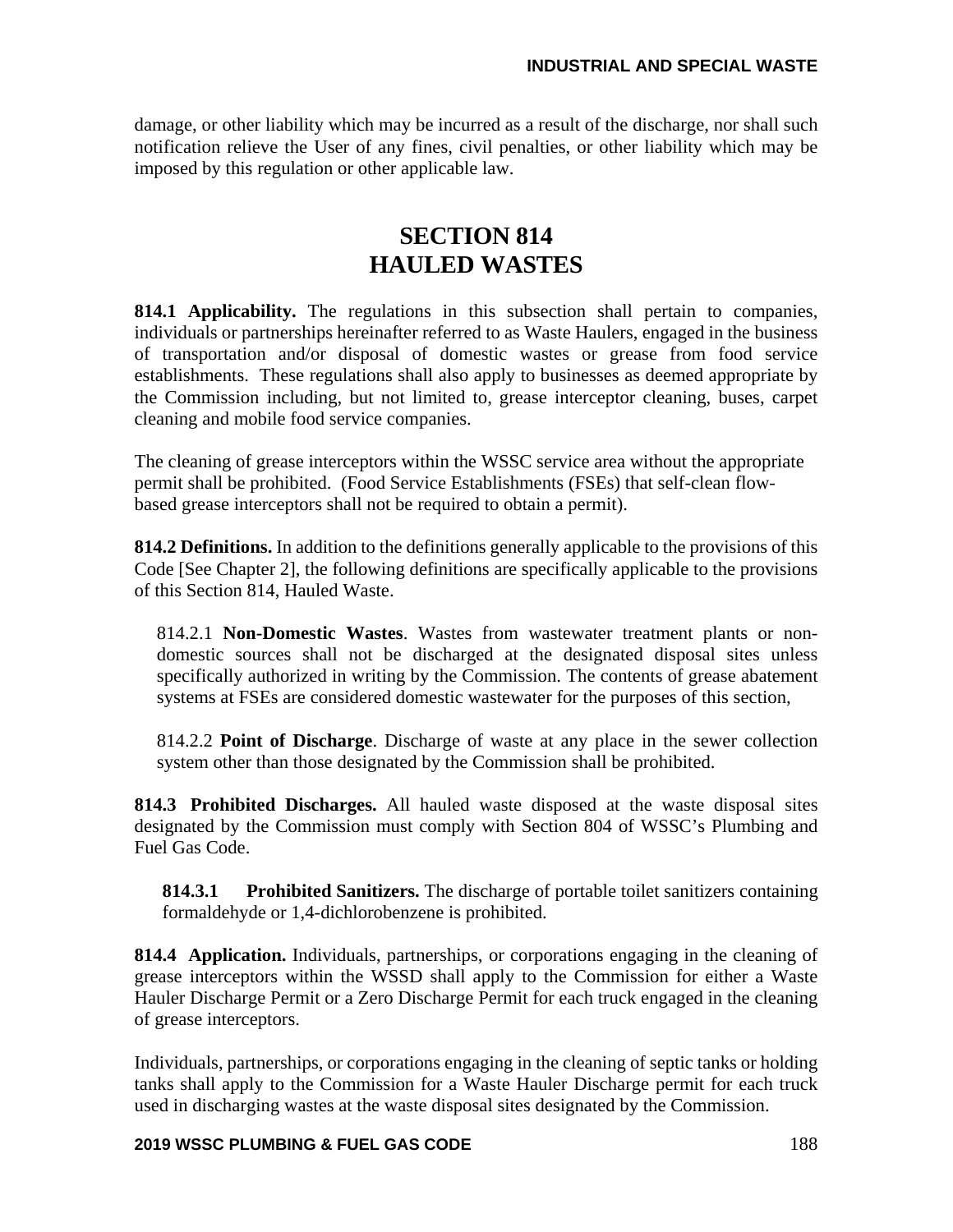#### **814.5 Waste Hauler Permits.**

**814.5.1 Waste Hauler Discharge Permit.** Individuals, partnerships, or corporations engaged in the cleaning of septic tanks, holding tanks or grease interceptors shall apply for a **Waste Hauler Discharge Permit** for *each* truck used in *discharging* wastes at the waste disposal sites designated by the Commission.

Discharge of waste without a Waste Hauler Discharge Permit shall be prohibited. (Recreational vehicles shall be exempt from obtaining a Waste Hauler Discharge Permit.)

**814.5.2 Zero Discharge Permit.** Individuals, partnerships, or corporations engaged in the cleaning of grease interceptors within the WSSC service area shall apply for a **Zero Discharge Permit** for *each* truck used in cleaning of grease interceptors within the WSSD, if they elect to dispose of this waste at a waste disposal site outside of the Commission's jurisdiction. Any waste collected by a vehicle with a Zero Discharge Permit shall be disposed of outside the Commission's jurisdiction. A Zero Discharge Permit is *not* an authorization to discharge at the Commission's disposal sites.

**814.5.3 Duration.** The Waste Hauler Discharger Permit and the Zero Discharge Permit shall be issued for a specified time period not to exceed the current fiscal year. This permission shall be conditional on compliance with Waste Hauler Discharge and Zero Discharge Permit requirements, and this code.

**814.5.4 Terms and Conditions.** Waste Haulers shall comply with all conditions for issuance of a Waste Hauler Discharge Permit or a Zero Discharge Permit as established by the Commission. Upon receiving a permit, the Waste Hauler shall comply with all permit conditions.

**814.6 Waste Hauler Discharge and Zero Discharge Hauler Permit Requirements**.**.** The Waste Hauler Discharge and Zero Discharge Hauler permits contain requirements necessary for the Commission to assess and ensure compliance with these Regulations. Permitted haulers shall take all reasonable steps to correct any adverse impact resulting from noncompliance with either the Waste Hauler or Zero Discharge Hauler permit.

**814.7 Requests for Information.** The Commission, or its representative, may request information concerning the nature or origin of the contents of any permitted vehicle. This information may be in the form of a manifest. The permittee shall be required to comply with all such requests including information concerning the name, address, date of the waste pick-up, disposal points, volumes, and waste characteristics by completing and signing a WSSC-approved manifest. This information shall be in the possession of the driver at the time of discharge. The Commission may also request additional information related to the use of its designated waste disposal sites.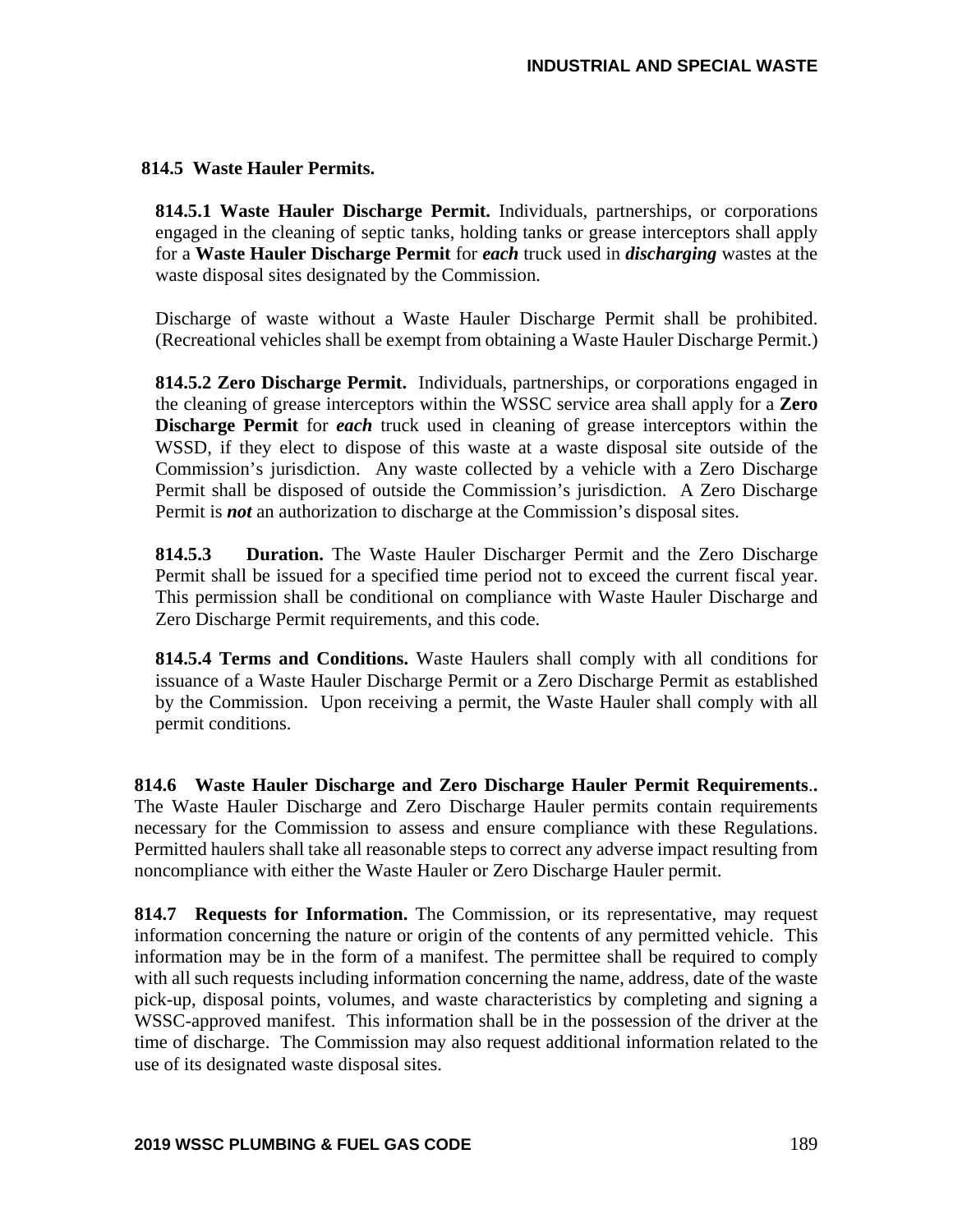If the permittee disposes a load of hauled waste from a food service establishment's grease interceptor at a location other than at waste disposal sites designated by the Commission, then the permittee must mail in the WSSC-approved manifest within the time frame as specified in the permit conditions of the Waste Hauler Discharge Permit or Zero Discharge Permit.

**814.8 Permit Transferability.** Permits shall *not* be transferable without approval from the Commission. The permittee shall notify the Commission immediately if their State license plate or registration has changed on any of their permitted vehicles.

**814.9 Mixed Wastes and Multi-Use Vehicles.** The Commission shall reserve the right to refuse acceptance of any load. Dischargers may be required to cease unloading operations at any time. Permitted tank trucks may not be used to transport potable water and they shall not be allowed to make any connection to the Commission's water supply system. In the case of composite loads, any part of the load that is restricted or prohibited shall make the *entire* load unacceptable for discharge.

**814.10 Sampling.** Upon request, any permitted vehicle shall provide Commission personnel with access to the wastewater contained in the vehicle. Commission personnel may characterize the waste through the collection of samples and/or readings in a manner and number as specified by the Commission.

**814.11 Notifications of Spills and Clean up.** The waste haulers shall notify WSSC immediately, via phone, of all spill occurrences followed by filing, in-writing within 7 days, a report detailing the reason for the spill, the areas impacted, clean-up activities, and whether the spill reached any environmentally sensitive area such as parks, residential, commercial or institutional areas, streams, rivers, lakes, ponds or storm drain. Any corrective actions taken to avoid the occurrences of the spills in future should also be a part of this reporting. In the case where the spill occurs at a FSE, a copy of this report shall also be provided to the owner of the grease interceptor.

**814.12 Acceptable Service Area.** Only domestic or greasy wastewater originating from the following counties: Montgomery County, Prince George's County, Arlington County (VA), Fairfax County (VA), Loudoun County (VA), as well as the District of Columbia is allowed to be discharged at disposal sites designated by the Commission.

**814.13 Disposal Sites.** *Only* disposal sites designated by the Commission shall be used for the discharge of waste from a permitted vehicle into the Commission's sewer system.

**814.14 Permit Suspension, Termination, or Denial.** The Waste Hauler Discharge Permit or Zero Discharge Permit may be suspended, terminated, or denied for good cause including, but not limited to, the following:

**814.14.1 Non-Compatible Wastes.** Information indicating that the permitted discharge poses a threat to the collection system, treatment system, or Commission personnel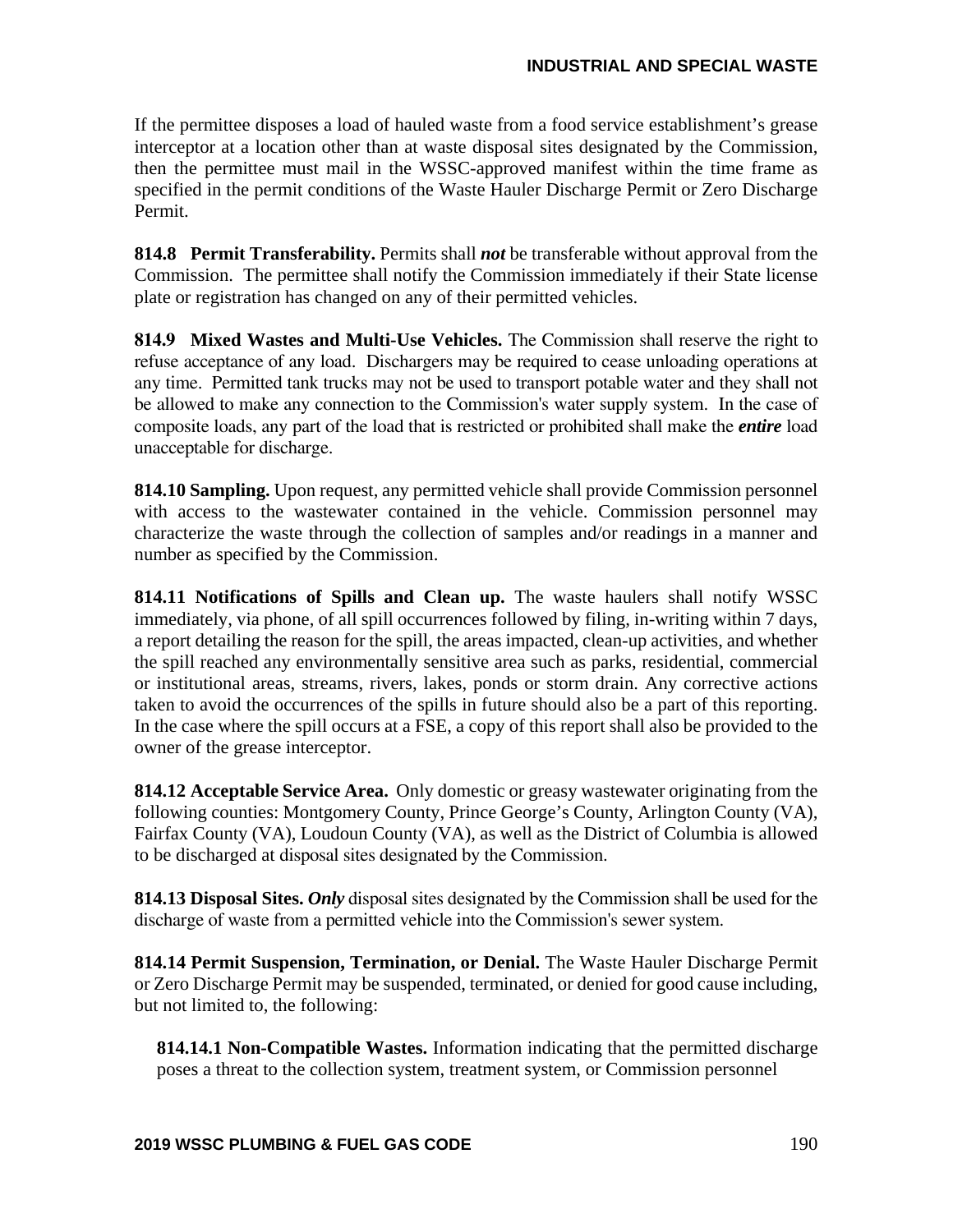**814.14.2 Permit Violations.** Violation of any terms or conditions of the Waste Hauler Discharge Permit or Zero Discharge Permit.

**814.14.3 Misrepresentation.** Obtaining a Waste Hauler Discharge Permit or Zero Discharge Permit by misrepresentation or failure to disclose fully, all relevant facts.

**814.14.4 Failure to Obtain a Permit.** Cleaning a grease interceptor or discharging any waste to the collection system without first securing the appropriate permit.

**814.14.5 Discharge of Non-Domestic Wastes.** The unauthorized discharge of waste from non-domestic sources at a Commission disposal site.

**814.14.6 Denying Access by the Commission.** Denying Commission personnel access to a vehicle or its contents for purposes of collecting a sample and/or obtaining instrument readings (i.e. % LEL, pH, H2S, etc.).

**814.14.7 Failure to Provide Records.** Failure to provide paper records as described in section 814.7.

**814.14.8 Other Licenses and Permits.** Failure to obtain or maintain appropriate current hauling licenses or permits from Federal, State, or local agencies.

**814.14.9 Fats, Oils, and Grease Discharges.** Discharge of greasy wastewater at nondesignated disposal sites.

**814.14.10 Misconduct.** Use of abusive language, threats, mischievous or criminal acts directed toward a WSSC Code Official, or Commission personnel, while they are performing their official duties.

**814.14.11 Outstanding Judgments.** Failure to render monetary payment to WSSC for judgments obtained by WSSC against Waste Haulers.

**814.15 Penalties**.**.** Failure to comply with any permit conditions may result in civil or criminal liability under applicable State or Federal law and may be grounds to impose penalties, as outlined in the Commission's Enforcement Response Plan.

**814.15.1 Civil Citations.** Any violation of the above conditions and those specified in this Code, shall be cause for issuance of a State of Maryland civil citation (\$250.00-\$1000.00) and/or suspension or revocation of all permits assigned to the permittee upon written notice of such violation. Such violations may be cause for legal prosecution by the Commission under provisions of this Code**.** The following violations shall be addressed with a civil citation, including but not limited to:

(1) Discharging without a hose.

.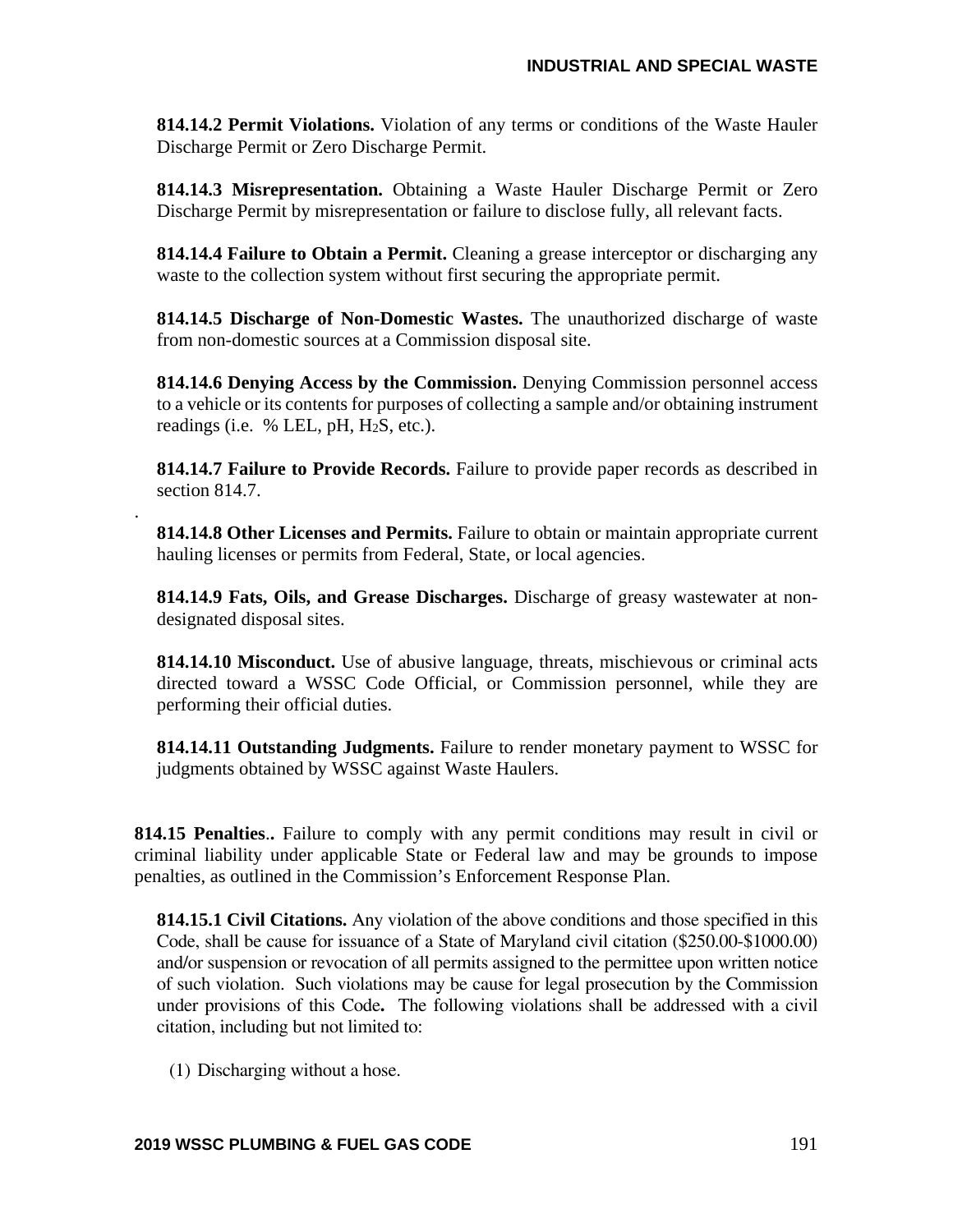(2) Discharging without a permit.

- (3) Unauthorized transfer of permit.
- (4) Creating unsanitary conditions through spillage of wastes.
- (5) Failure to comply with grease interceptor cleaning procedures.
- (6) Failure to comply with requests for information or incomplete manifests.

**814.15.2 Permit Revocation.** The discharge of any *unapproved* waste from a nondomestic source at a Commission disposal site shall result in the immediate revocation of *all* discharge permits held by the permittee.

### **SECTION 815 FEES**

**815.1 Scope.** The Commission shall establish charges and fees that shall include but not be limited to:

**815.1.1 Commission Pretreatment Program.** Fees for reimbursement of costs of setting up and operating the Commission's Pretreatment Program.

**815.1.2 Monitoring Activities.** Fees for monitoring, inspection, and surveillance activities.

**815.1.3 Permits.** Fees for permit applications;

**815.1.4 Legal.** Legal fees; and

**815.1.5 Other.** Other fees as the Commission may deem necessary to carry out the requirements contained herein.

# **SECTION 816 UPSET PROVISION**

(Categorical Industrial Users only)

**816.1 Scope.** An upset, as defined by the Federal general pretreatment regulations in 40 CFR Part 403, is an exceptional incident in which there is *unintentional and temporary* noncompliance with categorical pretreatment standards because of factors beyond the reasonable control of the Industrial User. An upset shall not include non-compliance to the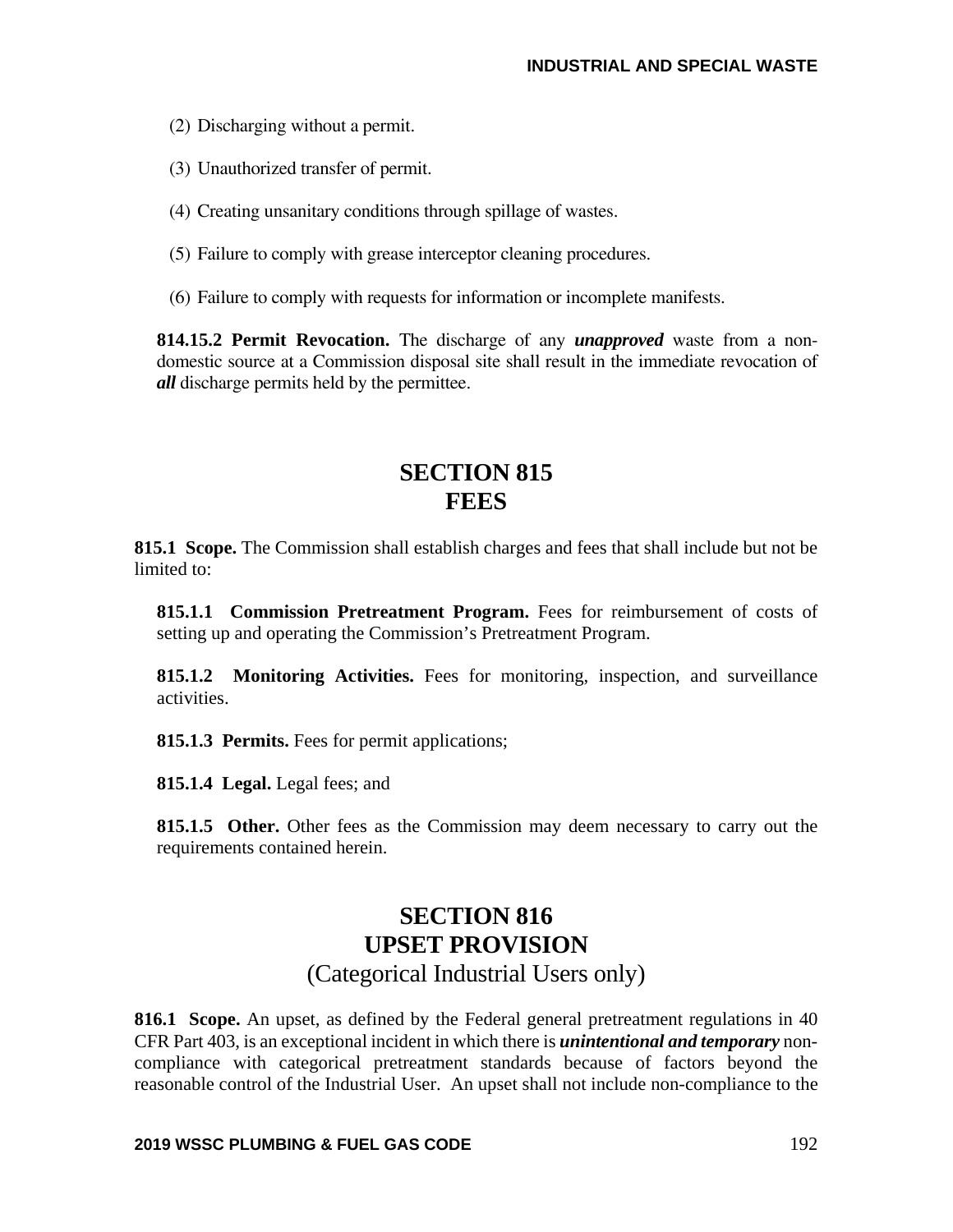extent caused by operational error, improperly designed treatment facilities, inadequate treatment facilities, lack of preventative maintenance, or careless or improper operation.

**816.2 Upset Defense.** An upset may be used as an affirmative defense to an action brought for noncompliance with categorical pretreatment standards only if the Industrial User demonstrates, through properly signed contemporaneous logs, or other relevant evidence, that includes the following:

**816.2.1 Specific Cause.** An upset occurred and the Industrial User can identify the specific cause(s) of the upset.

**816.2.2 Prudent Operation.** The permitted facility was, at the time, being operated in a prudent and workmanlike manner and in compliance with applicable operation and maintenance procedures.

**816.2.3 Timely Reporting.** The Industrial User has submitted the following information to the Commission within 24-hours of becoming aware of the upset; if this information is provided orally, a written submission shall follow within 5 days: A description of the indirect discharge and cause of noncompliance; the period of noncompliance, including exact dates and times, or if not corrected, the anticipated time that the noncompliance is expected to continue; steps being taken or planned to reduce, eliminate, and prevent recurrence of the noncompliance.

**816.2.4 Burden of Proof.** In any enforcement proceeding, the Industrial User seeking to establish the occurrence of an upset shall have the burden of proof.

**816.2.5 Legal Remedy.** Industrial Users shall have the opportunity for a judicial determination on any claim of upset only in an enforcement action brought for noncompliance with categorical pretreatment standards.

**816.2.6 Temporary Shutdown.** The Industrial User shall control production or all discharges to the extent necessary to maintain compliance with categorical pretreatment standards upon reduction, loss, or failure of its treatment facility until the facility is restored, or an alternative method of treatment is provided. This requirement shall apply in the situation where, among other things, the primary source of power of the treatment facility is reduced, lost, or fails.

### **SECTION 817 BYPASS PROVISION**

**817.1 Emergency Limits.** Bypass of an Industrial User's treatment facility shall be *prohibited* unless it is unavoidable to prevent loss of life, personal injury, or severe property damage; or no feasible alternative exists, such as the use of auxiliary treatment facilities.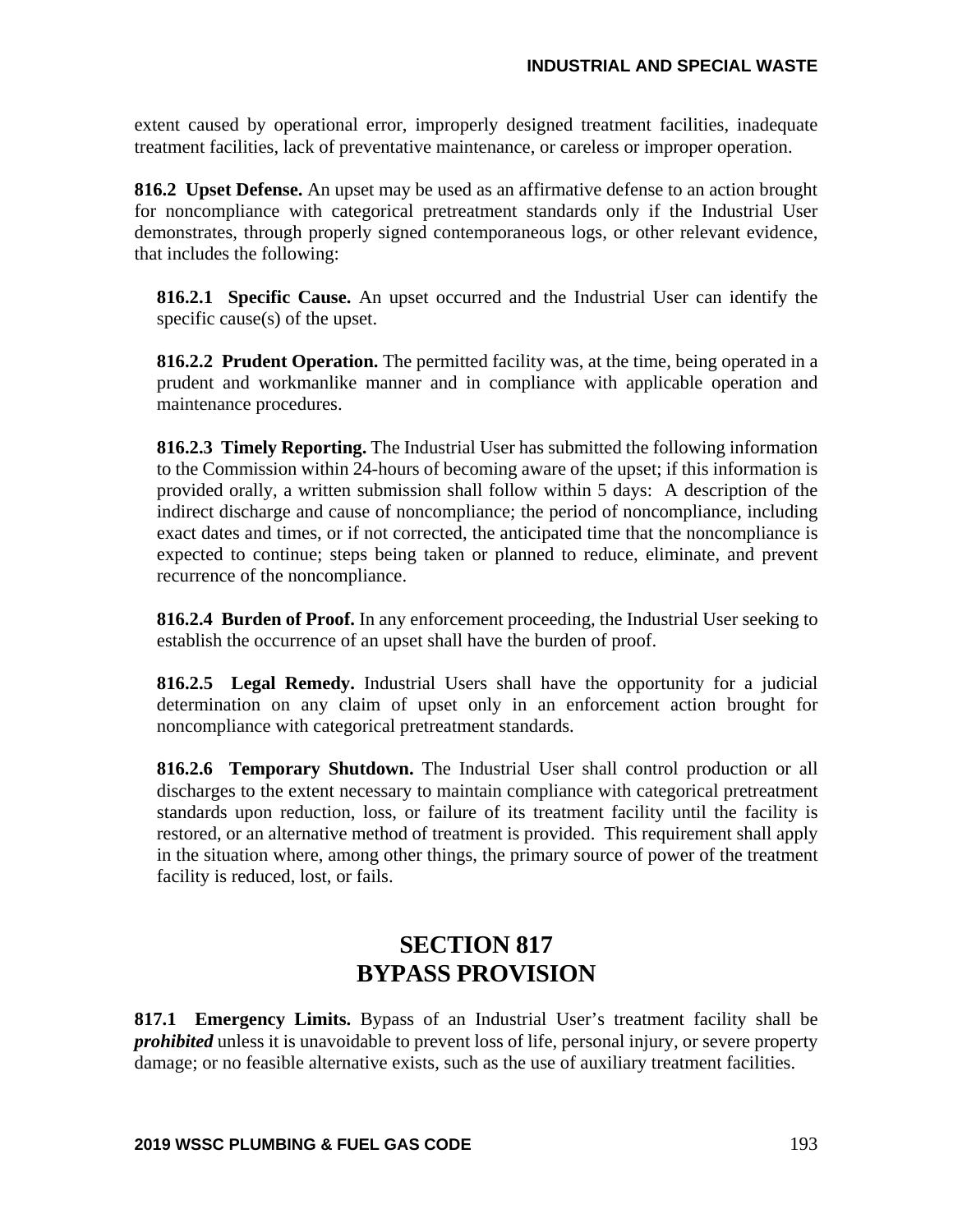**817.2 Essential Maintenance.** The Industrial User may allow any bypass to occur which shall not cause pretreatment standards or requirements to be violated, but only if it also is for essential maintenance to assure efficient operations. If bypass is needed for maintenance, the Industrial User shall notify the Commission of necessary maintenance within 24 hours. Industrial User shall submit data documenting that standards were being met and shall submit written a report within 30 days of the event.

#### **817.3 Notice**

**817.3.1 Written Notice.** If an Industrial User knows in advance of the need for a bypass, the User shall submit prior written notice to the Commission, a minimum of 10 days before the date of the bypass.

**817.3.2 Verbal Notice.** An Industrial User shall submit verbal notice of an unanticipated bypass that exceeds applicable pretreatment standards to the Commission within 24 hours from the time the Industrial User becomes aware of the bypass. A written submission shall also be provided within 5 days of the time the Industrial User becomes aware of the cause. The written submission shall include the duration of the

bypass, including exact dates and times, and if the bypass has not been corrected, the anticipated time it is expected to continue; and steps taken or planned to reduce, eliminate, and prevent recurrence of the bypass. The Commission may waive the written report on a case-by-case basis if the oral report has been received within 24 hours.

**817.4 Exceptions.** The Commission shall take enforcement action against an Industrial User for a bypass unless:

**817.4.1 Unavoidable.** The bypass was unavoidable to prevent loss of life, personal injury, or severe property damage.

**817.4.2 No Alternatives.** There were no feasible alternatives to the bypass, such as the use of auxiliary treatment facilities, retention of untreated wastes, or maintenance during normal periods of equipment downtime. This condition shall not be satisfied if adequate back-up equipment should have been installed in the exercise of reasonable engineering judgment to prevent a bypass which occurred during normal periods of equipment downtime or preventative maintenance.

**817.4.3 Notices Submitted.** The Industrial User submitted notices as required cited in Section 817.3.

**817.5 Commission Authorization.** The Commission may approve an anticipated bypass, after considering its adverse effects, if the Commission determines that it shall meet the 3 conditions cited in Section 817.4.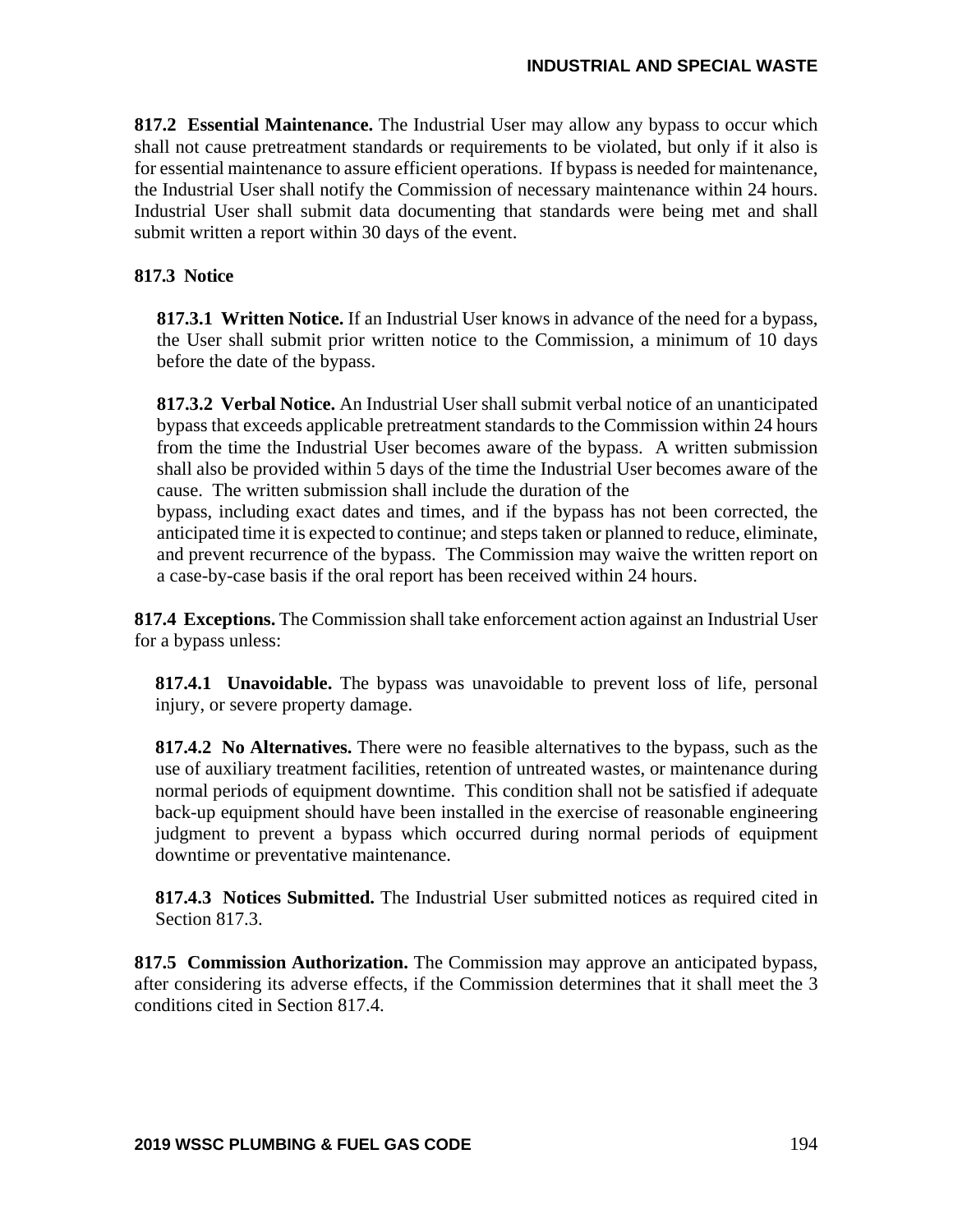### **SECTION 818 FOOD SERVICE ESTABLISHMENT DISCHARGE REQUIREMENTS**

**818.1 Applicability.** The regulations in this Section shall apply to establishments where food is served to or provided for the public, with or without charge, including, but not limited to restaurants, cafeterias, hotel kitchens, church kitchens, school kitchens, hospital cafeterias, bars, or any other commercial operation that has the potential to discharge grease laden wastewater; hereafter referred to as Food Service Establishments (FSE).

**818.2 Permit Required.** All qualifying Food Service Establishments (FSE) shall obtain or be issued a FSE Wastewater Discharge Permit. New and existing FSEs may be required to complete a fully signed permit survey to document their Discharge Permit. Failure to return a completed permit survey can subject the FSE to enforcement actions. If the Commission deems the FSE qualifies for a Discharge Permit, the FSE survey may also be used as the permit application requiring the FSE's Commission account number and a responsible party signature.

**818.2.1** To ensure the FSE is aware of Code requirements or other federal, state or Commission deadlines, the Commission reserves the right to issue a FSE Discharge Permit prior to receiving an FSE's completed permit survey.

**818.2.2** The Commission shall make the determination that an FSE Discharge Permit is warranted under one or more of the following conditions:

**818.2.2.1** Prior to a new FSE opening with a valid Health Department Permit

**818.2.2.2** At the time of the Commission's full initial inspection of an open **FSE** 

**818.2.2.3** Upon receipt of a fully completed permit survey or application The Commission shall issue a permit if it is determined that pretreatment facilities are adequate for efficient treatment of discharged waste and that the discharged waste complies with the discharge limitations of these regulations.

**818.2.3 Survey or Application Review.** The Commission shall review the application or survey submitted by the FSE and may require additional information.

**818.2.4 Duration.** The FSE Wastewater Discharge Permit shall be issued for a specified time period determined by the Commission. This permission shall be conditional on compliance with FSE Discharge Permit requirements and this code.

**818.2.5 FSE Wastewater Discharge Permit Requirements.** The FSE Wastewater Discharge Permit contains requirements necessary for the Commission to assess and ensure compliance with these Regulations. The FSE Wastewater Discharge Permit shall, at a minimum, contain the following: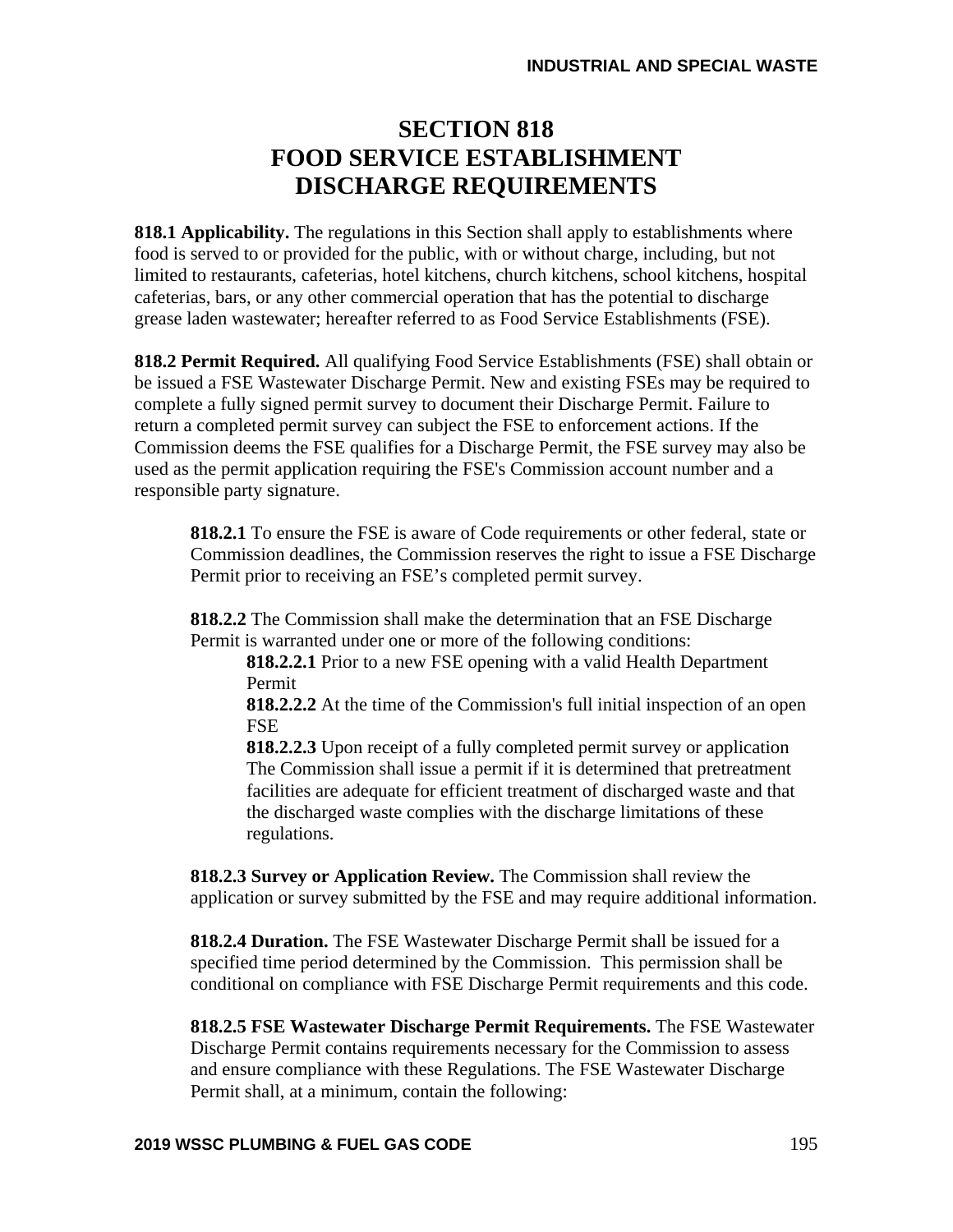(1) Best Management Practices (BMPs) for controlling FOG discharges

(2) Grease abatement system operations and maintenance standards, when applicable

(3) On-site record keeping requirements (see Section 808.1.3)

(4) Statement of non-transferability.

(5) The FSE Wastewater Discharge Permit may contain other conditions as deemed appropriate by the Commission to ensure compliance with all applicable regulations.

**818.2.6 FSE Wastewater Discharge Permit Modifications.** The Commission may modify the FSE Wastewater Discharge Permit for good cause including, but not limited to, the following:

(1) To incorporate any new pretreatment standards or requirements.

(2) To address significant alterations or additions to the FSE's operations since the time of FSE Wastewater Discharge Permit issuance.

**818.2.7 Permit Transferability.** The FSE Wastewater Discharge Permit shall not be reassigned or transferred without prior written approval by the Commission.

**818.2.8 Discharge Fee.** Issuance and validity of the FSE Wastewater Discharge Permit shall be conditional on payment by the FSE of the annual Discharge Fee as determined by the Commission. Failure to pay the Discharge Fee shall render the FSE Wastewater Discharge permit invalid.

**818.2.9 Other Permits.** Food Service Establishments shall maintain the required County Health Department permits at all times. Failure to maintain health department permits may render the FSE Wastewater Discharge permit invalid.

**818.3 Inspections.** All Food Service Establishments are subject to routine inspections as determined by the Commission. (see also Section 807)

**818.4 Grease Abatement System Installation and Maintenance Requirements, General.** When directed by the Commission, FSEs shall install and maintain a WSSC approved grease abatement system that meets or exceeds minimum requirements cited in Section 302.10.

**818.4.1 Wastewater Discharge Permittee/Property Owner's Responsibility.** Grease Abatement Systems shall be maintained in efficient operation at all times by the owner/operator at the owner's/operator's expense.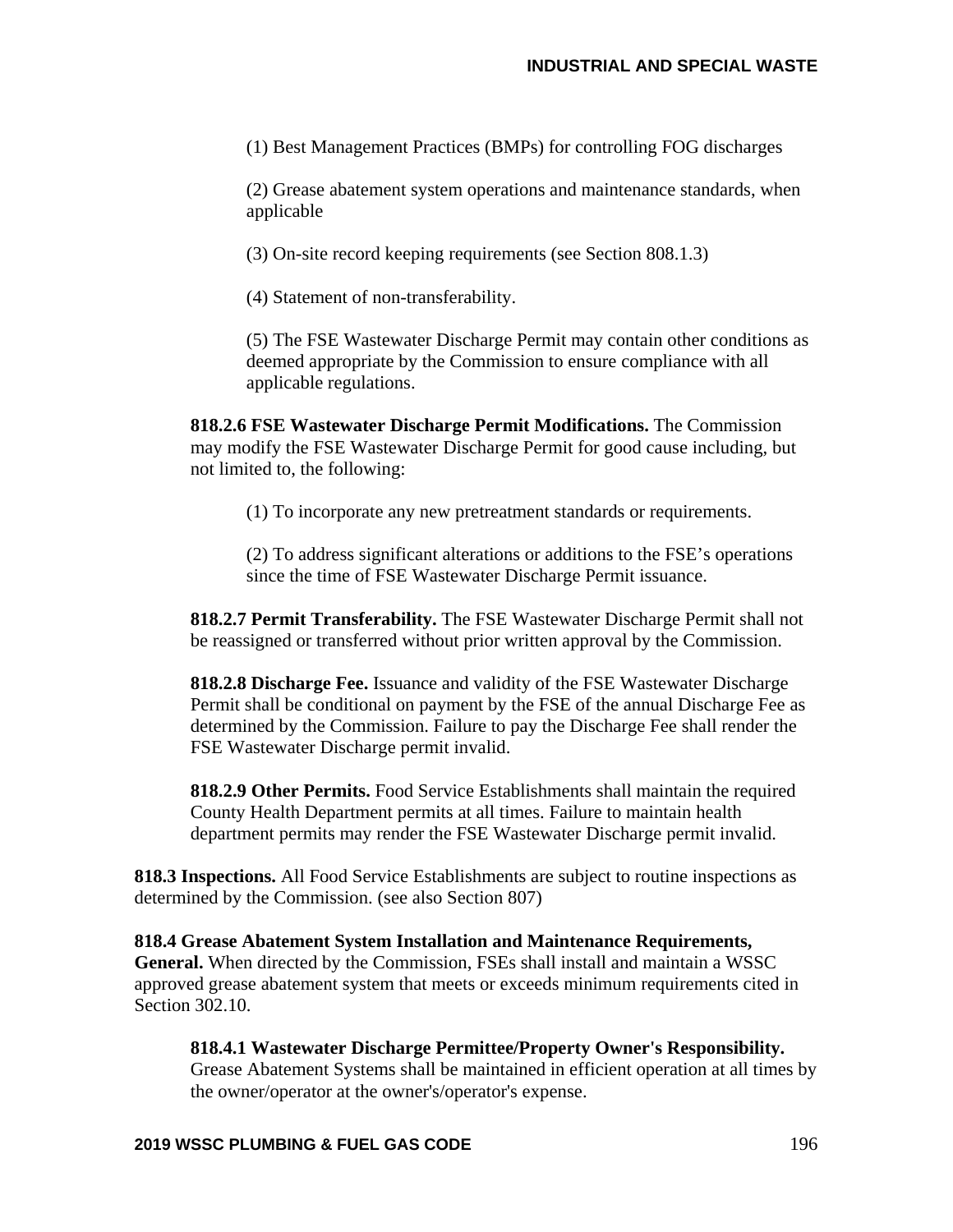**818.4.2 25% Rule.** It shall be the Permittee's/Property Owner's responsibility to ensure that the accumulation of FOG and solids does not exceed 25% of the liquid retention capacity of the Grease Abatement System. If a grease abatement system is specifically designed to function properly with FOG and solids accumulation greater than 25%, the allowable accumulation of FOG and solids may be adjusted by WSSC on a case-by-case basis.

**818.4.3 Maintenance and Inspection Intervals.** The minimum maintenance frequency for Volume-Based Grease Interceptors, including cleaning, shall be quarterly, or shall be determined by the manufacturers' recommendations, or by the Code Official's directive, or by the "25% rule", whichever is more stringent. Volume-Based Grease Interceptors shall be internally inspected annually by a qualified inspection service to determine needs for additional cleaning or repair work or other maintenance activities. The minimum maintenance frequency Flow-Based Grease Interceptors, including cleaning, shall be determined by manufacturers' recommendations, or by the Code Official's written directive, or by the "25% rule," whichever is more stringent. Flow-based Grease Interceptors shall be inspected weekly so as to identify any operational or maintenance issues and to monitor compliance with the applicable maintenance requirements. Deviation from required maintenance intervals listed above shall be submitted to and approved or disapproved by the WSSC in writing prior to implementation. WSSC shall maintain a list of all such approved deviations, and shall provide said list to MDE and EPA upon written request.

**818.4.3.1** FSEs who deviate from the frequency of pumping or maintenance requirements of their WSSC issued Maintenance Directive, without prior WSSC approval, will be in violation and are subject to a civil citation at the discretion of the code official.

**818.5 Waste Hauler.** A valid WSSC Waste Hauler Permit is required for all Waste Haulers performing pumping and cleaning services on Grease Abatement Systems located in the WSSC service area. Pumping and disposal of the contents shall be performed in accordance with conditions of the waste hauler discharge permit cited in Section 814.

**818.6 Use of Additives.** The introduction into the plumbing system of any surfactant, solvent, emulsifier, free enzymes or material that allows the grease to pass from the grease abatement system into the collection system is prohibited.

**818.6.1** Use of a biological additive may be conditionally allowed with WSSC's approval if the product manufacturer or distributor can demonstrate to the satisfaction of the WSSC that:

(1) The additive will not interfere with the normal operation of the grease interceptor.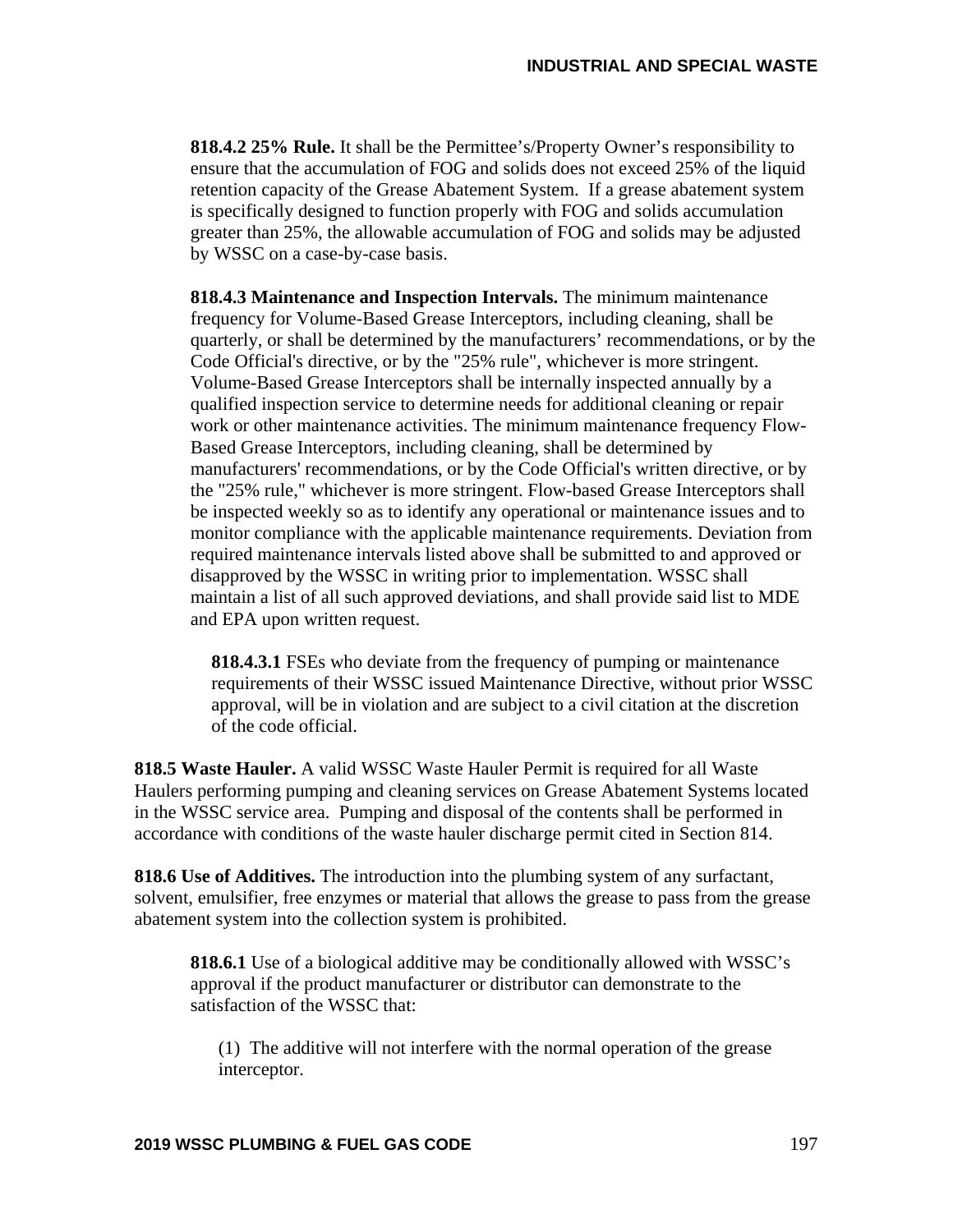(2) The additive will not interfere with operations of the receiving wastewater treatment plant.

(3) The use of the additive does not increase the potential for FOG to be discharged to the sanitary sewer.

- (4) The only active ingredients are bacterial products.
- (5) The use of the additive will not cause foaming in the sanitary sewer.
- (6) The pH of the additive is between 6 and 10.

**818.6.2** The use of an additive will not substitute for the need for proper cleaning or maintenance of the grease abatement device and cannot be used as justification for altering the cleaning frequency.

**818.6.3** Additives that are added to drain lines that do not connect to a grease abatement device are not impacted by this restriction.

**818.6.4** Normal kitchen and dish cleaning products are not considered additives for the purpose of this section.

**818.7 On-Site Plumbing System Maintenance.** The on-site plumbing system for commercial and multi-unit residential properties shall be maintained by, and at the expense of the property owner; including cleaning of the system due to grease related discharges. All jetted material must be removed at the nearest downstream manhole. Chemical cleaning of sewer lines is prohibited, except in conjunction with a jetting operation.

#### **818.8 Violations.**

#### **818.8.1 Violations of the Food Service Establishment shall include, but not be limited to, the following:**

**818.8.1.1** Failure to properly maintain a grease abatement system **818.8.1.2** Failure to keep or to present records of maintenance **818.8.1.3** Unauthorized removal and/or tampering with the flow control device **818.8.1.4** Failure to present Food Service Establishment Discharge Permit **818.8.1.5** Failure to comply with any condition of a FSE Wastewater Discharge Permit

**818.8.1.6** Failure to use a permitted Waste Hauler for interceptor maintenance **818.8.1.7** Failure to use a WSSC registered Master Plumber for correcting any and all enforcement actions that require plumbing work

**818.8.1.8** Bypassing, tampering or otherwise preventing normal operation of a grease abatement device

**818.8.1.9** Pass through of observable and measureable amounts of fats, oils or grease to the Commission's sewer service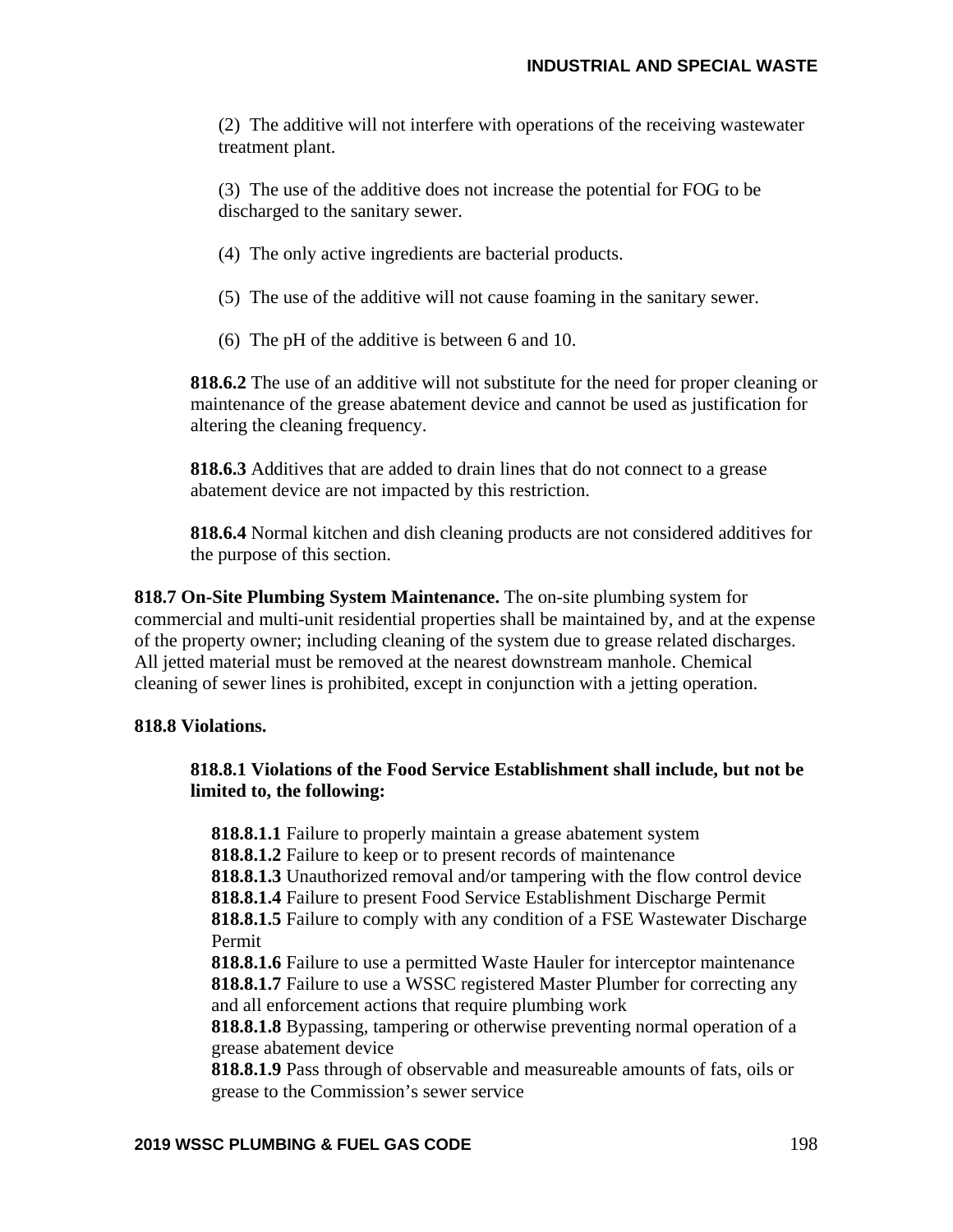**818.8.2** Violations shall subject the Food Service Establishment to penalties and other enforcement action as provided for in this Code and the Commission's FSE Enforcement Response Plan.

**818.8.3** Failure to properly maintain a grease abatement system or to present records of maintenance; removal and/or tampering with the flow control device; or failure to comply with any condition of a FSE Wastewater Discharge Permit shall be a violation of this Code, and shall subject the permittee to penalties and other enforcement action as provided for in the Commission's FSE Enforcement Response Plan.

**818.8.4** Repeated violations for failure to clean or maintain a flow-based grease interceptor shall result in a requirement to install a volume-based interceptor as provided for in the Commission's FSE Enforcement Response Plan.

**818.8.5** Repeated violations for failure to clean or maintain a volume-based grease interceptor will subject the FSE to increased enforcement as provided for in the Commission's FSE Enforcement Response Plan.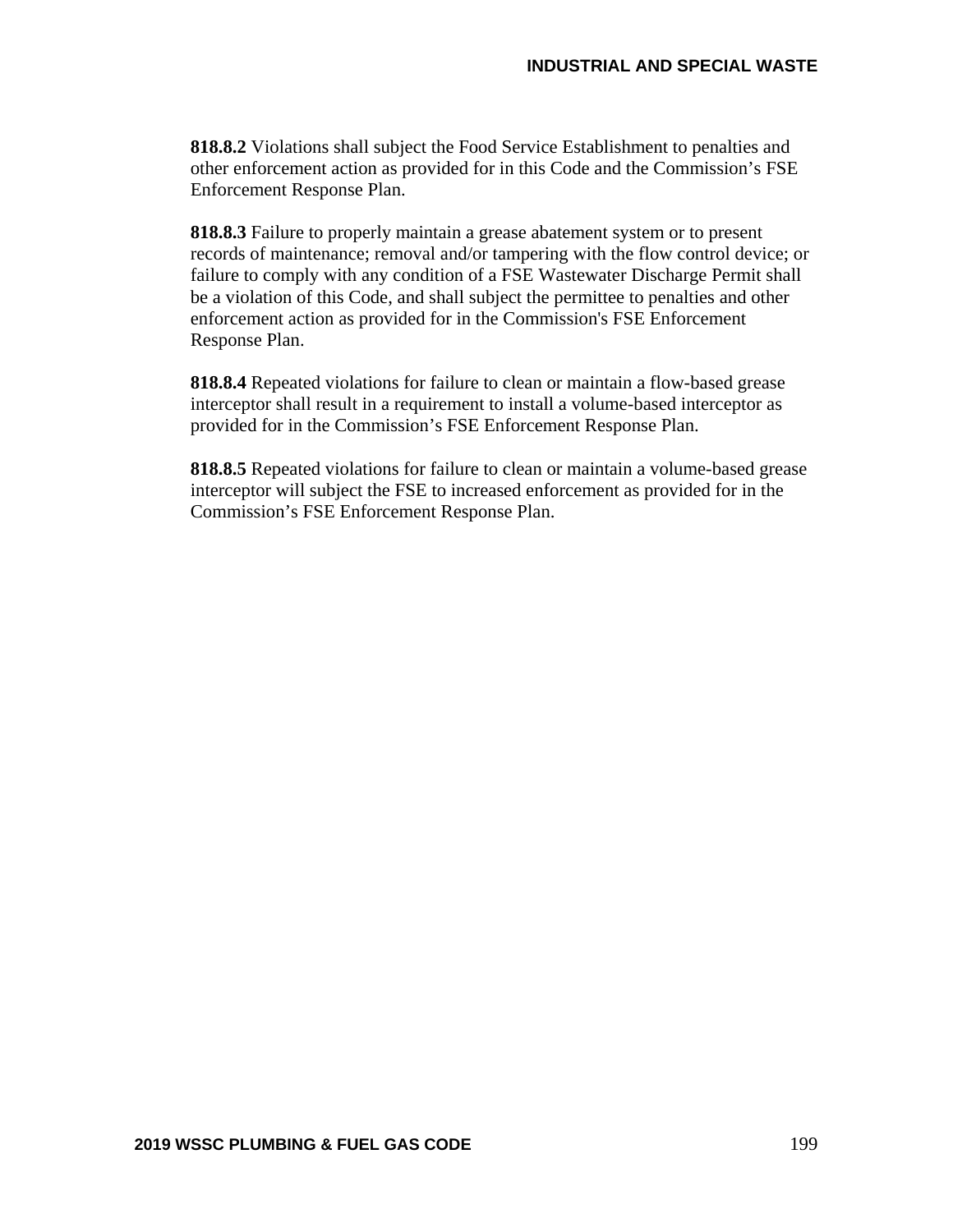#### **INDUSTRIAL AND SPECIAL WASTE**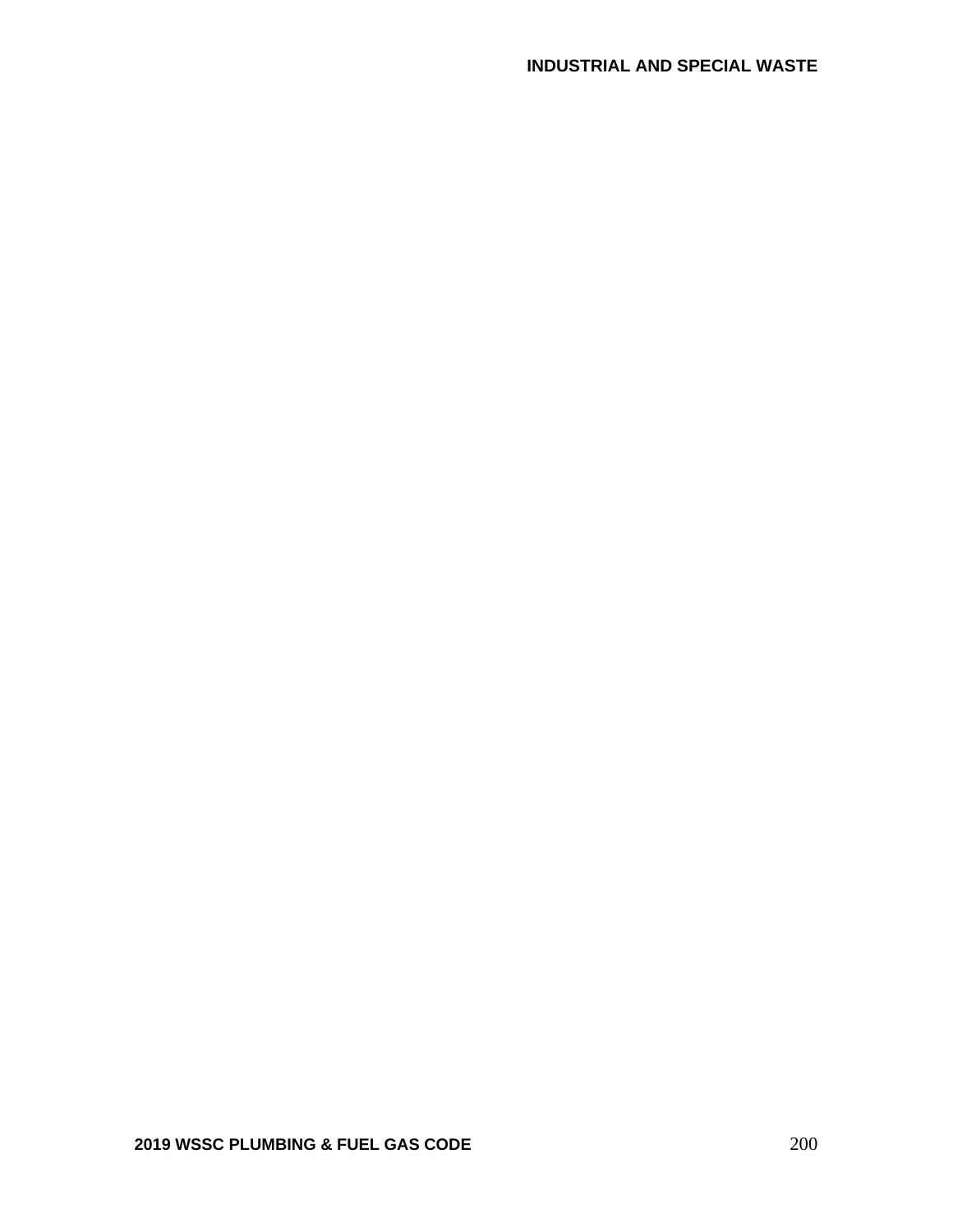#### **CHAPTER 9**

# **WATER RE-USE SYSTEMS**  NON-POTABLE WATER DERIVED FROM VARIOUS SOURCES

### **SECTION 901 GENERAL**

**901.1 Scope.** Subject to outside approvals pursuant to 901.2 of this Code, this Chapter shall provide provisions to facilitate certain non-potable water uses in non-residential applications only. Such uses may include, but are not limited to, toilet and urinal flushing, mechanical systems and equipment cooling. Certain applications of non-potable water (e.g., irrigation [sub-surface, drip or spray], general hose bibb applications or automatic and/or self service vehicle washing operations) may require additional provisions to ensure safety. This Code does not provide plumbing fixture guidelines for such applications; approvals and provisions shall be provided by the authority having jurisdiction.

**901.1.1 Exceptions.** This chapter is not applicable to process water recycling which is unique to, and self contained within, a specific water utilizing process such as, but not limited to, vehicle washing, laundering, ice melt, or similar uses. These regulations also do not apply to residential use of rain barrels for outside irrigation, where the system does not comingle with the building's plumbing system.

**901.2 Additional Outside Jurisdiction Requirements. All** *centralized non-potable water*  **use projects and** *decentralized non-potable water* **use projects must** *first* **be authorized by the the appropriate county agencies (authority having jurisdiction). The appropriate authority having jurisdiction is responsible for oversight of the design, operation, maintenance, monitoring, recordkeeping and reporting requirements of the non-potable**  water projects. This includes establishing safe-minimum water quality standards for *each intended non-potable water application* **and monitoring for compliance with the standards. At all times, in addition to the local county standards, all applicable federal and state water quality standards shall be met.** 

**901.3 Definitions. In addition to the defintions included in Chapter 2 of this code, the following definitions are specifically applicable to the provisions of this Chapter 9, Water Re-Use Systems.** 

**901.3.1 Non-Potable Water.** Water which is *not reliably* safe for drinking, personal use or culinary related utilization.

**901.3.2 Centralized Non-Potable Water Systems.** Non-potable water that is treated and distributed from a central location, e.g., a wastewater treatment plant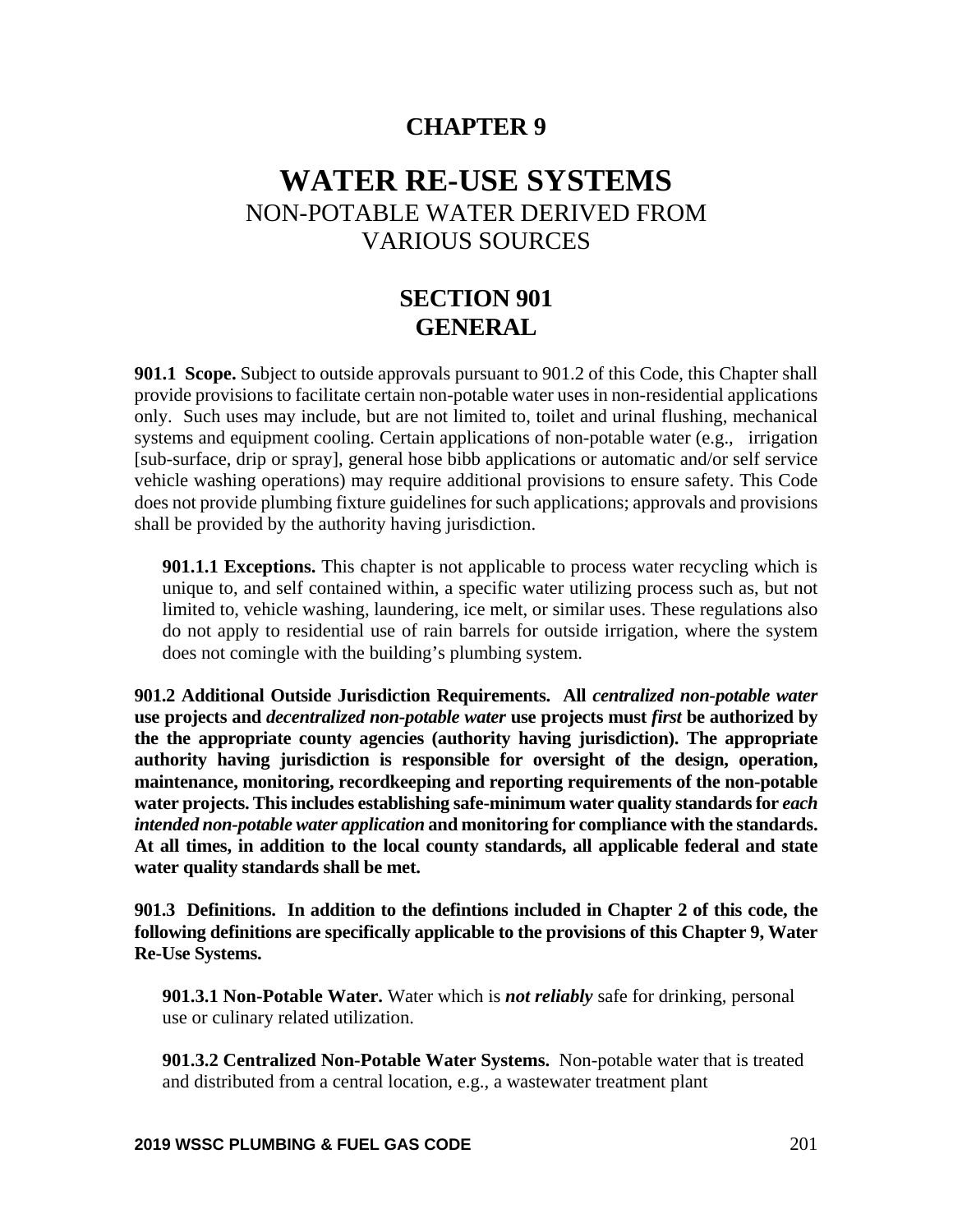**901.3.3 Decentralized Non-Potable Water Systems.** Non-potable water that is collected, treated and used on location.

**901.3.4 Water Re-Use Systems.** Varieties of water recycling from the following sources: wastewater treatment plant effluent; graywater; rainwater; ground water; condensate; process and equipment discharge.

**901.3.4.1 Reclaimed Water.** Enhanced wastewater effluent produced at a *centralized* municipal wastewater treatment plant, resulting in recycled water suitable for various, yet specific non-potable uses.

**901.3.4.2 Graywater System.** A *decentralized* water re-use system that employs on-site treatment of the discharge from specific plumbing fixtures such as bathtubs, showers, lavatory sinks, clothes washers, laundry tubs/trays, etc. thereby producing recycled water for various specific non-potable uses.

**901.3.4.3 Rainwater Harvesting System.** A *decentralized* water re-use system that employs on-site treatment of captured rainwater from rooftop and similar elevated decking areas thereby producing recycled water for various specific non-potable uses.

**901.3.4.4 Groundwater Re-Use System.** A *decentralized* water re-use system that employs on-site treatment of captured groundwater from foundation drainage systems thereby producing recycled water for various specific non-potable uses.

**901.3.4.5 Condensate Re-Use System.** A *decentralized* water re-use system that employs on-site treatment of captured condensate from refrigeration and air conditioning systems thereby producing recycled water for various specific nonpotable uses.

**901.3.4.6 Process Water Re-Use System.** A *decentralized* water re-use system that employs on-site treatment of captured process wastewater from various systems thereby producing recycled water for various specific non-potable uses.

**901.3.5 Blackwater.** A sanitary sewer flow containing human waste such a fecal matter or urine, or kitchen waste water.

**901.3.6 Non-Residential Building or Occupancy.** The classification non-residential shall apply to any building type or occupancy that does not meet the parameters of a Group R-3 occupancy as set forth in the International Building Code. Group R-3 classifications include single family homes and row style townhomes (single dwelling unit from bottom floor to top floor). All other building types or occupancies shall be deemed non-residential.

**901.4 Limitations.** WSSC and this code do not regulate the production and safety of nonpotable water or ensure that non-potable water quality standards are being met.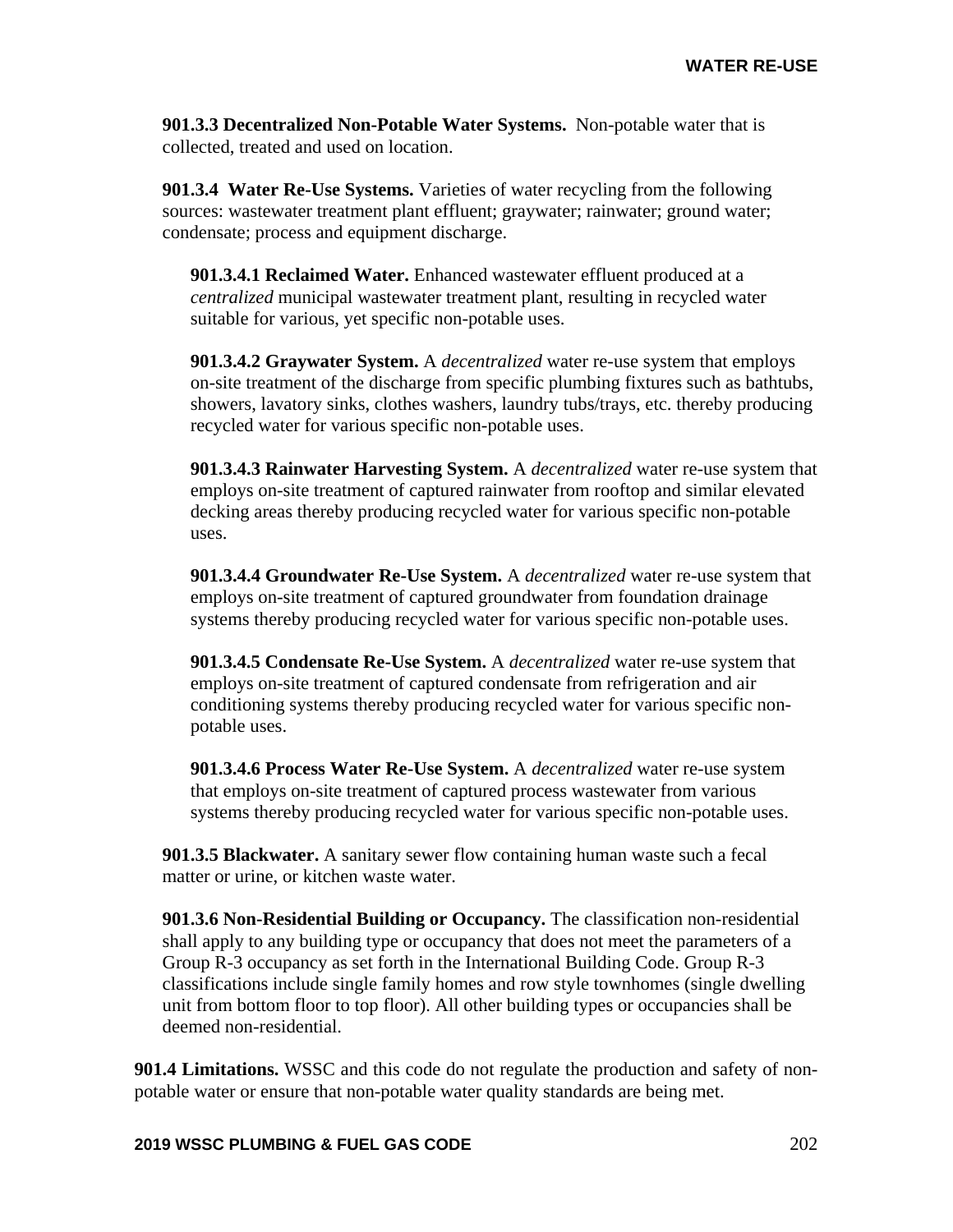### **SECTION 902 PERMIT**

**902.1 Permit.** The installation of *Water Re-Use Systems* shall require a Long Form Permit where any such system utilizes any one of the following conditions:

**902.1.1 Potable Water Connection.** Any connection regardless of intended use: manual or automatic feed; emergency back-up or routine supplementation.

**902.1.2 Sanitary Drainage Connection.** Any connection, whether direct or indirect.

**902.1.3 Use Within the Building.** Any utilization of non-potable water within the building, including but not limited to, toilet and urinal flushing; mechanical system make-up; equipment cooling; etc.

**902.1.4 Shared Space.** Where any Water Re-Use System or associated collection and/or distribution piping shares space with any other plumbing or mechanical system components.

**902.2 Plans Review Required.** Design plans, as required per 904.1 below, shall be submitted along with the required permit application for WSSC review.

### **SECTION 903 BACKFLOW PREVENTION AND METERING**

**903.1 Required Backflow Assembly.** The interconnection between a potable water distribution system and a water re-use system shall be protected against backflow with an ASSE 1013 RPZA backflow assembly or equivalent. The interconnection shall be limited to whole system supply connection(s) and not permitted on a per fixture or a per equipment basis.

**903.2 Required WSSC Meter.** In general, water re-use systems shall be metered to account for discharges to the sanitary sewer as follows:

**903.2.1 Standard Details.** Sewer use meters shall be installed following WSSC Standard Details.

**903.2.2 Location.** Where possible, the meter shall be located downstream of the water treatment process. The meter shall be located within a pressurized section of the water re-use treatment system and downstream of a 100 micron filter.

**903.2.3 Treatment Waste and Backwash.** Liquid waste or backwash generated from the non-potable water treatment process shall be:

**2019 WSSC PLUMBING & FUEL GAS CODE** 203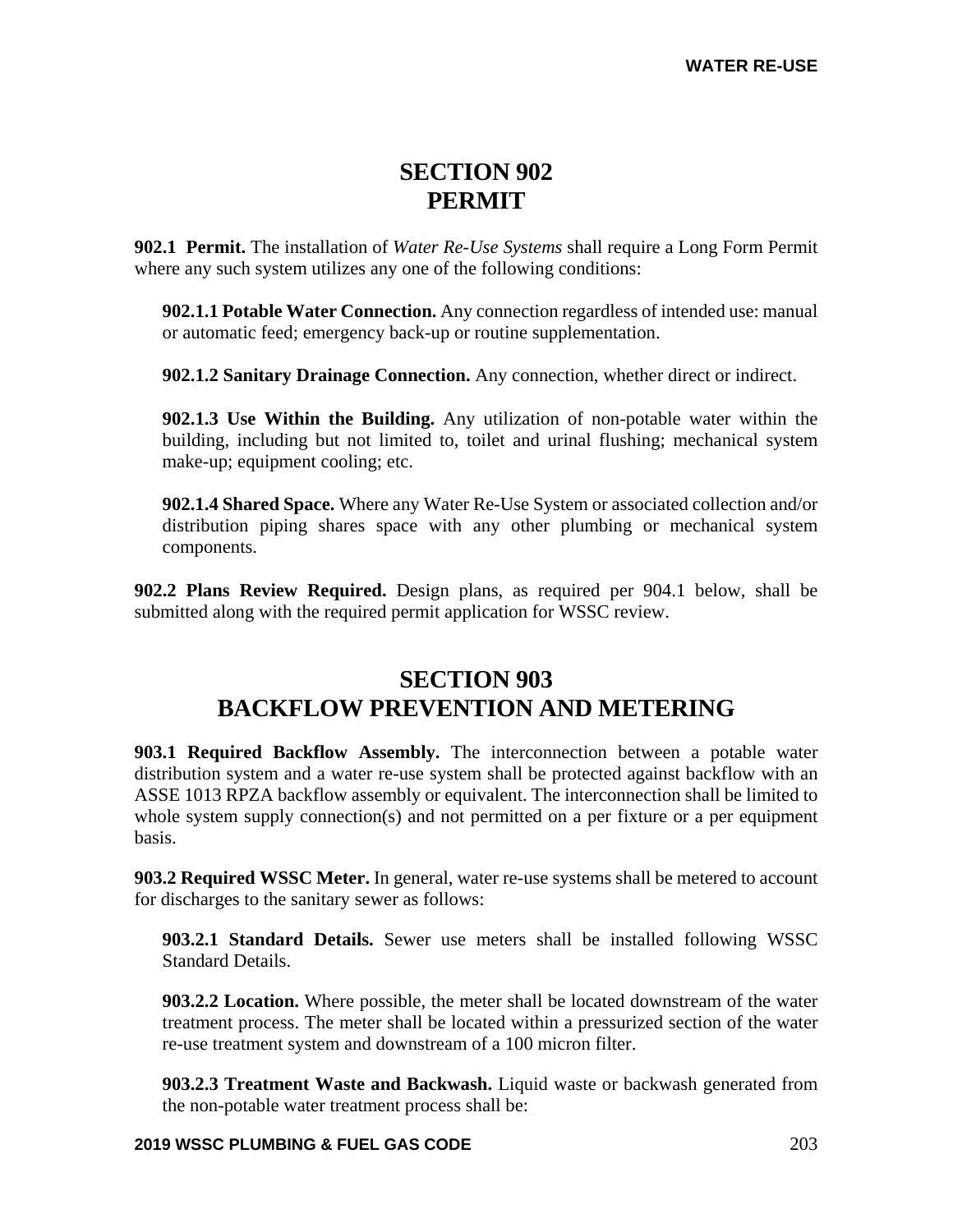**903.2.3.1** Directed back to the head of the treatment process, where possible; or

**903.2.3.2** Metered and discharged to the sanitary sewer.

**903.2.3.3** All discharges to the Sanitary Sewer System must comply with the WSSC Regulations outlined in Chapter 8, Industrial and Special Waste.

**903.2.3.4** Where these conditions cannot be met, the waste shall be hauled away and properly disposed of.

**903.2.4 Exception for Graywater Systems.** Where graywater or similar systems receive the waste stream from plumbing fixtures or equipment that is served with WSSC metered water, additional sewer use metering is not required.

### **SECTION 904 SYSTEM DESIGN**

**904.1 General.** Water Re-Use Treatment Systems and associated collection and distribution piping shall be designed by a registered professional engineer.

**904.1.1 Construction Documents.** Design plans shall include plan views, including exterior tanks and associated piping, complete elevation schematics, and corresponding equipment schedules. Zoom and scale shall be adequately enlarged to facilitate a clear understanding of all equipment, appurtenances and flow direction.

**904.2 Sources.** The sources of water for water re-use systems shall include, but are not limited to, as follows:

**904.2.1 Graywater.** Bathtubs, showers, lavatory sinks, clothes washers and laundry trays.

**904.2.2 Rainwater.** Rooftop drainage systems; elevated patios, decks, and similar.

**904.2.3 Groundwater.** Subsurface foundation drain systems and similar.

**904.2.4 Condensate.** Refrigeration and air conditioning condensate.

**904.2.5 Clear Process Waste.** Equipment cooling, steam recovery, ice melt, fire pump test, and similar "clear" process waste.

#### **904.3 Prohibited Sources.**

**904.3.1 Blackwater.** Urine, fecal waste, kitchen waste, and similar.

**904.3.2 Blood Borne Waste.** Hospitals, Laboratories, Morgues.

**904.3.3 Industrial Waste.** Untreated industrial waste.

**904.3.4 Surface Water.** At grade surface run-off or at grade ponded/standing water **904.3.5 Vehicle Generated Waste.** Parking lots, decks, or garages; vehicle service centers; vehicle washing operations; and similar.

#### **2019 WSSC PLUMBING & FUEL GAS CODE** 204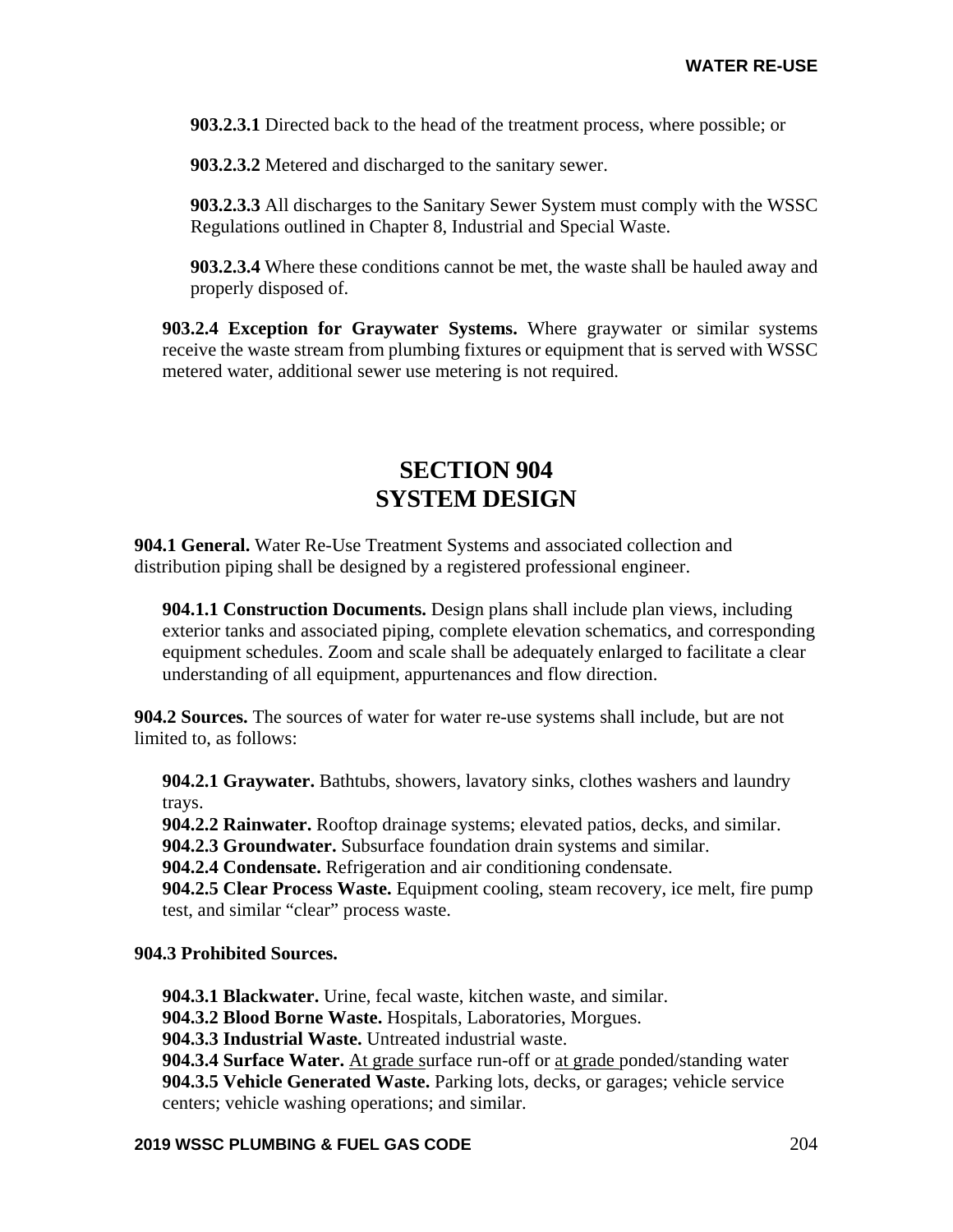**904.4 Reclaimed Water.** Treated wastewater treatment plant effluent differs from other water re-use systems in that the treatment process is performed at the municipal level, offsite from the use. It is then piped to the property in a municipal utility approved manner, but then is distributed and utilized on property as required of other water re-use systems described in this code. Uses for reclaimed water are limited to the uses set forth by the Maryland Department of the Environment. This use is synonymous with *centralized nonpotable water* systems.

**904.5 Minimum Water Quality Standard.** It is the responsibility of the appropriate State and County Government Agencies to establish water quality standards. At a minimum, non potable water produced for plumbing, mechanical and industrial process as allowed by this Code, shall meet the parameters set forth by the Maryland Department of the Environment – Class IV effluent water quality standard, or other equivalent standards established by local authorities.

**904.6 Collection Piping.** All collection piping within a building shall be designed and installed in accordance with IPC Chapters 3, 7, 9 & 10 and this Code. Marking and labeling shall be required of all collection piping, above and below grade, whether under gravity flow or pump pressure conditions.

**904.6.1 Graywater Collection Piping.** Graywater collection piping systems and associated collection reservoirs/sumps shall be protected from the sanitary sewer system by segregation, an air gap or a backwater valve.

#### **904.7 Distribution Piping.**

**904.7.1 Design and Installation.** All distribution piping shall be designed and installed in accordance with IPC Chapter 3 & 6 and this code.

**904.7.2 Marking and Labeling.** All piping *and* pipe covering shall be marked and labeled pursuant to IPC Section 608.8. Fixture and equipment supply shut-off valves shall be tagged to alert service technicians of the origin and nature of the non-potable water.

**904.7.3 Potable Water Back-up.** Potable water shall be interconnected in adequate supply and volume to support the fixture demand in the event of system failure or removal. See 903.1.

**904.7.4 Water Coloring.** Non-potable water does not require coloring. Where coloring is specified by the designer, caution shall be used to ensure permanent staining of fixtures will not occur.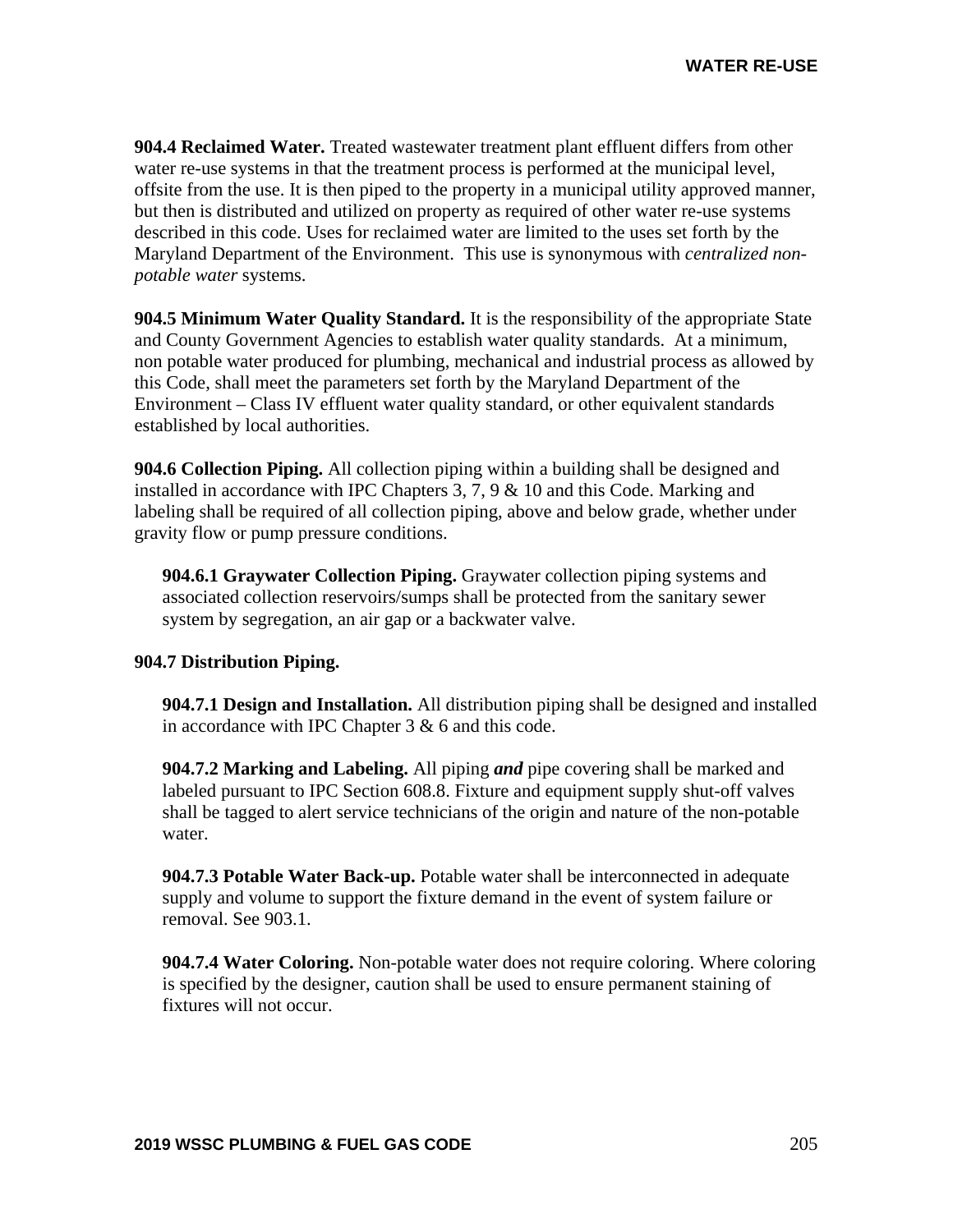#### **904.8 Storage Tanks.**

**904.8.1 Construction.** When installed above or below grade, storage tanks shall be constructed to withstand internal and external forces whether the tank is empty or full.

**904.8.2 Drain and Overflow.** The drain and overflow of a storage tank to the sanitary sewer is only allowed for graywater systems and similar (e.g.; reclaimed water and process water), where upstream processes utilized WSSC metered water. All other "unmetered" discharges (e.g., rain water, condensate, and groundwater) shall be routed to the storm water system in accordance with relevant standards.

**904.8.3 Air Gap or Backwater Valve.** Where possible, an air gap shall be provided between the drain/overflow of a storage tank and its sanitary drain receptor. In lieu of an air gap, a backwater valve may be installed downstream of a storage tank directly discharging to the sanitary sewer to protect the tank from any possible back-up within the building drainage system. When directly connected, both drain and overflow shall discharge into a vented trap. Whether direct or indirect, traps serving such storage tanks shall include automatic trap priming devices.

**904.8.4 Storm Sewer Connection.** When applicable, water re-use collection piping, tanks, drains and overflows shall be protected from storm sewer backflow by air gap or a backwater valve(s).

**904.9 Roof Washer System.** Rainwater harvesting systems shall be outfitted with debris excluders or similar devices. It is recommended that roof washing systems be designed to automatically divert a sufficient volume of initial rainfall to effectively clean the roof or collection surface of undesired debris and contaminates.

**904.10 Combination Systems.** Multiple sources may be utilized to provide make-up to a single non-potable water treatment systems as follows:

**904.10.1 Collection System Segregation.** Each type of source water shall be independently routed to the treatment and storage components, unless otherwise approved by the code official.

**904.10.2 Metering.** Prior to joining source waters together for treatment, metering of all "non-metered" source waters shall be accomplished. Source waters shall be filtered through a minimum of a 100 micron filter.

**904.10.3 Overflow and Backwash.** Collection overflows and filtration backwash water shall be routed to their required corresponding collection systems (e.g.: rainwater to storm sewer; graywater to sanitary sewer. etc.)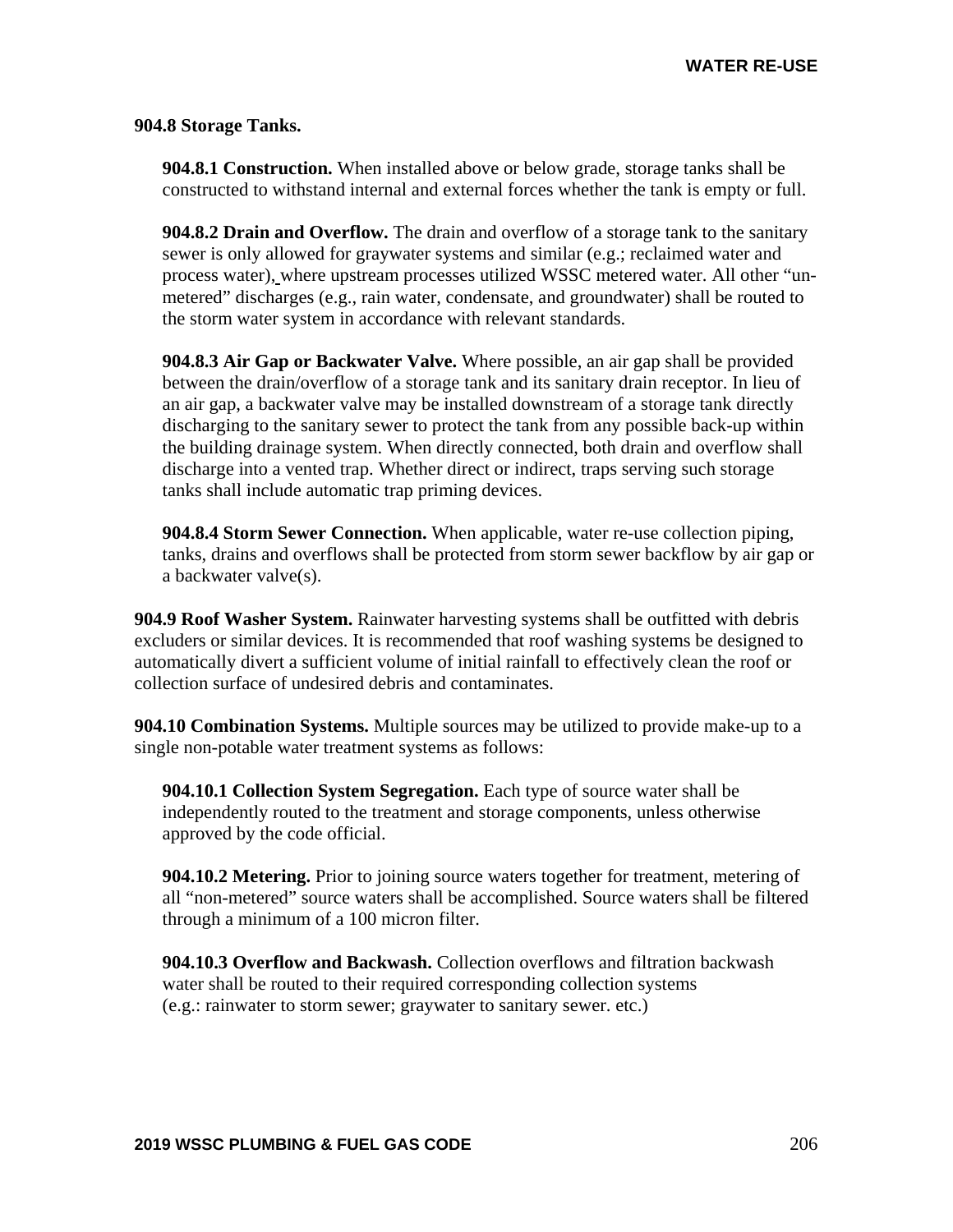#### **SECTION 905 DISCLOSURE AND SIGNAGE**

**905.1 Distribution Piping.** Distribution piping and supply shut-off valves shall be marked, labeled and tagged in accordance with Section 904.7.2.

**905.2 Commercial, Industrial and Institutional Restrooms.** Each restroom in these various occupancies shall have, at a minimum, one disclosure sign posted in a conspicuous location. The lettering shall be highly visible and a minimum of a ½" in height on a contrasting background with the following text: *Caution: Non-Potable Water Used for Toilet and Urinal* [where applicable] *Flushing"*

**905.3 Water Re-use Equipment Room.** In all water re-use equipment rooms there shall be a disclosure sign, or signs as needed. Each sign provided shall have highly visible lettering a minimum of a ½" in height on a contrasting background with the following text: *"This building utilizes a water re-use system that produces non-potable water for* [describe use]*. Prior to commencing any plumbing or mechanical work on premises, by law you must consult with the system operator."* 

### **SECTION 906 OPERATIONS AND MAINTENANCE**

**906.1 Approved Operators.** Water Re-use Systems shall be operated and maintained by qualified technicians. Licensing and qualification credentials for technicians, if any, will be established by the county government agency having jurisdiction.

**906.2 Operation, Maintenance, Recordation & Reporting.** Operation, maintenance, recordation & reporting shall be performed consistent with the approvals to operate the system granted by the jurisdiction having authority as described in Section 901. Failure to properly operate, maintain, record and/or report the system shall constitute a violation of this Code and the water re-use system may be subject to a shut-down order requiring a disconnection of the system and supplying all related plumbing fixtures with potable water.

**906.3 Minimum Water Quality.** When minimum required water quality standards cannot be met, the water re-use systems shall be completely by-passed and supplied with potable water through an adequately sized interconnection. Distribution piping shall be purged and disinfected as needed.

**906.4 System Shut-down and Removal.** Long term shut down or removal of a water reuse system shall be done under a Short Form Permit. Collection piping shall be re-routed directly to the sanitary or storm water systems as applicable. Interconnection between the treatment system and the potable water mains *shall be* permanently divorced. Existing distribution piping shall be purged and disinfected as needed. Re-activation requires the same approvals as a new system.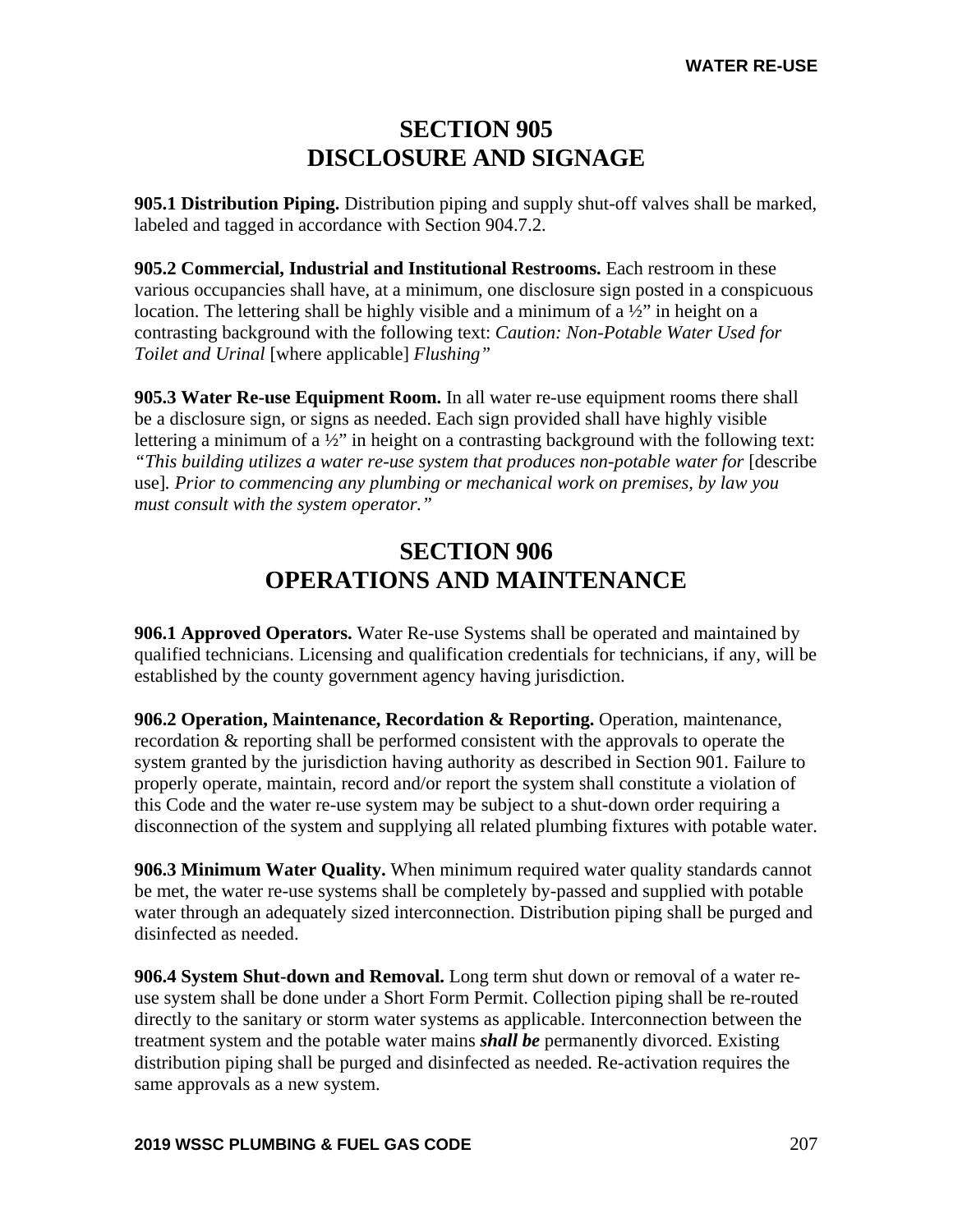**906.5 Conveyance of Non-Potable Water System During Changes in Ownership and/or Building Occupancy.** The new owner or tenant shall be notified of all the details related to the non-potable water system including: operations, maintenance, monitoring, recordkeeping and reporting documents. All responsibilities shall be officially transferred to, and carried-out by, the new owner/tenant and the jurisdiction having authority shall be notified of the changes in ownership.

**906.6 Detailed Guidelines.** The Environmental Protection Agency's 2012 Water Reuse Guidelines and the 2011 National Sanitation Foundation – NSF/ANSI 350 may be utilized for additional detailed guidelines for design, operation, maintenance and monitoring requirements of the non-potable water systems.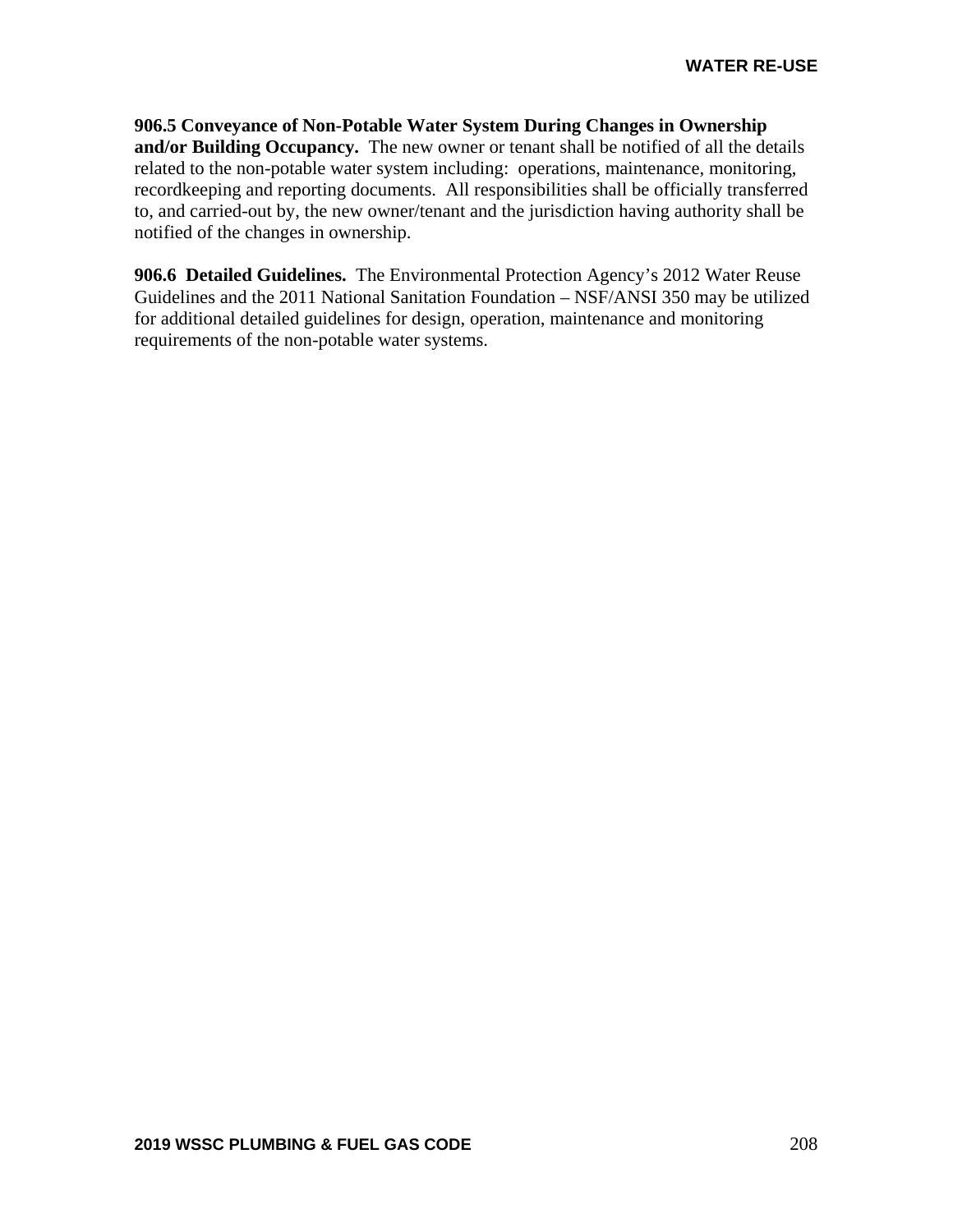# **APPENDIX A**

#### **RESIDENTIAL SYSTEM DEVELOPMENT CHARGE**

Rates Effective July 1, 1999 **Fixture Code Revisions Effective May 1, 2007**

| Code           | <b>Fixture Description</b>               | <b>Water</b><br><b>Supply</b><br><b>Fixture</b><br><b>Unit</b><br><b>Value</b> | <b>Drainage</b><br><b>SDC</b><br><b>Fixture</b><br><b>Water</b><br>Unit<br><b>Charge</b><br><b>Value</b> |                              | <b>SDC</b><br><b>Sewer</b><br>Charge |    | <b>SDC</b><br><b>Combined</b><br>Charge |    |                          |
|----------------|------------------------------------------|--------------------------------------------------------------------------------|----------------------------------------------------------------------------------------------------------|------------------------------|--------------------------------------|----|-----------------------------------------|----|--------------------------|
| R <sub>0</sub> | Bathtub (Residential)                    | 3.00                                                                           | \$                                                                                                       | 264                          | 1.60                                 | \$ | 184                                     | \$ | 448                      |
| 4B             | <b>BFP - Testable</b>                    |                                                                                | \$                                                                                                       |                              |                                      | \$ |                                         | \$ |                          |
| 4C             | <b>BFP - Non-Testable</b>                | $\overline{\phantom{a}}$                                                       | \$                                                                                                       | -                            | $\overline{\phantom{a}}$             | \$ |                                         | \$ |                          |
| R1             | <b>Bidet</b>                             | 1.00                                                                           | \$                                                                                                       | 88                           | 1.40                                 | \$ | 161                                     | \$ | 249                      |
| <b>RW</b>      | Clothes Washer Standpipe/Box             | 2.00                                                                           | \$                                                                                                       | 176                          | 1.60                                 | \$ | 184                                     | \$ | 360                      |
| <b>RR</b>      | Clothes Washer (water only)              | 2.00                                                                           | \$                                                                                                       | 176                          |                                      |    |                                         | \$ | 176                      |
| R <sub>2</sub> | Dishwasher (Residential)                 | 1.00                                                                           | \$                                                                                                       | 88                           | 1.60                                 | \$ | 184                                     | \$ | 272                      |
| 68             | Ejector Pump                             |                                                                                | \$                                                                                                       |                              |                                      | \$ |                                         | \$ |                          |
| F <sub>3</sub> | <b>Faucet - Pot Filler</b>               | 1.00                                                                           | \$                                                                                                       | 88                           | $\qquad \qquad \blacksquare$         | \$ | $\blacksquare$                          | \$ | 88                       |
| R <sub>5</sub> | Floor Drain (primed)                     |                                                                                | \$                                                                                                       | $\overline{\phantom{a}}$     | $\overline{\phantom{a}}$             | \$ | $\overline{\phantom{a}}$                | \$ |                          |
| GP             | Grinder Pump - Unknown Type              | $\blacksquare$                                                                 | \$                                                                                                       | $\blacksquare$               | $\blacksquare$                       | \$ | $\blacksquare$                          | \$ |                          |
| R7             | Hose Bibb                                | 3.00                                                                           | \$                                                                                                       | 264                          | $\blacksquare$                       | \$ | $\blacksquare$                          | \$ | 264                      |
| <b>RP</b>      | Hose Bibb on Well                        | $\overline{\phantom{a}}$                                                       | \$                                                                                                       | $\overline{\phantom{a}}$     | $\overline{\phantom{a}}$             | \$ | $\overline{\phantom{a}}$                | \$ |                          |
| R <sub>9</sub> | Humidifier (Residential type)            | $\blacksquare$                                                                 | \$                                                                                                       | ٠                            | $\blacksquare$                       | \$ | $\blacksquare$                          | \$ | $\overline{\phantom{a}}$ |
| <b>RA</b>      | Ice Maker (Residential type)             | $\blacksquare$                                                                 | \$                                                                                                       |                              | $\blacksquare$                       | \$ |                                         | \$ |                          |
| <b>RC</b>      | Instant Hot                              |                                                                                | \$                                                                                                       |                              | $\overline{\phantom{a}}$             | \$ | $\qquad \qquad \blacksquare$            | \$ |                          |
| <b>RH</b>      | Lawn Sprinkler - 3/4" Water Supply       | 4.00                                                                           | \$                                                                                                       | 352                          | $\blacksquare$                       | \$ | $\overline{\phantom{a}}$                | \$ | 352                      |
| <b>RI</b>      | Lawn Sprinkler -1" & Larger Water Supply | 10.00                                                                          | \$                                                                                                       | 880                          | $\overline{\phantom{a}}$             | \$ | $\blacksquare$                          | \$ | 880                      |
| МO             | Modular Unit                             |                                                                                | \$                                                                                                       |                              | $\overline{\phantom{a}}$             | \$ |                                         | \$ |                          |
| <b>RJ</b>      | Pool Fill                                | 4.00                                                                           | \$                                                                                                       | 352                          | $\overline{\phantom{a}}$             | \$ |                                         | \$ | 352                      |
| RK             | Sauna (with water) / Steamer             | 0.50                                                                           | \$                                                                                                       | 44                           |                                      | \$ |                                         | \$ | 44                       |
| <b>RL</b>      | <b>Shower Stall</b>                      | 2.00                                                                           | \$                                                                                                       | 176                          | 1.40                                 | \$ | 161                                     | \$ | 337                      |
| <b>RM</b>      | Sink (Bar)                               | 1.00                                                                           | \$                                                                                                       | 88                           | 1.40                                 | \$ | 161                                     | \$ | 249                      |
| <b>RN</b>      | Sink (Kitchen)                           | 2.00                                                                           | \$                                                                                                       | 176                          | 1.60                                 | \$ | 184                                     | \$ | 360                      |
| <b>RF</b>      | Sink (Laundry Tray)                      | 2.00                                                                           | \$                                                                                                       | 176                          | 1.60                                 | \$ | 184                                     | \$ | 360                      |
| <b>RG</b>      | Sink (Lavatory)                          | 1.00                                                                           | \$                                                                                                       | 88                           | 0.90                                 | \$ | 104                                     | \$ | 192                      |
| <b>RB</b>      | Water Closet (Flush Tank 1.6 gpf)        | 2.00                                                                           | \$                                                                                                       | 176                          | 2.00                                 | \$ | 230                                     | \$ | 406                      |
| WS             | <b>Water Conditioner</b>                 |                                                                                | \$                                                                                                       | $\qquad \qquad \blacksquare$ |                                      | \$ |                                         | \$ |                          |
| 60             | Water Heater - Not Gas                   | $\overline{\phantom{0}}$                                                       | \$                                                                                                       | $\overline{\phantom{a}}$     | $\overline{\phantom{a}}$             | \$ | $\overline{\phantom{a}}$                | \$ | $\overline{\phantom{a}}$ |
| 8F             | Gas - Boiler (under 200K)                |                                                                                | \$                                                                                                       |                              |                                      | \$ |                                         | \$ |                          |
| ΧB             | Gas - Boiler (200K+)                     |                                                                                | \$                                                                                                       |                              |                                      | \$ |                                         | \$ |                          |
| <b>VP</b>      | Gas - Cooking Equipment                  | ٠                                                                              | \$                                                                                                       |                              |                                      | \$ |                                         | \$ |                          |
| 87             | Gas - Dryer                              |                                                                                | \$                                                                                                       |                              |                                      | \$ |                                         | \$ |                          |
| VQ             | Gas - Generator                          | ۰                                                                              | \$                                                                                                       | ٠                            | $\overline{\phantom{a}}$             | \$ |                                         | \$ |                          |
| VN             | Gas - Heater (Construction)              | $\overline{\phantom{a}}$                                                       | \$                                                                                                       | $\overline{\phantom{a}}$     | $\overline{\phantom{a}}$             | \$ | $\overline{\phantom{a}}$                | \$ | $\frac{1}{2}$            |
| 8T             | Gas - Heater (Decorative)                | $\overline{\phantom{a}}$                                                       | \$                                                                                                       | $\blacksquare$               | $\overline{\phantom{a}}$             | \$ | $\overline{\phantom{0}}$                | \$ | $\blacksquare$           |
| 6A             | Gas - Heater (Pool)                      |                                                                                | \$                                                                                                       | $\overline{\phantom{0}}$     |                                      | \$ | $\overline{\phantom{0}}$                | \$ |                          |
| 8N             | <b>Gas - Heating Equipment</b>           | $\blacksquare$                                                                 | \$                                                                                                       | ۰.                           |                                      | \$ | $\overline{\phantom{0}}$                | \$ |                          |
| 85             | Gas - Lab Burner                         | $\overline{\phantom{a}}$                                                       | \$                                                                                                       | ٠                            |                                      | \$ | $\overline{\phantom{a}}$                | \$ |                          |
| 8G             | Gas - Other                              |                                                                                | \$                                                                                                       |                              |                                      | \$ |                                         | \$ |                          |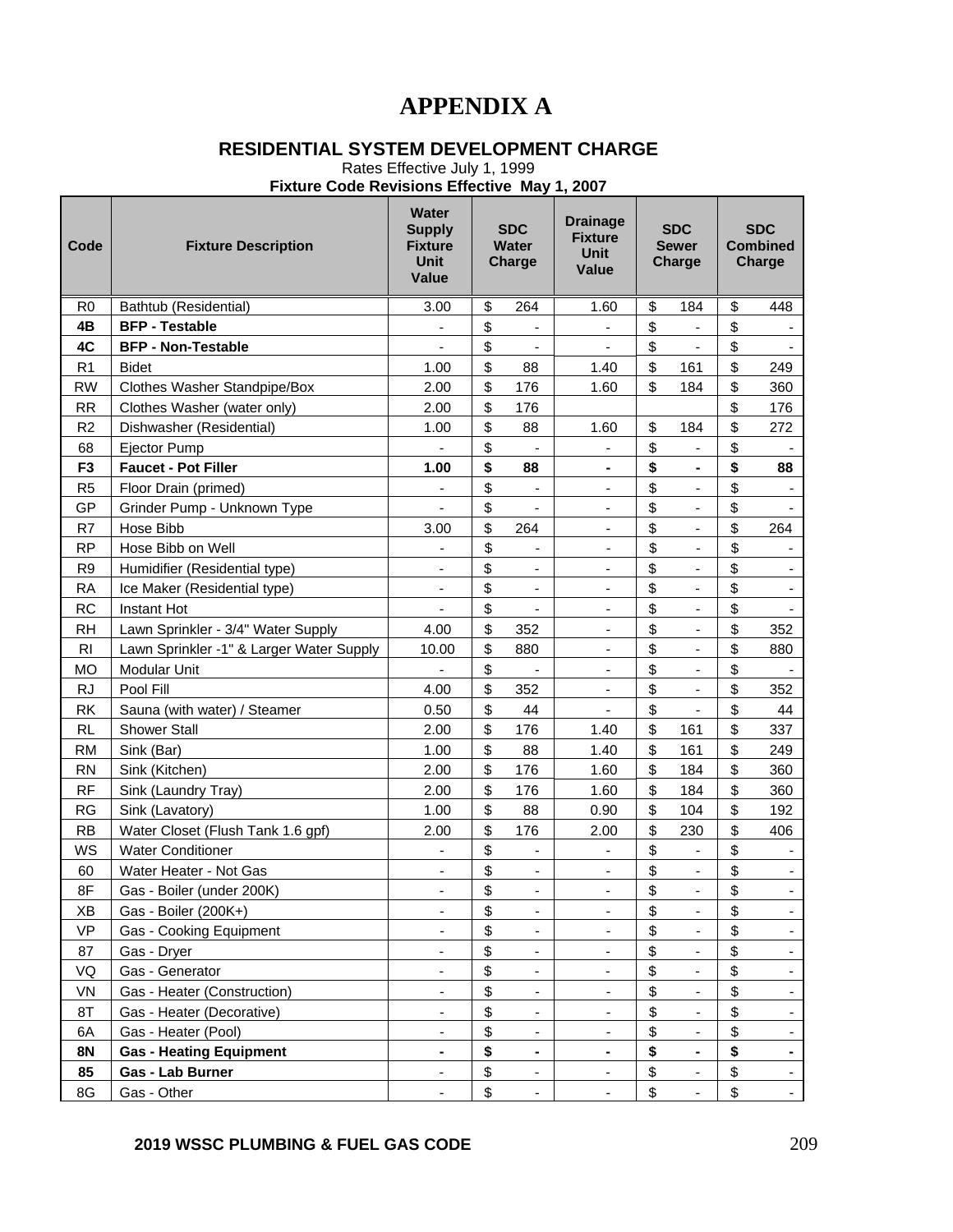| XΧ | <b>Gas - Paint Booth</b>        |  |   |  |
|----|---------------------------------|--|---|--|
| 9D | Gas - Test                      |  |   |  |
| 8D | Gas - Water Heater (under 200K) |  | - |  |
| XD | Gas - Water Heater (200K+)      |  | - |  |

| <b>Dwelling Unit Type</b>                     | <b>SDC</b>               | <b>SDC</b>   | <b>SDC</b>      |  |  |  |
|-----------------------------------------------|--------------------------|--------------|-----------------|--|--|--|
|                                               | <b>Water</b>             | <b>Sewer</b> | <b>Combined</b> |  |  |  |
|                                               | Charge                   | Charge       | Charge          |  |  |  |
| Apartment (per unit)                          | 896                      | 1,140        | 2,036           |  |  |  |
|                                               | \$                       | \$           | S               |  |  |  |
| 1 - 2 Toilets / Residential Dwelling Unit     | 1,344                    | \$           | 3,054           |  |  |  |
|                                               | \$.                      | 1,710        | S               |  |  |  |
| 3 - 4 Toilets / Residential Dwelling Unit     | \$2,240                  | \$<br>2,850  | 5,090<br>S      |  |  |  |
| 5 Toilets / Residential Dwelling Unit         | \$3,135                  | \$<br>3,991  | 7,126<br>S      |  |  |  |
| 6 or More Toilets / Residential Dwelling Unit | <b>Per Fixture Basis</b> |              |                 |  |  |  |

1. Permits must accurately reflect **EVERY** fixture code to be installed for **ALL** residential and apartment units, and renovation projects. **Permits that do not reflect 100% fixture accuracy will FAIL inspection.**  Modifications to the permit must be made and "updated" in the Permits system prior to scheduling an inspection.

2. Fixture unit values shown in this chart shall be used *only* for calculating System Development Charges. For system design and hydraulic calculations, use the fixture unit values shown in the International model codes.

3. For fixtures not listed, the Code Official shall use the value of a fixture with similar flow characteristics.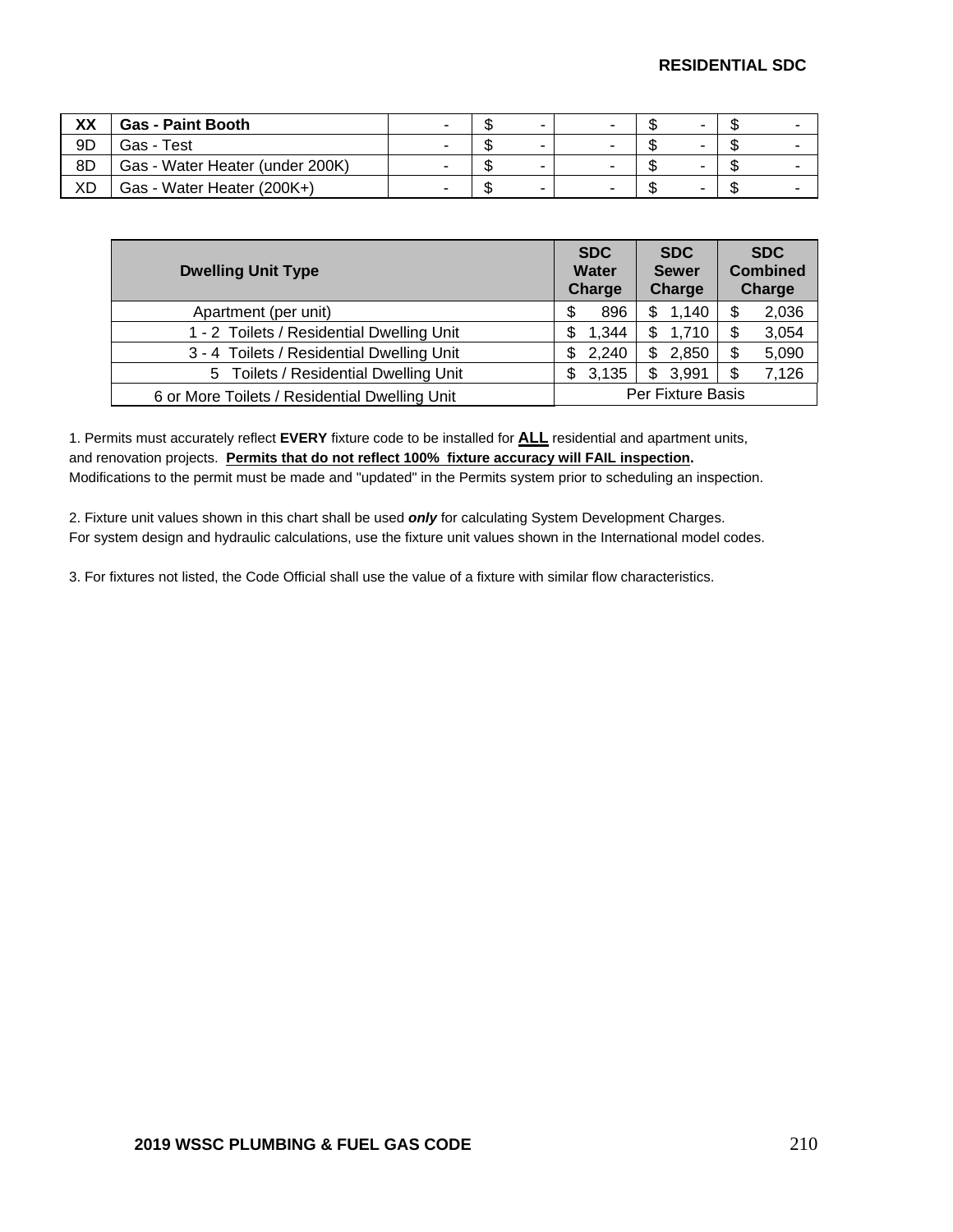### **APPENDIX B**

#### **NON-RESIDENTIAL SYSTEM DEVELOPMENT CHARGE**

Rates Effective July 1, 1999

**Fixture Code Revisions Effective May 1, 2007**

| Code           | <b>Fixture Description</b>                   | Water<br><b>Supply</b><br><b>Fixture</b><br><b>Unit</b><br>Value | <b>SDC Water</b><br>Charge |                          | <b>Drainage</b><br><b>Fixture</b><br><b>Unit</b><br>Value | <b>SDC Sewer</b><br>Charge |                          | <b>SDC</b><br><b>Combined</b><br>Charge |
|----------------|----------------------------------------------|------------------------------------------------------------------|----------------------------|--------------------------|-----------------------------------------------------------|----------------------------|--------------------------|-----------------------------------------|
| 7N             | Backwash Surge Tank (2" max. drain)          | $\blacksquare$                                                   | \$                         | $\blacksquare$           | 3.00                                                      | \$                         | 345                      | \$<br>345                               |
| 79             | <b>Baptistery</b>                            | 10.00                                                            | \$                         | 880                      | 3.00                                                      | \$                         | 345                      | \$<br>1,225                             |
| 01             | <b>Bathtub</b>                               | 10.00                                                            | \$                         | 880                      | 2.00                                                      | \$                         | 230                      | \$<br>1,110                             |
| 4B             | <b>BFP - Testable</b>                        |                                                                  | \$                         |                          |                                                           | \$                         |                          | \$                                      |
| 4C             | <b>BFP - Non-Testable</b>                    | $\blacksquare$                                                   | \$                         | $\blacksquare$           | $\blacksquare$                                            | \$                         | $\blacksquare$           | \$<br>$\blacksquare$                    |
| 15             | <b>Bidet</b>                                 | 1.00                                                             | \$                         | 88                       | 2.00                                                      | \$                         | 230                      | \$<br>318                               |
| 7M             | <b>Booster Pump</b>                          |                                                                  | \$                         | $\overline{\phantom{a}}$ |                                                           | \$                         | Ξ.                       | \$                                      |
| 96             | Clothes Washer Standpipe/Box                 | 3.00                                                             | \$                         | 264                      | 3.00                                                      | \$                         | 345                      | \$<br>609                               |
| 9W             | Clothes Washer (Water Only)                  | 3.00                                                             | \$                         | 264                      | $\blacksquare$                                            | \$                         | ٠                        | \$<br>264                               |
| 4V             | Cooling Tower (Water Supply 1" & smaller)    | 10.00                                                            | \$                         | 880                      | $\overline{\phantom{a}}$                                  | \$                         | $\overline{\phantom{a}}$ | \$<br>880                               |
| 4U             | Cooling Tower (Water Supply 1-1/4" & larger) | 75.00                                                            | \$                         | 6,600                    | $\blacksquare$                                            | \$                         | $\blacksquare$           | \$<br>6,600                             |
| 4W             | Dental Cuspidor to OSD                       | 0.25                                                             | \$                         | 22                       | $\blacksquare$                                            | \$                         | $\blacksquare$           | \$<br>22                                |
| 4X             | Dental Cuspidor w/drain                      | 0.25                                                             | \$                         | 22                       | 0.50                                                      | \$                         | 58                       | \$<br>80                                |
| 77             | Dip Well                                     | 0.25                                                             | \$                         | 22                       |                                                           | \$                         |                          | \$<br>22                                |
| 03             | Dishwasher (Residential Type)                | 1.00                                                             | \$                         | 88                       | 2.00                                                      | \$                         | 230                      | \$<br>318                               |
| 44             | Dishwasher (Commercial)                      | 2.00                                                             | \$                         | 176                      | 4.00                                                      | \$                         | 460                      | \$<br>636                               |
| 7F             | Disposal (Commercial 2")                     | 4.00                                                             | \$                         | 352                      | 3.00                                                      | \$                         | 345                      | \$<br>697                               |
| 71             | Disposal (Commercial 3")                     | 4.00                                                             | \$                         | 352                      | 5.00                                                      | \$                         | 575                      | \$<br>927                               |
| DS             | Drain to Storm                               |                                                                  | \$                         | $\overline{\phantom{a}}$ | $\overline{\phantom{a}}$                                  | \$                         | $\overline{\phantom{a}}$ | \$<br>$\overline{\phantom{a}}$          |
| 18             | Drinking Fountain                            | 0.25                                                             | \$                         | 22                       | 0.50                                                      | \$                         | 58                       | \$<br>80                                |
| 68             | Ejector Pump                                 |                                                                  | \$                         |                          | $\overline{\phantom{a}}$                                  | \$                         | $\overline{\phantom{a}}$ | \$                                      |
| 1B             | Emergency - Eye Wash                         | 0.25                                                             | \$                         | 22                       | $\blacksquare$                                            | \$                         | $\blacksquare$           | \$<br>22                                |
| 1A             | Emergency - Shower                           | 3.75                                                             | \$                         | 330                      | $\overline{\phantom{a}}$                                  | \$                         | $\blacksquare$           | \$<br>330                               |
| F <sub>1</sub> | <b>Faucet - Commercial Kitchen</b>           | 4.00                                                             | \$                         | 352                      | $\blacksquare$                                            | \$                         | Ξ.                       | \$<br>352                               |
| F <sub>2</sub> | <b>Faucet - Hand Sink</b>                    | 1.00                                                             | \$                         | 88                       | $\blacksquare$                                            | \$                         |                          | \$<br>88                                |
| F <sub>3</sub> | <b>Faucet - Pot Filler</b>                   | 1.00                                                             | \$                         | 88                       | $\blacksquare$                                            | \$                         | Ξ.                       | \$<br>88                                |
| F4             | <b>Faucet - Service Sink</b>                 | 2.00                                                             | \$                         | 176                      | $\blacksquare$                                            | \$                         | ۰                        | \$<br>176                               |
| <b>FH</b>      | Fire Hydrant                                 | $\overline{\phantom{a}}$                                         | \$                         | $\overline{\phantom{a}}$ | $\overline{\phantom{a}}$                                  | \$                         | $\overline{\phantom{a}}$ | \$                                      |
| 73             | <b>Fire Sprinkler Connection</b>             | $\blacksquare$                                                   | \$                         | $\overline{\phantom{a}}$ | $\overline{\phantom{a}}$                                  | \$                         | $\blacksquare$           | \$<br>$\overline{\phantom{a}}$          |
| UX             | Floor Drain (primed)                         | ٠                                                                | \$                         | $\overline{\phantom{a}}$ | $\qquad \qquad \blacksquare$                              | \$                         | $\overline{\phantom{a}}$ | \$                                      |
| <b>UM</b>      | Floor Drain (not primed)                     |                                                                  | \$                         | $\overline{\phantom{a}}$ | $\overline{\phantom{a}}$                                  | \$                         | ۰                        | \$<br>۰.                                |
| <b>FV</b>      | Flush Valve                                  | 5.00                                                             | \$                         | 440                      | $\overline{\phantom{a}}$                                  | \$                         | $\overline{\phantom{a}}$ | \$<br>440                               |
| 8F             | Gas - Boiler (under 200K)                    |                                                                  | \$                         |                          | $\blacksquare$                                            | \$                         | $\blacksquare$           | \$                                      |
| XB             | Gas - Boiler (200K+)                         | $\overline{\phantom{a}}$                                         | \$                         | $\overline{\phantom{a}}$ | $\overline{\phantom{a}}$                                  | \$                         | $\overline{\phantom{a}}$ | \$<br>$\overline{\phantom{a}}$          |
| <b>VP</b>      | Gas - Cooking Equipment (All)                | $\overline{\phantom{a}}$                                         | \$                         | $\overline{\phantom{a}}$ | $\overline{\phantom{0}}$                                  | \$                         | ۰                        | \$<br>۰.                                |
| 87             | Gas - Dryer                                  | $\qquad \qquad \blacksquare$                                     | \$                         | $\overline{\phantom{a}}$ | $\overline{\phantom{a}}$                                  | \$                         | $\blacksquare$           | \$<br>۰                                 |
| VQ             | Gas - Generator                              |                                                                  | \$                         |                          |                                                           | \$                         | $\overline{\phantom{a}}$ | \$                                      |
| VN             | Gas - Heater (Construction)                  |                                                                  | \$                         | $\overline{\phantom{a}}$ | $\blacksquare$                                            | \$                         | ÷,                       | \$<br>$\overline{\phantom{a}}$          |

**2019 WSSC PLUMBING & FUEL GAS CODE** 211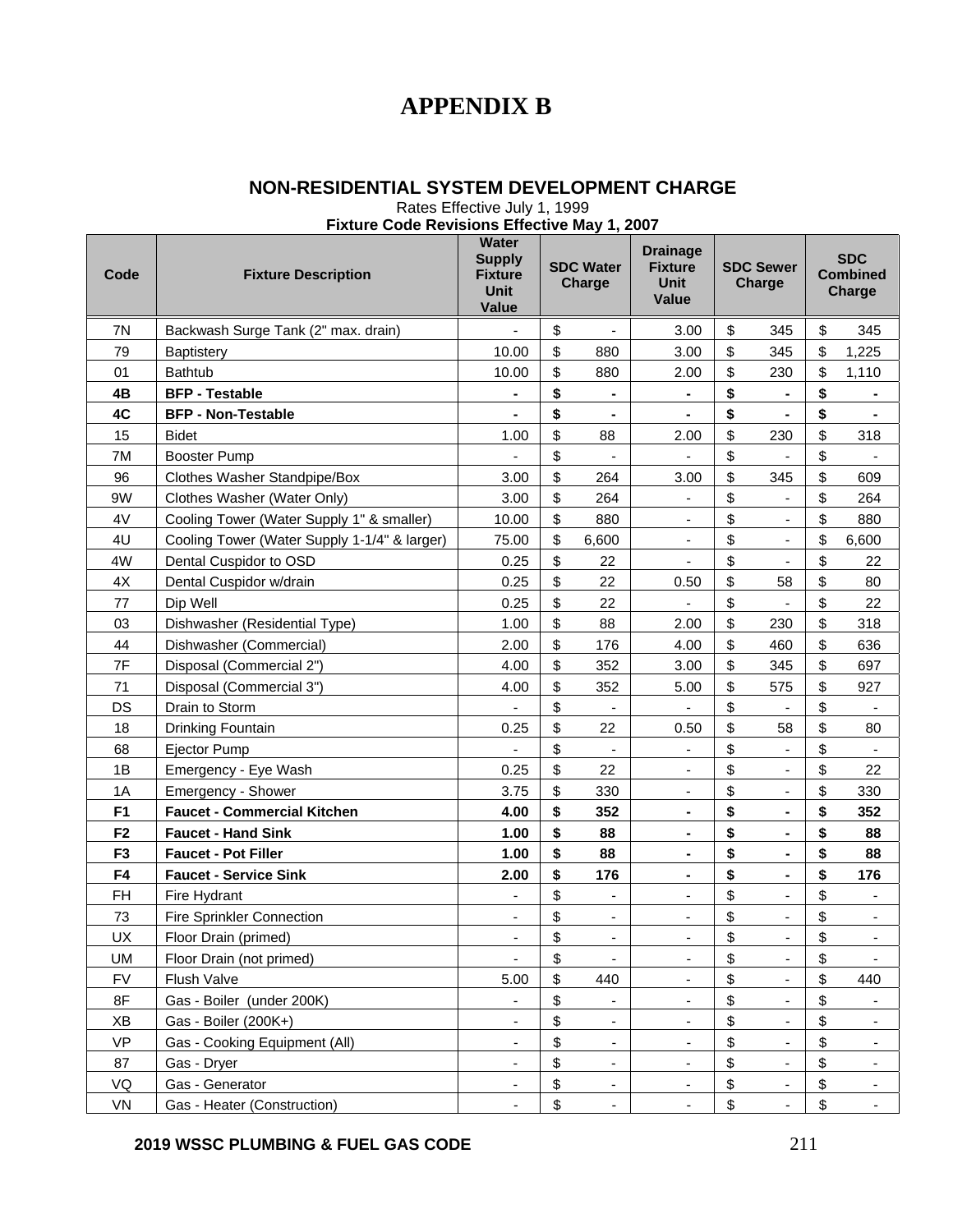#### **NON-RESIDENTIAL SDC**

| \$<br>8T<br>\$<br>\$<br>Gas - Heater (Decorative)<br>$\overline{\phantom{a}}$<br>$\overline{\phantom{a}}$<br>$\overline{\phantom{a}}$<br>$\overline{\phantom{a}}$<br>$\overline{\phantom{a}}$<br>\$<br>\$<br>\$<br>6A<br>Gas - Heater (Pool)<br>\$<br>\$<br>\$<br><b>8N</b><br><b>Gas - Heating Equipment</b><br>$\blacksquare$<br>$\blacksquare$<br>$\blacksquare$<br>$\blacksquare$<br>۰<br>\$<br>\$<br>\$<br>85<br>Gas - Lab Burner<br>$\overline{\phantom{a}}$<br>$\overline{\phantom{a}}$<br>-<br>۰<br>\$<br>\$<br>\$<br>8G<br>Gas - Other<br>$\blacksquare$<br>$\overline{\phantom{a}}$<br>$\overline{\phantom{a}}$<br>$\overline{\phantom{a}}$<br>$\overline{\phantom{a}}$<br>\$<br>\$<br>\$<br>XX<br>Gas - Paint Booth<br>$\qquad \qquad \blacksquare$<br>$\blacksquare$<br>$\overline{\phantom{a}}$<br>٠<br>$\blacksquare$<br>\$<br>\$<br>\$<br>8U<br>Gas - Sub-meter<br>$\blacksquare$<br>$\blacksquare$<br>$\blacksquare$<br>$\blacksquare$<br>Ξ.<br>\$<br>\$<br>\$<br>9D<br>Gas - Test<br>$\blacksquare$<br>$\overline{\phantom{0}}$<br>$\overline{\phantom{a}}$<br>-<br>\$<br>\$<br>\$<br>8D<br>Gas - Water Heater (under 200K)<br>$\overline{\phantom{a}}$<br>$\overline{\phantom{a}}$<br>$\overline{\phantom{a}}$<br>$\overline{\phantom{a}}$<br>$\overline{\phantom{a}}$<br>\$<br>\$<br>\$<br><b>XD</b><br>Gas - Water Heater (200K+)<br>÷,<br>$\blacksquare$<br>$\blacksquare$<br>$\overline{\phantom{0}}$<br>\$<br>\$<br>\$<br><b>GP</b><br>Grinder Pump - Unknown Type<br>$\blacksquare$<br>$\overline{\phantom{a}}$<br>$\blacksquare$<br>$\overline{\phantom{a}}$<br>$\overline{\phantom{a}}$<br>\$<br>\$<br>\$<br>69<br>Grease Interceptor<br>$\overline{\phantom{a}}$<br>$\blacksquare$<br>ä,<br>$\overline{\phantom{0}}$<br>\$<br>\$<br>\$<br>6D<br><b>Grease Recovery Device</b><br>$\overline{\phantom{a}}$<br>$\overline{\phantom{a}}$<br>$\overline{\phantom{a}}$<br>$\overline{\phantom{a}}$<br>$\overline{\phantom{a}}$<br>\$<br>6F<br>\$<br>\$<br><b>Grease Trap</b><br>$\blacksquare$<br>$\blacksquare$<br>$\blacksquare$<br>Ξ.<br>\$<br>\$<br>\$<br>9X<br>Hose Bibb (wall hydrant, etc.)<br>3.00<br>264<br>264<br>$\blacksquare$<br>$\overline{\phantom{a}}$<br>\$<br>\$<br>\$<br><b>RP</b><br>Hose Bibb on Well<br>ä,<br>$\overline{\phantom{0}}$<br>\$<br>\$<br>\$<br>67<br>Humidifier (Residential Type)<br>$\overline{\phantom{a}}$<br>$\overline{\phantom{a}}$<br>$\overline{\phantom{a}}$<br>$\overline{\phantom{a}}$<br>\$<br>\$<br>\$<br>75<br>0.25<br>Ice Maker (Residential Type)<br>22<br>22<br>$\overline{\phantom{a}}$<br>$\overline{\phantom{a}}$<br>\$<br>\$<br>\$<br>04<br>Instant Hot<br>$\blacksquare$<br>$\overline{\phantom{a}}$<br>\$<br>\$<br>\$<br><b>BG</b><br>Irrigation System w/3/4" supply<br>10.00<br>880<br>880<br>$\blacksquare$<br>$\overline{\phantom{a}}$<br>\$<br>\$<br>\$<br>BH<br>Irrigation System w/1" supply<br>75.00<br>6,600<br>6,600<br>$\overline{\phantom{a}}$<br>$\overline{\phantom{a}}$<br>\$<br>Irrigation System w/1-1/4" supply<br>\$<br>\$<br>BI<br>160.00<br>14,080<br>14,080<br>$\overline{\phantom{a}}$<br>$\overline{\phantom{a}}$<br>\$<br>\$<br>\$<br><b>BJ</b><br>Irrigation System w/1-1/2" supply<br>270.00<br>23,760<br>23,760<br>$\overline{\phantom{a}}$<br>$\overline{\phantom{a}}$<br>\$<br>\$<br>\$<br>BK<br>Irrigation System w/2" supply<br>550.00<br>48,400<br>48,400<br>$\overline{\phantom{a}}$<br>$\overline{\phantom{a}}$<br>\$<br>\$<br>M <sub>1</sub><br>Mechanical Supply Closed Loop<br>\$<br>$\overline{\phantom{a}}$<br>$\overline{\phantom{a}}$<br>$\overline{\phantom{a}}$<br>\$<br>\$<br>\$<br><b>MO</b><br><b>Modular Building</b><br>$\overline{\phantom{a}}$<br>$\qquad \qquad \blacksquare$<br>$\overline{\phantom{a}}$<br>$\overline{\phantom{a}}$<br>\$<br>\$<br>\$<br>65<br>Oil/Sand Interceptor<br>$\overline{\phantom{0}}$<br>$\overline{\phantom{a}}$<br>$\overline{\phantom{a}}$<br>$\overline{\phantom{a}}$<br>\$<br>\$<br>\$<br>MH<br>On-Site Manhole<br>$\blacksquare$<br>$\overline{\phantom{a}}$<br>ä,<br>Ξ.<br>$\overline{\phantom{a}}$<br>\$<br>\$<br>\$<br>DG<br>Receptor Drain 1-1/4"<br>1.00<br>115<br>115<br>-<br>$\overline{\phantom{a}}$<br>\$<br>\$<br>\$<br>DH<br>Receptor Drain 1-1/2"<br>2.00<br>230<br>230<br>$\overline{\phantom{a}}$<br>$\overline{\phantom{a}}$<br>\$<br>\$<br>\$<br>50<br>Receptor Drain 2"<br>3.00<br>345<br>345<br>$\overline{\phantom{a}}$<br>\$<br>\$<br>\$<br>51<br>Receptor Drain 3"<br>5.00<br>575<br>575<br>$\blacksquare$<br>$\overline{\phantom{a}}$<br>\$<br>\$<br>\$<br>52<br>Receptor Drain 4"<br>6.00<br>690<br>690<br>$\overline{\phantom{a}}$<br>$\overline{\phantom{a}}$<br>\$<br>\$<br>690<br>Receptor Drain 6"<br>6.00<br>\$<br>54<br>690<br>$\overline{\phantom{a}}$<br>$\overline{\phantom{a}}$<br>\$<br>\$<br>\$<br><b>FC</b><br>4.00<br>Pool Fill (1/2" supply)<br>352<br>352<br>\$<br>\$<br>\$<br><b>FD</b><br>Pool Fill (3/4" supply)<br>10.00<br>880<br>880<br>$\overline{\phantom{a}}$<br>$\overline{\phantom{a}}$<br>\$<br><b>FE</b><br>\$<br>\$<br>Pool Fill (1" supply)<br>75.00<br>6,600<br>6,600<br>$\overline{\phantom{a}}$<br>-<br>FF<br>\$<br>Pool Fill (1-1/4" supply)<br>160.00<br>\$<br>14,080<br>\$<br>14,080<br>$\overline{\phantom{a}}$<br>$\overline{\phantom{a}}$<br>\$<br>FG<br>\$<br>Pool Fill (1-1/2" supply)<br>270.00<br>\$<br>23,760<br>23,760<br>-<br>$\overline{\phantom{a}}$<br>\$<br>\$<br>\$<br>FI<br>Pool Fill (2" supply)<br>48,400<br>550.00<br>48,400<br>$\overline{\phantom{a}}$<br>$\overline{\phantom{a}}$<br>\$<br>5E<br>\$<br>Pre-Treatment Unit<br>\$<br>-<br>\$<br>\$<br>97<br>\$<br><b>Private Meter</b><br>$\qquad \qquad \blacksquare$<br>$\blacksquare$<br>$\overline{\phantom{a}}$<br>$\overline{\phantom{a}}$<br>-<br>\$<br>\$<br>\$<br><b>RU</b><br>Re-piping<br>$\frac{1}{2}$<br>$\overline{\phantom{a}}$<br>$\overline{\phantom{0}}$<br>\$<br>\$<br>\$<br>62<br>Roof Drain<br>$\blacksquare$<br>$\overline{\phantom{a}}$<br>$\overline{\phantom{a}}$<br>$\overline{\phantom{a}}$<br>$\overline{\phantom{a}}$<br>\$<br>\$<br>\$<br>AC<br>Shell Permit Sewer Rough-In<br>$\overline{\phantom{0}}$<br>٠<br>$\overline{\phantom{a}}$<br>$\overline{\phantom{a}}$<br>$\overline{\phantom{a}}$<br>\$<br>\$<br>\$<br>AB<br>Shell Permit Water Rough-In<br>$\blacksquare$<br>$\overline{\phantom{a}}$<br>$\overline{\phantom{a}}$<br>$\overline{\phantom{a}}$<br>\$<br>\$<br>JH<br>\$<br>Shower Stall (1-1/4" drain)<br>5.00<br>440<br>1.00<br>115<br>555<br>\$<br>\$<br>\$<br>JI<br>230<br>Shower Stall (1-1/2" drain)<br>5.00<br>440<br>2.00<br>670 |  |  |  |  |  |
|---------------------------------------------------------------------------------------------------------------------------------------------------------------------------------------------------------------------------------------------------------------------------------------------------------------------------------------------------------------------------------------------------------------------------------------------------------------------------------------------------------------------------------------------------------------------------------------------------------------------------------------------------------------------------------------------------------------------------------------------------------------------------------------------------------------------------------------------------------------------------------------------------------------------------------------------------------------------------------------------------------------------------------------------------------------------------------------------------------------------------------------------------------------------------------------------------------------------------------------------------------------------------------------------------------------------------------------------------------------------------------------------------------------------------------------------------------------------------------------------------------------------------------------------------------------------------------------------------------------------------------------------------------------------------------------------------------------------------------------------------------------------------------------------------------------------------------------------------------------------------------------------------------------------------------------------------------------------------------------------------------------------------------------------------------------------------------------------------------------------------------------------------------------------------------------------------------------------------------------------------------------------------------------------------------------------------------------------------------------------------------------------------------------------------------------------------------------------------------------------------------------------------------------------------------------------------------------------------------------------------------------------------------------------------------------------------------------------------------------------------------------------------------------------------------------------------------------------------------------------------------------------------------------------------------------------------------------------------------------------------------------------------------------------------------------------------------------------------------------------------------------------------------------------------------------------------------------------------------------------------------------------------------------------------------------------------------------------------------------------------------------------------------------------------------------------------------------------------------------------------------------------------------------------------------------------------------------------------------------------------------------------------------------------------------------------------------------------------------------------------------------------------------------------------------------------------------------------------------------------------------------------------------------------------------------------------------------------------------------------------------------------------------------------------------------------------------------------------------------------------------------------------------------------------------------------------------------------------------------------------------------------------------------------------------------------------------------------------------------------------------------------------------------------------------------------------------------------------------------------------------------------------------------------------------------------------------------------------------------------------------------------------------------------------------------------------------------------------------------------------------------------------------------------------------------------------------------------------------------------------------------------------------------------------------------------------------------------------------------------------------------------------------------------------------------------------------------------------------------------------------------------------------------------------------------------------------------------------------------------------------------------------------------------------------------------------------------------------------------------------------------------------------------------------------------------------------------------------------------------------------------------------------------------------------------------------------------------------------------------------------------------------------------------------------------------------------------------------------------------------------------------------------------------------------------------------------------------------------------------------------------------------------------------------------------------------------------------------------------------------------------------------------------------------------------------------------------------------------------------------------------------------------------------------------------------------------------------------------------------------------------------------------------------------------------------------------------------------------------------------------------------------------------------------------------------------------------------------------------------------------------------------------------------------------------------------------------------|--|--|--|--|--|
|                                                                                                                                                                                                                                                                                                                                                                                                                                                                                                                                                                                                                                                                                                                                                                                                                                                                                                                                                                                                                                                                                                                                                                                                                                                                                                                                                                                                                                                                                                                                                                                                                                                                                                                                                                                                                                                                                                                                                                                                                                                                                                                                                                                                                                                                                                                                                                                                                                                                                                                                                                                                                                                                                                                                                                                                                                                                                                                                                                                                                                                                                                                                                                                                                                                                                                                                                                                                                                                                                                                                                                                                                                                                                                                                                                                                                                                                                                                                                                                                                                                                                                                                                                                                                                                                                                                                                                                                                                                                                                                                                                                                                                                                                                                                                                                                                                                                                                                                                                                                                                                                                                                                                                                                                                                                                                                                                                                                                                                                                                                                                                                                                                                                                                                                                                                                                                                                                                                                                                                                                                                                                                                                                                                                                                                                                                                                                                                                                                                                                                                                                                                             |  |  |  |  |  |
|                                                                                                                                                                                                                                                                                                                                                                                                                                                                                                                                                                                                                                                                                                                                                                                                                                                                                                                                                                                                                                                                                                                                                                                                                                                                                                                                                                                                                                                                                                                                                                                                                                                                                                                                                                                                                                                                                                                                                                                                                                                                                                                                                                                                                                                                                                                                                                                                                                                                                                                                                                                                                                                                                                                                                                                                                                                                                                                                                                                                                                                                                                                                                                                                                                                                                                                                                                                                                                                                                                                                                                                                                                                                                                                                                                                                                                                                                                                                                                                                                                                                                                                                                                                                                                                                                                                                                                                                                                                                                                                                                                                                                                                                                                                                                                                                                                                                                                                                                                                                                                                                                                                                                                                                                                                                                                                                                                                                                                                                                                                                                                                                                                                                                                                                                                                                                                                                                                                                                                                                                                                                                                                                                                                                                                                                                                                                                                                                                                                                                                                                                                                             |  |  |  |  |  |
|                                                                                                                                                                                                                                                                                                                                                                                                                                                                                                                                                                                                                                                                                                                                                                                                                                                                                                                                                                                                                                                                                                                                                                                                                                                                                                                                                                                                                                                                                                                                                                                                                                                                                                                                                                                                                                                                                                                                                                                                                                                                                                                                                                                                                                                                                                                                                                                                                                                                                                                                                                                                                                                                                                                                                                                                                                                                                                                                                                                                                                                                                                                                                                                                                                                                                                                                                                                                                                                                                                                                                                                                                                                                                                                                                                                                                                                                                                                                                                                                                                                                                                                                                                                                                                                                                                                                                                                                                                                                                                                                                                                                                                                                                                                                                                                                                                                                                                                                                                                                                                                                                                                                                                                                                                                                                                                                                                                                                                                                                                                                                                                                                                                                                                                                                                                                                                                                                                                                                                                                                                                                                                                                                                                                                                                                                                                                                                                                                                                                                                                                                                                             |  |  |  |  |  |
|                                                                                                                                                                                                                                                                                                                                                                                                                                                                                                                                                                                                                                                                                                                                                                                                                                                                                                                                                                                                                                                                                                                                                                                                                                                                                                                                                                                                                                                                                                                                                                                                                                                                                                                                                                                                                                                                                                                                                                                                                                                                                                                                                                                                                                                                                                                                                                                                                                                                                                                                                                                                                                                                                                                                                                                                                                                                                                                                                                                                                                                                                                                                                                                                                                                                                                                                                                                                                                                                                                                                                                                                                                                                                                                                                                                                                                                                                                                                                                                                                                                                                                                                                                                                                                                                                                                                                                                                                                                                                                                                                                                                                                                                                                                                                                                                                                                                                                                                                                                                                                                                                                                                                                                                                                                                                                                                                                                                                                                                                                                                                                                                                                                                                                                                                                                                                                                                                                                                                                                                                                                                                                                                                                                                                                                                                                                                                                                                                                                                                                                                                                                             |  |  |  |  |  |
|                                                                                                                                                                                                                                                                                                                                                                                                                                                                                                                                                                                                                                                                                                                                                                                                                                                                                                                                                                                                                                                                                                                                                                                                                                                                                                                                                                                                                                                                                                                                                                                                                                                                                                                                                                                                                                                                                                                                                                                                                                                                                                                                                                                                                                                                                                                                                                                                                                                                                                                                                                                                                                                                                                                                                                                                                                                                                                                                                                                                                                                                                                                                                                                                                                                                                                                                                                                                                                                                                                                                                                                                                                                                                                                                                                                                                                                                                                                                                                                                                                                                                                                                                                                                                                                                                                                                                                                                                                                                                                                                                                                                                                                                                                                                                                                                                                                                                                                                                                                                                                                                                                                                                                                                                                                                                                                                                                                                                                                                                                                                                                                                                                                                                                                                                                                                                                                                                                                                                                                                                                                                                                                                                                                                                                                                                                                                                                                                                                                                                                                                                                                             |  |  |  |  |  |
|                                                                                                                                                                                                                                                                                                                                                                                                                                                                                                                                                                                                                                                                                                                                                                                                                                                                                                                                                                                                                                                                                                                                                                                                                                                                                                                                                                                                                                                                                                                                                                                                                                                                                                                                                                                                                                                                                                                                                                                                                                                                                                                                                                                                                                                                                                                                                                                                                                                                                                                                                                                                                                                                                                                                                                                                                                                                                                                                                                                                                                                                                                                                                                                                                                                                                                                                                                                                                                                                                                                                                                                                                                                                                                                                                                                                                                                                                                                                                                                                                                                                                                                                                                                                                                                                                                                                                                                                                                                                                                                                                                                                                                                                                                                                                                                                                                                                                                                                                                                                                                                                                                                                                                                                                                                                                                                                                                                                                                                                                                                                                                                                                                                                                                                                                                                                                                                                                                                                                                                                                                                                                                                                                                                                                                                                                                                                                                                                                                                                                                                                                                                             |  |  |  |  |  |
|                                                                                                                                                                                                                                                                                                                                                                                                                                                                                                                                                                                                                                                                                                                                                                                                                                                                                                                                                                                                                                                                                                                                                                                                                                                                                                                                                                                                                                                                                                                                                                                                                                                                                                                                                                                                                                                                                                                                                                                                                                                                                                                                                                                                                                                                                                                                                                                                                                                                                                                                                                                                                                                                                                                                                                                                                                                                                                                                                                                                                                                                                                                                                                                                                                                                                                                                                                                                                                                                                                                                                                                                                                                                                                                                                                                                                                                                                                                                                                                                                                                                                                                                                                                                                                                                                                                                                                                                                                                                                                                                                                                                                                                                                                                                                                                                                                                                                                                                                                                                                                                                                                                                                                                                                                                                                                                                                                                                                                                                                                                                                                                                                                                                                                                                                                                                                                                                                                                                                                                                                                                                                                                                                                                                                                                                                                                                                                                                                                                                                                                                                                                             |  |  |  |  |  |
|                                                                                                                                                                                                                                                                                                                                                                                                                                                                                                                                                                                                                                                                                                                                                                                                                                                                                                                                                                                                                                                                                                                                                                                                                                                                                                                                                                                                                                                                                                                                                                                                                                                                                                                                                                                                                                                                                                                                                                                                                                                                                                                                                                                                                                                                                                                                                                                                                                                                                                                                                                                                                                                                                                                                                                                                                                                                                                                                                                                                                                                                                                                                                                                                                                                                                                                                                                                                                                                                                                                                                                                                                                                                                                                                                                                                                                                                                                                                                                                                                                                                                                                                                                                                                                                                                                                                                                                                                                                                                                                                                                                                                                                                                                                                                                                                                                                                                                                                                                                                                                                                                                                                                                                                                                                                                                                                                                                                                                                                                                                                                                                                                                                                                                                                                                                                                                                                                                                                                                                                                                                                                                                                                                                                                                                                                                                                                                                                                                                                                                                                                                                             |  |  |  |  |  |
|                                                                                                                                                                                                                                                                                                                                                                                                                                                                                                                                                                                                                                                                                                                                                                                                                                                                                                                                                                                                                                                                                                                                                                                                                                                                                                                                                                                                                                                                                                                                                                                                                                                                                                                                                                                                                                                                                                                                                                                                                                                                                                                                                                                                                                                                                                                                                                                                                                                                                                                                                                                                                                                                                                                                                                                                                                                                                                                                                                                                                                                                                                                                                                                                                                                                                                                                                                                                                                                                                                                                                                                                                                                                                                                                                                                                                                                                                                                                                                                                                                                                                                                                                                                                                                                                                                                                                                                                                                                                                                                                                                                                                                                                                                                                                                                                                                                                                                                                                                                                                                                                                                                                                                                                                                                                                                                                                                                                                                                                                                                                                                                                                                                                                                                                                                                                                                                                                                                                                                                                                                                                                                                                                                                                                                                                                                                                                                                                                                                                                                                                                                                             |  |  |  |  |  |
|                                                                                                                                                                                                                                                                                                                                                                                                                                                                                                                                                                                                                                                                                                                                                                                                                                                                                                                                                                                                                                                                                                                                                                                                                                                                                                                                                                                                                                                                                                                                                                                                                                                                                                                                                                                                                                                                                                                                                                                                                                                                                                                                                                                                                                                                                                                                                                                                                                                                                                                                                                                                                                                                                                                                                                                                                                                                                                                                                                                                                                                                                                                                                                                                                                                                                                                                                                                                                                                                                                                                                                                                                                                                                                                                                                                                                                                                                                                                                                                                                                                                                                                                                                                                                                                                                                                                                                                                                                                                                                                                                                                                                                                                                                                                                                                                                                                                                                                                                                                                                                                                                                                                                                                                                                                                                                                                                                                                                                                                                                                                                                                                                                                                                                                                                                                                                                                                                                                                                                                                                                                                                                                                                                                                                                                                                                                                                                                                                                                                                                                                                                                             |  |  |  |  |  |
|                                                                                                                                                                                                                                                                                                                                                                                                                                                                                                                                                                                                                                                                                                                                                                                                                                                                                                                                                                                                                                                                                                                                                                                                                                                                                                                                                                                                                                                                                                                                                                                                                                                                                                                                                                                                                                                                                                                                                                                                                                                                                                                                                                                                                                                                                                                                                                                                                                                                                                                                                                                                                                                                                                                                                                                                                                                                                                                                                                                                                                                                                                                                                                                                                                                                                                                                                                                                                                                                                                                                                                                                                                                                                                                                                                                                                                                                                                                                                                                                                                                                                                                                                                                                                                                                                                                                                                                                                                                                                                                                                                                                                                                                                                                                                                                                                                                                                                                                                                                                                                                                                                                                                                                                                                                                                                                                                                                                                                                                                                                                                                                                                                                                                                                                                                                                                                                                                                                                                                                                                                                                                                                                                                                                                                                                                                                                                                                                                                                                                                                                                                                             |  |  |  |  |  |
|                                                                                                                                                                                                                                                                                                                                                                                                                                                                                                                                                                                                                                                                                                                                                                                                                                                                                                                                                                                                                                                                                                                                                                                                                                                                                                                                                                                                                                                                                                                                                                                                                                                                                                                                                                                                                                                                                                                                                                                                                                                                                                                                                                                                                                                                                                                                                                                                                                                                                                                                                                                                                                                                                                                                                                                                                                                                                                                                                                                                                                                                                                                                                                                                                                                                                                                                                                                                                                                                                                                                                                                                                                                                                                                                                                                                                                                                                                                                                                                                                                                                                                                                                                                                                                                                                                                                                                                                                                                                                                                                                                                                                                                                                                                                                                                                                                                                                                                                                                                                                                                                                                                                                                                                                                                                                                                                                                                                                                                                                                                                                                                                                                                                                                                                                                                                                                                                                                                                                                                                                                                                                                                                                                                                                                                                                                                                                                                                                                                                                                                                                                                             |  |  |  |  |  |
|                                                                                                                                                                                                                                                                                                                                                                                                                                                                                                                                                                                                                                                                                                                                                                                                                                                                                                                                                                                                                                                                                                                                                                                                                                                                                                                                                                                                                                                                                                                                                                                                                                                                                                                                                                                                                                                                                                                                                                                                                                                                                                                                                                                                                                                                                                                                                                                                                                                                                                                                                                                                                                                                                                                                                                                                                                                                                                                                                                                                                                                                                                                                                                                                                                                                                                                                                                                                                                                                                                                                                                                                                                                                                                                                                                                                                                                                                                                                                                                                                                                                                                                                                                                                                                                                                                                                                                                                                                                                                                                                                                                                                                                                                                                                                                                                                                                                                                                                                                                                                                                                                                                                                                                                                                                                                                                                                                                                                                                                                                                                                                                                                                                                                                                                                                                                                                                                                                                                                                                                                                                                                                                                                                                                                                                                                                                                                                                                                                                                                                                                                                                             |  |  |  |  |  |
|                                                                                                                                                                                                                                                                                                                                                                                                                                                                                                                                                                                                                                                                                                                                                                                                                                                                                                                                                                                                                                                                                                                                                                                                                                                                                                                                                                                                                                                                                                                                                                                                                                                                                                                                                                                                                                                                                                                                                                                                                                                                                                                                                                                                                                                                                                                                                                                                                                                                                                                                                                                                                                                                                                                                                                                                                                                                                                                                                                                                                                                                                                                                                                                                                                                                                                                                                                                                                                                                                                                                                                                                                                                                                                                                                                                                                                                                                                                                                                                                                                                                                                                                                                                                                                                                                                                                                                                                                                                                                                                                                                                                                                                                                                                                                                                                                                                                                                                                                                                                                                                                                                                                                                                                                                                                                                                                                                                                                                                                                                                                                                                                                                                                                                                                                                                                                                                                                                                                                                                                                                                                                                                                                                                                                                                                                                                                                                                                                                                                                                                                                                                             |  |  |  |  |  |
|                                                                                                                                                                                                                                                                                                                                                                                                                                                                                                                                                                                                                                                                                                                                                                                                                                                                                                                                                                                                                                                                                                                                                                                                                                                                                                                                                                                                                                                                                                                                                                                                                                                                                                                                                                                                                                                                                                                                                                                                                                                                                                                                                                                                                                                                                                                                                                                                                                                                                                                                                                                                                                                                                                                                                                                                                                                                                                                                                                                                                                                                                                                                                                                                                                                                                                                                                                                                                                                                                                                                                                                                                                                                                                                                                                                                                                                                                                                                                                                                                                                                                                                                                                                                                                                                                                                                                                                                                                                                                                                                                                                                                                                                                                                                                                                                                                                                                                                                                                                                                                                                                                                                                                                                                                                                                                                                                                                                                                                                                                                                                                                                                                                                                                                                                                                                                                                                                                                                                                                                                                                                                                                                                                                                                                                                                                                                                                                                                                                                                                                                                                                             |  |  |  |  |  |
|                                                                                                                                                                                                                                                                                                                                                                                                                                                                                                                                                                                                                                                                                                                                                                                                                                                                                                                                                                                                                                                                                                                                                                                                                                                                                                                                                                                                                                                                                                                                                                                                                                                                                                                                                                                                                                                                                                                                                                                                                                                                                                                                                                                                                                                                                                                                                                                                                                                                                                                                                                                                                                                                                                                                                                                                                                                                                                                                                                                                                                                                                                                                                                                                                                                                                                                                                                                                                                                                                                                                                                                                                                                                                                                                                                                                                                                                                                                                                                                                                                                                                                                                                                                                                                                                                                                                                                                                                                                                                                                                                                                                                                                                                                                                                                                                                                                                                                                                                                                                                                                                                                                                                                                                                                                                                                                                                                                                                                                                                                                                                                                                                                                                                                                                                                                                                                                                                                                                                                                                                                                                                                                                                                                                                                                                                                                                                                                                                                                                                                                                                                                             |  |  |  |  |  |
|                                                                                                                                                                                                                                                                                                                                                                                                                                                                                                                                                                                                                                                                                                                                                                                                                                                                                                                                                                                                                                                                                                                                                                                                                                                                                                                                                                                                                                                                                                                                                                                                                                                                                                                                                                                                                                                                                                                                                                                                                                                                                                                                                                                                                                                                                                                                                                                                                                                                                                                                                                                                                                                                                                                                                                                                                                                                                                                                                                                                                                                                                                                                                                                                                                                                                                                                                                                                                                                                                                                                                                                                                                                                                                                                                                                                                                                                                                                                                                                                                                                                                                                                                                                                                                                                                                                                                                                                                                                                                                                                                                                                                                                                                                                                                                                                                                                                                                                                                                                                                                                                                                                                                                                                                                                                                                                                                                                                                                                                                                                                                                                                                                                                                                                                                                                                                                                                                                                                                                                                                                                                                                                                                                                                                                                                                                                                                                                                                                                                                                                                                                                             |  |  |  |  |  |
|                                                                                                                                                                                                                                                                                                                                                                                                                                                                                                                                                                                                                                                                                                                                                                                                                                                                                                                                                                                                                                                                                                                                                                                                                                                                                                                                                                                                                                                                                                                                                                                                                                                                                                                                                                                                                                                                                                                                                                                                                                                                                                                                                                                                                                                                                                                                                                                                                                                                                                                                                                                                                                                                                                                                                                                                                                                                                                                                                                                                                                                                                                                                                                                                                                                                                                                                                                                                                                                                                                                                                                                                                                                                                                                                                                                                                                                                                                                                                                                                                                                                                                                                                                                                                                                                                                                                                                                                                                                                                                                                                                                                                                                                                                                                                                                                                                                                                                                                                                                                                                                                                                                                                                                                                                                                                                                                                                                                                                                                                                                                                                                                                                                                                                                                                                                                                                                                                                                                                                                                                                                                                                                                                                                                                                                                                                                                                                                                                                                                                                                                                                                             |  |  |  |  |  |
|                                                                                                                                                                                                                                                                                                                                                                                                                                                                                                                                                                                                                                                                                                                                                                                                                                                                                                                                                                                                                                                                                                                                                                                                                                                                                                                                                                                                                                                                                                                                                                                                                                                                                                                                                                                                                                                                                                                                                                                                                                                                                                                                                                                                                                                                                                                                                                                                                                                                                                                                                                                                                                                                                                                                                                                                                                                                                                                                                                                                                                                                                                                                                                                                                                                                                                                                                                                                                                                                                                                                                                                                                                                                                                                                                                                                                                                                                                                                                                                                                                                                                                                                                                                                                                                                                                                                                                                                                                                                                                                                                                                                                                                                                                                                                                                                                                                                                                                                                                                                                                                                                                                                                                                                                                                                                                                                                                                                                                                                                                                                                                                                                                                                                                                                                                                                                                                                                                                                                                                                                                                                                                                                                                                                                                                                                                                                                                                                                                                                                                                                                                                             |  |  |  |  |  |
|                                                                                                                                                                                                                                                                                                                                                                                                                                                                                                                                                                                                                                                                                                                                                                                                                                                                                                                                                                                                                                                                                                                                                                                                                                                                                                                                                                                                                                                                                                                                                                                                                                                                                                                                                                                                                                                                                                                                                                                                                                                                                                                                                                                                                                                                                                                                                                                                                                                                                                                                                                                                                                                                                                                                                                                                                                                                                                                                                                                                                                                                                                                                                                                                                                                                                                                                                                                                                                                                                                                                                                                                                                                                                                                                                                                                                                                                                                                                                                                                                                                                                                                                                                                                                                                                                                                                                                                                                                                                                                                                                                                                                                                                                                                                                                                                                                                                                                                                                                                                                                                                                                                                                                                                                                                                                                                                                                                                                                                                                                                                                                                                                                                                                                                                                                                                                                                                                                                                                                                                                                                                                                                                                                                                                                                                                                                                                                                                                                                                                                                                                                                             |  |  |  |  |  |
|                                                                                                                                                                                                                                                                                                                                                                                                                                                                                                                                                                                                                                                                                                                                                                                                                                                                                                                                                                                                                                                                                                                                                                                                                                                                                                                                                                                                                                                                                                                                                                                                                                                                                                                                                                                                                                                                                                                                                                                                                                                                                                                                                                                                                                                                                                                                                                                                                                                                                                                                                                                                                                                                                                                                                                                                                                                                                                                                                                                                                                                                                                                                                                                                                                                                                                                                                                                                                                                                                                                                                                                                                                                                                                                                                                                                                                                                                                                                                                                                                                                                                                                                                                                                                                                                                                                                                                                                                                                                                                                                                                                                                                                                                                                                                                                                                                                                                                                                                                                                                                                                                                                                                                                                                                                                                                                                                                                                                                                                                                                                                                                                                                                                                                                                                                                                                                                                                                                                                                                                                                                                                                                                                                                                                                                                                                                                                                                                                                                                                                                                                                                             |  |  |  |  |  |
|                                                                                                                                                                                                                                                                                                                                                                                                                                                                                                                                                                                                                                                                                                                                                                                                                                                                                                                                                                                                                                                                                                                                                                                                                                                                                                                                                                                                                                                                                                                                                                                                                                                                                                                                                                                                                                                                                                                                                                                                                                                                                                                                                                                                                                                                                                                                                                                                                                                                                                                                                                                                                                                                                                                                                                                                                                                                                                                                                                                                                                                                                                                                                                                                                                                                                                                                                                                                                                                                                                                                                                                                                                                                                                                                                                                                                                                                                                                                                                                                                                                                                                                                                                                                                                                                                                                                                                                                                                                                                                                                                                                                                                                                                                                                                                                                                                                                                                                                                                                                                                                                                                                                                                                                                                                                                                                                                                                                                                                                                                                                                                                                                                                                                                                                                                                                                                                                                                                                                                                                                                                                                                                                                                                                                                                                                                                                                                                                                                                                                                                                                                                             |  |  |  |  |  |
|                                                                                                                                                                                                                                                                                                                                                                                                                                                                                                                                                                                                                                                                                                                                                                                                                                                                                                                                                                                                                                                                                                                                                                                                                                                                                                                                                                                                                                                                                                                                                                                                                                                                                                                                                                                                                                                                                                                                                                                                                                                                                                                                                                                                                                                                                                                                                                                                                                                                                                                                                                                                                                                                                                                                                                                                                                                                                                                                                                                                                                                                                                                                                                                                                                                                                                                                                                                                                                                                                                                                                                                                                                                                                                                                                                                                                                                                                                                                                                                                                                                                                                                                                                                                                                                                                                                                                                                                                                                                                                                                                                                                                                                                                                                                                                                                                                                                                                                                                                                                                                                                                                                                                                                                                                                                                                                                                                                                                                                                                                                                                                                                                                                                                                                                                                                                                                                                                                                                                                                                                                                                                                                                                                                                                                                                                                                                                                                                                                                                                                                                                                                             |  |  |  |  |  |
|                                                                                                                                                                                                                                                                                                                                                                                                                                                                                                                                                                                                                                                                                                                                                                                                                                                                                                                                                                                                                                                                                                                                                                                                                                                                                                                                                                                                                                                                                                                                                                                                                                                                                                                                                                                                                                                                                                                                                                                                                                                                                                                                                                                                                                                                                                                                                                                                                                                                                                                                                                                                                                                                                                                                                                                                                                                                                                                                                                                                                                                                                                                                                                                                                                                                                                                                                                                                                                                                                                                                                                                                                                                                                                                                                                                                                                                                                                                                                                                                                                                                                                                                                                                                                                                                                                                                                                                                                                                                                                                                                                                                                                                                                                                                                                                                                                                                                                                                                                                                                                                                                                                                                                                                                                                                                                                                                                                                                                                                                                                                                                                                                                                                                                                                                                                                                                                                                                                                                                                                                                                                                                                                                                                                                                                                                                                                                                                                                                                                                                                                                                                             |  |  |  |  |  |
|                                                                                                                                                                                                                                                                                                                                                                                                                                                                                                                                                                                                                                                                                                                                                                                                                                                                                                                                                                                                                                                                                                                                                                                                                                                                                                                                                                                                                                                                                                                                                                                                                                                                                                                                                                                                                                                                                                                                                                                                                                                                                                                                                                                                                                                                                                                                                                                                                                                                                                                                                                                                                                                                                                                                                                                                                                                                                                                                                                                                                                                                                                                                                                                                                                                                                                                                                                                                                                                                                                                                                                                                                                                                                                                                                                                                                                                                                                                                                                                                                                                                                                                                                                                                                                                                                                                                                                                                                                                                                                                                                                                                                                                                                                                                                                                                                                                                                                                                                                                                                                                                                                                                                                                                                                                                                                                                                                                                                                                                                                                                                                                                                                                                                                                                                                                                                                                                                                                                                                                                                                                                                                                                                                                                                                                                                                                                                                                                                                                                                                                                                                                             |  |  |  |  |  |
|                                                                                                                                                                                                                                                                                                                                                                                                                                                                                                                                                                                                                                                                                                                                                                                                                                                                                                                                                                                                                                                                                                                                                                                                                                                                                                                                                                                                                                                                                                                                                                                                                                                                                                                                                                                                                                                                                                                                                                                                                                                                                                                                                                                                                                                                                                                                                                                                                                                                                                                                                                                                                                                                                                                                                                                                                                                                                                                                                                                                                                                                                                                                                                                                                                                                                                                                                                                                                                                                                                                                                                                                                                                                                                                                                                                                                                                                                                                                                                                                                                                                                                                                                                                                                                                                                                                                                                                                                                                                                                                                                                                                                                                                                                                                                                                                                                                                                                                                                                                                                                                                                                                                                                                                                                                                                                                                                                                                                                                                                                                                                                                                                                                                                                                                                                                                                                                                                                                                                                                                                                                                                                                                                                                                                                                                                                                                                                                                                                                                                                                                                                                             |  |  |  |  |  |
|                                                                                                                                                                                                                                                                                                                                                                                                                                                                                                                                                                                                                                                                                                                                                                                                                                                                                                                                                                                                                                                                                                                                                                                                                                                                                                                                                                                                                                                                                                                                                                                                                                                                                                                                                                                                                                                                                                                                                                                                                                                                                                                                                                                                                                                                                                                                                                                                                                                                                                                                                                                                                                                                                                                                                                                                                                                                                                                                                                                                                                                                                                                                                                                                                                                                                                                                                                                                                                                                                                                                                                                                                                                                                                                                                                                                                                                                                                                                                                                                                                                                                                                                                                                                                                                                                                                                                                                                                                                                                                                                                                                                                                                                                                                                                                                                                                                                                                                                                                                                                                                                                                                                                                                                                                                                                                                                                                                                                                                                                                                                                                                                                                                                                                                                                                                                                                                                                                                                                                                                                                                                                                                                                                                                                                                                                                                                                                                                                                                                                                                                                                                             |  |  |  |  |  |
|                                                                                                                                                                                                                                                                                                                                                                                                                                                                                                                                                                                                                                                                                                                                                                                                                                                                                                                                                                                                                                                                                                                                                                                                                                                                                                                                                                                                                                                                                                                                                                                                                                                                                                                                                                                                                                                                                                                                                                                                                                                                                                                                                                                                                                                                                                                                                                                                                                                                                                                                                                                                                                                                                                                                                                                                                                                                                                                                                                                                                                                                                                                                                                                                                                                                                                                                                                                                                                                                                                                                                                                                                                                                                                                                                                                                                                                                                                                                                                                                                                                                                                                                                                                                                                                                                                                                                                                                                                                                                                                                                                                                                                                                                                                                                                                                                                                                                                                                                                                                                                                                                                                                                                                                                                                                                                                                                                                                                                                                                                                                                                                                                                                                                                                                                                                                                                                                                                                                                                                                                                                                                                                                                                                                                                                                                                                                                                                                                                                                                                                                                                                             |  |  |  |  |  |
|                                                                                                                                                                                                                                                                                                                                                                                                                                                                                                                                                                                                                                                                                                                                                                                                                                                                                                                                                                                                                                                                                                                                                                                                                                                                                                                                                                                                                                                                                                                                                                                                                                                                                                                                                                                                                                                                                                                                                                                                                                                                                                                                                                                                                                                                                                                                                                                                                                                                                                                                                                                                                                                                                                                                                                                                                                                                                                                                                                                                                                                                                                                                                                                                                                                                                                                                                                                                                                                                                                                                                                                                                                                                                                                                                                                                                                                                                                                                                                                                                                                                                                                                                                                                                                                                                                                                                                                                                                                                                                                                                                                                                                                                                                                                                                                                                                                                                                                                                                                                                                                                                                                                                                                                                                                                                                                                                                                                                                                                                                                                                                                                                                                                                                                                                                                                                                                                                                                                                                                                                                                                                                                                                                                                                                                                                                                                                                                                                                                                                                                                                                                             |  |  |  |  |  |
|                                                                                                                                                                                                                                                                                                                                                                                                                                                                                                                                                                                                                                                                                                                                                                                                                                                                                                                                                                                                                                                                                                                                                                                                                                                                                                                                                                                                                                                                                                                                                                                                                                                                                                                                                                                                                                                                                                                                                                                                                                                                                                                                                                                                                                                                                                                                                                                                                                                                                                                                                                                                                                                                                                                                                                                                                                                                                                                                                                                                                                                                                                                                                                                                                                                                                                                                                                                                                                                                                                                                                                                                                                                                                                                                                                                                                                                                                                                                                                                                                                                                                                                                                                                                                                                                                                                                                                                                                                                                                                                                                                                                                                                                                                                                                                                                                                                                                                                                                                                                                                                                                                                                                                                                                                                                                                                                                                                                                                                                                                                                                                                                                                                                                                                                                                                                                                                                                                                                                                                                                                                                                                                                                                                                                                                                                                                                                                                                                                                                                                                                                                                             |  |  |  |  |  |
|                                                                                                                                                                                                                                                                                                                                                                                                                                                                                                                                                                                                                                                                                                                                                                                                                                                                                                                                                                                                                                                                                                                                                                                                                                                                                                                                                                                                                                                                                                                                                                                                                                                                                                                                                                                                                                                                                                                                                                                                                                                                                                                                                                                                                                                                                                                                                                                                                                                                                                                                                                                                                                                                                                                                                                                                                                                                                                                                                                                                                                                                                                                                                                                                                                                                                                                                                                                                                                                                                                                                                                                                                                                                                                                                                                                                                                                                                                                                                                                                                                                                                                                                                                                                                                                                                                                                                                                                                                                                                                                                                                                                                                                                                                                                                                                                                                                                                                                                                                                                                                                                                                                                                                                                                                                                                                                                                                                                                                                                                                                                                                                                                                                                                                                                                                                                                                                                                                                                                                                                                                                                                                                                                                                                                                                                                                                                                                                                                                                                                                                                                                                             |  |  |  |  |  |
|                                                                                                                                                                                                                                                                                                                                                                                                                                                                                                                                                                                                                                                                                                                                                                                                                                                                                                                                                                                                                                                                                                                                                                                                                                                                                                                                                                                                                                                                                                                                                                                                                                                                                                                                                                                                                                                                                                                                                                                                                                                                                                                                                                                                                                                                                                                                                                                                                                                                                                                                                                                                                                                                                                                                                                                                                                                                                                                                                                                                                                                                                                                                                                                                                                                                                                                                                                                                                                                                                                                                                                                                                                                                                                                                                                                                                                                                                                                                                                                                                                                                                                                                                                                                                                                                                                                                                                                                                                                                                                                                                                                                                                                                                                                                                                                                                                                                                                                                                                                                                                                                                                                                                                                                                                                                                                                                                                                                                                                                                                                                                                                                                                                                                                                                                                                                                                                                                                                                                                                                                                                                                                                                                                                                                                                                                                                                                                                                                                                                                                                                                                                             |  |  |  |  |  |
|                                                                                                                                                                                                                                                                                                                                                                                                                                                                                                                                                                                                                                                                                                                                                                                                                                                                                                                                                                                                                                                                                                                                                                                                                                                                                                                                                                                                                                                                                                                                                                                                                                                                                                                                                                                                                                                                                                                                                                                                                                                                                                                                                                                                                                                                                                                                                                                                                                                                                                                                                                                                                                                                                                                                                                                                                                                                                                                                                                                                                                                                                                                                                                                                                                                                                                                                                                                                                                                                                                                                                                                                                                                                                                                                                                                                                                                                                                                                                                                                                                                                                                                                                                                                                                                                                                                                                                                                                                                                                                                                                                                                                                                                                                                                                                                                                                                                                                                                                                                                                                                                                                                                                                                                                                                                                                                                                                                                                                                                                                                                                                                                                                                                                                                                                                                                                                                                                                                                                                                                                                                                                                                                                                                                                                                                                                                                                                                                                                                                                                                                                                                             |  |  |  |  |  |
|                                                                                                                                                                                                                                                                                                                                                                                                                                                                                                                                                                                                                                                                                                                                                                                                                                                                                                                                                                                                                                                                                                                                                                                                                                                                                                                                                                                                                                                                                                                                                                                                                                                                                                                                                                                                                                                                                                                                                                                                                                                                                                                                                                                                                                                                                                                                                                                                                                                                                                                                                                                                                                                                                                                                                                                                                                                                                                                                                                                                                                                                                                                                                                                                                                                                                                                                                                                                                                                                                                                                                                                                                                                                                                                                                                                                                                                                                                                                                                                                                                                                                                                                                                                                                                                                                                                                                                                                                                                                                                                                                                                                                                                                                                                                                                                                                                                                                                                                                                                                                                                                                                                                                                                                                                                                                                                                                                                                                                                                                                                                                                                                                                                                                                                                                                                                                                                                                                                                                                                                                                                                                                                                                                                                                                                                                                                                                                                                                                                                                                                                                                                             |  |  |  |  |  |
|                                                                                                                                                                                                                                                                                                                                                                                                                                                                                                                                                                                                                                                                                                                                                                                                                                                                                                                                                                                                                                                                                                                                                                                                                                                                                                                                                                                                                                                                                                                                                                                                                                                                                                                                                                                                                                                                                                                                                                                                                                                                                                                                                                                                                                                                                                                                                                                                                                                                                                                                                                                                                                                                                                                                                                                                                                                                                                                                                                                                                                                                                                                                                                                                                                                                                                                                                                                                                                                                                                                                                                                                                                                                                                                                                                                                                                                                                                                                                                                                                                                                                                                                                                                                                                                                                                                                                                                                                                                                                                                                                                                                                                                                                                                                                                                                                                                                                                                                                                                                                                                                                                                                                                                                                                                                                                                                                                                                                                                                                                                                                                                                                                                                                                                                                                                                                                                                                                                                                                                                                                                                                                                                                                                                                                                                                                                                                                                                                                                                                                                                                                                             |  |  |  |  |  |
|                                                                                                                                                                                                                                                                                                                                                                                                                                                                                                                                                                                                                                                                                                                                                                                                                                                                                                                                                                                                                                                                                                                                                                                                                                                                                                                                                                                                                                                                                                                                                                                                                                                                                                                                                                                                                                                                                                                                                                                                                                                                                                                                                                                                                                                                                                                                                                                                                                                                                                                                                                                                                                                                                                                                                                                                                                                                                                                                                                                                                                                                                                                                                                                                                                                                                                                                                                                                                                                                                                                                                                                                                                                                                                                                                                                                                                                                                                                                                                                                                                                                                                                                                                                                                                                                                                                                                                                                                                                                                                                                                                                                                                                                                                                                                                                                                                                                                                                                                                                                                                                                                                                                                                                                                                                                                                                                                                                                                                                                                                                                                                                                                                                                                                                                                                                                                                                                                                                                                                                                                                                                                                                                                                                                                                                                                                                                                                                                                                                                                                                                                                                             |  |  |  |  |  |
|                                                                                                                                                                                                                                                                                                                                                                                                                                                                                                                                                                                                                                                                                                                                                                                                                                                                                                                                                                                                                                                                                                                                                                                                                                                                                                                                                                                                                                                                                                                                                                                                                                                                                                                                                                                                                                                                                                                                                                                                                                                                                                                                                                                                                                                                                                                                                                                                                                                                                                                                                                                                                                                                                                                                                                                                                                                                                                                                                                                                                                                                                                                                                                                                                                                                                                                                                                                                                                                                                                                                                                                                                                                                                                                                                                                                                                                                                                                                                                                                                                                                                                                                                                                                                                                                                                                                                                                                                                                                                                                                                                                                                                                                                                                                                                                                                                                                                                                                                                                                                                                                                                                                                                                                                                                                                                                                                                                                                                                                                                                                                                                                                                                                                                                                                                                                                                                                                                                                                                                                                                                                                                                                                                                                                                                                                                                                                                                                                                                                                                                                                                                             |  |  |  |  |  |
|                                                                                                                                                                                                                                                                                                                                                                                                                                                                                                                                                                                                                                                                                                                                                                                                                                                                                                                                                                                                                                                                                                                                                                                                                                                                                                                                                                                                                                                                                                                                                                                                                                                                                                                                                                                                                                                                                                                                                                                                                                                                                                                                                                                                                                                                                                                                                                                                                                                                                                                                                                                                                                                                                                                                                                                                                                                                                                                                                                                                                                                                                                                                                                                                                                                                                                                                                                                                                                                                                                                                                                                                                                                                                                                                                                                                                                                                                                                                                                                                                                                                                                                                                                                                                                                                                                                                                                                                                                                                                                                                                                                                                                                                                                                                                                                                                                                                                                                                                                                                                                                                                                                                                                                                                                                                                                                                                                                                                                                                                                                                                                                                                                                                                                                                                                                                                                                                                                                                                                                                                                                                                                                                                                                                                                                                                                                                                                                                                                                                                                                                                                                             |  |  |  |  |  |
|                                                                                                                                                                                                                                                                                                                                                                                                                                                                                                                                                                                                                                                                                                                                                                                                                                                                                                                                                                                                                                                                                                                                                                                                                                                                                                                                                                                                                                                                                                                                                                                                                                                                                                                                                                                                                                                                                                                                                                                                                                                                                                                                                                                                                                                                                                                                                                                                                                                                                                                                                                                                                                                                                                                                                                                                                                                                                                                                                                                                                                                                                                                                                                                                                                                                                                                                                                                                                                                                                                                                                                                                                                                                                                                                                                                                                                                                                                                                                                                                                                                                                                                                                                                                                                                                                                                                                                                                                                                                                                                                                                                                                                                                                                                                                                                                                                                                                                                                                                                                                                                                                                                                                                                                                                                                                                                                                                                                                                                                                                                                                                                                                                                                                                                                                                                                                                                                                                                                                                                                                                                                                                                                                                                                                                                                                                                                                                                                                                                                                                                                                                                             |  |  |  |  |  |
|                                                                                                                                                                                                                                                                                                                                                                                                                                                                                                                                                                                                                                                                                                                                                                                                                                                                                                                                                                                                                                                                                                                                                                                                                                                                                                                                                                                                                                                                                                                                                                                                                                                                                                                                                                                                                                                                                                                                                                                                                                                                                                                                                                                                                                                                                                                                                                                                                                                                                                                                                                                                                                                                                                                                                                                                                                                                                                                                                                                                                                                                                                                                                                                                                                                                                                                                                                                                                                                                                                                                                                                                                                                                                                                                                                                                                                                                                                                                                                                                                                                                                                                                                                                                                                                                                                                                                                                                                                                                                                                                                                                                                                                                                                                                                                                                                                                                                                                                                                                                                                                                                                                                                                                                                                                                                                                                                                                                                                                                                                                                                                                                                                                                                                                                                                                                                                                                                                                                                                                                                                                                                                                                                                                                                                                                                                                                                                                                                                                                                                                                                                                             |  |  |  |  |  |
|                                                                                                                                                                                                                                                                                                                                                                                                                                                                                                                                                                                                                                                                                                                                                                                                                                                                                                                                                                                                                                                                                                                                                                                                                                                                                                                                                                                                                                                                                                                                                                                                                                                                                                                                                                                                                                                                                                                                                                                                                                                                                                                                                                                                                                                                                                                                                                                                                                                                                                                                                                                                                                                                                                                                                                                                                                                                                                                                                                                                                                                                                                                                                                                                                                                                                                                                                                                                                                                                                                                                                                                                                                                                                                                                                                                                                                                                                                                                                                                                                                                                                                                                                                                                                                                                                                                                                                                                                                                                                                                                                                                                                                                                                                                                                                                                                                                                                                                                                                                                                                                                                                                                                                                                                                                                                                                                                                                                                                                                                                                                                                                                                                                                                                                                                                                                                                                                                                                                                                                                                                                                                                                                                                                                                                                                                                                                                                                                                                                                                                                                                                                             |  |  |  |  |  |
|                                                                                                                                                                                                                                                                                                                                                                                                                                                                                                                                                                                                                                                                                                                                                                                                                                                                                                                                                                                                                                                                                                                                                                                                                                                                                                                                                                                                                                                                                                                                                                                                                                                                                                                                                                                                                                                                                                                                                                                                                                                                                                                                                                                                                                                                                                                                                                                                                                                                                                                                                                                                                                                                                                                                                                                                                                                                                                                                                                                                                                                                                                                                                                                                                                                                                                                                                                                                                                                                                                                                                                                                                                                                                                                                                                                                                                                                                                                                                                                                                                                                                                                                                                                                                                                                                                                                                                                                                                                                                                                                                                                                                                                                                                                                                                                                                                                                                                                                                                                                                                                                                                                                                                                                                                                                                                                                                                                                                                                                                                                                                                                                                                                                                                                                                                                                                                                                                                                                                                                                                                                                                                                                                                                                                                                                                                                                                                                                                                                                                                                                                                                             |  |  |  |  |  |
|                                                                                                                                                                                                                                                                                                                                                                                                                                                                                                                                                                                                                                                                                                                                                                                                                                                                                                                                                                                                                                                                                                                                                                                                                                                                                                                                                                                                                                                                                                                                                                                                                                                                                                                                                                                                                                                                                                                                                                                                                                                                                                                                                                                                                                                                                                                                                                                                                                                                                                                                                                                                                                                                                                                                                                                                                                                                                                                                                                                                                                                                                                                                                                                                                                                                                                                                                                                                                                                                                                                                                                                                                                                                                                                                                                                                                                                                                                                                                                                                                                                                                                                                                                                                                                                                                                                                                                                                                                                                                                                                                                                                                                                                                                                                                                                                                                                                                                                                                                                                                                                                                                                                                                                                                                                                                                                                                                                                                                                                                                                                                                                                                                                                                                                                                                                                                                                                                                                                                                                                                                                                                                                                                                                                                                                                                                                                                                                                                                                                                                                                                                                             |  |  |  |  |  |
|                                                                                                                                                                                                                                                                                                                                                                                                                                                                                                                                                                                                                                                                                                                                                                                                                                                                                                                                                                                                                                                                                                                                                                                                                                                                                                                                                                                                                                                                                                                                                                                                                                                                                                                                                                                                                                                                                                                                                                                                                                                                                                                                                                                                                                                                                                                                                                                                                                                                                                                                                                                                                                                                                                                                                                                                                                                                                                                                                                                                                                                                                                                                                                                                                                                                                                                                                                                                                                                                                                                                                                                                                                                                                                                                                                                                                                                                                                                                                                                                                                                                                                                                                                                                                                                                                                                                                                                                                                                                                                                                                                                                                                                                                                                                                                                                                                                                                                                                                                                                                                                                                                                                                                                                                                                                                                                                                                                                                                                                                                                                                                                                                                                                                                                                                                                                                                                                                                                                                                                                                                                                                                                                                                                                                                                                                                                                                                                                                                                                                                                                                                                             |  |  |  |  |  |
|                                                                                                                                                                                                                                                                                                                                                                                                                                                                                                                                                                                                                                                                                                                                                                                                                                                                                                                                                                                                                                                                                                                                                                                                                                                                                                                                                                                                                                                                                                                                                                                                                                                                                                                                                                                                                                                                                                                                                                                                                                                                                                                                                                                                                                                                                                                                                                                                                                                                                                                                                                                                                                                                                                                                                                                                                                                                                                                                                                                                                                                                                                                                                                                                                                                                                                                                                                                                                                                                                                                                                                                                                                                                                                                                                                                                                                                                                                                                                                                                                                                                                                                                                                                                                                                                                                                                                                                                                                                                                                                                                                                                                                                                                                                                                                                                                                                                                                                                                                                                                                                                                                                                                                                                                                                                                                                                                                                                                                                                                                                                                                                                                                                                                                                                                                                                                                                                                                                                                                                                                                                                                                                                                                                                                                                                                                                                                                                                                                                                                                                                                                                             |  |  |  |  |  |
|                                                                                                                                                                                                                                                                                                                                                                                                                                                                                                                                                                                                                                                                                                                                                                                                                                                                                                                                                                                                                                                                                                                                                                                                                                                                                                                                                                                                                                                                                                                                                                                                                                                                                                                                                                                                                                                                                                                                                                                                                                                                                                                                                                                                                                                                                                                                                                                                                                                                                                                                                                                                                                                                                                                                                                                                                                                                                                                                                                                                                                                                                                                                                                                                                                                                                                                                                                                                                                                                                                                                                                                                                                                                                                                                                                                                                                                                                                                                                                                                                                                                                                                                                                                                                                                                                                                                                                                                                                                                                                                                                                                                                                                                                                                                                                                                                                                                                                                                                                                                                                                                                                                                                                                                                                                                                                                                                                                                                                                                                                                                                                                                                                                                                                                                                                                                                                                                                                                                                                                                                                                                                                                                                                                                                                                                                                                                                                                                                                                                                                                                                                                             |  |  |  |  |  |
|                                                                                                                                                                                                                                                                                                                                                                                                                                                                                                                                                                                                                                                                                                                                                                                                                                                                                                                                                                                                                                                                                                                                                                                                                                                                                                                                                                                                                                                                                                                                                                                                                                                                                                                                                                                                                                                                                                                                                                                                                                                                                                                                                                                                                                                                                                                                                                                                                                                                                                                                                                                                                                                                                                                                                                                                                                                                                                                                                                                                                                                                                                                                                                                                                                                                                                                                                                                                                                                                                                                                                                                                                                                                                                                                                                                                                                                                                                                                                                                                                                                                                                                                                                                                                                                                                                                                                                                                                                                                                                                                                                                                                                                                                                                                                                                                                                                                                                                                                                                                                                                                                                                                                                                                                                                                                                                                                                                                                                                                                                                                                                                                                                                                                                                                                                                                                                                                                                                                                                                                                                                                                                                                                                                                                                                                                                                                                                                                                                                                                                                                                                                             |  |  |  |  |  |
|                                                                                                                                                                                                                                                                                                                                                                                                                                                                                                                                                                                                                                                                                                                                                                                                                                                                                                                                                                                                                                                                                                                                                                                                                                                                                                                                                                                                                                                                                                                                                                                                                                                                                                                                                                                                                                                                                                                                                                                                                                                                                                                                                                                                                                                                                                                                                                                                                                                                                                                                                                                                                                                                                                                                                                                                                                                                                                                                                                                                                                                                                                                                                                                                                                                                                                                                                                                                                                                                                                                                                                                                                                                                                                                                                                                                                                                                                                                                                                                                                                                                                                                                                                                                                                                                                                                                                                                                                                                                                                                                                                                                                                                                                                                                                                                                                                                                                                                                                                                                                                                                                                                                                                                                                                                                                                                                                                                                                                                                                                                                                                                                                                                                                                                                                                                                                                                                                                                                                                                                                                                                                                                                                                                                                                                                                                                                                                                                                                                                                                                                                                                             |  |  |  |  |  |